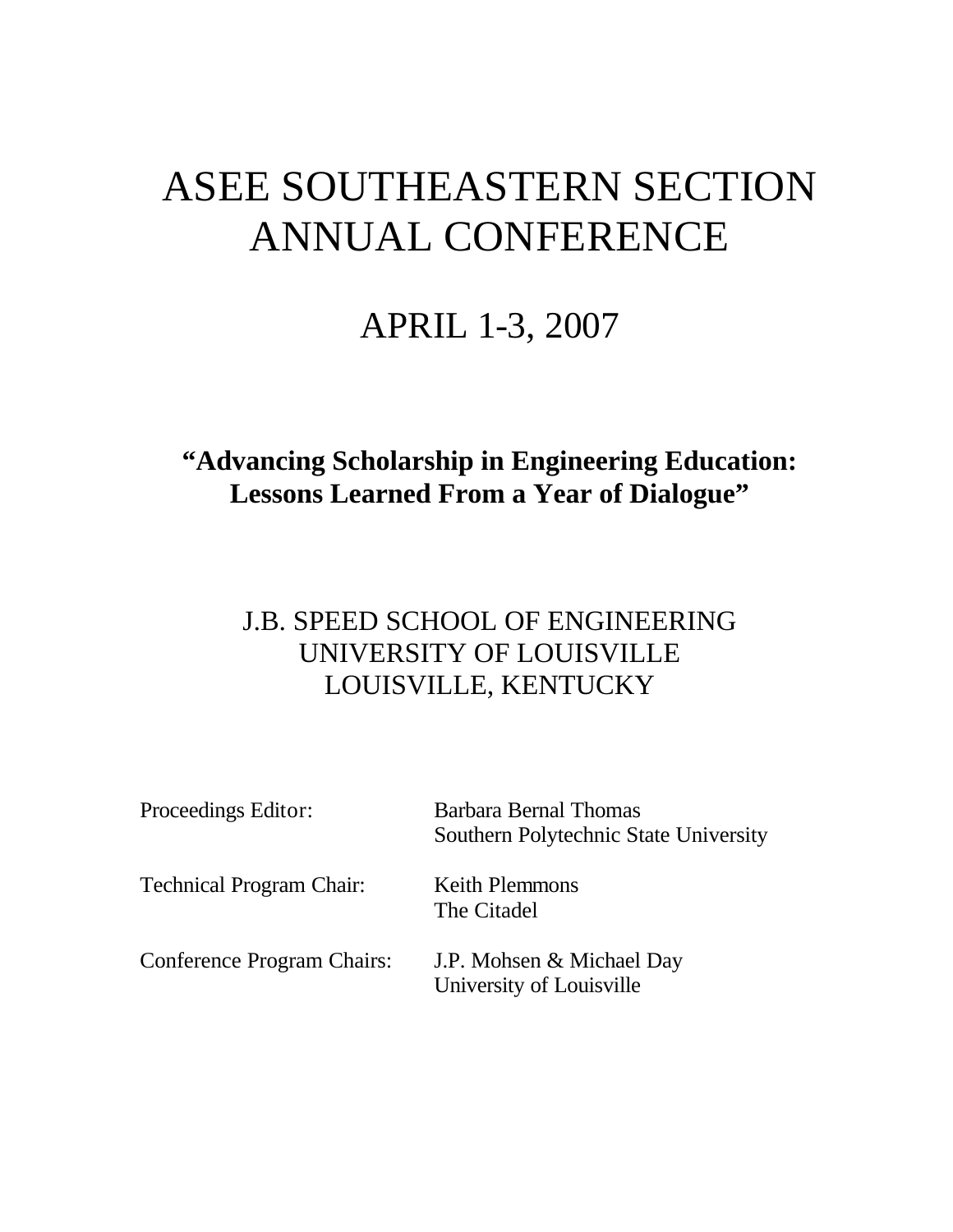## **Table of Contents**

#### **1. Conference Information**

| University Welcome: Dean Mickey Wilhelm, University of Louisville 1.1  |  |
|------------------------------------------------------------------------|--|
| Conference Welcome: Dr. Shelton Houston, ASEE SE Section President 1.2 |  |
|                                                                        |  |
|                                                                        |  |
|                                                                        |  |
|                                                                        |  |
|                                                                        |  |
|                                                                        |  |
|                                                                        |  |
|                                                                        |  |
| Keynote Speaker: Jerry Jakubowski, President, Rose-Hulman1.14          |  |
|                                                                        |  |
|                                                                        |  |
|                                                                        |  |
|                                                                        |  |
|                                                                        |  |
|                                                                        |  |
|                                                                        |  |
|                                                                        |  |
|                                                                        |  |
|                                                                        |  |
|                                                                        |  |
|                                                                        |  |
|                                                                        |  |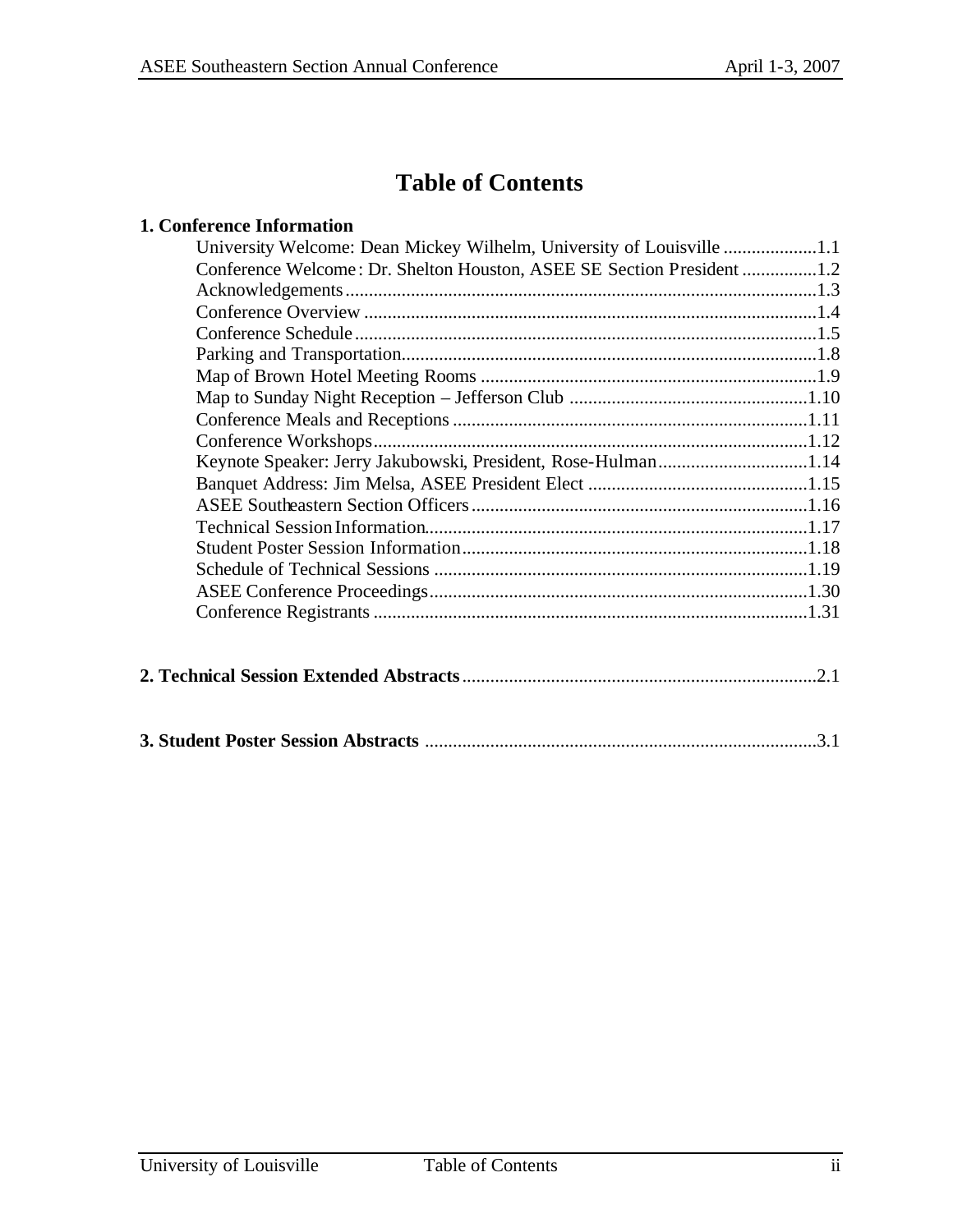

1. B. Speed School of Engineering University of Louisville Louisville, Kentucky 40292 Office: 502-852-6281 Fax: 502-852-7033 Web: http://speed.louisville.edu

OFFICE OF THE DEAN

March 7, 2007

Dear Engineering and Engineering Technology Colleagues:

As host Dean for the 2007 annual meeting of the Southeast Section of ASEE, I am pleased to welcome you to Metro Louisville and the University of Louisville. This meeting is the second time in the past twenty years (last meeting in Louisville was in 1988) that our institution has hosted this regional meeting. I know that those of you who attended the last time around will be pleased to see the continuing progress of our university as we prepare engineering graduates for the future.

The theme of the conference, "Advancing Scholarship in Engineering Education: Lessons Learned from a Year of Dialog**,**" continues the year long dialog that is taking place in various ASEE constituent groups nationwide. It is anticipated that this conference will address some of the significant engineering education scholarship issues which face our profession currently. Of course, the highlights of the meeting will be a presentation by our ASEE national President-Elect , Dr. Jim Melsa, Dean Emeritus, Iowa State University, and the keynote address by Dr. Jerry Jakubowski, President of Rose-Hulman Institute of Technology and Chair, Engineering Accreditation Commission of ABET, Inc.

I am proud of the participation and leadership of our faculty in ASEE and in their respective professional societies. I am equally proud of our engineering facilities at the University of Louisville, and I invite you to visit our campus during your visit to Louisville. I look forward to participating with you at the conference.

The conference committee and the representatives of the University stand ready to assist in any way that will make the conference more meaningful for you. I know that you will benefit from attending, as well as, enjoying the opportunity to meet both new and old friends.

Sincerely,

mewilhelm

Mickey R. Wilhelm, Dean J. B. Speed School of Engineering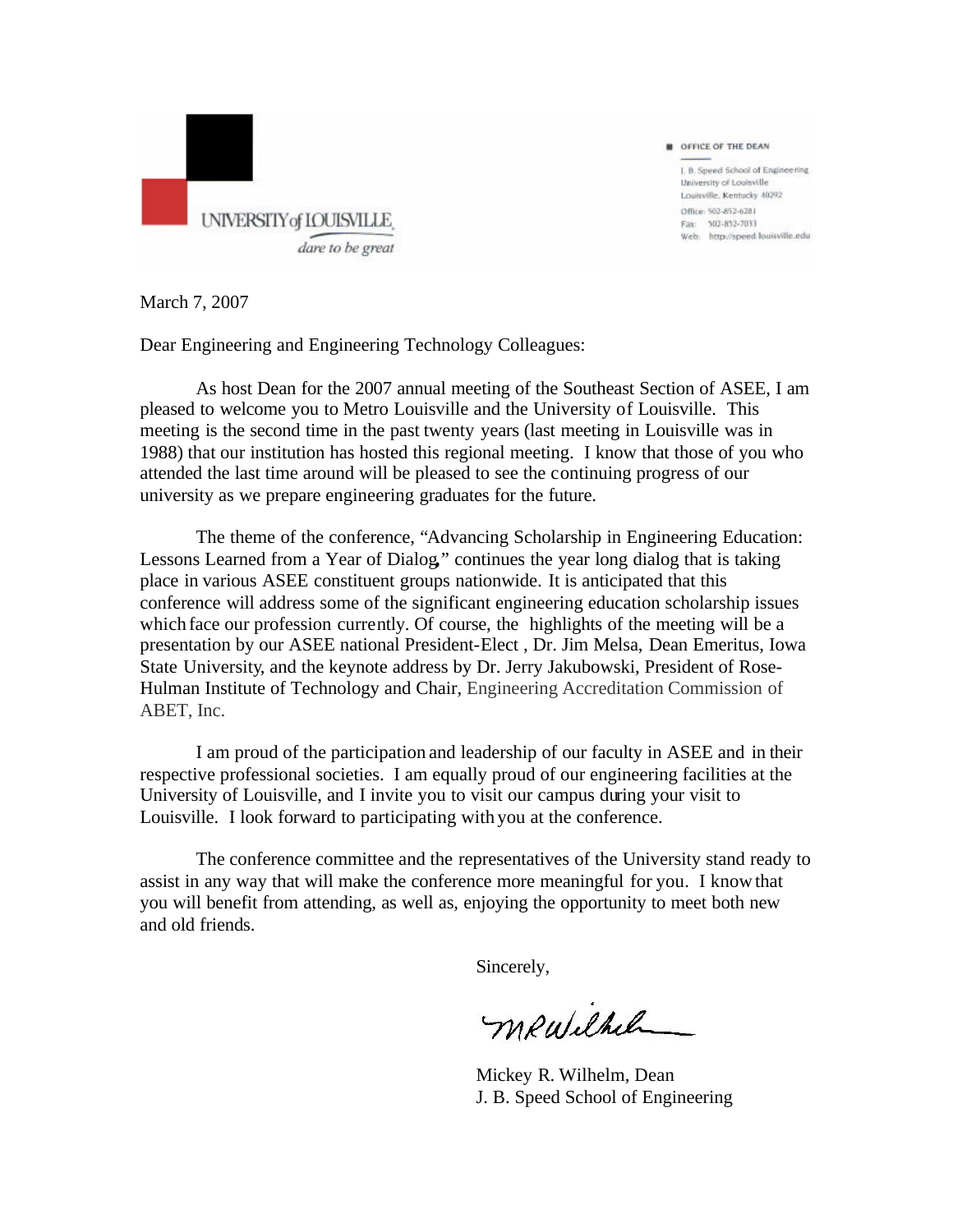## **American Society for Engineering Education**



**Shelton Houston, President Southeastern Section**

#### **Instruction ♦ Administration ♦ Research**

Welcome to the 2007 ASEE Southeastern Section Meeting. This year's conference theme is centered on*Advancing Scholarship in Engineering Education: Lessons Learned From a Year of Dialogue*. The Keynote address by Gerald Jakubowski, ABET-EAC Chair, will set the tone for the conference. Workshops in Fostering Student Engagement in Technical Courses Using Tablet PCs and DyKnowSoftware and High Performance Learning Environment (Hi-PeLE) as well as a campus tour of theBelknap Research Center Clean Room will be of interest to everyone.

I want to express my thanks to the Site Committee at the University of Louisville for hosting this meeting. I especially want to welcome members from the Illinois/Indiana and North Central sections who are joining us this year. I also want to welcome our students who may be considering a future in engineering education.

I also want to thank all of the officers who have worked on the technical program, participated in the peer-review of manuscripts, coordinated workshops, organized the student poster session, prepared theconference CD-ROM, or will moderate a technical session. Without your efforts, this conference wouldnot be possible. This meeting will offer something useful for anyone interested in engineering education.

Enjoy the conference and your time in Louisville. I look forward to meeting everyone as we come together to discuss current issues in engineering education.

Edu

Shelton Houst

Shelton Houston, Ph.D. University of Southern Mississippi ASEE SE President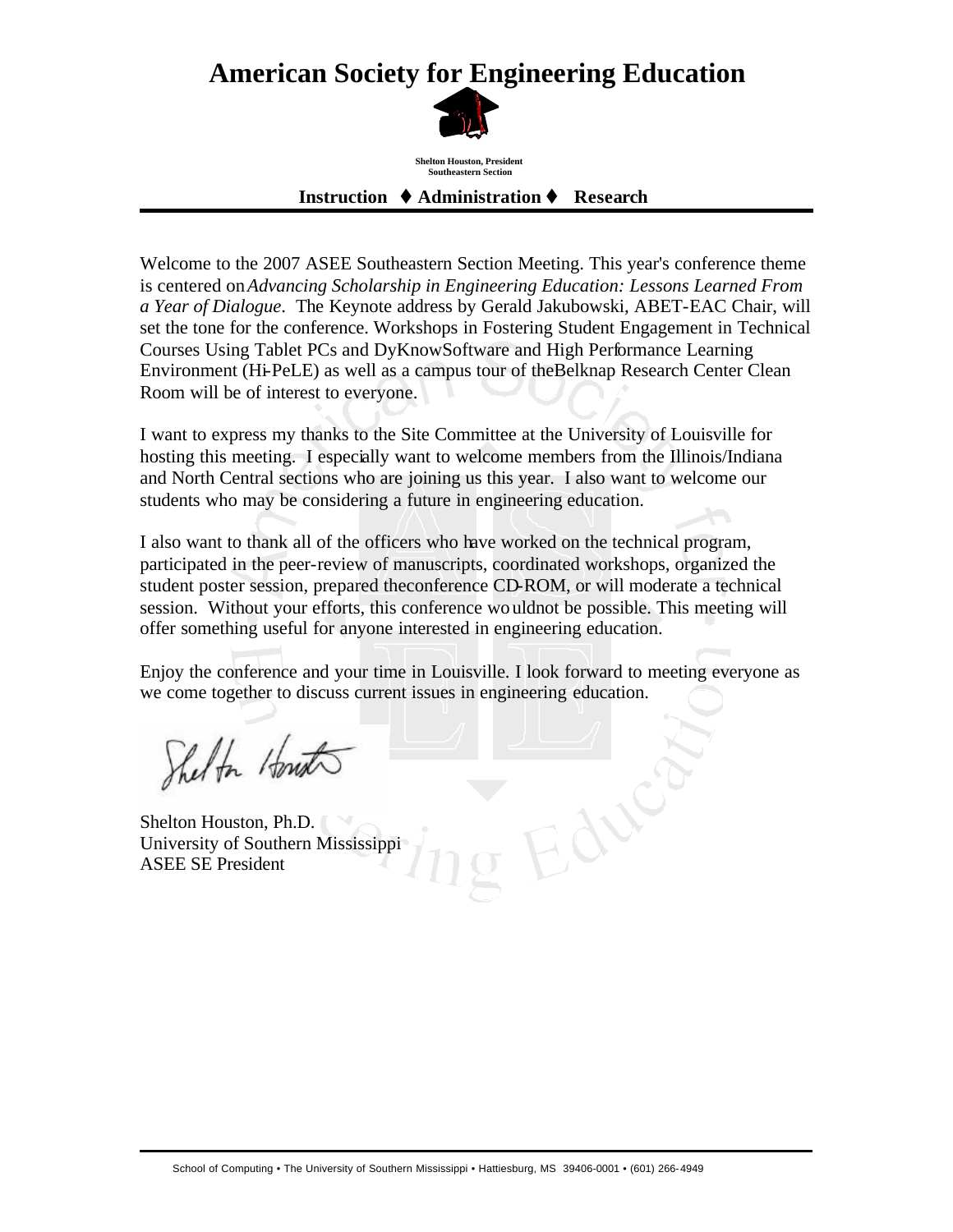## **Acknowledgements…**

As conference site co-chairs we would like to thank everyone that had a hand in the organization and preparation for the 2007 ASEE Southeastern Section Conference. A special thanks to:

- $\triangleright$  the 141 registered conference attendees from 46 universities
- $\triangleright$  the 9 registered attendees from our fellow sections in Zone II: the Illinois-Indiana and North Central sections
- ÿ our workshop presenters: Dave Berque (DyKnow); Sharon Sauer, Adrienne Minerick, & Pedro Arce (Hi-PeLE); Kevin Walsh (UL tour)
- $\triangleright$  the 17 student teams in the poster competition
- $\triangleright$  the 110 presenters in the technical sessions
- ÿ Jerry Jakubowski (keynote speaker) and Jim Melsa (awards banquet address)
- $\triangleright$  Dean Mickey Wilhelm for his welcome address and financial support of Speed School faculty attendees
- $\triangleright$  our entertainment, comedian Rik Roberts, for being so accommodating
- ÿ Kathleen Doorman, Pam Hoeppner and Tara Thomas at the Brown Hotel
- $\triangleright$  Shelton Houston and the members of the Executive Board for their guidance in the planning
- $\triangleright$  UT-Chattanooga and the University of Alabama for allowing us to build upon their successes during our 2 years of planning and preparation (and best wishes to the University of Memphis for next year)
- $\triangleright$  Barbara Thomas for her work as Proceedings Editor
- $\triangleright$  Keith Plemmons for his work as Technical Chair
- $\triangleright$  Bob Mathews for organizing the Taste the Spirits of Kentucky reception and the sponsoring distilleries: Barton Brands, Brown Forman, Four Roses, Heaven Hill, and Maker's Mark
- ÿ John Jones, Ron Lile, Bernie Miles, and Randall Storey for their technical support at the conference
- $\triangleright$  Gale Crowe for her expertise and assistance in the hotel and conference arrangements
- $\triangleright$  Jackie Fryer for her help with site registration and assistance during the conference
- $\triangleright$  Kelly Fleenor for web development and online registration
- $\triangleright$  Meg Gladstone & Mike Harris for conference planning and preparations

If you need any help during the conference, go to the second floor hallway in the Crystal Ballroom foyer (conference registration desk) – Meg, Mike, Kelly, or Jackie should be around to answer your questions or provide assistance. Enjoy the conference and your time h ere in Louisville.

Jeful. Molsen

J. P. Mohsen Conference Co-Chair

Michael 2 Day

Mike Day Conference Co-Chair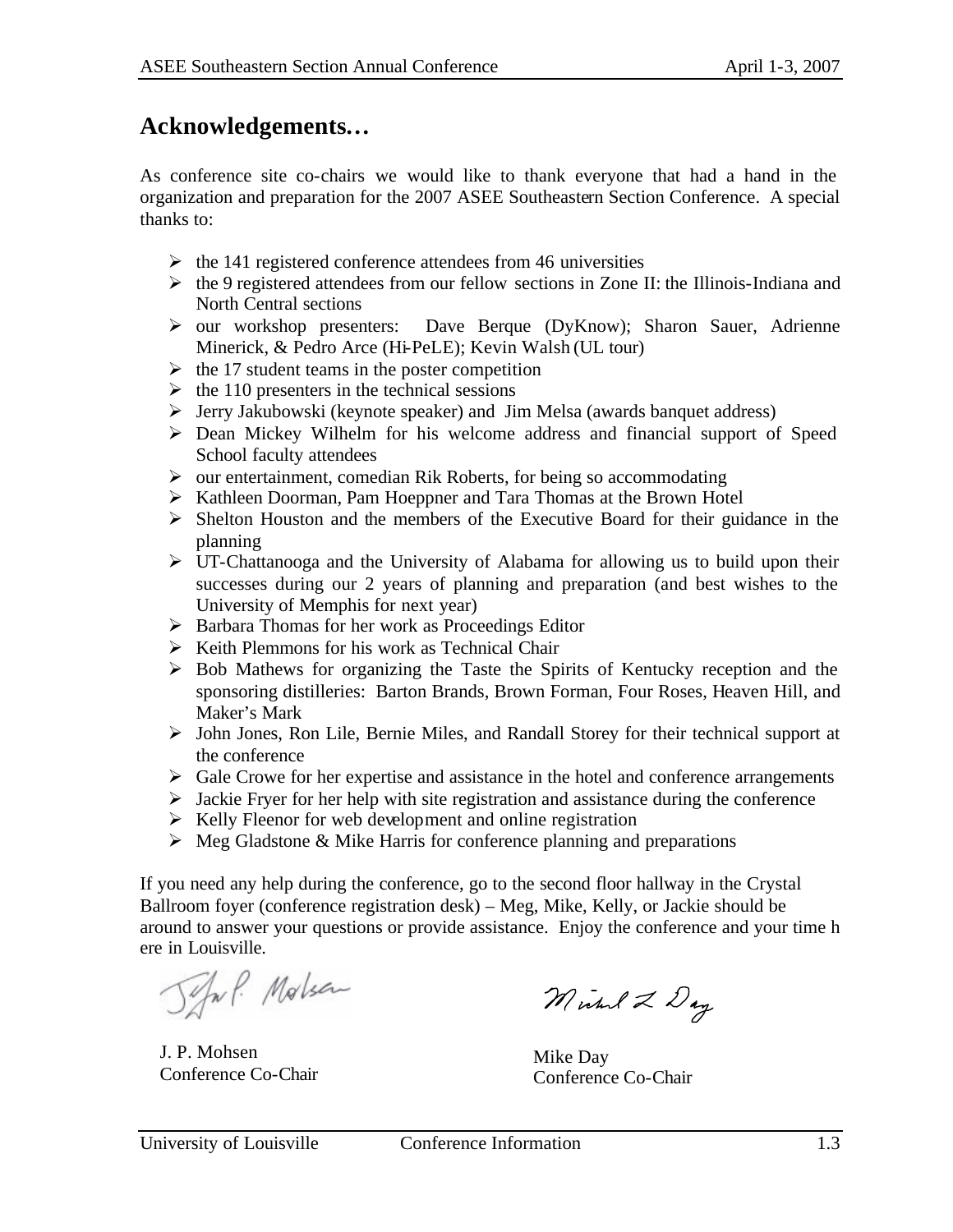## **ASEE SE 2007 Conference Overview**

#### **Sunday, April 1, 2007**

| $11:00am - 7:00pm$                | <b>Conference Registration</b> | <b>Ballroom Foyer</b>         |
|-----------------------------------|--------------------------------|-------------------------------|
| $1:00 \text{pm} - 3:00 \text{pm}$ | Workshop #1: DyKnow            | Broadway A                    |
| $1:00 \text{pm} - 5:00 \text{pm}$ | Workshop $#3$ : Hi-PeLE        | Broadway C                    |
| $3:00 \text{pm} - 5:00 \text{pm}$ | Campus Tour                    | University of Louisville      |
| $3:00 \text{pm} - 5:00 \text{pm}$ | <b>Executive Board Meeting</b> | The Gallery Board Room        |
| $6:00 \text{pm} - 8:00 \text{pm}$ | <b>Welcome Reception</b>       | The Jefferson Club, PNC Plaza |
|                                   |                                |                               |

#### **Monday, April 2, 2007**

| $7:30am - 8:30am$                     | <b>Conference Registration</b>               | <b>Ballroom Foyer</b> |
|---------------------------------------|----------------------------------------------|-----------------------|
| $7:30am - 8:30am$                     | Breakfast & Unit Meetings                    | The Gallery           |
| $8:45$ am $-10:00$ am                 | Welcome & Keynote Address                    | Crystal Ballroom      |
| $10:00$ am $-10:30$ am Morning Break  |                                              | South Alcove          |
|                                       | 10:00am – 12:00pm Student Poster Session     | Crystal Ballroom      |
| 10:30am - 12:00pm Technical Session 1 |                                              | Broadway, Louis XVI   |
| $12:00 \text{pm} - 1:30 \text{pm}$    | Lunch and Presentation                       | The Gallery           |
| $1:45 \text{pm} - 3:15 \text{pm}$     | <b>Technical Session 2</b>                   | Broadway, Louis XVI   |
| $3:15 \text{pm} - 3:45 \text{pm}$     | Afternoon Break                              | South Alcove          |
| $3:45 \text{pm} - 5:30 \text{pm}$     | <b>Technical Session 3</b>                   | Broadway, Louis XVI   |
| $3:45 \text{pm} - 5:30 \text{pm}$     | <b>Campus Reps Meeting</b>                   | J G Brown             |
| $6:00 \text{pm} - 9:00 \text{pm}$     | Reception and Award Banquet Crystal Ballroom |                       |

#### **Tuesday, April 3, 2007**

| $7:30am - 8:30am$                          | Breakfast & Division Meetings The Gallery                   |                                |
|--------------------------------------------|-------------------------------------------------------------|--------------------------------|
| $8:45$ am $-10:15$ am                      | <b>Technical Session 4</b>                                  | Broadway, Louis XVI, J G Brown |
| $10:15$ am $-10:30$ am Break               |                                                             | South Alcove                   |
| $10:30$ am $-12:00$ pm Technical Session 5 |                                                             | Broadway, Louis XVI, J G Brown |
|                                            | $12:00 \text{pm} - 1:30 \text{pm}$ Lunch & Business Meeting | The Gallery                    |
| 1:30 <sub>pm</sub>                         | Conference Adjourn                                          |                                |

Note:Map of Brown Hotel meeting rooms on page 1.9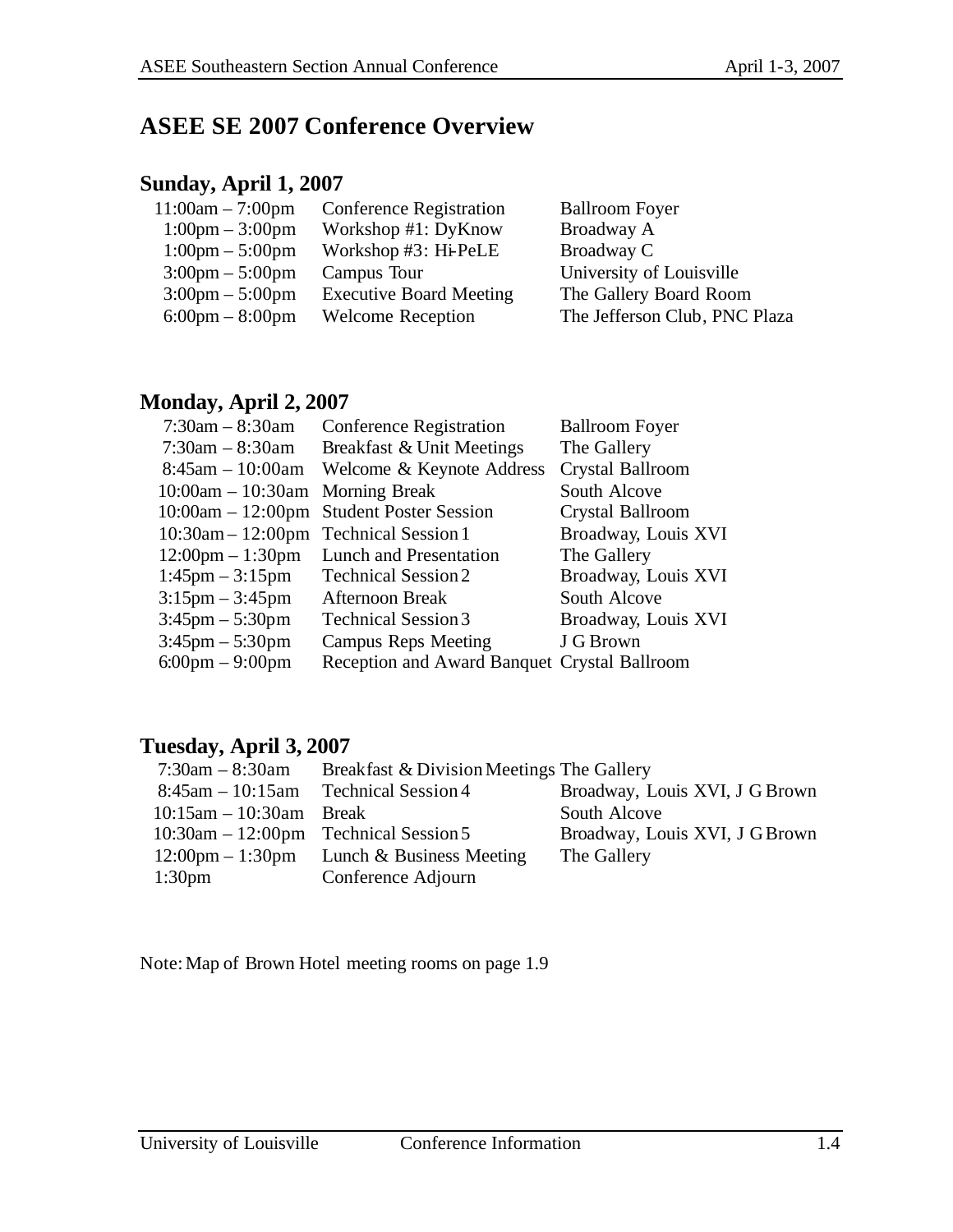## **ASEE SE 2007 Annual Conference Schedule**

#### **Sunday, April 1, 2007**

| $11:00 - 7:00$ pm | <b>Conference Registration</b><br><b>Brown Hotel, Ballroom Foyer (3rd Floor)</b><br>(Hotel Map on Page 1.9)                                                                                |                                                             |                                                                 |  |
|-------------------|--------------------------------------------------------------------------------------------------------------------------------------------------------------------------------------------|-------------------------------------------------------------|-----------------------------------------------------------------|--|
| $1:00 - 3:00$ pm  | Workshop #1<br><b>Broadway A</b><br>(3 <sup>rd</sup> Floor)                                                                                                                                | Workshop #3<br><b>Broadway C</b><br>(3 <sup>rd</sup> Floor) |                                                                 |  |
|                   | Fostering Student Engagement in<br><b>Technical Courses Using Tablet</b><br>PCs and DyKnow Software                                                                                        |                                                             |                                                                 |  |
| $3:00 - 5:00$ pm  | Workshop #4<br><b>University of Louisville</b>                                                                                                                                             | <b>High Performance Learning</b><br>Environment (Hi-PeLE)   | <b>Executive Board Meeting</b><br><b>The Gallery Board Room</b> |  |
|                   | Campus Tour:<br>Board van at 3:00 outside<br>1 <sup>st</sup> floor hotel entrance                                                                                                          |                                                             | (16 <sup>th</sup> Floor)                                        |  |
| $6:00 - 8:00$ pm  | <b>Welcome Reception</b><br>"Taste the Spirit of Kentucky" Bourbon Tasting<br>Jefferson Club, PNC Plaza 29th Floor<br><b>550 W. Jefferson Street</b><br>(Directions $\&$ Map on Page 1.10) |                                                             |                                                                 |  |

**Note: Workshop #2 Canceled**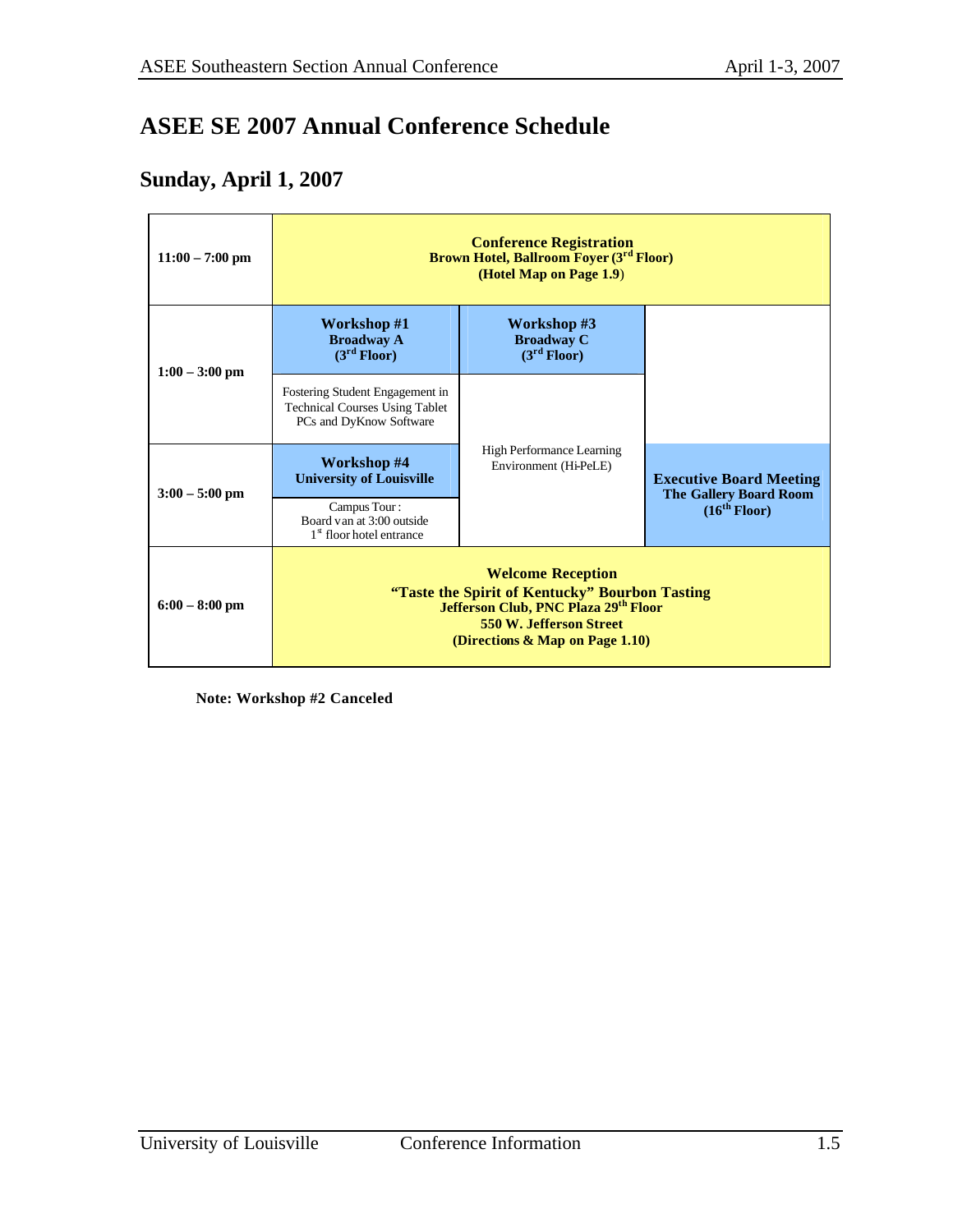## **ASEE SE 2007 Annual Conference Schedule**

### **Monday, April 2, 2007**

| $7:30 - 8:30$ am                               | <b>Breakfast and Unit Meetings</b><br><b>Brown Hotel, The Gallery (16th Floor)</b>                                                                                                                                                                  |                                                                                                 |                                                                                                                  |                                                                                             |                                                                                 |
|------------------------------------------------|-----------------------------------------------------------------------------------------------------------------------------------------------------------------------------------------------------------------------------------------------------|-------------------------------------------------------------------------------------------------|------------------------------------------------------------------------------------------------------------------|---------------------------------------------------------------------------------------------|---------------------------------------------------------------------------------|
| $8:45 - 10:00$ am                              | <b>Moderator: Shelton Houston, President ASEE SE Section</b><br><b>Welcome: Mickey Wilhelm, Dean, University of Louisville</b><br>Keynote Address: Jerry Jakubowski, President, Rose-Hulman & ABET-EAC Chair<br><b>Crystal Ballroom (3rd Floor)</b> |                                                                                                 |                                                                                                                  |                                                                                             |                                                                                 |
| $10:00 - 10:30$ am                             |                                                                                                                                                                                                                                                     |                                                                                                 | <b>Morning Break</b><br><b>South Alcove</b>                                                                      |                                                                                             |                                                                                 |
|                                                | $T1-A$                                                                                                                                                                                                                                              | $T1-B$                                                                                          | $T1-C$                                                                                                           | $T1-D$                                                                                      | <b>Crystal</b>                                                                  |
|                                                | <b>Broadway A</b><br><b>Instructional</b>                                                                                                                                                                                                           | <b>Broadway B</b><br>Mechanical                                                                 | <b>Broadway C</b><br>Professional                                                                                | <b>Louis XVI</b><br><b>Administrative</b>                                                   | <b>Ballroom</b><br><b>Student Poster</b>                                        |
| $10:30 - 12:00$ am                             | Division $# 1$                                                                                                                                                                                                                                      | Engineering $#1$                                                                                | Skills $#1$                                                                                                      | Division #1                                                                                 | <b>Session</b>                                                                  |
| <b>Technical Session 1</b>                     | Distance<br><b>Education</b> and<br>Online<br>Instruction                                                                                                                                                                                           | Innovations in the<br>Mechanical<br>Engineering<br>Classroom                                    | Insights into<br>Professional Issues                                                                             | <b>Changing Times</b><br>for Administrators<br>and Faculty                                  | <b>Closed Session</b><br>Set up and<br><b>Judging</b>                           |
| $12:00 - 1:30$ pm                              |                                                                                                                                                                                                                                                     |                                                                                                 | <b>Conference Luncheon: Thomas Evans Outstanding Instructional Paper</b><br>The Gallery (16 <sup>th</sup> Floor) |                                                                                             |                                                                                 |
|                                                | $T2-A$<br><b>Broadway A</b>                                                                                                                                                                                                                         | $T2-B$<br><b>Broadway B</b>                                                                     | $T2-C$<br><b>Broadway C</b>                                                                                      | $T2-D$<br><b>Louis XVI</b>                                                                  | <b>Crystal</b><br><b>Ballroom</b>                                               |
| $1:45 - 3:30$ pm<br><b>Technical Session 2</b> | <b>Instructional</b><br>Division #2<br>Innovations in<br>Pedagogy and<br><b>STEM Education</b>                                                                                                                                                      | <b>Civil</b><br><b>Engineering #1</b><br>Integrating and<br>Assessing Learning<br>Opportunities | <b>Administrative</b><br>Division $#2$<br>Assessment and<br>ABET: Yesterday,<br>Today, and<br>Tomorrow           | <b>Computer Engr</b><br>& Technology #1<br>Learning for<br>Tomorrow in<br>Today's Classroom | <b>Student Poster</b><br><b>Session</b><br><b>Open Session to</b><br>the Public |
| $3:30 - 3:45$ pm                               |                                                                                                                                                                                                                                                     |                                                                                                 | <b>Afternoon Break</b><br><b>South Alcove</b>                                                                    |                                                                                             |                                                                                 |
|                                                | $T3-A$<br><b>Broadway A</b>                                                                                                                                                                                                                         | $T3-B$<br><b>Broadway B</b>                                                                     | <b>T3-C</b><br><b>Broadway C</b>                                                                                 | $T3-D$<br><b>Louis XVI</b>                                                                  | <b>J Graham Brown</b>                                                           |
| $3:45 - 5:30$ pm                               | <b>Instructional</b><br>Division $#3$                                                                                                                                                                                                               | <b>Mechanical</b><br>Engineering $# 2$                                                          | <b>Administrative</b><br>Division $#3$                                                                           | Research                                                                                    | <b>Campus Reps</b>                                                              |
| <b>Technical Session 3</b>                     | Innovations in<br>Today's<br>Classroom                                                                                                                                                                                                              | First the Question,<br>then the Learning                                                        | Opportunities for<br>Global, Regional,<br>and Local<br>Engagement                                                | What are all the<br>students doing?                                                         | <b>Meeting</b>                                                                  |
| $6:00 - 9:00$ pm                               | Reception (6:00) and Awards Banquet (6:30)<br>Jim Melsa, Dean Emeritus, Iowa State & ASEE President-Elect<br><b>Crystal Ballroom (3rd Floor)</b>                                                                                                    |                                                                                                 |                                                                                                                  |                                                                                             |                                                                                 |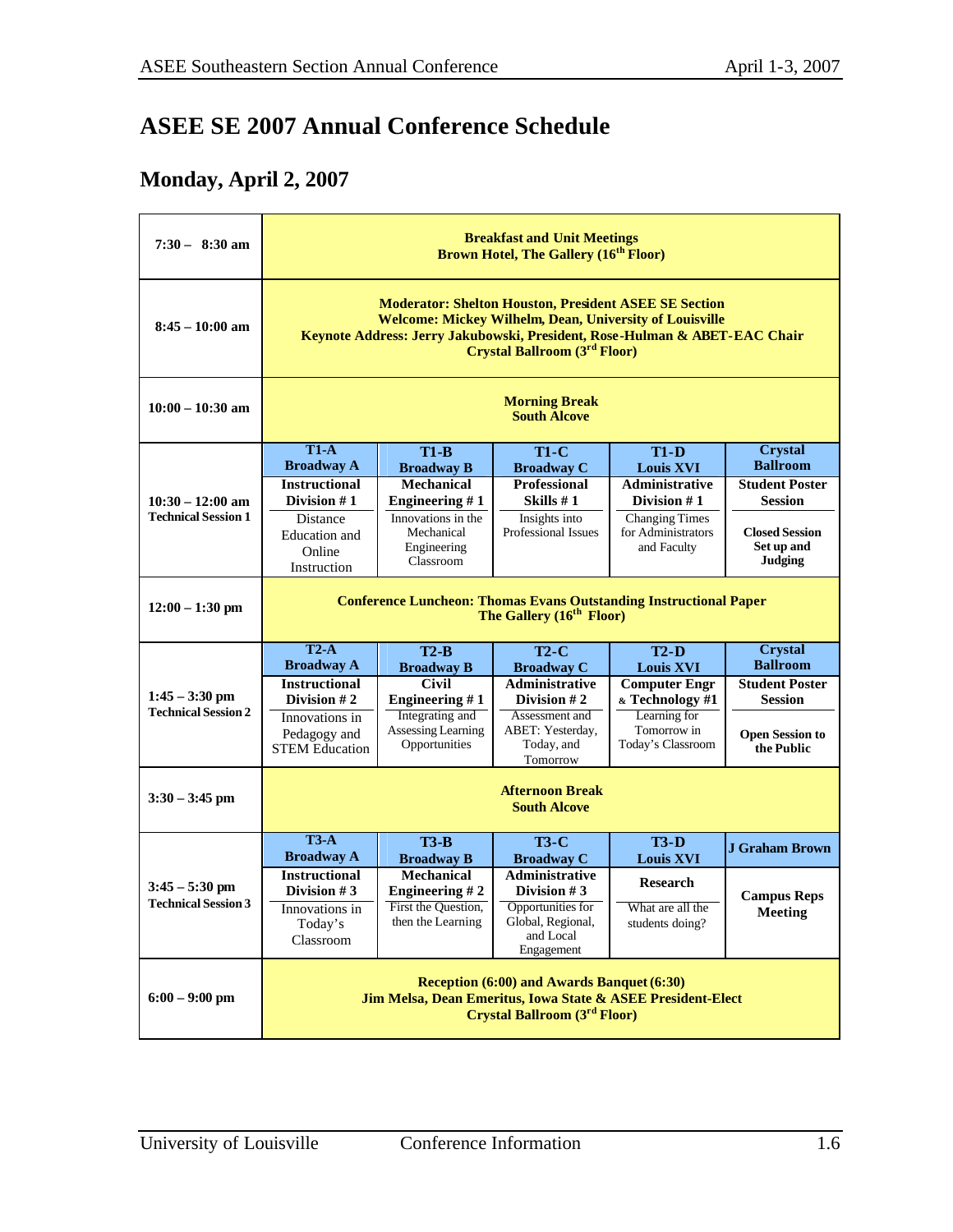## **ASEE SE 2007 Annual Conference Schedule**

## **TUESDAY, April 3, 2007**

| $7:30 - 8:30$ am                                | <b>Breakfast and Division Meetings</b><br>The Gallery (16 <sup>th</sup> Floor)                                      |                                                                                                                      |                                                                                                                     |                                                                                                                    |                                                                                                                                 |
|-------------------------------------------------|---------------------------------------------------------------------------------------------------------------------|----------------------------------------------------------------------------------------------------------------------|---------------------------------------------------------------------------------------------------------------------|--------------------------------------------------------------------------------------------------------------------|---------------------------------------------------------------------------------------------------------------------------------|
| $8:45 - 10:00$ am<br><b>Technical Session 4</b> | $T4-A$<br><b>Broadway A</b><br><b>Instructional</b><br>Division #4<br>Applications of<br>Technology and<br>Pedagogy | <b>T4-B</b><br><b>Broadway B</b><br>Civil<br><b>Engineering #2</b><br>Improving our<br>Courses Through<br>Technology | <b>T4-C</b><br><b>Broadway C</b><br><b>Chemical Engr</b><br>& Administr.<br>Innovative<br><b>Classroom Practice</b> | <b>T4-D</b><br><b>Louis XVI</b><br><b>Software</b><br><b>Engineering</b><br>Using Software in<br>Today's Classroom | <b>T4-E</b><br>J Graham Brown<br><b>Computer Engr</b><br>& Technology #2<br><b>Creating Powerful</b><br>Learning<br>Experiences |
| $10:00 - 10:15$ am                              | <b>Morning Break</b><br><b>South Alcove</b>                                                                         |                                                                                                                      |                                                                                                                     |                                                                                                                    |                                                                                                                                 |
|                                                 |                                                                                                                     |                                                                                                                      |                                                                                                                     |                                                                                                                    |                                                                                                                                 |
|                                                 | $T5-A$<br><b>Broadway A</b>                                                                                         | $T5-R$<br><b>Broadway B</b>                                                                                          | $T5-C$<br><b>Broadway C</b>                                                                                         | $T5-D$<br><b>Louis XVI</b>                                                                                         | $T5 - E$<br><b>J Graham Brown</b>                                                                                               |
| $10:15 - 12:00$ pm                              | <b>Instructional</b><br>Division $# 5$                                                                              | <b>Computer Engr</b><br>& Technology #3                                                                              | <b>Professional</b><br>Skills $#2$                                                                                  | <b>Electrical Engr</b><br>& Engr Tech                                                                              | <b>TBD</b>                                                                                                                      |
| <b>Technical Session 5</b>                      | Multidisciplinary<br><b>Education Methods</b>                                                                       | <b>Technology Inside</b><br>and Outside the                                                                          | Teaching Ethics &<br>Communications in                                                                              | Mentoring and<br>New Tools in                                                                                      |                                                                                                                                 |
|                                                 |                                                                                                                     | Classroom                                                                                                            | Multidisciplinary<br>Learning<br>Environments                                                                       | Pedagogy                                                                                                           |                                                                                                                                 |
| $12:00 - 1:30$ pm                               |                                                                                                                     |                                                                                                                      | <b>Section Annual Business Luncheon</b><br>The Gallery (16 <sup>th</sup> Floor)                                     |                                                                                                                    |                                                                                                                                 |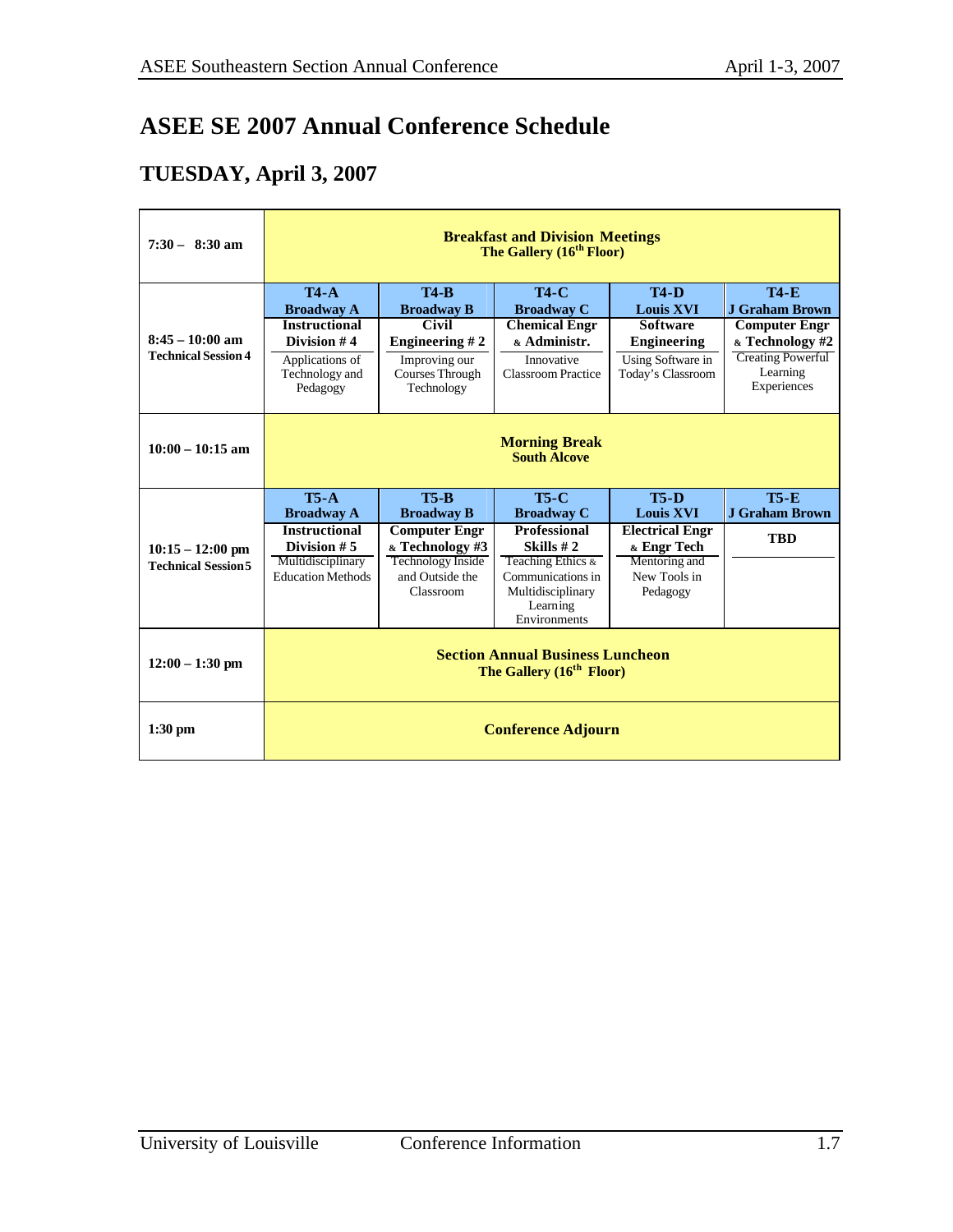## **Conference Parking and Transportation**

The 2007 ASEE-SE Conference is being held at the Brown Hotel in downtown Louisville, Kentucky. The Sunday night reception will be held at the Jefferson Club in the PNC Plaza.

#### **Parking at the Brown Hotel**

Self-parking in the Brown Hotel Garage is located just behind the hotel on  $4<sup>th</sup>$  Street and is \$6 per day. Valet parking is \$18. Self-parking is at a reduced rate for the conference attendees. Please make sure your hotel bill reflects that rate.

#### **Transportation to U of L Campus for Sunday Tour**

Transportation will be provided from the Brown Hotel to the University of Louisville for the Sunday afternoon tour from  $3:00 - 5:00$ . Please meet at  $3:00$  outside the first floor hotel entrance.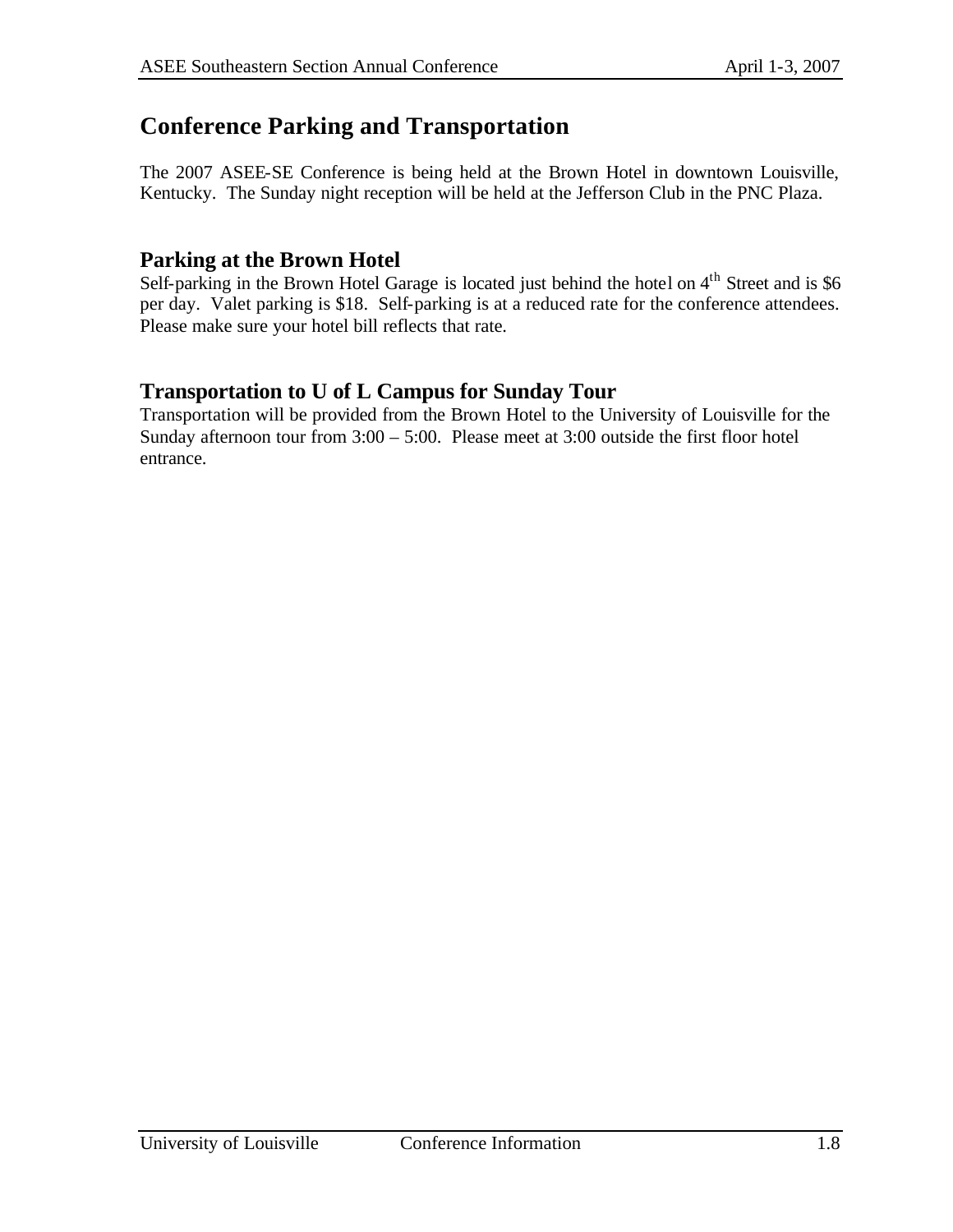## **Map of Brown Hotel Meeting Rooms**

All meetings will take place on the  $3<sup>d</sup>$  floor of the Brown Hotel with the exception of breakfast and lunch, which will be on the  $16<sup>th</sup>$  floor. (The Sunday night reception is being held elsewhere – see next page.)

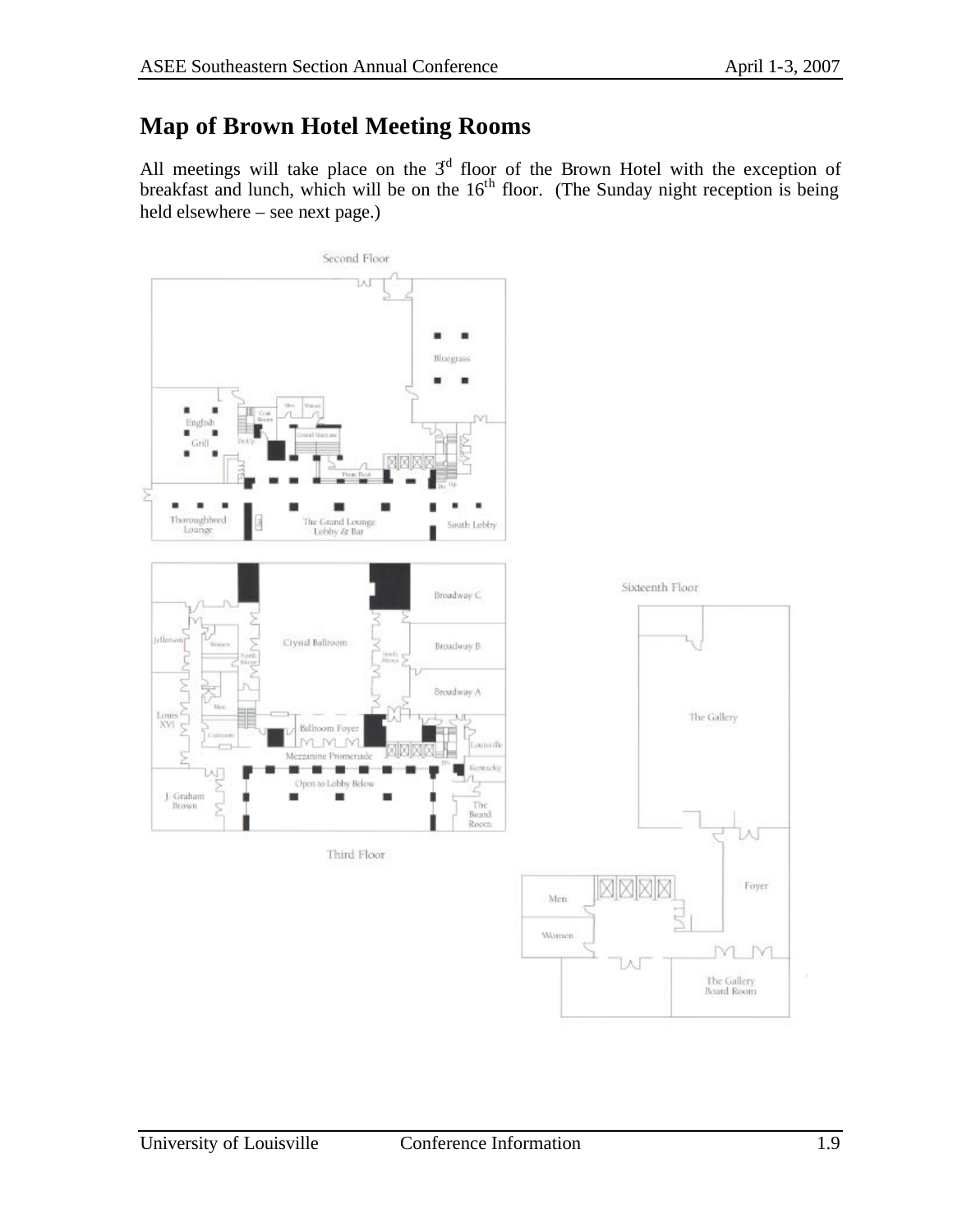## **Map to Sunday Night Reception – Jefferson Club**

The Sunday night reception  $(6:00 - 8:00)$  pm) will be held at the Jefferson Club, which is on the 29<sup>th</sup> floor of the PNC Plaza. This is located about 5 blocks away from the Brown Hotel.

#### Walking directions:

If the weather permits, we suggest you consider walking to the Jefferson Club – it's a nice 10-minute walk down 4<sup>th</sup> Street through "4<sup>th</sup> Street Live". Take a left on Liberty and then a right on 5<sup>th</sup> Street. PNC Plaza is on 5<sup>th</sup> between Liberty and Jefferson.

#### Van Pickup:

If the weather isn't cooperating or you do not feel like walking the 5 blocks, we'll shuttle people to the reception starting at 6:00 and we'll start returning around 8:00.

Driving directions:

Please, don't drink and drive! But if you wish to drive, take a right out of the Brown Hotel parking garage onto 3<sup>rd</sup> Street. Take an immediate right onto Broadway. Take a right onto 5<sup>th</sup> Street. The Jefferson Club is located in the PNC Plaza on 5<sup>th</sup> Street, between Liberty and Jefferson. Parking is available on the right, directly across from the PNC Plaza.

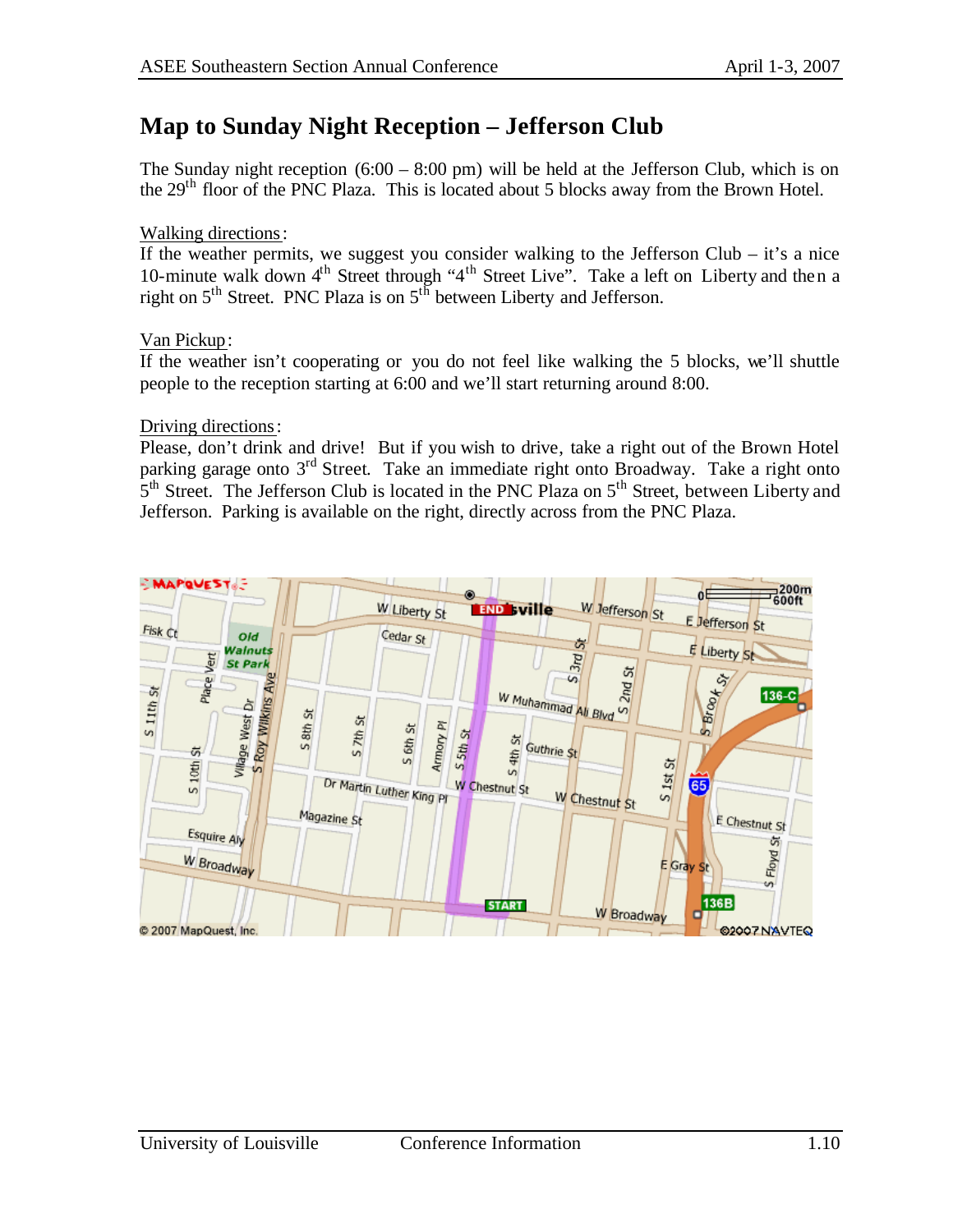**Maker's Mark Distillery, INC** 

■ Barton Brands, LTD

## **Conference Meals and Receptions**

#### **Welcome Reception : Sunday, April 1st 6:00pm – 8:00pm**

*The Jefferson Club, PNC Plaza*

"Taste the Spirit of Kentucky" and sample Bourbon from five fine distilleries:

- Brown Forman Corporation
- Four Roses Distillery, LLC
- $\blacksquare$  Heaven Hill Distilleries, INC

## **Unit Meetings Breakfast: Monday, April 2nd (7:30am – 8:30am)**

#### *The Gallery*

A full breakfast buffet will be served starting at 7:30. Join the conference attendees for the Unit meetings breakfast. Sit down at one of the table clusters and meet colleagues with interests in the following ASEE-SE areas:

- Programs
- Publications and Promotions
- Awards and Recognition

There are many ways to be involved and contribute to ASEE SE!

#### **Thomas Evans Award Luncheon: Monday, April 2nd (12:00 – 1:30pm)**

#### *The Gallery*

The Thomas Evans Outstanding Instructional Paper will be presented at Monday's lunch.

#### **Awards Banquet: Monday, April 2nd (6:00 – 9:00pm)**

#### *Crystal Ballroom*

Come celebrate engineering education and the role of the ASEE-SE and its members. Many people will be congratulated on their outstanding contributions to the field of engineering education. Entertainment will be provided by comedian, Rik Roberts.

#### **Division Meetings Breakfast: Tuesday, April 3rd (7:30 – 8:30am)**

#### *The Gallery*

Grab your breakfast from the wonderful buffet and join the conference attendees for the Division meetings:

- Administrative
- $\blacksquare$  Bioengineering
- Chemical Engineering
- Civil Engineering
- Computer Engineering  $&$  Technology
- $\blacksquare$  Electrical Engineering
- **Engineering Design Graphics**
- **Engineering Technology**
- $\blacksquare$  Industrial Engineering
- **Instructional**
- $\blacksquare$  Mechanical Engineering
- Professional Skills
- **Research**
- **Software Engineering**

## **Section Business Meeting Lunch: Tuesday, April 3rd (12:00 – 1:30pm)**

#### *The Gallery*

Please come to the ASEE SE Business meeting to meet your present Section Officers and vote for your Section Officers for the upcoming year. We will also recap the events of the conference and officially announce the location for the 2008 Conference.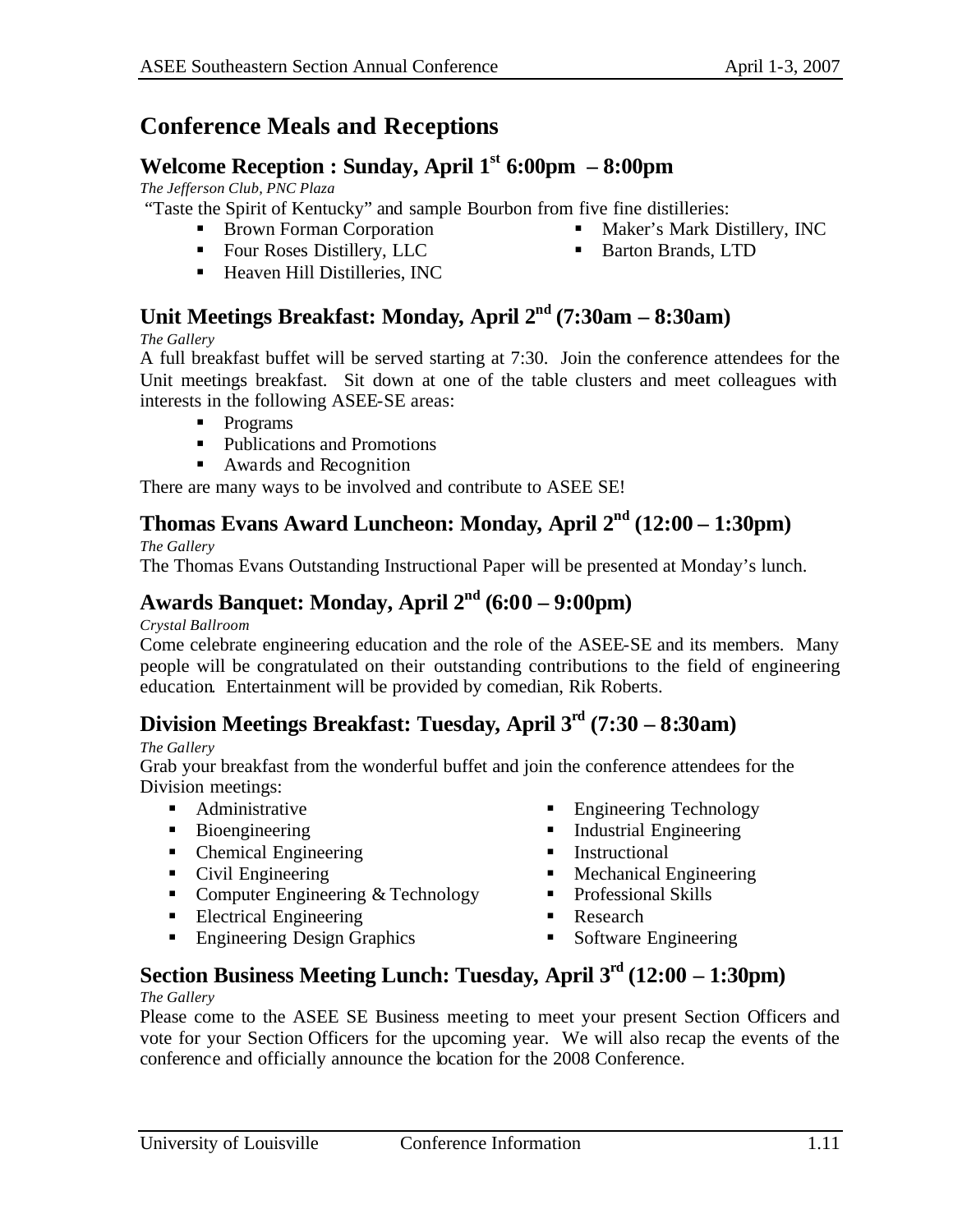## **Conference Workshops**

#### **Workshop 1: Sunday, April 1, 1:00 – 3:00 PM**

*Fostering Student Engagement in Technical Courses Using Tablet PCs and DyKnow Software* Dave Berque

Professor & Chair of Computer Science at DePauw University, Consultant to DyKnow

DyKnow software is used to foster student engagement in classrooms at the K-12, college, and university levels (including the University of Louisville's J. B. Speed School of Engineering). The software supports collaborative note-taking; interactive activities such as sharing student solutions for in-class problems; out of class note review and replay; and computer monitoring. Although the system can be used in varied hardware environments, it is optimized for use with Tablet PCs and other pen-based systems. Tablet PCs will be provided to participants for use during this session. After a brief hands-on introduction to the Tablet PC the session will demonstrate the pedagogies associated with the use of DyKnow software and Tablet PCs by walking participants through real classroom examples. Additional pen-based hardware devices (including inexpensive \$100 graphics tablets) will also be demonstrated with an eye toward considering how such devices can be used to support teaching and learning technical content.

#### **Workshop 2: Sunday, April 1, 3:00 – 5:00 PM (Canceled)**

*Engineering Design Using K'Nex* Paul Palazolo, Stephanie Ivey, Charles Camp Department of Civil Engineering, University of Memphis

At the University of Memphis, we have used K' NEX as a manipulative in a number of courses in civil engineering and in a number of outreach programs for middle and high school students. The ease of which they can be manipulated and the varieties of forms that can be developed have allowed a broad latitude of design principles to be illustrated. In this workshop, the participants will see examples of the way in which K' NEX have been used and will participate in different design competitions using the K' NEX as manipulatives. The format will be open and will allow for the sharing of ideas of how to use both K' NEX and other readily available "toys" in the support of teaching engineering design concepts. Participants should come ready to build and participate in active competitions with other participants.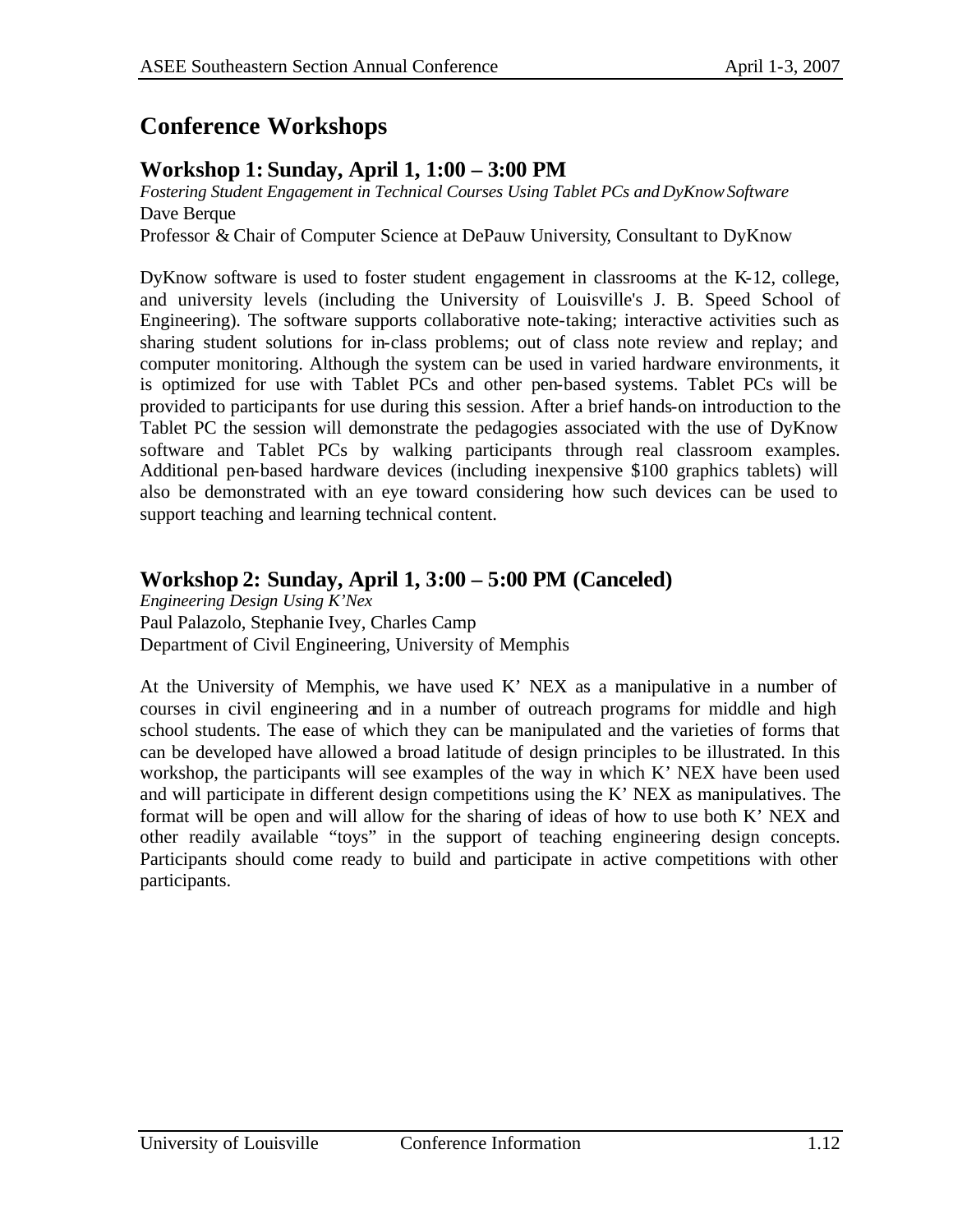#### **Workshop 3: Sunday, April 1, 1:00 – 5:00 PM**

*High Performance Learning Environment (Hi-PeLE)* Sharon Sauer, Rose-Hulman Institute of Technology Adrienne Minerick, Mississippi State University Pedro E. Arce, Tennessee Tech University

This workshop focuses on design, implementation and assessment of learning environments of high retention and high student performance that enhance student learning within an active/collaborative approach. The methodology brings discovery and fun to the classroom and enhances hands-on and independent learning approaches in students. During the workshop, the basic ideas of Hi-PeLE will be introduced and illustrated as well as key aspects in the design, implementation and assessment with examples drawn from the conductor's experiences. Attendees will be encouraged to design their own Hi-PeLE and a critique will be offered for those that they like to have immediate input. This strategy has been highly successful in allowing instructors to modify their own instructional methodologies and quickly incorporate new aspects without significant activation energy.

#### **Workshop 4: Sunday, April 1, 3:00 – 5:00 PM**

*Campus Tour* Michael Harris, Kevin Walsh

Get a ride to campus through the shuttle. Meet the shuttle outside the Brown Hotel  $1<sup>st</sup>$  floor entrance. The trip from the Brown Hotel to the campus of the University of Louisville will include a view of Old Louisville, Papa John's Stadium, and Churchill Downs.

A riding tour of the campus will include a stop at the new Belknap Research Building. The 120,000 square foot research building combines complementary and coordinated interdisciplinary micro/nano/bio research efforts from both the School of Engineering and the College of Arts and Science. The showcase facility in the Belknap Research Building is the central 10,000 sq. ft. core cleanroom located on the  $1<sup>st</sup>$  floor. A micromanufacturing facility houses a cadre of state-of-the-art processing equipment for prototyping next-generation micro- and nanodevices for applications such as microelectronics, homeland security, optoelectronics, biotechnology, sensing, MEMS and nanotechnology.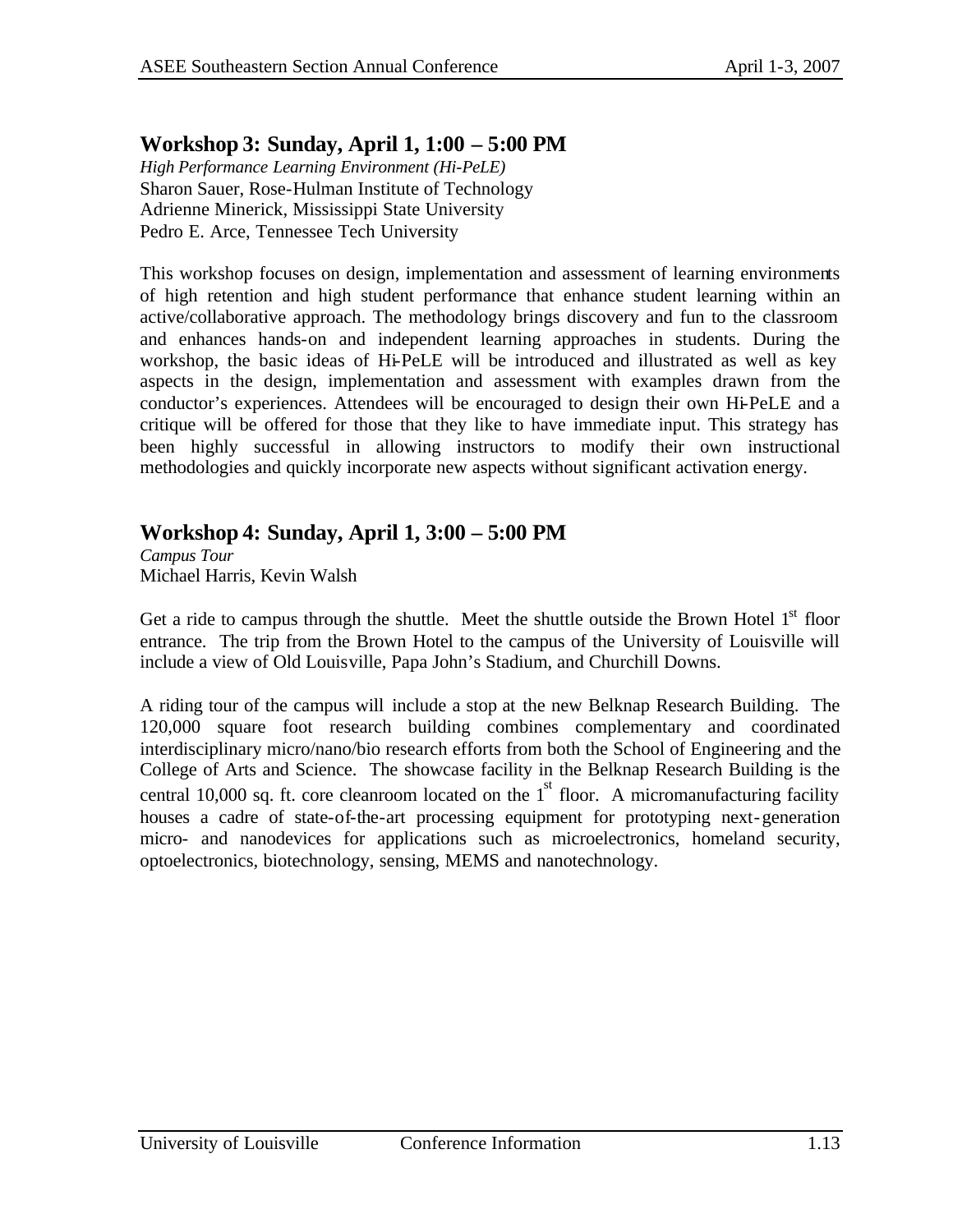## **Keynote Speaker**



#### **JERRY JAKUBOWSKI President, Rose-Hulman Institute of Technology ABET-EAC Chair**

Jakubowski came to Rose-Hulman from Arizona State University where he served as vice president and provost at the ASU Polytechnic campus. While there he was responsible for leading the transition of the former Arizona State University East campus in Mesa into a premier polytechnic institution. Among the 30 programs offered to the 5,000 students on the campus are bachelor's degrees in

science and engineering along with master's degrees in computing studies and technology.

Prior to his appointment at Arizona State, he served 14 years as Dean of the College of Science and Engineering and professor of mechanical engineering at Loyola Marymount University (LMU), a private institution in Los Angeles, Calif. During his tenure at LMU, the academic quality and diversity of incoming freshmen increased. He was involved in university-wide, major capital fundraising campaigns that raised \$19 million for a new science and engineering building, created funding for significant renovations to other facilities in the college and raised support to create endowed faculty chairs. Before becoming dean at Loyola Marymount, Jakubowski was interim dean of engineering, associate dean of engineering and professor of engineering in the Herff College of Engineering at Memphis State University. Prior to that position, he was assistant dean of engineering and associate professor of mechanical engineering at the University of Toledo. He also served as a faculty member at the University of South Alabama.

A native of Toledo, Ohio, Jakubowski earned the Ph.D. in engineering science and the master's and bachelor's degrees in mechanical engineering from the University of Toledo. His areas of engineering expertise include thermodynamics, fluid mechanics, heat transfer and energy. He is a registered professional engineer. Jakubowski has been involved in engineering education developments on a national basis. He currently is chair of policy for the Engineering Accreditation Commission of the Accreditation Board for Engineering and Technology. ABET is the recognized accrediting agency for college and university programs in applied science, computing, engineering and technology in the United States.

In 2001, he served as national president of the American Society for Engineering Education after serving as vice president and a member of its Board of Directors. The organization consists of 12,000 members committed to developing policies and programs that enhance opportunities for faculty. It also strives to increase student interest in pursuing a degree in engineering. He has served in many leadership positions in the American Society of Mechanical Engineers and the Society of Automotive Engineers. Jakubowski has received numerous honors. He was elected as a Fellow in the Institute for the Advancement of Engineering, the American Society for Engineering Education, and the American Society of Mechanical Engineers in 1994, 1999 and 2001 respectively. He received the Excellence in Engineering Education Award from the Society of Automotive Engineers in 1998. He has served twice as a NASA Faculty Fellow, and received honors for his teaching from the Society of Automotive Engineers and the University of Toledo.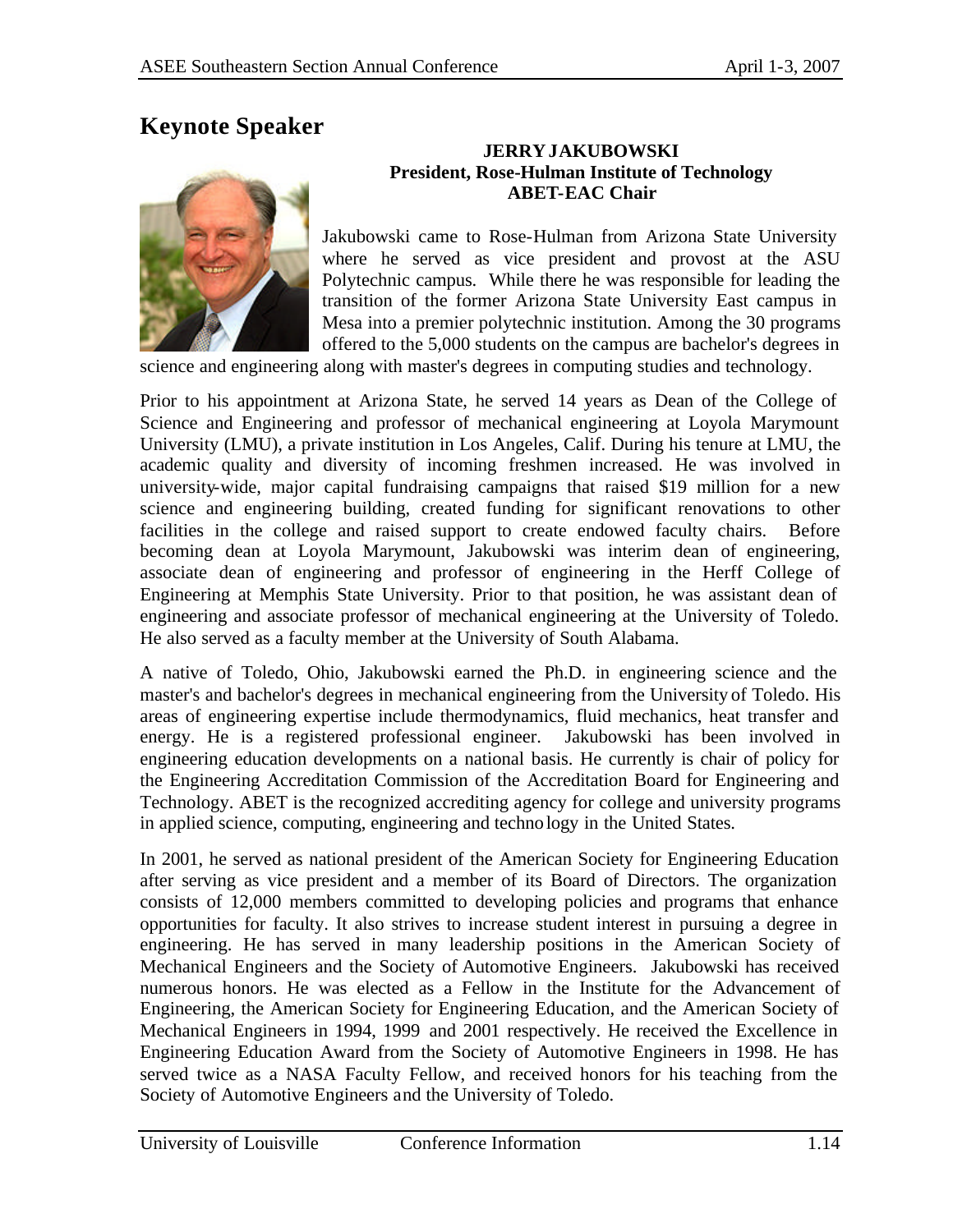## **Banquet Address**



#### **JAMES L. MELSA Dean Emeritus, College of Engineering Iowa State University ASEE President Elect**

A distinguished scholar, an award-winning educator, and a visionary corporate leader, Dr. James L. Melsa has served as dean of the Iowa State University College of Engineering from 1995 to 2004. Previously, he spent 11 years at Tellabs Inc., Lisle, Ill., including appointments as vice president of strategic planning and advanced technology, vice president of research and development, and vice president of strategic quality and process management.

Melsa also was on the faculty at the University of Notre Dame for 11 years, serving as professor and chair of the electrical engineering department. He also has worked as a faculty member at Southern Methodist University, Dallas, and the University of Arizona, Tucson. During his years as an academic, Melsa conducted significant research on control and estimation theory, speech encoding, and digital signal processing; directed 20 masters theses and 16 Ph.D. dissertations; earned recognition as one of the nation's outstanding electrical engineering professors; and authored or co-authored 120 publications and 12 books*.*

He was named a fellow of the Institute of Electrical and Electronic Engineers in 1978 and received that group's Third Millennium Medal in 2000. He has previously served as President of the IEEE Control Systems Society and President of Eta Kappa Nu, the national electrical and computer engineering honorary. He was named a fellow of the American Society for Engineering Education in 2006 and is the 2006-2007 President-Elect of ASEE. He has an extensive record of service to national and international groups, including the Herbert Hoover Presidential Library Association, the Iowa Business Council, and the Malcolm Baldrige National Quality Award (past member of the Board of Examiners and the Board of Overseers).

Melsa received his B.S. degree in electrical engineering from Iowa State (1960) and his M.S. (1962), and Ph.D. (1965) degrees from the University of Arizona, Tucson.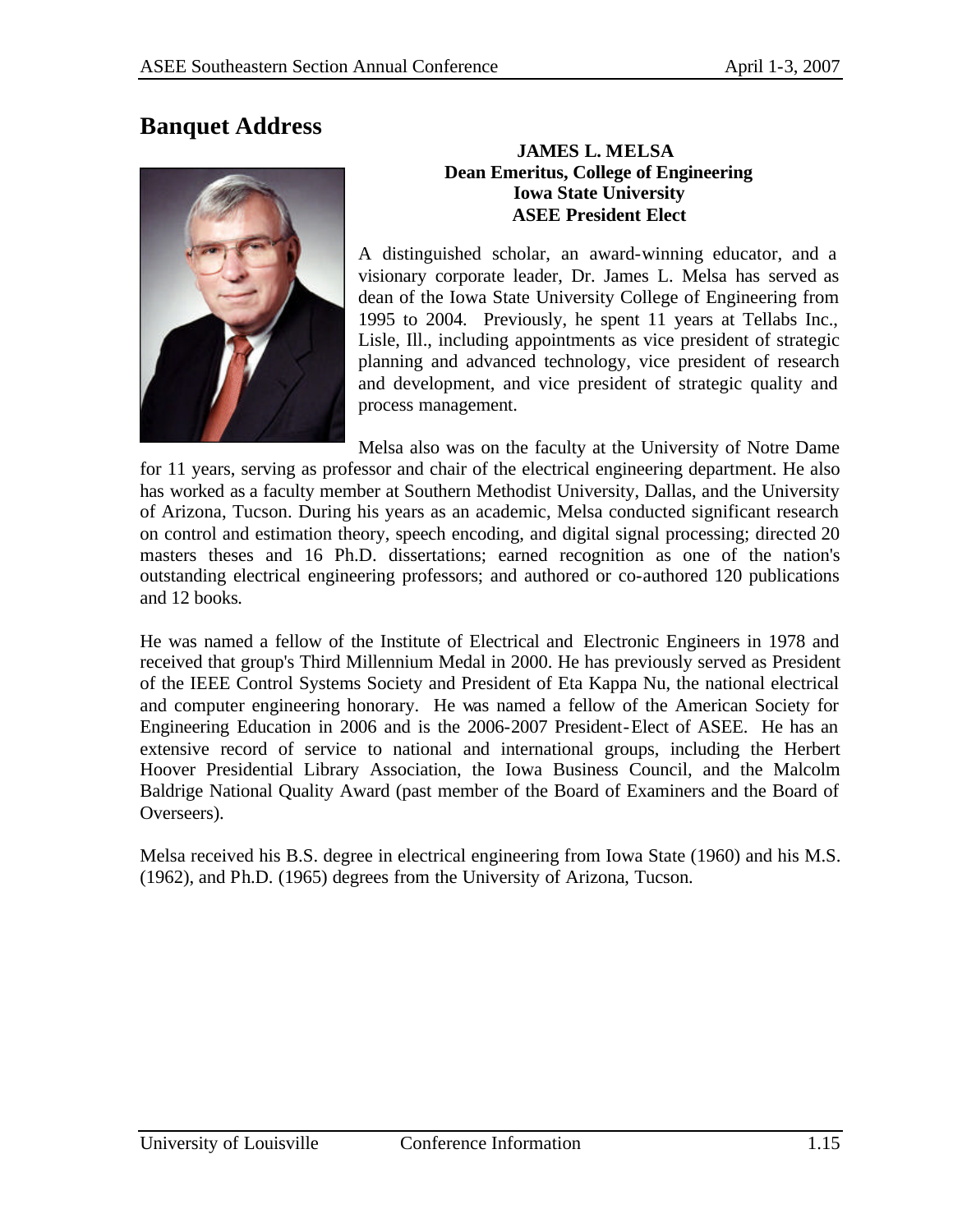## **ASEE Southeastern Section Officers**

#### *Members of Executive Board*

| Vice-President (Awards & Recognition Unit)Joseph Owino   |  |
|----------------------------------------------------------|--|
| Vice-President (Publications & Promotions Unit)Don Visco |  |
|                                                          |  |

#### *Other Officers*

| Campus Representative Coordinator Thomas Dion |  |
|-----------------------------------------------|--|

#### *Unit and Division Officers*

| Unit                      | <b>Chair</b> | <b>Vice-Chair</b>                | <b>Secretary</b>     |
|---------------------------|--------------|----------------------------------|----------------------|
| Programs                  | Michael Woo  | <b>Keith Plemmons</b>            | Don Visco            |
| Awards & Recognition      | Joseph Owino | Claire McCullough   Alice Scales |                      |
| Publications & Promotions | Don Visco    | <b>Brent Jenkins</b>             | <b>Scott Schultz</b> |

| <b>Division</b>               | <b>Chair</b>       | <b>Vice-Chair</b>      | <b>Secretary</b>     |
|-------------------------------|--------------------|------------------------|----------------------|
| Administrative                | Ken Brannan        |                        | <b>Richard Mines</b> |
| Bioengineering                | Mike Boyette       |                        |                      |
| <b>Chemical Engineering</b>   | Priscilla Hill     | V. Subramanian         | David Silverstein    |
| Civil Engineering             | Paul Palazolo      | <b>Shane Palmquist</b> | John Murden          |
| Computer Engr & Tech          | Dan Kohn           | <b>Tyson Hall</b>      | Gary Johnsey         |
| <b>Electrical Engineering</b> | Randy Buchanan     | Salame Amr             | Zhaoxian Zhou        |
| <b>Engr Design Graphics</b>   | <b>Ted Branoff</b> | <b>Alice Scales</b>    |                      |
| <b>Engineering Technology</b> | Peter Romine       | Sandeep Ahuja          | John Hannon          |
| <b>Industrial Engineering</b> | Jessica Matson     | <b>Scott Schultz</b>   |                      |
| Instructional                 | B. K. Hodge        | Hodge Jenkins          | <b>Ted Branoff</b>   |
| <b>Mechanical Engineering</b> | Hodge Jenkins      | Loren Sumner           | M. Emplaincourt      |
| <b>Professional Skills</b>    | Peter Hoadley      | Peter Romine           | John Hannon          |
| Research                      | Kevin Bower        | <b>Tim Mays</b>        | <b>Sally Pardue</b>  |
| Software Engineering          | M. Naghedolfeizi   | <b>Barbara Thomas</b>  | Juan C. Guzman       |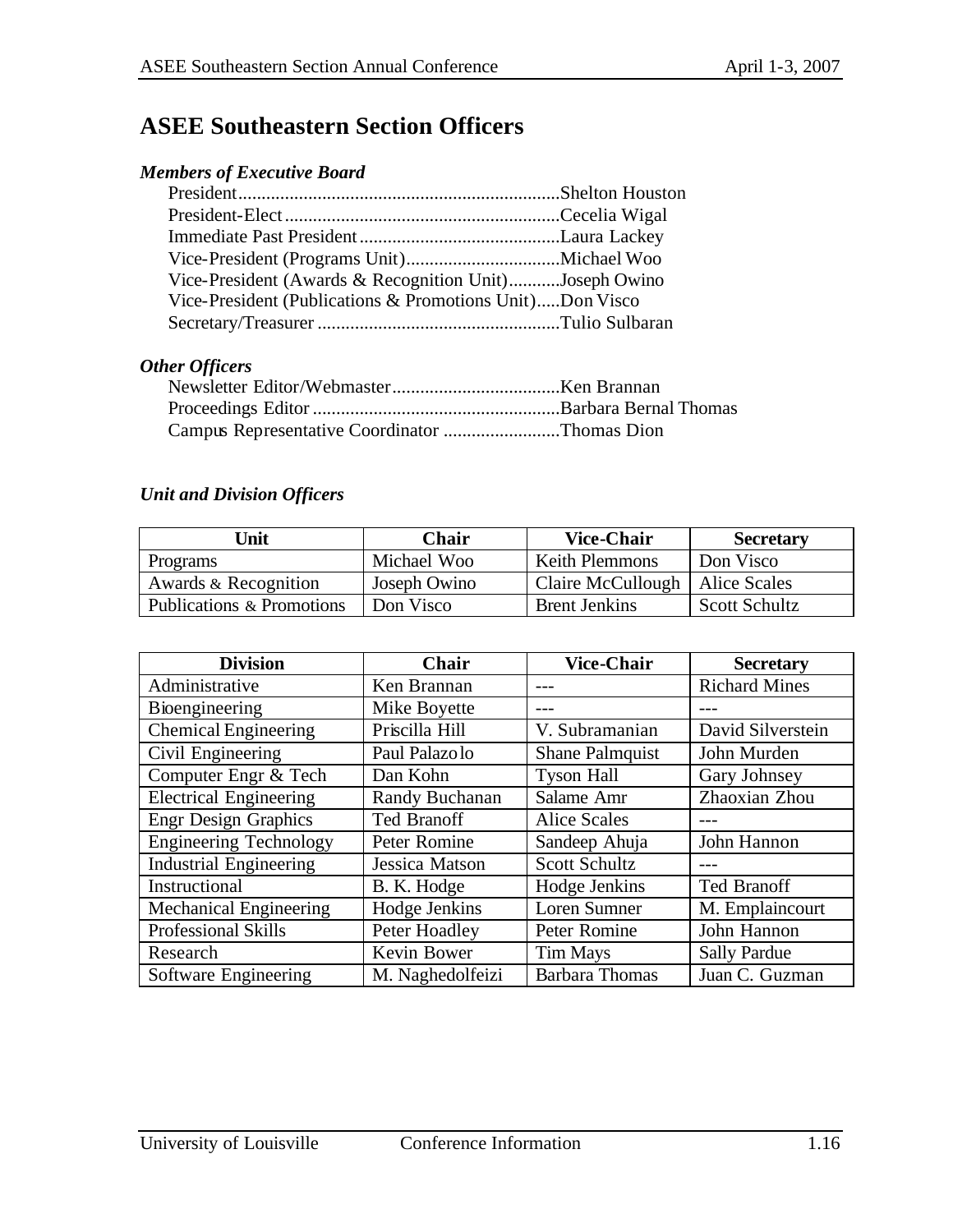## **Technical Session Information**

#### **Session and Presentation Timing**

Each technical session is scheduled for 4-6 presentations. The presentations will start in 18 minute increments. This allows a 1-minute introduction, 15-minute presentation, and a 2 minute question and answer period. If there is a no-show author in a session, a break will be called. **Papers will not be moved up or rearranged in sessions.** Therefore, we plan to keep the following schedule:

|                 | Session 1 | Session 2 | Session 3 | Session 4 | Session 5 |
|-----------------|-----------|-----------|-----------|-----------|-----------|
| Presentation #1 | 10:30     | 1:45      | 3:45      | 8:45      | 10:15     |
| Presentation #2 | 10:48     | 2:03      | 4:03      | 9:03      | 10:33     |
| Presentation #3 | 11:06     | 2:21      | 4:21      | 9:21      | 10:51     |
| Presentation #4 | 11:24     | 2:39      | 4:39      | 9:39      | 11:09     |
| Presentation #5 | 11:42     | 2:57      | 4:57      |           | 11:27     |
| Presentation #6 |           | 3:15      | 5:15      |           | 11:45     |

#### **Technology Available to Presenters**

Each presentation room is equipped with a projector, a tablet PC with USB port, and a wireless internet connection. Software common to each presentation room is the basic Microsoft Office package that includes Microsoft PowerPoint. Presenters may load a copy of their presentation on the tablets at registration. Broadway B will be available Sunday from 1:00-5:00 for presenters. If you must use your own laptop, let us know at registration and test it out with our projectors.

#### **Instructions for Technical Session Moderator Chairs**

#### **Be prepared to moderate the session.**

Arrive 10 minutes early to the room where the session you are moderating is being held. Meet the presenters as they enter the room and go over the pronunciation of their name. Make sure all presentations are loaded and ready to go before the session starts. Bring a watch.

#### **Provide presentation guidelines at the beginning of the session**.

Introduce yourself at the beginning of the session. Remind presenters of the time limitations (15 minutes for presentation, 2 minutes for questions) and that you will give a hand signal to warn that there are 5 minutes and then 2 minutes remaining.

#### **Introduce each presenter or presenters prior to their presentation.**

At the end of each presentation, the next speaker should come up and ready their slide show. Introduce the presenter when ready.

#### **Maintain the presentation schedule.**

One primary responsibility of the moderator is to ensure that the presenters begin and finish their presentations on time according to the technical program. Maintaining the presentation schedule within the session allocated time helps to have fair treatment for all presenters. In the event that a presenter, who is not last in the hour, is not present or has canceled, please wait to begin the next paper at the scheduled time, so that all who planned to attend the remaining paper(s) can. The moderator has the authority to stop a presentation that is about to run overtime. NEVER let a presentation and Q&A overrun the 17 minutes.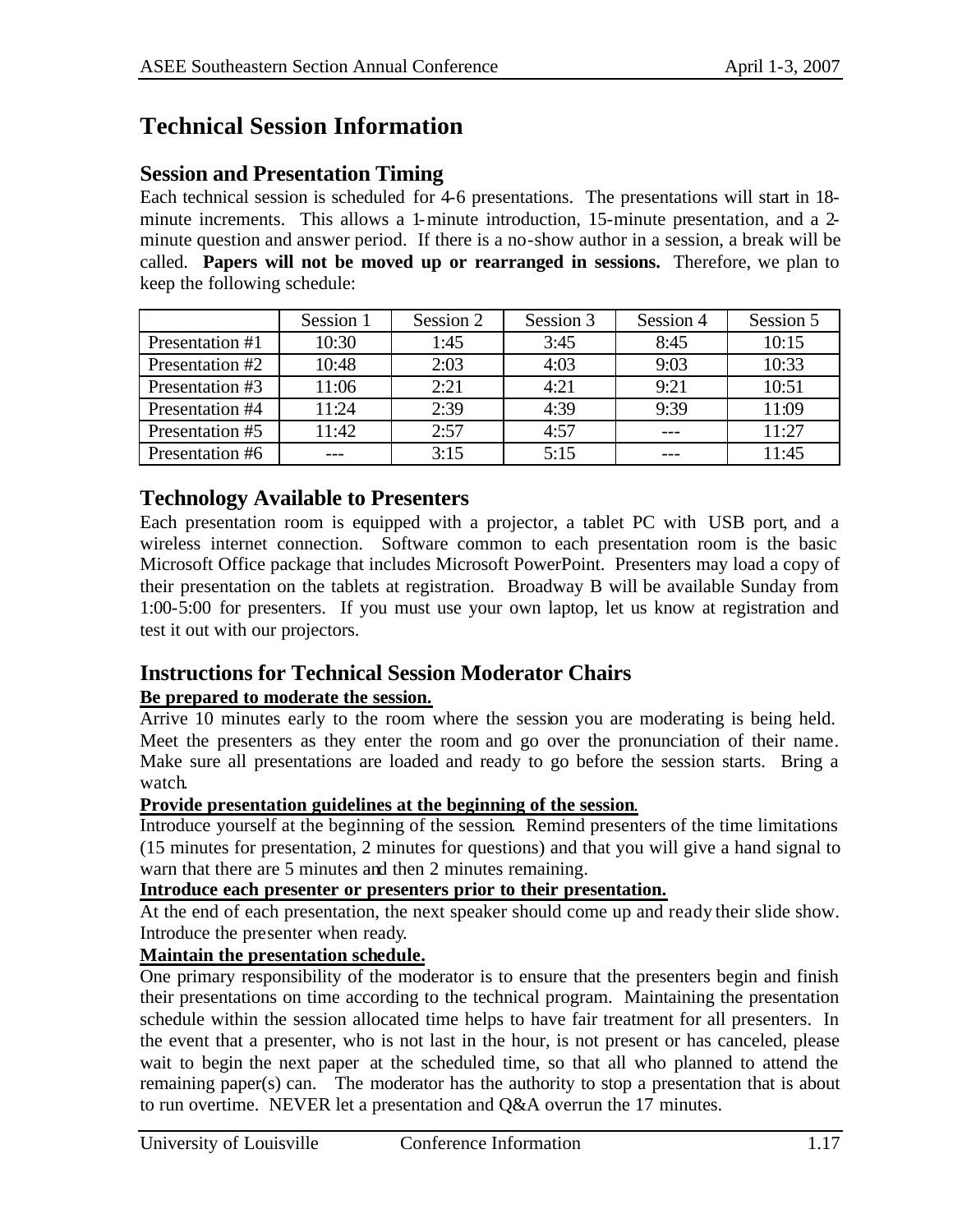## **Student Poster Session Information**

The Research Division is offering the  $3<sup>rd</sup>$  annual Student Poster Competition, immediately after the Monday morning keynote address. The posters will be located in the Crystal Ballroom of the Brown Hotel. Students may set up their posters immediately following the keynote address with judging taking place shortly from 10:30-12:00. The poster exhibits will be open to the public from 1:45-3:30. Awards and certificates will be presented during the Monday evening awards banquet for the following categories:

- **Freshman/Sophomore Engineering and/or Engineering Technology Design Teams**
- **Immit Junior/Senior Engineering and/or Engineering Technology Design Teams**
- Undergraduate Research

The Student Poster Competition gives undergraduate students the opportunity to (1) share their research/project work with students and faculty from other institutions and (2) practice their visual, written, and oral communication skills in a professional/conference environment. The goals of the competition are to (1) improve the visibility of student efforts, (2) recognize excellence in student projects, and (3) promote the sharing and exchange of ideas about team projects and undergraduate research among the members in the section.

#### **Student Poster Competition Abstracts**

The Southeastern Section of the American Society of Engineering Education (ASEE) has solicited extended abstracts from undergraduate students to present in a poster session at this year's conference.

Secttion 3 in this book contains the extended abstracts from this year's student participants. During a morning judging section, they will be evaluated on their abstract, poster, and communication skills. In the afternoon, the Research Division encourages all conference attendees to stop by and learn from students about the wonderful projects going on throughout the section.

#### **Poster Specifications**

Each poster shall be set on one 6-foot table. Posters shall be of standard presentation student presentation quality (typically made of corrugated cardboard), and shall stand on their own when opened. Participants may use tape, glue, or pushpins to make attachments to the poster. Special, professionally fabricated presentation displays will NOT be allowed. All supporting display material shall fit on the table with the poster in the space provided. Electrical power will not be supplied.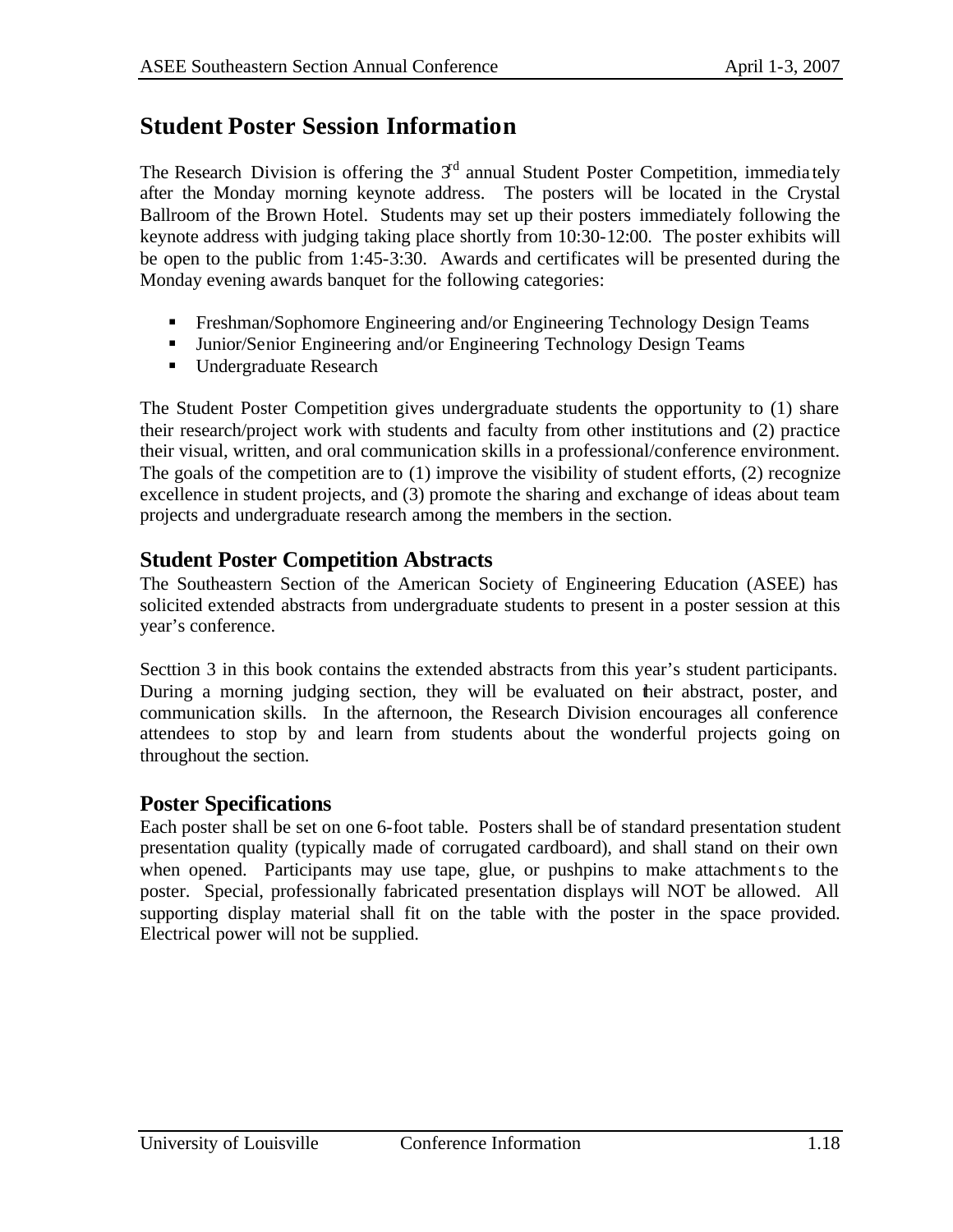## **Monday, April 2, 2007 Technical Sessions**

| <b>T1-A: Instructional Division #1</b><br>10:30 - 12:00, Broadway A                                                                                                                                                                   | <b>Moderator: John Brocato</b> |
|---------------------------------------------------------------------------------------------------------------------------------------------------------------------------------------------------------------------------------------|--------------------------------|
| Bassem Alhalabi, M. K. Hamza, Ali Abu-El Humos, Ashraf El-Houbi; Florida Atlantic,<br>Lamar University, Jackson State University, Lamar University                                                                                    |                                |
| Redefining "Distance" Education Increasing Diversity, Accessibility, and/or Classroom<br>Participation in Engineering Courses on a Time, Financial, and Technology<br><i>Shoestring</i><br>Tom Walker; Virginia Polytechnic Institute | .2.2                           |
| <b>Tools for Online Instruction</b><br>John W. Lipscomb; University of Southern Mississippi                                                                                                                                           | .2.3                           |
| What Effect? Studying Technological Changes (Specifically Distance Learning) in the<br>R. Craig Henderson, Jim Murchison; Tennessee Technological University, Columbia<br><b>State Community College</b>                              | $\overline{2.4}$               |
| <b>Embracing the Middle Ground: Engaging On- and Off-campus Students within the Same</b><br>Leigh S. McCue, Glenda R. Scales; Virginia Tech                                                                                           | .2.5                           |

| T1-B: Mechanical Engineering #1<br>10:30 - 12:00, Broadway B                                                                                                   | <b>Moderator: Hodge Jenkins</b> |
|----------------------------------------------------------------------------------------------------------------------------------------------------------------|---------------------------------|
| Capstan Speed Control in the Optical Fiber Drawing Process: A Case Study for<br><b>Mechatronics</b> .<br>Hodge E. Jenkins; Mercer University                   | .2.6                            |
| Using Mathcad to Enhance the Effectiveness of the Wind Energy Topic in an Alternate<br>B.K. Hodge; Mississippi State University                                |                                 |
| Using Design-Expert for Enhancing Engineering Experimentation Labs2.8<br>Y. Charles Lu, William E. Murphy, and Vincent R. Capece; University of Kentucky       |                                 |
| Shih-Liang Wang; North Carolina A&T State University                                                                                                           |                                 |
| A Structured Approach to Teaching Fluid Power Systems Using Spreadsheets 2.10<br>Aaron K. Ball, Robert Anderson, Chip W. Ferguson; Western Carolina University |                                 |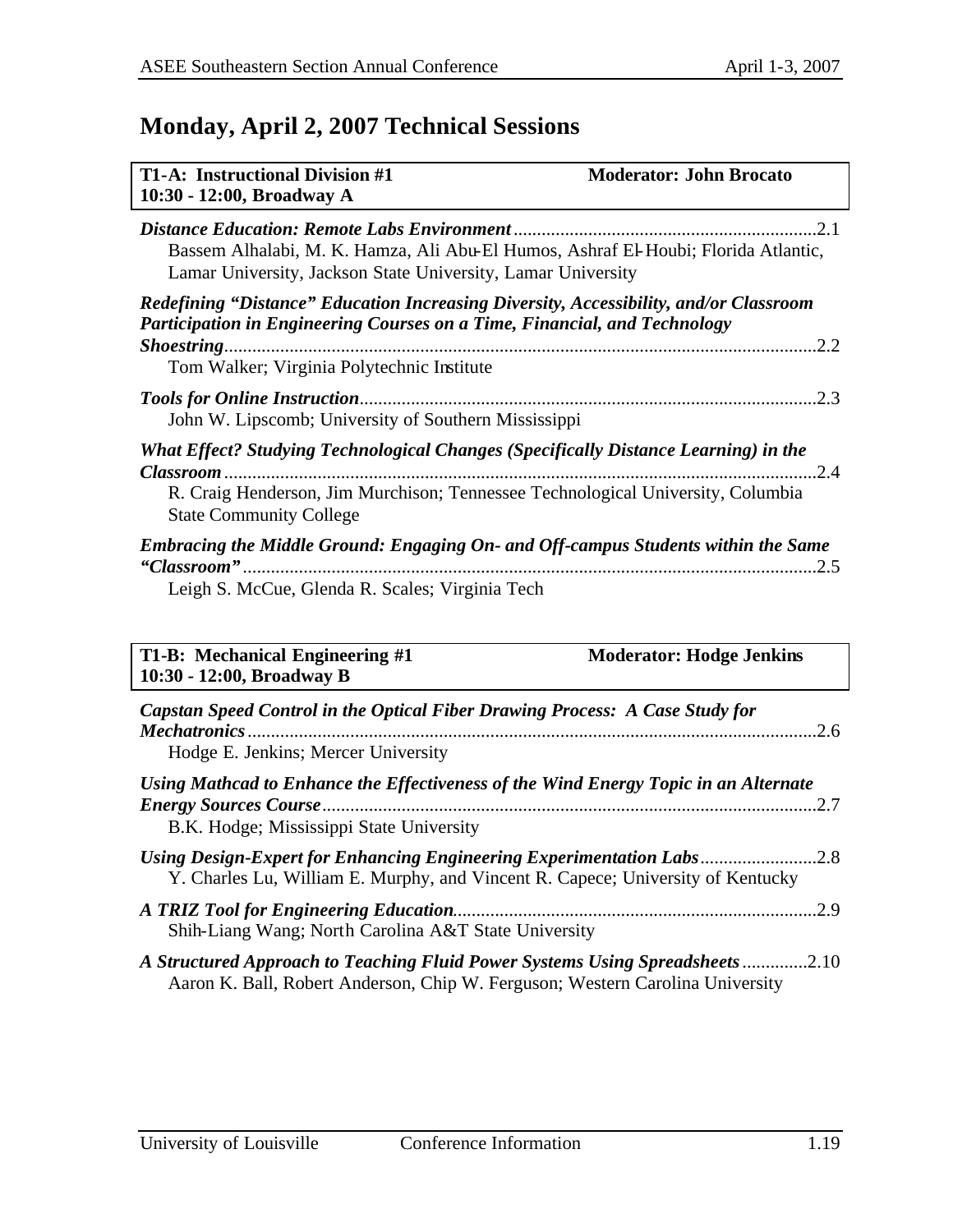| <b>T1-C: Professional Skills</b><br>10:30 - 12:00, Broadway C                                                                                                                                                                                                                                                                | <b>Moderator: Don Visco</b>   |
|------------------------------------------------------------------------------------------------------------------------------------------------------------------------------------------------------------------------------------------------------------------------------------------------------------------------------|-------------------------------|
| John H. Page; Virginia Military Institute                                                                                                                                                                                                                                                                                    |                               |
| Advising the Advisor: Professional Development of Junior Faculty2.12<br>Dirk Schaefer; Georgia Institute of Technology-Savannah                                                                                                                                                                                              |                               |
| Roobik Gharabagi, Kyle Mitchell; Saint Louis University                                                                                                                                                                                                                                                                      |                               |
| Meghan Gloyd, Marie C. Paretti, Christine Bala Burgoyne; Virginia Tech                                                                                                                                                                                                                                                       |                               |
| Keith Plemmons; The Citadel***                                                                                                                                                                                                                                                                                               |                               |
| T1-D: Administrative Division #1<br>10:30 - 12:00, Louis XVI                                                                                                                                                                                                                                                                 | <b>Moderator: Ken Brannan</b> |
| M.R. Wilhelm and J.P. Mohsen; University of Louisville                                                                                                                                                                                                                                                                       |                               |
| Increasing the Numbers of Science, Technology, Engineering and Math Students by<br><b>Recruiting Students Into Graphic Communication System and Technology Studies2.17</b><br>Elinor Foster-Blackwell, Sonya Draper, Cynthia Gillispie-Johnson, and Alex Uzokwe;<br>North Carolina Agricultural & Technical State University |                               |
| <b>Established Customs: Changing Roles in Departmental Culture and Impact on New</b>                                                                                                                                                                                                                                         |                               |
| Adrienne R. Minerick and Judy Schneider; Mississippi State University                                                                                                                                                                                                                                                        |                               |
| N. Klingbeil, R. Mercer, K. Rattan, M. Raymer, and D. Reynolds; Wright State<br>University                                                                                                                                                                                                                                   |                               |
| The Development of Social Capital in Engineering Education to Improve Student                                                                                                                                                                                                                                                |                               |
| Shaundra Bryant Daily / Wanda Eugene / Anderson D. Prewitt; Massachusetts Institute                                                                                                                                                                                                                                          |                               |

of Technology / Auburn University / University of Florida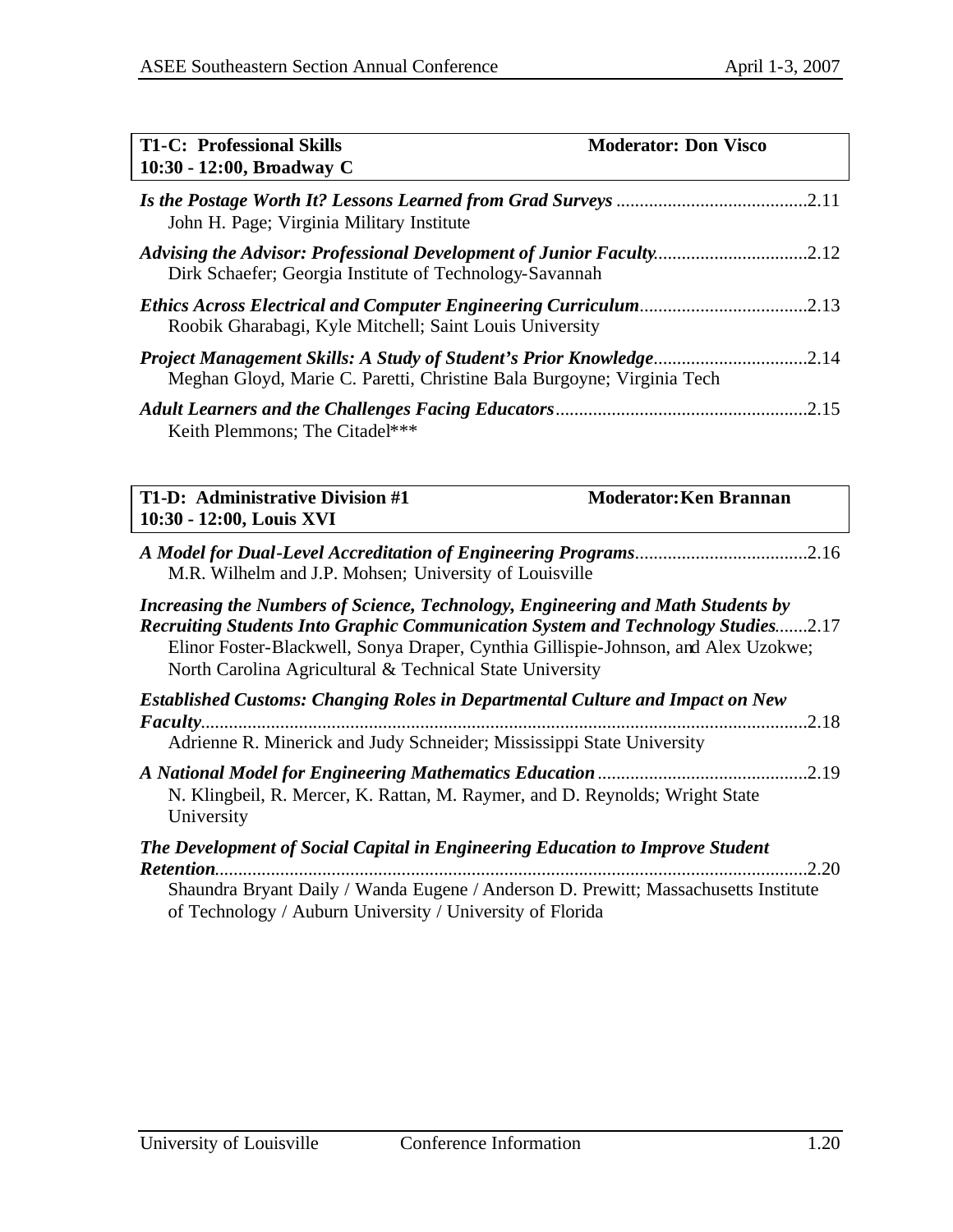| <b>T2-A: Instructional Division #2</b><br>$1:45 - 3:30$ , Broadway A                                                                                                                                                                                                   | <b>Moderator: Mary Emplaincourt</b> |
|------------------------------------------------------------------------------------------------------------------------------------------------------------------------------------------------------------------------------------------------------------------------|-------------------------------------|
| The First Year Engineering Program at the University of Southern Indiana<br>Laura A. Ruhala, Richard J. Ruhala, Eric P. Sprouls; University of Southern Indiana                                                                                                        | .2.21                               |
| A Five-Year Engineering Program at the University of Southern Indiana2.22<br>Laura A. Ruhala, Richard J. Ruhala, Eric P. Sprouls; University of Southern Indiana                                                                                                       |                                     |
| <b>Engineering and Golf: A Professional Development Partnership between Mississippi State</b><br>University's Center for Engineering Student Excellence and Professional Golf<br><b>Management Program</b>                                                             | .2.23                               |
| Tommy Stevenson, Alexis Power, Kelly Agee; Mississippi State University                                                                                                                                                                                                |                                     |
| Paul Palazolo, Stephanie Ivey; University of Memphis                                                                                                                                                                                                                   | .2.24                               |
| An Initial Assessment of the Effectiveness of the Enhancing Assess and Fostering Science,<br>Technology, Engineering and Math (STEM) NSF Summer Workshop Program2.25<br>Paul Lam, Julie Zhao, Dennis Doverspike, Jiang Zhe, Craig Menzemer; The University of<br>Akron |                                     |
| <b>Enhance "Book Learning" with Facebook.</b><br>Veronica Addison, Wally Peters; University of South Carolina                                                                                                                                                          | .2.26                               |
| T2-B: Civil Engineering #1                                                                                                                                                                                                                                             | <b>Moderator: Shane Palmquist</b>   |
| $1:45 - 3:30$ , Broadway B                                                                                                                                                                                                                                             |                                     |

| Integrating Learning Outcomes Throughout the Civil Engineering Curriculum to Meet<br>Thomas R. Dion and Kevin C. Bower, The Citadel                                                                                          | .2.27 |
|------------------------------------------------------------------------------------------------------------------------------------------------------------------------------------------------------------------------------|-------|
| Shane M. Palmquist, Western Kentucky University                                                                                                                                                                              | .2.28 |
| Gustavo O. Maldonado, Gustavo J. Molina; Georgia Southern University                                                                                                                                                         |       |
| <b>Implementing a Problem Based Multidisciplinary Civil Engineering Design Capstone:</b><br>Evolution, Assessment, and Lessons Learned with Industry Partners2.30<br>Scott A. Yost and Derek R. Lane; University of Kentucky |       |
| <b>Adaptation of Groundwater Physical Models and Activities for Enhanced Student</b><br>Amy B. Chan-Hilton; Florida State University                                                                                         | .2.31 |
| Sequential Course Outcome Linkage: A New Look at the Structural Engineering<br>Timothy W. Mays, Kevin C. Bower, and William J. Davis; The Citadel                                                                            | .2.32 |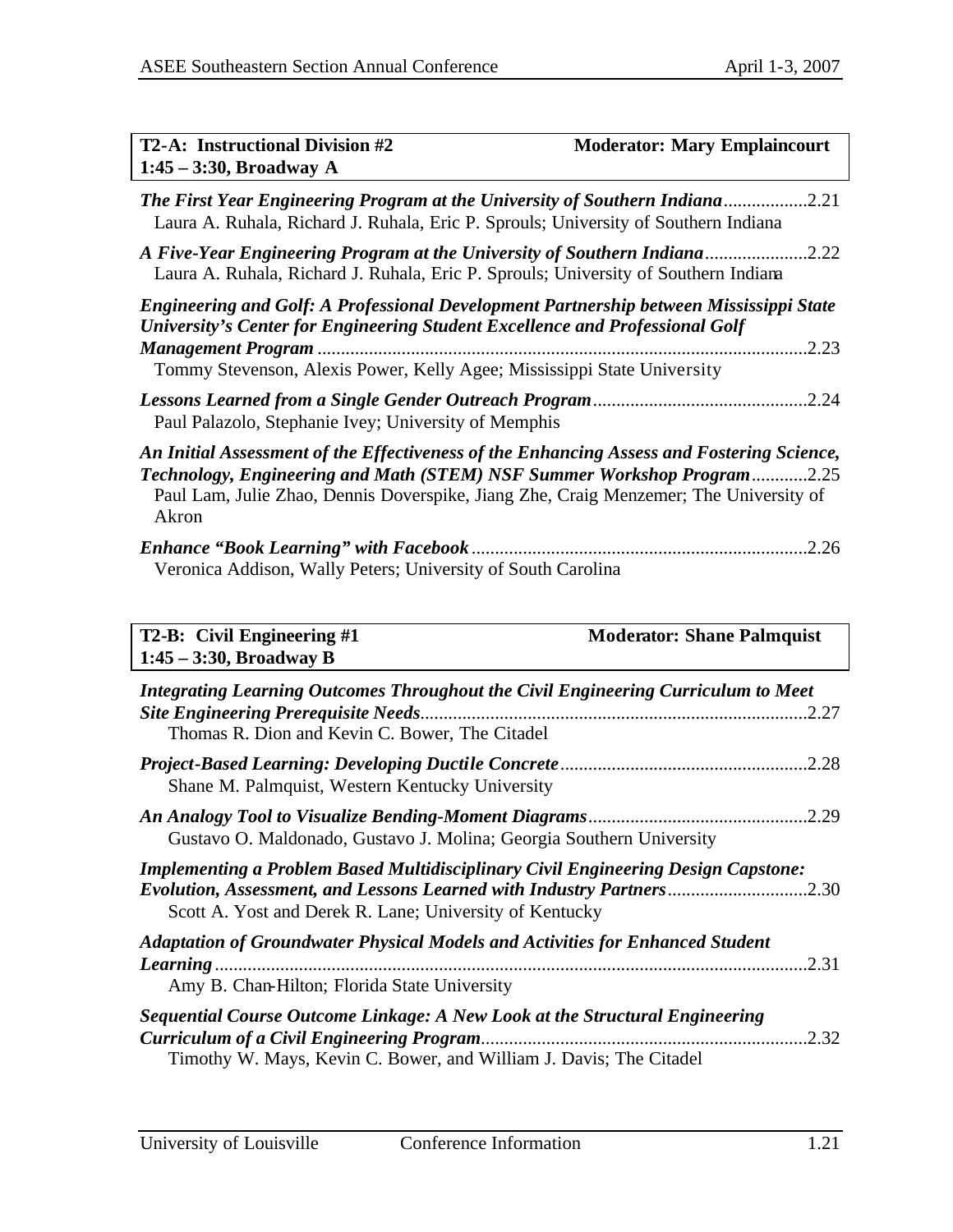| <b>T2-C: Administrative Division #2</b><br>$1:45 - 3:30$ , Broadway C                                                                                                                           | <b>Moderator: Ed Hajduk</b> |
|-------------------------------------------------------------------------------------------------------------------------------------------------------------------------------------------------|-----------------------------|
| Timothy A. Wilson; Embry-Riddle Aeronautical University                                                                                                                                         |                             |
| <b>ABET EC 2000: How Has it Changed? Has It Accomplished What Was Intended?2.34</b><br>Claire L. McCullough, University of Tennessee at Chattanooga                                             |                             |
| Shelton Houston; University of Southern Mississippi                                                                                                                                             |                             |
| The ABET Feedback Cycle Realized Through the Use of Cooperative Education in<br><b>Curricular Reform</b><br>Bryan Dansberry, Kettil Cedercreutz, and Cheryl Cates; University of Cincinnati *** | .2.36                       |
| Incorporating Leadership into the Engineering Technology Classroom Through<br>William L. McDaniel, Chip W. Ferguson, and Aaron K. Ball; Western Carolina<br>University                          |                             |
| The Satellite Design Course AENG 468 at Tuskegee University as an Example to<br>A. K. Mazher; Tuskegee University                                                                               | .2.38                       |

**T2-D: Computer Engineering & Technology #1 Moderator: Tyson Hall 1:45 – 3:30, Louis XVI**

| On Line Assignment and Laboratory System for Digital Logic Timing Diagrams2.39<br>Daniel Kohn; North Carolina Agricultural and Technical State University            |       |
|----------------------------------------------------------------------------------------------------------------------------------------------------------------------|-------|
| Answering the Calls to Improve Communication.<br>Nancy Bearden Howell; University of Southern Mississippi                                                            | .2.40 |
| Analysis of Student Performance in Programming Subjects of an In-house Exit<br>Masoud Naghedolfeizi, Singli Garcia-Otera, Nabil Yousif; Fort Valley State University |       |
| A Project Based Approach for Teaching System Analysis, Design, and Implementation<br>Nabil A. Yousif, Masoud Naghedolfeizi; Fort Valley State University             | .2.42 |
| Andrew Strelzoff; University of Southern Mississippi                                                                                                                 | .2.43 |
| Andrew Strelzoff; University of Southern Mississippi                                                                                                                 |       |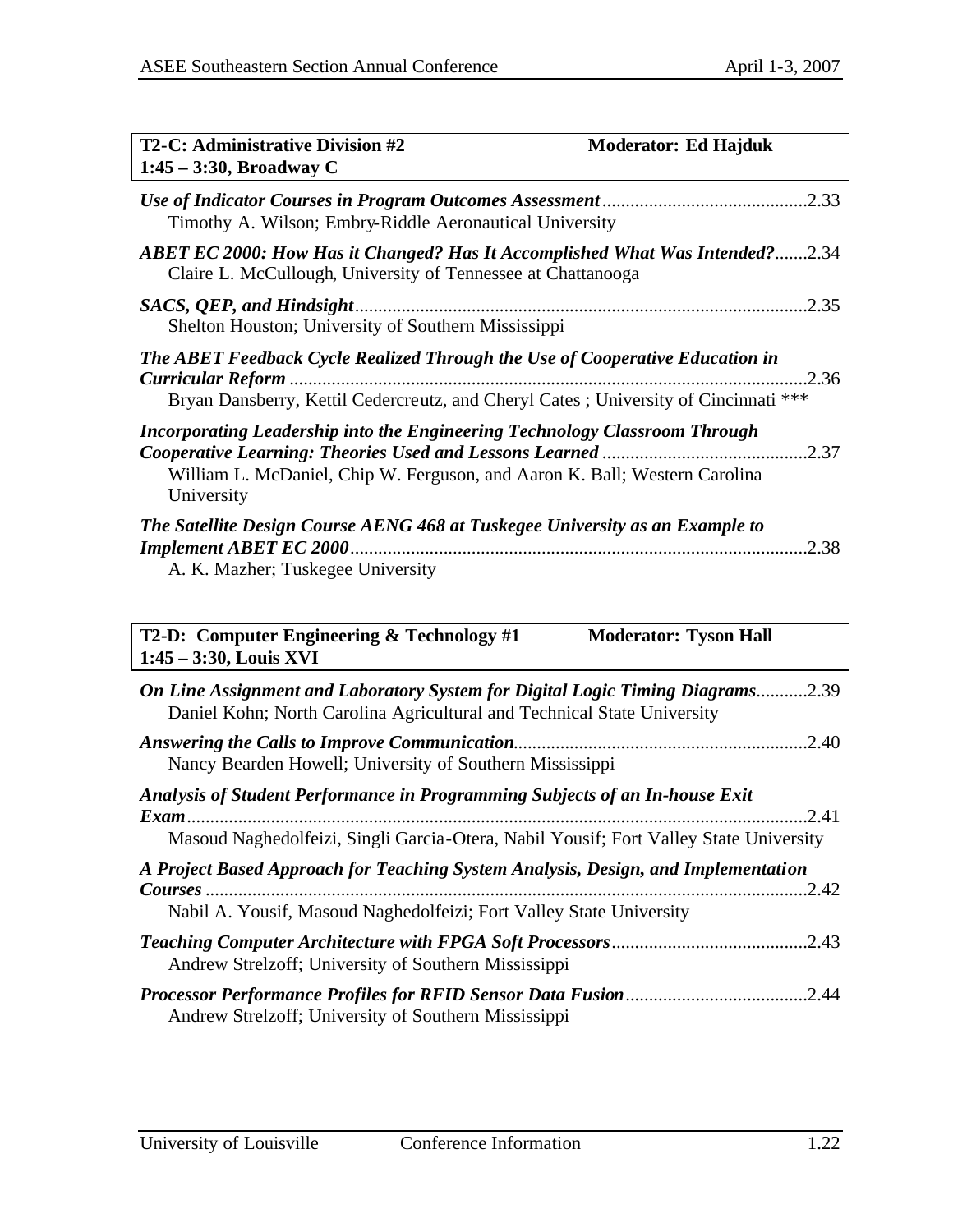| <b>T3-A: Instructional Division #3</b><br>$3:45-5:30$ , Broadway A                                                                                                                                 | <b>Moderator: Hodge Jenkins</b>                                                                          |
|----------------------------------------------------------------------------------------------------------------------------------------------------------------------------------------------------|----------------------------------------------------------------------------------------------------------|
| <b>Continuing Teaching Assistants</b><br>Rolando Bravo, Lizette R. Chevalier, Southern Illinois University                                                                                         | Enhancing the Teaching of the Fluid Mechanics Laboratory and Preparation for New and                     |
| Investigations Concerning Pedagogical Strategies Promoting Engineering Students'<br><b>Ability to Solve Open-ended Problems.</b><br>Christian Hipp, Veronica Addison; University of South Carolina | .2.46                                                                                                    |
| for Effective Writing Instruction.<br>Kelly Aggee; Mississippi State University                                                                                                                    | <b>Technical Writing for Engineering Students: Using Tenets of the National Writing Project</b><br>.2.47 |
| Jerry Newman, Tom Banning; University of Memphis                                                                                                                                                   | .2.48                                                                                                    |
| The Impact of Engineering Design Projects on Student Understanding of Engineering's<br>Cecelia Wigal; University of Tennessee at Chattanooga                                                       |                                                                                                          |
| William L. McDaniel, George D. Ford; Western Carolina University                                                                                                                                   | An Innovative Student Engagement Project: Lessons Learned from a Log Cabin 2.50                          |

| <b>T3-B: Mechanical Engineering #2</b><br>$3:45 - 5:30$ , Broadway B                                                                                                    | Moderator: Aniruddha Mitra |
|-------------------------------------------------------------------------------------------------------------------------------------------------------------------------|----------------------------|
| A Study on the Use of Knowledge Representation for Teaching Engineering Problem<br>Gustavo J. Molina; Georgia Southern University                                       | .2.51                      |
| Teaching Heat Transfer Concepts using Thermal Imaging Techniques<br>Masoud Naghedolfeizi, Sanjeev Arora, Ugur Tanriver; Fort Valley State University ***                | .2.52                      |
| An Engineering Capstone Design Course Taught in a Collaborative University/High<br><b>School Setting</b><br>Mary Kasarda, Brenda Brand, and Eugene Brown; Virginia Tech | .2.53                      |
| Glenn Kraige, Saurabh Bisht; Virginia Polytechnic Institute and State University                                                                                        | .2.54                      |
| Aniruddha Mitra; Georgia Southern University                                                                                                                            | .2.55                      |
| P.S. Yeh; Jacksonville State University                                                                                                                                 | .2.56                      |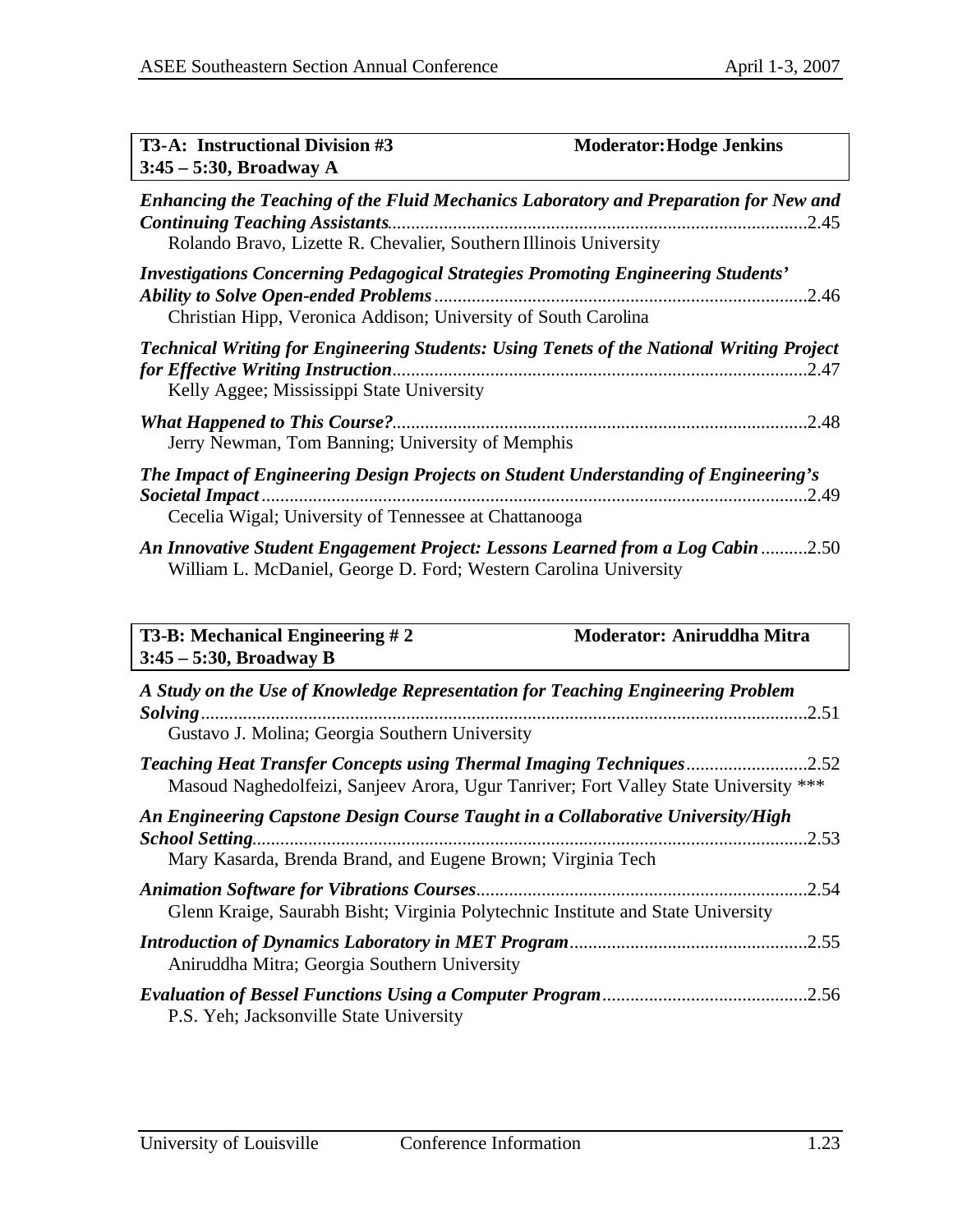| <b>T3-C: Administrative Division #3</b><br>$3:45 - 5:30$ , Broadway C                                                                                                                                                                     | <b>Moderator: Dennis Fallon</b> |
|-------------------------------------------------------------------------------------------------------------------------------------------------------------------------------------------------------------------------------------------|---------------------------------|
| <b>Global Engineering Education Opportunities: A Survey of Selected ASEE SE</b>                                                                                                                                                           | .2.57                           |
| Allen Greenwood, Mary C. Emplaincourt, and Tiffany Lampkin; Mississippi State<br>University                                                                                                                                               |                                 |
| <b>International versus US Student Enrollment into Graduate Programs in Computer</b>                                                                                                                                                      | .2.58                           |
| Sravanthi Munagala, Sumanth Yenduri, Louise A. Perkins, and Franaz Zand; University<br>of Southern Mississippi                                                                                                                            |                                 |
| Gateway into First-Year STEM Curricula: A Community College/University Collaboration                                                                                                                                                      |                                 |
| M. Wheatly, N. Klingbeil / B. Jang, G. Sehi, and R. Jones; Wright State University /<br><b>Sinclair Community College ***</b>                                                                                                             |                                 |
| Neslihan Alp and Ronald Bailey; University of Tennessee at Chattanooga ***                                                                                                                                                                |                                 |
| High School Engagement Activity: The Iron Egg Launch Design Competition2.61<br>Jo Alice Pierce, Russell A. Aubrey, R.L. Alan Jordan. Dennis O. Owen, and David L.<br>Riegle; Purdue University                                            |                                 |
| University of Louisville Nanotechnology Fellows Symposium: Extending Engineering<br>Joseph H. Lake, Kevin Walsh, Bruce W. Alphenaar, Mark M. Crain, Robert S. Keynton,<br>Robert W. Cohn, and Michael D. Martin; University of Louisville |                                 |
| T3-D: Research<br>3:45 - 5:30, Louis XVI                                                                                                                                                                                                  | <b>Moderator: Sally Pardue</b>  |
| Cesar D. Guerrero, Miguel A. Labrador, Rafael A. Perez; University of South Florida                                                                                                                                                       |                                 |
| <b>Fostering Research in Aerospace and Mechanical Engineering Undergraduate</b><br>Viatcheslav Naoumov, Masood Parang; University of Tennessee                                                                                            | .2.64                           |
|                                                                                                                                                                                                                                           |                                 |
| Nancy Bearden Howell; University of Southern Mississippi                                                                                                                                                                                  |                                 |
| Undergraduate Research: Challenges, Rewards and Lessons Learned 2.66<br>Robert J. Barsanti, The Citadel                                                                                                                                   |                                 |

| Cameron Carper; Arkansas Technological University |  |
|---------------------------------------------------|--|
|                                                   |  |

*Research in Nine Weeks – Can It Be Done?* ......................................................................2.68 S. Pardue, M. Abdelrahman; Tennessee Technological University \*\*\*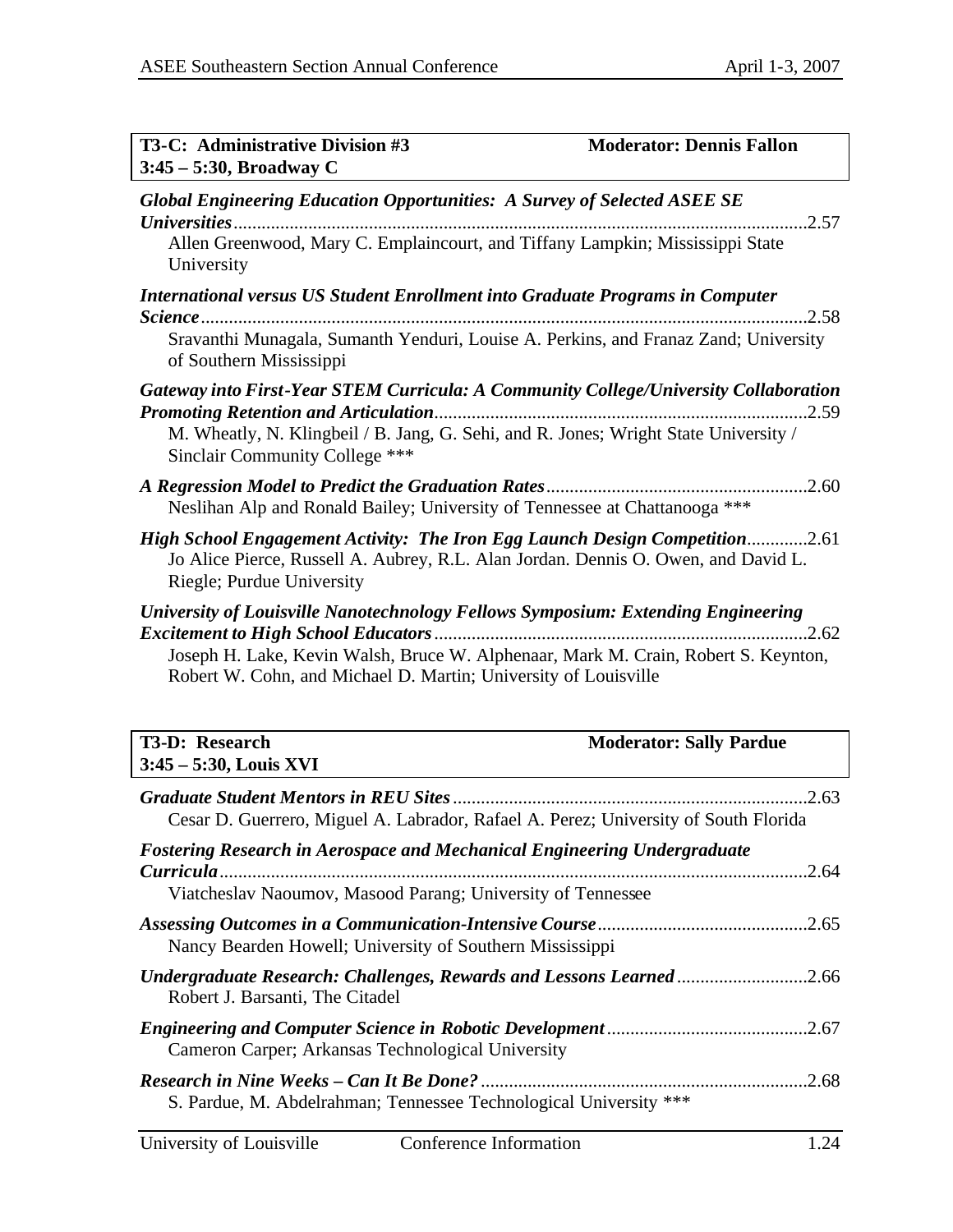## **Tuesday, April 3, 2007 Technical Sessions**

| <b>T4-A: Instructional Division #4</b><br>8:45 - 10:00, Broadway A                                                                                                           | <b>Moderator: Ted Branoff</b>   |
|------------------------------------------------------------------------------------------------------------------------------------------------------------------------------|---------------------------------|
| Learning the Stiffness Method with FORTRAN, Excel and MathCAD2.69<br>Peter W. Hoadley; Virginia Military Institute                                                           |                                 |
| Kenneth P. Brannan, John A. Murden, The Citadel                                                                                                                              |                                 |
| The Role of Computer Based Homework for Engineering Design Courses<br>Steven M. Click; Tennessee Technological University                                                    | 2.71                            |
| Scott R. Schultz; Mercer University                                                                                                                                          | .2.72                           |
| T4-B: Civil Engineering #2<br>8:45 - 10:00, Broadway B                                                                                                                       | <b>Moderator: Paul Palazolo</b> |
| Improving the Senior Level Hydraulic Engineering Design Course (CE 474) By Means of<br><b>Computer Assisted Instruction</b> .<br>Rolando Bravo; Southern Illinois University | .2.73                           |

| Constructing and Teaching a New Asphalt Laboratory for the Engineering Department at                                                        |  |
|---------------------------------------------------------------------------------------------------------------------------------------------|--|
|                                                                                                                                             |  |
| Mohammad Obadat; The University of Tennessee at Martin                                                                                      |  |
| <b>Implementing Field Work in Teaching Transportation Engineering Course 2.75</b><br>Mohammad Obadat; The University of Tennessee at Martin |  |
|                                                                                                                                             |  |
| Gregory H. Nail; The University of Tennessee at Martin                                                                                      |  |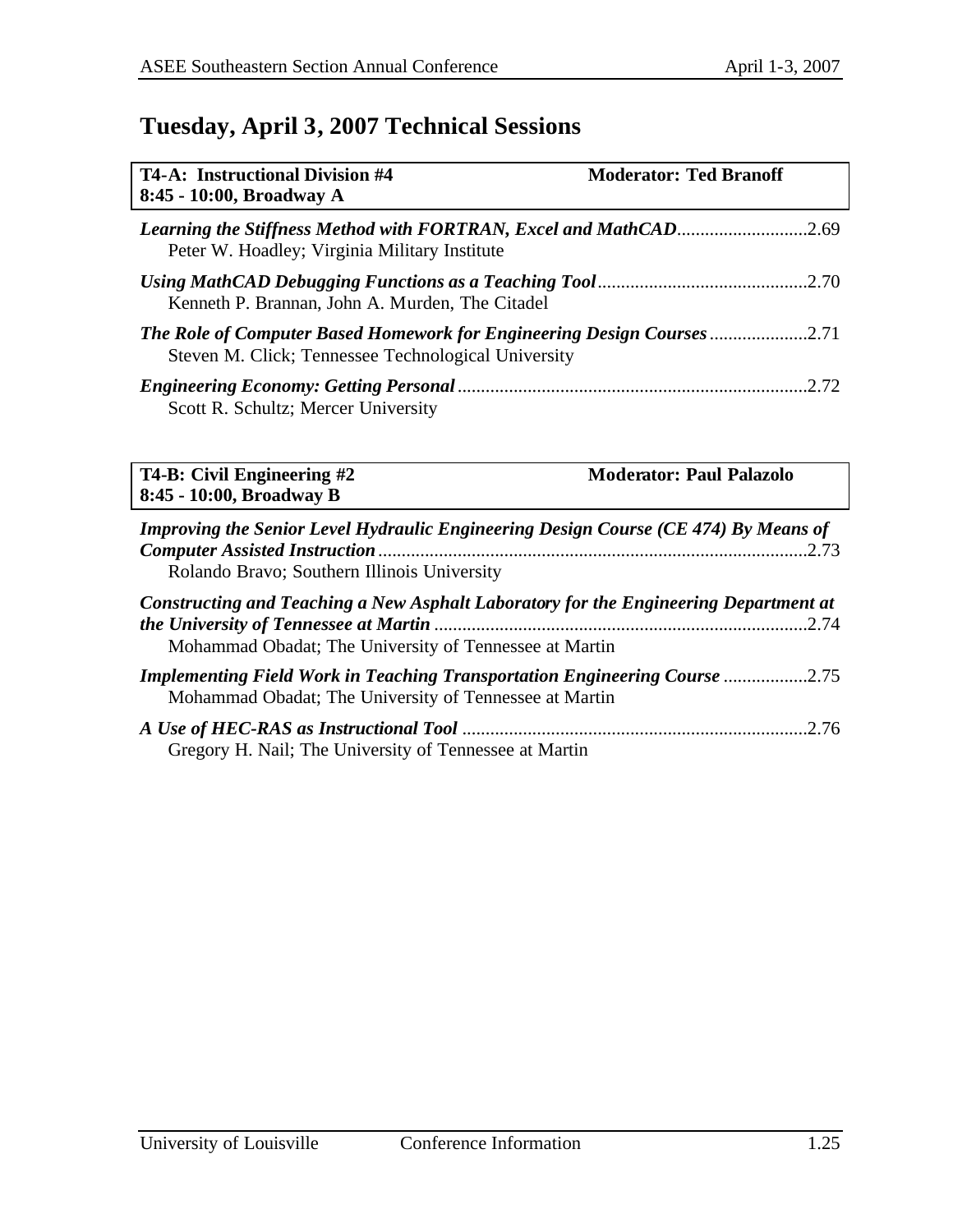| T4-C: Chemical Engineering & Administrative<br><b>Moderator: Adrienne Minerick</b><br>8:45 - 10:00, Broadway C                                                                                                                                                                                 |  |  |
|------------------------------------------------------------------------------------------------------------------------------------------------------------------------------------------------------------------------------------------------------------------------------------------------|--|--|
| Visualization and Computational Techniques for Teaching Polymer Chemistry to<br>C.L. Aronson, J.A. Charbonneau, D. Knack, R.L. Aiken, M.S. Parker, T.D. Rau, E.M.<br>McDermott, D.P. Eddy, L.D. Aronson / M.T. Higgins, and J. Gurst; Kettering University<br>/ University of West Florida *** |  |  |
| David L. Silverstein; University of Kentucky ***                                                                                                                                                                                                                                               |  |  |
| A Micro-Macro Transportation Sequence for the ChE Curriculum: Role of Up<br>.2.79<br>Pedro E. Arce, J.J. Biernacki, V. Subramanian and I. Carpen; Tennessee Tech University                                                                                                                    |  |  |
| <b>Fuzzy Synthetic Evaluation of Engineering Institutions: A Consensus Driven Democratic</b><br>.2.80<br>Rajeev Kumar Upadhyay / S.K. Gaur / V.P. Agrawal / K.C. Arora; Anand Engineering<br>College / Dayalbagh Educational Institute / B.I.T.S. Pilani Goa Campus / M.I.T.S                  |  |  |
| <b>T4-D: Software Engineering</b><br><b>Moderator: Nabil Yousif</b><br>8:45 - 10:00, Louis XVI                                                                                                                                                                                                 |  |  |
| Online, Pre-Instructional Questioning Strategies: Do Formative Evaluations Correlate to<br>End-of-Course Summative Evaluations in Engineering Graphics Courses?2.81<br>Ted J. Branoff                                                                                                          |  |  |
| Unifying the Code-base for a Client-Server E-Government Application 2.82<br>Vinitha Muraleedharan, Andrew Strelzoff, Tim Rehner, Ray Seyfarth; University of<br>Southern Mississippi                                                                                                           |  |  |

| Barbara Bernal Thomas; Southern Polytechnic University |  |
|--------------------------------------------------------|--|
|                                                        |  |
| B. Wayne Walters; University of Southern Mississippi   |  |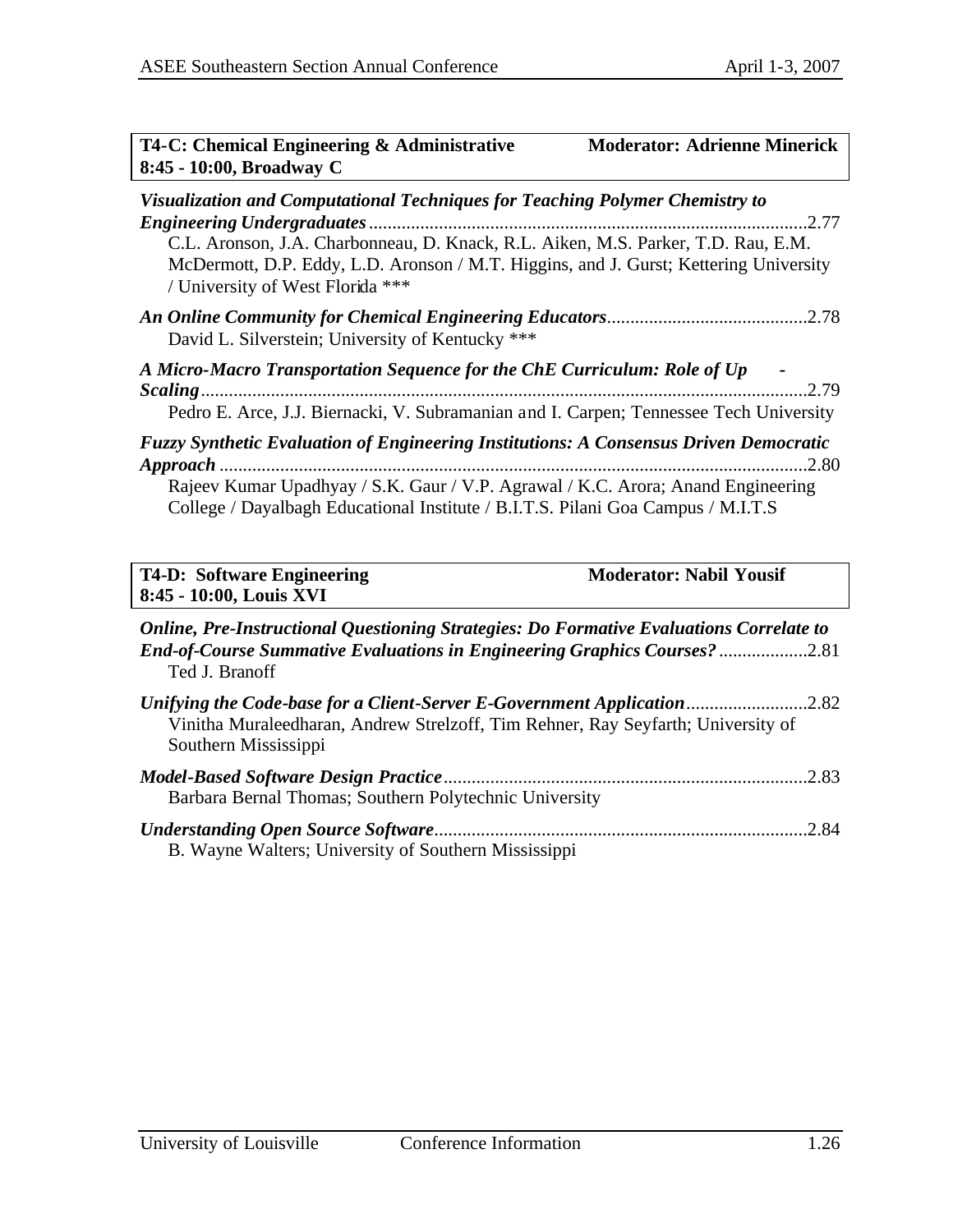| T4-E: Computer Engineering & Technology #2<br><b>Moderator: Barbara Thomas</b><br>8:45 - 10:00, Louis XVI                                                             |  |  |
|-----------------------------------------------------------------------------------------------------------------------------------------------------------------------|--|--|
| John W. Pettit, Lipscomb University                                                                                                                                   |  |  |
| Comparison of Upwind and Central Schemes for Optical Flow Velocity Estimation 2.86<br>Beddhu Murali, University of Southern Mississippi***                            |  |  |
| Gary Johnsey, University of Southern Mississippi                                                                                                                      |  |  |
| <b>Improving Student Preparation for Study of STEM Disciplines SPIN Information Night</b><br>2.88<br>Thomas Brachman, Dale Elifrits; Northern Kentucky University *** |  |  |
|                                                                                                                                                                       |  |  |
| <b>T5-A: Instructional Division #5</b><br><b>Moderator: Leigh McCue</b><br>10:15 - 12:00, Broadway A                                                                  |  |  |
| Incorporating Technology into the Traditional Engineering Mechanics Lecture2.89<br>Douglas R. Carroll, Hong Sheng; University of Missouri-Rolla                       |  |  |
| 2.90<br>S. Swaminathan, D.P. Visco, H. Anthony, L. Zagumny; Tennessee Technological<br>University ***                                                                 |  |  |
| Development of Interdisciplinary Curricula and Labs in EET/MET/CET2.91<br>Peter L. Romine, Julius Jow, and Kyle Rose; Alabama A&M University                          |  |  |
| Mel Maron; University of Louisville ***                                                                                                                               |  |  |
| .2.93<br>Terry Weigel, University of Louisville ***                                                                                                                   |  |  |
| Virtual Reality Environments and Authoring Tool for Web Based Training and<br>.2.94                                                                                   |  |  |
| Tulio Sulbaran, Justin Nosser; University of Southern Mississippi                                                                                                     |  |  |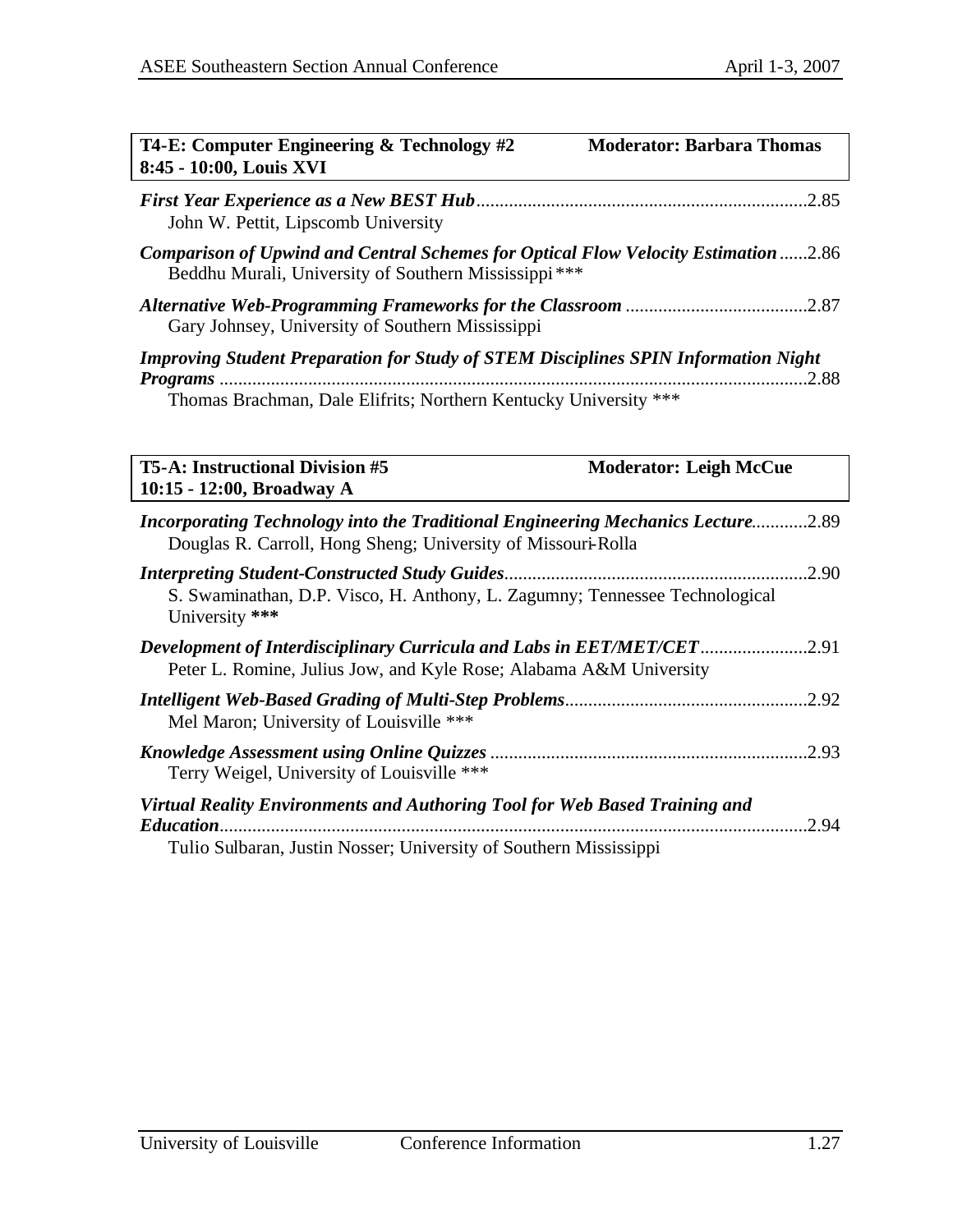| T5-B: Computer Engineering & Technology #3<br><b>Moderator: Ellen Brehob</b><br>10:15 - 12:00, Broadway B                                                                                                                          |
|------------------------------------------------------------------------------------------------------------------------------------------------------------------------------------------------------------------------------------|
| Using the Moodle Course Management System to Manage Accreditation Tasks2.95<br>Ray Seyfarth, University of Southern Mississippi                                                                                                    |
| Daniel Bond, Andrew Sterlzoff, Tim Rehner, Ray Seyfarth; University of Southern<br>Mississippi                                                                                                                                     |
| Wayne Walters; University of Southern Mississippi ***                                                                                                                                                                              |
| Developing a Graphical User Interface to Improve Learning of Stochastic Theory in<br>.2.98<br>Faisal Hossain, David Huddleston, Jonathan Schwenk; Tennessee Technological<br>University                                            |
| <b>T5-C: Professional Skills #2</b><br><b>Moderator: Faye Sutton</b><br>10:15 - 12:00, Broadway C                                                                                                                                  |
| <b>Practical English: A Technical Communication Course Developed for Kyungpook</b><br>National University Based on a Technical Writing Course in Mississippi State University's<br>Alexis D. Powe, Mississippi State University*** |
| Using the Challenger and Columbia Disasters to Discuss Technical Communication and<br>John Brocato; Mississippi State University                                                                                                   |
| Implementing Technical Writing into the Undergraduate Steel Design Course 2.101<br>Ernie Heymsfield; University of Arkansas                                                                                                        |
| Writing for Engineering: Benchmarks in the BS in Engineering Program at East Carolina<br>Rita Reaves; East Carolina University                                                                                                     |
| Christian Hipp; University of South Carolina-Columbia                                                                                                                                                                              |
| Promoting Multidisciplinary Research in Environmental Engineering Among<br>.2.104<br><b>Undergraduates through REU Participation</b><br>Davyda Hammond / Melinda Lalor; University of Michigan / University of Alabama             |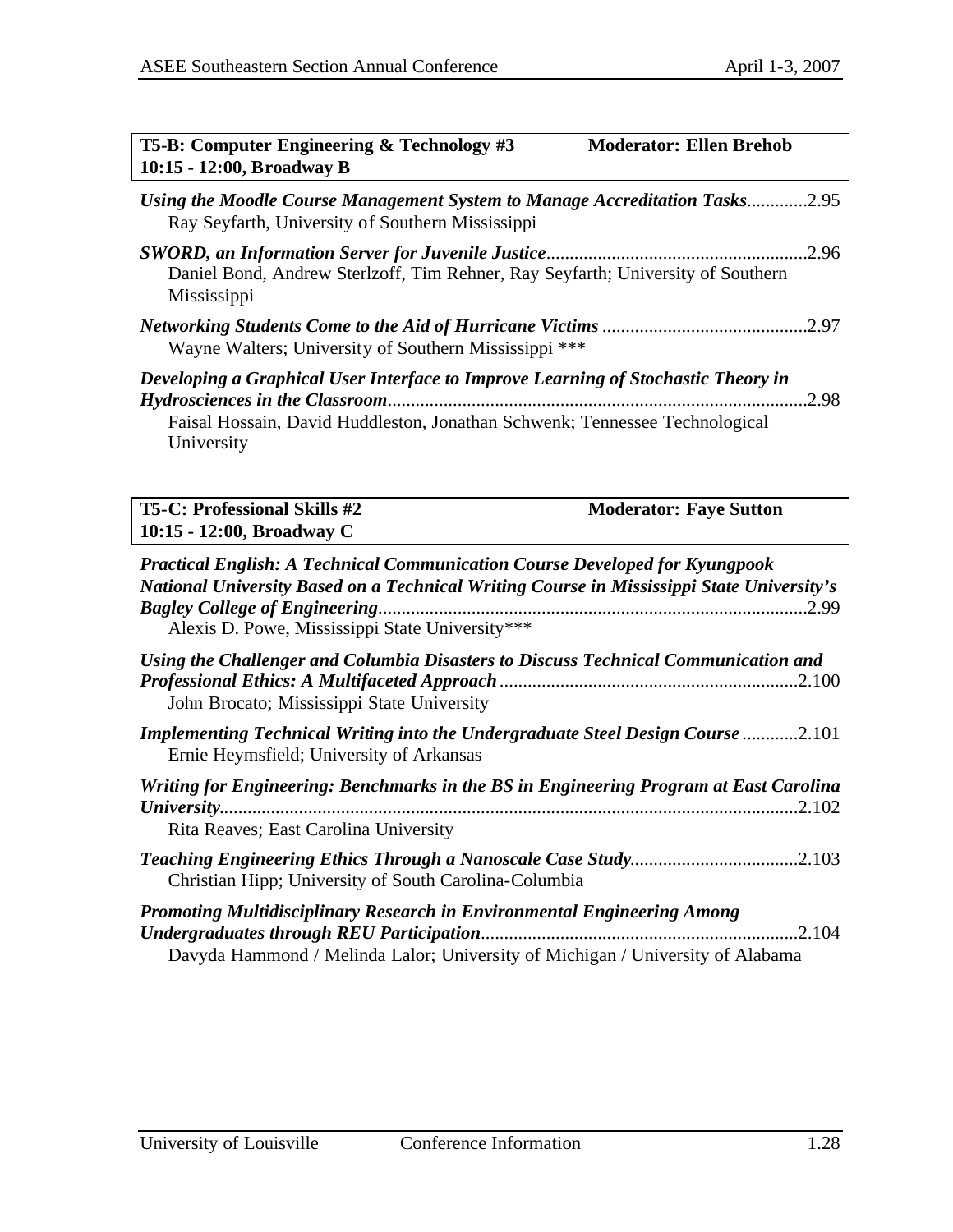| T5-D: Electrical Engineering & Engineering Tech<br>10:15 - 12:00, Louis XVI                                                               | <b>Moderator: Zhaoxian Zhou</b> |
|-------------------------------------------------------------------------------------------------------------------------------------------|---------------------------------|
| Shamus McNamara, Kevin Walsh, James Graham, Kunal Pharas, and Mark Crain;<br>University of Louisville                                     |                                 |
| Timothy Pratt, Virginia Tech                                                                                                              |                                 |
| Greg Nordstrom, Anthony Andriano, and Nathan Turner; Lipscomb University                                                                  |                                 |
| Design of Innovative Computer Networking Labs for Senior and Graduate Networking<br>Peter S. Lau; University of Memphis                   |                                 |
| Using a Two-Cycle Engine to Integrate Manufacturing Engineering Technology<br>Robert W. Hewitt; University of Memphis                     |                                 |
| Integration of Math and Physics into Electronic Engineering Technology Courses 2.110<br>Zhaoxian Zhou; University of Southern Mississippi |                                 |

\*\*\* Presentation Only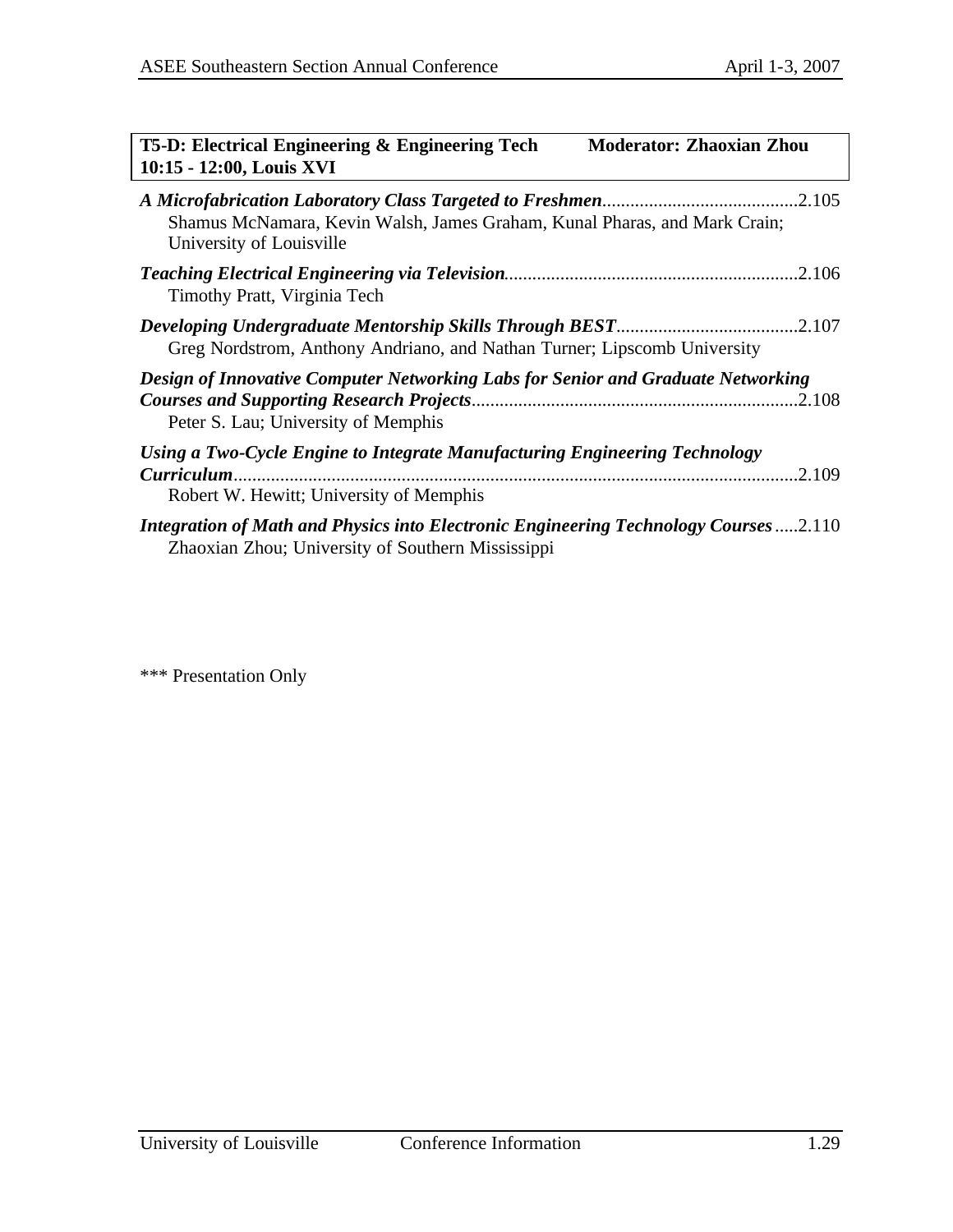## **ASEE SE 2007 Conference Proceedings**

The ASEE SE 2007 Conference Proceedings are provided in CD format to all full paying registrants and all program Deans of the Southeastern Section. To obtain additional copies of the CD version of the Proceedings, please contact

#### **Barbara Bernal Thomas, Professor**

Mail: School of Computing & Software Engineering Building J 367 Southern Polytechnic State University (SPSU) 1100 South Marietta Parkway Marietta, GA 30060

Phone: 678-915-4283 Fax: 678-915-5511 Email: bthomas@spsu.edu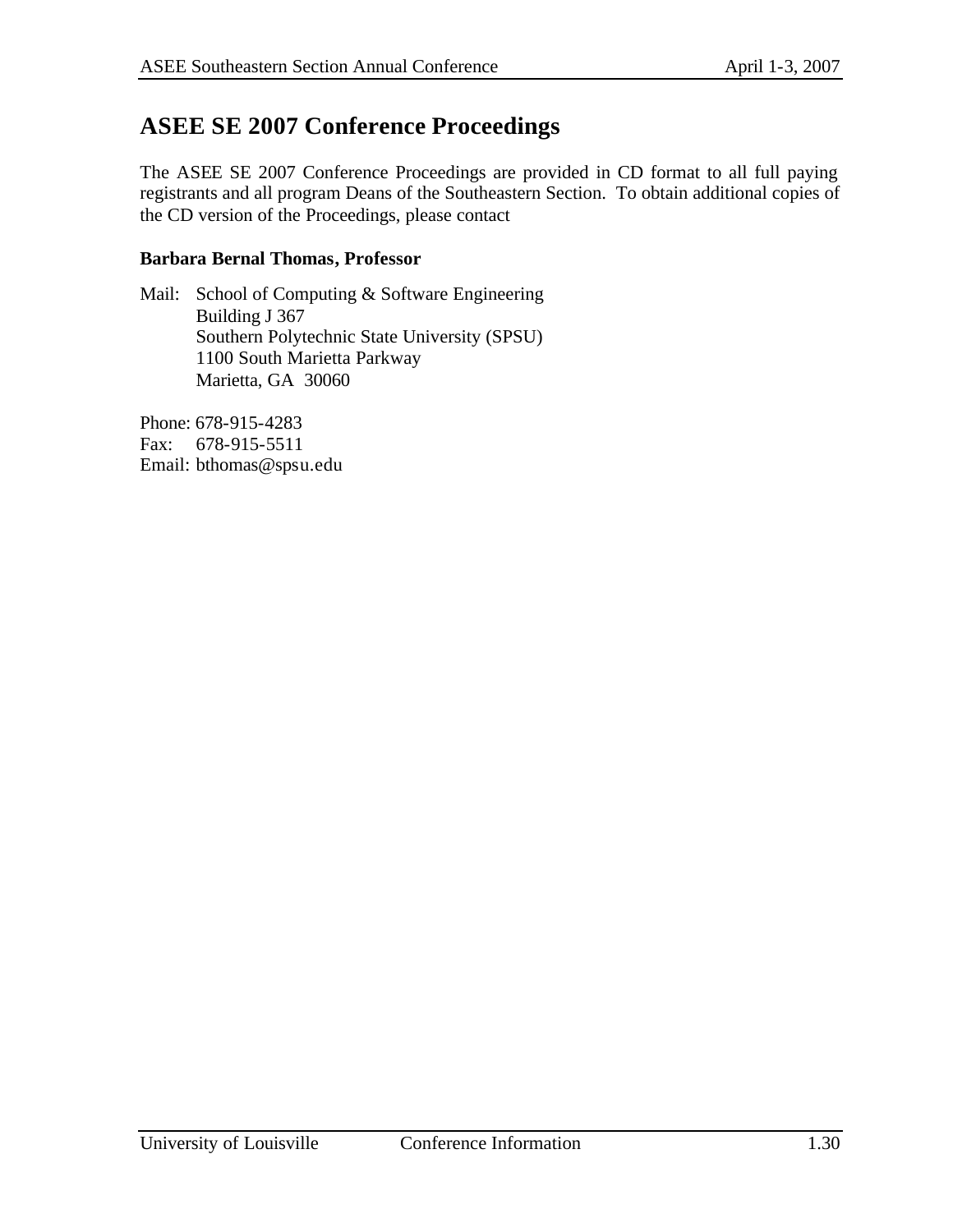## **ASEE SE 2007 Conference Registrants**

Addison, Veronica University of South Carolina Agee, Kelly Mississippi State University Andriano, Anthony Lipscomb University Arce, Pedro Tennessee Technological University Aronson, Carl Kettering University Bailey, Ronald University of Tennessee @ Chattanooga Ball, Aaron Western Carolina University Barsanti, Robert The Citadel Blackwell, Elinor North Carolina A&T State University Blandford, George University of Kentucky Bollig, Jennifer Tennessee Technological University Bournes, Chad Tennessee Technological University Bower, Kevin The Citadel Brackman, Thomas Northern Kentucky University Brand, Brenda Virginia Tech Brannan, Kenneth The Citadel Branoff, Ted North Carolina State University Bravo, Rolando Southern Illinois University @ Carbondale Brehob, Ellen University of Louisville Brewer, William Jackson State University Brocato, John Mississippi State University Carper, Cameron Arkansas Tech University Carroll, Douglas University Missouri-Rolla Click, Steven M. Tennessee Technological University Cloud, Jennifer Tennessee Technological University Collins, Dermot University of Louisville Davis, Malik Tennessee Technological University Day, Michael University of Louisville Dion, Thomas The Citadel Elifrits, C. Dale Northern Kentucky University Elizandro, David Tennessee Technological University Elmore, Bill Mississippi State University Emplaincourt, Mary Mississippi State University Fallon, Dennis The Citadel Ford, George Western Carolina University Garrett, Jeremy Virginia Tech Greenwood, Allen Mississippi State University Guerrero, Cesar Dario University of South Florida Hajduk, Edward The Citadel Hall, Tyson Southern Adventist University Hammond, Davyda University of Michigan Hardin, Charles University of Louisville Harris, Mike University of Louisville Henderson, Craig Tennessee Technological University Hewitt, Robert University of Memphis Heymsfield, Ernie University of Arkansas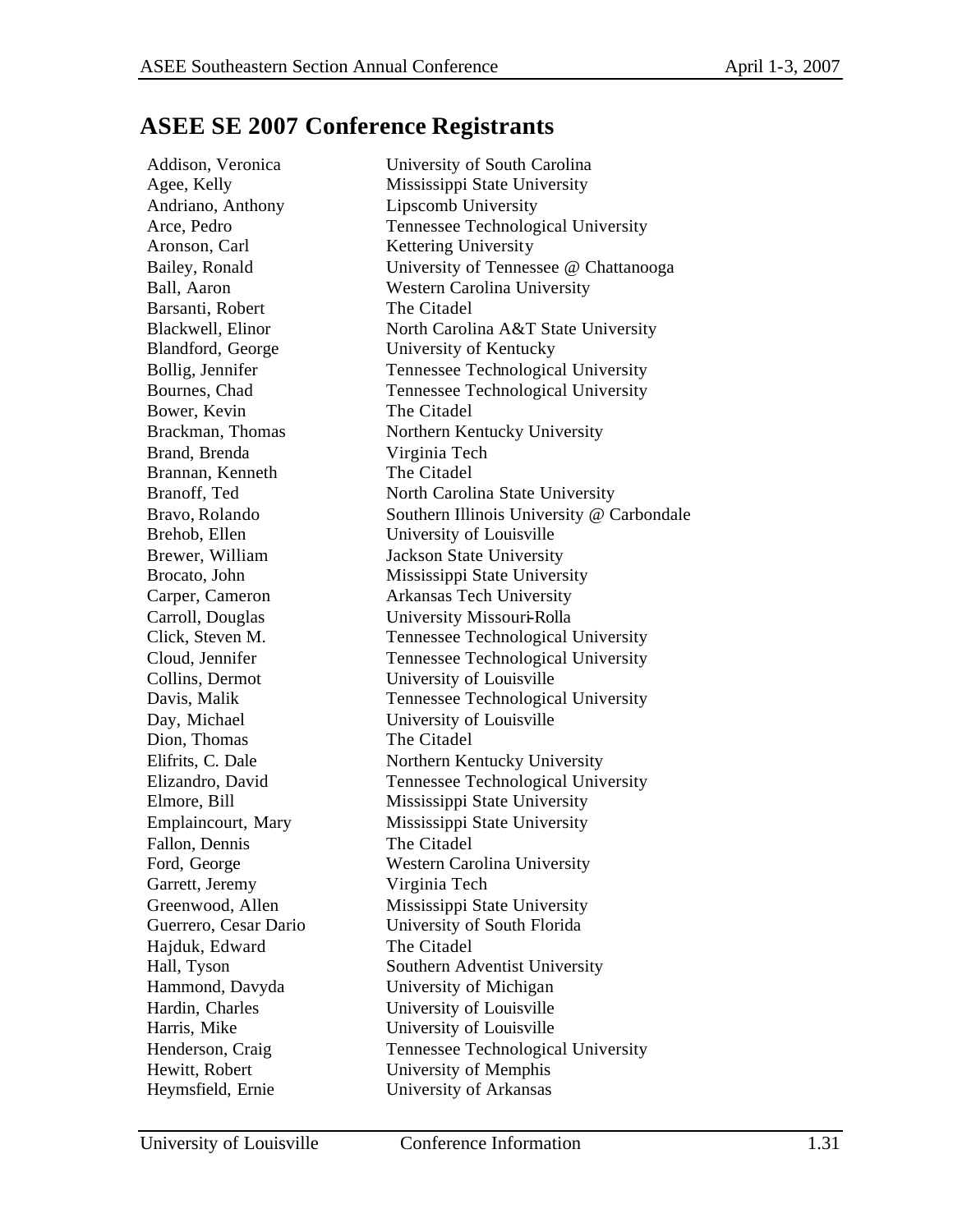Hoadley, Peter Virginia Military Institute Honkan, Anant Georgia Perimeter College Jenkins, Hodge Mercer University Kasarda, Mary Virginia Tech Klingbeil, Nathan Wright State University Kraige, Glenn Virginia Tech Kulkarni, Jan University of Louisville Lake, Joseph University of Louisville Lam, Paul University of Akron Leach, Jim University of Louisville Lewis, Timothy The Citadel Lu, Yuebin University of Kentucky Maron, Mel University of Louisville Mays, Timothy The Citadel McCue, Leigh Virginia Tech Meyer, Adam University of Louisville Mitchell, Kyle St. Louis University Mohsen, JP University of Louisville Naghedolfeizi, Masoud Ft Valley State University Naoumov, Viatcheslav University of Tennessee Nordstrom, Greg Lipscomb University Page, John Virginia Military Institute Palazolo, Paul University of Memphis Paretti, Marie Virginia Tech

Hill, Priscilla Mississippi State University Hipp, Christian University of South Carolina Hossain, Faisal Tennessee Technological University Houston, Shelton University of Southern Mississippi Howell, Nanc y University of Southern Mississippi Hutnick, Kenneth Fort Valley State University Jenkins, Brent Southern Polytechnic State University Kasten, Vanessa Tennessee Technological University Klein, James Tennessee Technological University Kohn, Daniel North Carolina A&T State University Lipscomb, John University of Southern Mississippi Maldonado, Gustavo Georgia Southern University McCullough, Claire University of Tennessee @ Chattanooga McDaniel, Bill Western Carolina University Merrill, Matt Tennessee Technological University Minerick, Adrienne Mississippi State University Mitchell, Jake Technological University Mitra, Aniruddha Georgia Southern University Mohr, Benjamin Tennessee Technological University Molina, Gustavo Georgia Southern University Munagala, Sravanthi University of Southern Mississippi Nail, Gregory University of Tennessee @ Martin Obadat, Mohammad University of Tennessee @ Martin Palmquist, Shane Western Kentucky University Pardue, Sally Tennessee Technological University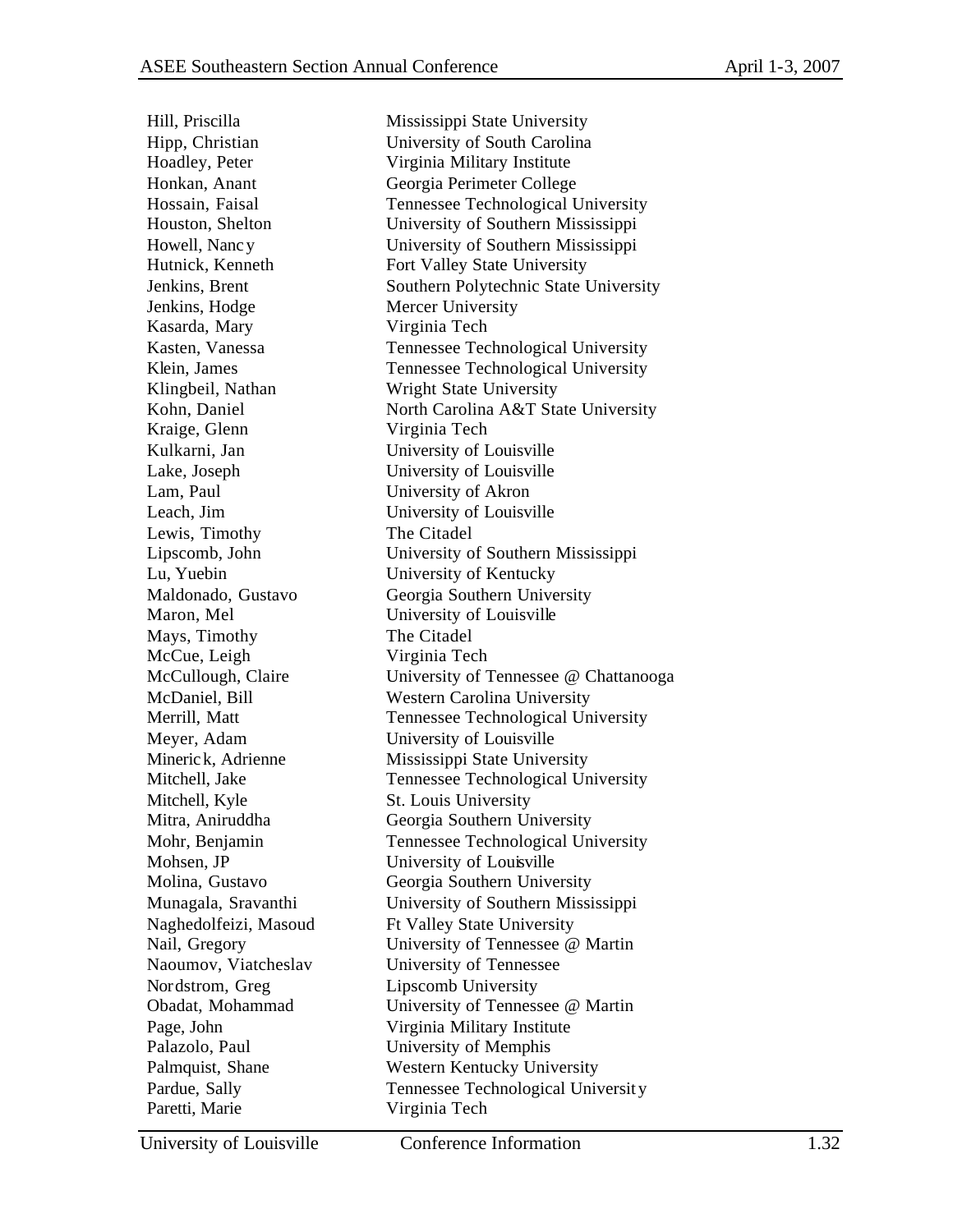Pierce, Jo Alice Purdue University Plemmons, Keith The Citadel Pratt, Timothy Virginia Tech Prewitt, Anderson University of Florida Ralston, Pat University of Louisville Reaves, Rita East Carolina University Roberts, Tom Kansas State University Schultz, Scott Mercer University Silverstein, David University of Kentucky Sutton, Faye University of Louisville Tanner, Nathan Lipscomb University Tyler, Larry University of Louisville Vernaza, Karinna Gannon University Walker, Thomas Virginia Tech Weigel, Terry University of Louisville Wilhelm, Mickey University of Louisville Wolfe, Joanna University of Louisville Woo, Michael The Citadel Yost, Scott University of Kentucky

Peters, Walter University of South Carolina Potts, Chris Tennessee Technological University Powe, Alexis Mississippi State University Romine, Peter Alabama A&M University Ruhala, Laura University of Southern Indiana Ruhala, Richard University of Southern Indiana Sauer, Sharon G. Rose-Hulman Institute of Technology Schaefer, Dirk Georgia Institute of Technology Schneider, Judy Mississippi State University Sedrick, Hope Tennessee Technological University Seyfarth, Ray University of Southern Mississippi Stevenson, Tommy Mississippi State University Subramanian, Venkat Tennessee Technological University Thomas, Barbara Bernal Southern Polytechnic State University Torres-Ayala, Ana University of South Florida Upadhyay, Rajeev Anand Engineering College, India Visco, Donald Tennessee Technological University Walters, Wayne University of Southern Mississippi Wang, Shih-Liang North Carolina A&T State University Wigal, Cecelia University of Tennessee @ Chattanooga Willzerson, Tarrah Tennessee Technological University Wilson, Stephanie University of Tennessee @ Chattanooga Wilson, Timothy **Embry-Riddle Aeronautical University** Wu, Chih-Hao Arkansas Tech University Yousif, Nabil Ft Valley State University Zhou, Zhaoxian University of Southern Mississippi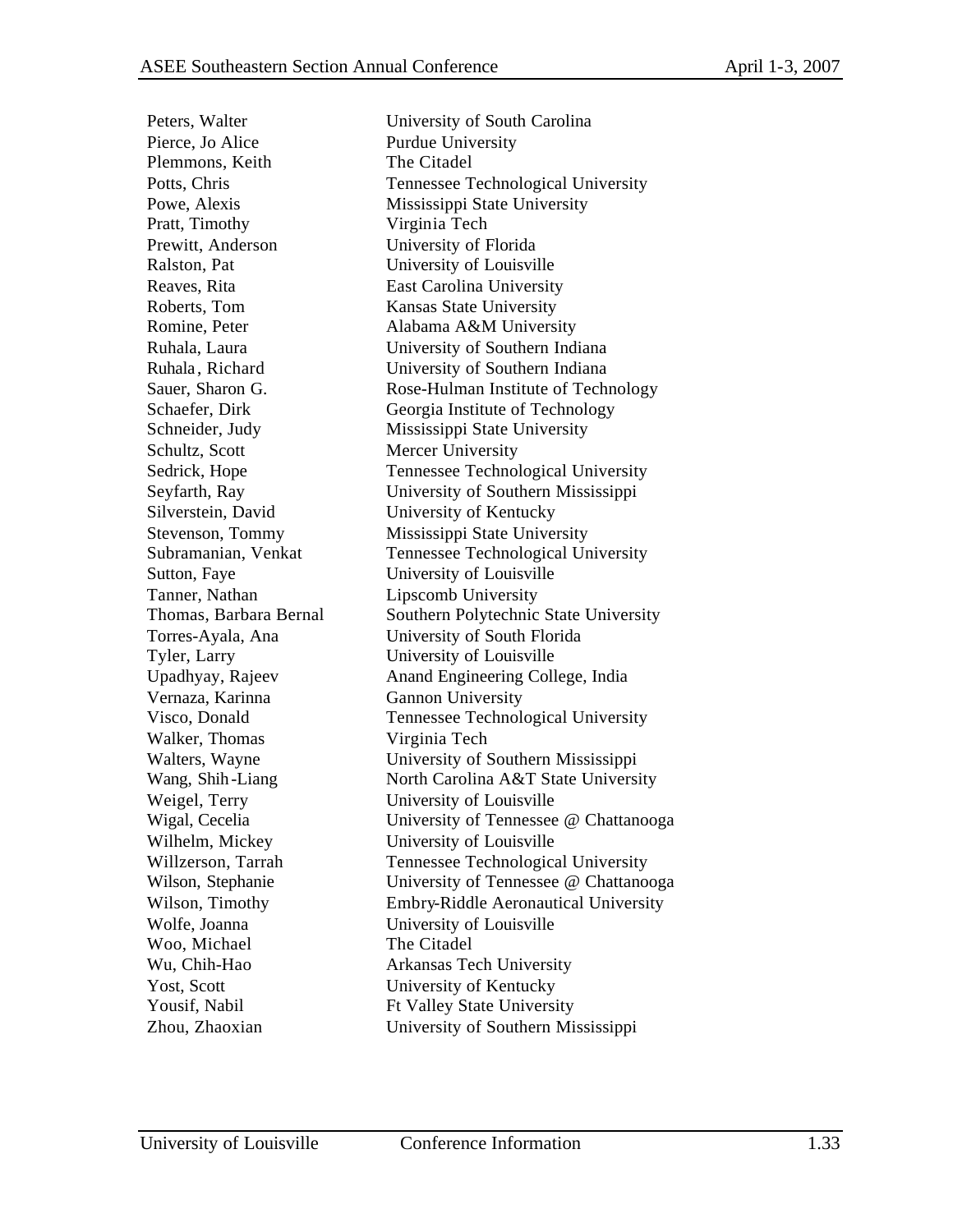# **Technical Session Abstracts**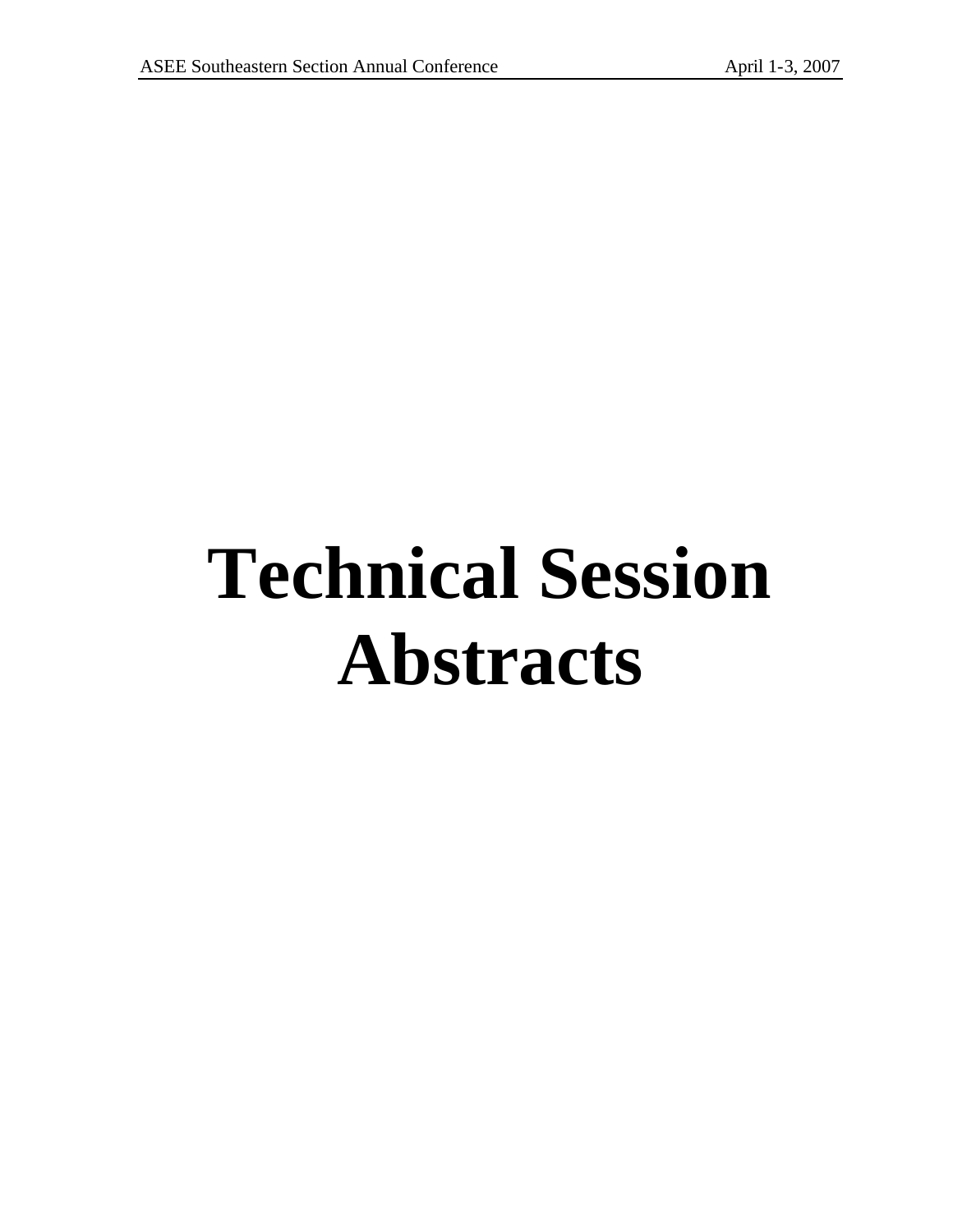# **Distance Education: Remote Labs Environment**

### **Bassem Alhalabi, M. K. Hamza, Ali Abu-El Humos Florida Atlantic University/Lamar University/Jackson State University**

### **EXTENDED ABSTRACT**

Since the invention of the Internet, many educational institutions and individual researchers have been searching for effectual virtual lab experiments; however, the very nature of real experimentation (real elements and real instrumentation) was not possible or missing. Yet, in the past few years, many scholarly articles and published research reports claimed the availability of virtual laboratories that mimics real laboratory experimentations. Nonetheless, within these virtual experiments' infrastructures, the elements of real experimentation- in comparison to conventional laboratories were far distant from constructing real experimentations online. Such a lack of real experimentation, over the internet, gave birth to an authentic leap beyond the limitations of antiquated virtual laboratories. The birth of Remote Labs Environment (RLE) at the Centre of Advanced Distance Education Technologies (CADET) brings with it a world of possibilities and innovative computing technologies. This paper conducts a survey on the students' perception of on-line labs, being real remote labs or software simulation. The results are analyzed. A brief description of some real remote labs is also furnished.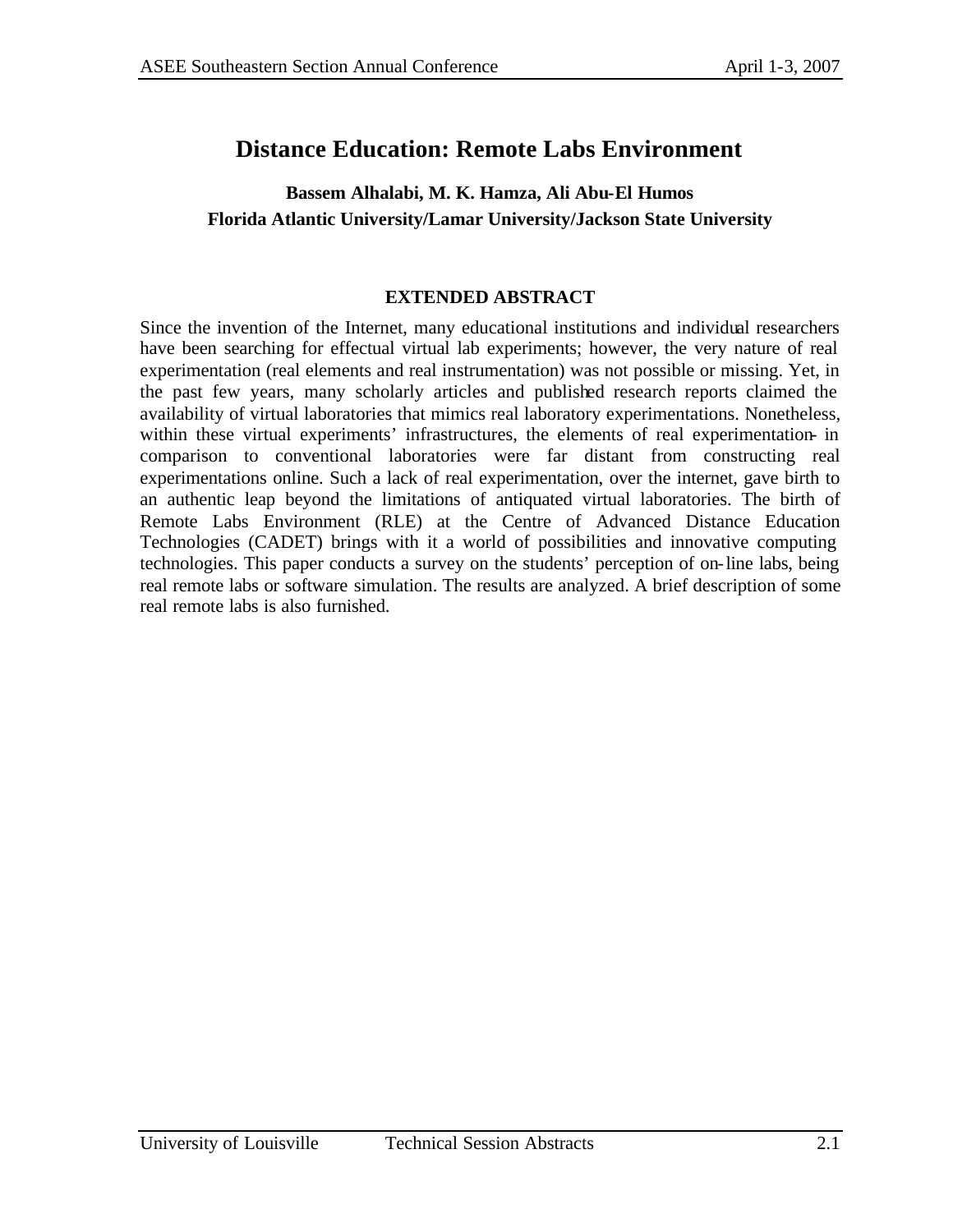# **Redefining "Distance" Education Increasing Diversity, Accessibility, and/or Classroom Participation in Engineering Courses on a Time, Financial, and Technology Shoestring**

**Tom Walker, Associate Professor Engineering Education Department Virginia Polytechnic Institute and State University**

#### **EXTENDED ABSTRACT**

This paper presents four semesters of methodology and results, some expected, some unexpected, from using Tablet PC technology and appropriate software tools to teach an introductory problem solving programming course for second-year engineering majors. The methods used provide both real and virtual seats in the same course with real student asynchronous world-wide participation at very minimal personal, personnel, technology, and time costs for both students and instructors. The results are overwhelmingly positive and the methods can be applied to all or parts of multiple courses and curricula. There is definite applicability to K-12 outreach programs as well as community/junior college collaborative programs. Issues addressed include learning styles, under-represented minority participation, student peer support and collaboration, student classroom participation, budgetary and personnel resources, computer grading, and course management systems. All of the methods and technology involved will be demonstrated during the presentation.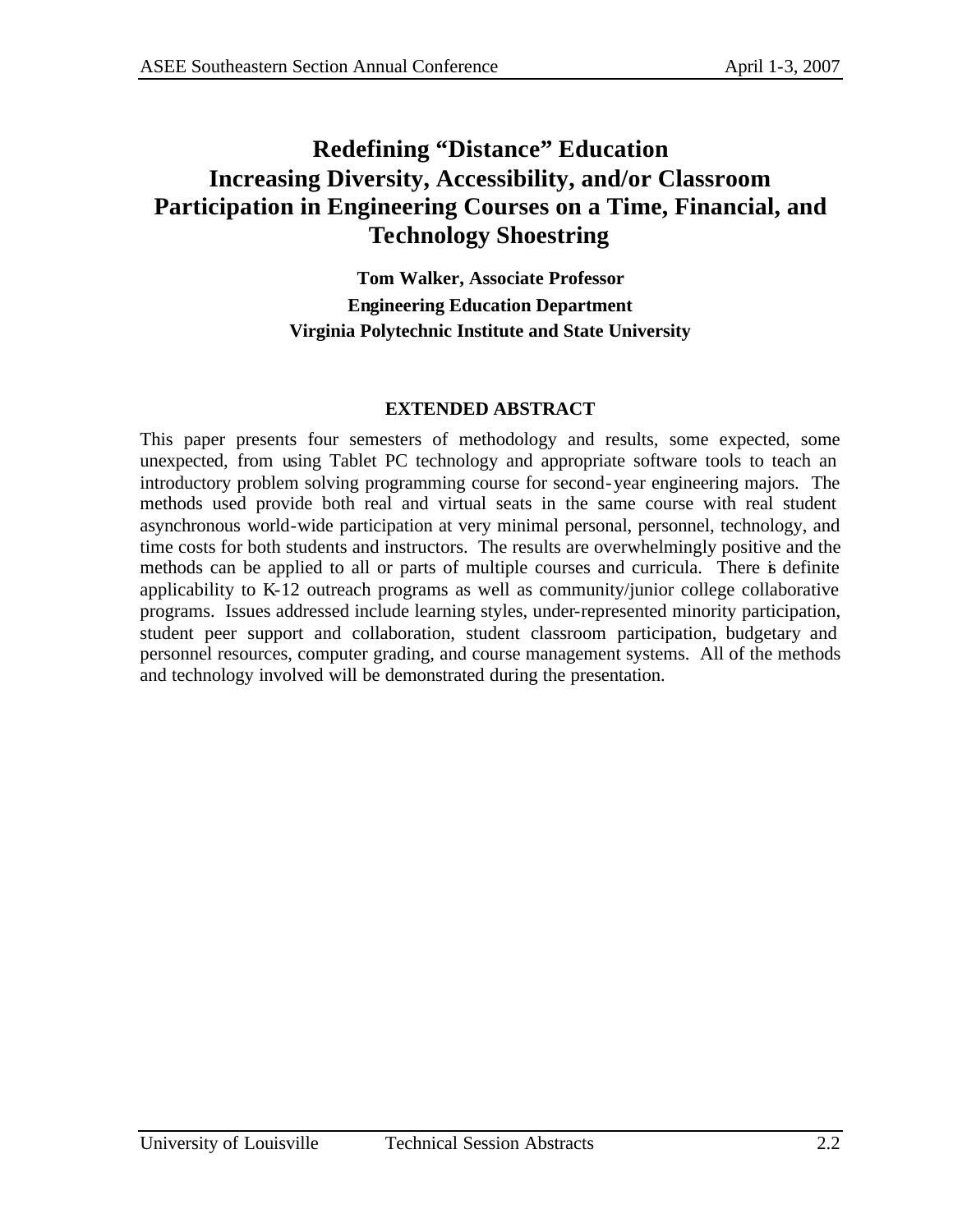# **Tools for Online Instruction**

## **Dr. John W. Lipscomb, Jr. PE University of Southern Mississippi**

### **EXTENDED ABSTRACT**

Classroom instruction has traditionally used the blackboard and chalk. Online instruction uses a computer display as the blackboard with many types of "chalk" including text, still images, video, and sound. This article presents the author's development and use of hardware and software to capture lecture images with added audio for the online Construction Engineering Technology program at the University of Southern Mississippi. Developing online material can be very time consuming and efficiencies should be sought. A "webcam clipboard" was designed and fabricated to project images and capture images during classroom presentations or in the office. A compressed audio file describing the images was recorded later. The captured images and audio were then uploaded to the online software where they are available to enrolled students anytime. The result is an audio-visual online presentation that is an effective teaching tool and is dial-up Internet compatible.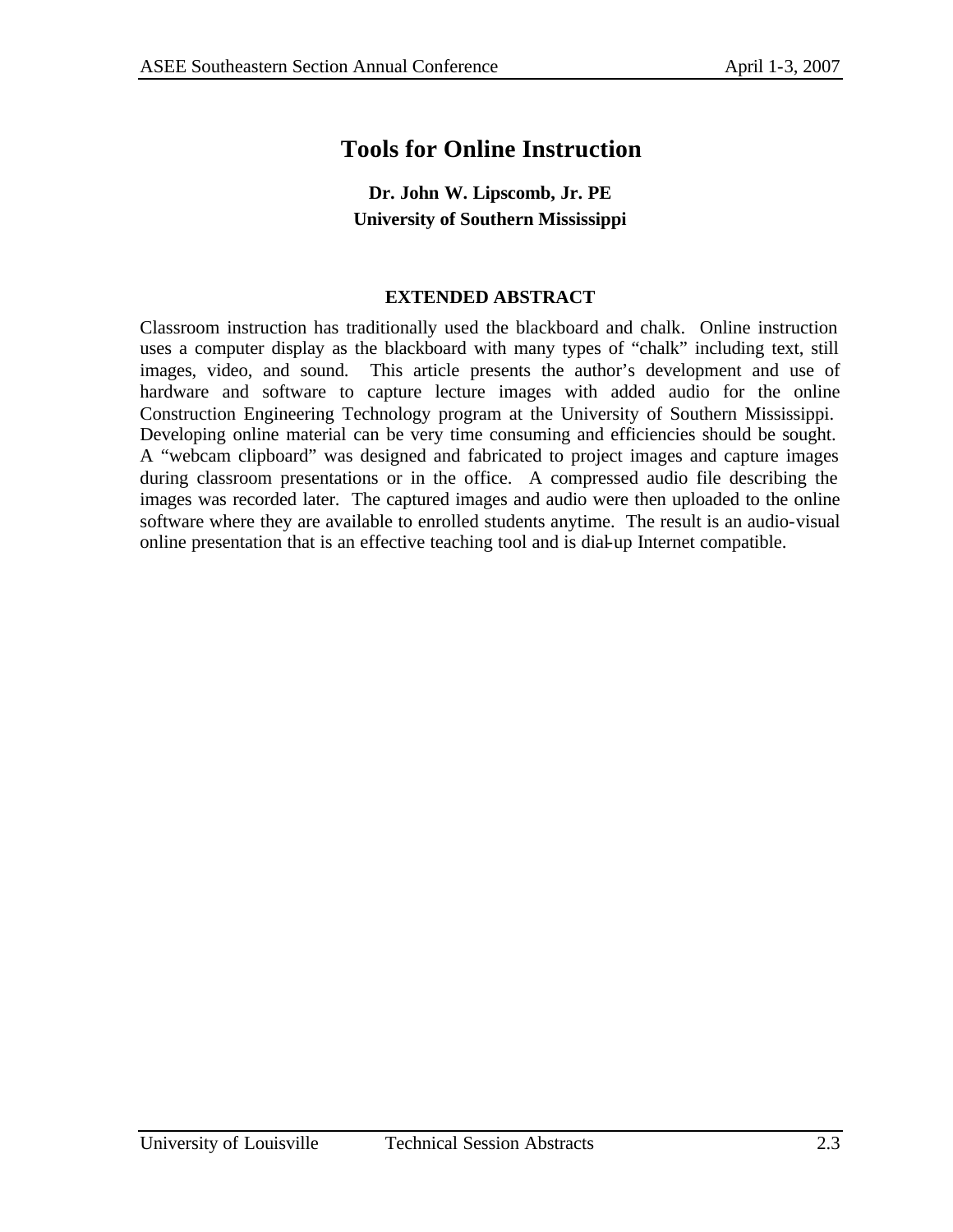# **What Effect? Studying Technological Changes (Specifically Distance Learning) in the Classroom**

**Craig Henderson. and Jim Murchison Tennessee Technological University**

### **EXTENDED ABSTRACT**

Tennessee Technological University's (TTU) Department of Civil and Environmental Engineering is developing and testing a distance learning approach to Engineering Mechanics (statics). Camtasia Studio, PowerPoint, and a tablet PC have been used to develop the DVD or Web based course work. The concept is much like an engineering e-book where, students learn the theoretical principles of structural mechanics with step-by-step graphics, text and voice narration. However, learning is improved by use of the tablet PC to demonstrate the process of accurately working and checking statics problems by hand. The concept has been used progressively for two semesters in engineering mechanics classes at TTU. This paper describes the development approach for creating the distance learning class as well as qualitative findings based on student evaluations.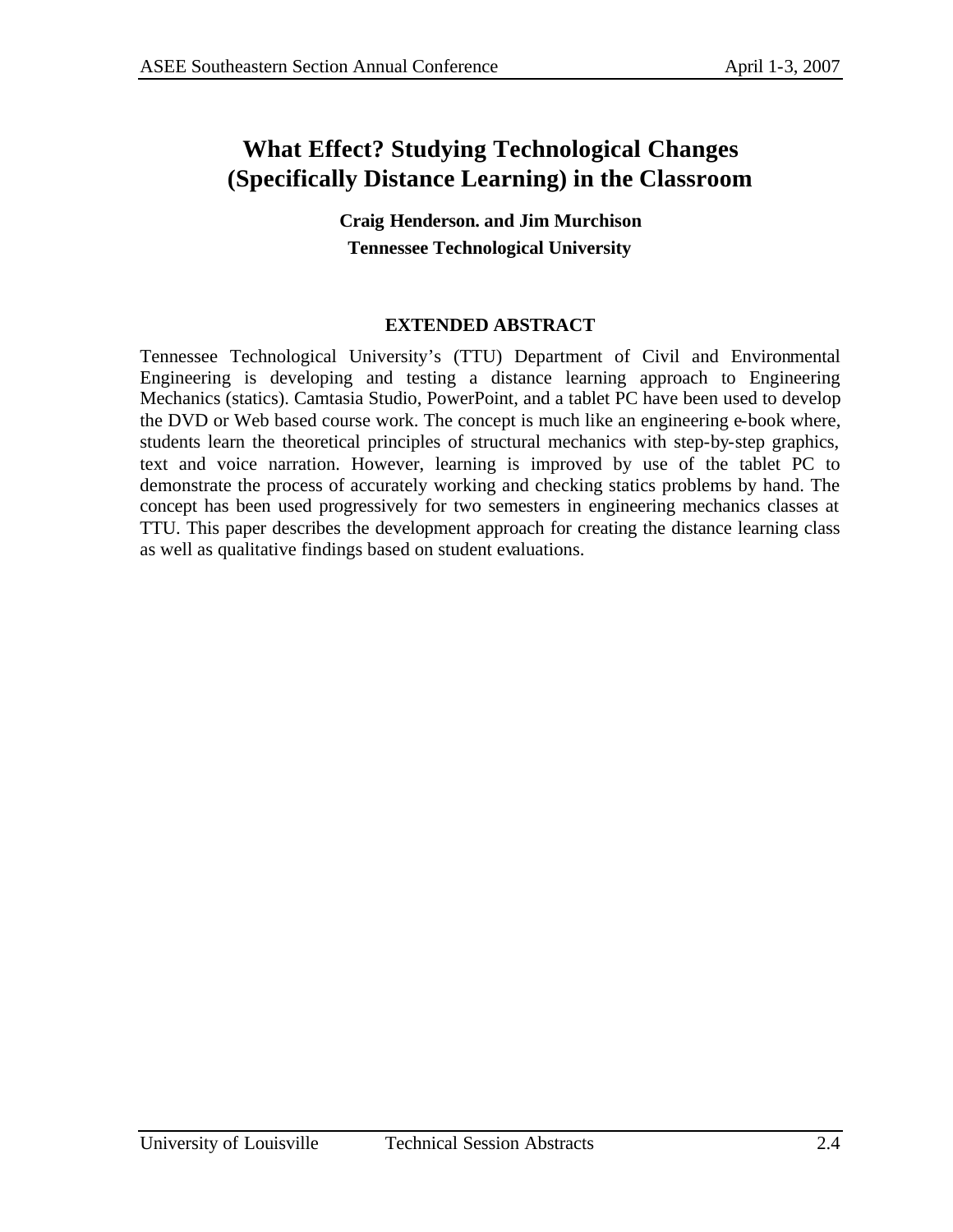# **Embracing the Middle Ground: Engaging On- and Off-campus Students within the Same 'Classroom'**

**Leigh S. McCue and Glenda R. Scales Virginia Tech**

### **EXTENDED ABSTRACT**

There is little doubt that distance learning provides a host of opportunities for on- and offcampus students. For working professionals seeking a degree, often it is not an option to attend the University full-time. Distance learning programs provide the means to pursue an otherwise unattainable education. Likewise, on-campus students benefit from the virtual presence and expertise of off-campus students, who typically have more 'real-world' engineering experience than their on-campus peers. In this work, the authors' technological and philosophical approaches to distance education at the graduate level are presented.

This is an exciting time to be involved in distance learning. As hardware and software technologies present ever improving solutions to minimize physical distance, the distance learning instructor is left with a bevy of options for teaching on- and off-campus students in an engaging, interactive, and exciting environment. Virginia Tech students in programs offering courses/degrees via the University's distance learning program can be classified in three manners. On-campus, off-campus-live, and off-campus-asynchronous. It should be noted that most students will fall into two, if not all three of these categories within any given semester.

At the most fundamental level, as educators, we must engage our students, regardless of if they are on- or off-campus and attending live or asynchronous lectures. Institutions and departments may find it easy to inadvertently auto-differentiate on-campus students from offcampus students. While the same technical degree completion requirements are maintained, offering separate courses/sections for on- versus off- campus students results in simultaneously teaching the curriculum with two entirely unique styles, 'traditional' and 'online.' While this approach serves both student groups, it relinquishes the opportunity to capitalize on the numerous educational benefits available by simultaneously teaching both student groupings. For example, the diversification of technology required for teaching offcampus students can lend to improvements and innovations in delivery style of equal use to those on-campus. Additionally, teaching on- and off- campus students in the same virtual classroom provides a framework for students to learn from the experiences of their peers. These opportunities are most easily garnered by treating these two isolated student groupings as one and embracing the middle ground.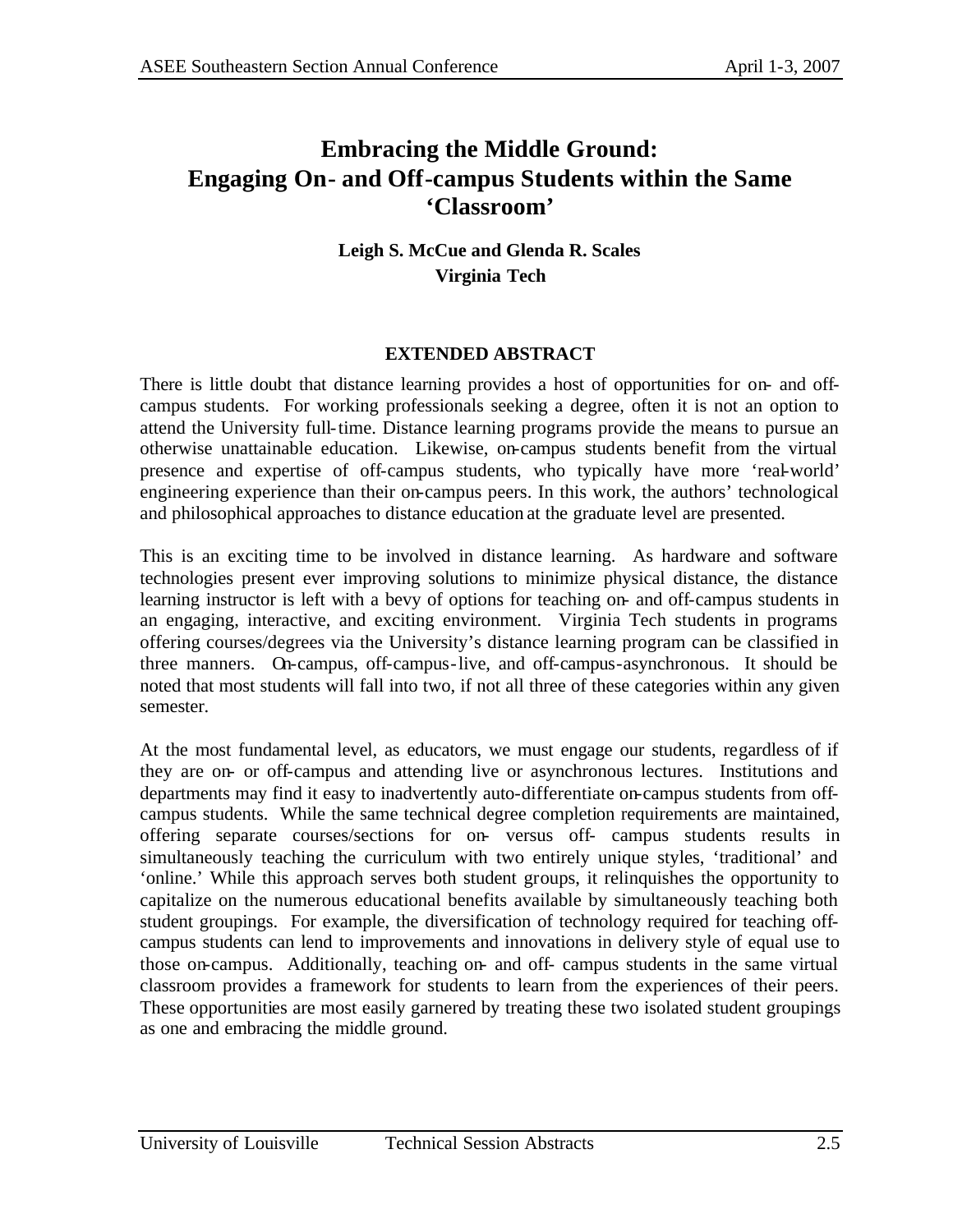# **Capstan Speed Control in the Optical Fiber Drawing Process: A Case Study for Mechatronics**

**Hodge E. Jenkins Mechanical and Industrial Engineering Department Mercer University, Macon, GA**

### **EXTENDED ABSTRACT**

Industrial case studies of successful implementations of combined mechanical and closedloop control design provide students with meaningful examples of classroom theory. Such a case study on the development of a capstan drive with feedback control for use in optical fiber production is presented in this paper. Optical fiber is manufactured by the draw process, heating and pulling high purity glass cylinders to diameters smaller than human hair. Many process and product parameters are controlled during drawing of the fiber. Of critical concern is producing a constant diameter for the glass fiber and its light-guide core. Uniformity of fiber glass diameter within the necessary tolerances creates a product capable of high bandwidth optical data transmission as well as cost-effective production. The optical fiber draw capstan design has direct impact on the resulting fiber quality.

A systems approach to the design of mechanical and control aspects is demonstrated through mechanical/electrical parametric evaluations and modeling as well as in the simulation of the capstan drive. Disturbances in the draw process arise from several sources including the starting glass diameter variation and the draw tension control which affects the glass temperature and viscosity. Simulations reveal the achievable fiber diameter tolerance, with the completed design and control scheme in the presence of disturbances.

The fiber drawing process description, process model, and capstan design are presented as a case study suitable for undergraduate or graduate courses in system dynamics, control or mechatronics. The problem discussed is of a multi-disciplinary nature, typical of many manufacturing processes problems. The case study highlights the use of mechanical and electrical modeling, system identification, and control tools as means of product/process improvement.

The design of an optical fiber draw capstan pulley with motor and control has been successfully demonstrated for improved optical fiber diameter control. A stable, underdamped response of the capstan speed was achieved without current saturation. From the design and process relationships established, an effective system was synthesized and controlled. Students can gain a fundamental understanding of how to apply classroom theory to solve a real world problem through this example.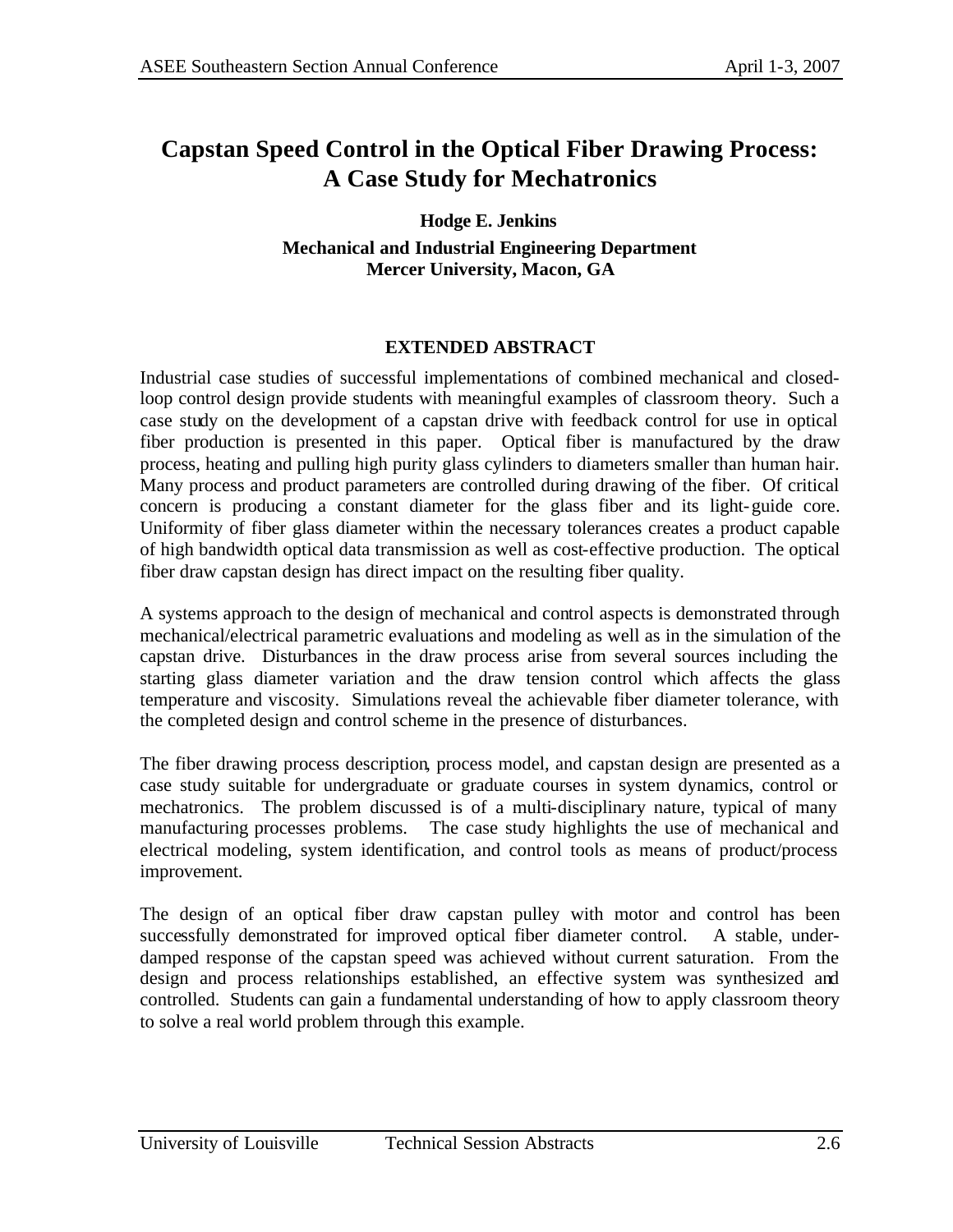# **Using Mathcad to Enhance the Effectiveness of the Wind Energy Topic in an Alternate Energy Sources Course**

### **B. K. Hodge**

**Department of Mechanical Engineering Mississippi State University**

### **EXTENDED ABSTRACT**

The escalating cost of energy is a dominant feature of the  $21<sup>st</sup>$  Century and has resulted in increased interest in alternate energy sources topics in engineering education. At Mississippi State University, ME 4353 Alternate Energy Sources is taught as a technical elective/beginning graduate course in the Mechanical Engineering program. The course is a survey course that examines a number of alternate energy sources and alternate applications of existing energy sources. One of the topics considered is wind energy. Because of time constraints, less than two weeks of class time is available for most topics, including wind energy. The instructional goals of each alternate energy topic are to present the relevant harvesting principle, to survey the availability of the source, and to present a meaningful quantitative experience for the topic. This paper explores the use of Mathcad to enhance the classroom presentation and extend the level of a meaningful quantitative experience for wind energy. The wind energy topic in earlier offerings of the course examined the taxonomy of wind energy systems, the availability of wind energy resources, and the role of the power coefficient in wind energy and presented some examples of available wind energy systems and some fundamental computations involving wind turbines. However, the computations, the "quantitative" experience, did not extend beyond routine calculations for specified conditions. By introducing Mathcad and developing a worksheet centered about the Weibull distribution as particularized to wind energy metrics, the quantitative experience has been extended to the evaluation of system performance—a significant and useful enhancement. Discussion and examples of the use of Mathcad in wind energy engineering topics in the course are presented in the paper.

One of the reasons for the effectiveness of the use of Mathcad in providing a meaningful quantitative experience is that MSU mechanical engineering (ME) students are familiar with Mathcad and no time is spent introducing Mathcad. The MSU ME program uses Mathcad as the primary computational tool in all ME undergraduate courses. Mathcad in introduced in Thermodynamics I in the second semester of the sophomore year and forms the basis of the junior-year ME engineering analysis course. Thus, MSU ME students are familiar with all the Mathcad syntax used in the wind energy development. About 1.5 class periods (50 minutes per period) are required to go over the examples.

The use of Mathcad to enhance the quantitative coverage of wind energy systems is considered a great success. The students readily grasped that using a Mathcad-based assessment of performance metrics for a wind turbine systems was a vast improvement over just computing the power extracted for single wind speed. Moreover, the ability to pose and answer what if "questions" about wind turbine performance captured the attention of the class and permitted a homework assignment that was more focused on synthesis than analysis.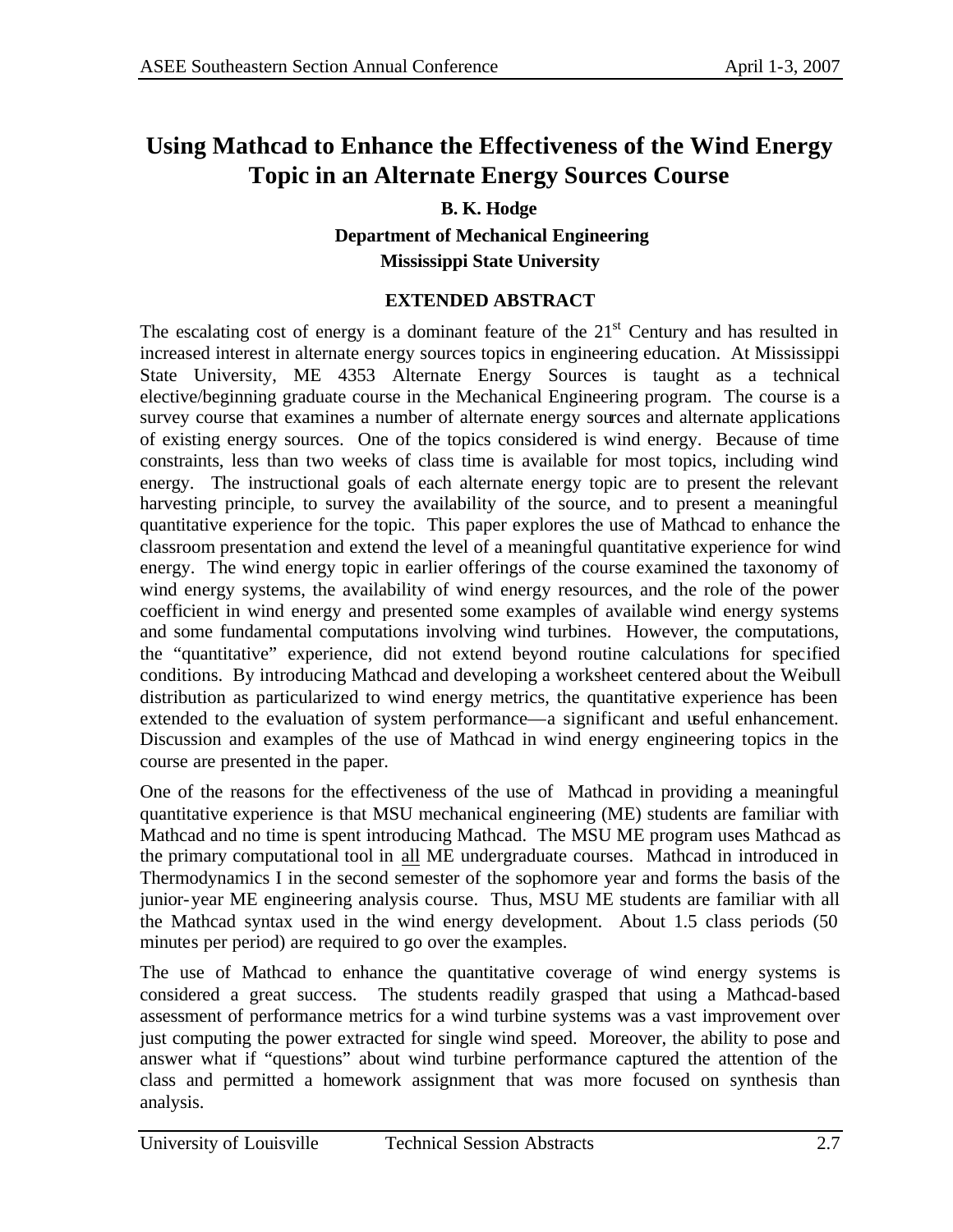# **Using Design-Expert for Enhancing Engineering Experimentation Labs**

## **Y. Charles Lu, William E. Murphy, Vincent R. Capece University of Kentucky**

### **EXTENDED ABSTRACT**

Design-Expert software has been integrated into an advanced engineering experimentation course that deals with design, execution and analysis of experiments known as DOE. The DOE is a scientific method for planning experiments and analyzing resulting data so that valid conclusions can be obtained. The design of experiments relies on principles of combinatorial mathematics such as combination, permutation, factorial, blocking, Latin square, etc. The analysis of experiments uses theories from statistics such as hypothesis, t-test and ANOVA. It is often hard for the students to manually design an experimental layout if they don't have sufficient combinatorial background. The theories of statistical analysis are generally easy for students to grasp, but the calculations are often tedious and consume a significant amount of class time. That could potentially shift the course focus away from experimentation and jeopardize the students' interests in this course.

The Design-Expert is a Windows-based DOE program. It has the tools for designing various experimental layouts such as single-factor experiment and factorial experiment. Once the experimental data are given, the program can perform various statistical analyses and display results graphically. The instructors have used Design-Expert extensively inside the classroom for presenting lectures. Students have also used the software for designing their experiments and analyzing the results. In this paper, an example lecture is discussed to demonstrate the use of this software. An example experiment conducted by students is also presented.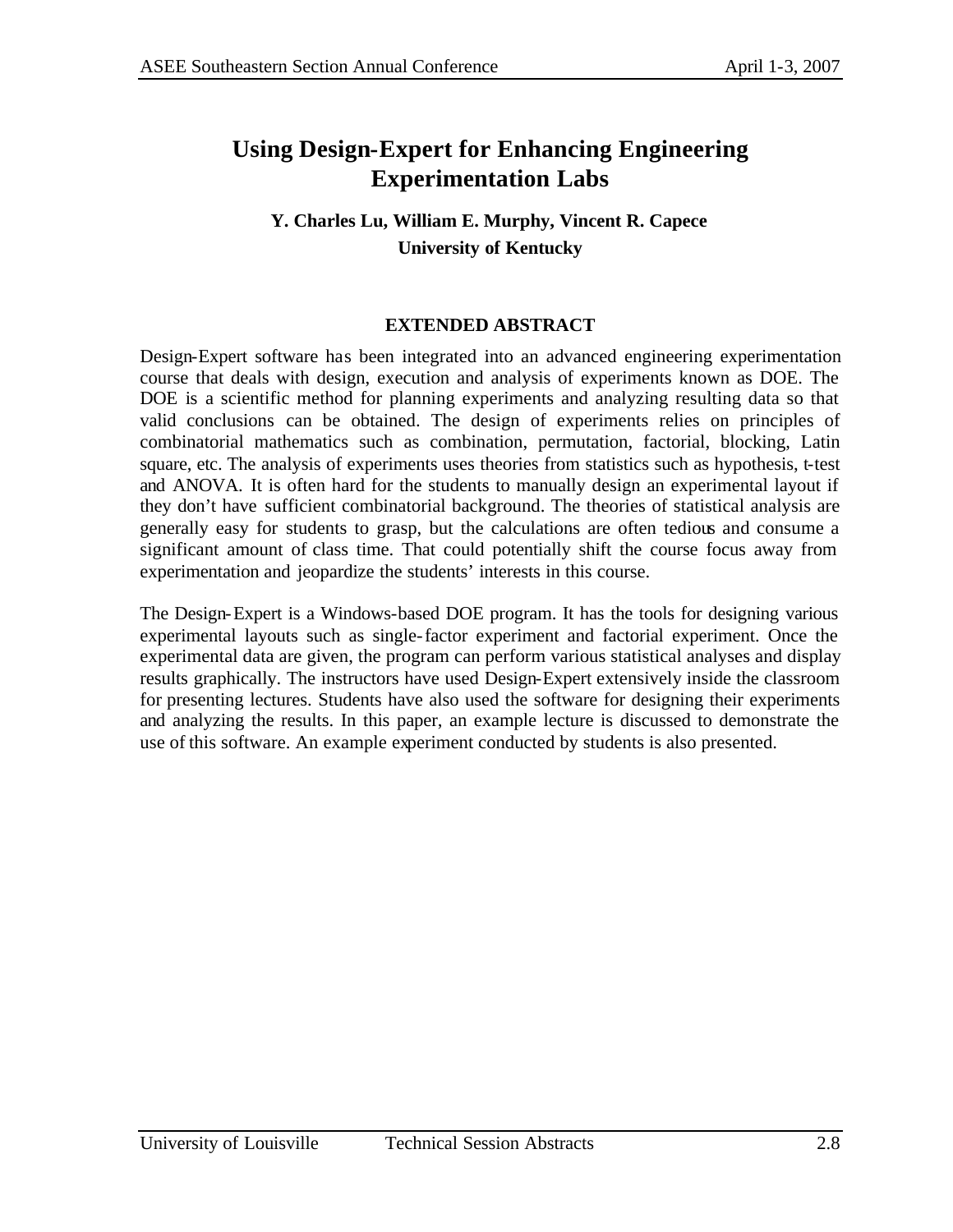# **A TRIZ Design Tool for Engineering Education**

#### **Shih-Liang (Sid) Wang Department of Mechanical and Chemical Engineering North Carolina A&T State University, Greensboro, NC 27411, USA**

#### **EXTENDED ABSTRACT**

A TRIZ design tool is developed at North Carolina A&T State University to enhance student design projects and to strengthen the aerospace engineering program. The tool contains TRIZ contradiction table and inventive principles with extensive aerospace engineering examples.

The primary purpose of this TRIZ design tool is to enhance the quality of student design projects. Some of our senior capstone projects like ASME Student Design Competition and industrial sponsored projects, students often need to design from scratch. With the pressure of timeline to firm up their designs, they often commit to their designs that are not well thought out, leading to numerous modifications later on. As the design stage impacts the design projects significantly, a good design tool could enhance the quality of student designs by fostering innovation and creativities.

TRIZ is the acronym for the phrase "Theory of Inventive Problem Solving" in Russian. The premise of TRIZ is that there are universal principles of invention that advance technology, and they could be taught to people to make the process of invention more predictable. The inventive principles in available literatures are very general and abstract in order to fit in a wide variety of disciplines. The design tool developed contains many engineering examples to help users understand these principles and apply them effectively. The tool is developed with Visual Basic to interface with the contradiction table stored in an Excel file. The table resolves contradictions of 39 engineering parameters with solutions to suggest selective inventive principles. Each inventive principle in the tool developed is on a web page containing text, photos, and web links with examples collected from literatures, design books, and internet resources. In addition, many case studies have been established to walk through examples of using the table of contradiction and inventive principles.

The TRIZ design tool is intended as a supplement for all design courses. Once the tool is enhanced with feedback from senior students, it can also be disseminated to freshman classes. Since the inventive examples are primarily from aerospace innovation, the tool should attract student interests in this area. The Aerospace track within the Mechanical Engineering curriculum has been established for many years. However, the program remains small and is in need of a boost. This design tool is one of our multi-prone efforts to strengthen this program.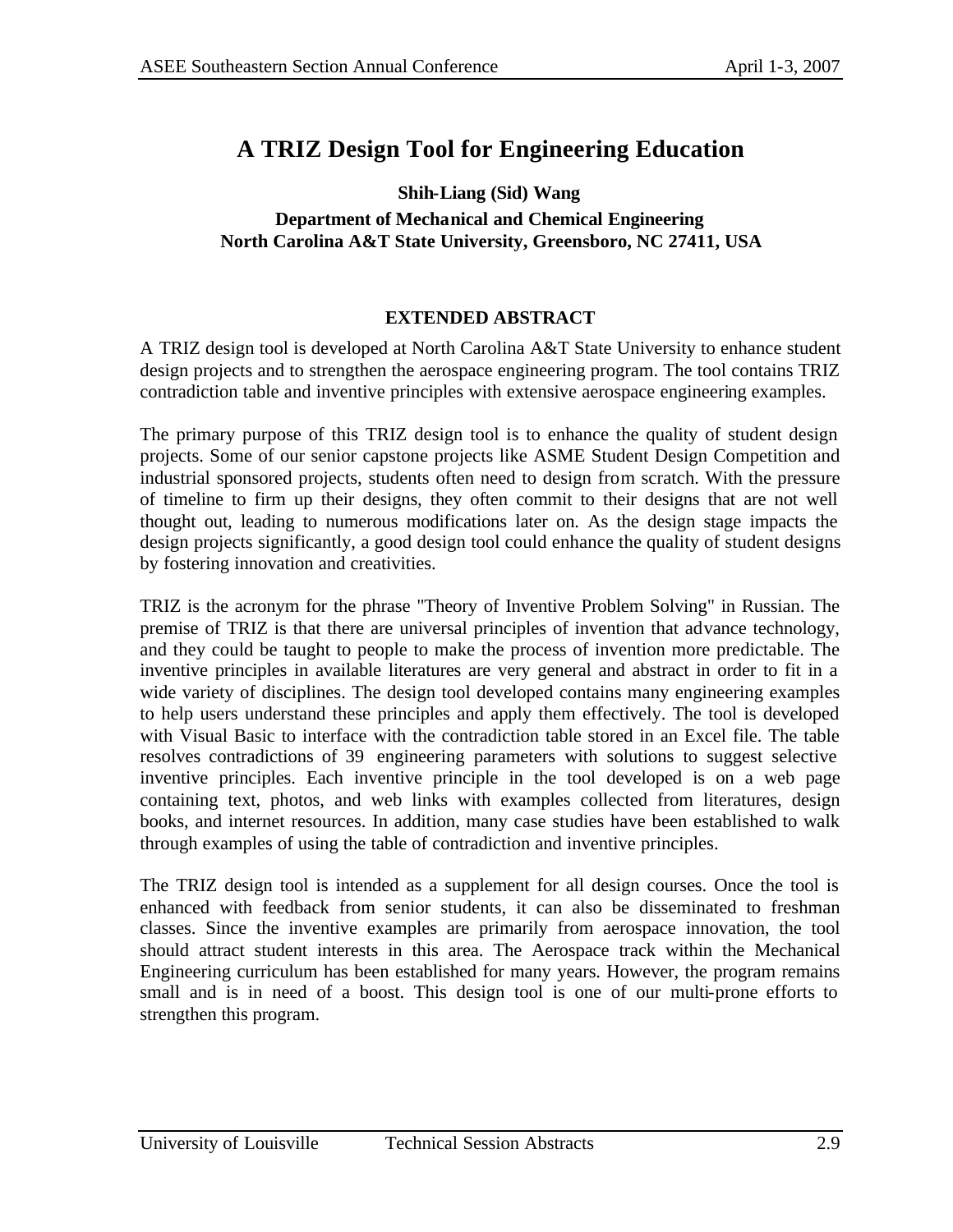# **A Structured Approach to Teaching Fluid Power Systems Using Spreadsheets**

## **Aaron K. Ball, Robert Anderson, Chip W. Ferguson Western Carolina University**

### **EXTENDED ABSTRACT**

The use of spreadsheets such as Microsoft  $\text{Excel}^{\otimes}$  to supplement Engineering Technology has been implemented in many areas with demonstrated success including fluid power systems. Spreadsheet based commercial products such as Fluid Tools<sup>®</sup> are available for quickly performing calculations required for component sizing and circuit analysis. However, a different approach was taken at Western Carolina Unive rsity to supplement instruction and enhance student learning in a Fluid Power course. Students were required to develop independent worksheets in a logical progression corresponding to topics covered in class. These worksheets were then used by students to check homework problems and perform laboratory calculations. Additionally, worksheets were combined and submitted as a final semester long project. This paper will describe how this approach was implemented into a Fluid Power course at Western Carolina University. Background objectives will be presented along with descriptions and examples of student developed worksheets. Instructional methods, student performance, and educational merit will be discussed.

#### **EDUCATIONAL MERIT**

The approach taken in using spreadsheets to supplement teaching and enhance learning provides a solid method for improving instruction in fluid power. Enhanced learning is evidenced through reinforcing computer skills and strengthening applications in verifying engineering design parameters related to fluid power systems. However, these skills are not always explicitly taught in engineering curriculums where the focus has been on content and analytical skills of specific engineering disciplines. Industry and the Accreditation Board for Engineering and Technology (ABET) nonetheless expect engineering graduates to have well developed computer skills.<sup>8</sup> The approach implemented at Western Carolina University provides a logical and systematic method for building on theory and developing essential computer skills. Through immediate feedback, students can gain a better understanding of variables in equations and the impact of changing design parameters in fluid power systems.

### **SUMMARY AND CONCLUSIONS**

Student feedback and performance has been positive, and integrating spreadsheets has provided a vehicle for transferring theoretical knowledge to practical, systematic application. This practical approach has resulted in improved collaboration among classes and has provided more continuity within the Engineering Technology curriculum at Western Carolina University. Ongoing program assessment will continue to provide feedback on the effectiveness of using spreadsheets to enhance learning.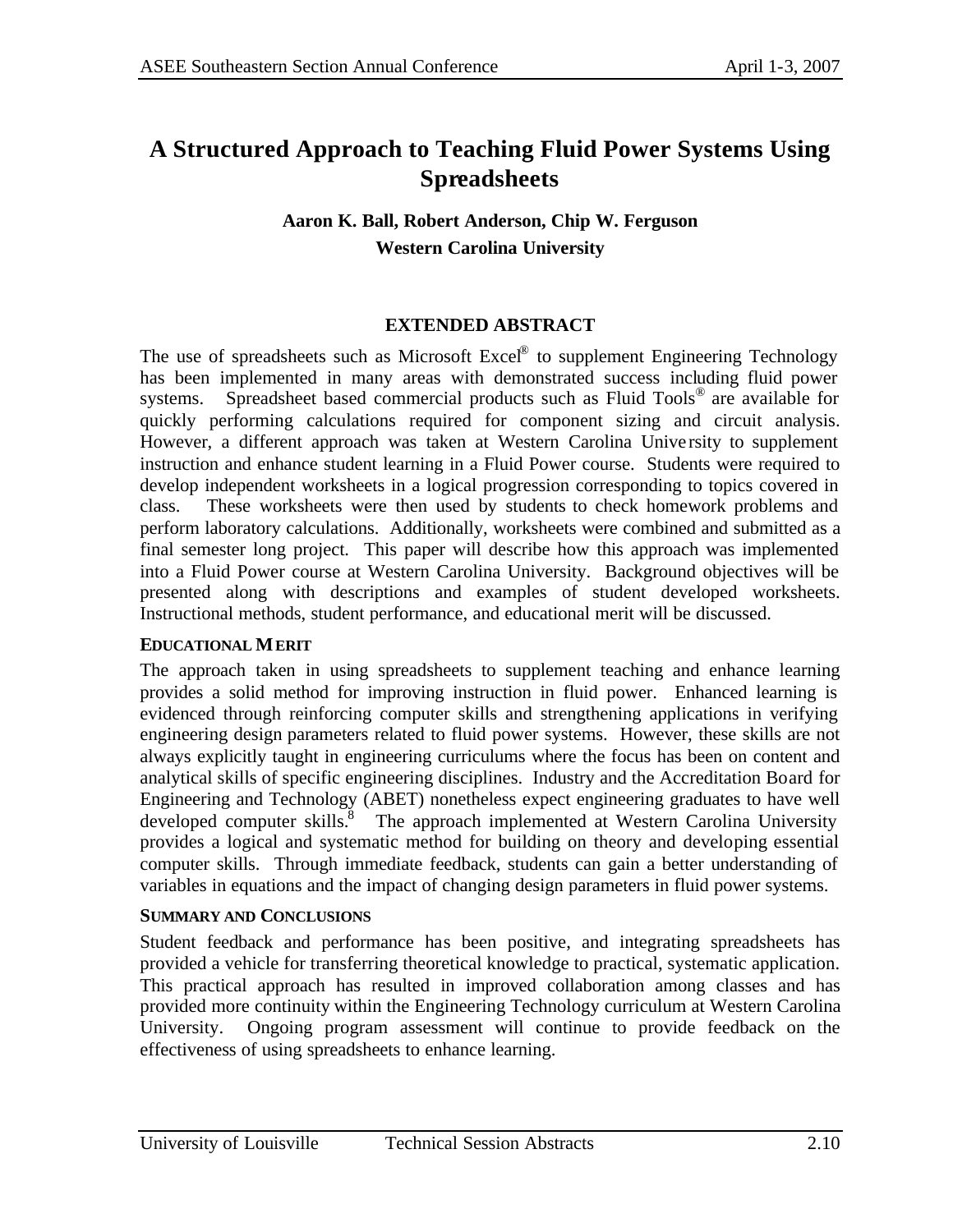# **Is the Postage Worth It? Lesson Learned From Grad Surveys**

### **John H. Page Virginia Military Institute**

### **EXTENDED ABSTRACT**

The Civil Engineering Department at the Virginia Military Institute has been conducting surveys of their recent graduates and their employers since 1990. This survey was started with the 1986 graduating class and has continued through the 2004 graduating class. This paper discusses the original objectives of the survey, the survey format, changes in the survey method, lessons learned, industry trends in entry level employment skills, curriculum changes and use of a longitudinal survey as an assessment tool. The results of the recent graduates' and employers' surveys and any trends and patterns, which evolved over the 20 graduating classes surveys, are identified and discussed. A review of curriculum changes and the effect on the recent graduates and their employers is included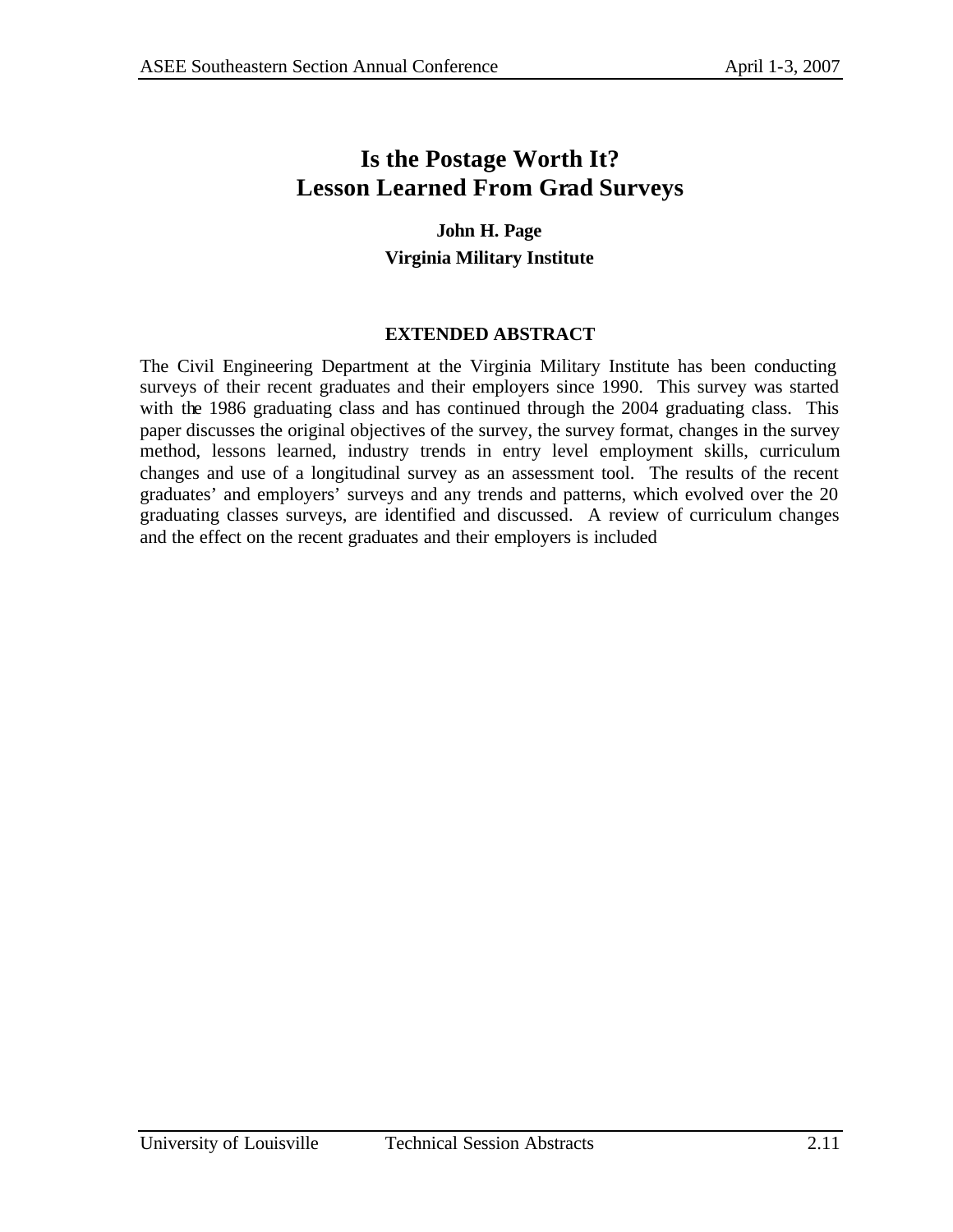# **Advising the Advisor: Professional Development of Junior Faculty**

### **Dirk Schaefer**

**Systems Realization Laboratory The George W. Woodruff School of Mechanical Engine ering Georgia Institute of Technology Savannah**

### **EXTENDED ABSTRACT**

Recently there has been much discussion regarding the capability of junior faculty to successfully advise graduate students with their dissertation projects. In particular, it has been argued that it is time to discard the notion that a first year Assistant Professor is automatically capable of supervising doctoral students.

Currently there is a growing demand for universities to create rigorous professional development programs aimed at helping their junior faculty rise to their full potential as academic educators and advisors. Such initiatives have to be anchored in the scholarship of education, but additionally need to address a variety of subject-specific issues.

The purpose of this paper is twofold. Firstly, it presents an approach to enhancing faculty development offered by an increasing number of universities in the UK where new faculty are required to successfully complete a program in "Learning and Teaching in Higher Education" as part of the criteria to be met for earning tenure. Key aspects, including rationale, objectives, learning outcomes and implementation of the above-mentioned program, are described and, based on further reflection, conclusions regarding the applicability of such a program to the US system are drawn. Secondly, the topic of professional faculty development is considered from a US perspective. Within that context associated activities, including mentoring and junior-senior faculty collaboration in general, are discussed.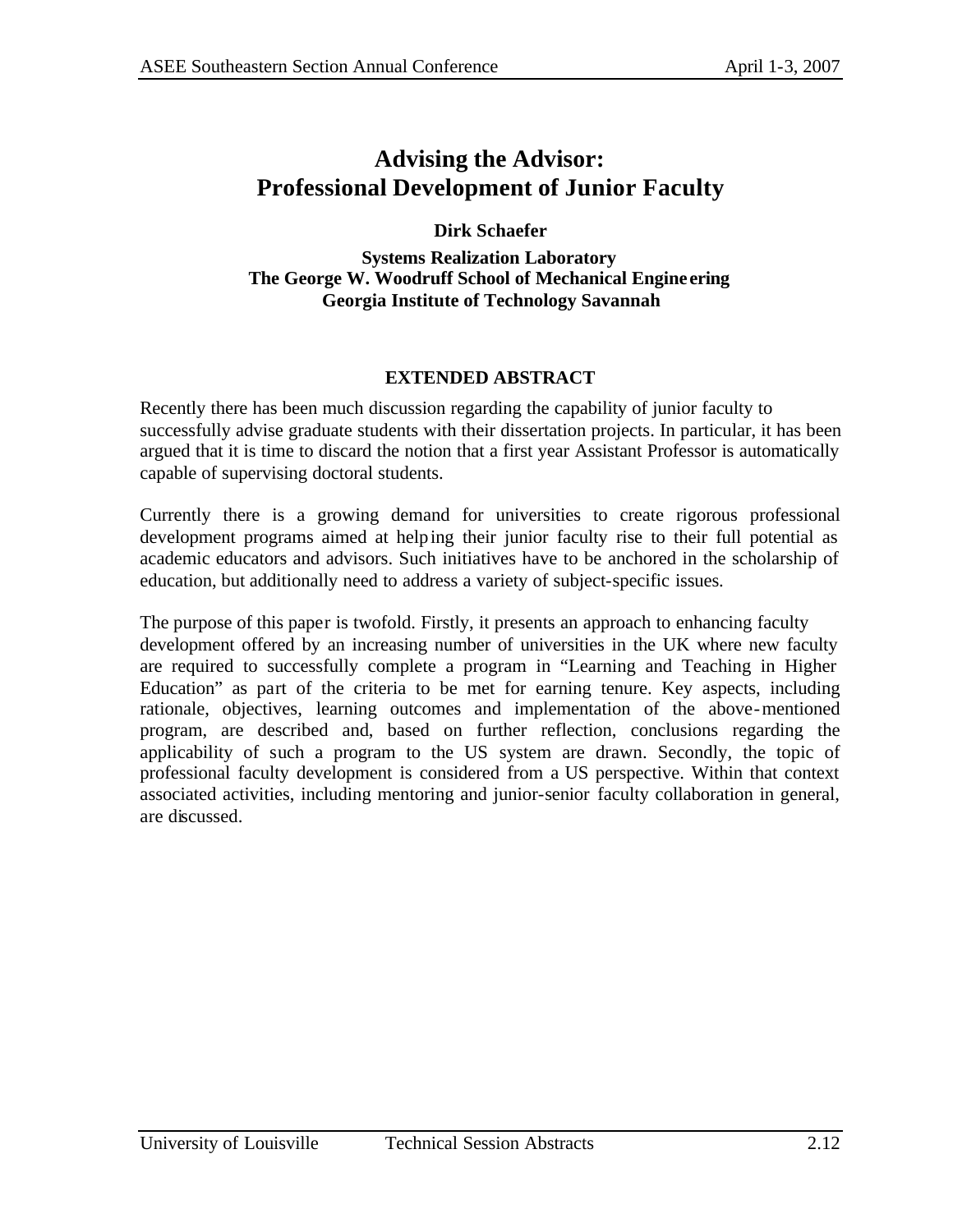# **Ethics Across Electrical and Computer Engineering Curriculum**

### **Roobik Gharabagi, Kyle Mitchell Electrical and Computer Engineering Department Saint Louis University**

#### **EXTENDED ABSTRACT**

Ethics and Ethical aspects of engineering have been an integral part of the Electrical and Computer Engineering (ECE) curriculum at the Saint Louis University. The coverage of ethics begins at the freshman engineering course and continues throughout the four years. Case study approach is adopted to bring about a better understanding of ethical and professional responsibility. Many available resources on engineering ethics are employed to further aid the understanding of students' ethical and professional responsibilities. University community enjoys the resources of two centers of ethics. In addition, great many centers of engineering ethics at leading universities available on line are used as teaching resources. Accreditation Board for Engineering and Technology (ABET) requires engineering program to include "an understanding of professional and ethical responsibility" (ABET Outcome f) as one of program educational outcomes.

Students' knowledge of Ethics and Professional Responsibilities are assessed using direct and indirect tools. The direct assessment tools are based on a multiple choice questions and review of a case on ethics. A survey is also completed to provide an indirect assessment tool. The evaluation has shown our students have achieved more than acceptable levels stated in our departmental continuous assessment process.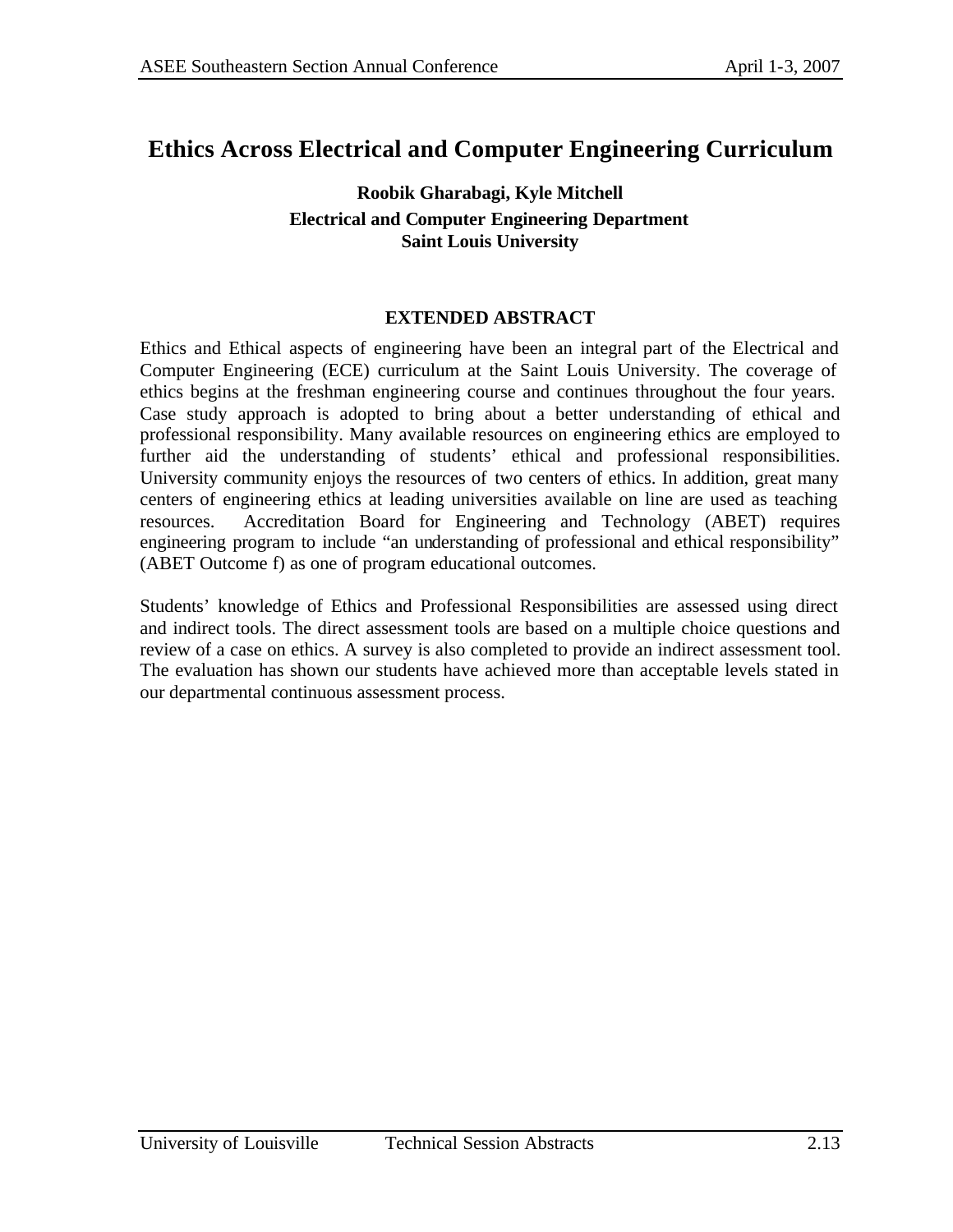## **Project Management Skills: A Study of Students' Prior Knowledge**

## **Meghan Gloyd, Marie C. Paretti, and Christine Bala Burgoyne Virginia Tech**

### **EXTENDED ABSTRACT**

In launching the Year of Dialogue, the plenary speakers at the 2007 ASEE National Conference invited engineering educators and engineering education researchers to move from the scholarship of teaching to a more rigorous, research-based approach for examining the education of engineering students. This paper responds to that call by describing a case study in one particular learning arena: project management. In recent years, a number of scholars have called for increased attention to project management in design courses. But while we can teach students appropriate tools and principles, project management itself is a skill as well as body of knowledge. Students must "learn by doing" when it comes to defining and organizing open-ended team projects. As learning research suggests, however, students learn new things based on their prior knowledge, and effective education builds on that prior knowledge, adding to it and revising it as appropriate.

To begin to understand how to best mentor students through the process of honing their skills, this study seeks to identify the prior knowledge students bring to project management. Using surveys, interviews, and observations of students in capstone design courses, the study identifies key challenges students face when applying content knowledge of project management to open-ended problems in classroom environments. The data from this case study suggest that even without extensive formal instruction in project management, the engineering curricula examined do include opportunities for students to become familiar with the broad outlines of project management and recognize its importance. However, this general familiarity does not necessarily translate into the skill required to successfully plan and manage long-term, multi-individual projects. Students clearly struggle to move from general concepts to concrete practice, and as expected, their lack of project experience makes it challenging for them to accurately estimate time, cost, and critical paths to success. These findings can be used to develop appropriate teaching interventions to better support students as they move from textbook understanding to real-world practice.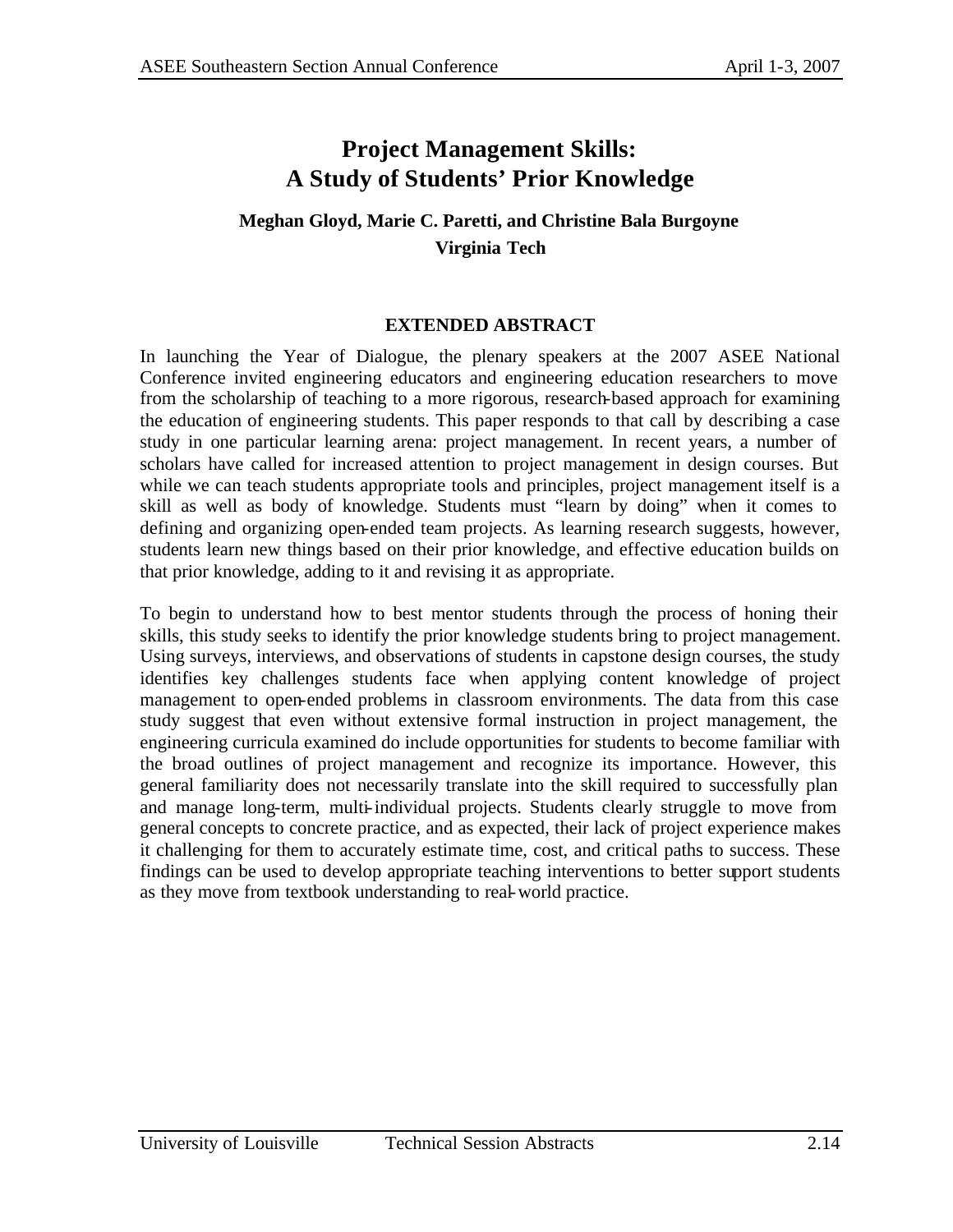# **Adults Learners and the Challenges Facing Educators**

### **Keith Plemmons, PhD, PE, PMP The Citadel**

#### **EXTENDED ABSTRACT**

Adult learners learn differently from pre-adult learners. Adults have motivations and distinguishing characteristics that make them different from a pedagogical perspective. Understanding these differences is important for educators who seek to provide appropriate learning experiences that respond to the needs of adults.

Some of these adults may or may not be engineering college graduates, but they are usually back in the classroom because they find themselves with a partial toolbox of knowledge, skills, and abilities. Others adult students are seeking to prepare themselves for future challenges, including professional and career development.

As educators, we find experienced adult students in the same classroom with recent engineering graduates, or possibly undergraduates. The result is a group of students with a spectrum of attitudes and learning skills. How recent graduates see themselves and how they see the activity of learning reflects on their preparedness for their chosen careers.

The results of a recent alumni survey will be presented to identify changes in their learning preferences across a ten-year timeframe as determined by Self-Directed Learning Readiness Scale (SDLRS) results. Self-directed learning, a mode of life long learning, will be explored in regards to its application within academia and the business world.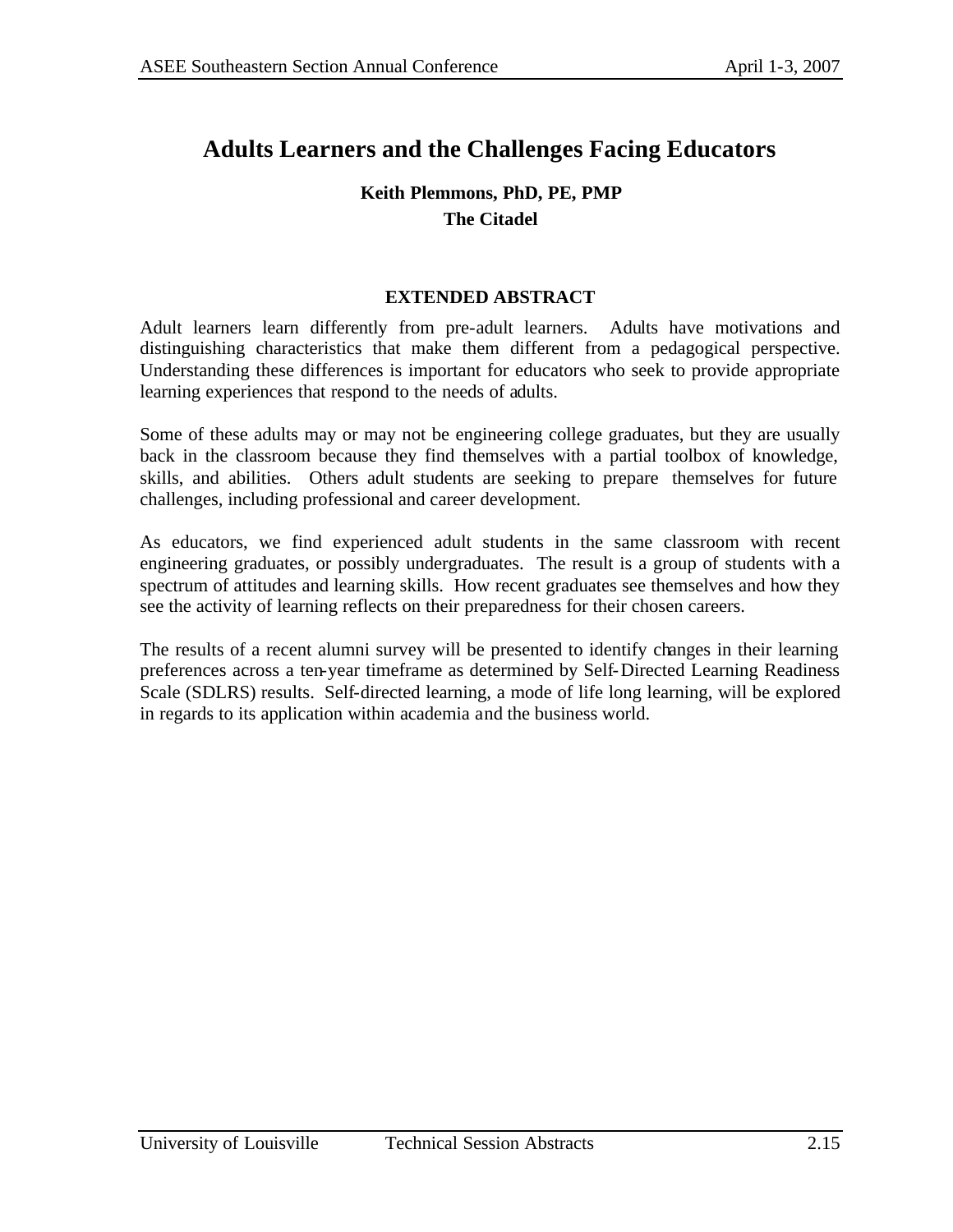# **A Model for Dual-Level Accreditation of Engineering Programs**

### **M. R. Wilhelm and J. P. Mohsen University of Louisville**

### **EXTENDED ABSTRACT**

The Engineering Accreditation Commission (EAC) of ABET does not currently allow Dual-Level Accreditation. Engineering programs are either accredited at the basic level or the advanced level.

The J. B. Speed School of Engineering at the University of Louisville currently has six Master of Engineering degree programs accredited by EAC of ABET at the advanced level. The requirements to earn the accredited Master of Engineering degree in discipline include five calendar years of study consisting of from 163 to 168 semester hours, with three required semesters of alternating cooperative internship assignments beginning in the sophomore year. The programs appear to be unique and have been in place since 1970. The structure of these degree programs appear to conform to the models of engineering education for the future proposed by the NAE Engineering 2020 study, by the ASCE Body of Knowledge proposal, and by the recently approved changes to the Model Law by NCEES.

In addition to the accredited M. Eng. programs, our students are awarded a B. S. in discipline after completing from 132 to 138 semester hours on the way to earning the M. Eng. By ABET Policy II.B. 8. a. of EAC, the B. S. degree programs would be accreditable by ABET if it were permitted by EAC because they are purposely designed to comply with this policy which says, in part, "Accreditation at the advanced level requires compliance with the general basic level criteria . . ."

The six departments that administer the accredited Master of Engineering programs also offer the Master of Science and Ph.D. degrees in those disciplines. Thus, students who earn undergraduate degrees from other University of Louisville programs, or from other institutions, may be accepted into these graduate programs in engineering in the Speed School. Even though, the M. S. and Ph.D. programs are not accredited by ABET, they conform to the regional accreditation criteria of the Southern Association of Colleges and Schools.

We contend that we have model programs that satisfy ABET EAC Policy II.B.8.a, and the only reason that we do not have both the baccalaureate and advanced level (M. Eng.) degrees accredited by the EAC is the dual-level prohibition imposed by this policy. This paper will outline the benefits that will be realized should the dual-accreditation prohibition be removed. A summary of the discussion conducted so far by various groups will also be included.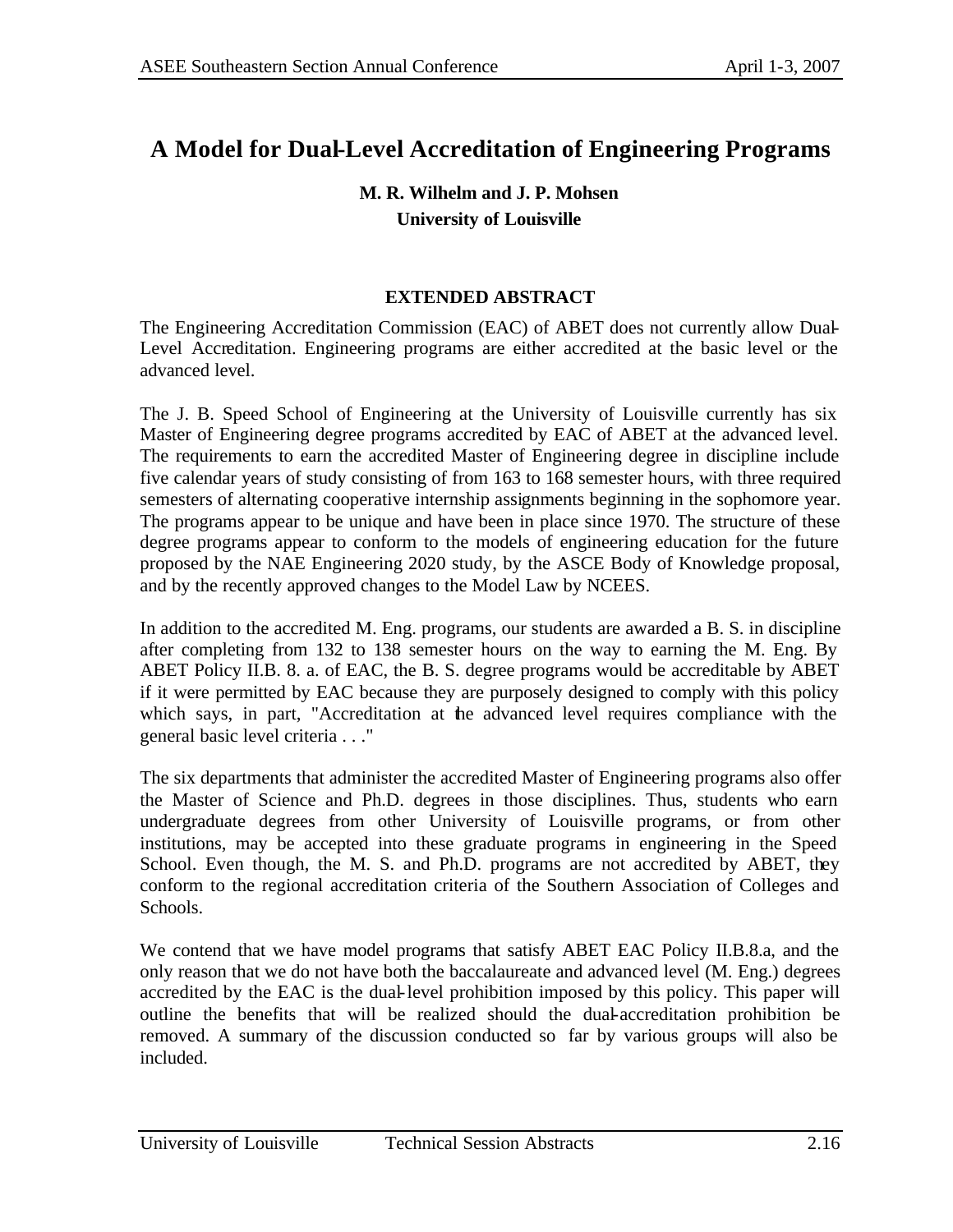# **Increasing the Numbers of Science, Technology, Engineering and Math Students by Recruiting Students Into Graphic Communication System and Technological Studies**

**Elinor Foster-Blackwell, Sonya Draper, Cynthia Gillispie-Johnson and Alex Uzokwe North Carolina Agricultural & Technical State University Greensboro, NC 27411**

### **EXTENDED ABSTRACT**

Graphic Communication Systems and Technological Studies (GCSTS) is increasing the numbers of Science Engineering, Mathematics and Technology (STEM) graduates by providing young women and men with quality competency-based instruction which will prepare them to enter the fields of technology education and graphic communication systems. The GCSTS faculty assists majors in developing critical competencies in communications, mathematics and sciences which prepare these students to secure positions in education, industry and government. This department is committed to providing these students with the skills needed to be successful in all areas of life.

The two degrees which students pursue in the GCSTS are comprised of a number of concentrations. GCSTS has three concentrations: Printing and Publishing, Integrated Internet Technologies and Computer Aided Design and Drafting. Technology Education has concentrations in Industrial Training and Development, Trade and Industrial Education (Teaching), and Technology Education (Teaching). The department is comprised primarily of African American students. There are currently 318 undergraduate students enrolled in this department. The ratio of men to women is roughly two men for every one woman. African American males comprise roughly 60% of undergraduates in this department. African American females comprise roughly 35% of students pursuing undergraduate degrees in this department.

Recent population reports revealed that the numbers of student pursuing degrees in this department have declined. In an effort to stem the tide of students turning away from this technological degree the department chair has instituted a recruiting committee. This committee is an action based group of faculty, who consistently devise and implement plans to attract interest and new students to this department. A few of the strategies this committee is involved in to help draw new students to this department include participation in outreach and recruitment efforts which are conducted both on campus and in the community.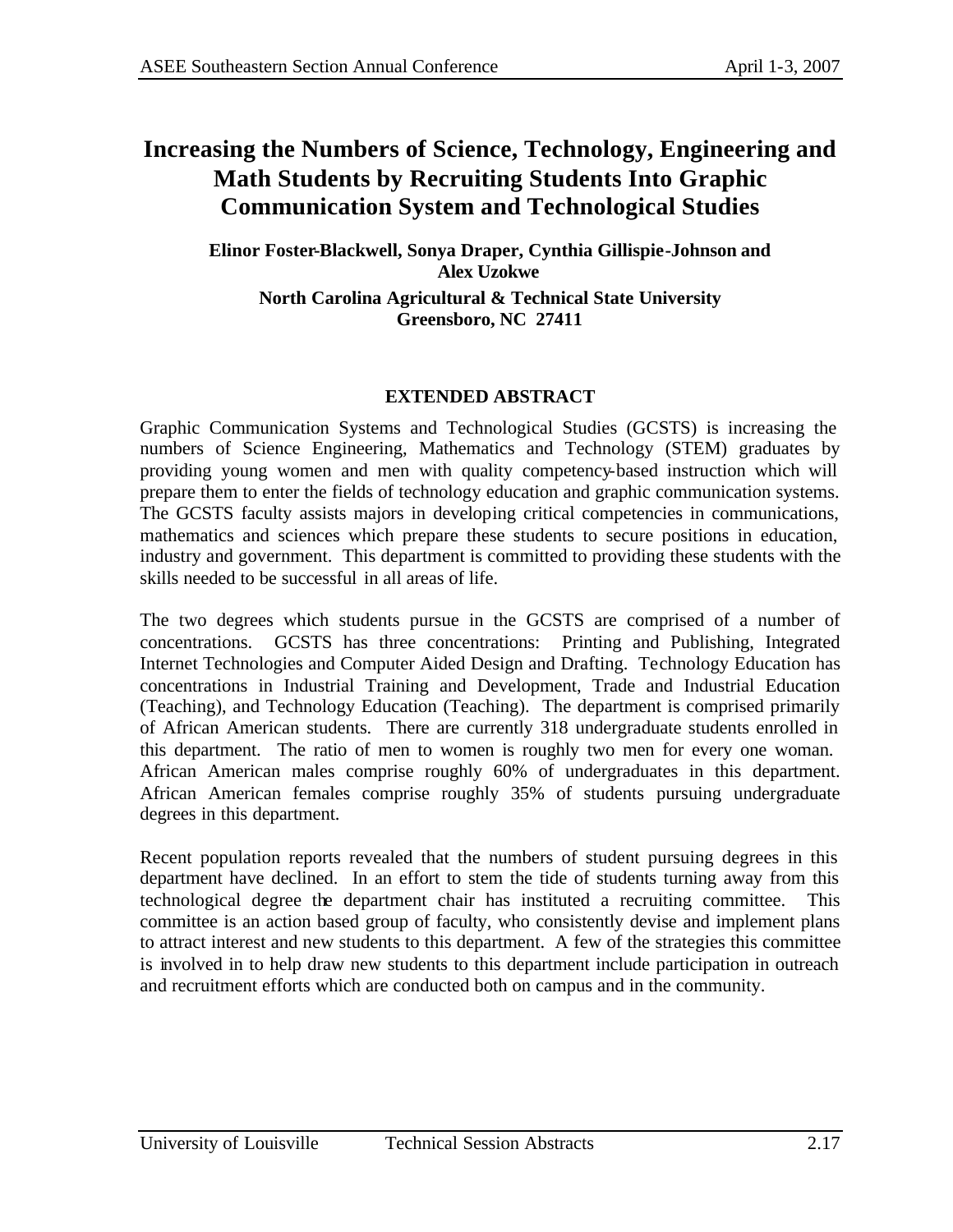## **Established Customs: Changing Roles in Departmental Culture and Impact on New Faculty**

**Adrienne R. Minerick and Judy Schneider Dave C. Swalm School of Chemical Engineering / Department of Mechanical Engineering Mississippi State University**

#### **EXTENDED ABSTRACT**

As a new faculty member begins to teach courses in a department, the process is an adjustment for the faculty member, the students, and the department. The success of the faculty member in the classroom is dependent on a number of factors including their technical proficiency, organization, and interpersonal rapport with the students. Establishing interpersonal rapport with a student body is a daunting and challenging task, not wholly under the influence of the new faculty member. Established departments inherently have developed customs regarding timing and structure of: homework, exams, projects, student feedback, and one-on-one interactions. Based on these inherent customs, student expectations may differ greatly from the new engineering educator's class management procedures. As a result, interpersonal rapport may suffer and the new faculty member may experience negative feedback simply because of change. It is important for other faculty in the department to be cognizant of this potential for mismatched expectations and actively and publicly provide information and support for the new faculty member. The reasoning for this is two-fold. First, the new faculty member was probably hired to positively influence the growth of the department. This growth is hindered if the new faculty member is persuaded to adhere to existing customs. Secondly, exposure to a variety of learning environments is beneficial to the professional development of students.

This contribution will discuss examples of established customs that the authors encountered followed by a discussion of strategies and advice on maintaining interpersonal rapport while preserving credibility and learning standards. In addition, this paper strives to be a resource for established faculty to assess positive and negative impacts of engrained customs on not only the students, but also on new faculty. A discussion of topics will be presented that have a significant impact on a new faculty member's first teaching experience at a new institution. Unfortunately these are not frequently addressed in teaching workshops. The goal of this manuscript is to open a dialogue on unspoken practices in engineering departments and to make the process of gaining familiarity and / or influencing these practices smoother.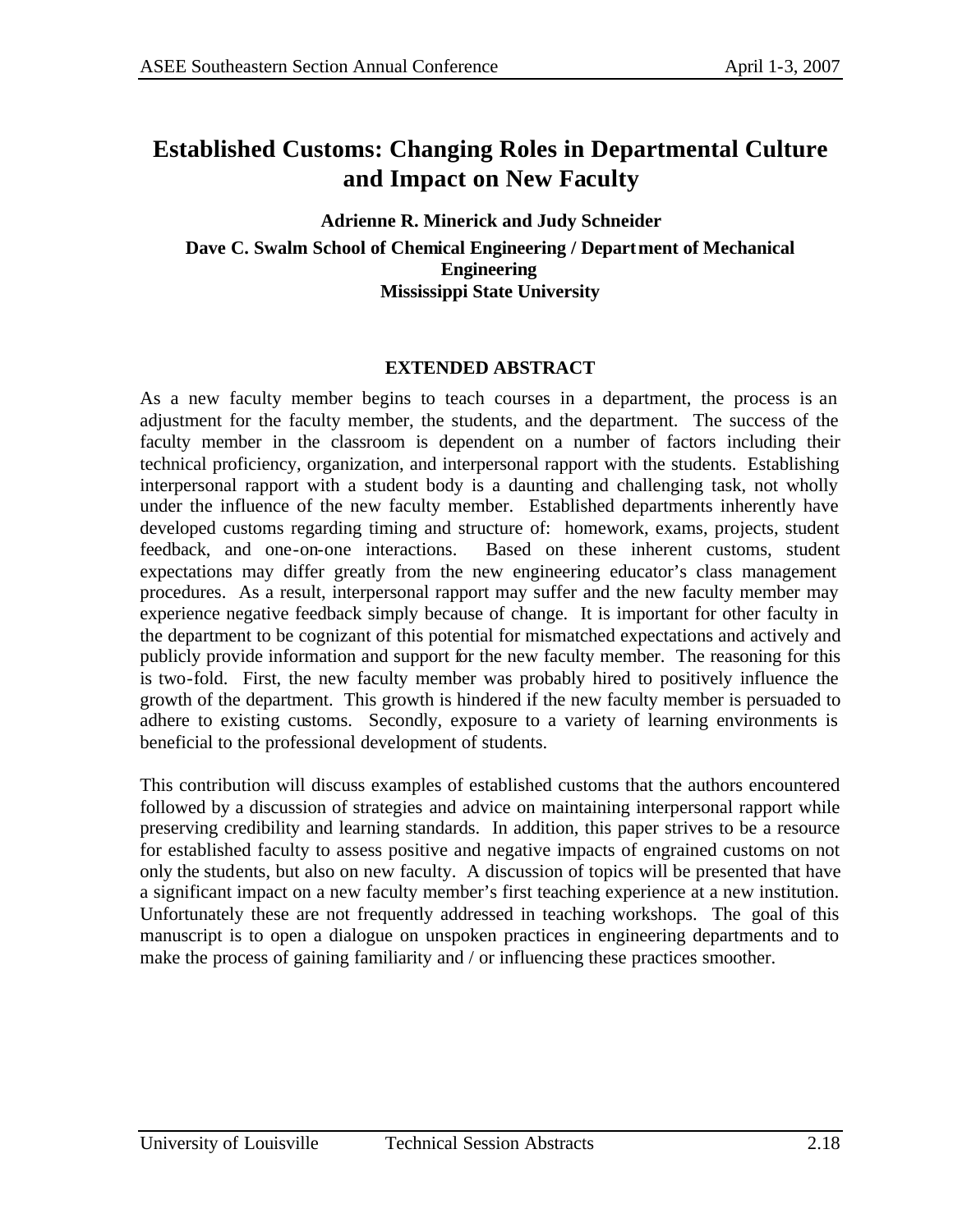# **A National Model for Engineering Mathematics Education**

### **Klingbeil, N., Mercer, R., Rattan, K., Raymer M. and Reynolds, D. Wright State University, Dayton, OH 45435**

### **EXTENDED ABSTRACT**

The traditional approach to engineering mathematics education begins with one year of freshman calculus as a prerequisite to subsequent core engineering courses. However, the inability of incoming students to successfully advance through the traditional freshman calculus sequence is a primary cause of attrition in engineering programs across the country. As a result, this presentation will describe an NSF funded initiative at Wright State University to redefine the way in which engineering mathematics is taught, with the goal of increasing student retention, motivation and success in engineering.

The WSU approach begins with the development of a novel freshman-level engineering mathematics course, EGR 101 "Introductory Mathematics for Engineering Applications." Taught by engineering faculty, the course includes lecture, laboratory and recitation components. Using an application-oriented, hands-on approach, the course addresses only the salient math topics actually used in core engineering courses. These include the traditional physics, engineering mechanics, electric circuits and computer programming sequences. The EGR 101 course replaces traditional math prerequisite requirements for the above core courses, so that students can advance in the engineering curriculum without having completed a traditional freshman calculus sequence. This has enabled a significant restructuring of the engineering curriculum, including the placement of formerly sophomorelevel engineering courses within the freshman year. The WSU model concludes with the development of a revised engineering math sequence taught by the math department later in the curriculum, in concert with College and ABET requirements. The result has shifted the traditional emphasis on math prerequisite requirements to an emphasis on engineering motivation for math, with a "just-in-time" structuring of the new math sequence.

This paper will provide an overview of the WSU model for engineering mathematics education, followed by an assessment of student performance, perception and retention through its initial implementation. It will also summarize the scope of a recent NSF CCLI Phase 2 Expansion award, which involves a multiyear assessment at WSU, pilot adoption and assessment at two collaborating institutions, and a widespread dissemination of results.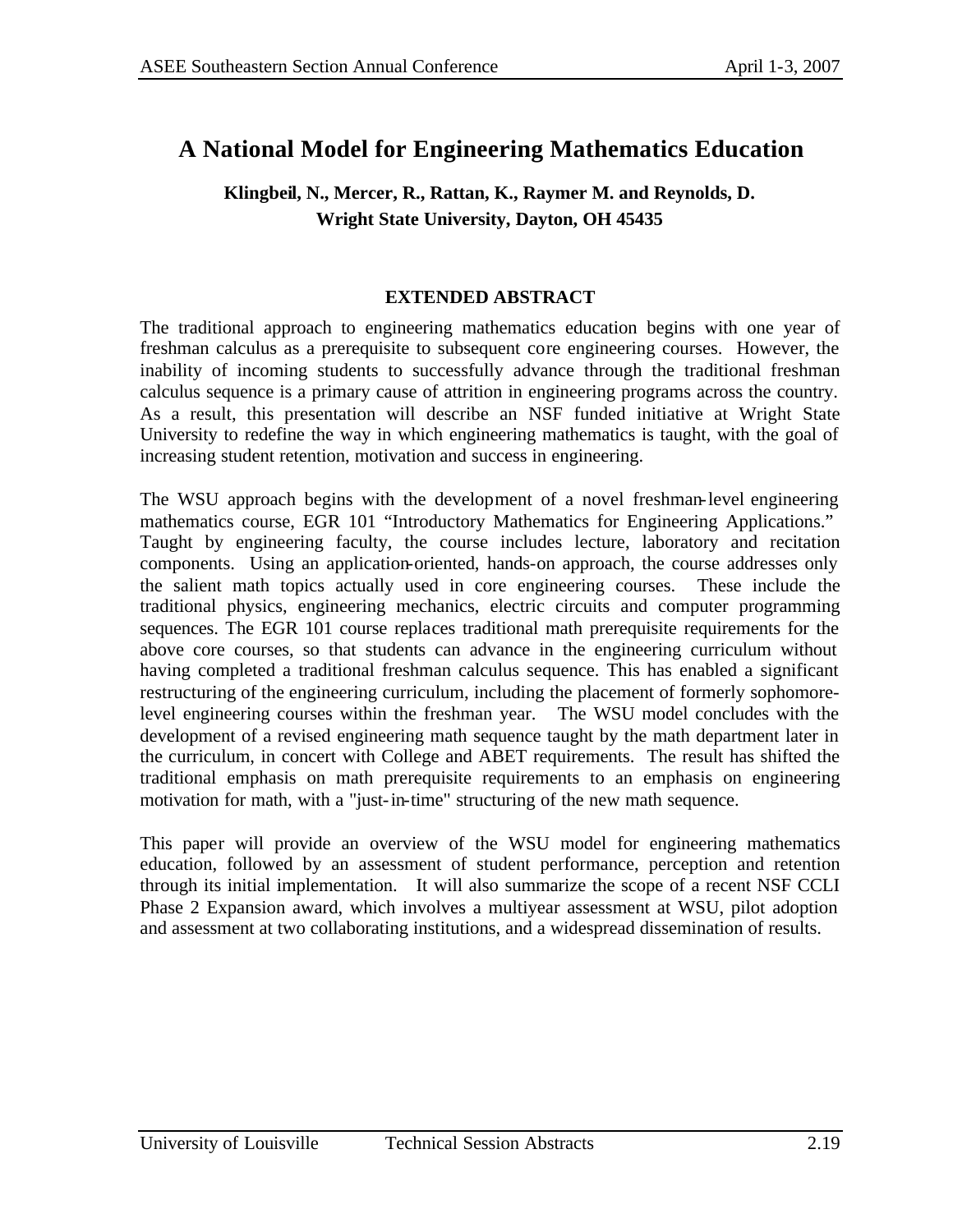# **The Development of Social Capital in Engineering Education to Improve Student Retention**

**Shaundra Bryant Daily, Wanda Eugene, Anderson D. Prewitt Massachusetts Institute of Technology/ Auburn University/ University of Florida**

### **EXTENDED ABSTRACT**

The challenge of retaining African American college students in engineering fields is evident from the collegiate enrollment numbers. In 2001, African Americans represented 4.8% of the engineering degrees awarded in the US and only 41.8% of African Americans entering engineering actually graduated [Brown, Morning, Watkins]. The individualistic and weed out culture of engineering, ethnic isolation, and the lack of interaction with faculty and broader university community can leave these students feeling isolated. Consequently, students may become at risk for leaving the field or not excelling in it, thereby making the goal of retaining a diverse cohort difficult to achieve. Ways must be explored to ensure the retention of minority students. Many researchers have shown how social capital can lead to academic success; therefore, the purpose of this paper is to present a framework for understanding how social capital generated through involvement in student-run engineering organizations can help to improve retention rates of African American students in engineering and positively affect their overall success.

To investigate the strength of student-run organizations, the National Society of Black Engineers (NSBE) – the largest student-run organization in the world – was chosen. Through interview data that reflect the experiences of students involved in the National Society of Black Engineers, it can be demonstrated that student-run organizations can help develop social capital for positive outcomes. More specifically, it can be shown that NSBE provides the collaboration, trust, and sharing of power characterized by genuineness mutual respect and informality that serves as a building block for generating social capital [Gutierrez]. A consistent focus on leadership development in NSBE creates an environment that allows its members to develop a positive orientation toward achievement and to navigate the world outside of NSBE. The result is that members are able to create the bonding and bridging capital necessary for both retention and future success in the field of engineering. This bridging social capital is in addition to the access to resources that NSBE exposes its members to, provided by industry and university partners. This paper introduces these ideas and other data relevant to the efficacy of student-run organizations in creating social capital.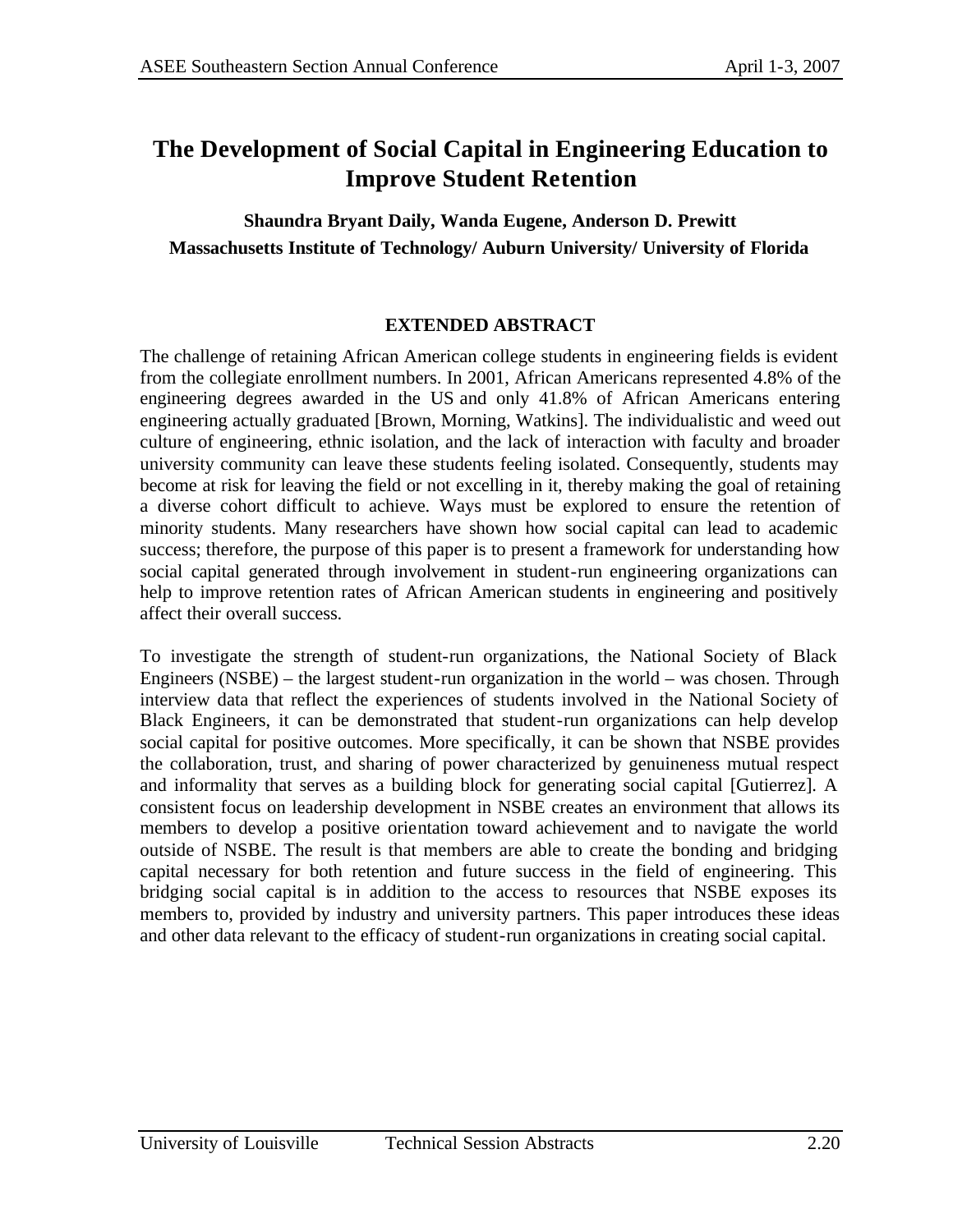# **The First Year Program at the University of Southern Indiana**

### **Laura A. Ruhala, Richard J. Ruhala, and Eric P. Sprouls University of Southern Indiana**

### **EXTENDED ABSTRACT**

The University of Southern Indiana (USI) has administered a successful, accredited program in Engineering Technology since 1975. By the start of the 21st century, however, the need for a regional, public engineering program strongly emerged; so in 2002, the University of Southern Indiana started a new engineering program leading to a Bachelor of Science degree in Engineering. Designing this new curriculum gave faculty and administrators very unique opportunities. This paper focuses on the changes made to the first year of the program.

USI offers a Bachelors of Science degree in Engineering with three possible emphases: civil, electrical and mechanical. Two programs are offered in the engineering curriculum, depending upon the student's entry math level. The 'four-year engineering program' is designed for students who enter the program ready to take differential calculus, MATH 230. Students that are at the pre-calculus level, enrolled in college-level algebra and trigonometry, enter the 'five-year engineering program'.

Since some students arrive ready for calculus while others arrive pre-calculus, five introductory engineering courses were developed. The first one, ENGR 101, is a seminar class where freshmen are able to learn about various engineering fields and become involved with the professional clubs and their design projects. Incoming students take ENGR 101 regardless their math level.

Pre-calculus students spend their first year taking ENGR 103 & 104: Principles of Problem Solving and Applied Problem Solving, respectfully. These courses are explored further in a paper by R. Ruhala.

Engineering students who are co-registered in differential calculus are qualified to sequentially take ENGR 107 & 108, Introduction to Engineering and Design, respectively. ENGR 107 teaches rigorous problem solving techniques. Students practice the ir techniques on problems that preview upcoming classes including statics and dc circuits. Later in the semester students learn to solve the problems using MS EXCEL, MS VBA Visual Basic and Matlab.

In ENGR 108 students learn AutoCAD while concurrently working on and disseminating hands-on civil, mechanical and electrical design projects.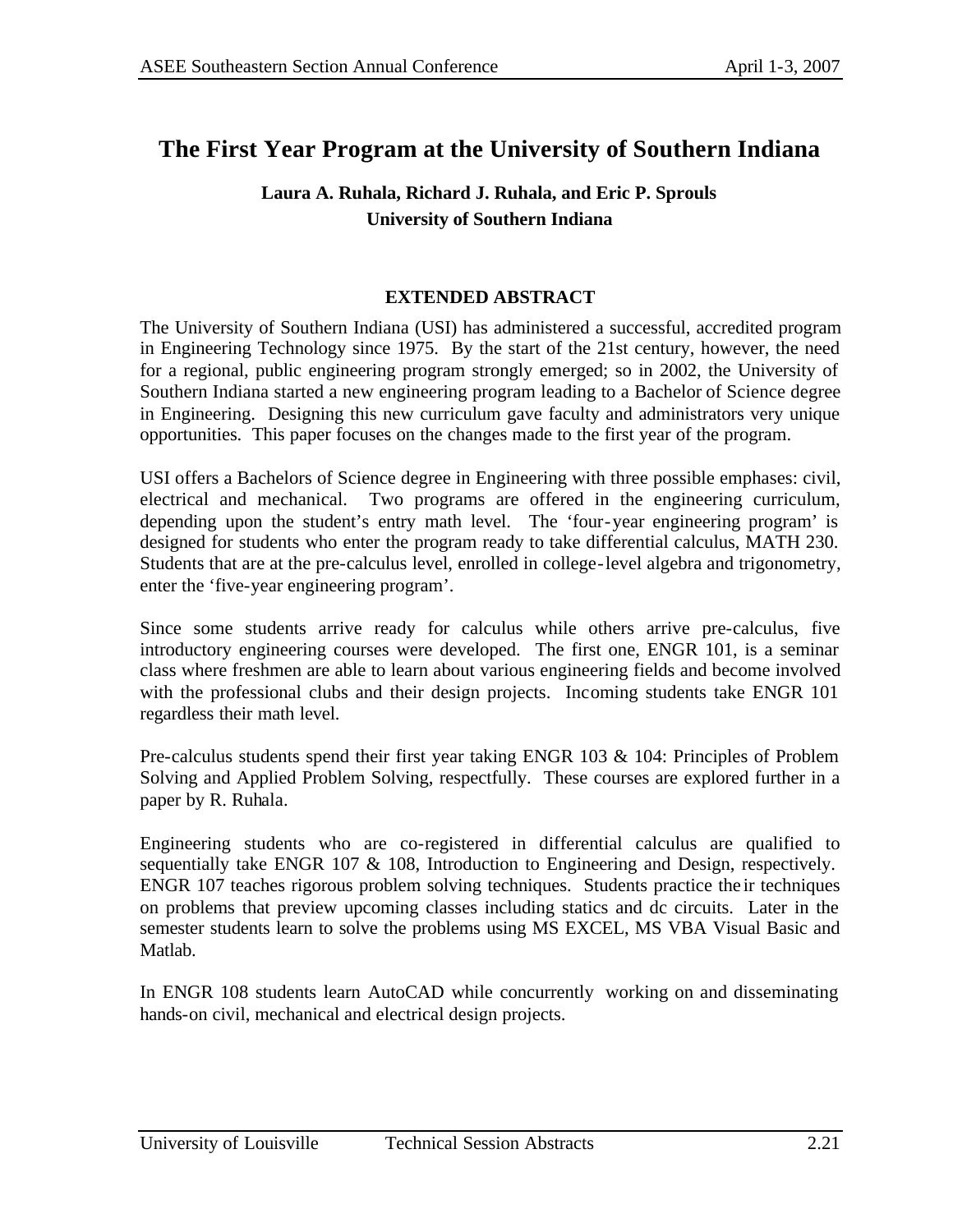# **A Five-Year Engineering Program at the University of Southern Indiana**

## **Richard J. Ruhala, Laura A. Ruhala, and Eric P. Sprouls University of Southern Indiana**

### **EXTENDED ABSTRACT**

The University of Southern Indiana (USI) has administered successful, accredited programs in Engineering Technology since 1979. By the start of the 21st century, however, the need for a regional, public engineering program strongly emerged; so in 2002, USI started a new engineering program leading to a Bachelor of Science degree in Engineering. Designing this curriculum provided the faculty and administers a unique opportunity to develop a new engineering program.

From experience with the Engineering Technology programs, a population was identified of students who are interested in engineering, show potential for success in engineering, but are not ready for Calculus I their first semester. To accommodate these students, a 5-year program was implemented in addition to a 4-year program. Historically, many students ultimately add a fifth year to the end of their program, but this 5-year program added the fifth year to the beginning of a student's collegiate experience. Hence students can start with college algebra and trigonometry their first semester, and then take their first calculus course starting either their second or third semester. Two engineering courses were designed specifically for this program so that these students will still be able to have immediate contact with the engineering program and faculty.

The courses developed, Principles of Problem Solving and Applied Problem Solving, are offered during the students' first and second semesters, respectively. Principles of Problem Solving focuses on fundamental mathematical tools, such as error analysis, unit conversions, statistics, and graphical analysis. The students are also exposed to engineering laboratory methodologies, technical writing and design. In Applied Problem Solving the principles of the previous class are applied to select engineering topics. Computer applications for problem solving and graphical analyses are also emphasized, including MS EXCEL, VISUAL BASIC and TK SOLVER.

This 5-year plan of study also provides the added benefits of a reduced credit load per semester, and having an academic advisor who is also an engineering professor (just like the rest of the engineering students) from their first semester.

Assessments of direct and indirect measures show that the key learning objectives for these courses are being met by most of the students who complete these courses. One retention investigation shows that of the 28 students who started ENGR 103 -Principle of Problem Solving in fall 2004, five were enrolled in Statics by the fall of 2006. Another study shows that the three-year retention rate for engineering students starting in the 5-year program is 30%, compared with 43% for engineering students starting in the 4-year program.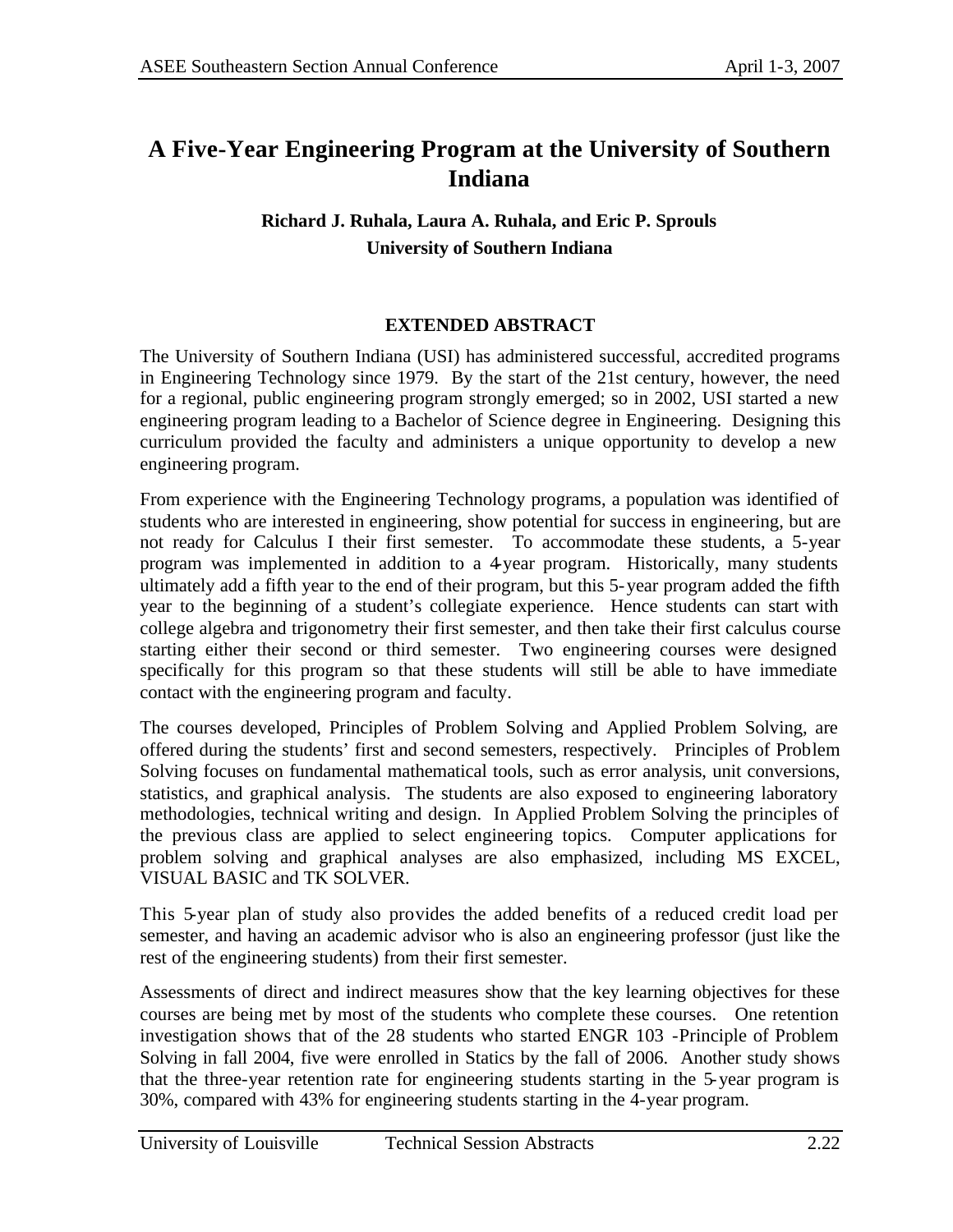# **Engineering and Golf: A Professional Development Partnership between Mississippi State University's Center for Engineering Student Excellence and Professional Golf Management Program**

**Dr. Tommy Stevenson, Alexis Powe, and Kelly Agee Mississippi State University**

### **EXTENDED ABSTRACT**

This paper describes a partnership between the Bagley College of Engineering's Center for Engineering Student Excellence (CESE) and the College of Business and Industry's Professional Golf Management (PGM) program at Mississippi State University. CESE seeks to produce well-rounded engineering graduates who interact and collaborate with others easily in both business and social arenas; and to foster relationships between female and minority engineering majors and the university's mostly Caucasian male engineering student body. With these goals, CESE and the PGM program offer Engineering and Golf (EG), a free program in which engineering students of different backgrounds and genders gain a working knowledge of the game while developing the social and team-working skills to make them more attractive to potential employers. A secondary goal of the program is to allow students to seize potential business opportunities more readily, as recent studies and initiatives show that much of today's business is done in a social setting like a golf course.

EG is the impetus many students need to communicate with those outside of their particular fields of engineering and with often-underrepresented women and minorities within their fields. It includes four components: an introduction to the program and overview of the game of golf; classroom instruction in the basics of golf, such as course etiquette and club choice; practice outings where students train together and learn basic golfing skills (under the supervision of trained golf professionals, PGM students, and various faculty volunteers from the two colleges); and a culminating tournament, in which assigned teams compete for prizes. Participating students network with faculty/staff from various fields; hone social skills; engage in peer-to-peer instruction; and work with students with whom they might not otherwise interact (since classroom teams are often formed by the students themselves). Topics include the rationale behind the program, the CESE program and its aims, EG implementation and costs, and quantitative and qualitative assessments of the program from engineering student participants and PGM student instructors.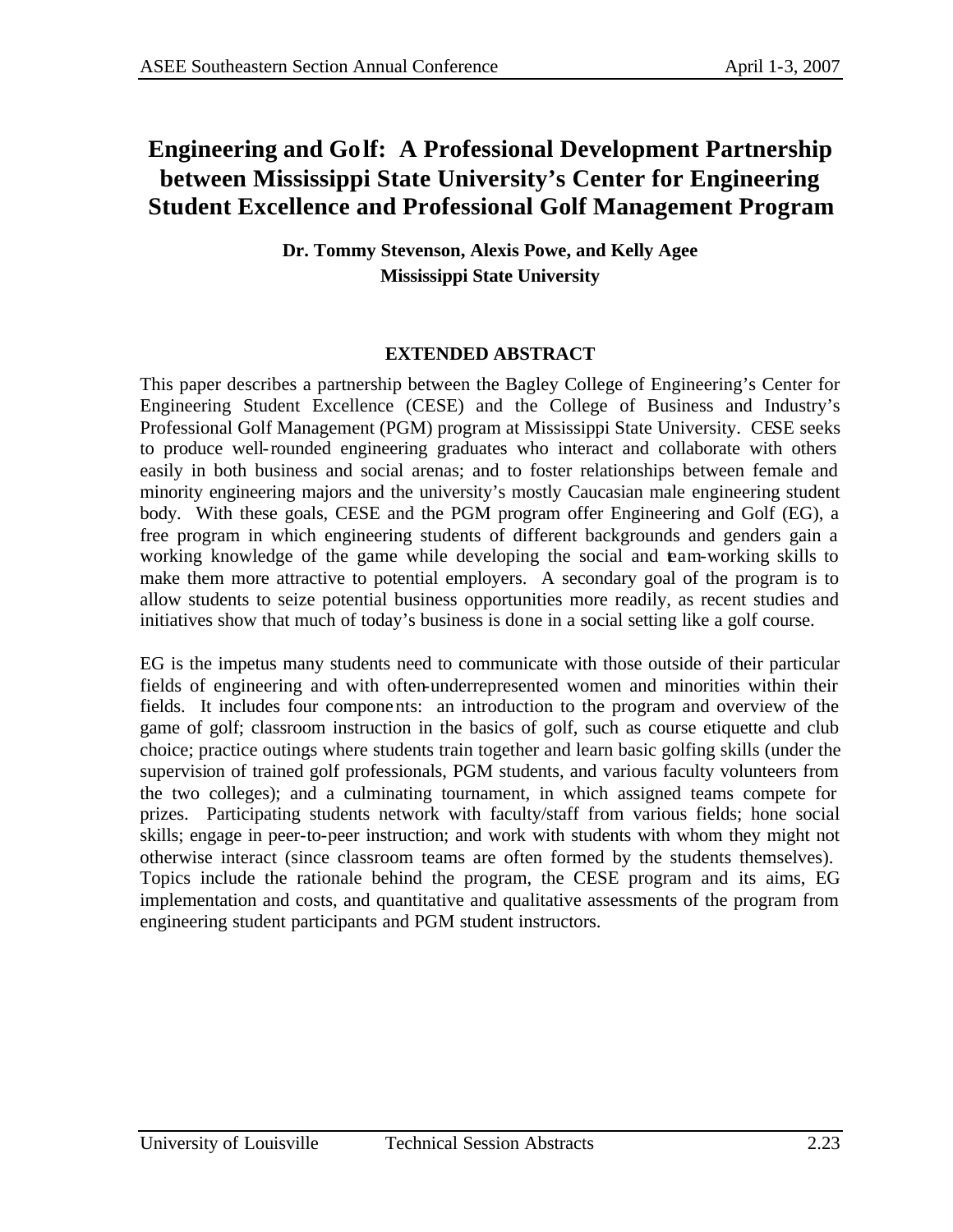## **Lessons Learned From a Single Gender Outreach Program**

**Paul Palazolo and Stephanie Ivey Department of Civil Engineering The University of Memphis**

#### **EXTENDED ABSTRACT**

The Herff College of Engineering at the University of Memphis hosts a summer outreach program for young women to give them an overview of the engineering profession and career opportunities available to them and to help them better understand engineering concepts through hands-on experience. Now in its fourth year, this program is funded by the Women's Foundation for a Greater Memphis.. It was modeled after similar co-ed programs offered at the Herff College over the past 10 years. This paper details the lessons learned from migrating from a co-educational program to one exclusively for young women, and it outlines why we believe that a single gender program for young women, an underrepresented group in the field of engineering, is superior to co-educational models.

Success keys for this type of program are dedicated faculty, interesting program elements, community support, and positive mentoring. Details on how we approached each of these elements are presented in the paper as well as the lessons we had to learn to understand the importance of each of the keys.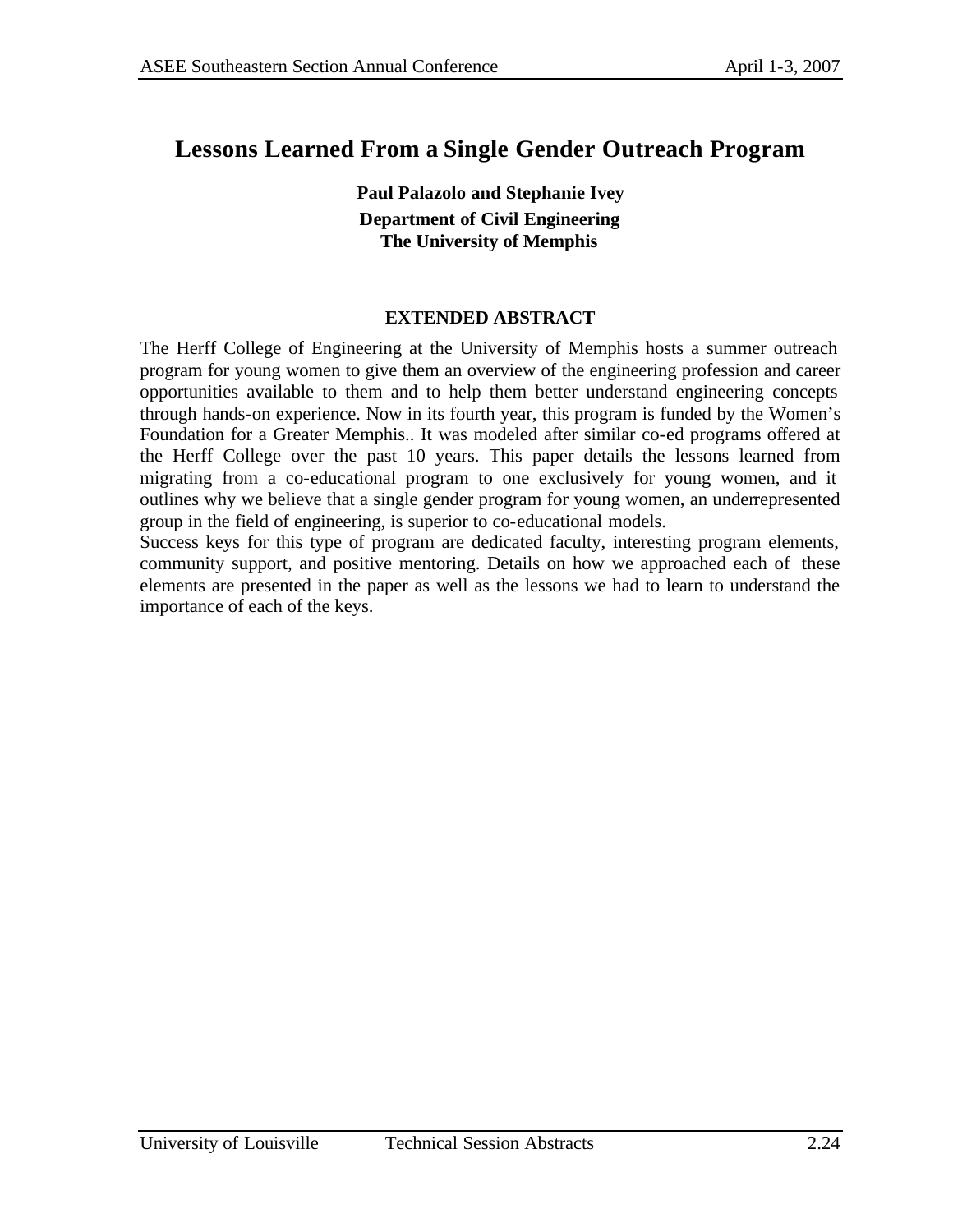# **An Initial Assessment of the Effectiveness of the Enhancing Access and Fostering Science, Technology, Engineering and Math (STEM) NSF Summer Workshop Program**

## **Paul Lam, Julie Zhao, Dennis Doverspike, Jiang Zhe and Craig Menzemer The University of Akron**

### **EXTENDED ABSTRACT**

The Enhancing Access and Fostering Science, Technology, Engineering and Math (STEM) Program for specific learning disabilities students is a National Science Foundation Research in Disabilities Education Focused Research Initiative (RDE-FRI) funded program at The University of Akron. The three major objectives of this pilot project are: 1) encourage Special Learning Disabilities (SLD) and typical students to explore STEM as a future career choice by building their confidence and efficacy in STEM, 2) develop empathy and better appreciation of diversity amongst students who would traditionally enter engineering programs and 3) develop understanding, better appreciation of diversity, and an elaborated sense of teaching and learning amongst the participants. Exciting hands-on activities based on the Society of Automotive Engineers' "A World in Motion", smart balloon, civil materials, and Information and Communication Technology (ICT) are designed to spark and capture the interests of participants in the STEM fields. The materials presented at the workshops will illustrate aspects of inclusive technology and engineering classroom education that will help the students succeed. The purpose of this paper is to describe, summarize the findings and assess the first year summer STEM workshop for SLD and typical middle school students. Data obtained from the participants and their parents via various surveys were used in the analysis.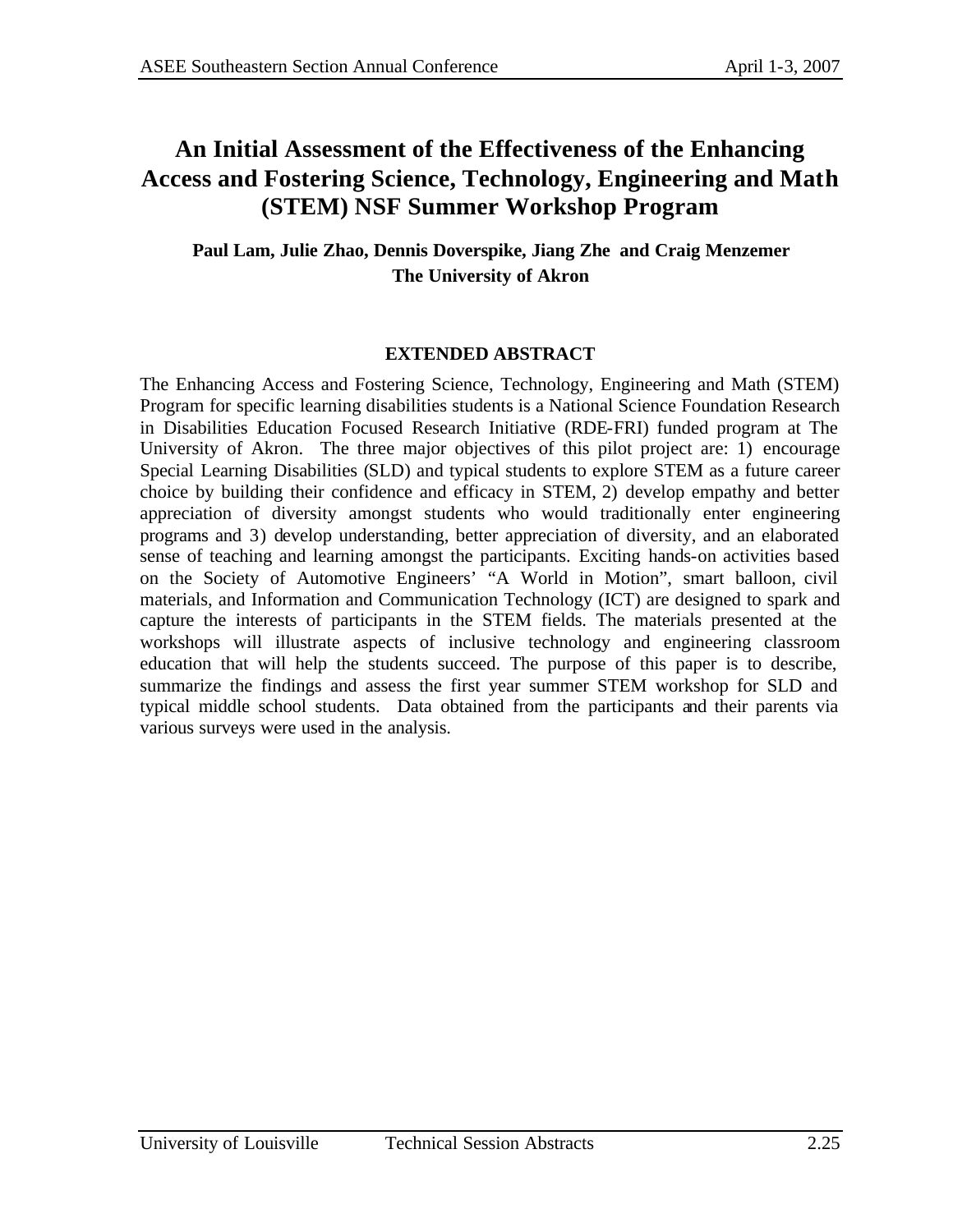# **Enhance "Book Learning" with Facebook**

### **Veronica Addison and Wally Peters Laboratory for Sustainable Solutions, Department of Mechanical Engineering University of South Carolina**

#### **EXTENDED ABSTRACT**

*Facebook* is an online networking website available at 80% of colleges and universities. It is estimated that 85% of students on these campuses have a *Facebook* account and check it up to 6 times a day. There are 27,805 registered *Facebook* users in the University of South Carolina network.

Some universities have discouraged the use of *Facebook* for fear of security and encouraging cheating. Some professors caution students against its use by warnings in syllabi. Administrators use it to look for student conduct violations. We don't see *Facebook* as a distraction or danger; rather we see it as an opportunity.

This paper will discuss how we are using *Facebook* in an introductory freshman course, UNIV101-Engineering Honors, to do what Blackboard, WebCT and other course management software is intended to do: Keep students up to date with communication and posting of assignments. We are encouraging students to connect with us and other students via *Facebook*. We also discuss how students in our UNIV101 course and throughout the University are using *Facebook* as an online meeting/sharing space; this facilitates filesharing, frequent communication, and enhances their overall educational experience.

The utility of *Facebook* for the student is that it allows them to function in their chosen "online"space. Each user has a profile which they are able to expand to include a personal blog, interests, activities, and course schedules which can be monitored by the professor and used to incorporate meaningful examples and projects into the course.

We use Daniel Pink's book A Whole New Mind to introduce students to the six essential abilities that will be necessary for survival on our "new flat earth": Design, Story, Symphony, Empathy, Play and Meaning. Our use of *Facebook* serves as practical and familiar illustration of several of these senses.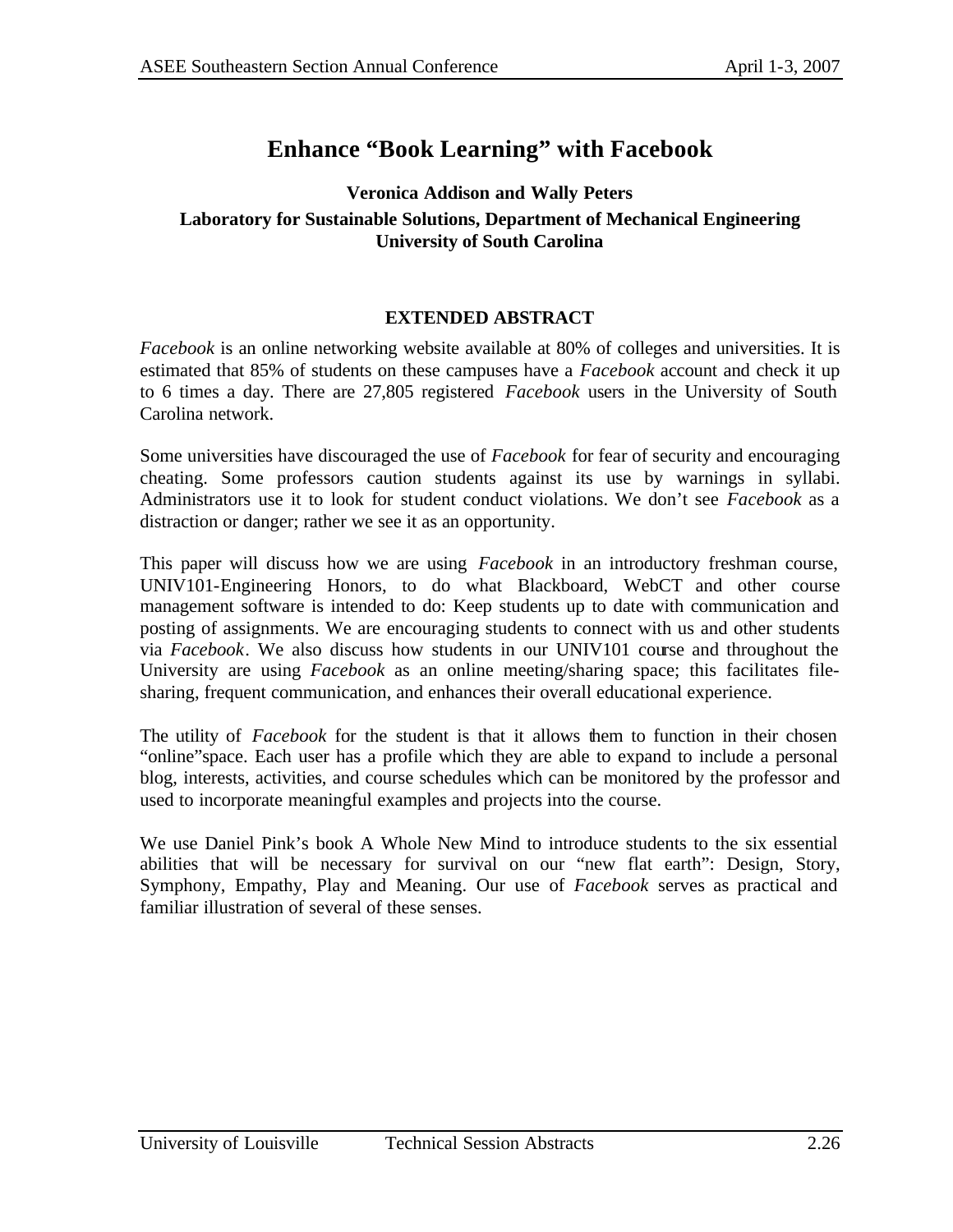# **Integrating Learning Outcomes Throughout the Civil Engineering Curriculum to Meet Site Engineering Prerequisite Needs**

### **Thomas R. Dion and Kevin C. Bower The Citadel**

### **EXTENDED ABSTRACT**

The Accreditation Board for Engineering and Technology (ABET) has promulgated criteria for accrediting engineering programs in the United States under the heading *ABET Engineering Criteria 2000*. Criterion 3 sets forth outcomes that every accredited engineering program must demonstrate that their graduates meet, using a process of assessment. These program objectives are commonly referred to as "a" through "k" outcomes.

The American Society of Civil Engineers (ASCE) has published *Civil Engineering Body of Knowledge for the 21st Century—Preparing the Civil Engineer for the Future*. This publication, which supports *ABET's Engineering Criteria 2000*, has been referred to as the "Body of Knowledge" (BOK) by ASCE's Committee on Academic Prerequisites for Professional Practice. It describes what should be taught and learned, and incorporates the eleven "a" through "k" ABET outcomes while adding four additional ones addressing technical specialization, project management, construction, asset management, business and public policy and administration, and leadership. The BOK further delineates what level of competence a student is expected to achieve for each of the fifteen outcomes from either a Bachelor's Degree program plus a Master's Degree (or 30 hours plus experience) (**B+M/30**), additional experience, or additional post-licensure education and experience.

This paper examines what constitutes the practice of site engineering, the associated subject matter that provides a knowledge and skill base that will serve as a foundation required for this practice after graduation, the sequencing of material relating to site engineering as to when it should be presented to students, and at the level of achievement expected from the students in order to meet the intended ABET and BOK outcomes. One undergraduate institution's individual course goals are examined for subject matter pertaining to site engineering. Those particular courses that are involved are then further evaluated to see if, across the curriculum, the necessary subject matter is included. In addition, the continuity and sequencing of material between the freshman and senior level courses is checked. This paper also examines the role that "threads of knowledge" established by individual course goals play in creating/meeting pre-requisite requirements necessary to establish continuity of learning throughout the curriculum.

Finally, this paper provides a summary of findings and recommendations for improving a student's educational experience in the site engineering area of practice that could be used to better integrate courses within the curriculum.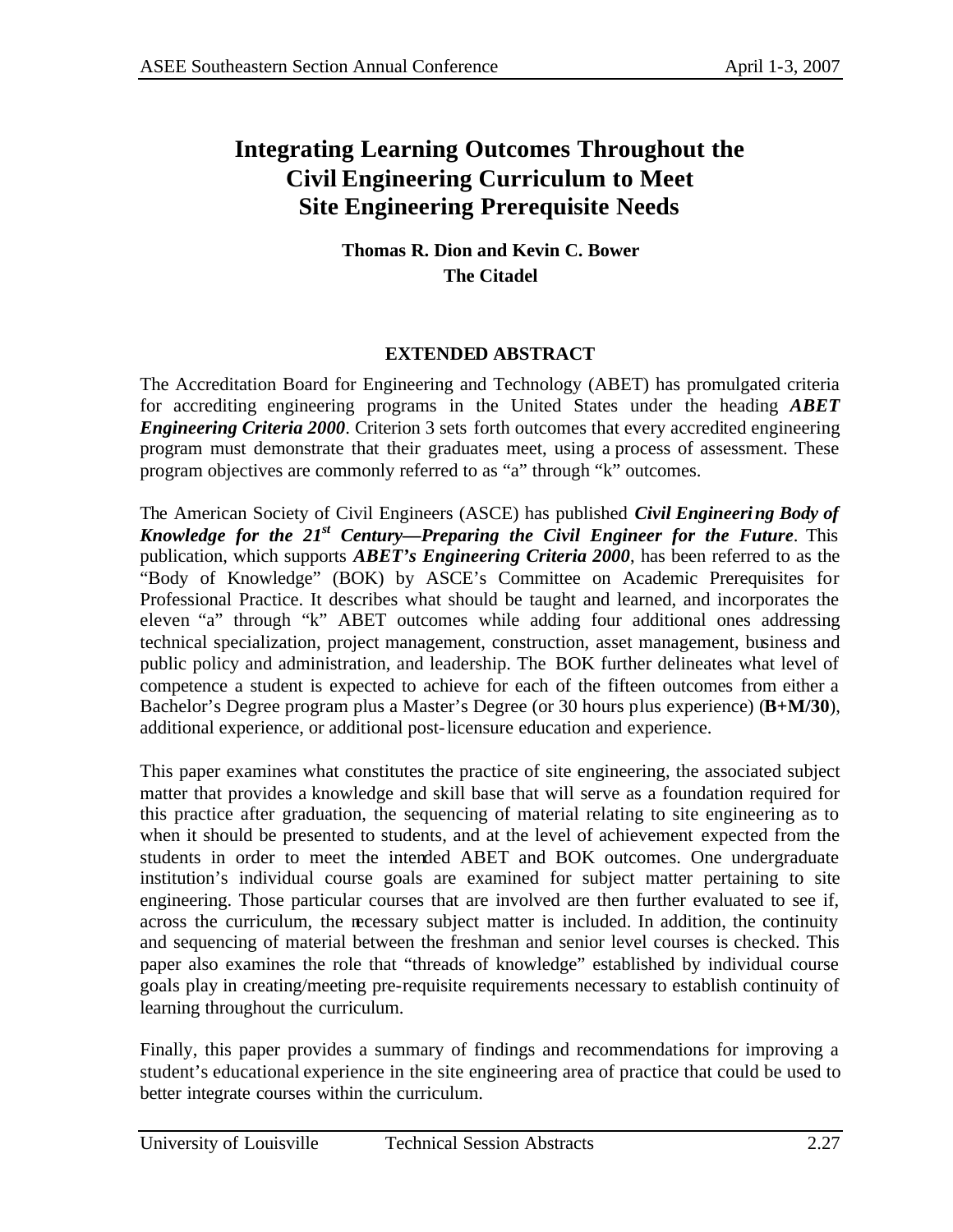# **Project-Based Learning: Developing Ductile Concrete**

## **Shane M. Palmquist Western Kentucky University**

### **EXTENDED ABSTRACT**

Concrete is a brittle material, while steel is a ductile material. For design purposes, the tensile strength of concrete is assumed to be negligible since concrete is weak in tension. Reinforcing steel is added to concrete for this purpose. In recent years, materials like Engineered Cementitious Composites (ECC) have been in development. ECC is a material designed to be ductile and is often referred to as bendable concrete. The components of ECC are very similar to normal concrete except no coarse aggregates are used and air entrainment is not necessary. Like concrete, ECC is designed to be cost effective and has numerous potential applications, including use as a material in buildings and bridge decks, and for projects involving repair or rehabilitation work.

The focus of this paper is to present the results and work performed by the students in a junior level construction materials course to develop a type of ductile concrete. Students were required to work together in teams to perform a literature search, build beam molds, develop potential mix designs, cast beam specimens, test the specimens, and write a report. This project offered students the opportunity to develop a product that has potential use in the community, and the students really appreciated this aspect.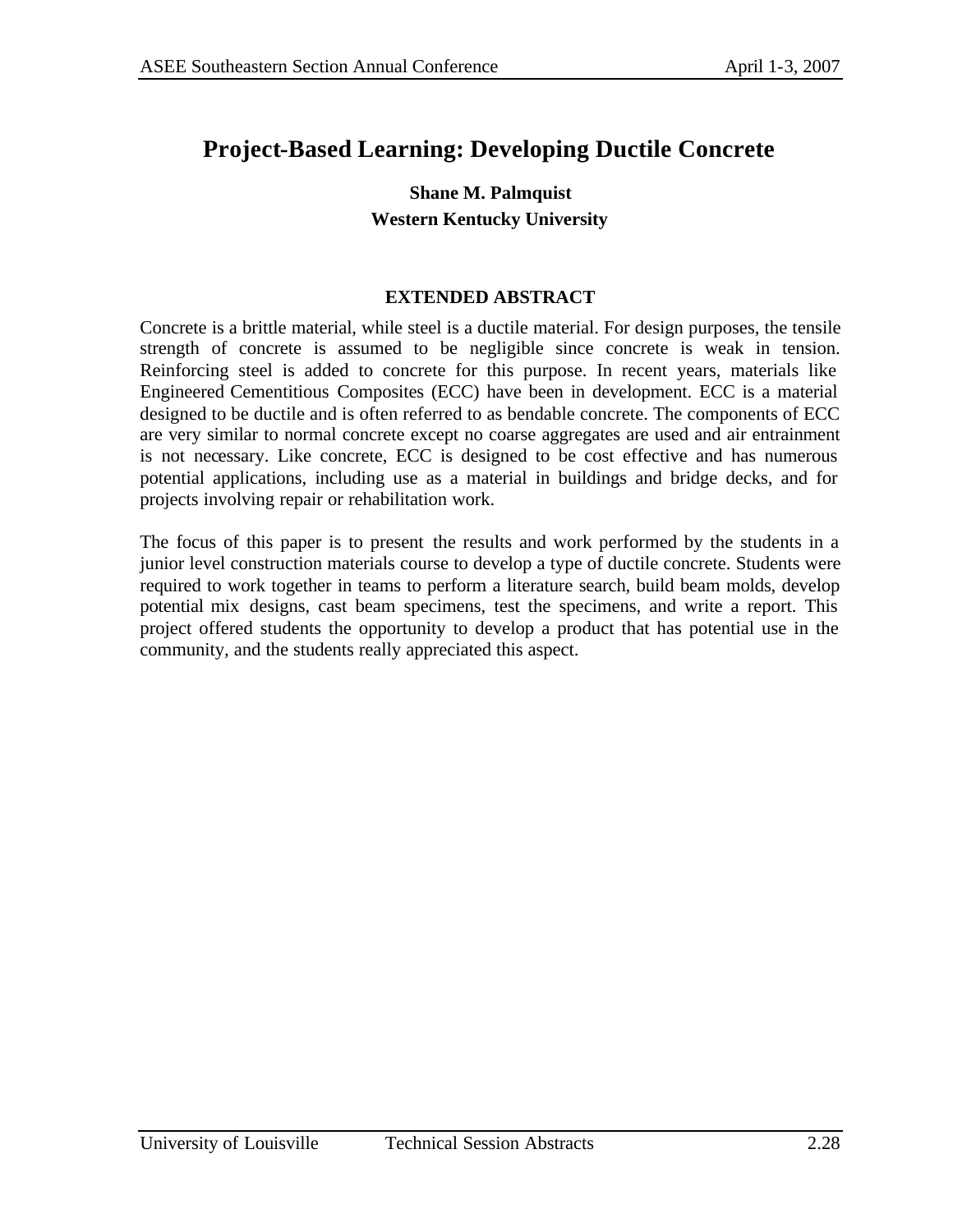# **An Analogy Tool to Visualize Bending-Moment Diagrams**

### **Gustavo O. Maldonado and Gustavo J. Molina Georgia Southern University**

### **EXTENDED ABSTRACT**

This article presents the use of an analogy that assists in the generation of bending-moment diagrams for simple beams. These diagrams are first presented to students in courses on Statics or on Introduction to Structures. The analogy is referred to as the Chain Analogy and is intended to help those students in visualizing the shape of bending-moment diagrams. This is not a new tool. However, since most of the popular textbooks used in courses on Statics do not include it, the authors understand that it is not widely used in educational institutions.

The analogy is based on two similar differential equations describing two different equilibrium problems in Statics. One of them is related to the internal equilibrium of beams and relates bending moments with the external loads distributed on the beam. The other problem involves the equilibrium of a weightless, inextensible chain, subjected to the same loadings that affect the beam. Solutions of the second problem are easily visualized and can be used to assist in attaining solutions for the first one. In order to properly visualize the shape of the bendingmoment diagram, for a particular beam, with a particular loading, it is necessary to use certain details on the corresponding chain. For example, a concentrated moment on the beam requires the presence of a long rigid link in the chain. A connecting hinge in a compound beam requires the chain to pass through a fixed hoop at the location of the hinge.

Several examples are presented to illustrate the proper use of the analogy. Also, it is shown that the profiles of chains with proper lengths are exactly the same as the moment diagrams of the corresponding beams. Chains with that appropriate length have the horizontal component of their tensional forces equal to a unit force. The variety of cases presented indicates that the analogy is not restricted to certain support or loading conditions. Five examples show how to properly use it in simply-supported beams, cantilevered beams, and in beams with overhangs.

They included distributed loads and concentrated moments and loads.

The authors have used the analogy in their classes for several years now, and students who used it indicated that it is a useful tool.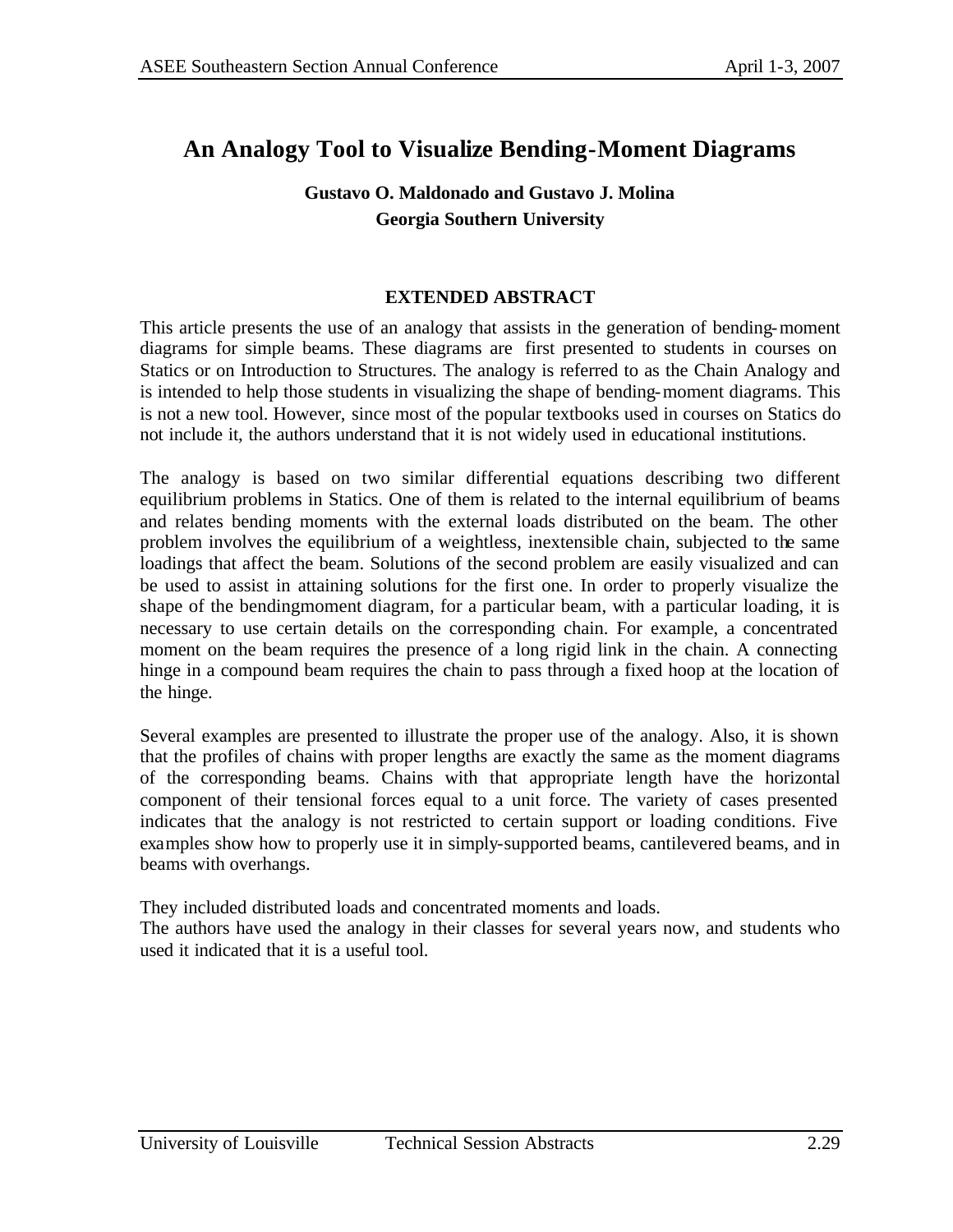# **Implementing a Problem-Based Multi-Disciplinary Civil Engineering Design Capstone: Evolution, Assessment and Lessons Learned with Industry Partners**

**Scott A. Yost and Derek R. Lane Dept of Civil Engineering/College of Communication and Information Studies University of Kentucky** 

### **EXTENDED ABSTRACT**

In response to the ABET2000 criteria and the industry feedback concerning program needs and outcomes, many Civil Engineering Programs have made fundamental changes in their curriculum. Most notable are the attempts to create capstone design experiences that provide rewarding experiences for seniors as they participate as members of multidisciplinary teams. This manuscript details the evolution of a civil engineering design capstone experience at a research extensive university that attempts to meet ABET requirements, discusses measures to assess communication competence, and presents lessons learned while working with industry partners. We provide a candid discussion of lessons learned about industry involvement, the use of actual clients, student and instructor workload management and realistic project management.

With the capstone design class focusing on the design process, the administration of the class centers on a single comprehensive design project. These projects have real clients, real engineering issues, and real impacts on the local communities. Having outside engineering firms involved with the class has been a real benefit to the student. The student teams started with the actual RFP from the client (provided by the consulting engineer) and responded to the RFP with a statement of qualifications (SOQ). The students proceeded with conceptual design (Phase 2 report), environmental impact assessment (Phase 3 report), cost estimating and scheduling (Phase 4 report), then ended the semester with the detailed design and specifications (Final report). The student teams present their detailed design to the client and consulting engineers at the end of the semester.

Even with the rewards of including real projects, real engineers, and real clients, there are numerous benefits and costs associated with collaboration. It should be obvious that the benefits include a real engineering project, gaining insight into the workings and management of a project, having access to senior and professional engineers, learning how to interact with clients, and seeing the how the design process fits together with the various stakeholders. We have been fortunate to have willing participants from industry to fill this role. In consideration of the student's perspective, the biggest challenge for the faculty and consultant is limiting the scope of the project to be manageable and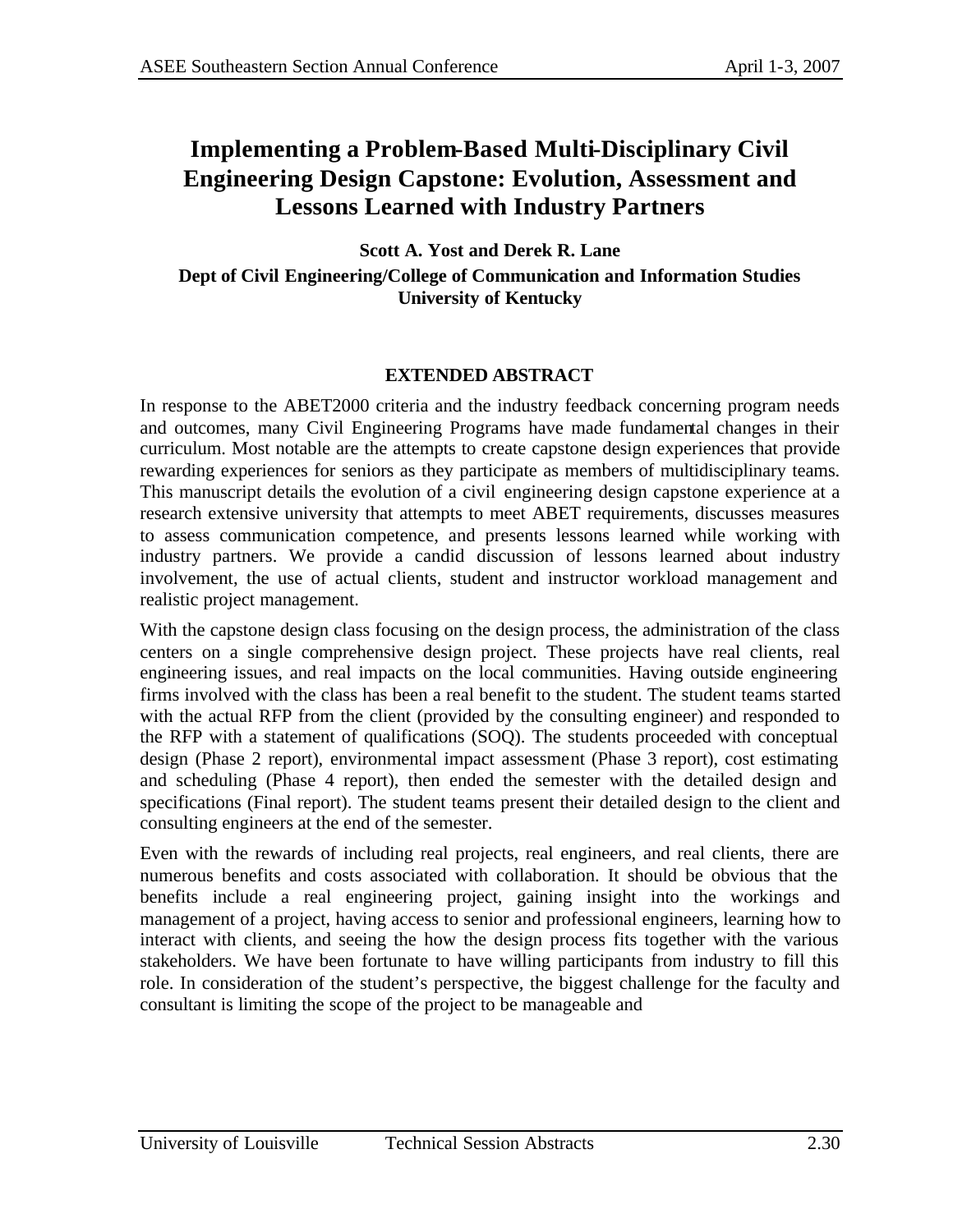# **Adaptation of Groundwater Physical Models and Activities for Enhanced Student Learning**

### **Amy B. Chan-Hilton, Ph.D.**

**Civil and Environmental Engineering, FAMU-FSU College of Engineering Florida State University, Tallahassee, FL 32310** 

#### **EXTENDED ABSTRACT**

Studies have shown that using a variety of teaching techniques to address the spectrum of learning styles enhances student learning. The goal of this project is to improve student interest and learning of groundwater topics relevant to environmental engineering. Specifically, the objectives are to: 1) adapt physical models and classroom demonstrations and real-world activities to provide students hands-on learning of groundwater concepts; and 2) incorporate and implement these physical models and activities in the Introduction to Environmental Engineering and Laboratory courses. The target audience of this project is sophomore- and junior-level undergraduate students enrolled in Introduction to Environmental Engineering and Laboratory, which both are required courses. The FAMU-FSU College of Engineering serves two universities: Florida Agriculture and Mechanical University, a Historically Black College and University (HBCU), and Florida State University, a Doctoral/Research University-Extensive institution. Minorities and women comprise approximately 50% of the students in the Civil and Environmental Engineering department. Thus students from underrepresented groups will be directly affected and involved in all aspects of this project.

This paper presents a summary of the physical models and real-world activities developed and implemented in the courses. The models and activities are adapted from material produced by Project WET and EPA, while the implementation into courses is based on the ASCE ExCEEd teaching model. The focus of this project are enhancing student learning of groundwater topics, including basic groundwater definitions, groundwater flow and Darcy's law, well hydraulics, and contaminant fate and transport. Overall students achieved the learning objectives and students gave positive evaluation scores for the models and activities developed in this work. In particular, students liked the hands-on, real-world, and visualization opportunities that the models and activities provided them.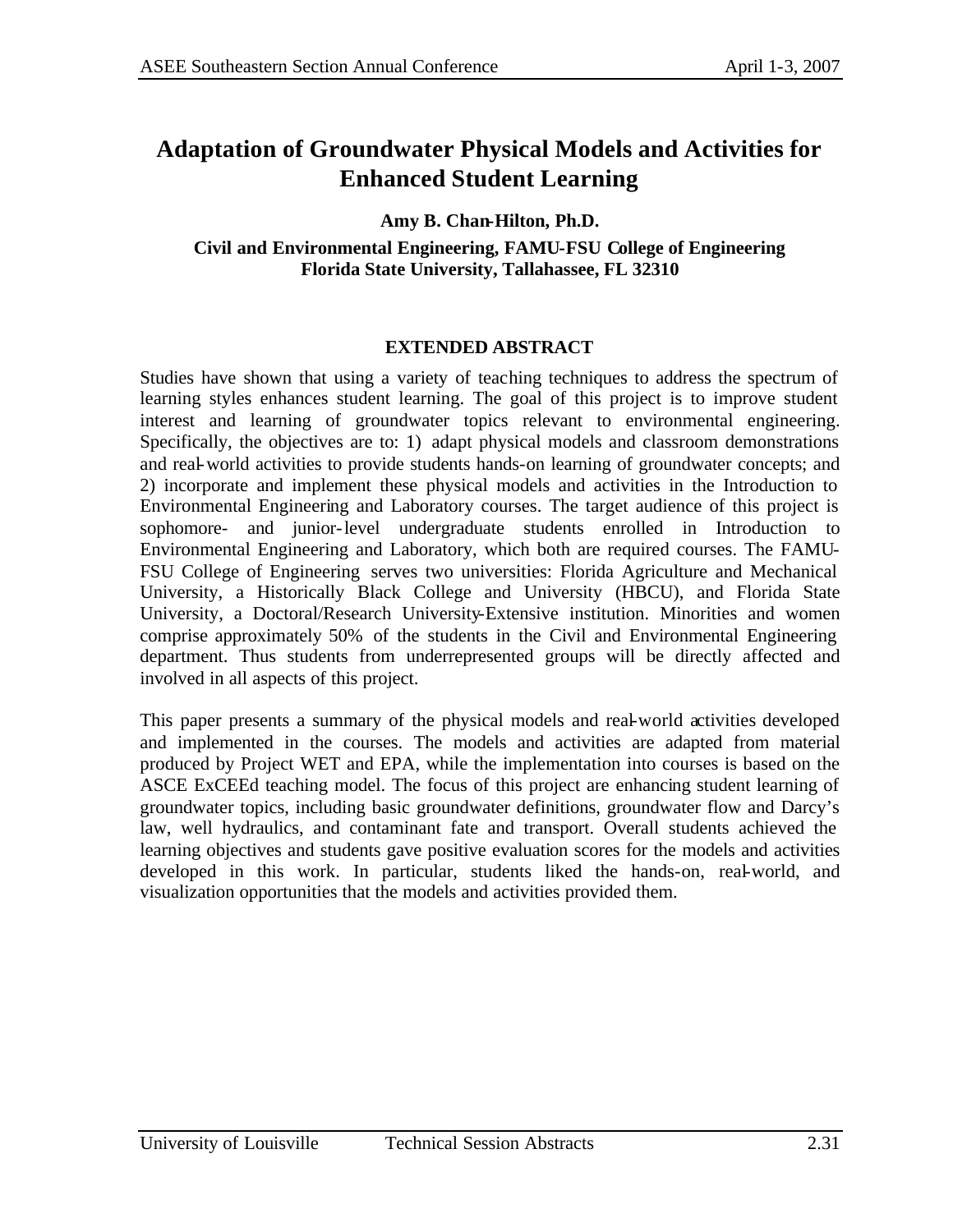# **Sequential Course Outcome Linkage: A New Look at the Structural Engineering Curriculum of a Civil Engineering Program**

### **Timothy W. Mays , Kevin C. Bower , William J. Davis The Citadel**

### **EXTENDED ABSTRACT**

In Fall of 2004, the faculty of the Department of Civil and Environmental Engineering at The Citadel adopted an expanded set of fifteen program outcomes identified in the American Society of Civil Engineers Body of Knowledge and completed the development of common course goals with appropriate levels of cognitive achievement based on Bloom's taxonomy.

In addition, the department has adopted a holistic process for investigating and analyzing the linkage of individual course goals in various discipline-specific areas of concentration within the curriculum. Sequential course outcome maps or "threads" have now been developed for each of the department's major discipline tracts (structural, environmental, site development, and transportation engineering). Through the process of developing sequenced course threads, a major objective was to identify the effectiveness of how course goals are linked within the undergraduate curriculum. This paper expands the work presented by Bower et al. [1] describing the impact of identifying threads for the environmental engineering tract by presenting both similar conclusions and some new findings that appear to be relevant only to the structural engineering tract. In addition, the process and corresponding tabulations used to quantify the analysis procedure for assessment documentation of the structural engineering tract are provided.

This work sets the stage for a department wide analysis of cognitive development assessment along specific subject matter threads.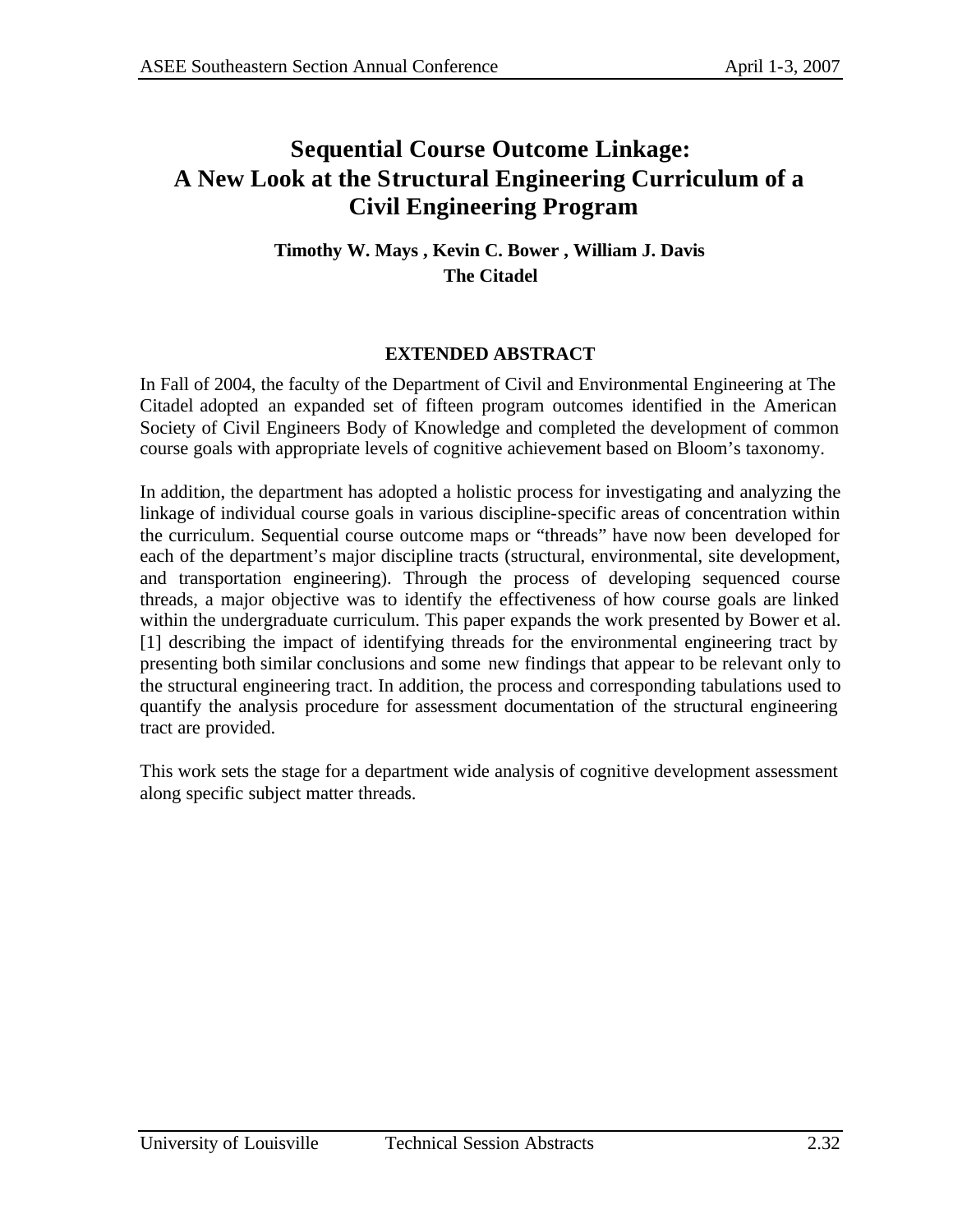## **Use of Indicator Courses in Program Outcomes Assessment**

### **Timothy A. Wilson Embry-Riddle Aeronautical University Daytona Beach, Florida**

#### **EXTENDED ABSTRACT**

The outcomes assessment process for each of the computer engineering and software engineering programs at the Daytona Beach Campus of Embry-Riddle Aeronautical University employs indicator courses: Selected subjects in the curriculum that provide information regarding the degree to which a number of program outcomes are met. Indicator courses are chosen such that they meet one or more of the following criteria: They reflect broad curricular areas; they depend on prerequisite courses; they are prerequisite for multiple courses; they are the capstone of a curricular sequence. Each indicator course should assess multiple program outcomes, and each program outcome should be assessed by multiple indicator courses. The collection of indicator courses has to achieve total coverage of the program outcomes.

Achievement of program outcomes in each indicator course is reflected in a qualitative but numerical score on course assessment forms completed by the instructor in each indicator course. Artifacts collected by the instructor to support the assessment are noted and referenced on the form. The confidence of each assessment is indicated numerically on the same form, reflecting whether the instructor has collected artifacts that support the assessment or is making a judgment based on experience and intuition.

At an annual programs assessment meeting, faculty discuss the achievement of program outcomes specific to each indicator course, then the degree to which each outcome was achieved in the whole for the program. Data for the latter includes a survey of graduating students. The approach not only requires rather limited data collection, leading to a sustainable outcomes assessment process, but also provides for a robust and valuable discussion regarding course content, delivery, and student performance among program faculty at the annual assessment meeting. The assessment meeting discussion develops faculty trust in the assessment process.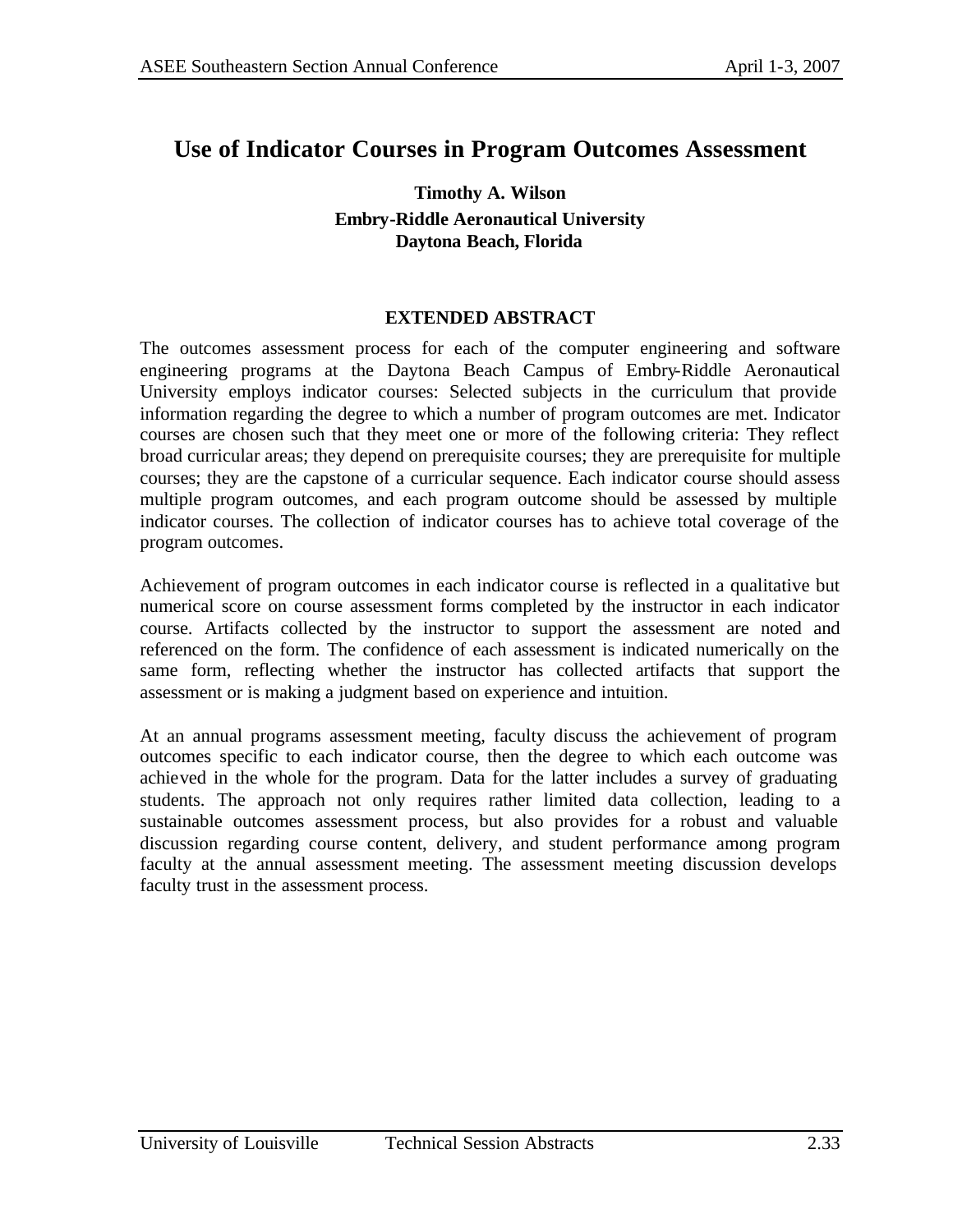## **ABET EC2000: How Has It Changed? Has It Accomplished What Was Intended?**

### **Claire L. McCullough, PE, Ph.D. University of Tennessee at Chattanooga**

### **EXTENDED ABSTRACT**

Now that ABET EC2000 has been in place for several years, and most (though not all) engineering schools accredited by ABET have now gone through at least one cycle of accreditation under those criteria, schools are becoming more comfortable with the assessments and continuous program improvement which the criteria require. However, it is a fallacy (unstated and unconsidered by many) that EC2000 criteria are the same now as they were when they were first established. Each year, small changes have been incorporated into the criteria by the Engineering Accreditation Commission (EAC) of ABET. These have ranged from relatively minor, such as softening the list of requirements on constraints to be included in the capstone design project, to more major changes, such as the proposed addition of an additional criterion on Assessment and Evaluation to the current list [1], which, if approved, would become effective in the 2007-2008 cycle of accreditation visits. Even more than the wording of the criteria themselves, the guidance provided by the EAC to accreditation visitors has changed considerably over the period since EC2000 were first put into place, especially in terms of what assessment methods would be considered "sufficient" to demonstrate student fulfillment of outcomes and objectives. This paper uses on the author's years of ABET accreditation experience and the ABET documentation to discuss the changes in EC2000 and give a clear picture of the criteria as stated, and as assessed, today. The paper also draws on the recent wave of papers in the literature to discuss whether EC2000 has met its stated goals of ensuring "program improvement and quality assurance" in higher education" [2].

### **References**

- [1] Criteria for Accrediting Engineering Programs, ABET Inc., Baltimore, MD, 2006.
- [2] 2003 Annual Report, ABET Inc., Baltimore, MD, 2003.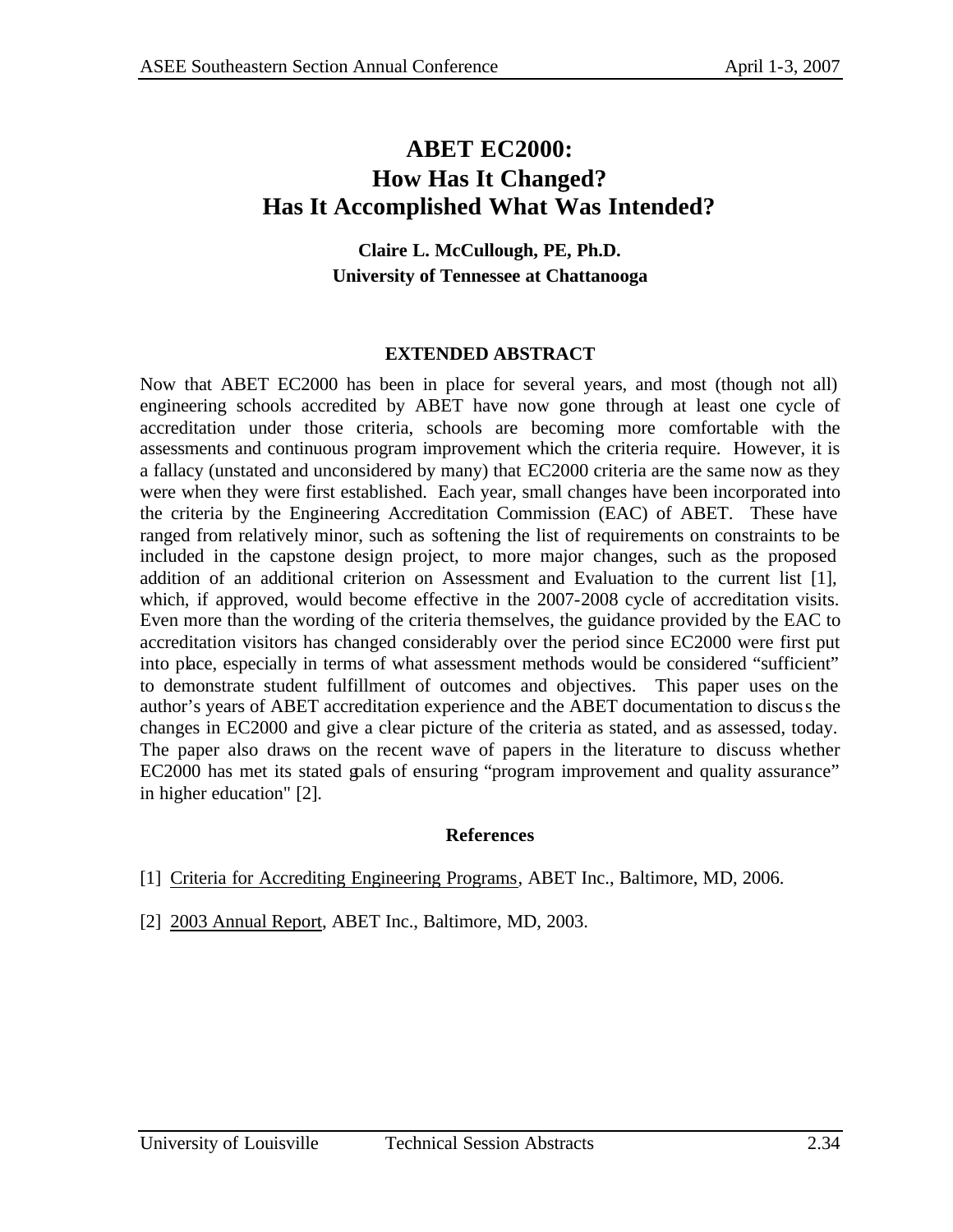# **SACS, QEP, and Hindsight**

### **Shelton Houston The University of Southern Mississippi**

### **EXTENDED ABSTRACT**

As institutions in the Southeastern section prepare for reaffirmation of accreditation by the Southern Association of Colleges and Schools (SACS), fundamental changes have been implemented that have a significant impact on the institution and academic programs. One of the major additions is SACS core requirement 2.12 that requires an institution to prepare a Quality Enhancement Plan (QEP). The QEP should be focused on improving some aspect of the educational component process that enhances the quality of student learning. Beyond this broad statement, the institution must develop a plan, implement the plan, assess the plan, and demonstrate to SACS with measurable results the impact of the QEP on student learning, as defined in the plan. This paper describes the QEP process as it developed at the author's home institution. The author presents perspectives as a member of the QEP leadership team and as a faculty member dealing with the QEP.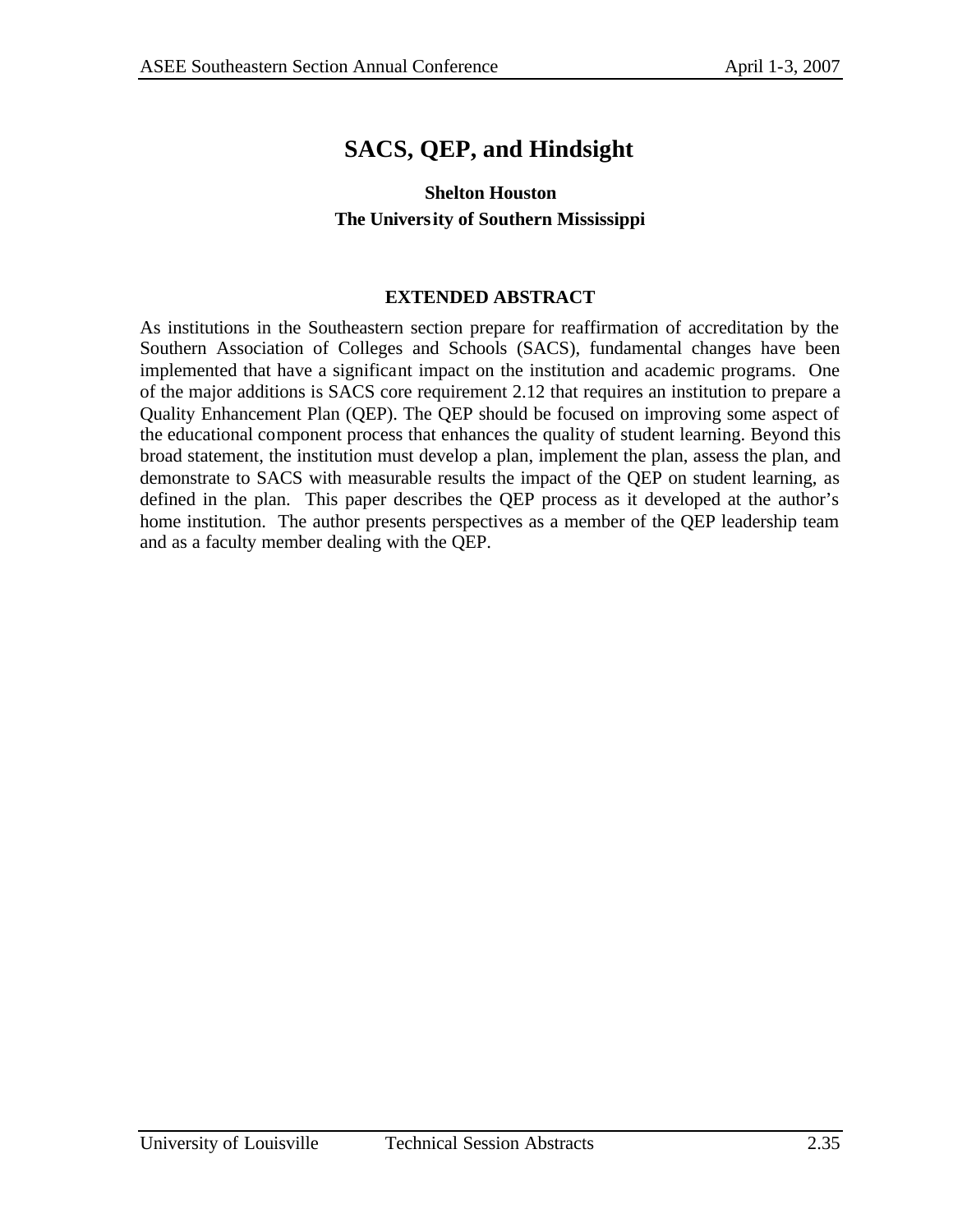# **The ABET Feedback Cycle Realized through the Use of Cooperative Education in Curricular Reform**

**Bryan Dansberry, Kettil Cedercreutz and Cheryl Cates Division of Professional Practice University of Cincinnati**

### **EXTENDED ABSTRACT**

The University of Cincinnati is embarking on the second century of cooperative education by creating a vibrant new partnership with faculty interested in curricular reform. Using over 200,000 data points produced annually through co-op employer evaluations we are able to create a feedback loop that shows the impact of teaching through student co-op performance. This information is being used in curricular reform projects around campus to both illuminate areas for reform and to measure the impact of changes on co-op student performance. The University of Cincinnati has been awarded a \$1 million US Department of Education Fund for the Improvement of Postsecondary Education [FIPSE] grant to be used for the Development of a Corporate Feedback System for Use in Curricular Reform. Using aggregated data from employer assessments of cooperative education student work performance to measure curricular effectiveness forms a cornerstone of outcomes based assessment at the University of Cincinnati. One problem is that results may get buried in both measurement and statistical uncertainty. Enrollment numbers of a single work term may be too small to provide high measurement certainty. University of Cincinnati research shows that the situation can be alleviated by applying Six Sigma Process Stability Analysis (PSA) to data covering multiple academic years of pedagogically stable programs. Stable programs are in this context defined as mature offerings, having relatively small annual fluctuations in curricular offerings. The stability of a process allows the aggregation of statistically relevant data over a sustained period of time to look at student skill development as a function of the curriculum.

This presentation focuses on demonstrating the effectiveness of a methodology relying on comparing means and standard deviations of student work term performance indicators. The results are communicated through Mean Standard Deviation Matrixes (MSDM's) or Delta Mean Standard Deviation Matrixes (?MSDM's). Examples will be given for the Civil Engineering curricular reform project which has completed an initial feedback cycle as well as in curricular reform projects which are ongoing.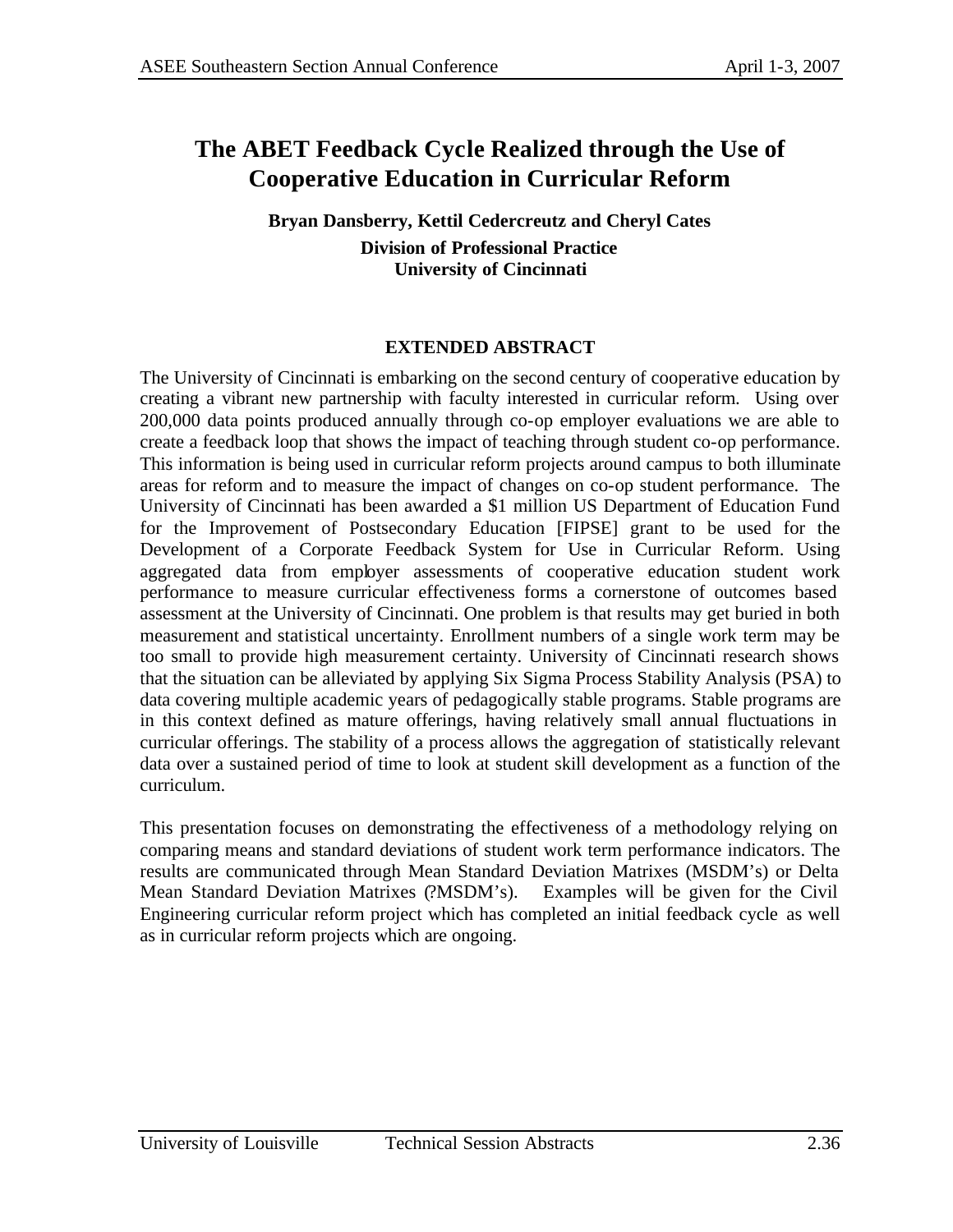## **Incorporating Leadership into the Engineering Technology Classroom Though Cooperative Learning: Theories Used and Lessons Learned**

### **William L. McDaniel, Chip W. Ferguson, and Aaron K. Ball Western Carolina University**

### **EXTENDED ABSTRACT**

Leadership can be defined by many people with no consensus on the dynamics of the everimportant trait. Likewise, the integration of leadership skills into the classroom has become a mainstream goal of many educational professionals. Research suggests ways in which teachers can facilitate the leadership process in their classes, along with sound pedagogical ideas behind helping students realize their leadership potential. The ineffectiveness of "chalk and talk" activities has been widely discussed with substantial research supporting new methods of facilitating student learning. One of the most successful strategies for instilling leadership skills in future engineering professionals is cooperative learning. Small group cooperative learning environments provide an opportunity for students to work in groups, as well as create a stage for situational leadership to arise.

This paper will address basic leadership theories and their utilization in facilitating learning activities in the engineering technology classroom so that teachers may provide appropriate opportunities for students to develop leadership skills through cooperative learning activities. Cooperative learning provides critical skills such as positive interdependency, individual accountability, face-to-face promotive interaction, interpersonal skills, and group processing, which are all essential proficiencies for business and industry to cultivate company leaders for tomorrow.

Cooperative team structures have been utilized in several engineering technology classes at Western Carolina University. Among these are rapid prototyping, parametric modeling and design, and engineering materials. In this paper, some of these experiences will be described, analyzed, evaluated, and the results will be presented. While the integration of leadership into the classroom is still a work in progress, much progress has been made, and future development will reflect lessons learned.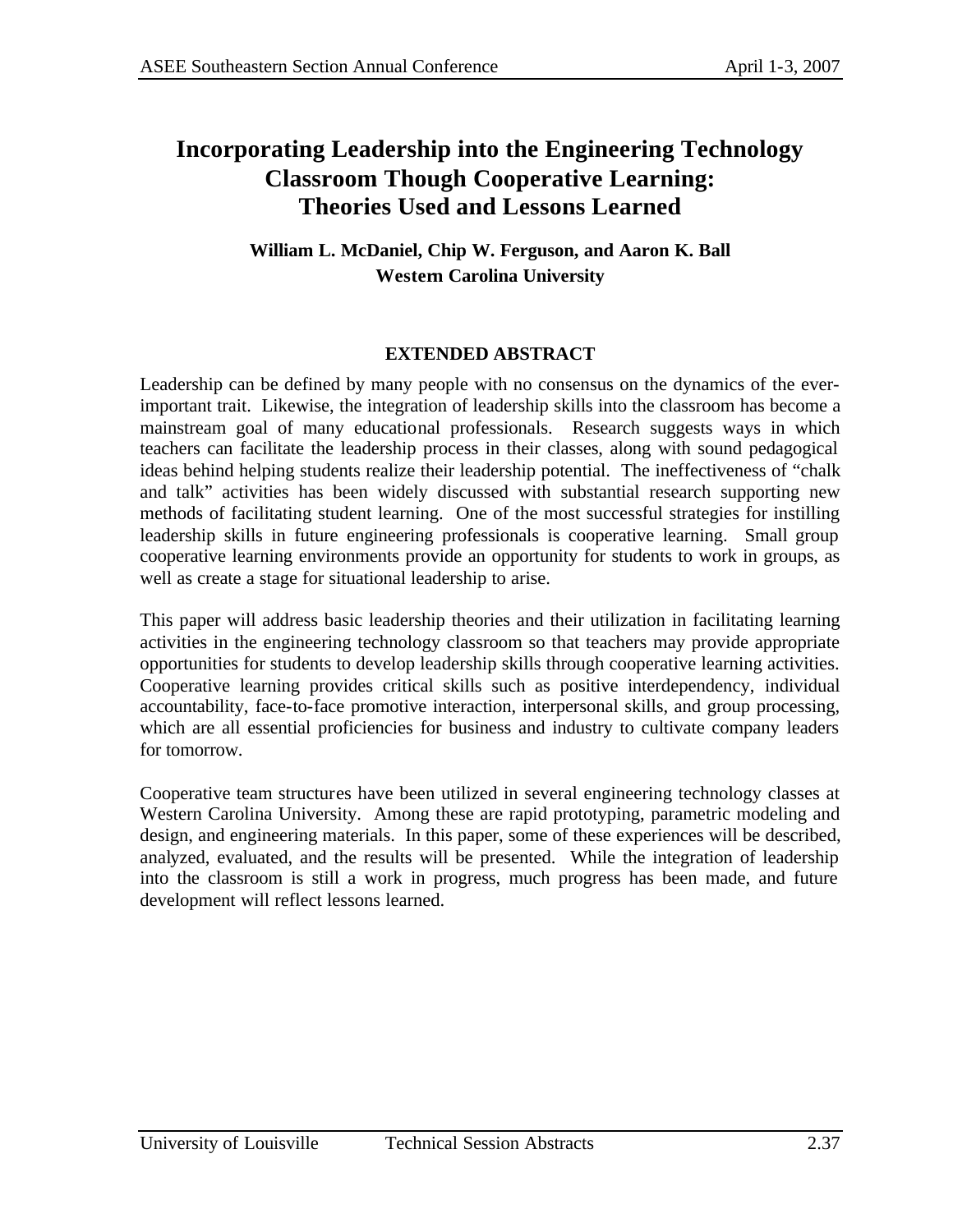## **The Satellite Design Course AENG 468 at Tuskegee University as an Example to Implement ABET EC 2000**

### **K. Mazher**

**Aerospace Science Engineering Department Tuskegee University, Tuskegee, Alabama 36088**

### **EXTENDED ABSTRACT**

This paper shows that a satellite design course AENG 486, developed by the author during the last four years and offered to aerospace engineering students at Tuskegee University, as a technical elective, can be considered as an excellent model to implement the new ABET criteria. ABET EC 2000 is composed of eight criteria that emphasize quality and professional preparation for engineering students. The course is developed to implement criterion 3 of ABET EC 2000. Also, the instruction techniques and the assessment procedures developed by the author to evaluate the outcomes of criterion 3 for this course are presented. The new ABET EC 2000 requires a collective and coordinated work from the faculty of all engineering departments to review the course development procedure. Instruction techniques, e-learning, virtual environment, audiovisual aids, and evaluation procedure should be modified to produce students that can achieve the 11 requirements of criterion 3 of ABET 2000. Without a fundamental changes and collective agreeable plans to write the course objectives, to teach the courses in class and labs, and to evaluate the learning of the students it will be difficult to implement AEBT 2000 successfully. In an effort to give a model for faculty members, I have developed the satellite course at aerospace engineering science department, Tuskegee University, as an example for comprehensive effort to implement Criterion 3 of ABET 2000.

#### **Organization of the Paper**

The paper will cover the following topics in the given sequence:

- 1. Satellite design course development plan
- 2. Course syllabus
- 3. Course description and contents
- 4. Course activities
- 5. Grading
- 6. Instruction Techniques
- 7. Evaluation
- 8. Correlation to EC criteria 3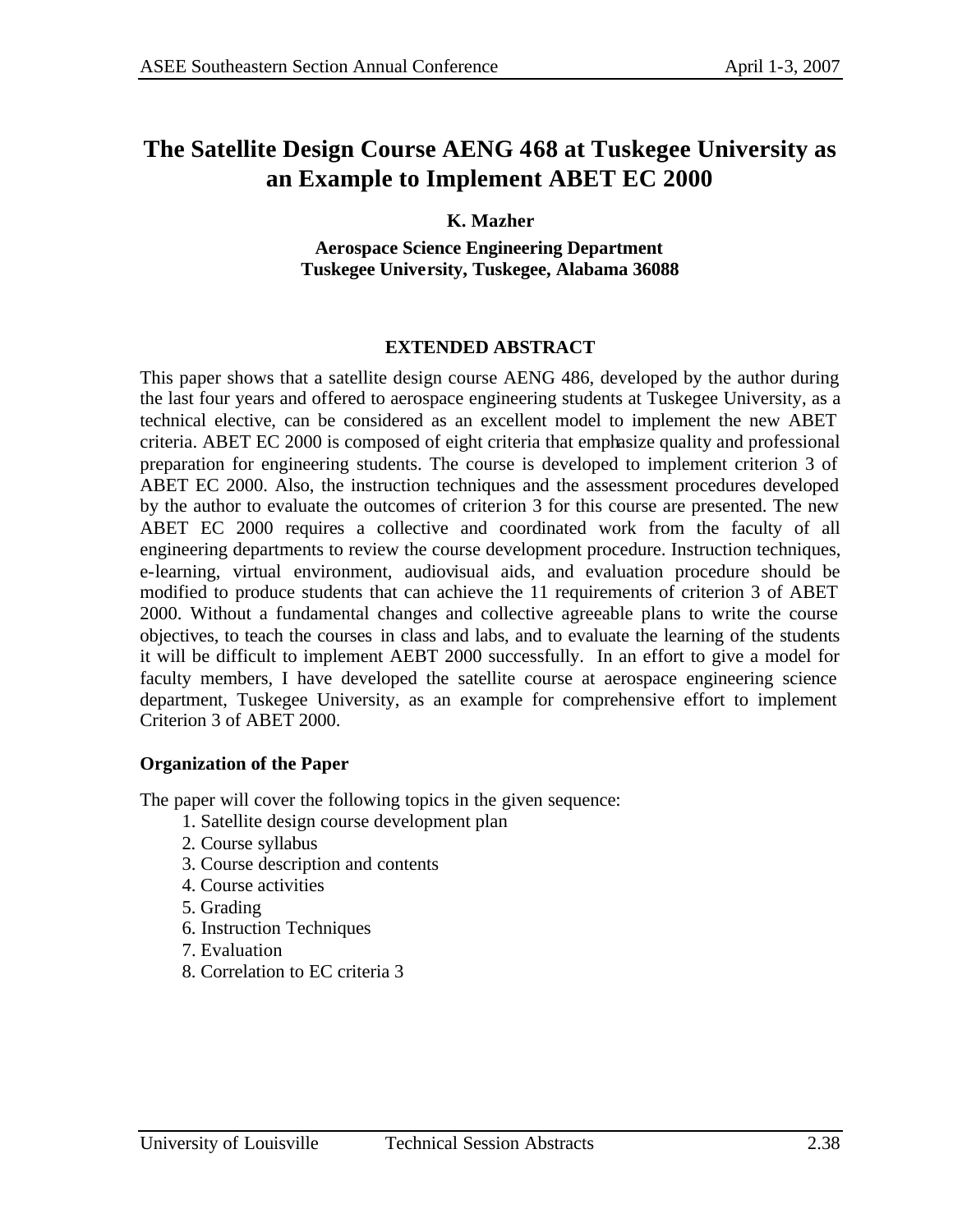## **On Line Assignment and Laboratory System for Digital Logic Timing Diagrams**

### **Daniel Kohn**

### **North Carolina Agricultural and Technical State University**

### **EXTENDED ABSTRACT**

With more and more universities turning toward online courses to increase enrollment and revenue, educators are turning to open source scripts to create interactive, random assignments and labs for their students.

When it comes to digital logic courses that use flip-flops and latches, the automatic generation of interactive assignments becomes a problem. How do you generate random timing diagrams for the inputs to these devices? How do you make it so a student submits the resulting timing diagram and have it accepted by an HTML form? Furthermore, how do you check the student's answer via a script so you can provide instant feedback?

This paper describes one such effort to create an assignment/lab script that allows an instructor to create interactive assignments and/or laboratories appropriate for these topics. The script will also allow the instructor to create and embed interactive simulations into the web based system, generate appropriate random inputs for students (so each assignment is unique) and then grade and record the results so the student receives prompt feedback and so that the instructor can review the results and give students further feedback.

The system is based on HTML and PHP and uses the Hamburg Design System (HADES) Framework for embedded interactive Java simulations of logic circuits.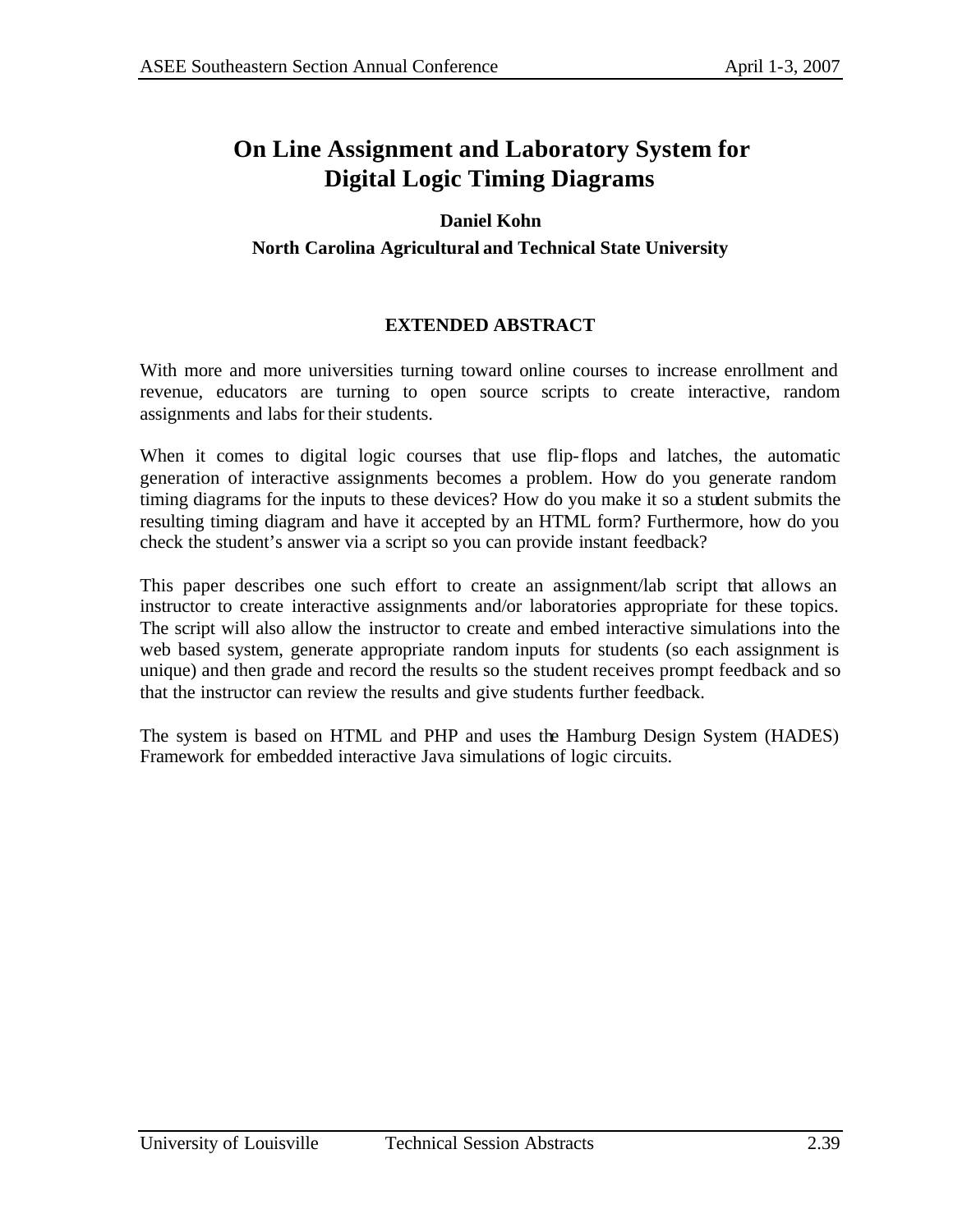## **Answering the Calls to Improve Communication**

#### **Nancy Bearden Howell School of Computing The University of Southern Mississippi**

#### **EXTENDED ABSTRACT**

Calls to improve written and oral communication skills come from both academia and industry. Other calls encourage communication across the curriculum and recommend communication-specific courses within the disciplines. This paper describes strategies implemented, in response to these calls, in a three-hour junior-level course at a four-year university. The theme Finding Your Voice weaves through both the written and oral communication components in order to increase awareness of the differences between voices used for personal communications with peers and friends and professional communications with colleagues and clients. Writing as Revision encourages a step-by-step approach to the writing process. Speaking to Learn enables the incorporation of oral communication without sacrificing course content. General requirements for writing assignments and oral presentations are explored in this paper, as well as specific topic assignments. Self assessment and peer assessment procedures are also discussed.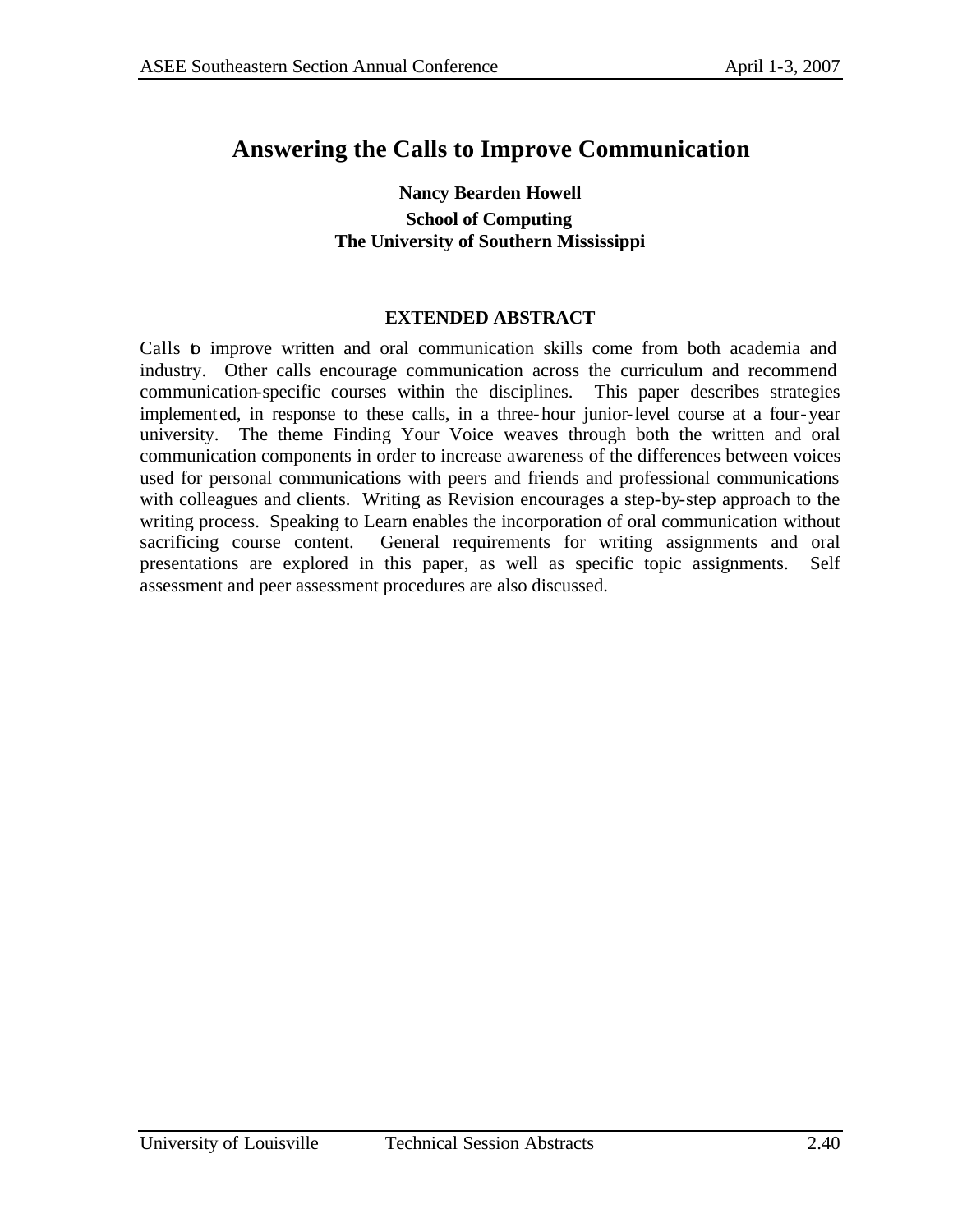## **Analysis of Student Performance in Programming Subjects of an In-house Exit Exam**

### **Masoud Naghedolfeizi, Singli Garcia-Otera, and Nabil Yousif Fort Valley State University**

### **EXTENDED ABSTRACT**

This paper analyzes the performance of students in Computer Science (CS) and Computer Information Systems (CIS) in the programming subjects (Principles of Programming I & II and Data Structure) of an in-house exit exam given in years 2003-2006. The student performance was measured in seventeen different categories of computer programming. The data for each category was colleted based on student responses to questions related to that particular category. The data was analyzed with respect to whether a student was majoring in CS or CIS, and with respect to whether a student was a male or female.

The analysis of data indicates that in simple programming data types and structures, students majoring in CS performed above satisfactory level while CIS majors did not. It also shows that students of both majors did not have a satisfactory performance in complex data structures and object-oriented programming topics. Further, the analysis shows that students majoring in CS generally performed better than CIS students in most categories of computer programming. Additionally, both male and female students performed approximately at the same level.

The results of the analysis will be used to identify the problem areas and make necessary adjustments to both curriculum and teaching strategies in order to improve and enhance the long-term knowledge retention of students in computer programming subjects.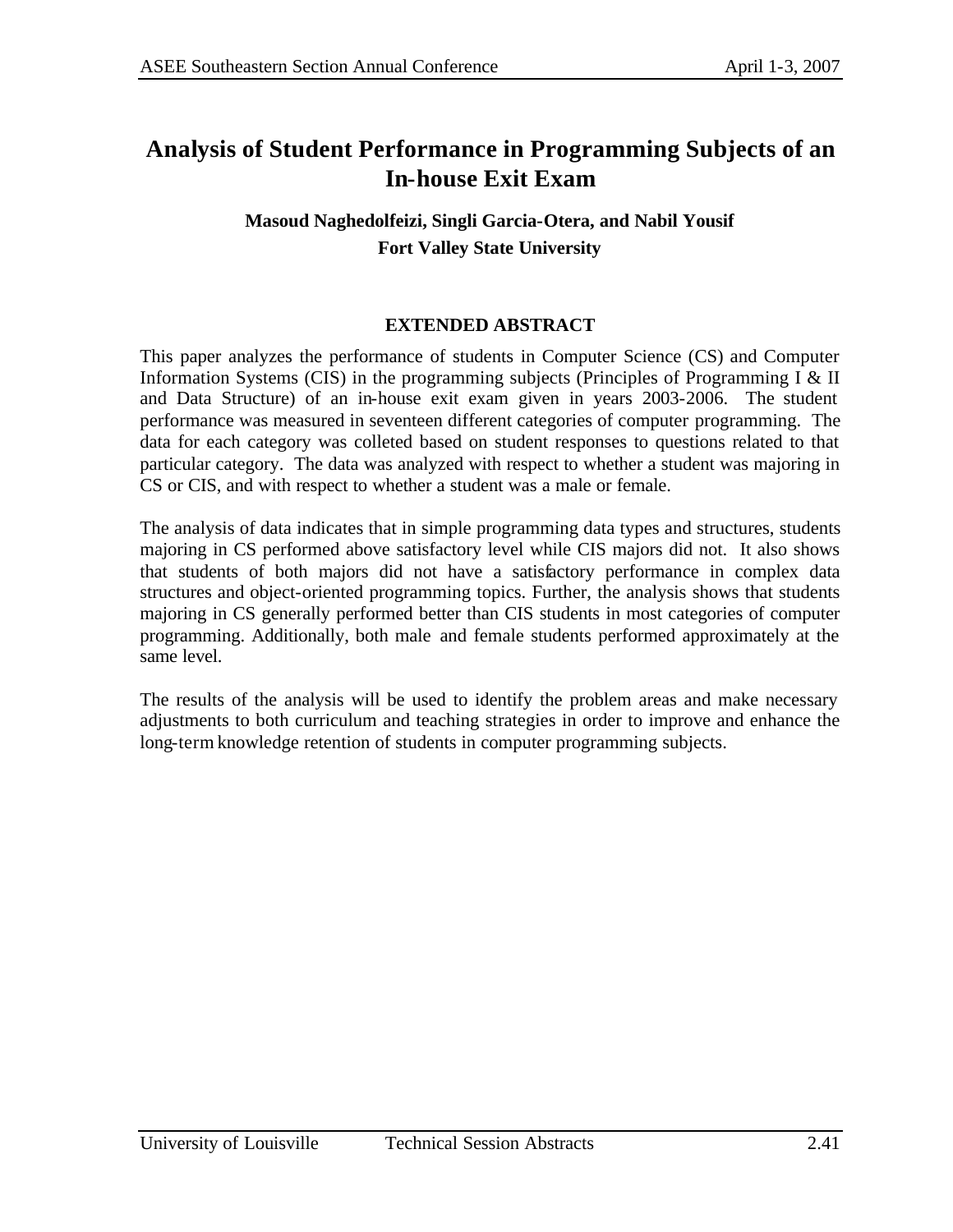## **A Project Based Approach for Teaching System Analysis, Design, and Implementation Courses**

### **Nabil A. Yousif and Masoud Naghedolfeizi Fort Valley State University**

### **EXTENDED ABSTRACT**

The department of Mathematics and Computer Science at Fort Valley State University (FVSU) offers a major in Computer Information Systems (CIS) in addition to Computer Science and Mathematics. As part of CIS curricula, students are required to complete a sequence of two courses in System Analysis, Design, and Implementation. These courses are upper level classes that are taught in consecutive semesters.

In the first semester students learn about the system planning, system analysis, and system design. A comprehensive overview of the system development life cycles is presented with emphasis on planning, analysis and design. After students demonstrate sufficient depth of the subject matter, they are divided into groups of three or four in order to carry out their information system project. Each group will select a project related to a real world business information system that will be designed and implemented during the two semesters. Some examples of projects include payroll, registration, inventory, air line reservation, and hotel reservation systems. Students are required to perform project planning, analysis, inputs/outputs design, and collaboration with an industry related to their project in the first semester course.

In the second semester students review and revise their design and start the implementation phase. Students will have the freedom of selecting a software system to be used to implement their project. For instance, some students use Microsoft Access with integration of Visual basic. Others may use Java or  $C_{++}$ . After completion of the implementation phase students complete the support and documentation phase. In the support and documentation phase students will document their information system project and prepare a user manual that will guide any non-technical person to operate the system project. Then, students are required to present their projects for their peers and invited faculty members. Finally, students submit hardcopies and electronic files for grading.

This method of instruction teaches students how to implement the course concepts from the classroom to real-world applications. In addition, students gain a thorough practical knowledge of the system development life cycle (SDLC). Moreover, they learn how to work collaboratively and resolve conflicts in the interest of completing their project tasks.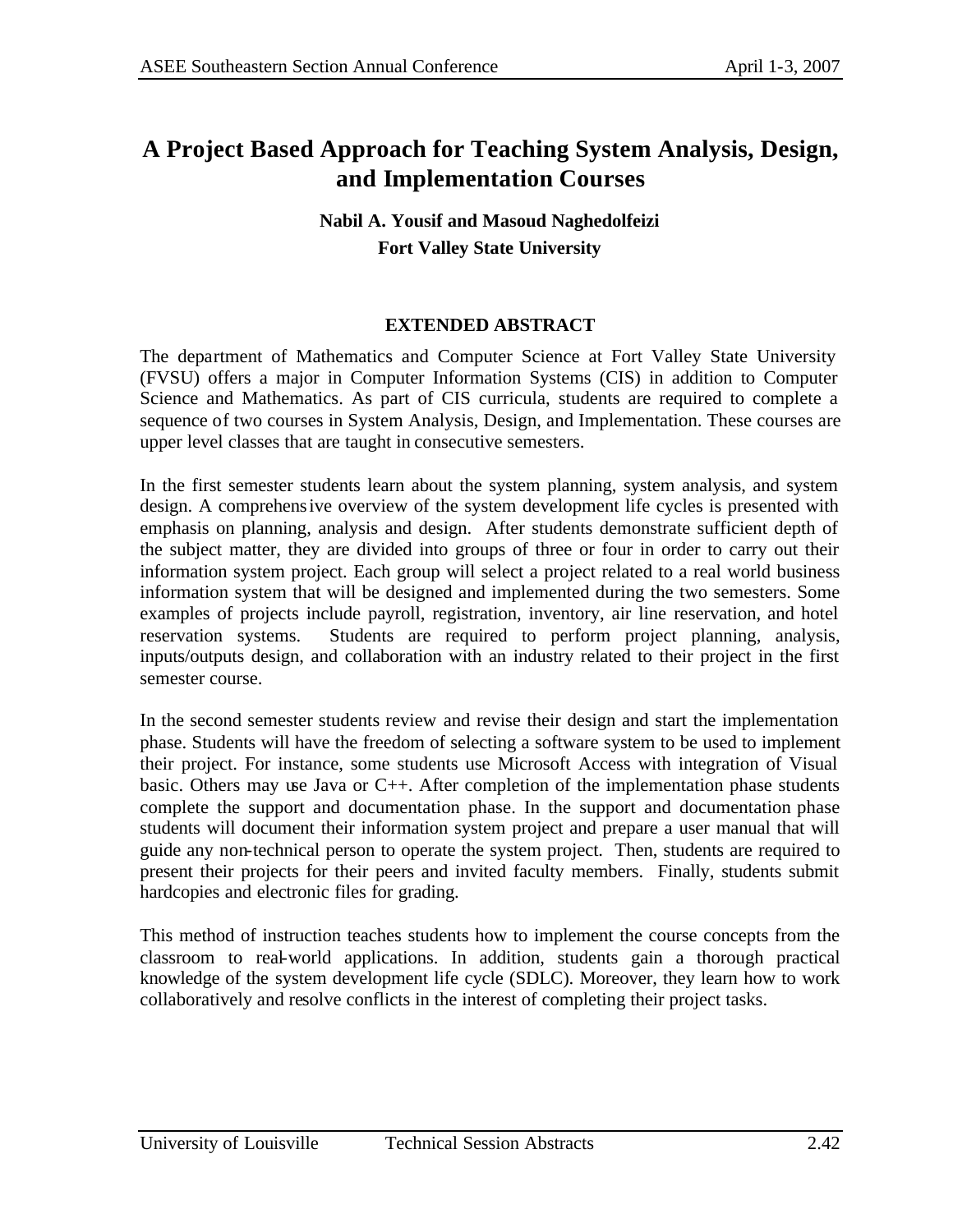### **Teaching Computer Architecture with FPGA Soft Processors**

**Dr. Andrew Strelzoff Department of Computer Science University of Southern Mississippi**

#### **EXTENDED ABSTRACT**

Computer Architecture has traditionally been taught to Computer Science students using simulation. Students develop and test small scale processors using a hardware description language [HDL]. Building a processor in simulation can be interesting and instructive. However, the HDL experience is generally not useful for other Computer Science classes or senior projects. Complex circuits built entirely in simulation usually do not function properly if translated to real hardware. A great deal of additional effort and a much deeper understanding of transistor level and gate level hardware are required to develop a functioning integrated circuit purely from simulation. Simulated processors also lack high level language compilers, loaders or linkers. Testing is usually done with hand-written assembly code. This is reasonable for Computer Architecture but makes the simulated processor unsuitable as an embedded processor. The ideal situation would be a way that students could study Computer Architecture with processors which would actually be useful for future projects.

Field Programmable Gate Arrays [FPGA] are integrated circuits which are imprinted with arrays of logic units connected with switches. By programming the switches a logical circuit is formed. FPGA were originally developed to prototype other types of printed circuits, but in recent years these devices have developed very rapidly in capabilities and capacity. Prices for FPGA mounted on supporting boards have fallen dramatically. In addition, a wide variety of open source soft processors have become available.

A soft processor is a HDL description of a processor which may be implemented on a variety of different FPGA. For students this offers the opportunity to use real functioning computer hardware with processors that range from simple micro-controllers to complex multithreaded superscalar machines. Compilers are available which translate various high level languages to the assembly languages of each processor. In addition, a wide variety of peripheral cores such as interface protocols and common arithmetic tasks are available and may be easily integrated into a student's design. Students using FPGA rather than simulation enjoy using actual computer hardware and they gain a valuable skill which is applicable to wide variety of other student projects.

This article discusses the use of FPGA with soft processors to teach Computer Architecture. The use of FPGA in the classroom, the various methods for programming the FPGA, and the development of a workbook and curriculum which features the Altium LiveDesign FPGA kit and the TSK family of soft processors are discussed.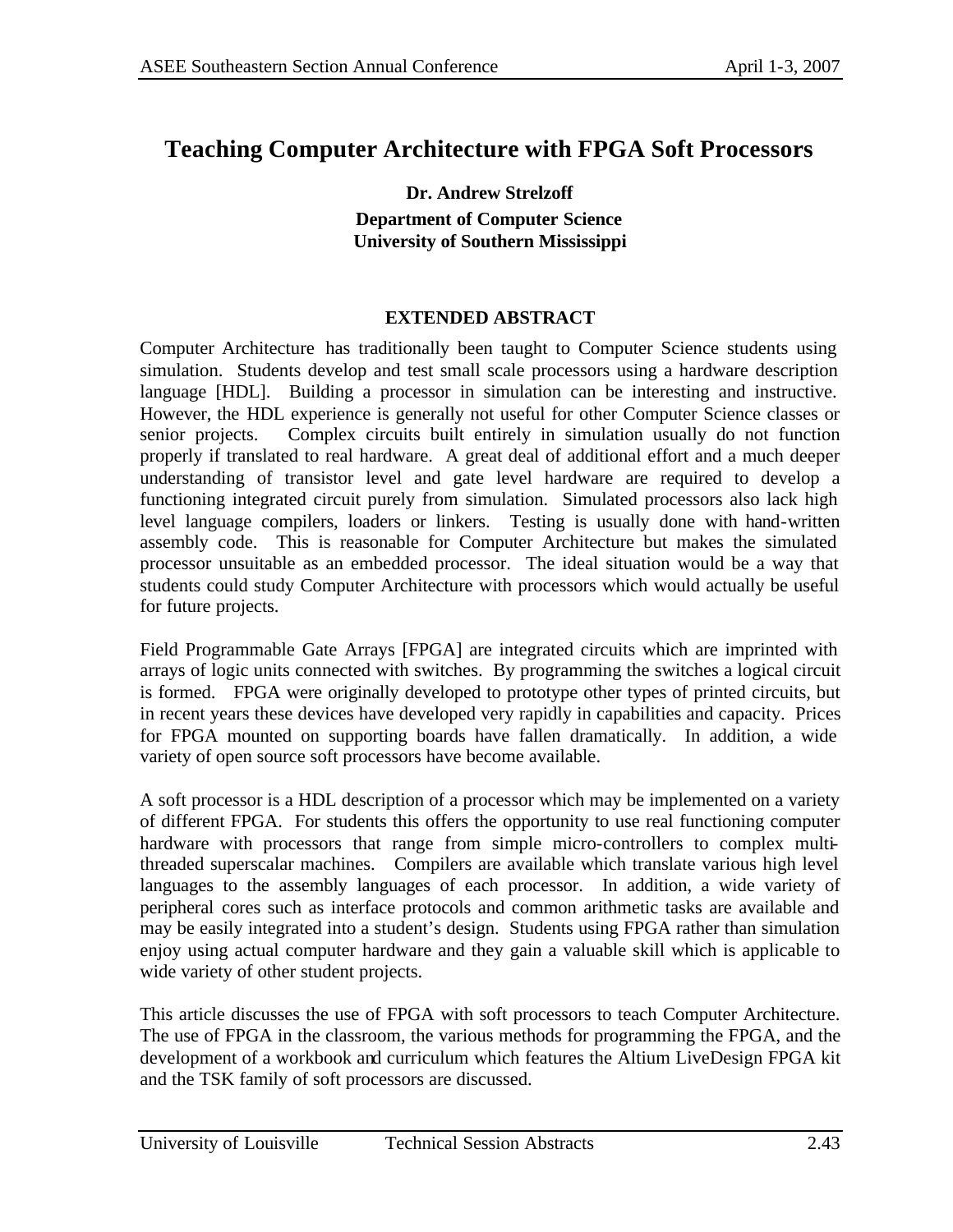### **Processor Performance Profiles for RFID Sensor Data Fusion**

### **Andrew Strelzof University of Southern Mississippi**

#### **EXTENDED ABSTRACT**

Software defined radio is an exciting new area of research in which the basic functionality of a radio device is defined in an embedded processor. This provides tremendous flexibility in programming a variety of Radio related algorithms. Field Programmable Gate Arrays (FPGA) offers the opportunity to not only to change the code running on an embedded processor but also change the processor itself. Radio Frequency Identification (RFID) presents numerous practical problems which may be solved through the use of software defined FPGA implemented radio technology. One of the most challenging of these problems is the accurately positioning of thousands of RFID-tagged objects using multilateration techniques. One of the first steps in developing a robust embedded FPGA based system which can triangulate thousands of moving objects is to select a soft processor or processors on which the algorithms will run. It is expected that additional application specific hardware will need to be developed but the initial selection of a size-efficient processor is extremely important.

This paper presents initial profiling and performance metrics for Radio Frequency Identification [RFID] Positional Sensor Data Fusion using two soft processor architectures. Implementation size, code size and running time are compared for the TSK51 microcontroller and the TSK 165 RISC processor. The RISC architecture achieved faster run time performance but was less size efficient on a triangulation per logic unit used basis. This mixed result has motivated further study of the issue and the continued effort with more advanced NIOS II and TSK3000 processors. This effort and the first steps towards application specific architecture for RFID sensor fusion are discussed.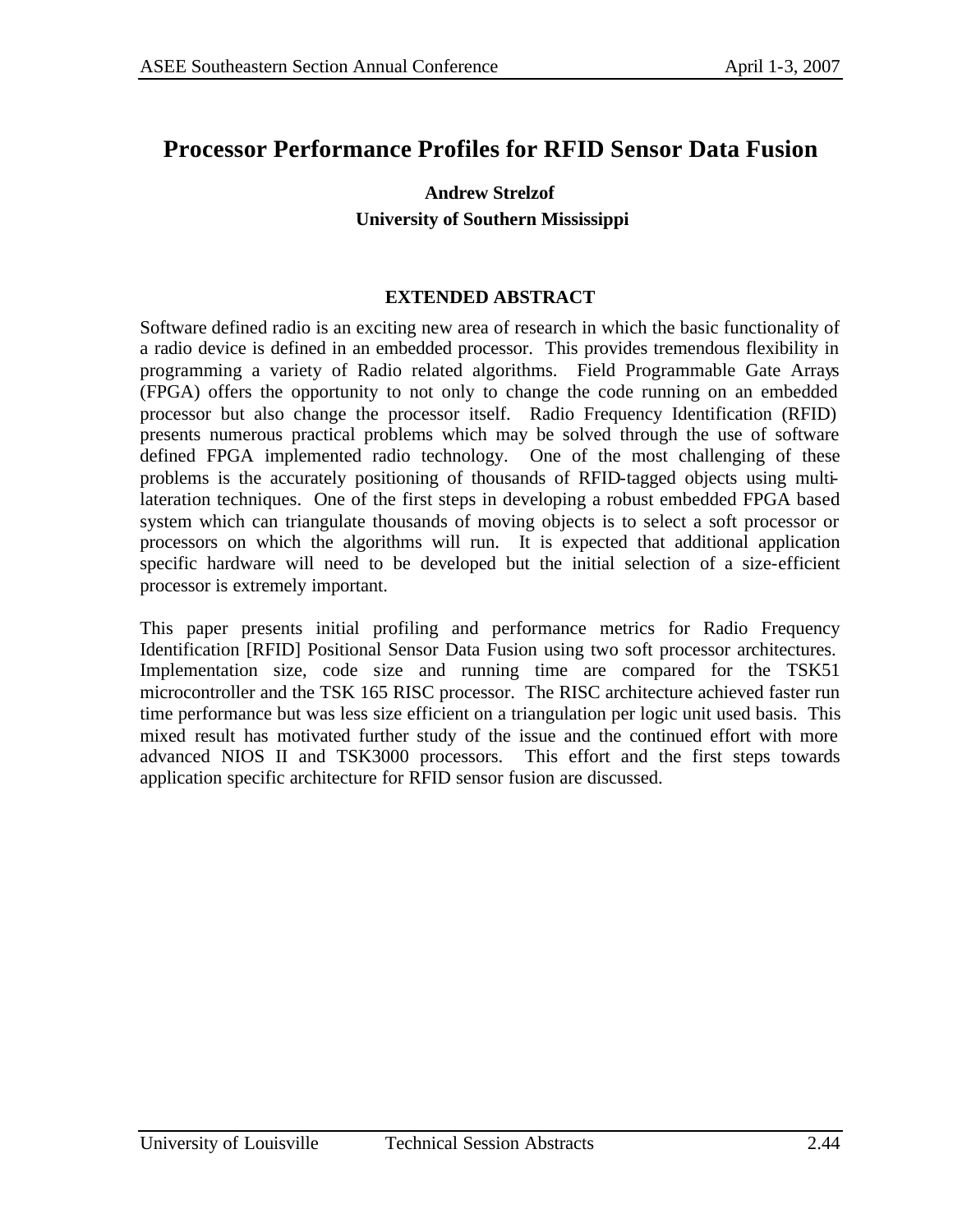# **Enhancing the Teaching of the Fluid Mechanics Laboratory and Preparation for New and Continuing Teaching Assistants**

### **Rolando Bravo and Lizette R. Chevalier, Department of Civil and Environmental Engineering Southern Illinois University, Carbondale**

### **EXTENDED ABSTRACT**

As with many other programs in engineering, the laboratories of junior level courses are instructional tools for the theoretical aspects of the lecture. The experiments have a fixed laboratory set-up, which educators often view as "canned experiments". As teachers, we recognize the need to integrate laboratory experiments that challenge students to design experiments, both independently as well as group projects. By adding this type of experiment, the student has the opportunity to design an experiment, to predict the outcome of a test based on prior analysis or to correlate the results of a less conventional experiment in terms of a reasonable analytical model. One of the challenges of implementing this approach is recognizing that graduate student training is limited.

The main objective of this project was to develop the methodology to enhance the training of the laboratory teaching assistants for an introductory course in fluid mechanics. We specifically want to establish a graduate training that emphasized the use of mathematical tools such as calculus and statistics, creative writing for presenting the reports, assessment of the experiment conducted and the ability to guide the students to design experiments.

The Student Participation Experiments focused on the student's experience in performing a controlled test with a number of variables. In this type of experiment questions of instrumentation, accuracy and reproduction assume a major role.

In the Student Project Experiments, the student are required to perform an initial analysis, to design the complete experiment, to calibrate the equipment, to perform the test, and to improve the equipment as needed, and to reach suitable engineering conclusions.

The introduction of the new experiments requires special training for the TA assigned to teach the Laboratory. The fact is that there is no potential graduate student with the background or experience in this type of teaching enhancement. Additionally, the introduction of these type experiments is a novel idea that limits the chances of getting potential Graduate Students withknowledge about this type of experiments.

The training outline summarizes the following points:

- Methodology to demonstrate the basic principles of applied engineering to the trainee.
- Provide training in the technique of measurement and use of equipment,
- Provide training and experience in collecting and interpreting experimental data,
- Provide training to design and conduct experiments, as well as to analyze and interpret data,
- Provide training to design a process to perform an experiment,
- Provide training to lead the students to function in a team.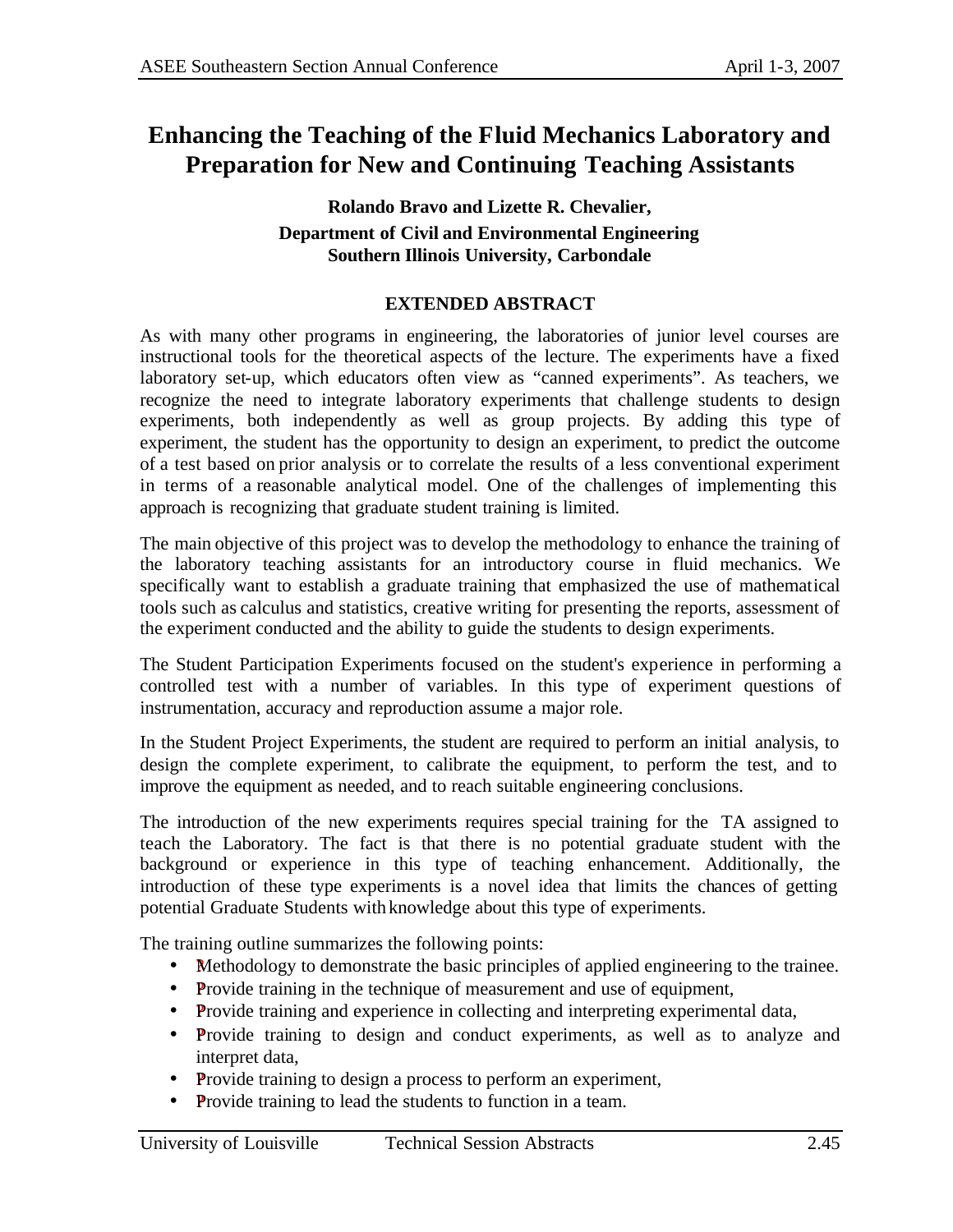# **Investigations Concerning Pedagogical Strategies Promoting Engineering Students' Ability to Solve Open-ended Problems**

**Christian Hipp, Veronica Addison Philosophy / Mechanical Engineering University of South Carolina**

### **EXTENDED ABSTRACT**

This paper describes an on-going, NSF funded, exploratory research project in the Course, Curriculum, and Laboratory Improvement Program (CCLI). Though the project currently is still collecting and analyzing data, this paper seeks to relate the project's justification, goals, and methods. The research objective is to determine the best ways to introduce computing into early undergraduate mechanical engineering curriculum, focusing particularly on numerical methods and analysis. Given the importance of computing in professional engineering practice, this project seeks to improve students' facility with computers while moving away from 'cookbook' approaches which emphasize software-specific skills at the expense of more fundamental mathematical and conceptual knowledge.

When students first learn to use computers in the engineering classroom, they often learn to use the computer in a stepwise manner. However, this approach may hinder their abilities to think about the kinds of open-ended problems they will face as professional engineers. Students expecting such a 'plug-and-chug' approach are lost in the workplace – they do not solve problems well because they do not know how to start. This research focuses on finding ways to efficiently develop skills that will enable students to solve more complex problems as well as get students to think more creatively about computer-aided approaches while seeing the problems with 'cookbook' approaches for themselves.

To this end, this project's investigations are structured by four central research questions: (1) What computer experiences (STEM – Science, Technology, Engineering, and Mathematics -or otherwise) do students have when they enter college-level engineering class? (2) In what ways does varying the timing of the introduction of computer techniques affect students' expectations and creative use of these methods? (3) In what kinds of problems does the computer specifically enhance understanding? In what kinds of problems does the computer act as an obstacle to understanding? (4) How can we emphasize the importance of setting up problems for computer-aided solutions instead of emphasizing the results of the process? These questions are investigated through a sophomore course in numerical analysis. All four areas are the source of several experiments using different teaching strategies and methods.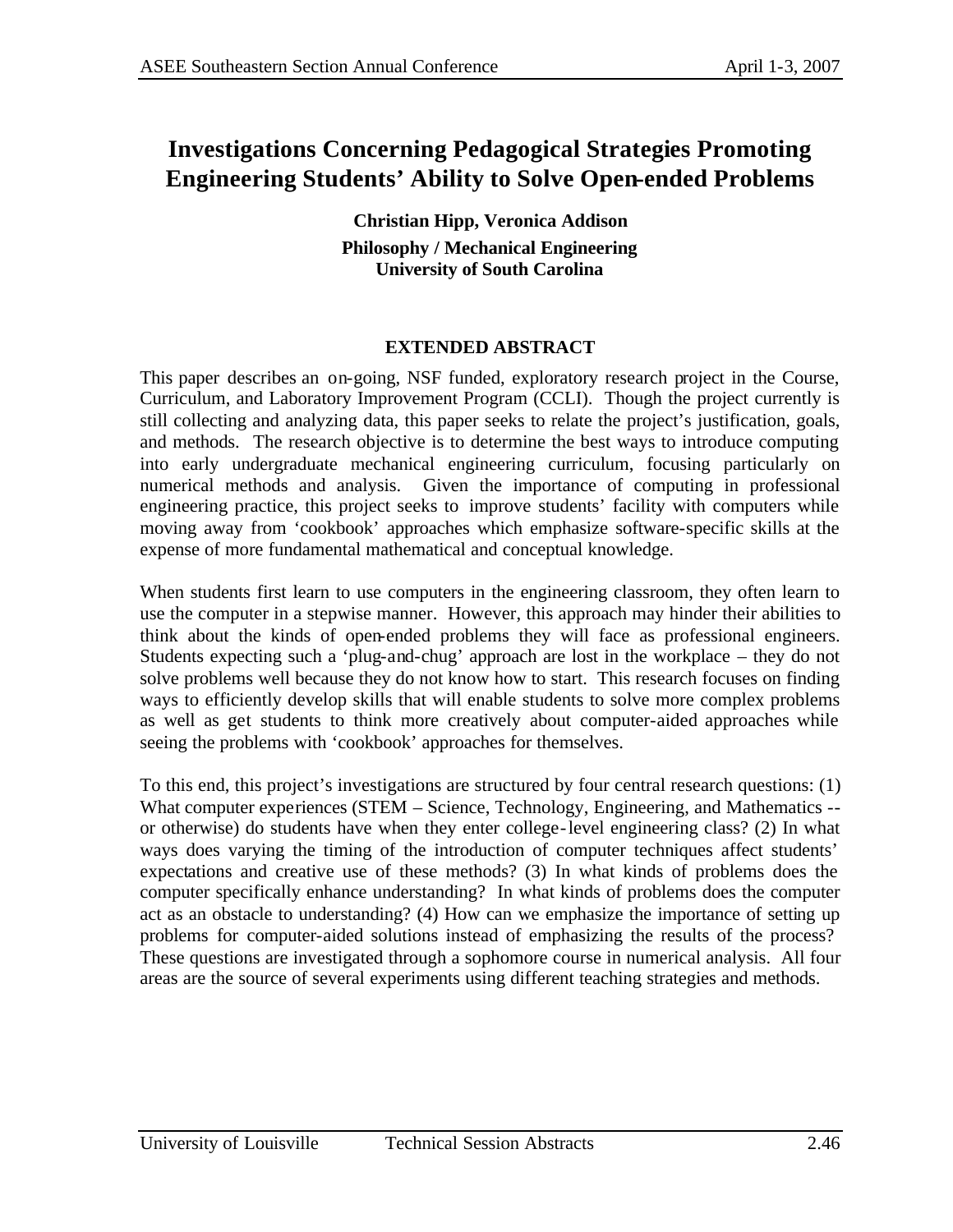# **Technical Writing for Engineering Students: Using Tenets of the National Writing Project for Effective Writing Instruction**

### **Kelly Agee Mississippi State University**

### **EXTENDED ABSTRACT**

The professional world demands people who can think critically and creatively, but those who can express their ideas effectively are in even greater demand. Too often engineering students question their need to both write well and write for a combined audience, one comprised of both experts and lay readers. Therefore, the need for future engineering professionals to develop stronger technical writing skills has become crucial. In particular, this article presents writing instruction techniques that address the growing demand for engineers to communicate in a clear, concise manner. The Accreditation Board for Engineering and Technology, Inc. (ABET) recognizes the importance of successful communication practices, listing "an ability to communicate effectively" as one of its 2005- 2006 Program Outcomes and Assessment criteria for accrediting collegiate engineering programs.

Tenets of the National Writing Project (NWP) initiative encourage sensible writing instruction that aims toward helping students adopt effective writing practices, which include developing logically arranged documents that adhere to conventions of grammar, punctuation, and spelling. This article discusses incorporating experience from the West Tennessee Writing Project, an official site of the NWP, into a collegiate-level technical writing course for junior- and senior-level students from a variety of engineering disciplines. Topics covered include the importance of emphasizing the analysis of audience and purpose in technical writing; of spending time teaching writing skills and strategies rather than focusing solely upon corrective measures; of providing sample templates for writing assignments; of analyzing exemplary and non-effective student writing with students; and of using the iterative writing process and multi-disciplinary peer reviewing to inform student revising and editing practices.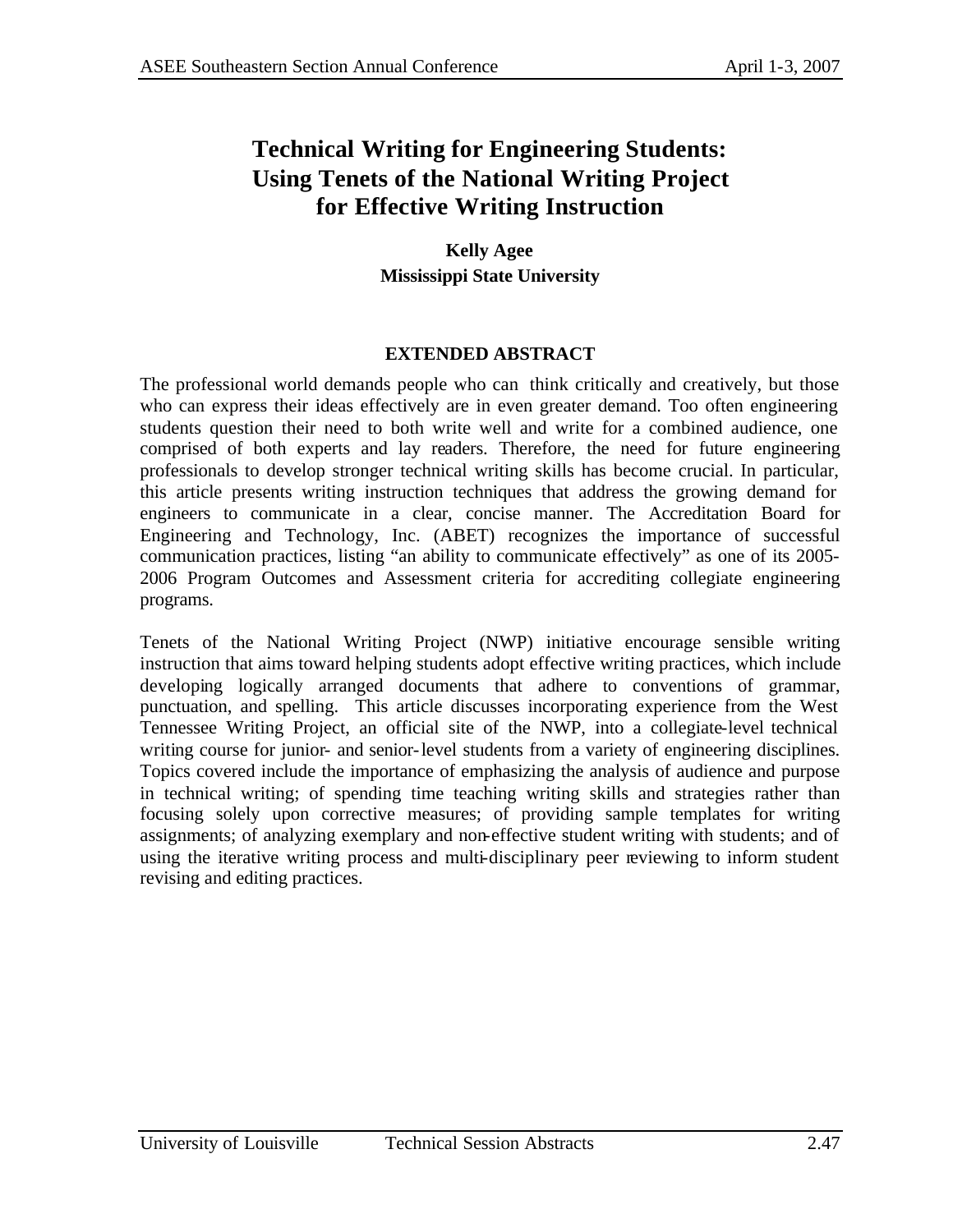# **What Happened To This Course?**

### **Jerry Newman and Tom Banning University of Memphis**

#### **EXTENDED ABSTRACT**

This paper addresses the concerns professors have regarding the currently accepted first year curriculum, specifically textbooks, for Electronic Engineering Technology students. For many years, technology textbooks have retained essentially the same content, with few, if any, changes. While certain scientific principles have not changed over the years, the students in these classes and the technology around which the courses are built, most decidedly have changed. The textbooks should adapt to meet the needs of current students and the needs of the industry.

The revised freshman level course adopted that new textbook which utilizes a building block approach, allowing students exposure to the 'building blocks'. Additionally, the lab experiments have been modified to mirror the book. Students don't have to 'wait' until the next semester to get the picture of why the coursework is being presented. The department has experienced a drop in both the withdrawal and failure rates and the students' response has been an increased interest in course material in their critical freshman year in school.

For engineering technology to recruit, retain and successfully graduate talented, educated individuals, we must develop a new textbook with a corresponding syllabus, and a new curriculum that meet the needs of today's students. By redesigning the accepted textbook layout and format, and by designing lab coursework to coincide with the information in that textbook, we should experience a drop in both withdrawal and failure rates of students. Increasing student interest and satisfaction in their critical freshman year in school would be a bonus as well.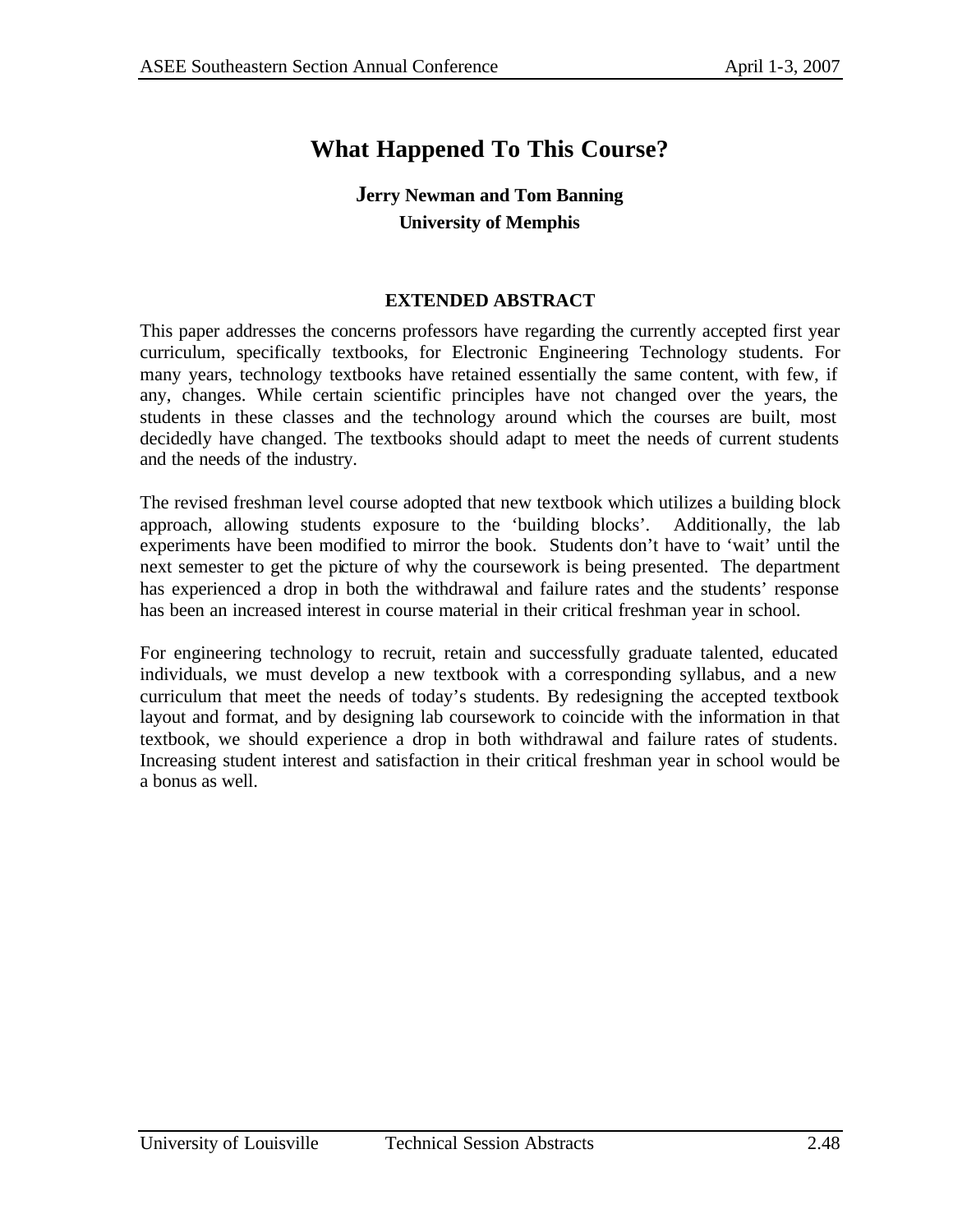# **The Impact of Engineering Design Projects on Student Understanding of Engineering's Societal Impact**

### **Cecelia M. Wigal, Ph.D., P.E.**

### **The University of Tennessee at Chattanooga**

### **EXTENDED ABSTRACT**

ABET, as part of its expected program outcomes, states that programs must demonstrate that their students have the education to "understand the impact of engineering solutions in a global, economic, environmental, and societal context." Many engineering programs address this outcome through various design courses and capstone projects. The engineering programs at the University of Tennessee at Chattanooga (UTC) are no exception. These courses embed economic, environment, and global contexts in either the specific projects or through class discussions or invited presenters. However, more difficult to address and to ensure student understanding of is the impact of engineering solutions in societal and global contexts.

The Engineering program at the University of Tennessee at Chattanooga (UTC) is composed of Civil, Chemical, Environmental, Electrical, Mechanical, and Industrial emphases, and offers both a freshman and a combined junior/senior interdisciplinary design experience. Both experiences require students to participate in customer sponsored projects. However, the customers and the ultimate goals of the projects vary. Some projects are supported by a grant from the Tennessee Department of Education that focuses on providing or improving assistive technology for young children. Other projects support local industry sponsored projects. Still other projects are sponsored by the college or faculty in the college and provide either specific products for faculty or large products for regional and national competitions or support faculty research. These projects have the usual expected outcomes for design projects. One of the expected outcomes is that students be introduced to and experience the impact of societal concerns and global issues on engineering decision making. But, due to the variation of project types, this is not necessarily an outcome that is easy to measure. What is being questioned is whether all students are being provided opportunities to address this outcome.

This paper addresses the above question by first defining what is meant by "societal" and "global" context as they apply to engineering applications; second, by providing an introduction of how these issues are presently being addressed by the engineering education community; and third, by describing how students of four types of UTC student projects – industry supported, foundation supported , contest based and research based – are introduced to and experience societal and global context applications. The findings are based on UTC Freshman and Junior/Senior interdisciplinary design sequence projects during the 2005 and 2006 academic years.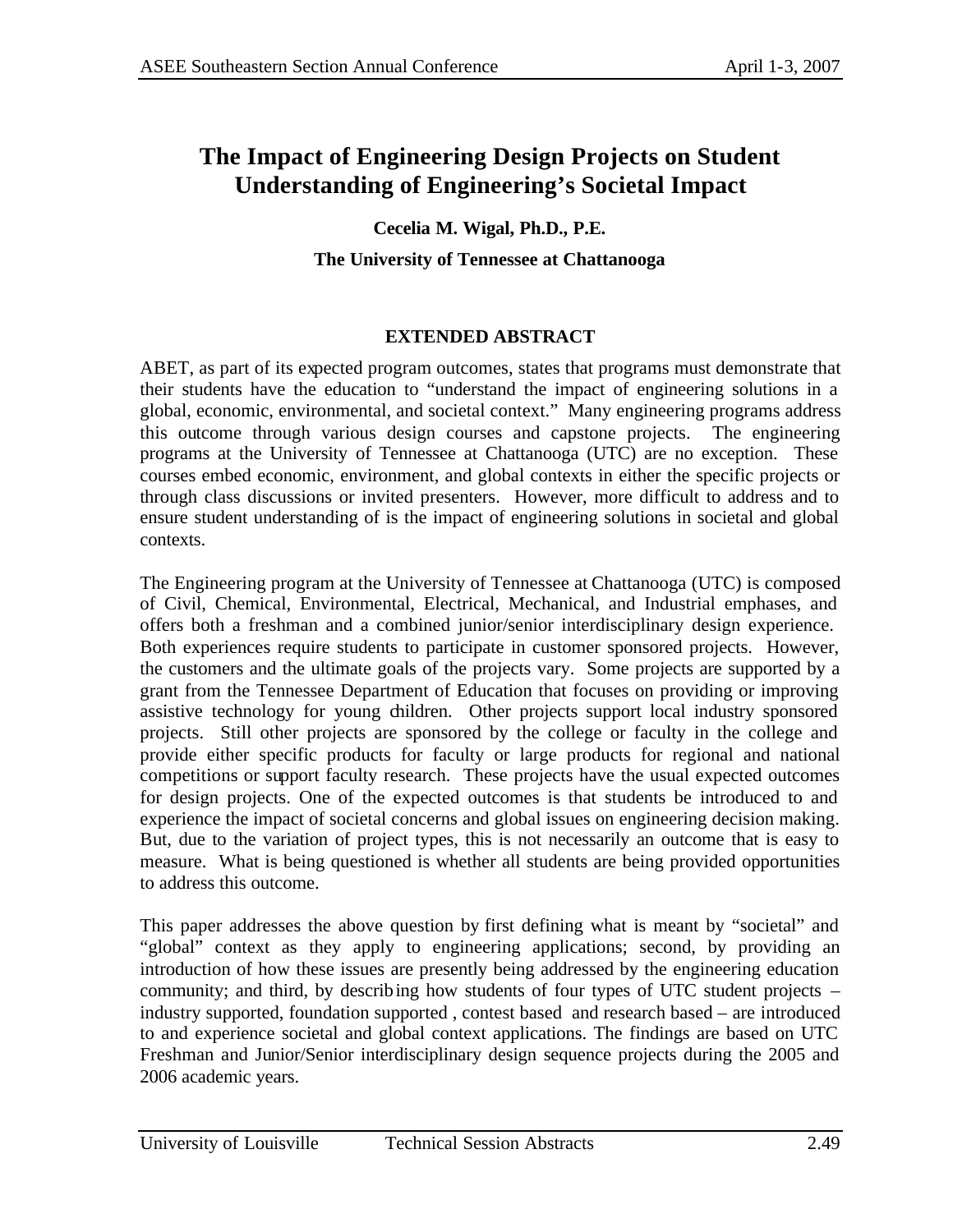## **An Innovative Student Engagement Project: Lessons Learned from a Log Cabin**

### **William L. McDaniel and George D. Ford Western Carolina University**

### **EXTENDED ABSTRACT**

As an element of its fundamental mission of teaching and learning, Western Carolina University aids businesses, industries, and individuals in western North Carolina through the expertise of its faculty, staff, and students. "Engagement" is a valuable commodity among professors who seek to provide appropriate experiences for their students, as well as assisting emerging business and industry in the region. Innovative professors supplement classroom instruction and lectures with student engagement projects that provide real life, hands-on experience for their students. These projects will provide an important approach to university students today who demand to know "why." This paper will describe how one particular project was integrated into Engineering Technology classes at WCU.

During the fall semester 2005, students in the Engineering Materials and Processes class was asked to perform an air conditioning load survey for the owners of a local, historic restaurant. The class calculated the required amount of air conditioning for the building and provided a technical report for presentation to the owners. The report would be used to provide a contractor with sufficient information to purchase and install the recommended equipment.

Design considerations for the structure were:

- Inside design temperature of 76 degrees F.
- 20 CFM of ventilation air needed per person per ASHRAE 62-2001 [1].
- Outside design temperature of 85 degrees F.
- No humidity control would be considered for afternoon and evening operations.

The project challenged the students with a real world design problem involving several different areas of study including ethics, design methodology, architectural design and financial analysis.

Students were also exposed to concepts of heat conduction and insulation properties of various building materials, report writing, presentation, and public relations. In addition, the project captured the interest of students and provided a means for professors to present material in a unique format. The project was used in conjunction with lectures and labs to address ABET learning outcomes in an innovative learning environment. Additional emphasis was placed on collaboration strategies and teaming approaches as applied to project management. In this paper, student experiences are evaluated, feedback from the business is provided, lessons learned are described, and results of the study are presented.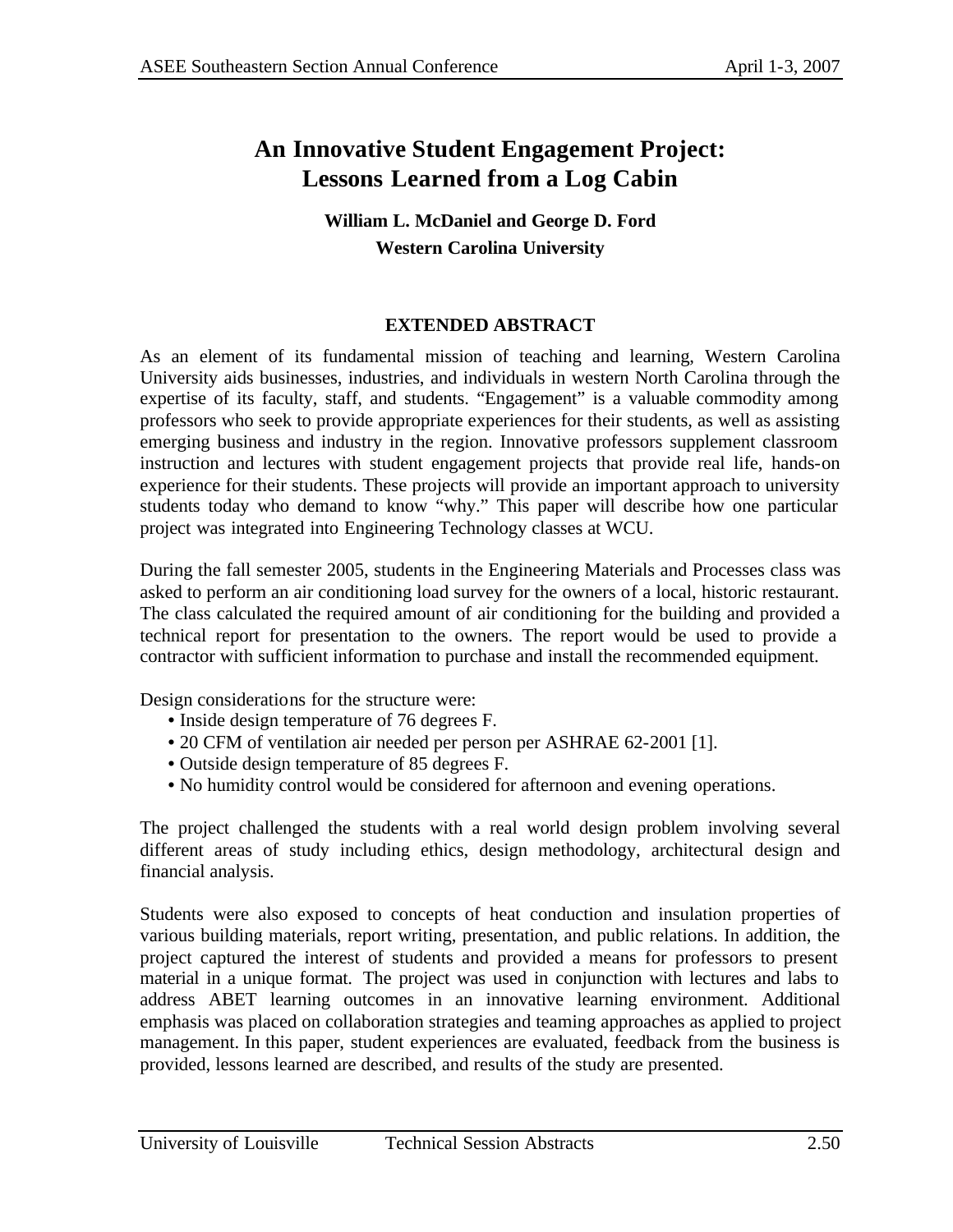## **A Study on the Use of Knowledge Representation for Teaching Engineering Problem Solving**

**Gustavo J. Molina**

**Department of Mechanical and Electrical Engineering Technology, Georgia Southern University Statesboro, GA** 

### **EXTENDED ABSTRACT**

The author introduced in a sophomore design class the Fuller-Polya Diagram (FPD) for problem solving, a simple structured method for knowledge representation of deterministic engineering algorithms. The FPD proposes a formal language and graphics approach when the equations or procedures are known to exist, but they may be unknown (e.g. yet to be determined) or non-mathematical (e.g., meta-operations). A study is presented on the students experience when solving problems with and without the help of the FPD methodology; this work indicates the feasibility of introducing the FPD at the sophomore level. A standard questionnaire is used to evaluate the method and to survey students' opinions on the usefulness and helpfulness of the learning experience. Remarks for teaching the FPD and for further study are discussed.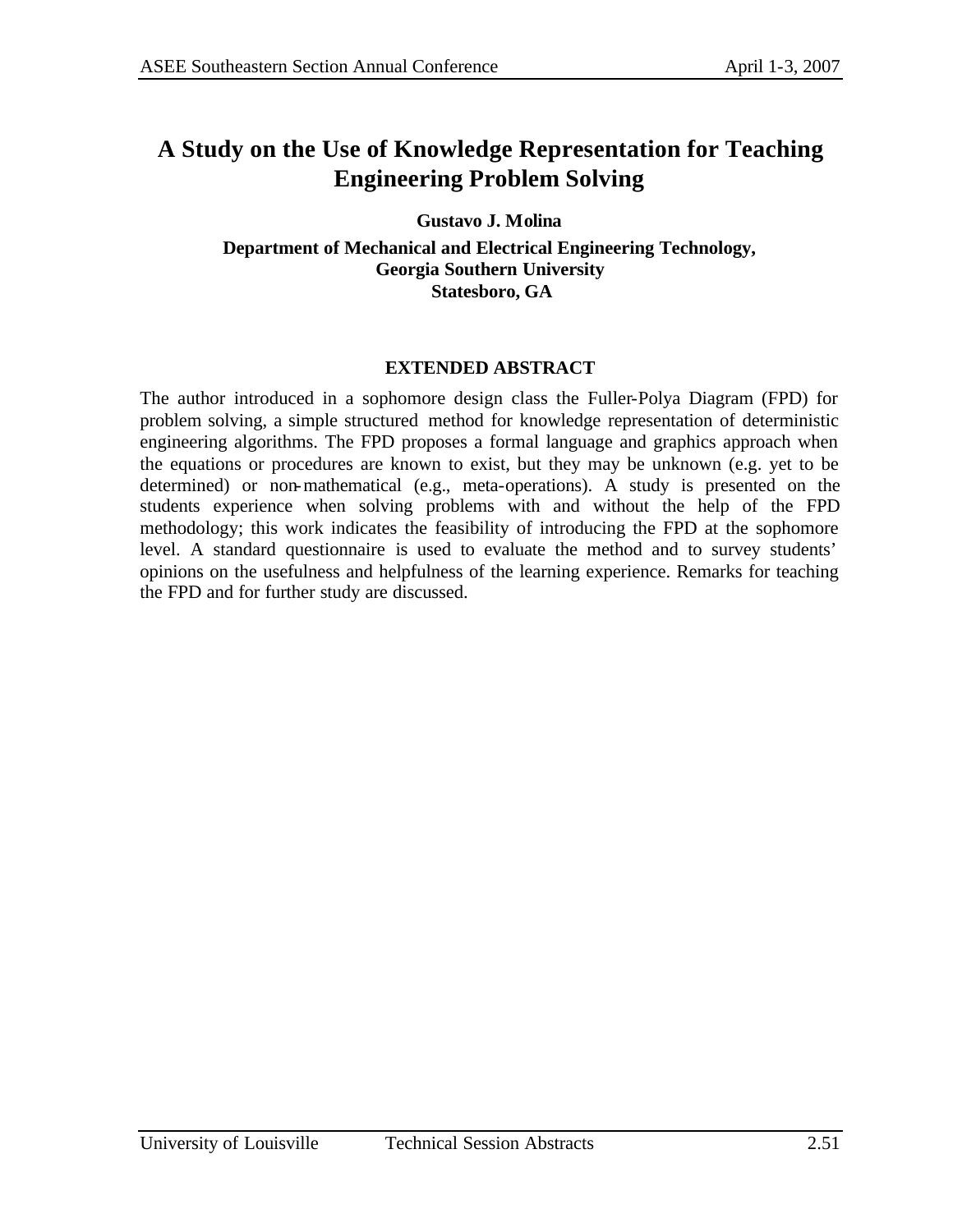## **Teaching Heat Transfer Concepts using Thermal Imaging Techniques**

### **Masoud Naghedolfeizi, Sanjeev Arora, Ugur Tanriver Fort Valley State University**

### **EXTENDED ABSTRACT**

This work explores the educational applications of thermography in teaching heat transfer concepts to undergraduate students. Thermography helps students effectively visualize heat transfer phenomena particularly in two and three dimensions.

Experiments were designed to demonstrate one-dimensional heat transfer in metal rods, two dimensional heat transfer in a metal plate using various boundary conditions, and convective heat transfer in fluid. The data obtained through these experiments, including thermal imaging video clips, was made available to students enrolled in instrumentation and physics courses. Using these thermographic data, students could physically observe heat transfer phenomena that otherwise would have been difficult to visualize. For instance, in the metal rod experiments, students promptly grasped the concept of one-dimensional heat transfer affected by the boundary conditions and the rod's ratio of length to radius. In the plate experiments, students could easily observe the diffusion patterns of heat transfer from a heat source at the center of plate throughout the entire plate. Similar observations were made in other experiments.

In addition, students compared the data with the predictions based on existing theoretical models to learn the effects of environmental factors on measured data, error sources, and modeling approximations.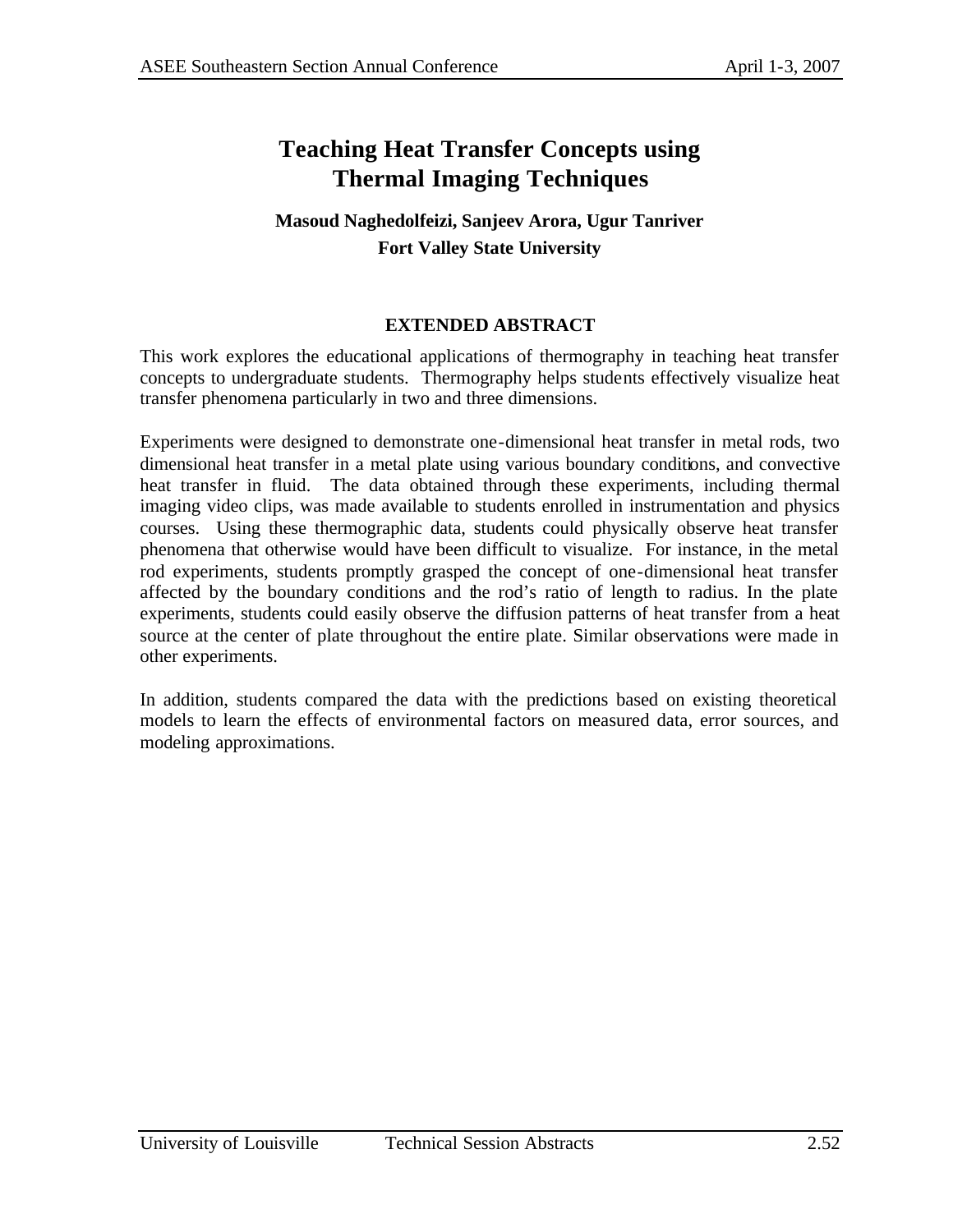# **An Engineering Capstone Design Course Taught in a Collaborative University/High School Setting**

### **Mary Kasarda, Brenda Brand, Eugene Brown Virginia Tech**

### **EXTENDED ABSTRACT**

Senior mechanical engineering students at Virginia Tech are required to take a two-semester engineering capstone design course. Students have many choices including working on industry-sponsored projects, design projects in the context of research problems, national design/build competitions such as SAE Formula and Mini Baja, and a recently established educationally-focused project. This educationally-focused project requires students to design and build one or more educational tools (such as a testing device or a piece of hands-on educational equipment) that will help high school teachers who are working with FIRST Robotics teams communicate to their students the essential elements of the engineering design process while creating an environment to facilitate more interest in technical fields by students. The yearly FIRST (For Inspiration and Recognition of Science and Technology) Robotics Competition is a national program for high-school students who are given six weeks and a "kit of parts" to design and build a robot which performs a prescribed set of tasks.

This paper will describe how senior mechanical engineering students were placed in a mentoring role and completed their own design and build project related to this activity. The project is novel in that unlike other design projects, engineering students receive significant formal leadership training to facilitate their effectiveness as mentors that will translate directly into their future professional and outreach activities.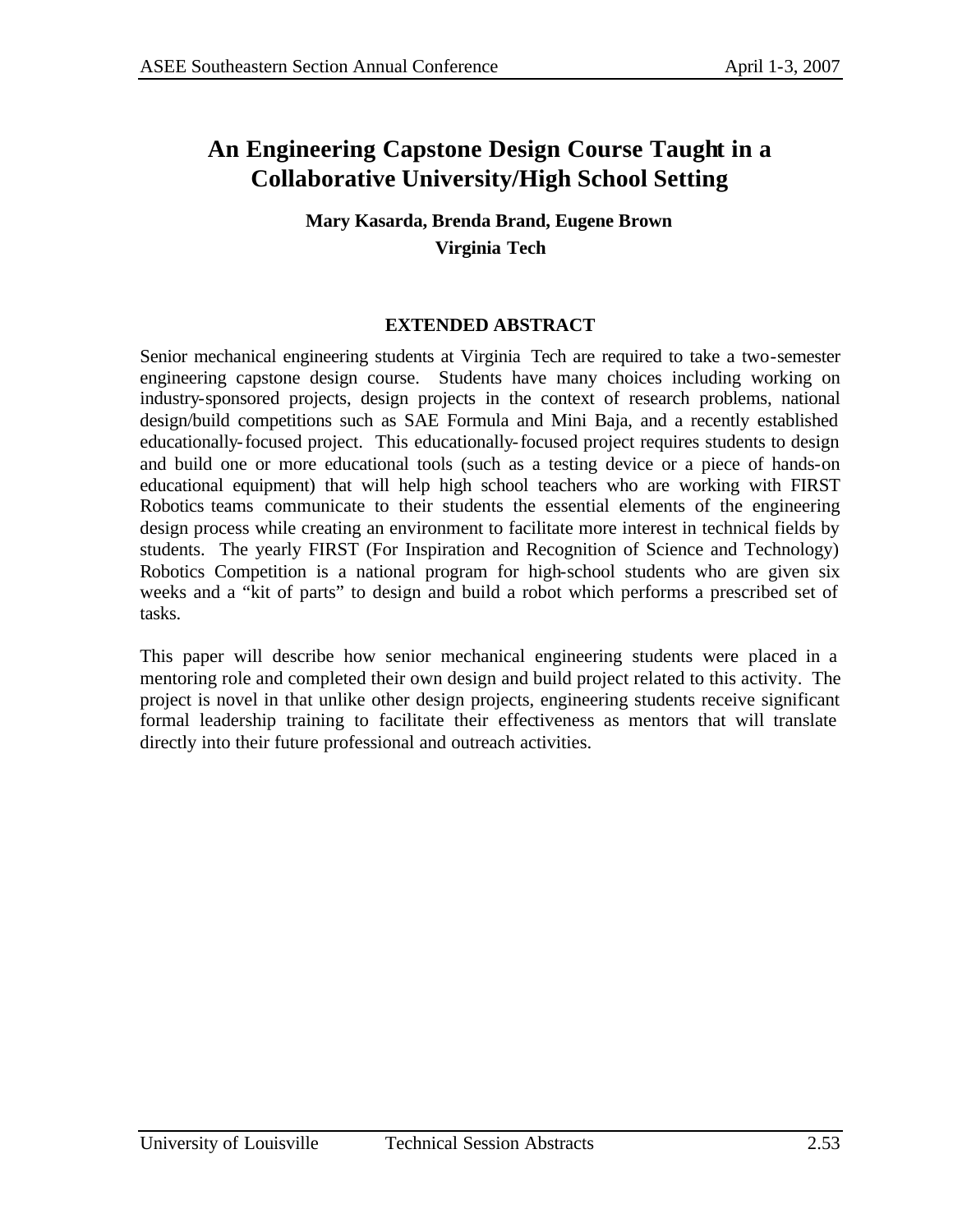## **Animation Software for Vibrations Courses**

### **Glenn Kraige and Saurabh Bisht Virginia Polytechnic Institute and State University**

#### **EXTENDED ABSTRACT**

Three software modules for upper-undergraduate/first-graduate-level vibrations courses are presented. In all modules, the ability to quickly view the animated motion for user-specified conditions is paramount. All modules use the Visual Basic platform.

The first module treats single-degree-of-freedom spring-mass-damper systems. In addition to simple animation for specified conditions, this module also has the novel feature that any one condition can be continuously varied while holding all other conditions constant, and the corresponding displacement, magnification ratio, and phase lag plots all correspondingly change. The second module treats vibrating systems of up to three degrees of freedom. The user can specify all of the masses, spring constants, dampers, external forces, and initial conditions, and then watch the system in action, with corresponding plots of the displacements being simultaneously generated. The third module treats the transverse vibration of uniform beams. Any classical end conditions, along with attached particles and rigid bodies, can be specified. The natural frequencies are calculated and displayed, and any one of the first few modes of vibration is then animated.

A demonstration of the software will be the main feature of the oral presentation. In addition, student feedback will be presented.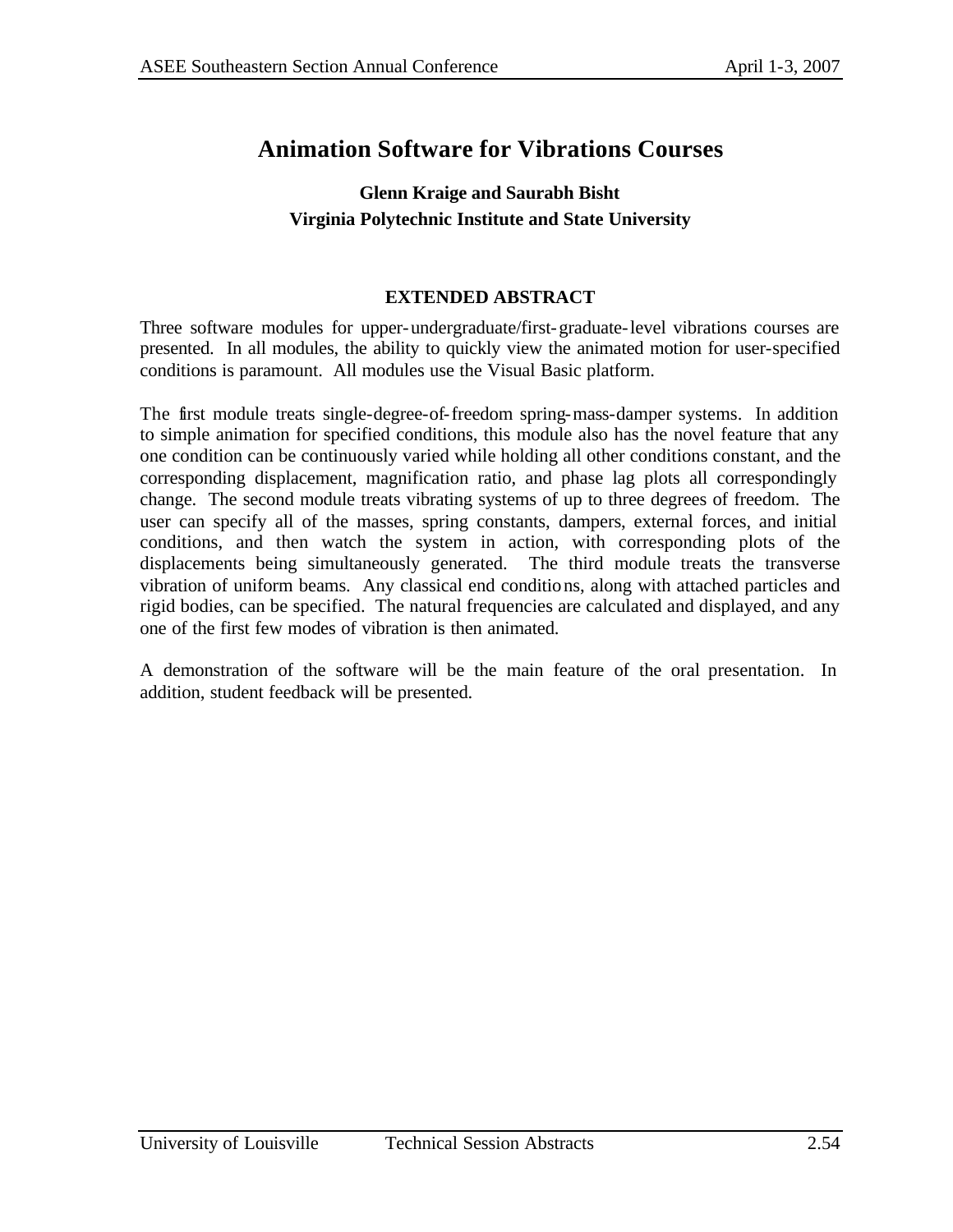## **Introduction of Dynamics Laboratory in MET Program**

**Aniruddha Mitra Georgia Southern University Statesboro, GA**

#### **EXTENDED ABSTRACT**

Dynamics is scheduled as a sophomore level second semester class in the Mechanical Engineering Technology curriculum at Georgia Southern University. It is currently a four credit hour course out of which one credit is separately assigned for a two hour lab session. However, these lab hours were primarily used as interactive problem solving sessions.

In the present work, the author introduced three separate physical laboratory experiments in the course while retaining most of the hours for problem solving sessions. The challenge was to introduce a "hands on" component in the course in compliance with the philosophy of a technology program without the requirement of a high level of report-writing skill. The first experiment was the motion analysis of a toy cart where the data was collected and analyzed using National Instruments' hardware and LabView software. The second experiment was the determination of the mass moment of inertia of cylindrical object using the torsional pendulum principle. These two experiments were severed from the current lab-based Mechatronics course and a senior level elective Vibration course to free up their lab hours for more advanced topics. The last experiment was the determination of coefficient of restitution. This is experiment is still in the developing stage. A Newton's pendulum was modified to build the experimental set up. Students were asked for their suggestions to improve the accuracy and method of this experiment. The optimum method will be adopted for future use. A detailed survey was conducted which shows a positive opinion of the students about the introduction physical lab experiments in the Dynamics course. This work brings the undergraduate student research component into the course.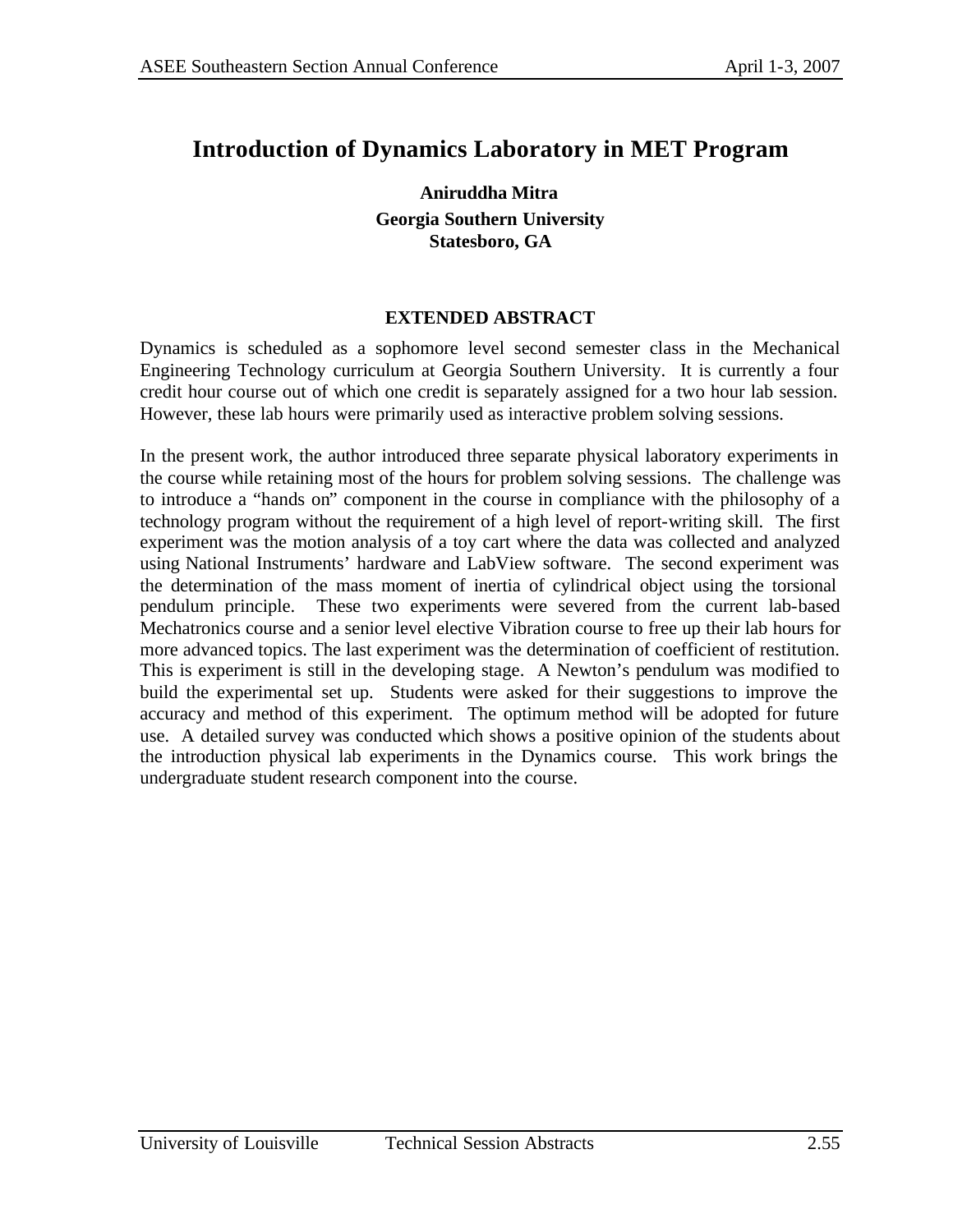### **Evaluation of Bessel Functions Using a Computer Program**

**P. S. Yeh, Ph.D. Professor Emeritus of Engineering Jacksonville State University Jacksonville, Alabama 36265 E-mail: psyeh@jsu.edu**

#### **EXTENDED ABSTRACT**

In cylindrical coordinate, there are two types of Bessel functions. These functions are the Bessel function and the modified Bessel function. Both functions are expressed mathematically by infinite power series, and each one consists of different orders, beginning with the zero-order, and then the first order, the second order, and so on. The Bessel function is the solution of the Bessel differential equation, which is a linear, second-order ordinary differential equation. Similarly, the modified Bessel function is the solution of modified Bessel differential equation. The difference between these two differential equations is the signs of the non-differential terms.

The applications of Bessel functions are in the scientific areas of elasticity, electrical field theory, aerodynamic flutter analysis, fluid flow, and heat transfer by conduction.

Based on two previous research projects conducted by the present author, which have been published in two ASEE Southeast Section Conference Proceedings (2004 and 2005), an executable computer program has been developed in this study for the computation of the Bessel functions and the modified Bessel functions. For a large range of the independent variable, that is,  $R=0$  to 13.0 with an increment of 0.10, the functions are presented in the form of numerical tables from zero-order to the third order. The program can also be executed interactively for a series of input values of the independent variable R. In conjunction with the use of a desktop or a laptop computer, this interactive execution of the program provides immediate feedback of numerical values of Bessel and modified Bessel functions. The executable computer program is named BESSEL.EXE. A free copy can be obtained from the author by contacting him through his e-mail address.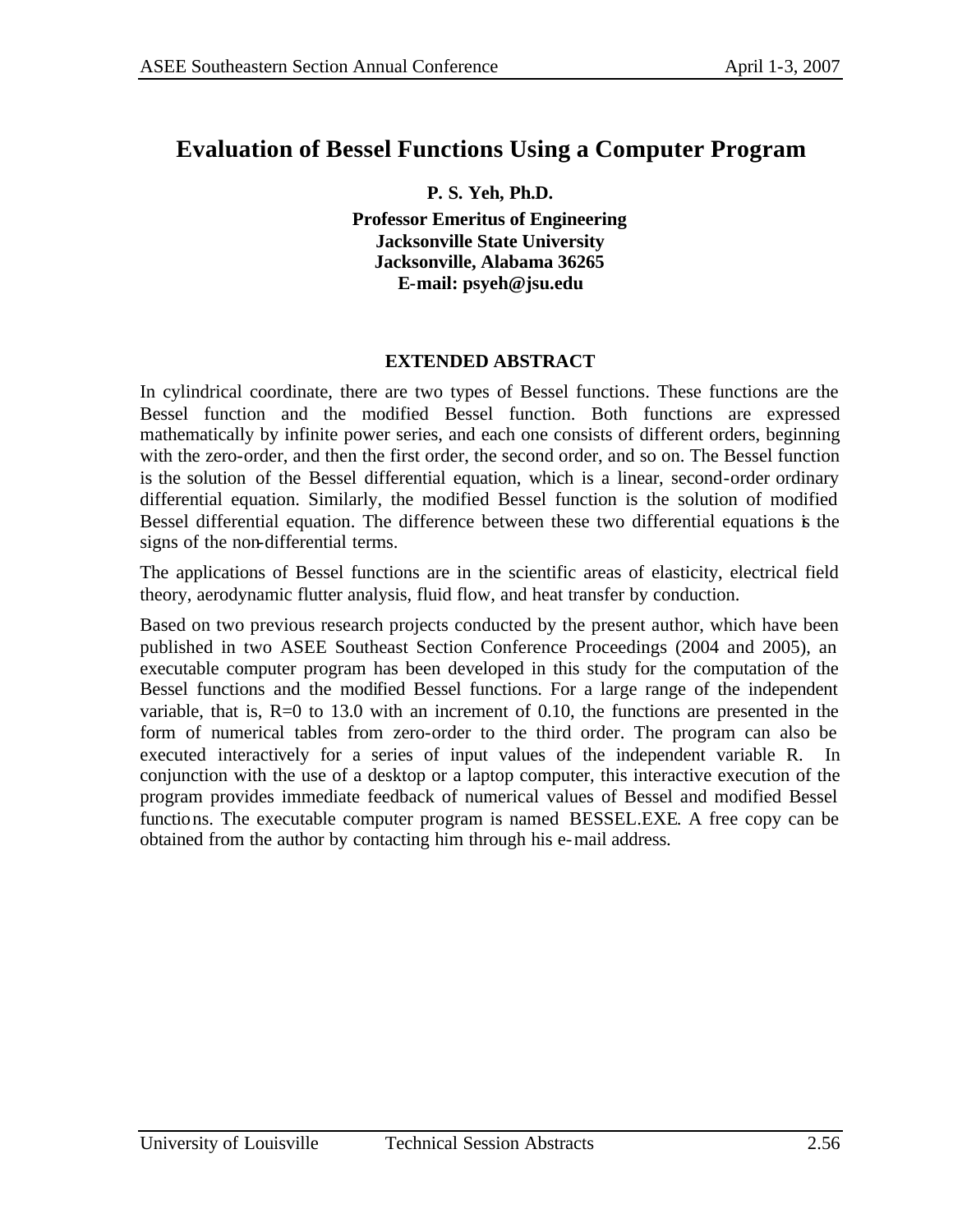## **Global Engineering Education Opportunities: A Survey of Selected ASEE SE Universities**

### **Allen Greenwood, Mary C. Emplaincourt, and Tiffany Lampkin Mississippi State University**

### **EXTENDED ABSTRACT**

In today's integrated global economy, engineering collaborations span the globe. In fact many companies are looking for students who are willing to operate in a dynamic, global market. Thus, a key part to engineering education is to prepare students to be effective engineers in the international arena.

Opportunities need to be provided for students to travel, study, and work abroad for the purpose of deepening their understanding of other cultures and other ways of doing business. These opportunities will enhance their experiences from an educational, cultural and professional standpoint.

Offering a range of study abroad opportunities will provide options to the students that would best fit their educational goals, as well as, meeting their time and financial considerations. This paper will present a survey of study abroad programs from selected universities in the ASEE SE region that provide global engineering education opportunities for engineering students. The documentation and characterization of existing programs provides a foundation for forums to discuss topics of mutual interest, better understanding the problems/risks and rewards associated with the programs, comparing alternative study/work abroad models, and developing collaboration among programs. The paper also outlines the study abroad programs at Mississippi State University and the strategic plan for increasing participation of engineering students in international programs.

The efforts to survey study abroad programs at the universities in the ASEE SE region via the universities' websites did not provide very much information. To say that study abroad program opportunities do not exist at these universities is not true. The difficulty in finding the information may lie in the fact that it is well hidden with in the website and using the search engine of the website does not reveal any information. This problem still plagues Mississippi State Unive rsity. Recent efforts have been made to make this type of information easier to locate at the MSU Bagley College of Engineering website and even though improvements have been made the conclusion is that more improvement is needed.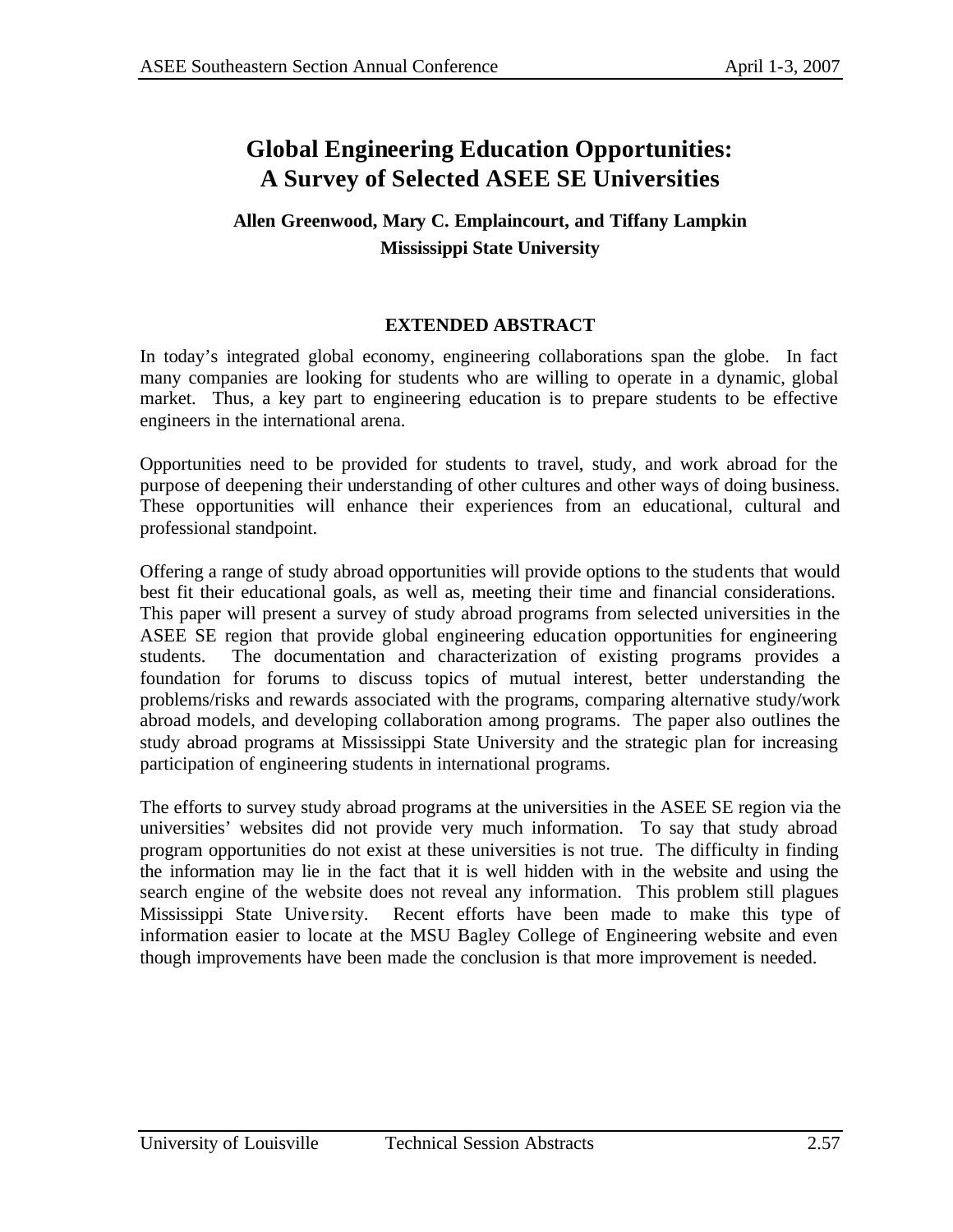## **International versus US student enrollment into Graduate Programs in Computer Science**

#### **Sravanthi Munagala, Sumanth Yenduri, Louise A. Perkins, Farnaz Zand Graduate Student/Assistant Professor/Professor/Assistant Professor Department of Computer Science, University of Southern Mississippi EXTENDED ABSTRACT**

In the US, graduate education has become a successful enterprise, serving the important needs of sustaining US leadership in various fields. It is an approximate \$13 billion dollar industry. Many Science and Engineering (S&E) programs in the US rely greatly on foreign students and skilled workers. Enrollment of international students has waxed and waned in the past decade. The 2004 Council of Graduate Schools *(CGS) International Graduate Admissions* survey found sharp declines in both the number of applications and enrollment of international students in US universities. The 2006 CGS survey suggests that US universities are beginning to see improvements in international admission and enrollment. Though the growth in 2006 may seem little, it is a notable improvement over 2005. India, China, and Korea are the top three countries for providing international students in the US. This encourages focusing on these three countries which are hugely responsible for changes in international student enrollment over the years. Though students from countries in the Middle East were included, their numbers were significantly low to influence total international enrollment. About 73% of international graduate students enrolled at the institutions that participated in the survey were in fields of business, engineering, social sciences, physical sciences, and life sciences. Engineering and business gained in total number of international graduate students in 2006 while other fields declined.

Many universities are recruiting more students since 2004. This may be a prospect for the US software industry as more and more employers are relying on foreign born students and workers. Though the numbers from the past two years suggest improvement in the international student enrollment, there are chances that these improvements may not follow through in the coming years. Many countries are now realizing the potential of these foreign born students and employees who bring enormous knowledge and strength along with them, and are creating immigrant-friendly polices and the infrastructure in order to attract them. The current job market obviously encourages many students to opt computer science because of the high median annual salary when compared to many other science and engineering programs. Universities need to exercise new marketing programs overseas in order to recruit these students and the government has to support by making necessary amendments to immigration polices.

This paper discusses the variations in the international student enrollment in graduate programs in the recent years in universities in the United States. The focus is on the variations of enrollments in graduate programs in the fields of Science and Engineering with an emphasis on Computer Science. This paper discusses the survey data of CGS and Taulbee surveys with respect to variations in international graduate student enrollment, particularly in Computer Science (CS). It points out the changes that international graduate enrollment has undergone in the past decade. It also notes briefly the changes undergone in the undergraduate enrollment using the CRA Taulbee surveys. The paper also discusses the enrollments of US students in comparison with that of international students in graduate programs. It tries to find the possible reasons for recent changes in international graduate enrollment.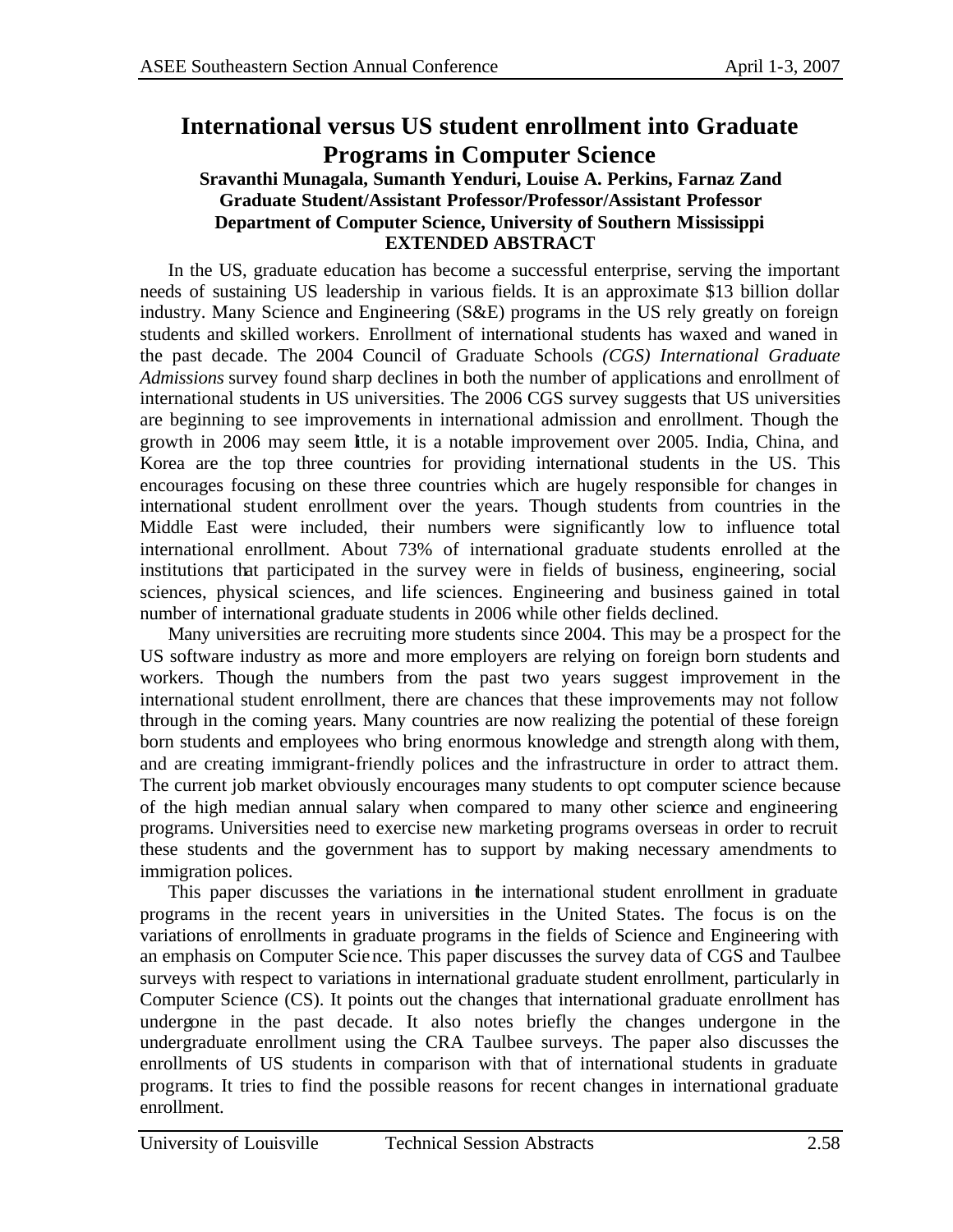## **Gateway into First-Year STEM Curricula: A Community College/University Collaboration Promoting Retention and Articulation**

**Wheatly, M., Klingbeil, N., Jang, B., Sehi, G.\* and Jones, R.\* Wright State University / \* Sinclair Community College, Dayton, OH 45435**

### **EXTENDED ABSTRACT**

This presentation will summarize an NSF STEP collaboration between Wright State University (WSU) and Sinclair Community College (SCC) to develop a common first-year STEM experience, which aims to increase first-to-second year retention at both SCC and WSU, as well as articulation of STEM majors from SCC to WSU. The approach is intended to be readily transferable to other community college/university dyads in urban settings with comparable open admission policies.

STEM attrition is a problem throughout the 4-6 years of college study; however, the firstyear experience (FYE) is most critical to retention of students in STEM disciplines. Thus, a focus on promoting success in the first year will help to ensure that students remain in STEM disciplines, as opposed to switching majors or dropping out. The primary barrier to success in Engineering/Technology is the mathematics "gateway" calculus sequence; the barrier to success in Science/Mathematics is general innumeracy and scientific illiteracy. Prior NSF support of WSU's National Model for Engineering Mathematics Education has shown that the introduction of EGR 101 "Introductory Mathematics for Engineering Applications," coupled with a significant restructuring of the early engineering curriculum, has resulted in a significant increase in first-to-second year retention, as well as increased student motivation and confidence in math and engineering. Based on this prior success, the current NSF STEP initiative will: 1) Implement EGR 101 and the associated engineering curriculum reforms at SCC. 2) Develop a companion lab-based class for science majors (Scientific Thought and Method), SM 101/ASE 101, for instruction at both WSU and SCC. 3) Provide professional development opportunities for faculty at both institutions. 4) Train STEM seniors/graduate students to serve as lab/recitation assistants and peer tutors for any introductory STEM classes. 5) Disseminate the curriculum and associated first-year experience.

The above educational treatments will make the curriculum substantially more accessible to all incoming students, and particularly to those who have been historically underrepresented in STEM disciplines. This model is therefore highly appropriate for other metropolitan university/community college dyads with similarly diverse enrollments. While this NSF STEP initiative has only just begun, this presentation will provide an overview of the motivation, goals and development to date of the program.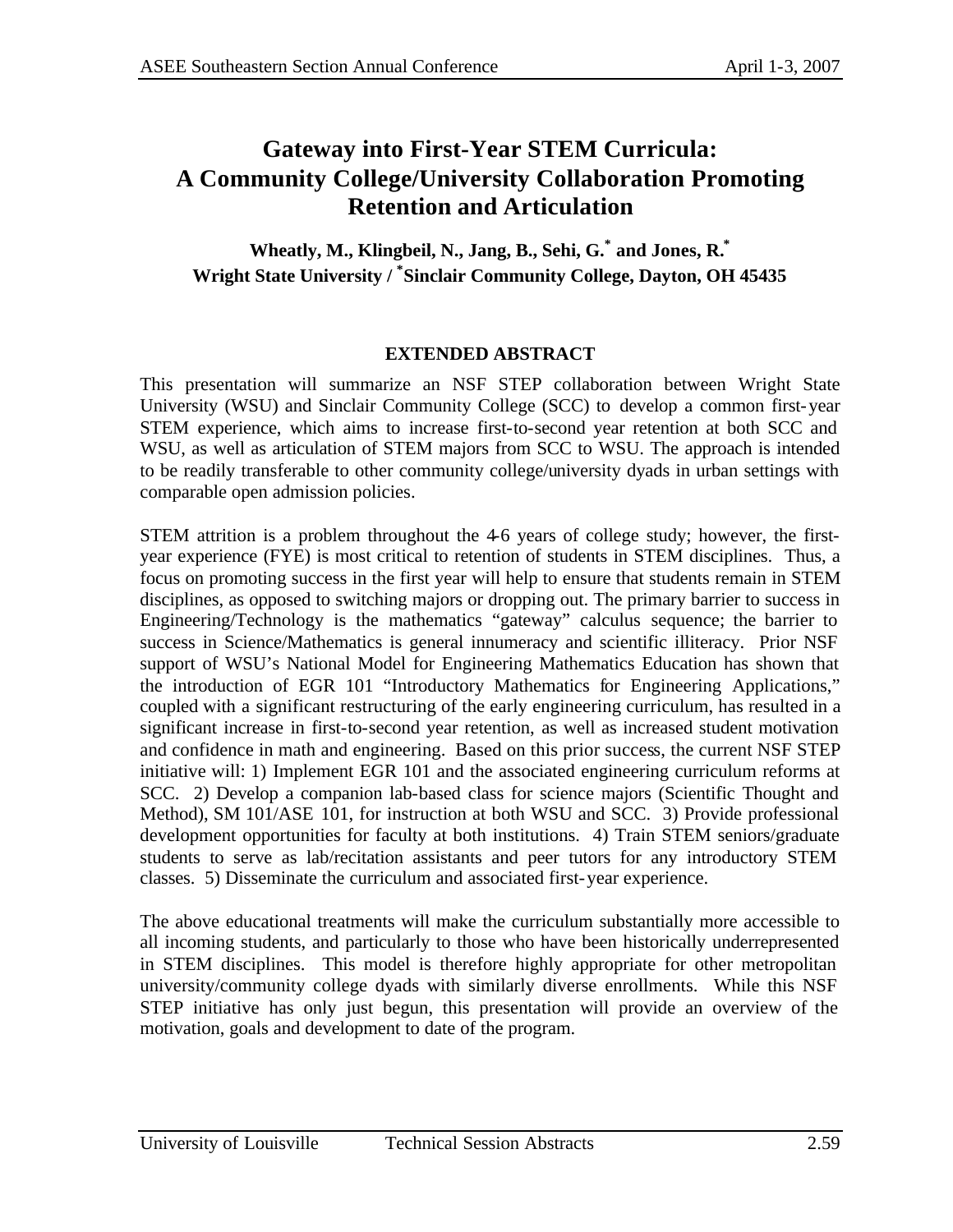## **A Regression Model to Predict the Graduation Rates**

### **Dr. Neslihan Alp and Dr. Ronald Bailey College of Engineering and Computer Science University of Tennessee at Chattanooga**

#### **EXTENDED ABSTRACT**

Higher education is accepted as a key factor in upward social mobility and an emerging requirement for membership in the American middle class. Therefore, the baccalaureate degree serves as an institution's de facto certification of an individual's knowledge and success. However, despite the value of the baccalaureate, the National Center for Educational Statistics estimates that 16% of first-time undergraduates in public 4-year institutions leave in their first year of enrollment, and of these students 36% never return to postsecondary education. Furthermore, of baccalaureate graduates who attend 4 year public institutions, only 27% graduate in four years and approximately 12% take more than ten years to complete their degree (NCES, 2001). In addition, universities with engineering programs usually attract more highly qualified students, but the actual graduation rates in universities with large engineering programs are often below the predicted graduation rates.

Retention and graduation rates for undergraduates have received considerable attention in higher education and public discourse. Naturally, colleges and universities have been forced to focus more attention on graduation and retention rates, because average time-to-degree is a contributing factor to the rising cost of an undergraduate education. Furthermore, the extended time required to graduate further exacerbated the growing recognition that the United States needs to increase the production of engineers in order to remain competitive in a global economy.

Recently, the President of the University of Tennessee has revealed a new strategic plan. The key elements of this plan are the student access and success, research and economic development, outreach and globalization. In order to improve student access and success, a clear understanding is required of the variables and attributes that control predicted and actual graduation rates.

This paper will present a regression model used to calculate predicted graduation rates and compare them to the actual graduation rates for the College of Engineering and Computer Science at the University of Tennessee at Chattanooga. Some of the variables that are considered in this model are the high school grade point averages, ACT scores, math placement test scored, age, the proportion of undergraduate students that are enrolled parttime, etc. Attributes to be examined will include gender and ethnicity.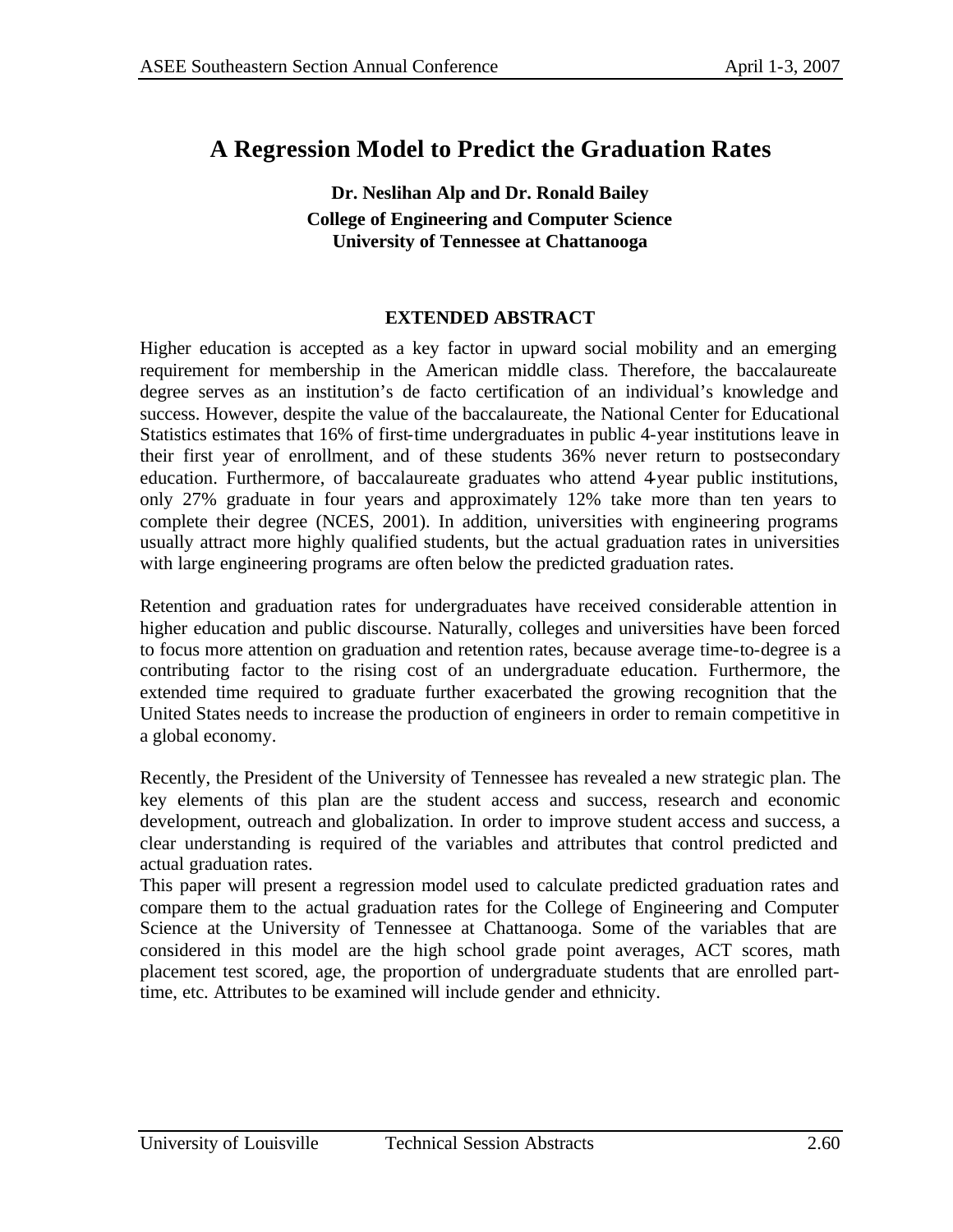## **High School Engagement Activity: The Iron Egg Launch Design Competition**

### **Jo Alice Pierce/Russell A. Aubrey/R.L. Alan Jordon/Dennis O. Owen/David L. Riegle Purdue University, College of Technology/Anderson, Indiana**

#### **EXTENDED ABSTRACT**

This paper describes a university engagement activity designed to develop interest and excitement in science and technology through a non-athletic competition.

#### **Background**

This activity began with the design and implementation of an Iron Egg Launch Design Competition for teams of high school students in a two county area of the state. Since the execution of this contest in 2004, the event has opened up to high school teams in thirteen counties in the state, has garnered financial support from local businesses, and has the potential to expand to ten locations throughout the state with a final grand champion competition to take place on the main campus of the university.

#### **Benefits**

This university engagement activity provides many benefits and opportunities to those involved as it allows for the participation of students already interested in science and technology to have hands on experience; makes for an environment to entice new students to the areas of science and technology through competition; builds a partnership between the high schools and the university; strengthens relationships between classroom teachers and university faculty and staff; and provides an avenue into the classroom for university faculty to continue to build interest for careers in the field of science and technology.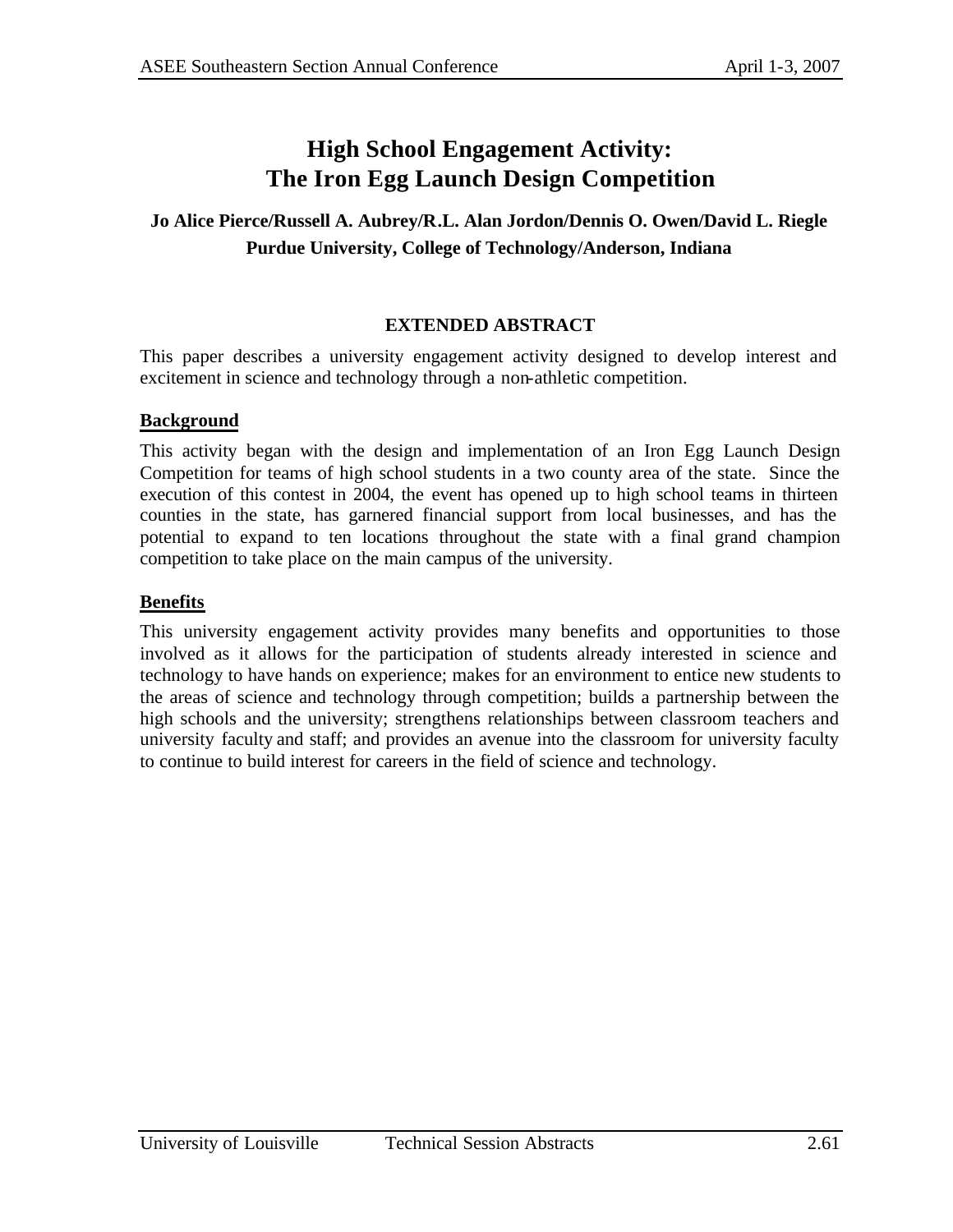## **University of Louisville Nanotechnology Fellows Symposium: Extending Engineering Excitement to High School Educators**

**Joseph H. Lake<sup>12</sup>, Kevin M. Walsh<sup>123</sup>, Bruce W. Alphenaar<sup>123</sup>, Mark M. Crain<sup>12</sup>, Robert S. Keynton<sup>423</sup>, Robert W. Cohn<sup>123</sup>, Michael D. Martin<sup>12</sup>**

**1. Electrical and Computer Engineering Department, 2. Micro/Nanotechnology Center, 3. ElectroOptics Research Institute & Nanotechnology Center, 4. Department of Bioengineering University of Louisville**

#### **EXTENDED ABSTRACT**

This paper reports on the first annual University of Louisville (UofL) Nanotechnology Fellow Symposium (NTFS) held on July 27, 2006 at the Belknap Research Building at UofL. Educators interested in generating enthusiasm for engineering in secondary schools should find this paper to be of particular interest. This initial offering of the NTFS was open to all secondary school educators in the disciplines of math and the various branches of science within Jefferson County Kentucky in both the public and private school systems. Eleven teachers attended the event representing six public and three private schools.

The event was divided into four basic components: presentations on Nanotechnology and the research being conducted at UofL, a short tour and explanation of the cleanroom facilities at the university and the associated equipment, presentation of a microfabrication experiment suitable for high school students and an open forum between the hosts and attendees on outcomes of the day and areas for suture improvement.

A very high level of interest was displayed regarding the nanotechnology presentations and the possible implications of the field to current high school students. This paper will present some of the concerns raised regarding student interest in the fields of engineering and engineering research along with other lessons learned from this first offering of the Nanotechnology Fellows Program. Details of the microfabrication lab presented will also be given, as this will be used as a blueprint for future examples and classes. Given the success of this first event, plans are currently under way to not only host this event annually, but to expand the model to include a larger group of secondary educators through out Kentucky and the region and a similar offering to be open to freshman engineering students at UofL to help them see the answer to the eternal question of "when will I ever use this?"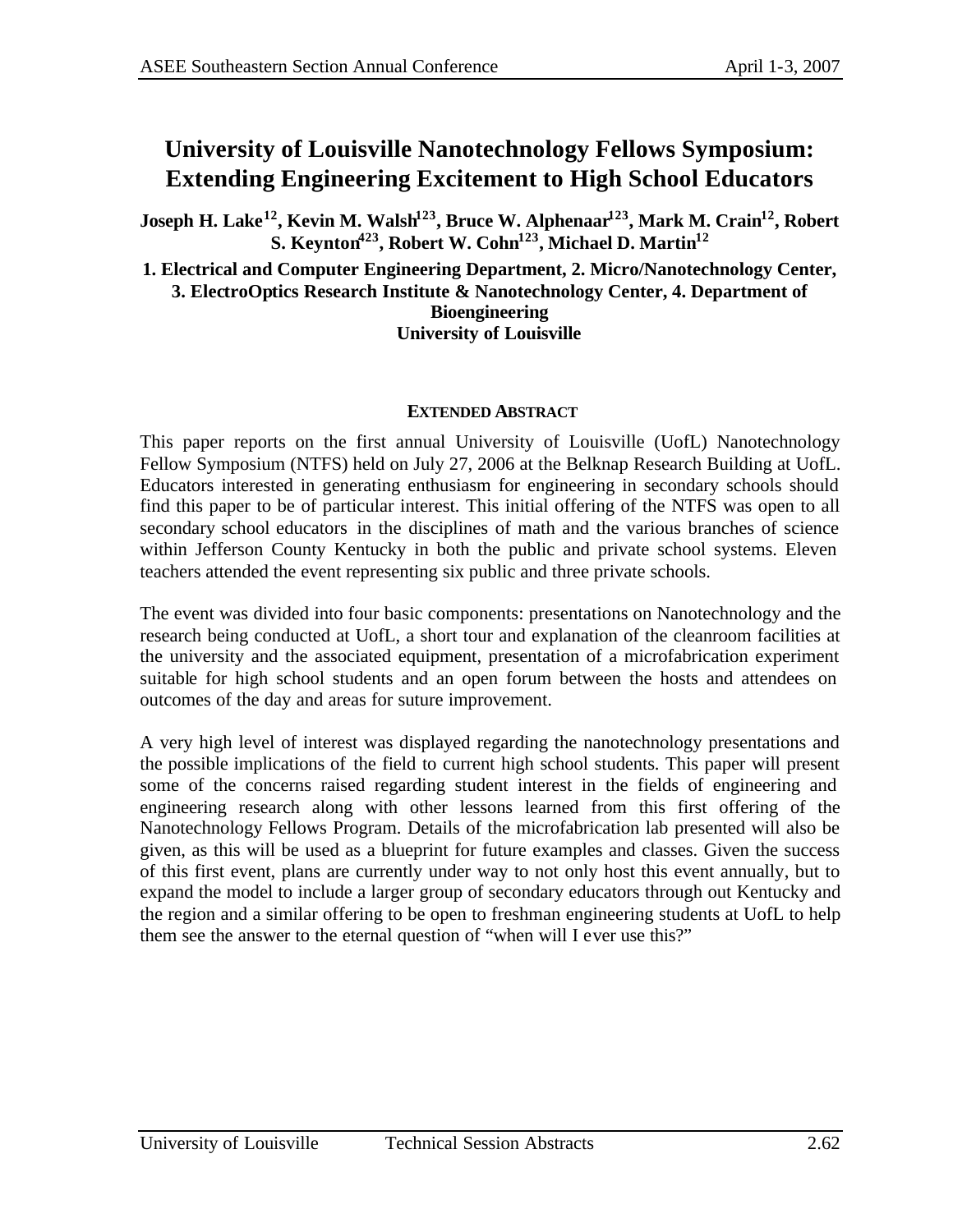# **Graduate Student Mentors in REU Sites**

### **Cesar D. Guerrero, Miguel A. Labrador, and Rafael A. Pérez University of South Florida**

#### **EXTENDED ABSTRACT**

The Research Experiences for Undergraduates (REU) program supported by the National Science Foundation is designed to provide academic experiences for undergraduate students through participation in research. This program has been implemented in the Department of Computer Science and Engineering at the University of South Florida (USF) for the last two years. During the 10-week summer research program, students work on independent projects under the supervision of a faculty mentor and attend several educational and social activities.

Summer REU Sites are very resource demanding, before, during and after the program. Faculty mentors need to define the research projects and the minimum requirements before the program is started so projects can be advertised for interested participants. They also participate in the selection of the students, prepare lab infrastructure and work space, spend time mentoring the students during the entire program, and several other activities. As a result, faculty mentors have frequently utilized graduate students to help them in several of these activities.

In this paper, we focus our attention on the role of graduate students as undergraduate mentors, and its impact on the students, faculty and the objectives of the REU program. Moreover, we provide some guidelines and suggestions to make this role a powerful opportunity for each of the parties involved in the program. Based on our experience, and on information collected from students and mentors through surveys and interviews, we show that graduate mentors contribute to achieve the REU program's goals, and that the mentoring experience is beneficial to both, graduate students and faculty.

For the REU program goals, it is shown that graduate mentors provide to undergraduate students a permanent and qualified guidance to succeed in their research project, facilitate collaboration and independent work, and give them a broader and real perspective of what research and graduate programs are all about. For the graduate mentors, this experience enhances their mentoring skills and contributes to their research progress. For faculty, this strategy gives them the opportunity to have low time demanding REU students contributing to their graduate students research and publications. Finally, REU students develop an academic friendly relationship that facilitates their progress and commitment with the program goals.

In order to further improve the experience and better achieve the goals of the REU program, it is recommended to give graduate students a formal workshop on mentoring skills, teach them how to become role models and influence REU students, and allow them to participate in the design and planning of the research project. REU programs, at the same time, are well established training sites where graduate student mentors can improve these skills.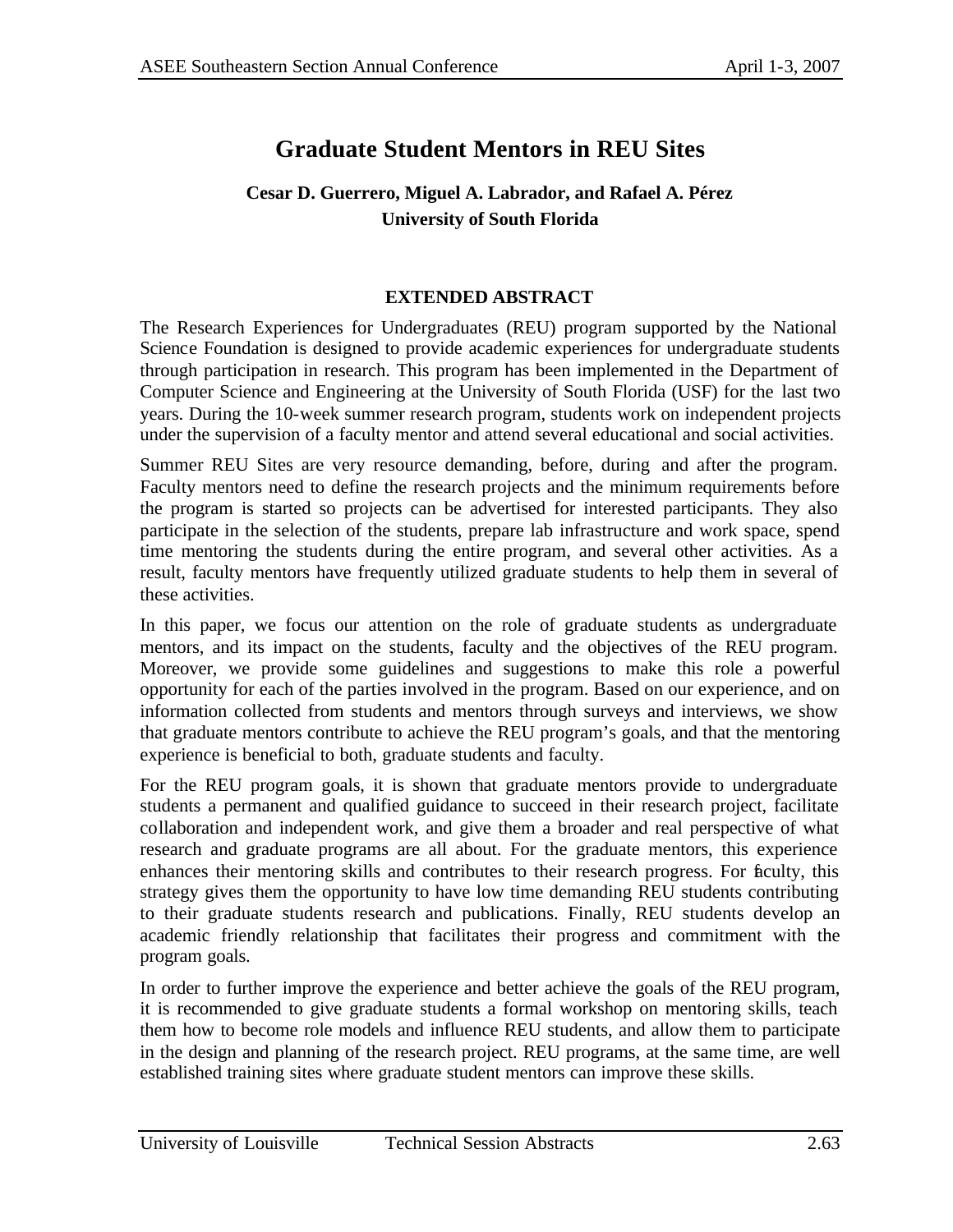## **Fostering Research in Aerospace and Mechanical Engineering Undergraduate Curricula**

### **Viatcheslav Naoumov and Masood Parang Department of Mechanical, Aerospace and Biomedical Engineering University of Tennessee, Knoxville**

#### **EXTENDED ABSTRACT**

One way to foster undergraduate research is implementation of a research component at senior-level undergraduate courses. Typically, mechanical and aerospace curricula are very structured with major portions devoted to mathematics, physics, material science, thermal science, mechanical system, and courses in other areas. This leaves little time to implement a research component. One opportunity to facilitate undergraduate research and involve students' skills in solving non-traditional scientific and engineering problems is in senior design projects. Over last five years University of Tennessee Mechanical, Aerospace, and Biomedical Engineering Department has offered undergraduate students "microgravity" senior capstone design projects as part of NASA Reduced Gravity Student Flight Opportunities Program. In comparison with traditional design projects these projects have a well-developed research portion, which includes research experiments onboard NASA "Vomit Comet", data analysis, and scientific reporting. The main features of this approach to implement a research component in undergraduate curriculum are: involvement of students in cutting edge areas of science and technology; fostering student interest in science; providing the opportunity to use basic knowledge in real scientific research; and recruiting talented students for MS and PhD programs. Starting in 2002-2003 academic year three microgravity research projects were performed with a focus to investigate two-phase fluid flows and mass transfer in microgravity conditions. "Making a Mixing Measurement of Two-Phase Flow" project simulated film boiling using air injected in a vertical pipe liquid flow. "Heat Exchange Research and Condensation Evaluation by Utilizing a Liquid/Fog Experimental Setup" investigated peculiarities of forced - flow condensation using saturated air-water mixture flow. "Simulation for Confirmation of the Onset Correlation of Liquid Potassium Entrainment" simulated liquid droplet entrainment in vapor flow and investigated entrainment interaction between air and water in annular - flow regime. The overall experience included scientific research, hands-on experimental design, test operations, and educational/public outreach activities. While projects mainly focused on research, they involved a great deal of design activity preceding the research portion of the projects. Five years of participation in NASA Reduced Gravity Student Flight Opportunities program has demonstrated amply that these programs are not only very suitable as capstone design projects, but that they also provide senior students unique opportunities to apply their knowledge to real scientific problems and improve their analytical abilities. A large percentage of students that participated in microgravity teams as undergraduates applied and successfully enrolled in graduate programs. At the same time interesting scientific results were collected from the flight tests and presented at annual AIAA Aerospace Sciences Meetings and Exhibits in Reno in 2004, 2005 and 2007.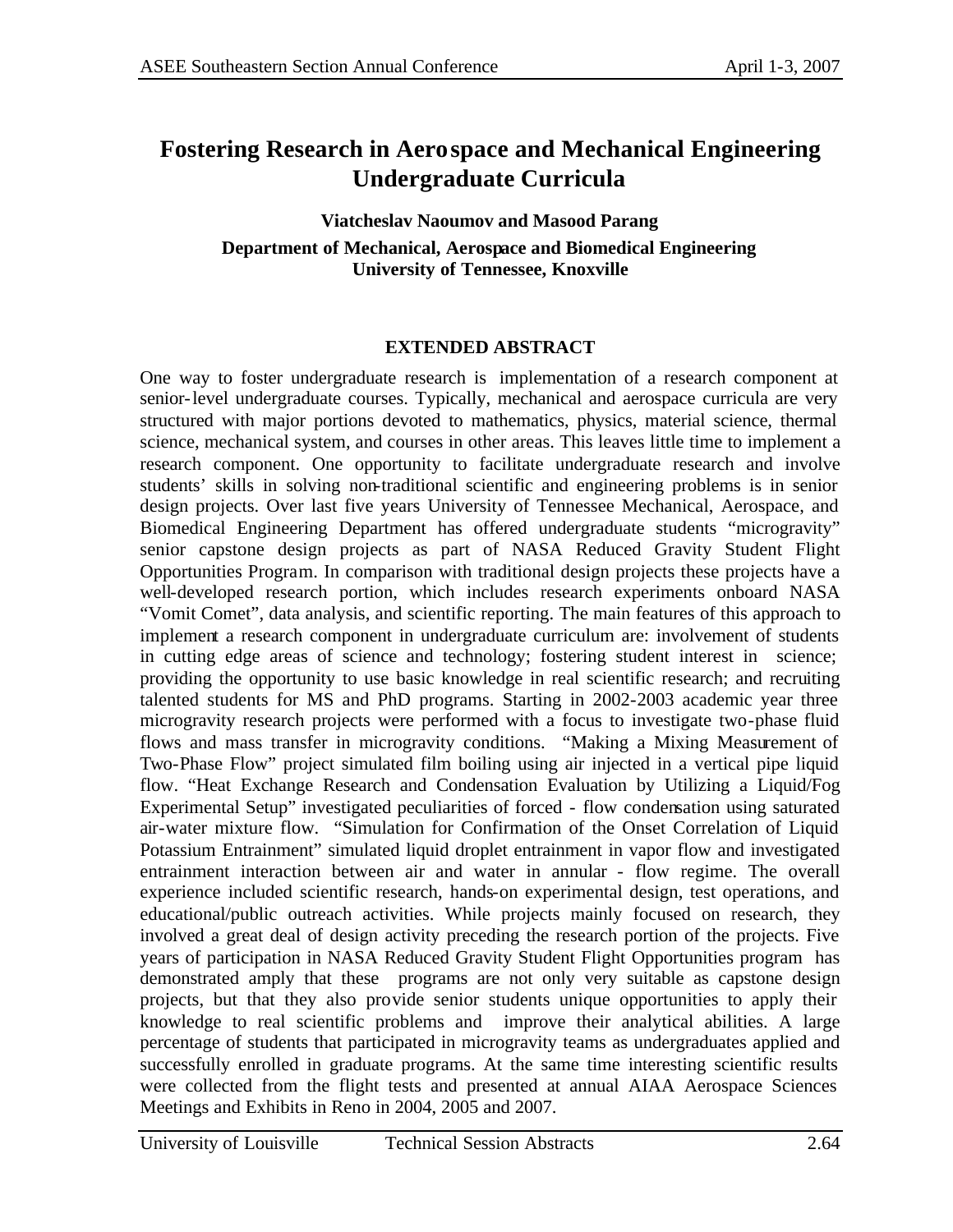### **Assessing Outcomes in a Communication-Intensive Course**

#### **Nancy Bearden Howell School of Computing The University of Southern Mississippi**

#### **EXTENDED ABSTRACT**

Educators from various disciplines endorse and support the assessment process. Though outcomes assessment processes are often informal, such as via the comment from one professor to another "My students are better engineers/programmers/writers/speakers because they were in your class", the process needs to be formalized. Stakeholders expect accountability. Accreditation agencies require programs to assess outcomes at the course level and at the program level in order to demonstrate effectiveness in meeting stated objectives. This paper describes methods implemented in a discipline-specific contentoriented three-hour junior-level course at a four-year university to assess the outcomes of written and oral communication components. Levels of assessment implemented at various stages in the writing process include self assessment, peer assessment, assessment via consultation with a writing tutor, and self-assessment of the overall process. Sample Self Assessment and Peer Assessment forms and procedures are examined. Assessing outcomes of the oral component is determined in part by analyzing the pre and post data provided by students on a Personal Report of Communication Apprehension survey form.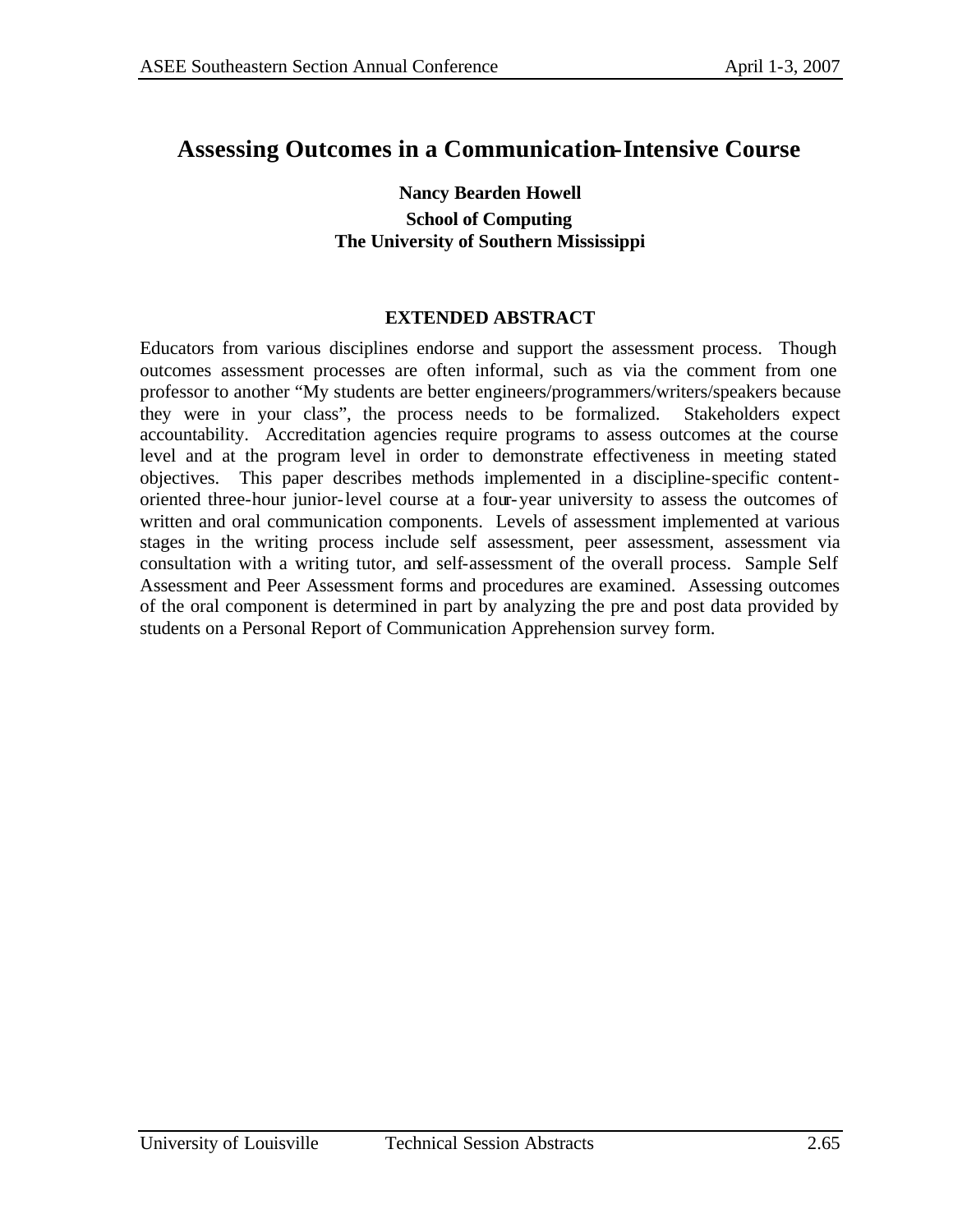## **Undergraduate Research: Challenges, Rewards and Lessons Learned**

### **Robert J. Barsanti**

**Department of Electrical and Computer Engineering The Citadel, 171 Moultrie St, Charleston, S.C., U.S.A.**

### **EXTENDED ABSTRACT**

Undergraduate research has both challenges and rewards. This paper describes both through the authors experience with two undergraduate research projects conducted in the recent past and present. The paper includes descriptions of the projects, the methodology employed by the faculty advisor, and the lessons learned from each experience.

The challenges of conducting undergraduate research are well documented in the literature, they include; lack of student in-depth topical knowledge, minimal student understanding of research procedures and methodology, and poor student time management skills. The rewards include student enlightenment, student maturity, and student appreciation for the role of research in the engineering community.

Two electrical engineering research projects conducted at The Citadel are discussed. Both projects were composed of multiple students and completed work in less than one year. The first project was composed of three students conducting signal processing research using software simulation of non-linear filtering techniques. This project resulted in a peer reviewed paper and presentation at a sectional IEEE conference. The second project is ongoing (but nearing completion), and is composed of a two student group studying the application of wavelet analysis to digital communication signal demodulation.

Although many lessons were learned, this paper discusses project selection; the importance of topical tutoring, the advantages of using small groups of students, how less gifted students can contribute, setting goals and how to measure progress.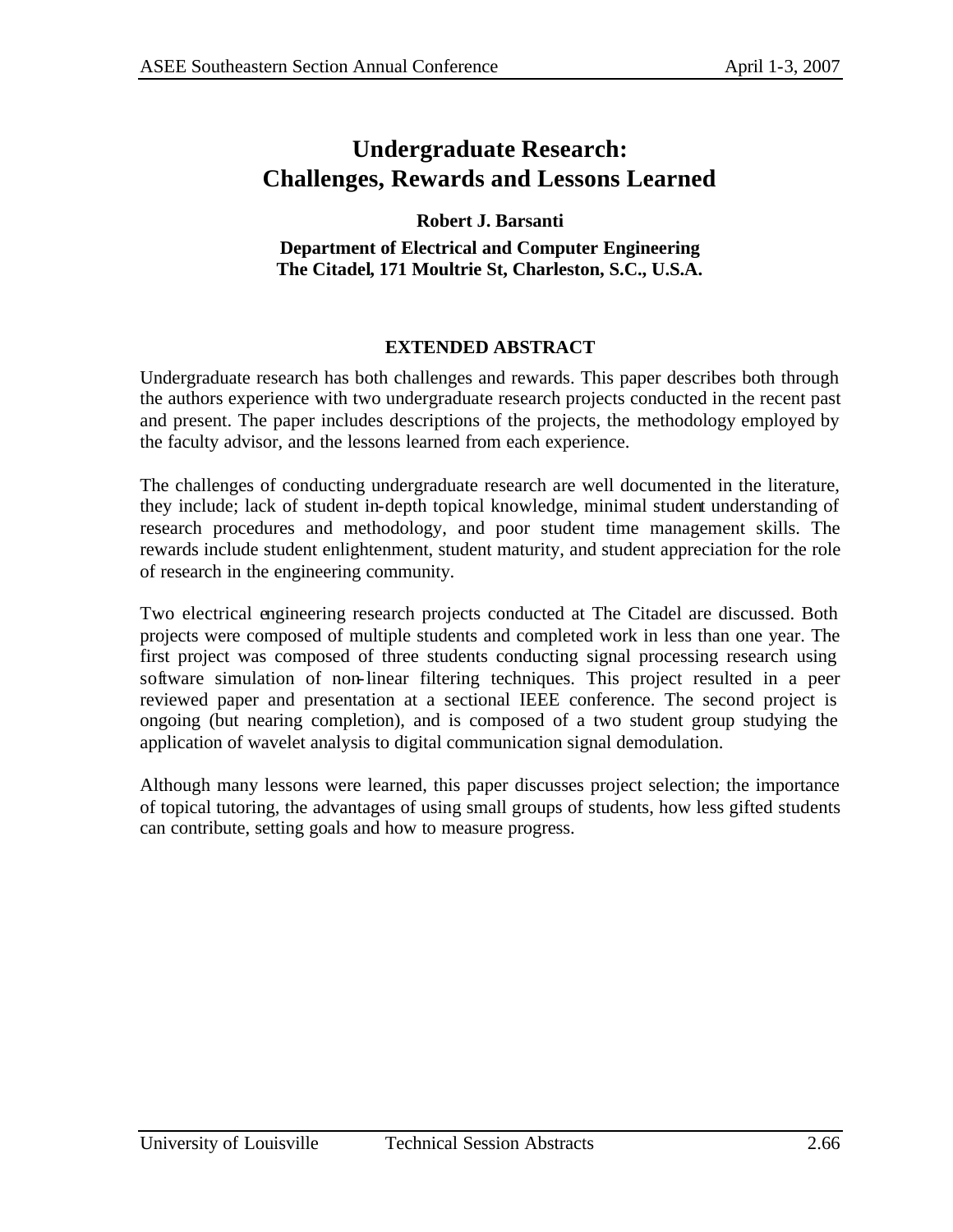## **Engineering and Computer Science in Robotic Development**

### **Cameron Carper Arkansas Technological University**

#### **EXTENDED ABSTRACT**

#### **Purpose**

The purpose of this paper is to act as a parallel to undergraduate research, performed by the author, aimed at developing a robot platform capable of cooperating with other entities of a multi-agent robotic system using stereoscopic vision. The project outlines design decisions and their rationale. This approach allows a reader not only to follow the design process of the author, but also to understand the principles that make the design possible. The project is also designed to be entirely modular, providing libraries and reconfigurable systems which allow future researchers to incorporate existing work into new projects.

#### **Methods**

The methods used to implement each module of the project are greatly varied, but are all built upon the principles of modularity, portability, and abstraction. By constant adherence to these design principles, the final product can be disassembled, rearranged, and modified by researchers in order to apply the present work for new purposes.

The hardware of the robotic platform is separated into the chassis, motor and encoder, and motion controller circuitry. Each area, though dependent on others for functionality, is self contained and may be interchanged with minimal effort.

The software is divided into the following sections:

- 1. Operating System The operating environment for the robot control software.
- 2. Controller Interface A software module providing a layer of abstraction between the low-level interface of the motion controller and the high-level logic module.
- 3. Camera Interface A software module to provide a simple, high-level interface to other software modules.
- 4. Image Processing A software module to extract the necessary information from images provided by the camera interface.
- 5. Logic Module A software module to determine the correct path and distance to objects based on information provided by the image processor.

#### **Conclusion**

The hardware platform has recently been completed and a working software prototype is expected by January, 2007. At that time, the full prototype will be tested, improved, documented thoroughly, and the software released for use by other researchers.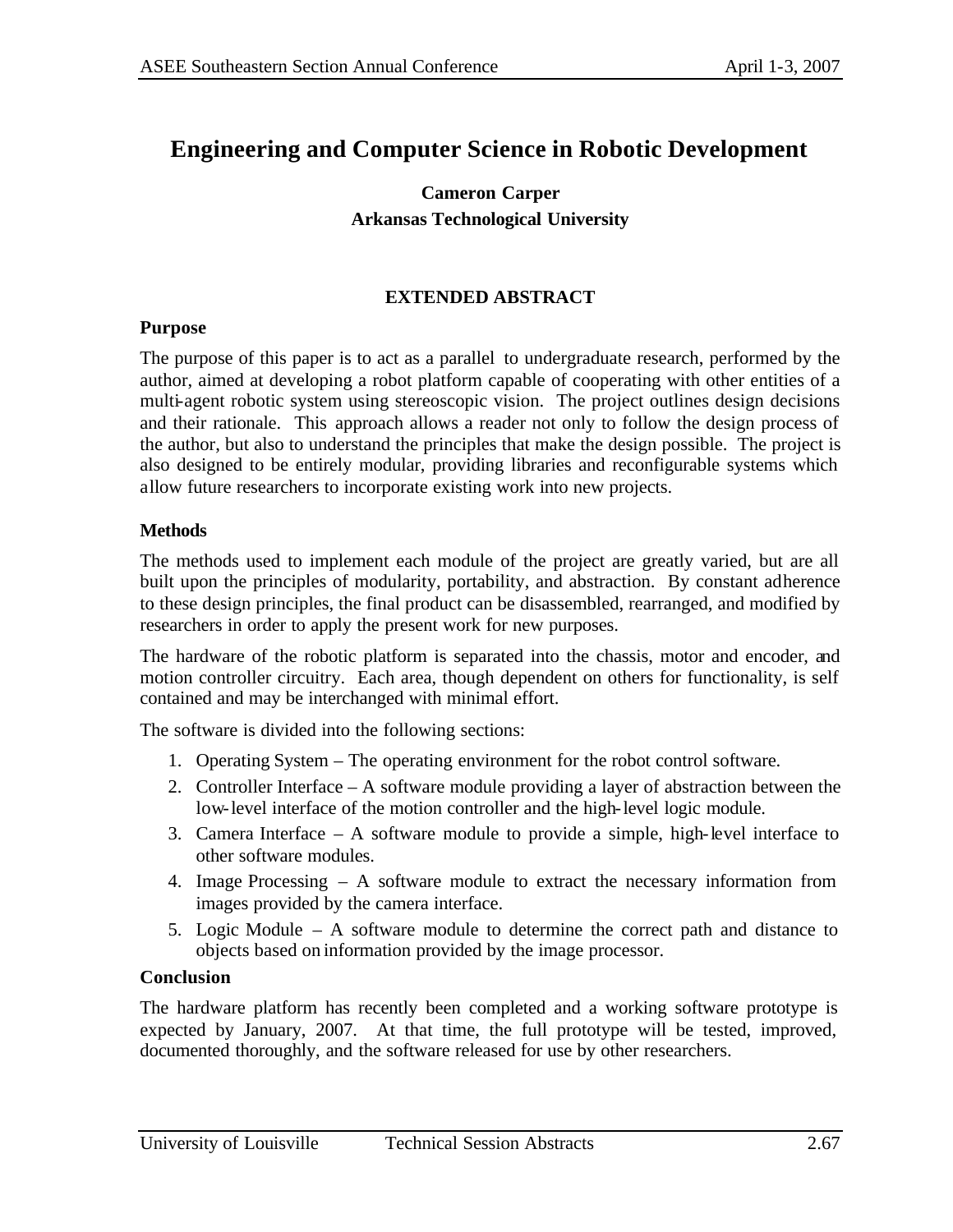# **Research in Nine Weeks – Can It Be Done?**

### **S. Pardue, M. Abdelrahman Tennessee Technological University**

### **EXTENDED ABSTRACT**

Preparing to work with undergraduates in a research endeavor can be an intimidating task if the goal is produce students who can do independent research at the end of nine weeks. Add to the challenge that the projects are multidisciplinary within engineering - mechanical, electrical, chemical, and technology - existing in a field that many undergraduates have limited educational experience with, lost foam metal casting, guarantees an exciting summer. Making good use of existing models, Tennessee Technological University hosted a National Science Foundation sponsored Research Experiences for Undergraduates (REU) site: Industrial application of Sensing, Modeling, and Control during Summer 2006. Highlights from the programmatic design of the REU site will be presented. Special emphasis will be given to a unique aspect of the program, a sponsored one-day workshop called Mentoring the Mentors for faculty interested in guiding research with undergraduates. Lessons learned from the preparation and delivery of the workshop as well as informal assessment of the level of independence achieved by the ten REU students from Summer 2006 will be shared.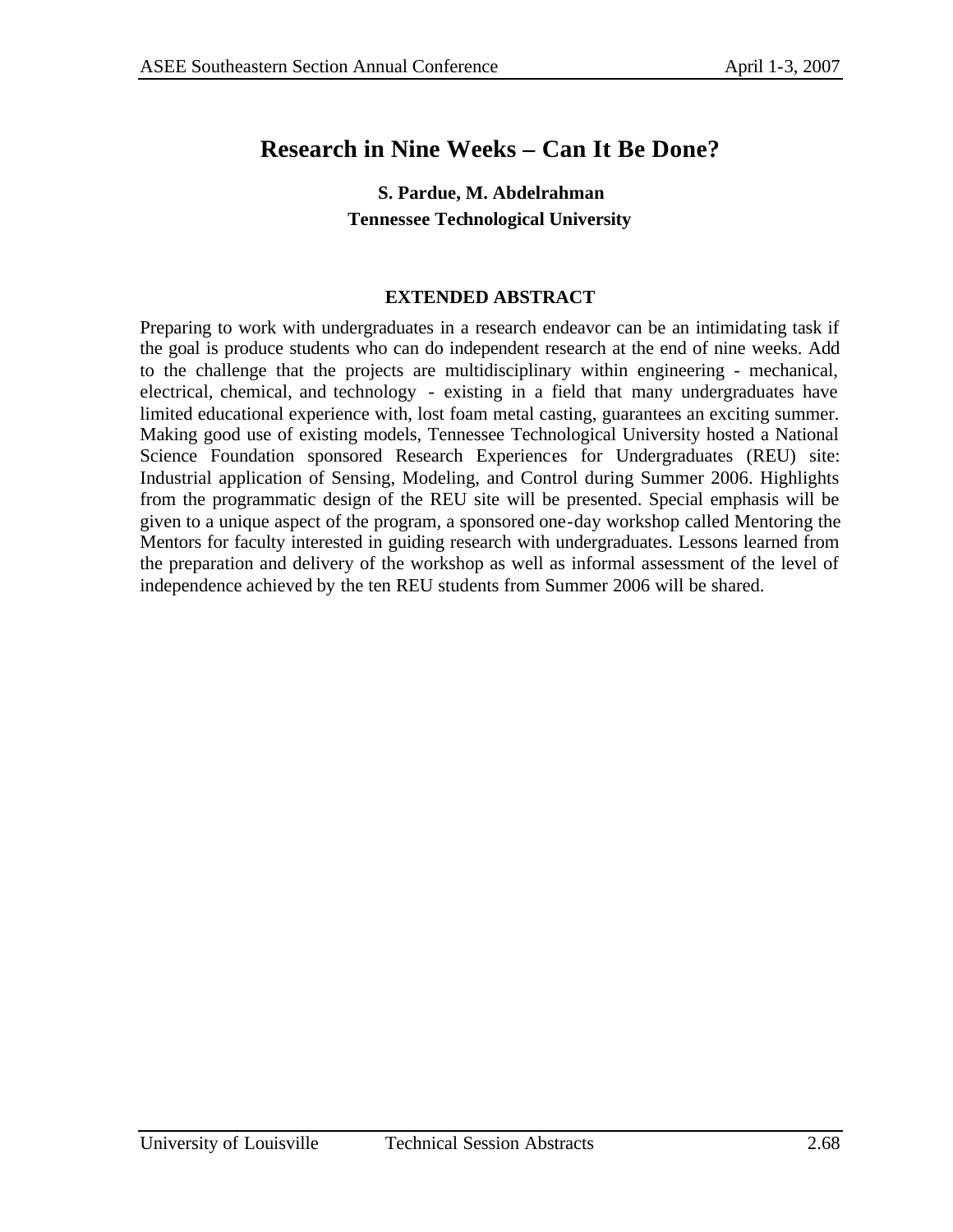# **Learning the Stiffness Method with FORTRAN, Excel and MathCAD**

### **Peter W. Hoadley Virginia Military Institute**

### **EXTENDED ABSTRACT**

The stiffness method for structural analysis has been taught at the undergraduate level for several years. FORTRAN, MathCAD and Microsoft Excel have all been used in the civil engineering department at VMI when teaching the method. Recently, a comparison was made between these three software tools to determine which was the best for learning the method.

The stiffness method begins by isolating members and writing the member end forces in terms of loads and deformations. Joint equilibrium equations are written in terms of these member end forces resulting in a linear set of equations with deformations as the unknowns. This set of equations is modified for support conditions and then solved yielding values for deformations. These known deformations are substituted into the original equations for member end forces. Deformations and member end forces serve as output.

At VMI during the 1980's and early 1990's, FORTRAN was taught in a dedicated course during the sophomore year and used as the primary software tool for teaching the stiffness method. There are three basic problems learning the stiffness method when using FORTRAN – input/output, syntax and conceptual understanding.

MathCAD $^{\circ}$  is a powerful equation solving software tool ideally suited for engineering problems. One advantage MathCAD has over FORTRAN is that it is far more visual yet syntax can still be a hindrance to learning.

Using Excel to learn the stiffness method has definite advantages over MathCAD and FORTRAN. Like MathCAD it is more visual than a formal programming language but its syntax is much easier. Excel seems to be the best tool for learning the stiffness method.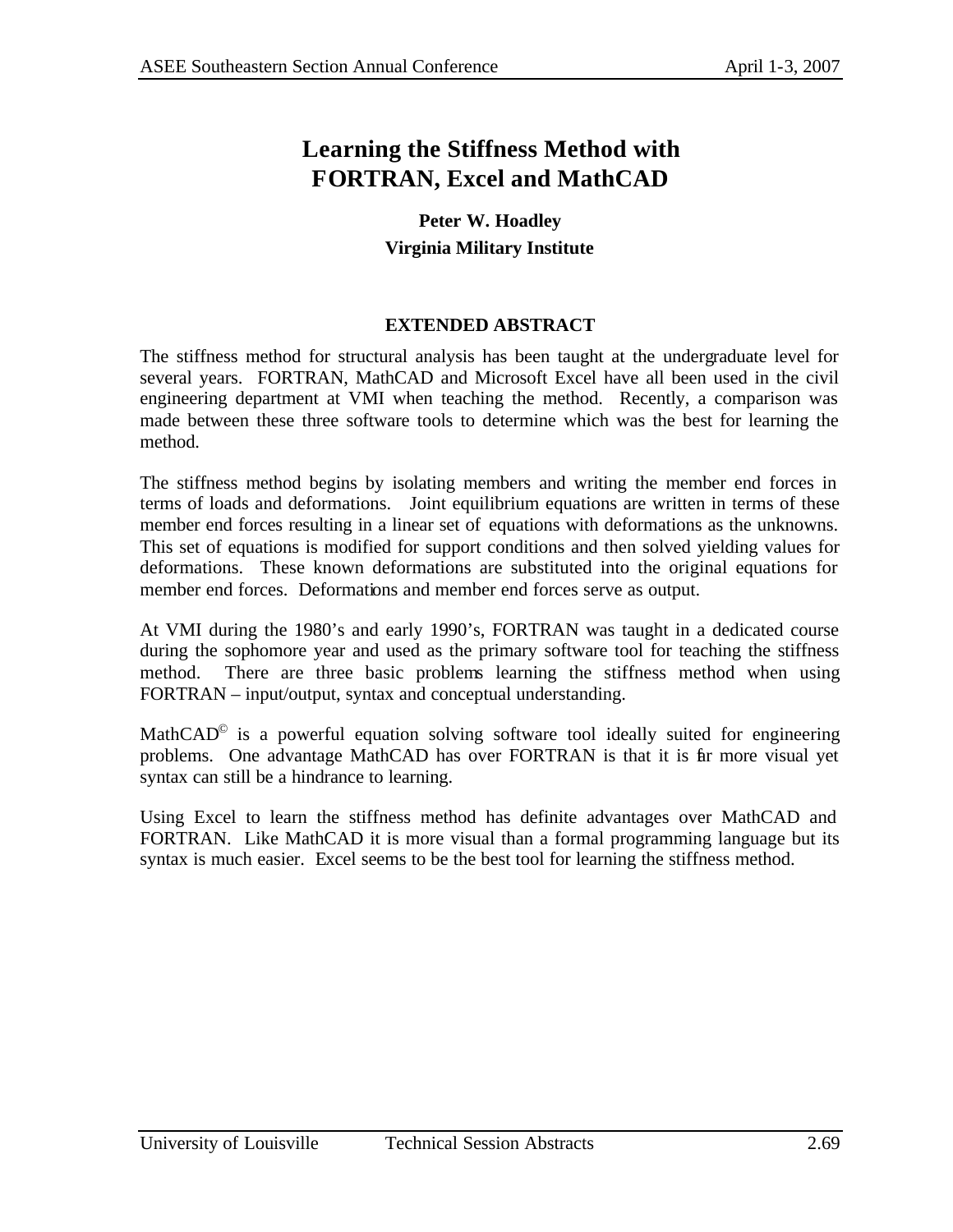## **Using Mathcad Debugging Functions as a Teaching Tool**

### **Kenneth P. Brannan and John A. Murden Department of Civil and Environmental Engineering The Citadel**

#### **EXTENDED ABSTRACT**

Based on experience gained from a combined forty-plus years of teaching programming in several languages, it appears that one of the critical points at which students encounter difficulty is when loops are introduced. The difficulty escalates when subscripted variables (arrays) are used in the loops. To teach these features in Mathcad, the authors have employed several techniques, including explanations of example programs, flowcharts, pseudocode, hands-on electronic workbook, and frequent tests and assignments. No single technique has eliminated the barriers to learning, particularly for weaker students.

When Mathcad was selected a decade ago as the programming language, a technique was lost that had been available in languages used previously – the ability to demonstrate during the early stages of instruction what happens to loop and non-subscripted variables during line-by-line execution of a loop. With earlier versions of Mathcad, only after arrays were introduced could students see actual output associated with a function, and by then many weaker students were struggling to catch up. With Mathcad 13, several new debugging functions have been added that allow the user to see annotated line-by-line output as the loop is executed. In addition, the debugger allows execution to be suspended to examine output at a given point in the loop, and the user may step through the loop interactively, observing the output during each pass through the loop. The purpose of this paper is to describe how this new feature has been incorporated into an introductory programming class and assess whether the feature has improved the teaching and learning of loops and subscripted variables.

Survey results from students taking the computer applications class indicate that loops and subscripted variables are difficult topics. In addition, student responses showed that the new debugging tools helped to improve understanding of loops and subscripted variables. While the new features were perceived by over two-thirds of the students to be he lpful in the teaching and learning of loops and subscripted variables, other teaching methods such as doing weekly assignments, preparing for weekly tests, "playing computer," and working with on-line electronic workbook files were found to be more valuable aids for learning. Students identified the most difficult topic to be nested loops, which is currently being taught as the last topic in the programming sequence. However, three of the relatively difficult topics were taught in the first two weeks, which may contribute to the difficulty experienced by students when they first encounter loops.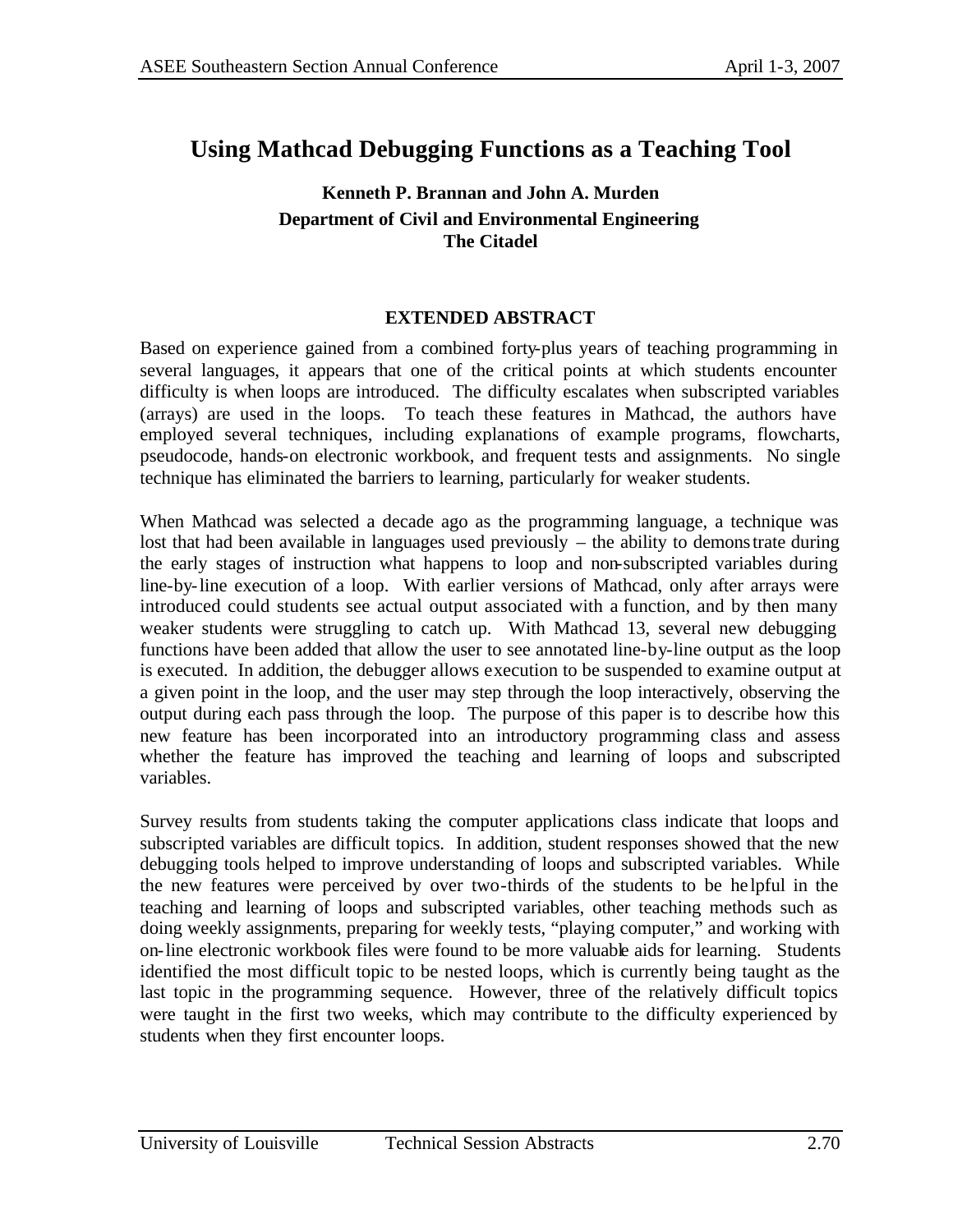# **The Role of Computer Based Homework for Engineering Design Courses**

**Steven M. Click, PhD, PE Tennessee Tech University**

### **EXTENDED ABSTRACT**

Evaluation of students in engineering design courses remains a key challenge to educators. While the evaluation techniques presented by computer based homework may not seem applicable to design courses, a basic understanding of the ASCE Body of Knowledge, Bloom's Taxonomy, and its use as a measure of achievement within the Body of Knowledge allows for the development of meaningful assignments. The key to success is to clearly understand the role of such assignments, and then design questions to meet that stated intent. Well designed homework assignments can then take their place among other evaluations, such as tests or projects, to provide a comprehensive evaluation of student levels of achievement in an engineering design course.

This paper begins with three brief descriptions. First, a description of the ASCE Body of Knowledge, a collection of 15 educational outcomes desired of engineers both before and after licensure. Following is a description of Bloom's Taxonomy, a learning taxonomy which divides the cognitive domain into six levels, and which was used by ASCE to draft Levels of Achievement Applicable to the Body of Knowledge. The final brief description is of the draft Levels of Achievement, especially considering the Body of Knowledge Outcome Rubric, and how it can be used both as a tool in developing courses and in designing student assessments.

The remainder of the paper is devoted to investigation into the relative ability of computer based homework to evaluate different achievement levels, including the differing amount of intervention required (or the amount of automation available) for typical question types. The paper uses as an example a highway design course, including information from a typical course syllabus, intent of that course's computer based homework, role of the homework in the overall student evaluation, and sample problems addressing different levels of achievement.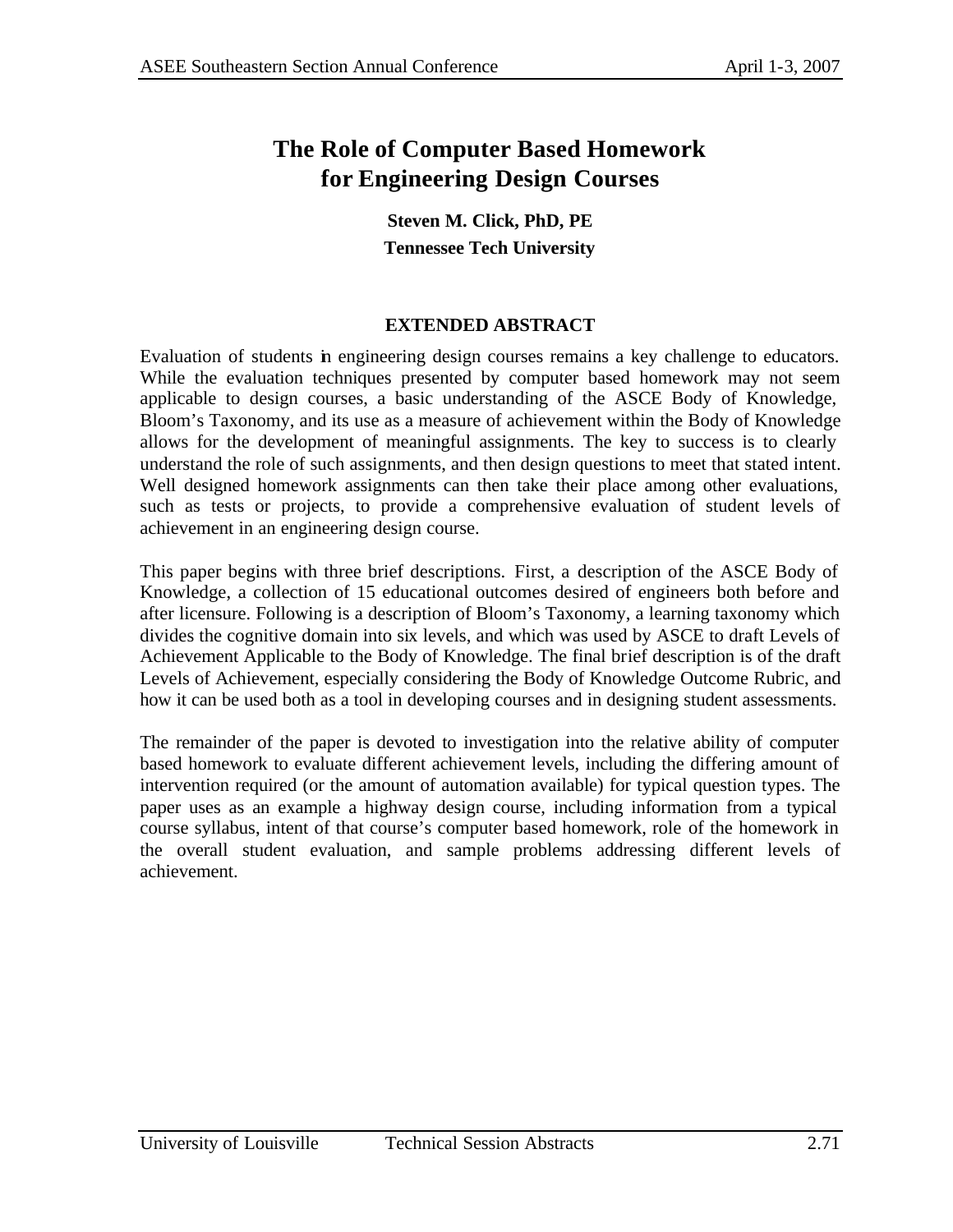# **Engineering Economy: Getting Personal**

### **Scott R. Schultz Mercer University**

### **EXTENDED ABSTRACT**

To some, sitting through an Engineering Economy lecture can be as interesting as watching paint dry. However, throw in a few personal examples, and Engineering Economy can become a life changing course. In this paper I describe an active learning approach to Engineering Economy where numerous hands-on labs accompany a standard lecture style course. More importantly, these labs apply fundamental Engineering Economy concepts to everyday life events, events in which students will become involved with numerous times throughout their personal and professional lives.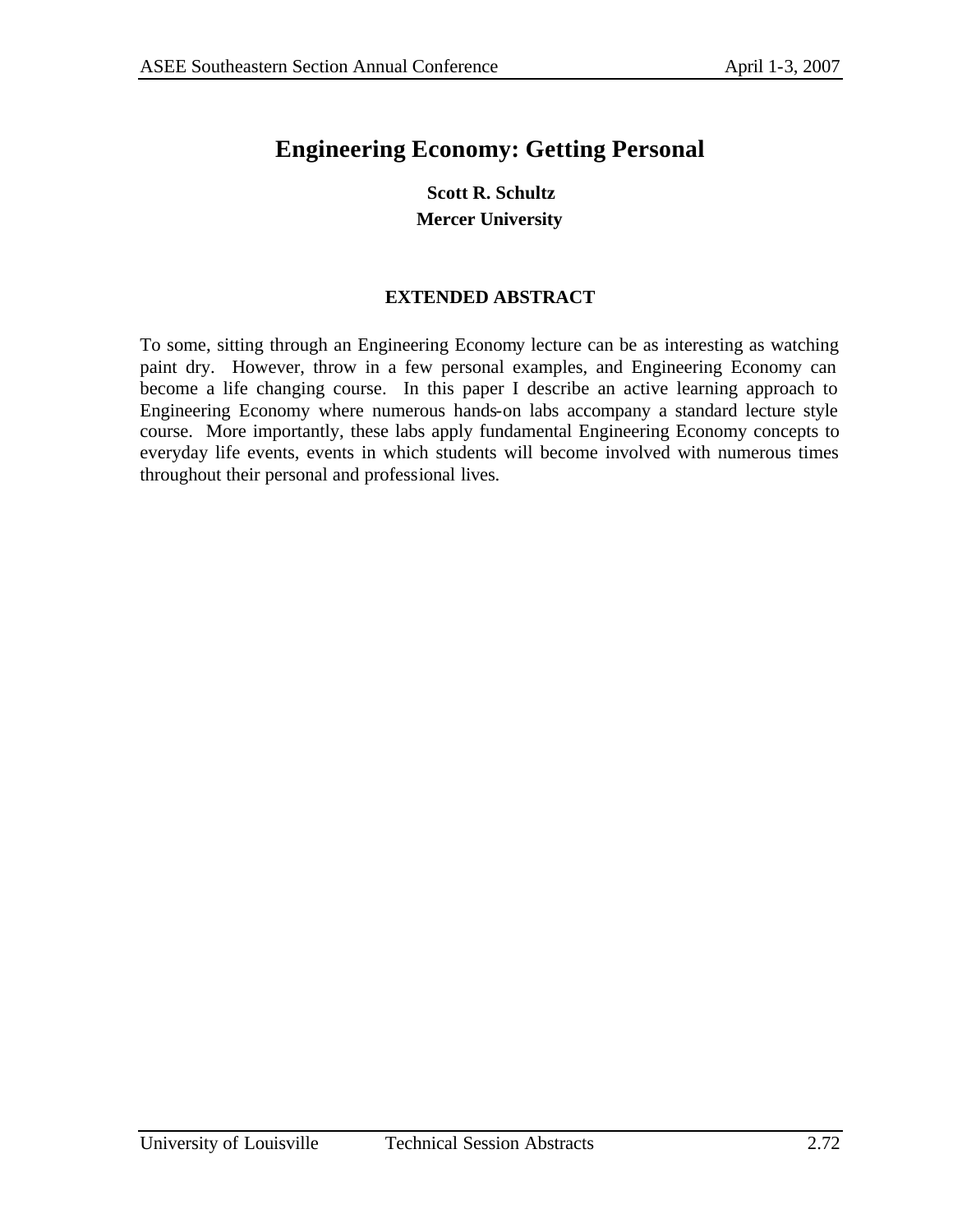# **Improving the Senior Level Hydraulic Engineering Design Course (CE 474) by Means of ComputerAssisted Instruction**

### **Rolando Bravo**

### **Department of Civil and Environmental Engineering Southern Illinois University Carbondale**

### **EXTENDED ABSTRACT**

This paper reports on the development, over the last two years, of spreadsheets in engineering hydraulics at Southern Illinois University Carbondale. The objective of this project was to provide a user-friendly format for studying applications of the design theory presented in hydraulics lectures.

A survey about the need of developing these practical spreadsheets was conducted in the Hydraulic Engineering Design course (CE 474) at the end of the spring 2004 semester, and all twenty-one students enrolled in the class responded. The survey was constructed with eight questions, all related to the objectives of this proposal, and its results more than encouraged our continuing the work presented in this paper.

Most of the design problems assigned in CE 474 involve tedious and time-consuming calculations. Some require numerous trial-and-error procedures. Additionally, just a small change in the configuration of the problem to be analyzed requires repetition of the entire procedure. For these reasons a computer-assisted method can be so advantageous in enabling students to simulate a variety of realistic problems. Enhancement of the understanding of real life problems is not, most of the time, a priority of textbooks. Currently, there is no textbook in the market which includes this type of teaching-enhancement tool. Moreover, homework and projects assigned in this course are currently limited to relatively simple systems due to the fact that more complicated systems will involve extremely time-consuming numerical operations.

Therefore, with the use of appropriate software, the course content can be significantly improved in the area of real-world application. Additionally, computer-aided design is used in all practical areas of engineering. Exposure of the students to this current technology will increase their ability to handle complicated, real problems, give them motivation for continuing the development of similar applications in other areas, and definitely increase their job opportunities.

Another quite important issue is the fact that even though there is commercial software available for some of the topics that will be covered in this project, the only way of testing is having a parallel solution developed independently.

This paper presents the modules developed for the design of pipes, pipe systems, pipe networks, uniform flow in open channels, critical flow in open channels, and graduallyvaried flow in open channels. Each module has relevant course material such as examples, projects, handouts, and notes, key factors in the implementation of a computer-assisted method of instruction in the classroom.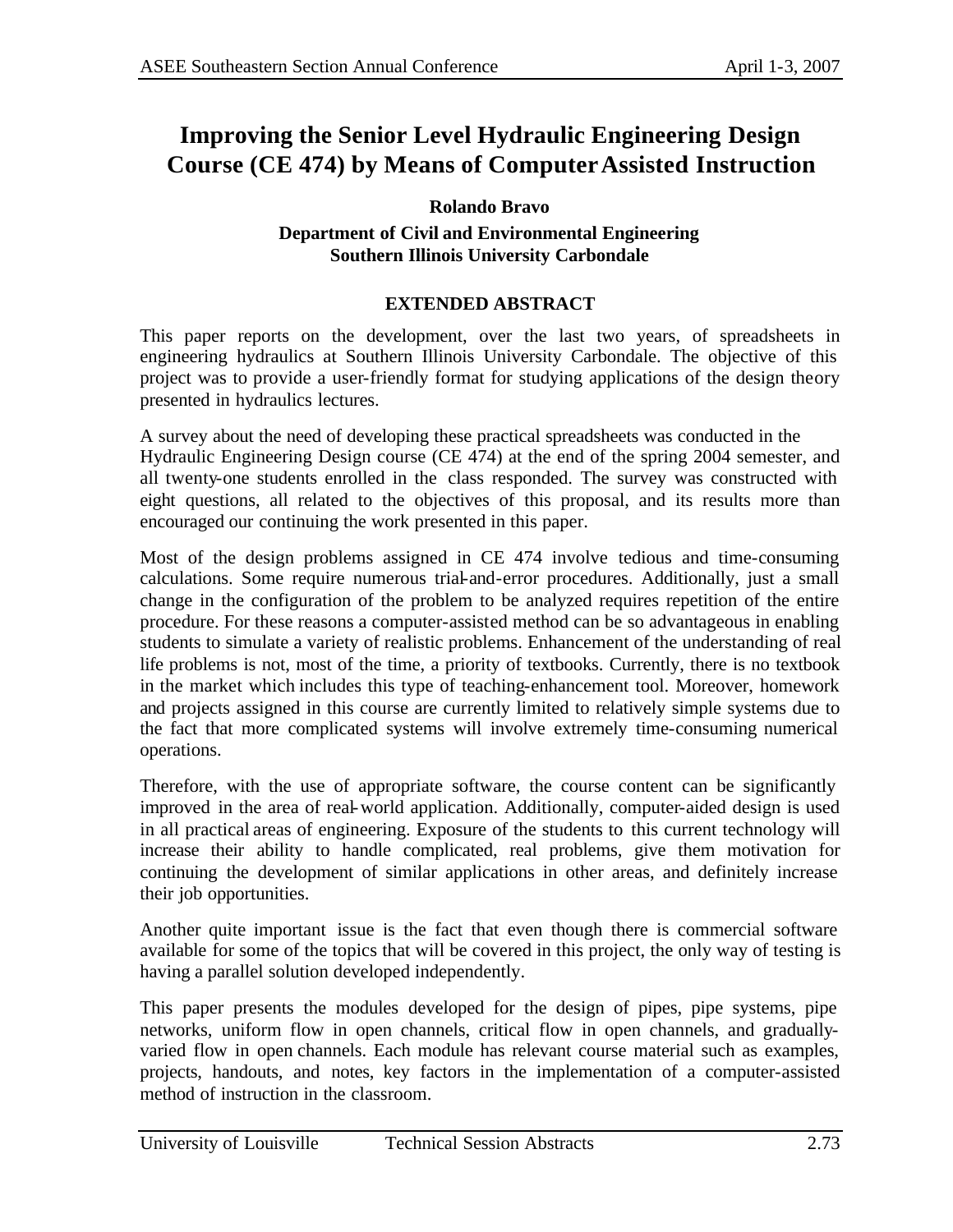# **Constructing and Teaching a New Asphalt Laboratory for the Engineering department at the University of Tennessee at Martin**

## **Mohammad Obadat**

### **Assistant Professor, The University of Tennessee at Martin**

## **EXTENDED ABSTRACT**

Building and constructing a new civil engineering laboratory is a challenging task and requires a lot of work. At the same time, exposing undergraduate civil engineering students in a general engineering program to the hands-on pavement design experience is of great importance.

Pavement design and analysis is a newly developed civil engineering upper division undergraduate course offered at the department of engineering at the University of Tennessee at Martin. This course is a four- credit hour consisting of a three-hour lecture and a threehour laboratory. The primary objective of the laboratory work is to introduce different methods required to design hot mix asphalt pavements to the civil engineering students.

Superpave and Marshall Mix designs are the two main methods used for the asphalt-based design of pavements. The two mix design procedures are implemented in the developed laboratory which requires a set of experiments on the aggregate, the binder "asphalt", and the mix. The goal is to achieve an optimum proportioning of the materials and desired characteristics for the asphalt mix.

Challenges for building a new laboratory are numerous such as allocating funding for equipping the laboratory and finding a proper space within the building. The intent of this paper is to share the experience of developing and teaching an asphalt laboratory including layout of the laboratory section of the course, the process of equipping the lab, the procedure and students work for the laboratory experiments, and a final assessment for the laboratory. A questionnaire was developed for the students to evaluate the teaching process, laboratory procedure handouts, the laboratory equipment usage, and group work. A summary and analysis of the questionnaire is presented. The developed asphalt laboratory in conjunction with the pavement design and analysis course aimed to expose the students to the theory, laboratory, and field work of the pavement design and construction. The development of the asphalt laboratory was successful, and it exposed the students to hands-on experience on different flexible pavement design methods. Students learned in this course how to follow standard procedure of tests and specifications requirements by AASHTO, present handwritten technical information in a clear and orderly manner, interpret results and make decisions necessary to improve design, and work in a team environment. The adaptation of the Marshall and Superpave mix design methods vary from state to state therefore, the exposure to different design methods will prepare students more for their professional career.

The questionnaire results and feedback showed that students, many of which started internships in such related topics, found the laboratory very useful and constructive. Future work includes adding more tests such as the Dynamic Shear Rehometer (DSR) for testing binder "rheological" properties and the dynamic complex modulus.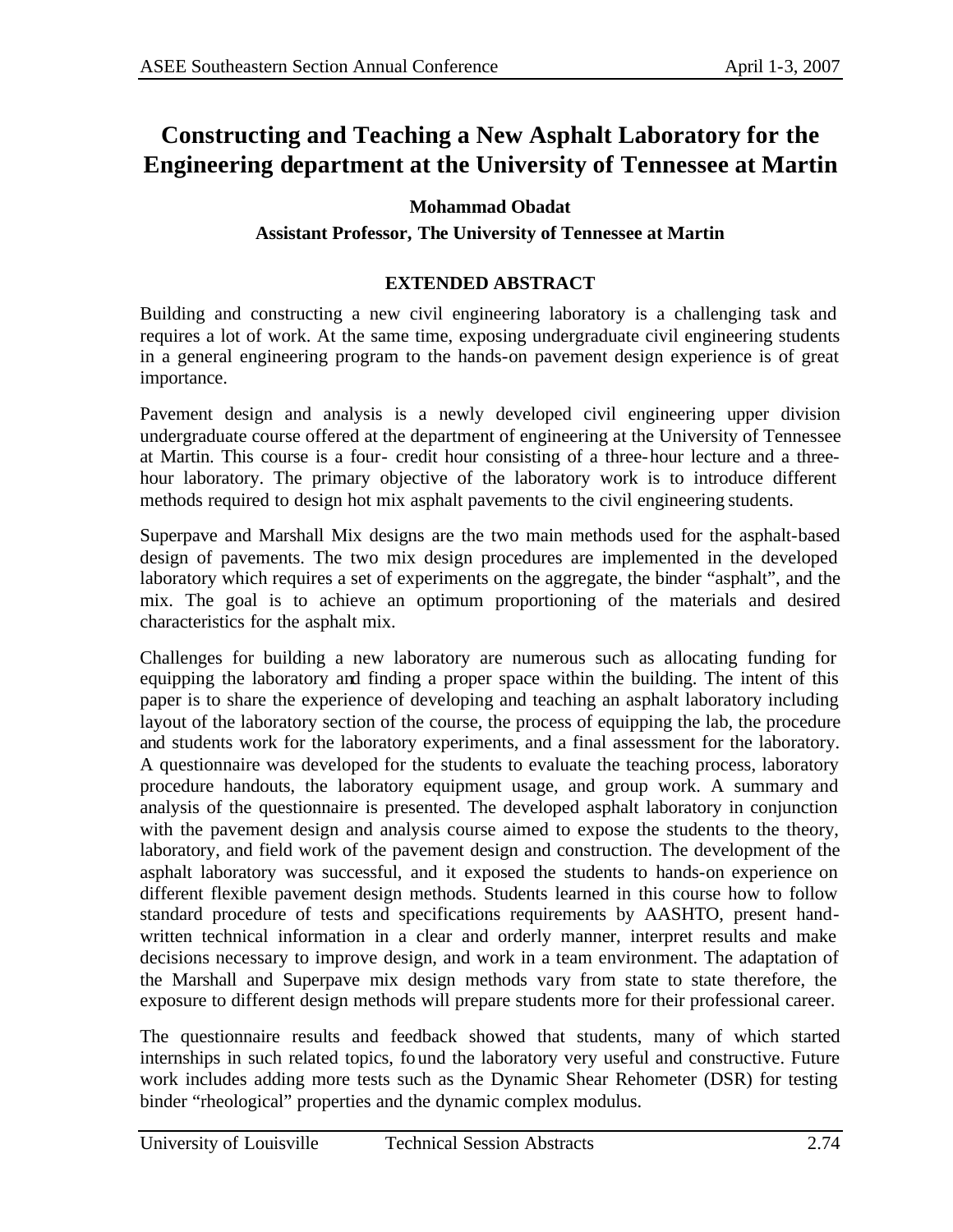# **Implementing Field Work in Teaching Transportation Engineering Course**

## **Mohammad Obadat**

### **Assistant Professor, The University of Tennessee at Martin**

### **EXTENDED ABSTRACT**

Transportation engineering course is an upper division technical elective for the civil engineering concentration at the University of Tennessee at Martin. The course is an entrylevel transportation course that covers general knowledge in different transportation fields including traffic characteristics and flow theory, geometric design of highways, transportation planning, roadway capacity and level of service, highway materials, and pavement design. Classically, the transportation engineering course has been taught in the classroom through a format consisting only of lectures, homework, and exams. Transportation engineering course material includes many traffic studies that require field work to comprehend. A need for having a hands-on experience in this class was found necessary. This paper describes the vital value of field work to the students by implementing in-field transportation projects. Two main projects were adopted: (1) Spot speed study and (2) Intersection volume count and traffic signal assessment. Spot speed studies are vital for measuring different variables and factors needed in the design and analysis of the highway system. Observed speeds are used for capacity analysis, geometric design, safety measures, speed trends and assessment. Students used a hand held radar to collect the speed data.

Using basic statistical analysis, data are further analyzed. Highlights of analysis inc lude frequency distribution of speeds, important design percentiles, and statistical measures. Decisions are made and conclusions are drawn from the analyzed data. Traffic signal analysis and assessment comprises the second study assigned for the transportation engineering class. It is a significant study for intersection evaluation in terms of proper signal timing, intersection capacity, and level of service. Tally sheets and electronic counters for collecting data are used.

Tabular and graphical representation of collected data is presented. Students analyzed their signalized intersection results using HCS 2000 software such as adequacy of intersection traffic light timing, volume to capacity ratio, approaches delays, and levels of service.

Field traffic studies strengthened the traffic theories presented in the classroom. Spot speed study and intersection analysis and signal assessment helped students gain the following benefits: study implementations, familiarity with standard procedures and standard forms, data presentation techniques, data analysis, field experience and applications, group work, presentation skills, interpretations of results, suggestion of solutions, and professional software implementation.

This paper describes the minimum requirements for establishing the aforementioned studies and intended objectives illustrated by examples of students' work. Future plans are to develop an additional three-hour laboratory to accompany the transportation engineering class. The laboratory will include additional studies and projects that will be vital to reenforce the transportation material taught in the classroom environment.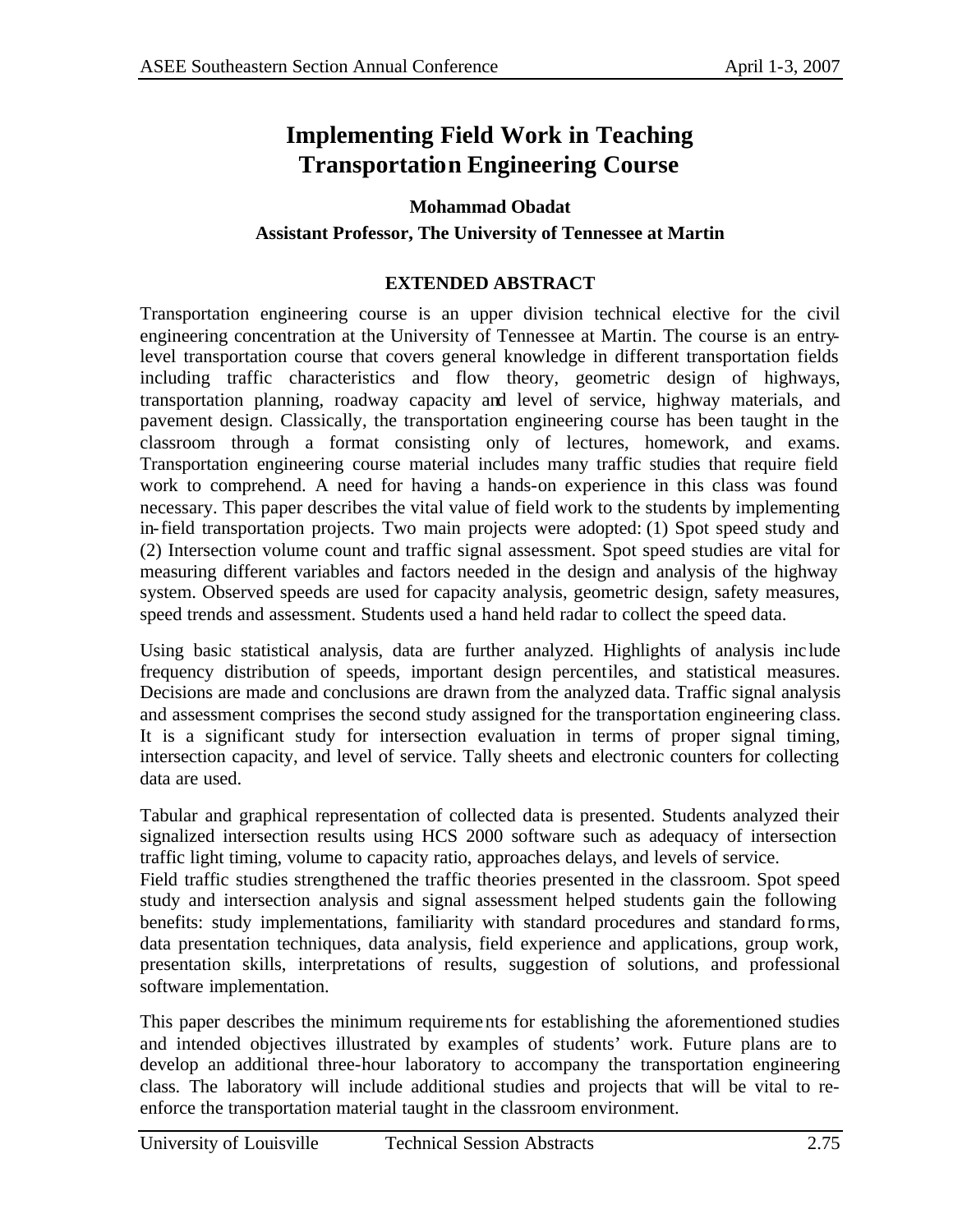# **A Use of HEC-RAS as Instructional Tool**

# **Gregory H. Nail, PhD, PE The University of Tennessee at Martin**

### **EXTENDED ABSTRACT**

The University of Tennessee at Martin offers an undergraduate program leading to a B.S. in Engineering, with concentration in either of Civil, Electrical, Industrial, or Mechanical Engineering. Recently, a Hydraulics and Hydrology elective course has been made available for Civil Engineering students - providing an introduction to open channel flow. Students are exposed to the commonly used and widely accepted Hydrologic Engineering Center-River Analysis System (HEC-RAS), open channel flow software, near the end of the course. This paper is a report on the way in which HEC-RAS is presented to the students.

The students are first required to solve a specifically designed open channel flow problem without the aid of HEC-RAS. This problem is nontrivial, so that it is impractical to solve without a significant effort. However, solution can be obtained manually with assistance of spreadsheet software, within a reasonable period of time. The students then run HEC-RAS on the same problem to check their calculations. The way in which the open channel flow problem is specified accommodates illustration of all the basic features of HEC-RAS for subcritical flow.

The goal is to provide an instructional experience that tends to militate against students becoming overly dependent on the software. Although focused on HEC-RAS in an undergraduate Civil Engineering elective course, the issues discussed apply widely. Highly advanced modern software often seems at odds with the use of pencil and paper to carry out calculations. The above scheme of introducing HEC-RAS is suggested as but one approach to effectively bridge the gap from fundamental theory to technically advanced software.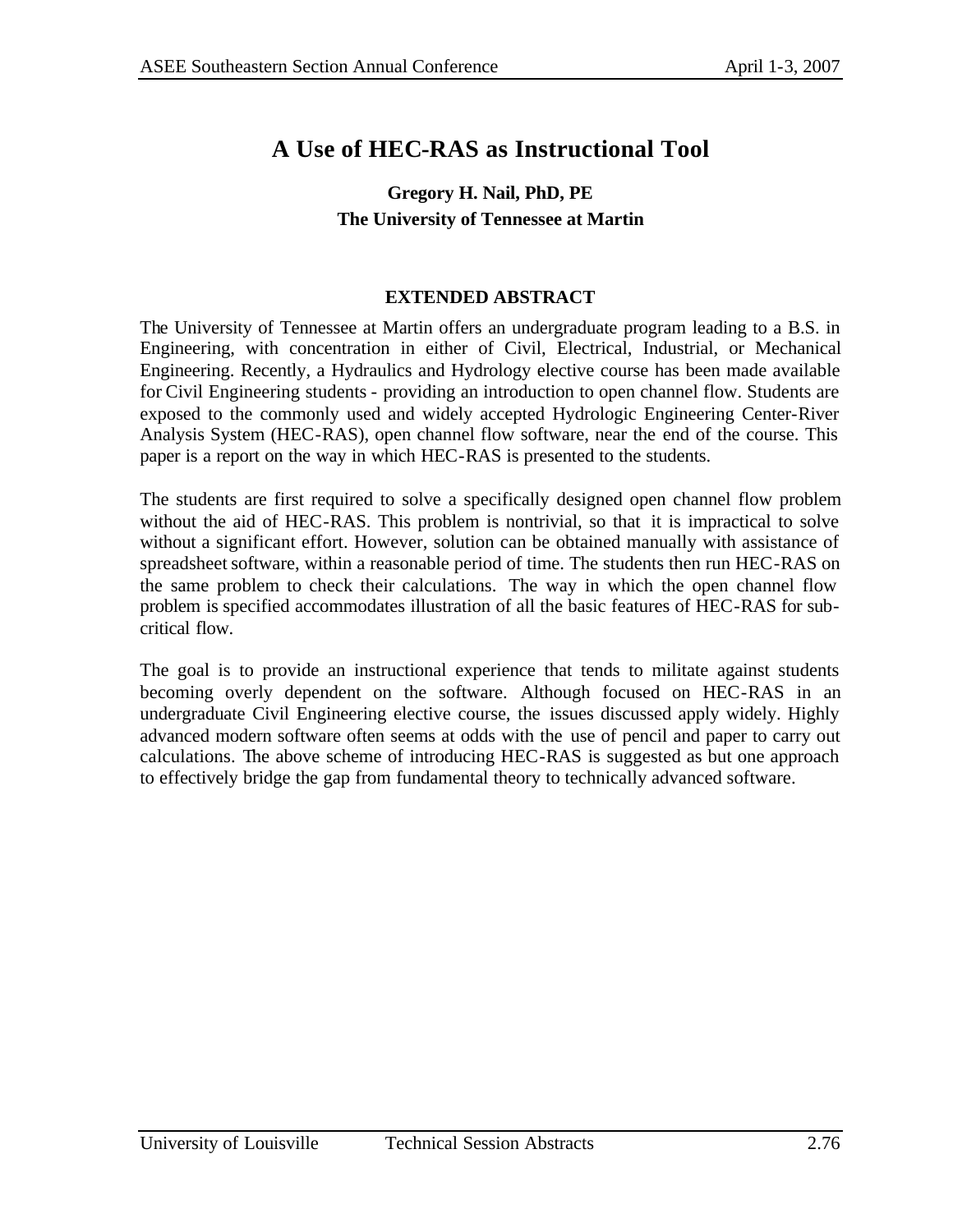# **Visualization and Computational Techniques forTeaching Polymer Chemistry to Engineering Undergraduates**

**C. L. Aronson, J. A. Charbonneau, D. Knack, R. L. Aiken, M. S. Parker, T. D. Rau, E.M. McDermott, D.P. Eddy, L.D. Aronson / M.T. Huggins and J. Gurst Departments of Science & Mathematics and Mechanical Engineering, Kettering University/ Department of Chemistry, University of West Florida**

## **EXTENDED ABSTRACT**

Despite the fundamental grasp of a chemical reaction gained by understanding its underlying mechanism, many engineering underclassmen appear not particularly compelled to push electrons, rupture bonds and envision transition states. Nevertheless, understanding reaction mechanisms plays an important role in developing novel organic structures for tailored engineering properties. In contrast, most mechanical engineering students quickly assimilate 3-dimensional visualization of meter scale structures *via* computer aided design (CAD) graphical communication. These hurdles in organic chemical education to engineering underclassmen have prompted the utilization of visualization and computational techniques for synthetic pedagogy. Molecular modeling and computational kinetics were braided with CAD techniques.

Preliminary results indicate that intertwining these techniques aids in developing the engineering student's chemical reasoning skills and significantly decrease formulaic memorization.

Development of judiciously chosen pedagogical organic polymerization examples has heavily involved undergraduate research students in addition to faculty collaboration across academic disciplines and institutions. This project encourages mechanical engineering students to better communicate with chemical professionals as well as helps "close the loop" on the first-year experience by making the traditional science-engineering partition increasingly transparent.

### **Pedagogical Visualization and Computation of Anionic Polymerization Reactions**

Molecular modeling of anionic initiation mechanisms *via* nucleophilic attack is detailed for a variety of organic monomers. Molecular modeling is used to demonstrate monomer susceptibility as well as transition state structure and thermodynamics. Anionic polymerization propagation kinetics was modeled as a function of temperature, solvent, impurity concentration, chemical initiator and counter cation identity using facile systems dynamics software. The computational dynamics subroutine was amplified to model sequential addition block copolymerization kinetics as a function of monomer identity. Innovative CAD designs were generated by students, which superimposed abstract mechanistic organic molecular models onto recognizable mechanical mechanisms. Similarities in mechanistic repetition as well as significant differences in both length scale and energy transport were emphasized. The 3- dimensional atomic Cartesian coordinates from energy minimized molecular models were scaled by students within the mechanical engineering CAD classroom to rapid prototype tangible molecular assemblies. Increasingly challenging, *multi*-planar CAD molecular models were utilized to poignantly illustrate both conformation and steric hindrance to engineering students.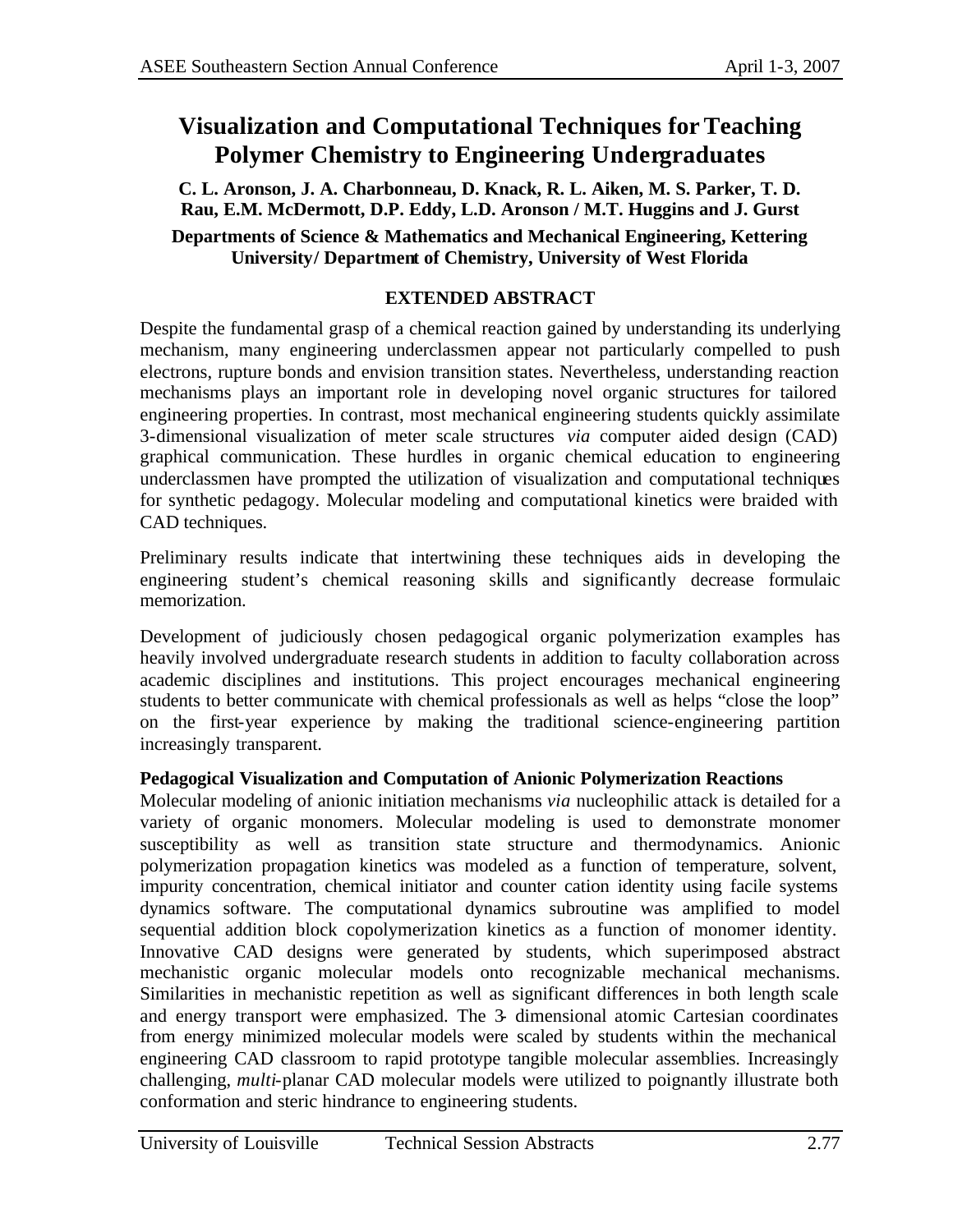# **An Online Community for Chemical Engineering Educators**

# **David L. Silverstein University of Kentucky**

## **EXTENDED ABSTRACT**

It has often been claimed that teaching is the role of a professor for which there is the least formal preparation. A new professor will be thrown into a classroom and be expected to teach, often without any training in how to teach effectively. While there are many opportunities for preparation (National Effective Teaching Institutes, training provided by one's institution, conferences such as ASEE's Annual Conference), it is often difficult to get the sort of timely help a new faculty member might wish to have to teach a new course successfully. This paper introduces a web-based forum that provides just-intime strategies for classroom effectiveness. In this scenario, experienced faculty would also benefit from the experience of others teaching similar courses.

Beyond the course teaching responsibilities, there are numerous engineering education related topics for which the ability to share and aggregate information and documents in a central virtual location would be invaluable. The Chemical Engineering Division (ChED) of the American Society for Engineering Education (ASEE) is addressing these needs by launching a virtual community for chemical engineering educators, the ChED Forum (http://www.asee-ched.org/Forum). Faculty members worldwide will be empowered to share suggestions, comments, and resources. This knowledge is valuable but perhaps not readily disseminated by traditional conference papers and presentations; the ChED Forum would provide access to this knowledge instantaneously. Additionally, timely announcements, such as calls for papers, REU opportunities, employment opportunities, and other similar announcements will be aggregated on (or linked to from) a single website.

This paper will introduce the current design of the ChED Forum, describe its intended use, describe its use to date, provide instruction on posting and reading from the site, and provide a vision statement for the future development of this community.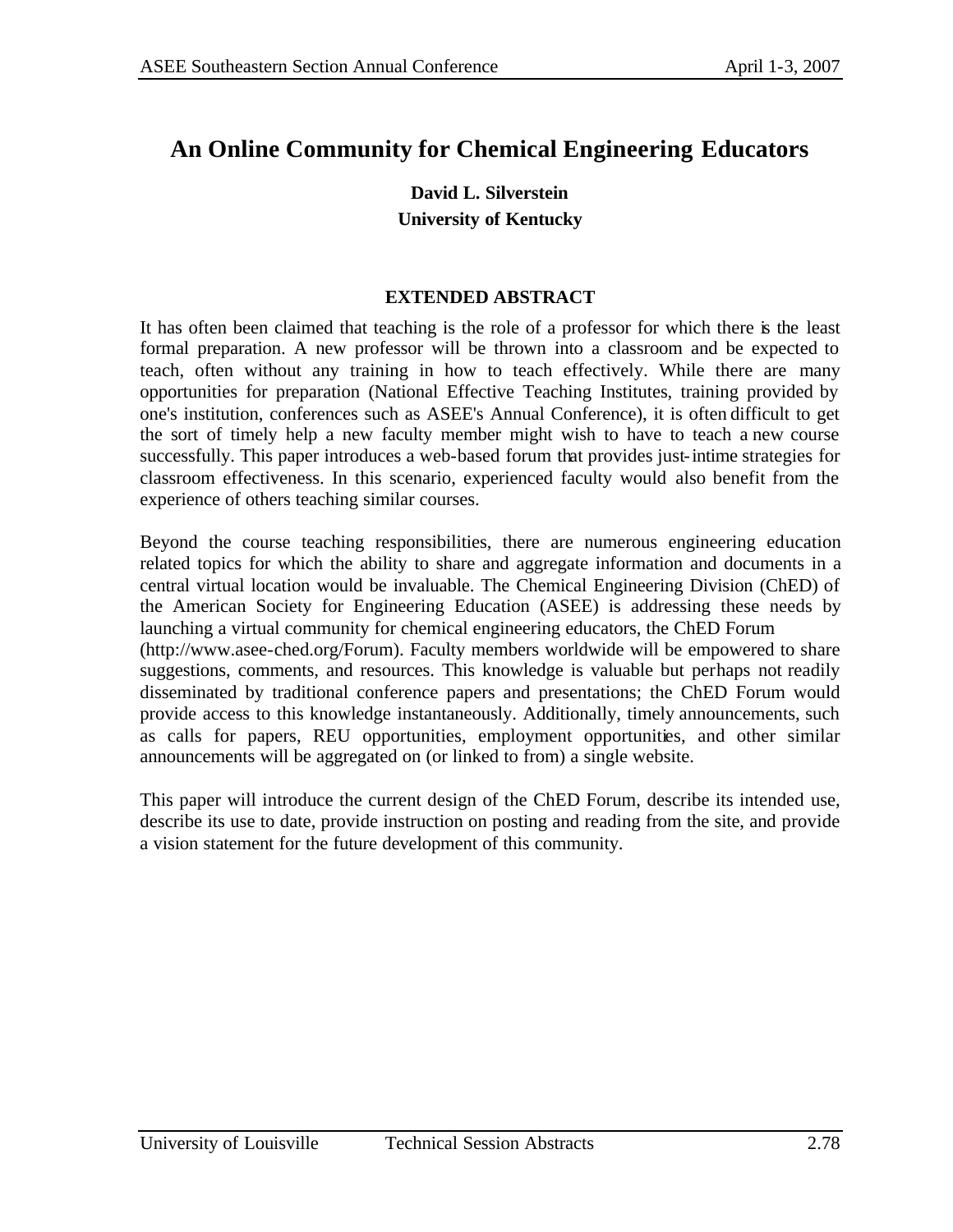# **A Micro-Macro Transport Sequence for the ChE Curriculum: Role of Up-Scaling**

### **Pedro E. Arce; J. J. Biernacki; V. Subramanian and I. Carpen Chemical Engineering Department Tennessee Tech University, Cookeville, Tennessee**

### **EXTENDED ABSTRACT**

The transport sequence, i.e. momentum, mass and energy, in many departments of chemical engineering is taught following a unit *operation-based approach* (MacCabe et al., 2004 )or, alternatively, by using concepts already scaled-up (Felder and Rousseau, 2004) from microscopic variables giving the impression to students that every case is "divorced" from a general type of conservation equation. Thus, students perform analysis by using macrobalances for every process they face without a proper up-scaling (Arce et. al., 2005; Oyanader et al., 2007) from the microscopic concepts so important to achieve a masterful command of the concepts and to understand limitations of process descriptions. Moreover, the introduction course on mass and energy balances follows the same type of approach without, for example, selecting proper control volumes or surfaces in connection with the fundamentals conservation equations (Higgins et al., 2007). One of the results is that when students need to apply these concepts to the micro (and even nano) scales, they often get confuse since it looks like that an entirely new discipline must be learned.

In the approach we are experimenting with at Tennessee Tech University, students follow a different sequence. This is rooted in fundamentals conservation principles (based on microscopic variables) for the energy, momentum, and then mass processes. Students are introduced to heat transfer by radiation (no "media") first; then they are exposed to conduction and diffusion (media without a bulk motion); afterwards, they learn momentum conservation in order to describe convective-based transport and, finally they are exposed to diffusive convective transport. All the concepts are taught in an integrated sequence that allow students to sequentially learned concepts and build knowledge. In addition, concepts are introduced at a *microcospic* level and, by *spatial scaling* to various levels, i.e. averaging in lines, surfaces, or volumes, students are automatically introduced to the key up-scaling concepts; these are needed to describe any process ranging from micro-level to a macro level.

The first introductory course is now centered on process analysis from a fundamental point of view and with the identification of the proper averaging surfaces or volumes.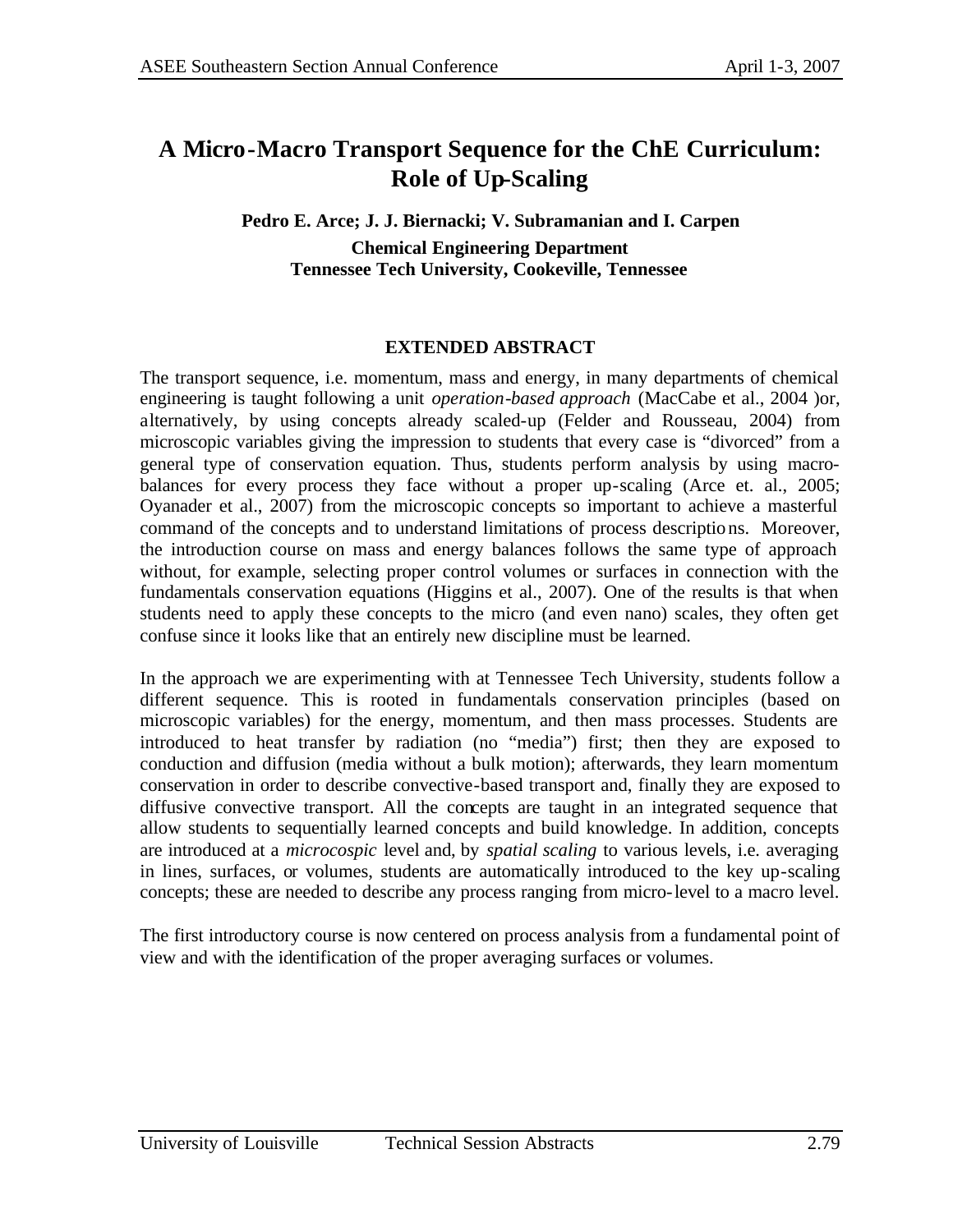# **Fuzzy Synthetic Evaluation of Engineering Institutions: A Consensus Driven Democratic Approach**

**Rajeev Kumar Upadhyay/ S. K. Gaur/ V. P. Agrawal/ K. C. Arora**

### **Mechanical Engineering Department, Anand Engineering College, Keetham / Mechanical Engineering Department, Dayalbagh Educational Institute, Dayalbagh, Agra/ Mechanical Engineering Department, B.I.T.S Pilani Goa Campus, Goa/ Mechanical Engineering Department, M.I.T.S Gwalior, M.P**

## **EXTENDED ABSTRACT**

Quality in Engineering Education is necessary and can be considered as an agglomerate of various parameters ranging from the organizational level to the socio-cultural and ethical level. It therefore requires a systemic and synergic study with a systems approach involving all necessary elements or parameters of the system to judge and evaluate its quality. Further, existence of a high level of subjectivity in such parameters cannot be over emphasized. Quantitative techniques may therefore be inadequate in modeling such real world problems, as these are more possibilistic than probabilistic. This is where fuzzy set formulations are helpful.

The basic purpose of this study is therefore to identify the parameters that influence the quality of an engineering education system and rank out different engineering institutions based on the parameters using a second-generation system design paradigm.

Twelve major quality parameters of effect pertaining to engineering education systems have been identified. A fuzzy synthetic evaluation has been carried out for the quality rating of six engineering institutions situated around Agra in view of each such parameter. The result has also been validated for these institutions taking employment potential as the yardstick.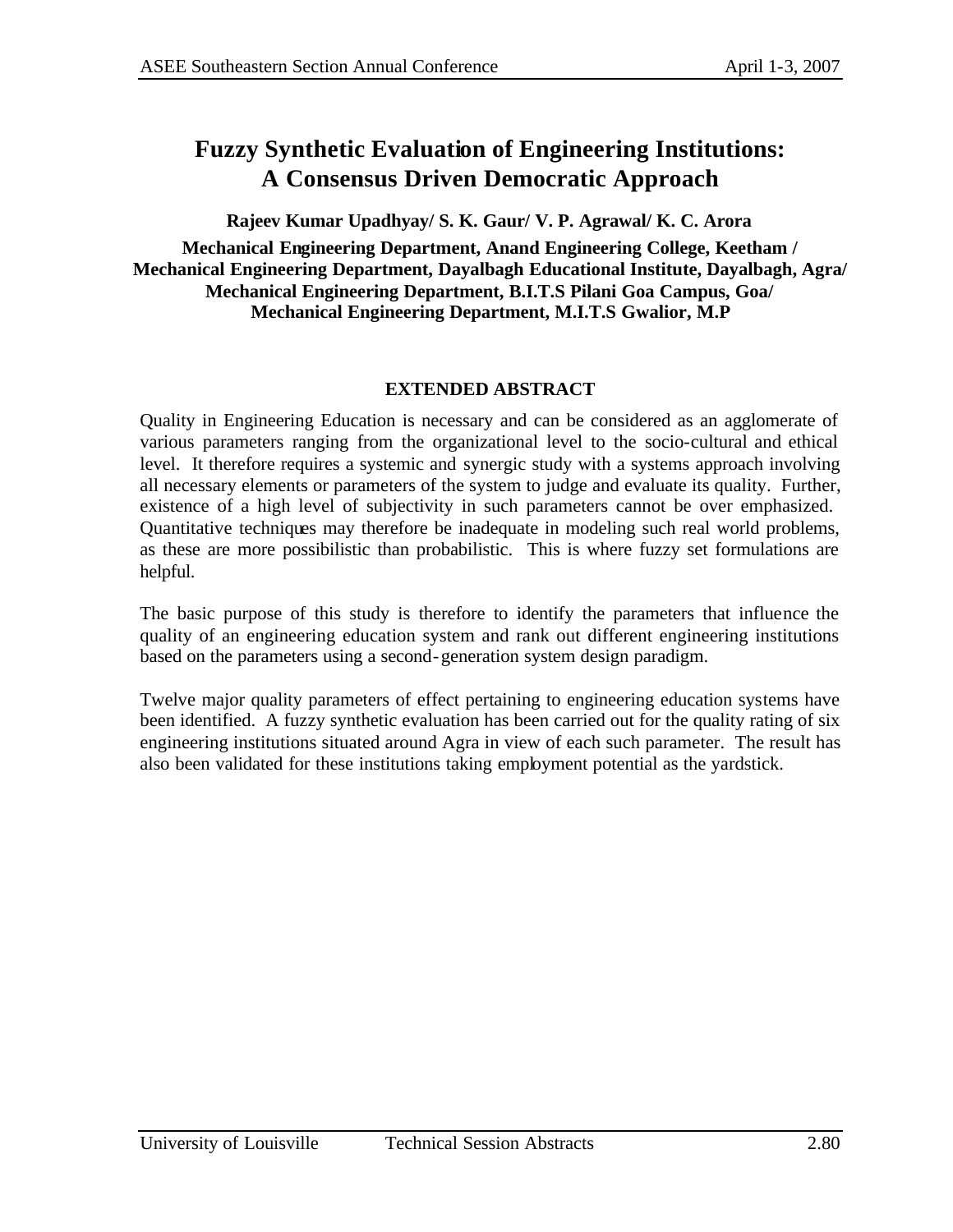# **Online, Pre-Instructional Questioning Strategies: Do Formative Evaluations Correlate with End-of-Course Summative Evaluations in Engineering Graphics Courses?**

# **Ted J. Branoff North Carolina State University**

## **EXTENDED ABSTRACT**

During the fall 2006 semester at North Carolina State University, students in an introductory engineering graphics course were asked to complete a reading assignment each week and take an online assessment before coming to class for additional instruction. The online assessments were completed using WebCT Vista. After all assessments were completed, students were asked to provide feedback by filling out a survey. Scores on the assessments were correlated with each student's scores on homework, midterm exam, final project, final exam, and final average.

The participants in this study were 22 engineering majors enrolled in one section of an introductory engineering graphics course. Students were enrolled in the following engineering departments: aerospace engineering, mechanical engineering, civil engineering, electrical engineering, computer engineering, and paper science and engineering. Participants included 10 sophomores, 10 juniors, 1 senior and 1 continuing education student.

A total of 8 online assessments were created for this study using WebCT Vista. The assessments ranged from 10-20 items, and students were required to complete them before coming to class. Multiple options for grading student assessments exist within the software. For this study, students were given two attempts at each assessment. Their grade was determined by the average of the two attempts. The assessments covered chapters in Fundamentals of Graphics Communication.

Analyses indicated that there was no significant correlation between students' mean scores for online assessments and their performance on homework, the midterm exam, the final project, and the final exam. Doing poorly on the online Vista assessments did not appear to indicate that a student would do poorly on these other measures. There was a significant correlation between the online assessments and the final average in the course. The postassessment survey seemed to reflect that students felt the online assessments helped them prepare for class and also for the midterm exam. Only 2 students reported reading the chapters completely before taking the assessments. Most students' first look at the reading material came while taking the assessment.

Although no relationships existed between the online Vista assessments and other formative measures in the course (with the exception of the students' final average in the course), the assessments appeared to be a useful instructional tool for helping students prepare for class and to help them study for the midterm exam. Recommendations for further study include conducting the study again with a larger group from the introductory course and replicating the study at another university with a similar population.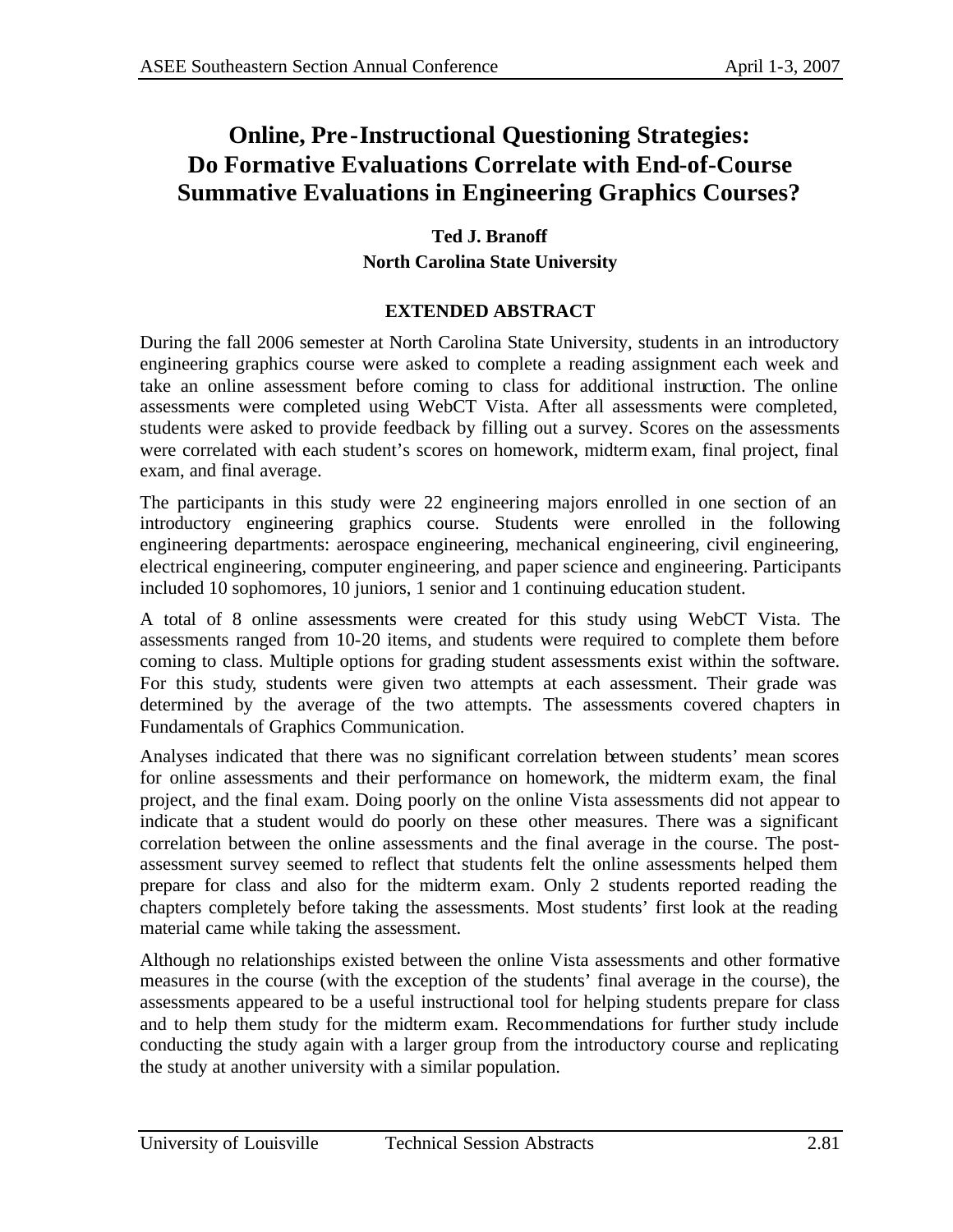# **Unifying the Code-base for a Client-Server E-Government Application**

## **Vinitha Muraleedharan, Andrew Strelzoff, Tim Rehner, Ray Seyfarth School of Computing, School of Social Work The University of Southern Mississippi**

## **EXTENDED ABSTRACT**

The Family Network Partnership at USM started the Sword system as a pilot project in the year 2000 with help from the local government. The School of Social Work identified an untapped Juvenile Accountability Incentive Block Grant provided by the federal government to the states, and came up with the proposal for the Sword as a way of helping out Forrest county Detention center and Youth court. The aim was to track juveniles through the justice system. Over the years, the system has grown organically and currently serves several agencies in three counties in southern Mississippi. The original framework has undergone several transformations to meet the needs of the various counties. As each county had diverse systems and requirements, the application was customized to suit the county needs, resulting in multiple versions. The major challenges with continued growth of the system are maintenance of multiple versions and the need for inter-county data access.

In order to solve these problems and efficiently expand into other jurisdictions, the code from differing versions had to be unified into a single application serving diverse needs. This would also allow users to easily access and analyze data from other counties. Unifying the different versions to create one single application involved three tasks.

- (1) Existing Databases were merged. All information that was distributed in separate databases is stored in one single master database. This required a significant change in the structure of and relationships among tables in the database.
- (2) Server code was unified. The various versions of the server written in C++ were analyzed to develop a standard protocol for data transfer and handling.
- (3) Client Code was unified. Features provided in all versions are provided in a single client application. Further, features, which were hardwired in each client, is available as user-level customization options.

This paper describes the process and challenge of unifying the code-base of Sword to produce a single application that can best serve the needs of the juvenile justice system in southern Mississippi.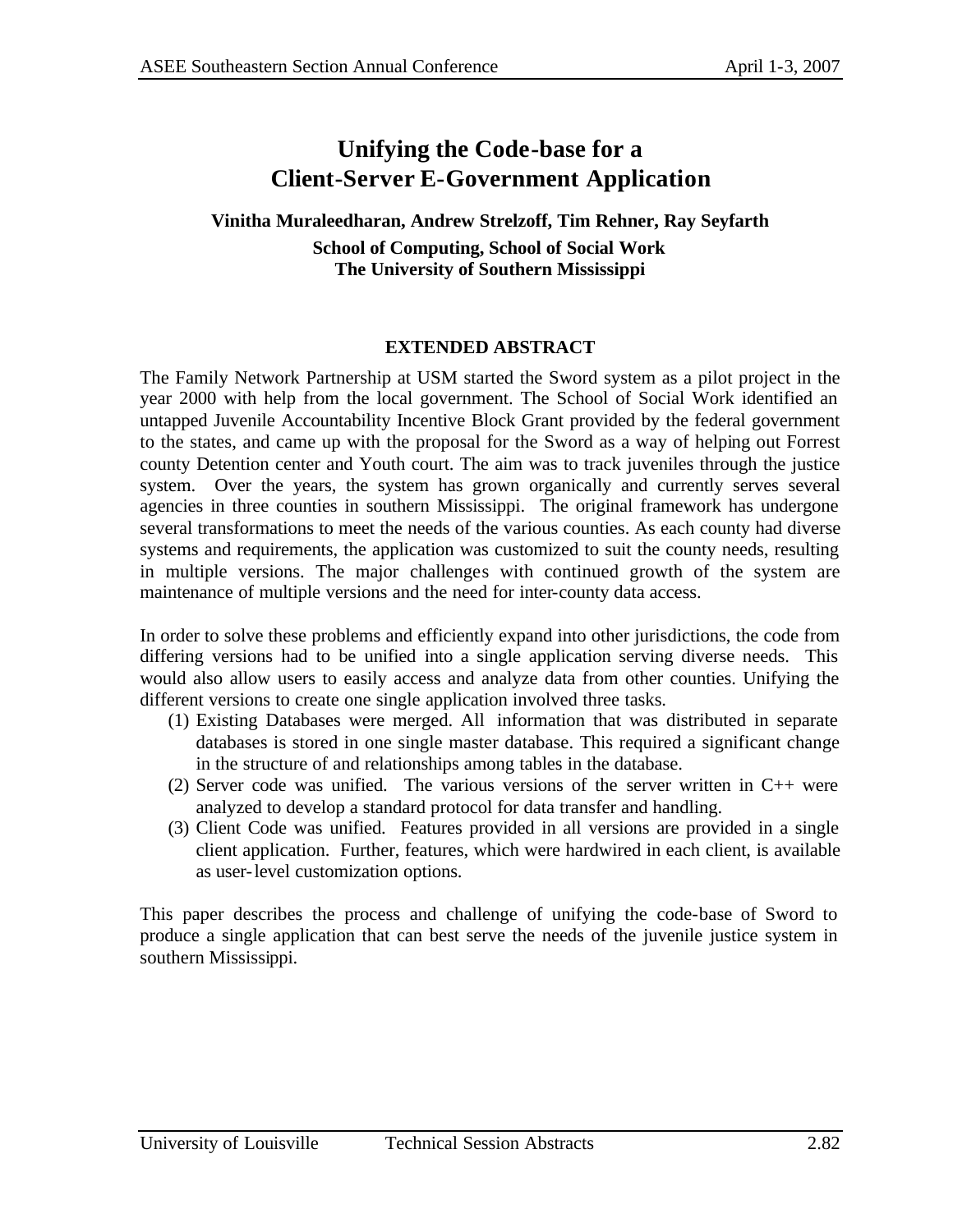# **Model-Based Software Design Practice**

### **Barbara Bernal Thomas Computer Science and Software Engineering Department Southern Polytechnic State University**

### **EXTENDED ABSTRACT**

Current software engineering practices involve modeling as a key activity in the building of efficient and usable software systems. Software development's initial phases include the creation of a complete model of the user group, followed by comprehensive formulation of the task models which comprise the system. These are integrated into the conceptual model, which is evaluated and validated with usability inspection methods. The relationship between building conceptual models and developing systems from these solutions provides a sound basis for industrial-strength software engineering called model-based software engineering (MBSE). This paper illustrates the process of two fundamental, complementary sets of activities from domain engineering and application engineering.

### **Domain Model**

The Domain model is first initiated with the user's model which is a conceptual representation of the user and their tasks. Through the creation of a user profile, the personal and educational characteristics of the user are incorporated into the user's model. The task characteristics of frequency, complexity, structure, decomposition, etc. are described to the client and validated. A requirement modeling language describes the ways in which the application is to be used, thus developing a final conceptual representation of 1) the User's model. Several additional models complete the Domain model activities: 2) the Analysis model describes the basic classes for the system; 3) the Design Model portrays functional and non- functional representations 4) the Implementation model describes the organization of the software system; and 5) the Test model consists of test components, test procedures and test cases.

#### **Application Model**

The application models are iteratively derived from the multiple domain models in the traditional phases of specifications, design, implementation and testing. The application depends upon how organizations choose to: structure the development, engineer proposed solutions to the final solution, and evaluate and verify the software system. Although MBSE is a relatively new practice in the software development industry, it is an important process which mimics the natural style of human thinking. People have goals that govern their production of work. All work is processed into human thinking as models which are analyzed for the best possible solution. The practice of model-based software engineering, with its methods of creating efficient and usable software systems, will play a key role in the future of industrial software design.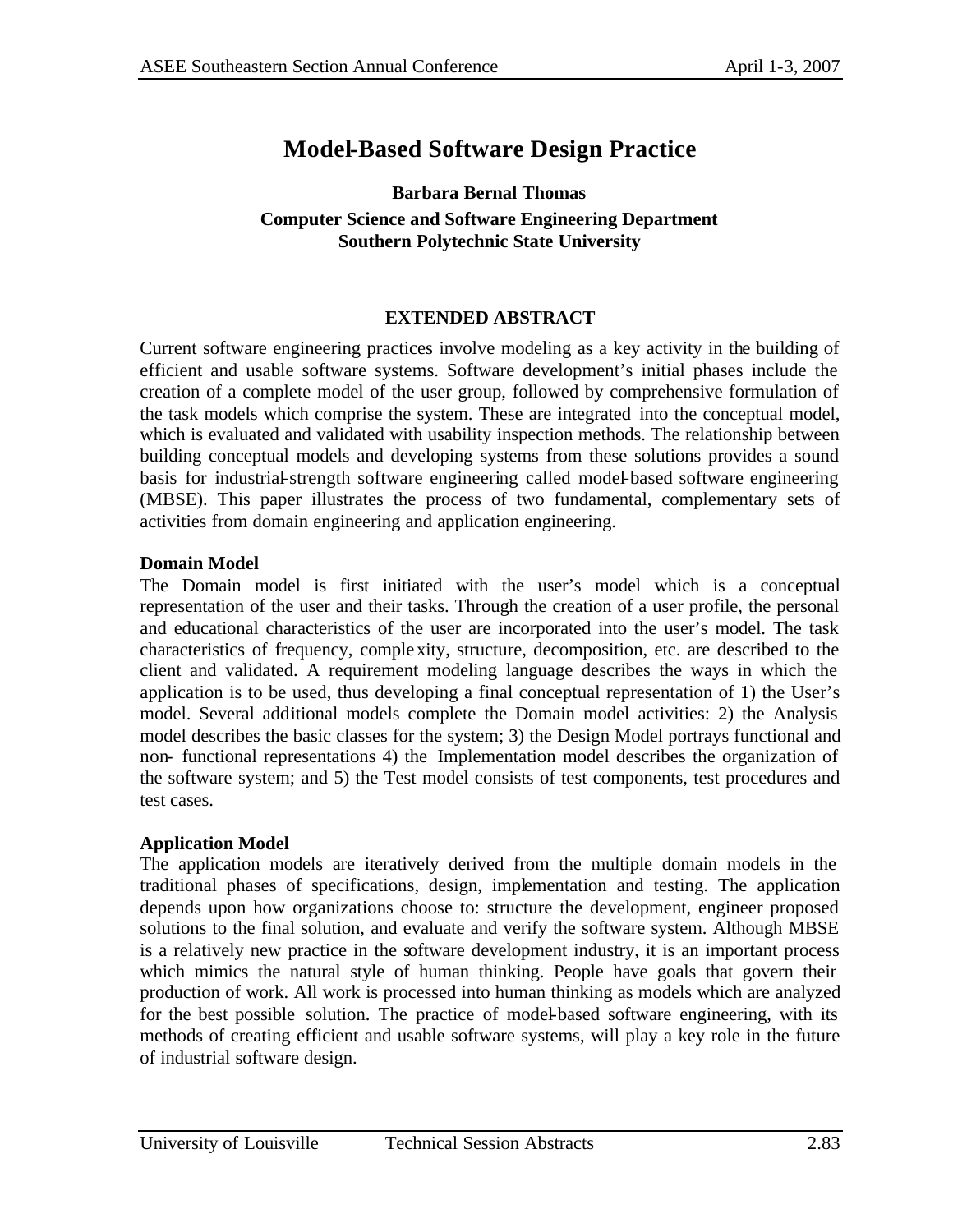# **Understanding Open Source Software**

# **B. Wayne Walters University of Southern Mississippi**

### **EXTENDED ABSTRACT**

Experience in the classroom has shown that students have a limited understanding of Open Source software. Many students view Open Source software as just a free alternative to proprietary software. Students are always interested in free, whether it's free software or free pizza. At other times students' understanding of Open Source software can be expressed as a dislike of Microsoft or other proprietary vendors' products.

Educators need to provide better understanding of the importance of these software licenses to their students. Open Source software is gaining popularity. Recently news reports have portrayed India's Kerala state moving to Linux for its 2,724 high schools. Likewise, some schools districts around the US are using an open source product called OpenOffice to replace Microsoft Office. With tight school budgets, superintendents are realizing the cost savings of using the OpenOffice products for their campuses.

Commercial Open Source packages are often not free of costs but they are usually less expensive than their proprietary counterpart. Many vendors, such as Red Hat, have repackaged a "free" version to make it more viable for enterprises solutions. They provide training, maintenance, and support by adding licensing, or other service fees, to previously low or no cost products.

Lectures on Open Software are being introduced into the IT Project Management course at the University of Southern Mississippi. These lectures have focused on the economics of using Open Source for systems, tools, and applications. Most often systems and tools such as, Linux, OpenOffice, and MySQL are the prime candidates for installations in organizations but many other Open Source applications could also be considered.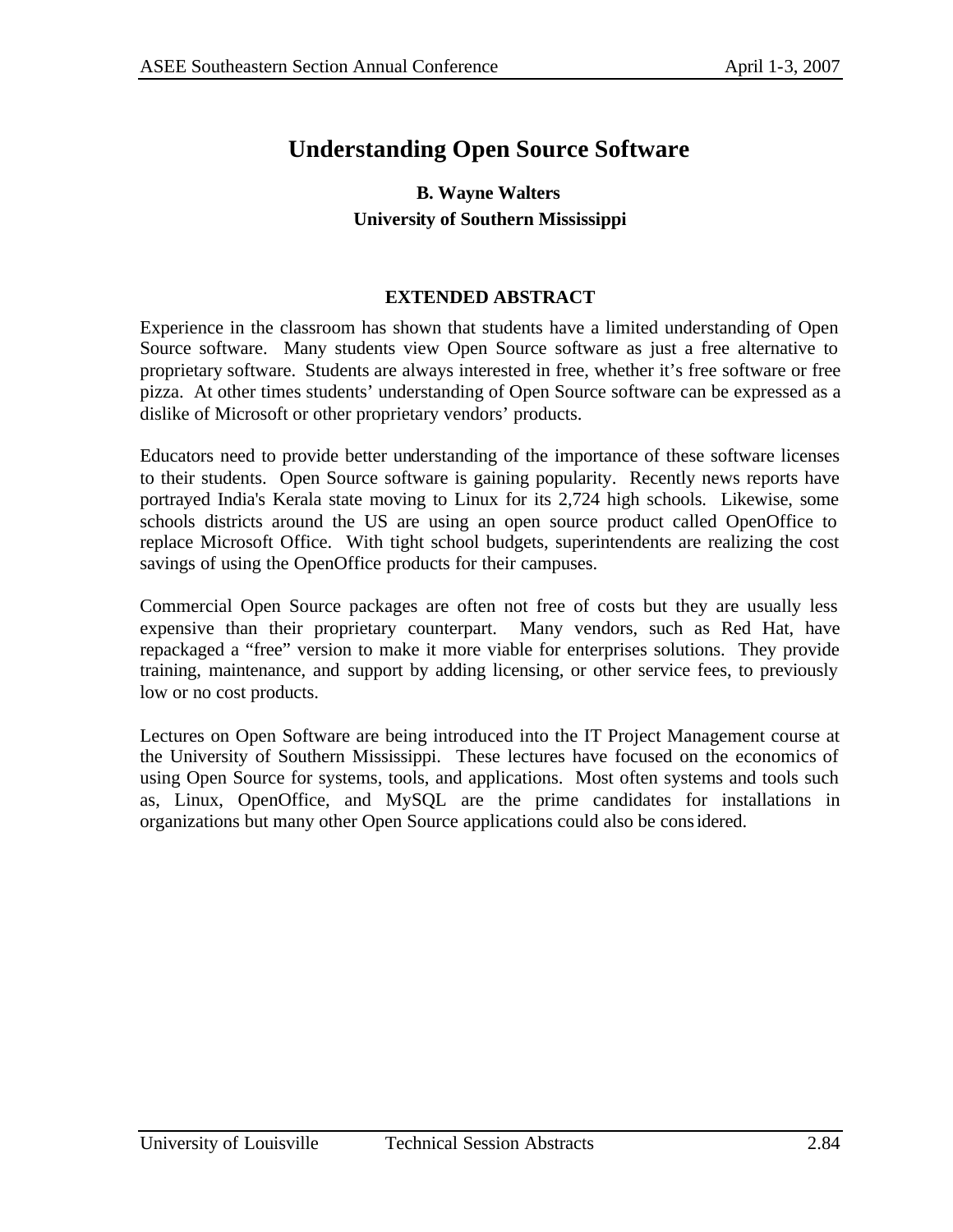# **First Year Experience as a New BEST Hub**

### **John W. Petit Lipscomb University**

### **EXTENDED ABSTRACT**

**BEST**, which stands for Boosting Engineering, Science, and Technology, originated in 1993 in Dallas, TX. The initial goal of BEST was to foster new interest in the applied sciences in middle and high school students by offering them an exciting team based technical design experience. The centerpiece of the program is robot competition, with a new, challenging game each year. While being energized by the excitement and fanfare of live robotic competition, the program also engages students with visual arts and writing skills, offering awards in other areas such as technical notebooks, school table/booth display, most creative design, and team spirit.

BEST Inc. has been promoting the expansion of the regional competition. With no BEST hub in the state of Tennessee, Lipscomb University's young engineering program responded to the opportunity to become the "Music City BEST" hub for Tennessee. With this commitment made less than six months before game day, we had to learn and execute very quickly.

As a new hub we faced many challenges: 1) minimal initial staffing from the engineering faculty, 2) not much time to recruit schools to participate, 3) how to source the myriad of specific game kit parts, 4) understanding/building the required playing field, and 5) understanding the game rules and awards system.

The final paper will address, post-game, our experiences as a first year hub, including the areas of school recruitment, robot technology, logistics, and an assessment of team learning experiences.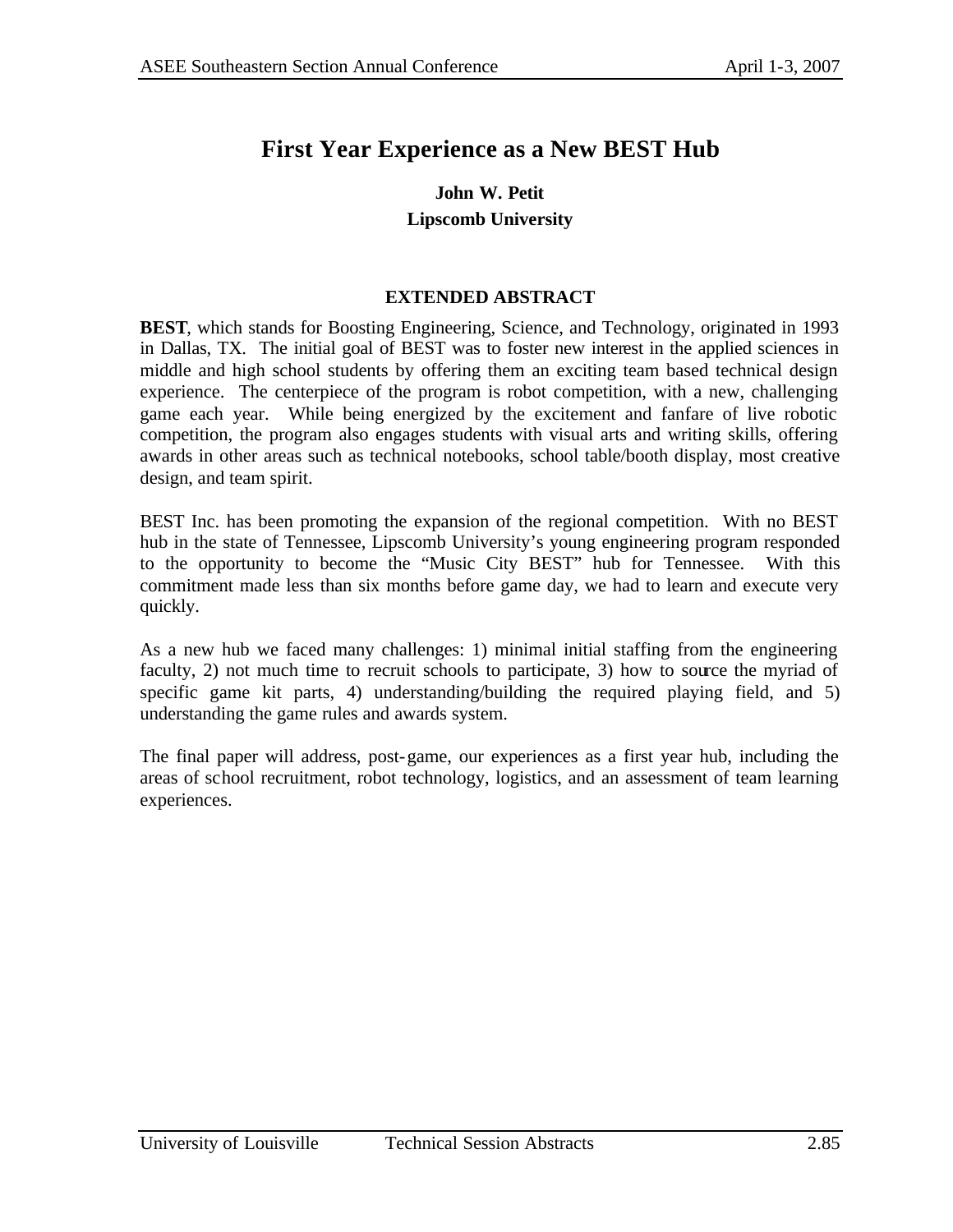# **Comparison of Upwind and Central Schemes for Optical Flow Velocity Estimation**

**Beddhu Murali University of Southern Mississippi**

# **EXTENDED ABSTRACT**

One of the popular approaches available in Computer Vision for 3D structure recovery and motion recovery is to use optical flow velocity estimates. Estimating optical flow velocity from two given input images is an inverse problem that involves satisfying the well-known optical flow constraint, which is a hyperbolic equation. Traditional approaches for optical flow velocity estimation use central difference approximations for the image derivatives that appear in the optical flow constraint. However, it is well-known in the hyperbolic solver literature that solving a hyperbolic equation with central differencing schemes without explicitly added dissipation results in numerical instability. Upwind schemes have proven to be very successful in solving hyperbolic equations. But in order to upwind, one needs to know the signs of the velocity components. In the case of the inverse problem, one does not know the velocity components since they are the unknowns and so their sign is not available. Thus, how to upwind becomes a question. It turns out [1] that even though one does not know the velocity components, since one knows the images at two time levels, one can form the local time derivative at each pixel, and one can use (the negative of) the sign of this local time derivative to properly upwind the spatial derivatives. In this paper comparisons between the traditional methods of computing optical flow velocity estimates and the new upwind method will be presented. These results show that the new upwind method is a promising alternate to the traditional central-difference based methods.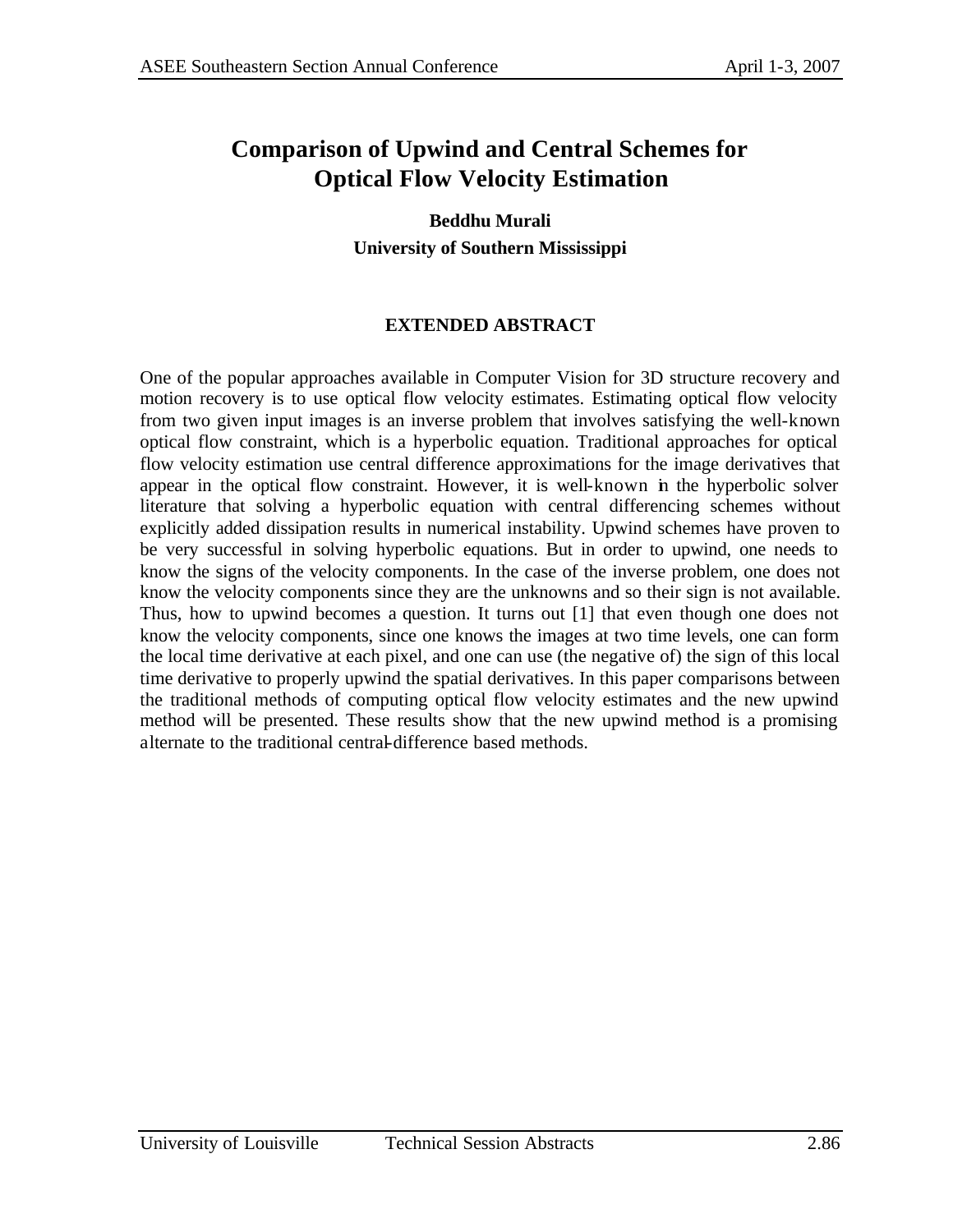# **Alternative Web-Programming Frameworks for the Classroom**

# **Gary Johnsey University of Southern Mississippi**

### **EXTENDED ABSTRACT**

There is so much hype and praise concerning the use of "Ruby-on-Rails" (RoR) for web development that it is likely to become the default Model-View-Controller (MVC) development framework. However Ruby-on-Rails is not necessarily the best choice for the classroom or for less demanding applications. One consideration is the issue of web-site hosting. Ruby is not as popular, i.e. available, on internet servers as other languages; it is even scarce, whereas languages such as Java, Python, Perl, and PHP are to be found on the majority of internet servers. Another consideration is the "canon" of languages already established in the computer curriculum. This is most likely to include  $C$ ,  $C_{++}$ , Java, maybe PHP, and a few others, but rarely Ruby. Students are not as likely to have already been exposed to Ruby and it is likely that it will have to be learned within the context of the development course. Even if a language such as PHP, the author's choice, is not a prerequisite it is very similar to C++ and Perl and it is feasible to require students to learn it through available, online tutorials. These and other reasons suggest the use of a MVC framework based upon languages other than Ruby-on-Rails, e.g. PHP. This paper discusses the strengths and weaknesses of framework choices and makes recommendations that are especially suited for the information technology classroom.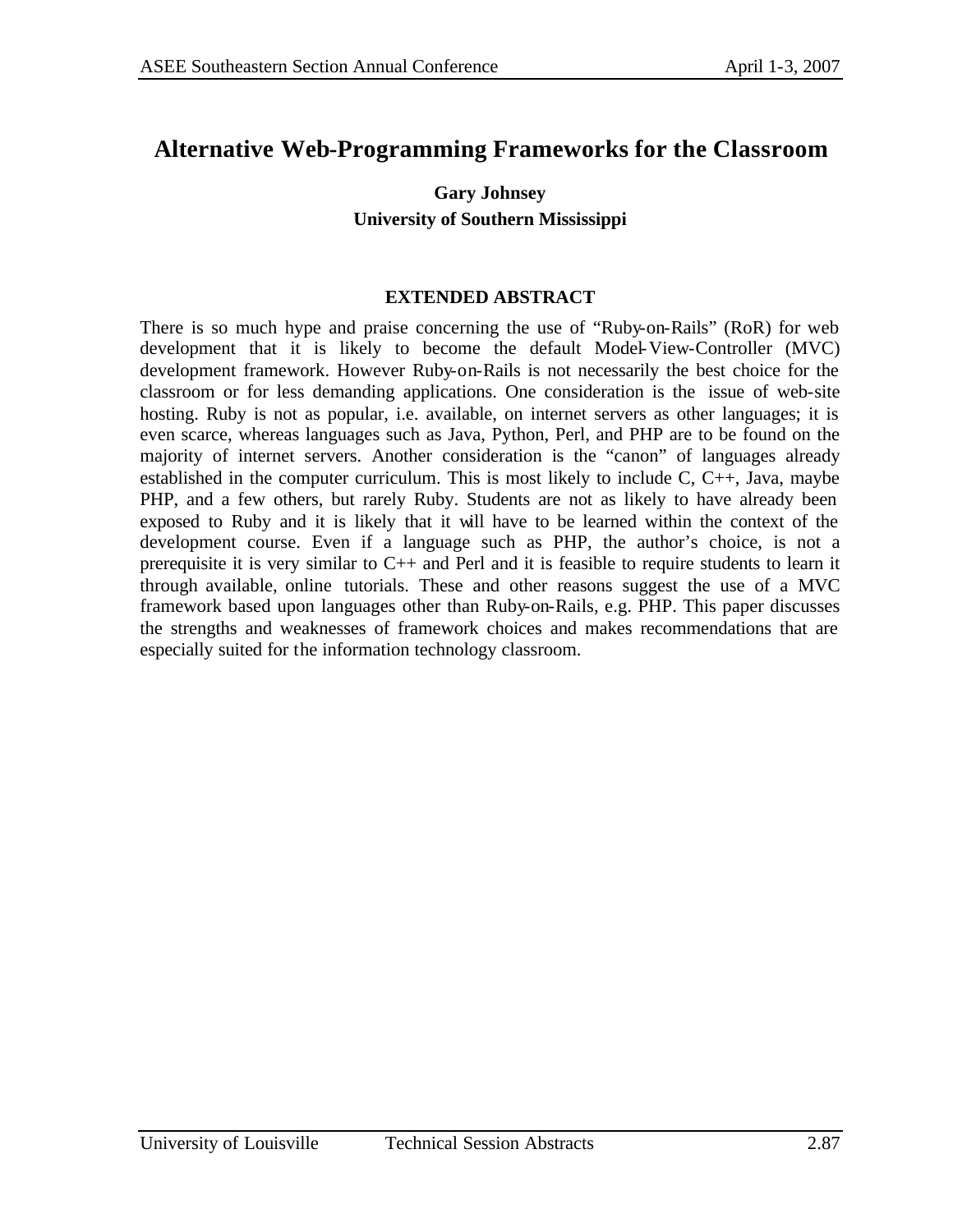# **Improving Student Preparation for Study of STEM Disciplines SPIN Information Night Programs**

**Thomas Brachman, C. Dale Elifrits Northern Kentucky University**

### **EXTENDED ABSTRACT**

Preparation during before and during high school for college study of science, technology, engineering, and mathematics, STEM, degrees in college is most critical to the success of students as they enter these more academically challenging programs in college. Hence, sharing of the needed preparation in terms of class completion and work ethic development with prospective students and their parents at the 10<sup>th</sup> grade level or earlier is critical to these students' success in college. Science and Pre-Engineering Information Night, SPIN, is a newly developed program at Northern Kentucky University. It is modeled from some 16 years' experience of the second author in these kinds of programs offered by the University of Missouri-Rolla in conjunction with community colleges in Missouri. The program consists of contacts with high ability high school sophomore students' parents by partnering with area high schools. These contacts are in the form of a written invitation sent to the students' parents for a SPIN night program where information is presented regarding needed high school preparation for study in the STEM disciplines. Basic career choice information is offered. All of this is geared into a fast-paced 45 minute-long presentation to the parents and students. Following the presentation, laboratories are open for tours with faculty members present to visit with the attendees. STEM professionals from the community share in this open house. This paper will provide details of this strategy including the communication process used to invite the target audience as well as the SPIN event program plan.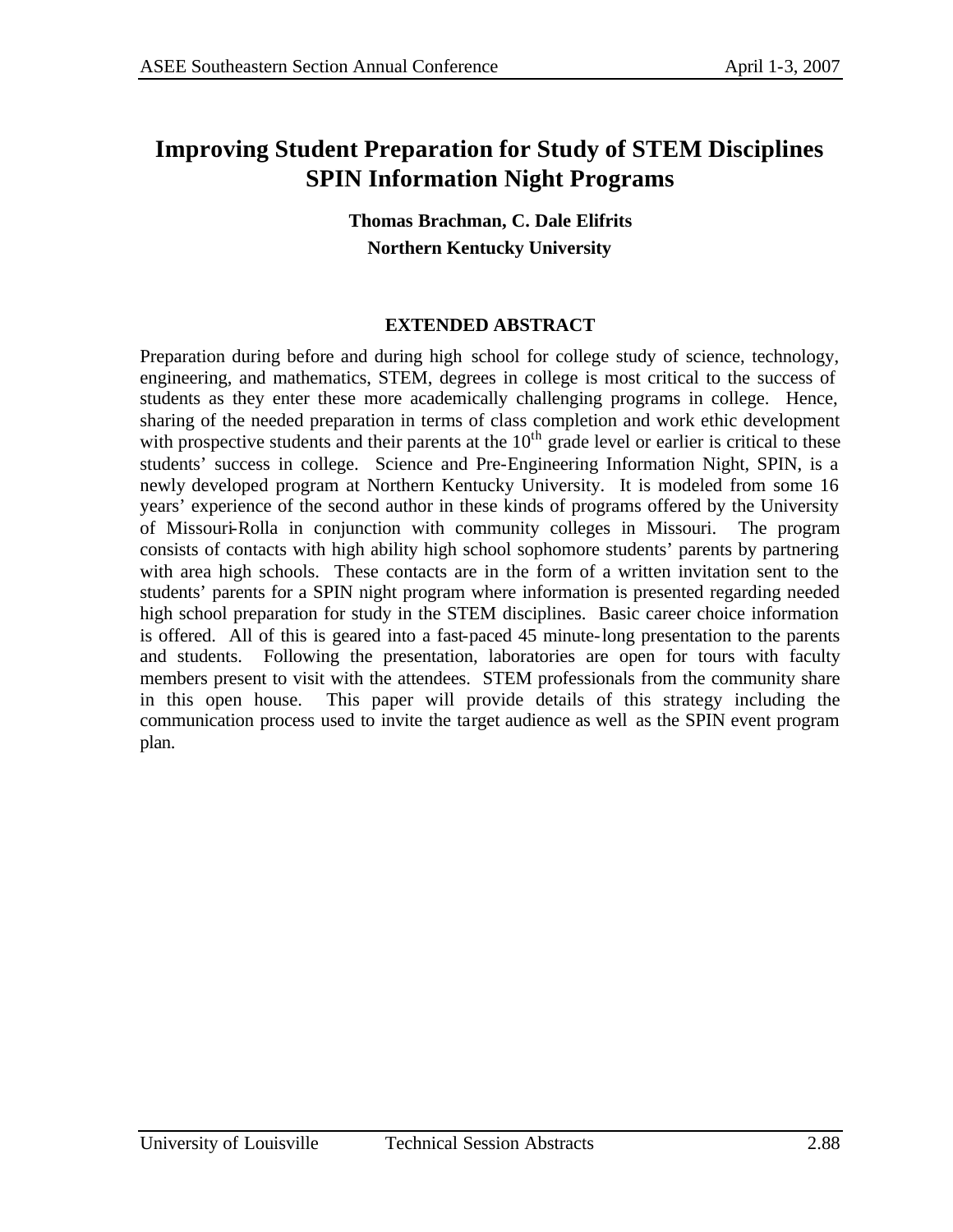# **Incorporating Technology into the Traditional Engineering Mechanics Lecture**

**Douglas R. Carroll, Hong Sheng University of Missouri-Rolla** 

## **EXTENDED ABSTRACT**

The advancement of information technology has provided faculty with many opportunities to adopt and incorporate it into traditional classroom teaching. However, the new technology is not always better. For many topics, the best strategy is still the traditional chalk and talk lecture. There are three critical requirements in getting new technology adopted on a large scale.

1. The new technology should be able to facilitate student learning and understanding. It should be better than a traditional lecture.

2. The new technology should be easy to use. Learning to use the technology should not create excessive work for the faculty member. Class preparation should take approximately the same amount of time as for a traditional lecture.

3. The new technology should be reliable and convenient.

Dr. Carroll is currently using a technological method for teaching engineering mechanics courses that meets the criteria listed above. A key component to the method is that the faculty member projects complex figures on the board and then uses chalk (or markers or a smart board or a tablet) to modify the figures. This teaching method blends the traditional lecture with the new technology, utilizing the new technology to improve the quality of the traditional lecture. From the instructor's perspective, preparing the lecture takes approximately the same amount of time as preparing a traditional lecture. The use of technology has been well received by the students.

A method was also was developed for conducting distance office hours to assist the students with their homework. Homework files were created with one problem per page, and a software program Webex ® was used with a tablet computer to facilitate the distance office hours. Students can log into the distance session and ask for help on a specific homework problem. The faculty member can capture the student's screen, displaying the homework problem in question, and use the tablet computer to help the student get started with the solution. Control can be transferred back and forth between the faculty and student. It was common to have 20 to 30 students logged into the distance office sessions at the same time. Students found these sessions to be convenient, effective and helpful. The faculty member found the sessions to be convenient and an effective use of his office hour time.

Data was collected measuring student satisfaction with the new teaching method, and student performance on the final exam. The data shows clearly that students like the proposed teaching method, and that they are learning the material better as measured by performance on the final exam.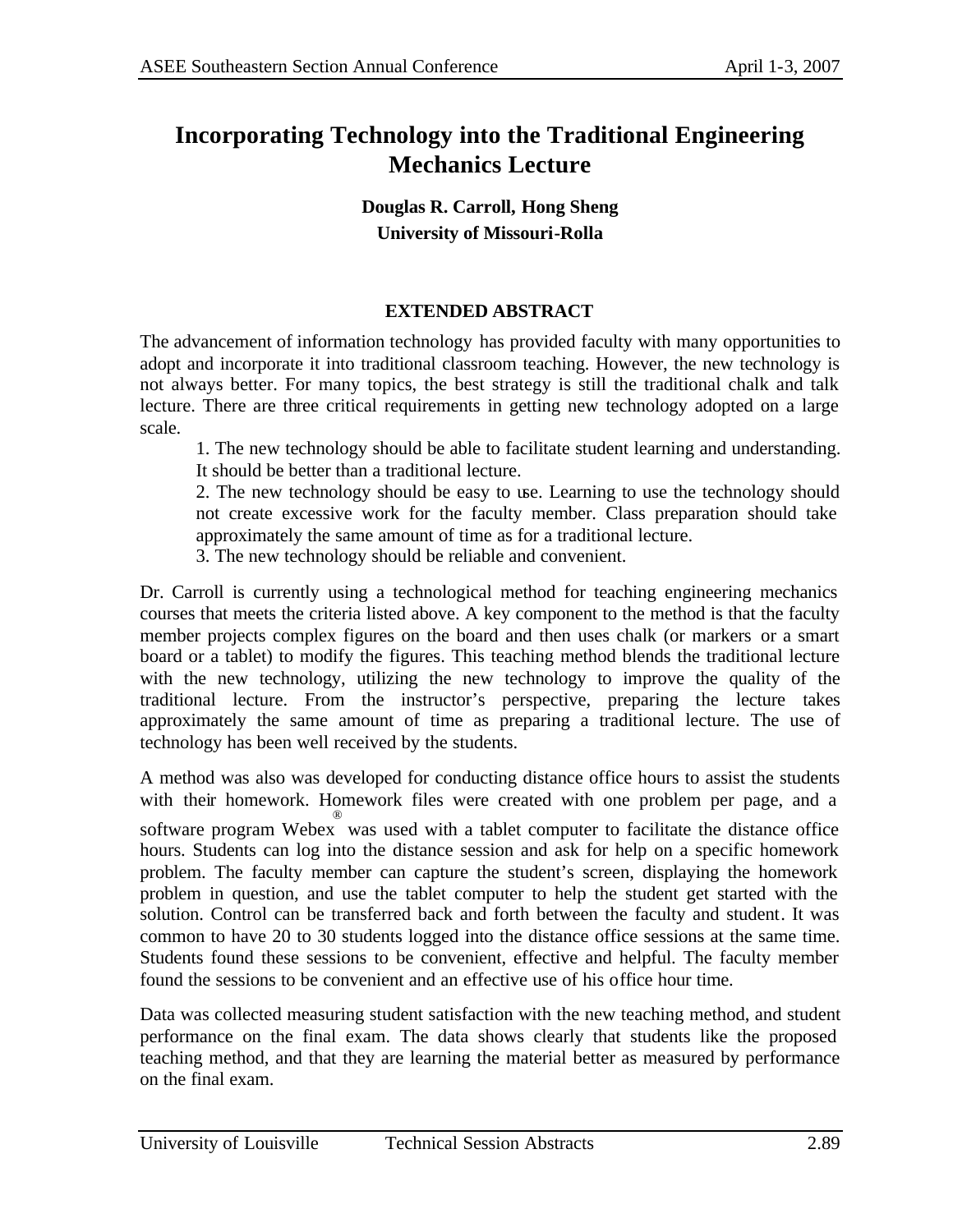# **Interpreting Student-Constructed Study Guides**

# **S. Swaminathan, D. P. Visco, Jr., H. Anthony and L. Zagumny Tennessee Technological University**

### **EXTENDED ABSTRACT**

Constructivism stresses the individual construction of knowledge and concepts and, as such, has had tremendous influence on perspectives of teaching and learning. While constructivism focuses on the individual mind, constructionism stresses a collective generation of meaning. Student-constructed study guides is a way for students to start connecting their prior knowledge and experiences to new bodies of information. The literature on this specific area, student-constructed study guides, is quite limited and not totally on-point. This research was conducted in a junior chemical engineering thermodynamics course that was offered in Spring 2006. As a first step in addressing the research question mentioned above, we examine this issue in one class at one institution. Accordingly, a more specific version of our research question would read: What strategies do CHE 3020 (Chemical Engineering Thermodynamics 2) students at Tennessee Technological University use to decide what to include in their self-constructed study guides? Owing to a small class size and local nature of this research, qualitative methodologies were used. Two semi-structured interviews were conducted with students individually over the course. The first interview will take place after the first exam and the second interview will take place after the third exam. Focus groups were conducted after the second exam. Field notes were taken during the interviews. Interviews were tape-recorded and transcribed verbatim and discussed with the students for accuracy. Categorizing strategies were used to code data. Categorizing strategies in qualitative research was done to fracture or split the data in order to rearrange it into categories that enhance the comparison of data within and between categories and to help in the development of theoretical concepts. In addition to interviews and focus groups, the students' self-constructed study guides were also analyzed. This research uncovers strategies students use in constructing their study guides. By understanding how students construct their study guides, the course instructor could help future students to enhance their academic performance.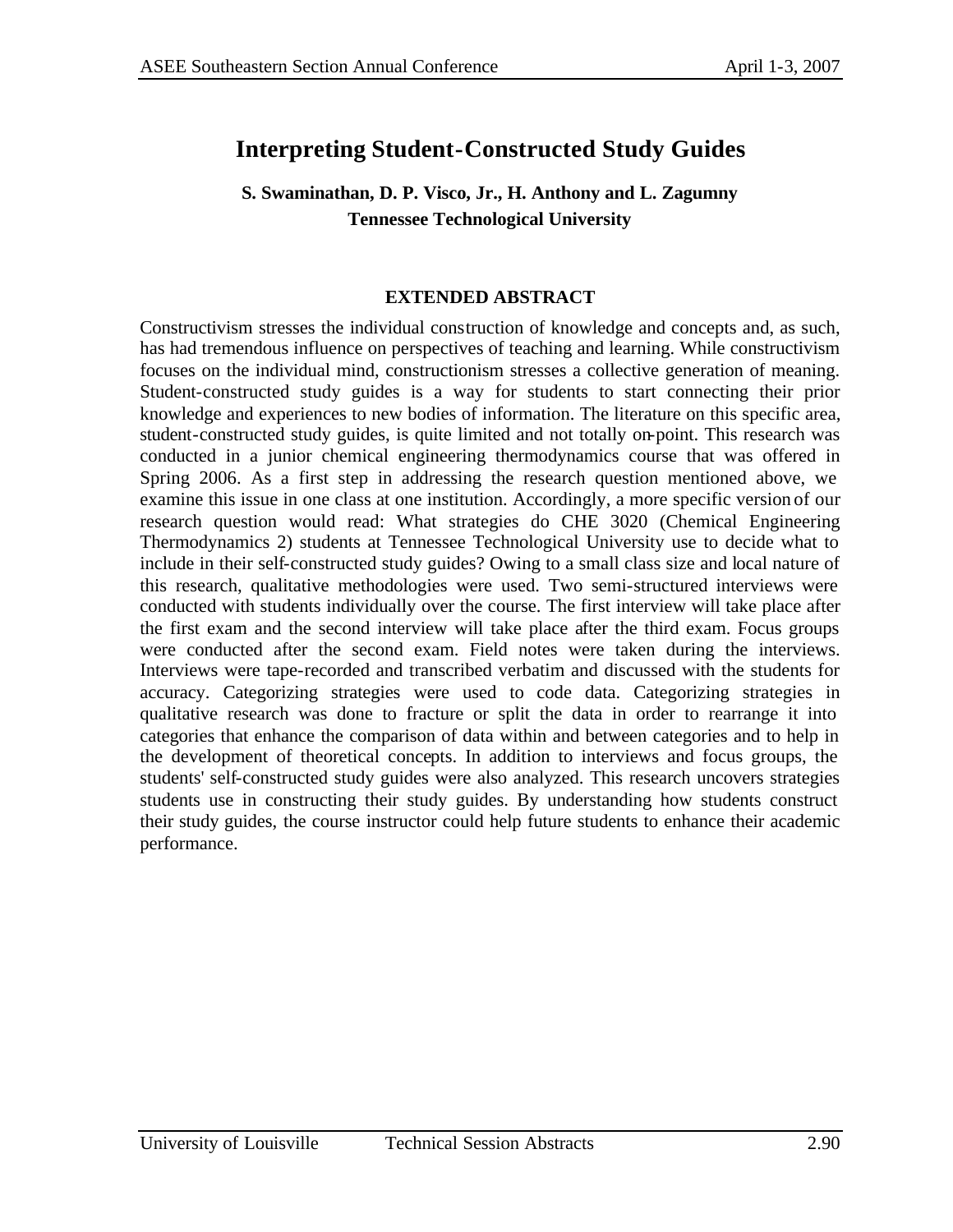# **Development of Interdisciplinary Curricula and Labs in EET/MET/CET**

# **Dr. Peter L. Romine, Julius Jow, Kyle Rose Alabama A&M University**

## **EXTENDED ABSTRACT**

This paper discusses the development of Interdisciplinary Laboratory experiences between Electrical Engineering Technology (EET), Mechanical Engineering Technology (MET), and Civil Engineering Technology (CET) programs at Alabama A&M University. The EET and MET curriculum has been enhanced to bring the students from both majors together in a set of five common courses during the junior and senior years. Each of the courses is designed to address practical professional skills and issues to better equip the student to work in a diverse, team-based, environment. Three laboratories are used to develop projects and experiments to bridge the three areas of Electrical/Mechanical/Civil engineering. The projects include instrumentation, data acquisition, control, and analysis of machines and test equipment important to the fields of material testing and manufacturing. This paper will focus on a Pneumatic Manufacturing System, a Universal Hydraulic Testing Machine, and a Structural Load Frame. An assortment of control technologies is used to provide the students a broad view of the methods used in industry.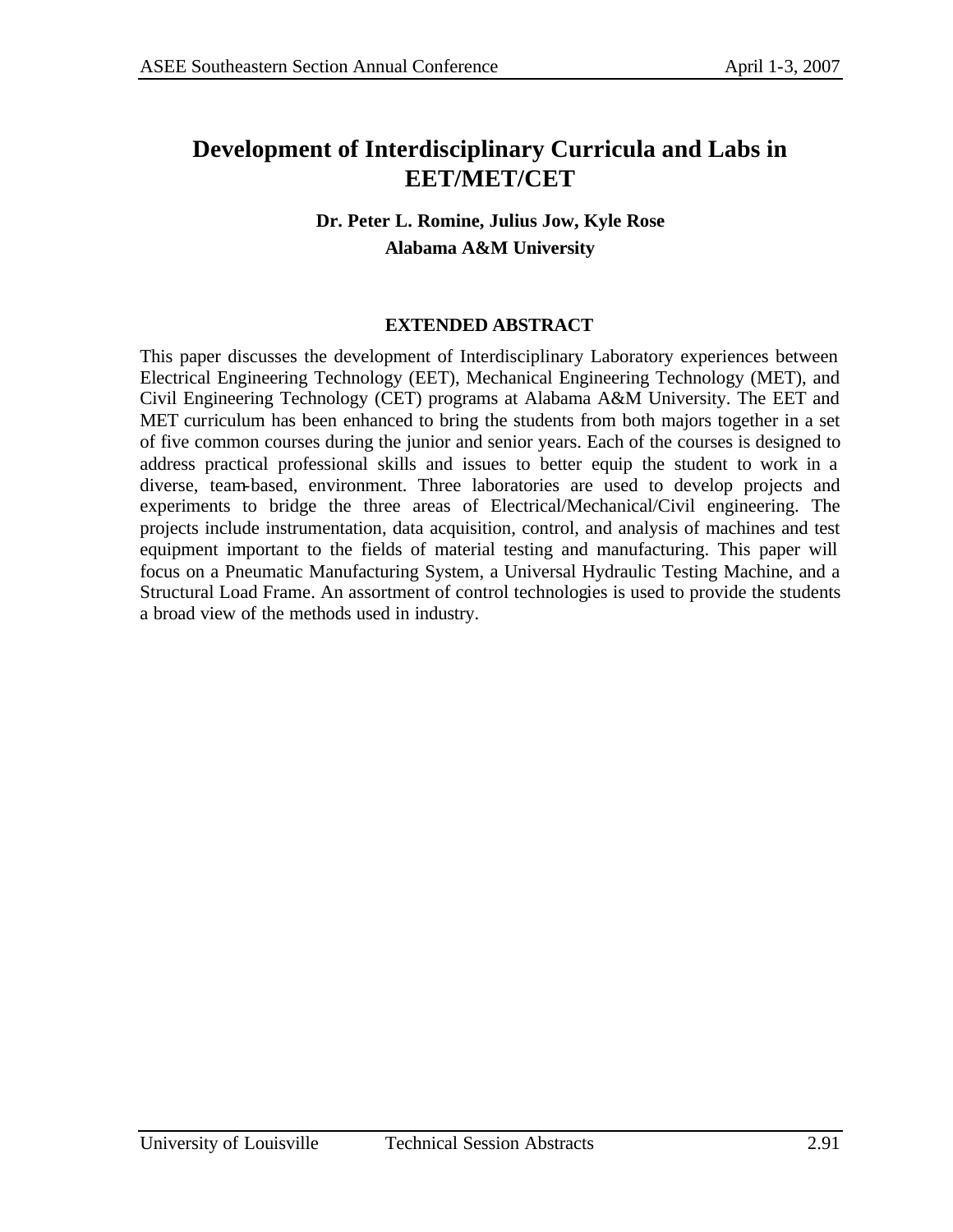# **Intelligent Web-Based Grading of Multi-Step Problems**

### **Mel Maron University of Louisville**

### **EXTENDED ABSTRACT**

This paper describes a process that I have developed to grade typical math, science, and engineering problems like a fair, conscientious, consistent human grader but via a browser interface. Specifically, it grades multi-step problems for which the answers to any given step may be obtainable from prior-step answers, possibly in several different but equally valid ways. Unlike typical online math grading schemes, this process:

- Grades answers that can be numeric or symbolic;
- Allows the student to repeatedly submit sets of answers, to any or all steps, and in any desired order;
- Gives maximum deserved partial credit for the correct use of prior-step answers, whether submitted or not; and
- Informs the student of intermediate steps where errors might have occurred.

Students can thus focus on the steps of the solution process that are needed for a given problem, rather than working backwards from a final answer. This can add great value to the time spent working a tutorial or doing homework; and exams that use these features can distinguish between careless mistakes and significant misunderstanding. Problems are quickly and easily made gradable, and the useful feedback described above is built-in and occurs with no extra work on the part of the problem's creator. However, problem-specific hints can be accommodated if desired.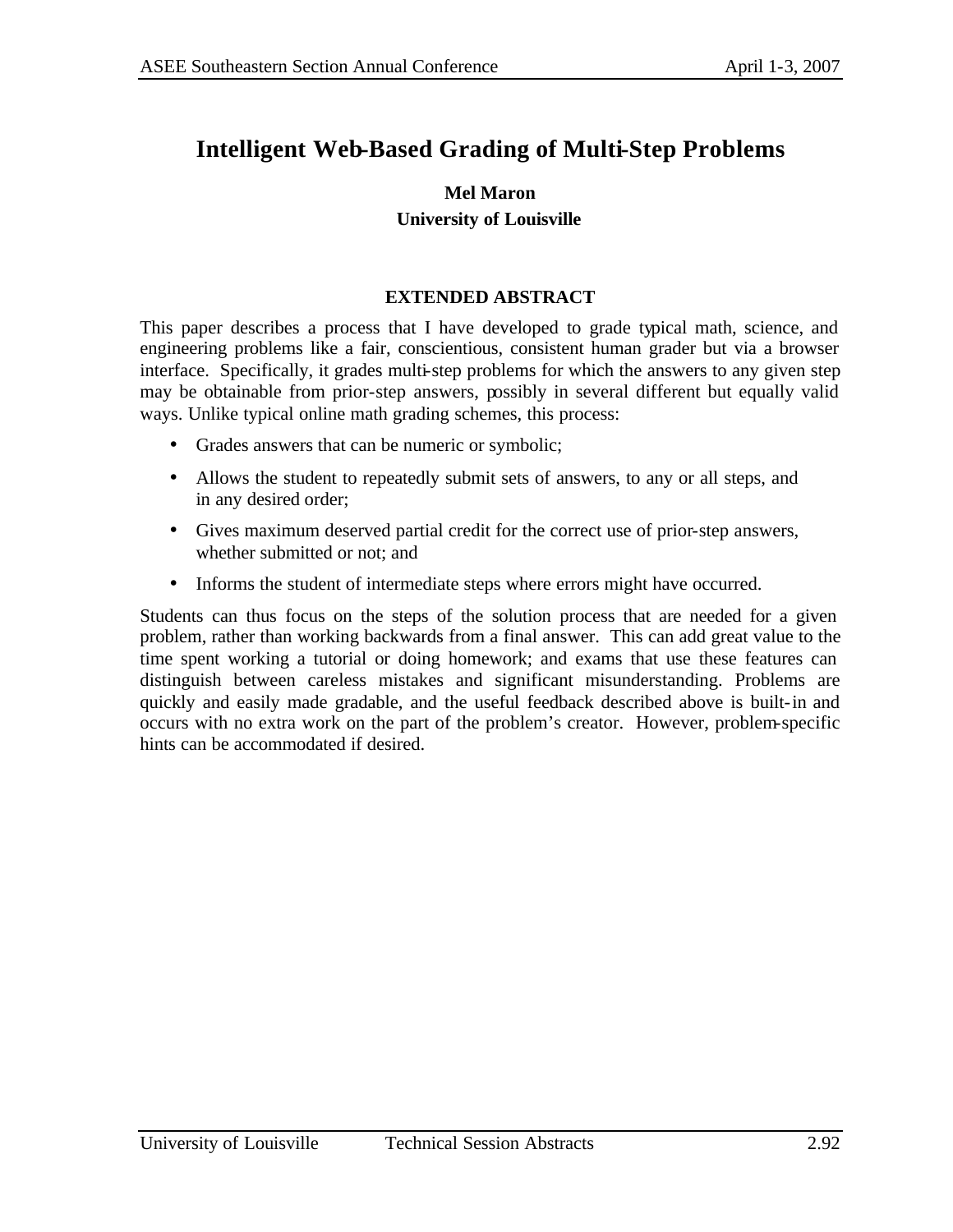# **Knowledge Assessment Using Online Quizzes**

# **Terence A. Weigel University of Louisville**

### **EXTENDED ABSTRACT**

The proposed paper describes an online quiz system used by the author in several courses at the University of Louisville. These courses include CEE 320 Elementary Structural Analysis; CEE 420 Matrix Structural Analysis; and CEE 422 Fundamentals of Steel Design.

A key feature of the system is that all quizzes are administered and graded online. The online feature gives the author exceptionally flexibility in assessing student knowledge. This paper will describe the structure of the quiz system as well as how it is currently used by the author. The system consists of two types of quizzes: those that administered in-class and those that are administered out-of-class.

Common features of the two types of quizzes include: the ability for the student to submit the quiz as many times as desired during the availability period; a five percent penalty each time the quiz is re-graded (that is, the second try is worth 95%, the third try worth 90%, and so on); questions are not graded individually but the students are told only how many answers he/she has correct; each quiz consists of five multiple choice questions; three questions are taken from "current" material; two questions are taken from prerequisite material; and hints are provided to guide the student to the correct answers.

Current testable material includes material taken from the current reading assignment or from material presented in a recent class. Prerequisite material can be any material taught earlier in the semester or from other courses that are prerequisites for the current course.

In-class quizzes are administered at the beginning of each class period. The quiz is available for seven minutes. The out-of-class quizzes begin at the end of a class period and are available to the students until the beginning of the next class period.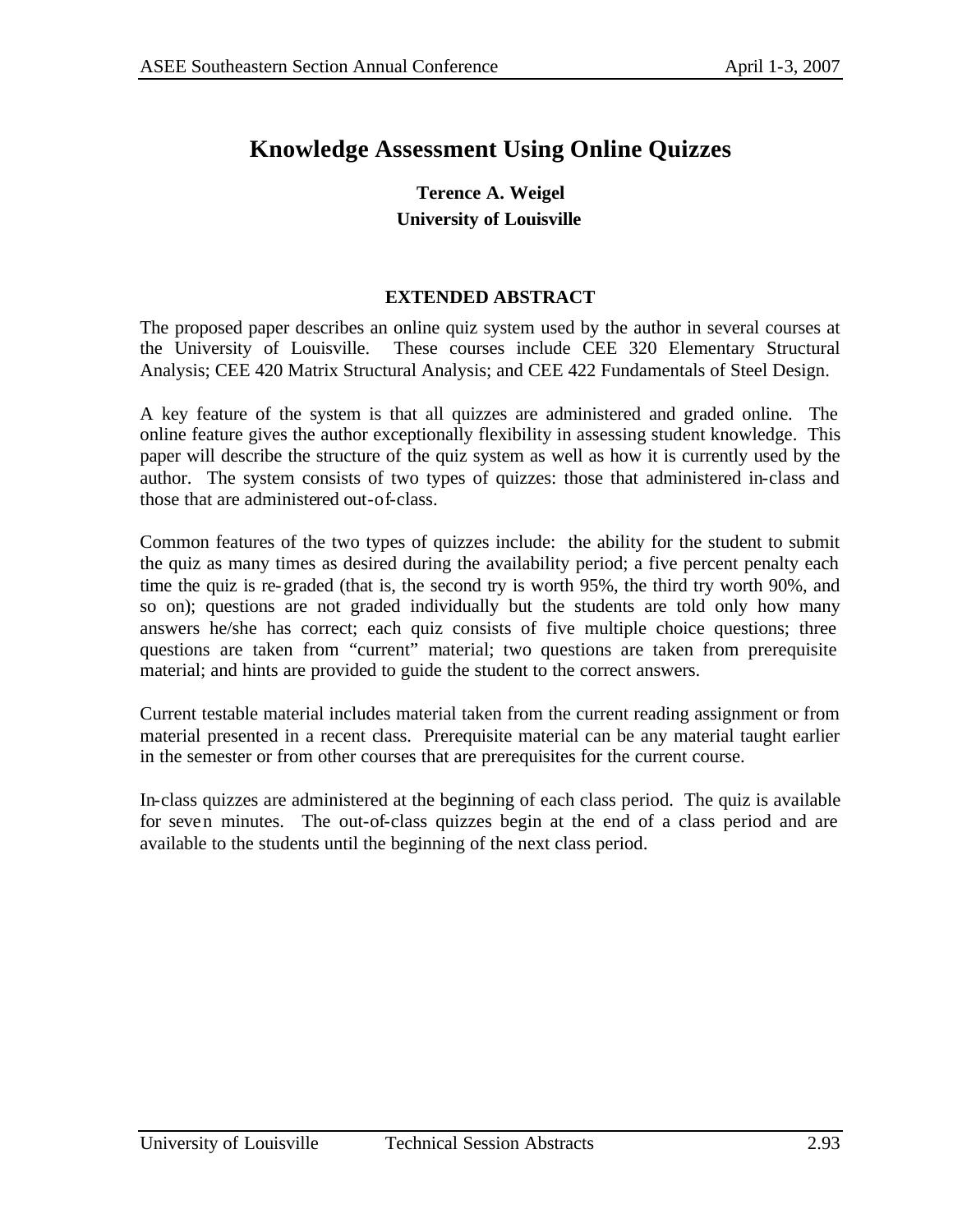# **Virtual Reality Environments and Authoring Tool for Web Based Training and Education**

## **Tulio Sulbaran, Justin Nosser University of Southern Mississippi**

## **EXTENDED ABSTRACT**

Text and 2D drawings, sketches, graphs and figures have been the traditional tools to supported training and education in many areas. With the improvement of technology, new approaches are emerging such as Virtual Reality Environment. Virtual Reality Environments have become increasingly popular in the past few years.

Virtual Reality Environments have been used successfully for many applications such as flight simulations, medical training, scientific simulations, education and many more. More recently, however, Virtual Reality Environments have been making a significant impact on the Internet. People are able to not only create virtual worlds, but to place them over the World Wide Web so that others may view it and even interact with it within their Internet browser.

This paper provides a quick overview of one of the current technology available to develop Virtual Reality Environments accessible through the Internet. This paper provide the most common features that virtual reality modeling language offers the user and how these features can be utilized in the creation of a web training and education

It is anticipated that this paper will help the advancement of scholarship in engineering education by providing a foundation for a variety of teaching tools using this or similar technologies.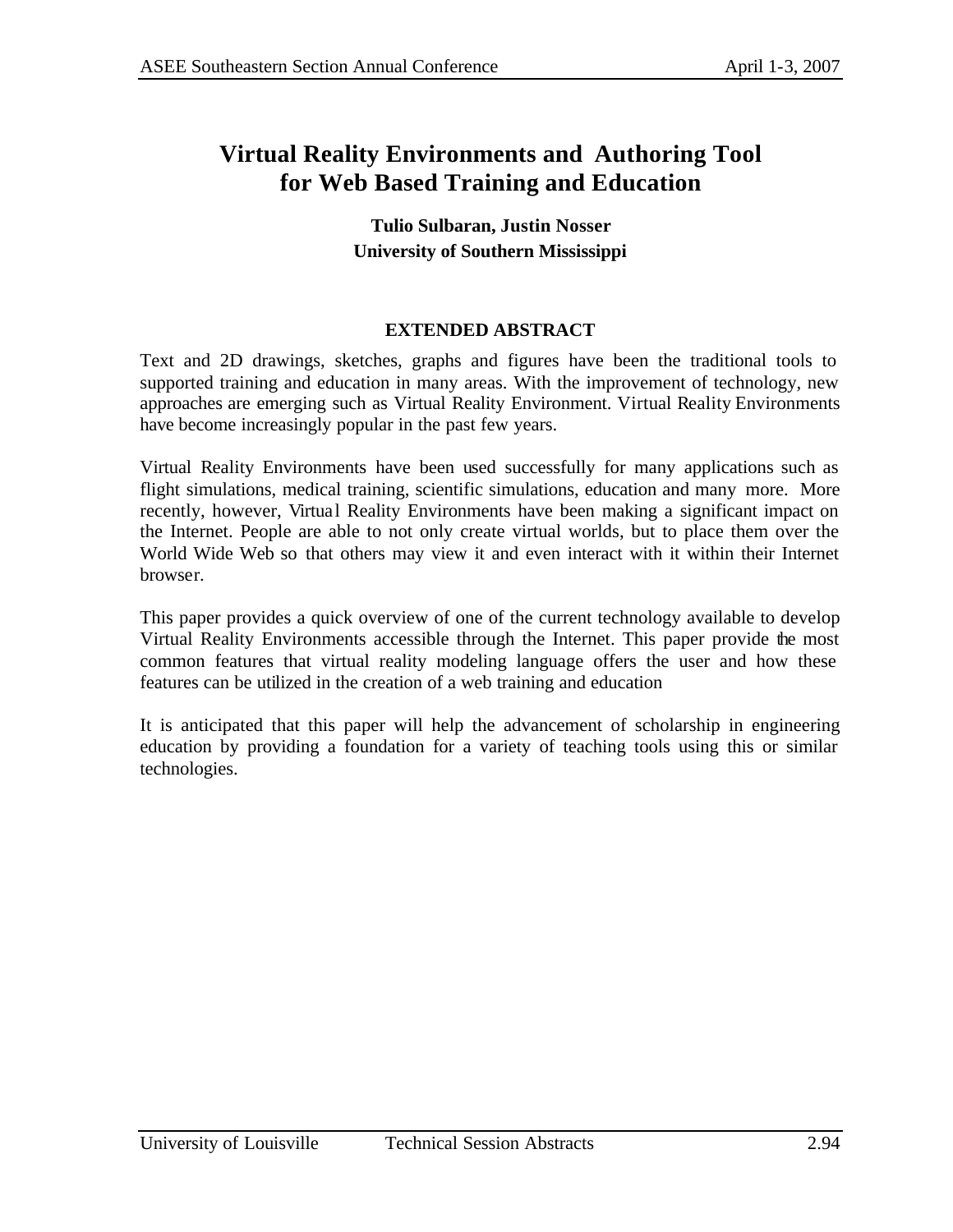# **Using the Moodle Course Management System to Manage Accreditation Tasks**

# **Ray Seyfarth University of Southern Mississippi**

### **EXTENDED ABSTRACT**

The Computer Science Bachelors degree at the University of Southern Mississippi is accredited through ABET, Inc.

The accreditation process requires that assessments be performed to determine how well student performance meets the program's objectives and, perhaps more importantly, the assessment process needs to lead to ideas for improvement of instruction.

Faced with these needs we determined that we wanted an objective assessment of success which could be applied repeatedly year after year with different teachers. This assessment needed to be done in a system accessible to multiple instructors and needed to pinpoint particular topics which students failed to understand well so that we could improve the teaching process. We decided to implement a pilot project using the Moodle course management as a possible tool to assist us with the assessment task.

In this paper we document our work in a pilot project to develop assessment questions for our Operating Systems class and derive student performance metrics based on results on these questions. We describe the reasons for selecting Moodle for this project, how the software is used to develop a quiz bank and the metrics available in Moodle. Finally we report on the results of the pilot project.

We believe that Moodle can become an instrumental part of our on-going assessment process. Our pilot project shows that Moodle can help achieve the goals of documenting learning and pin-pointing opportunities for improvement.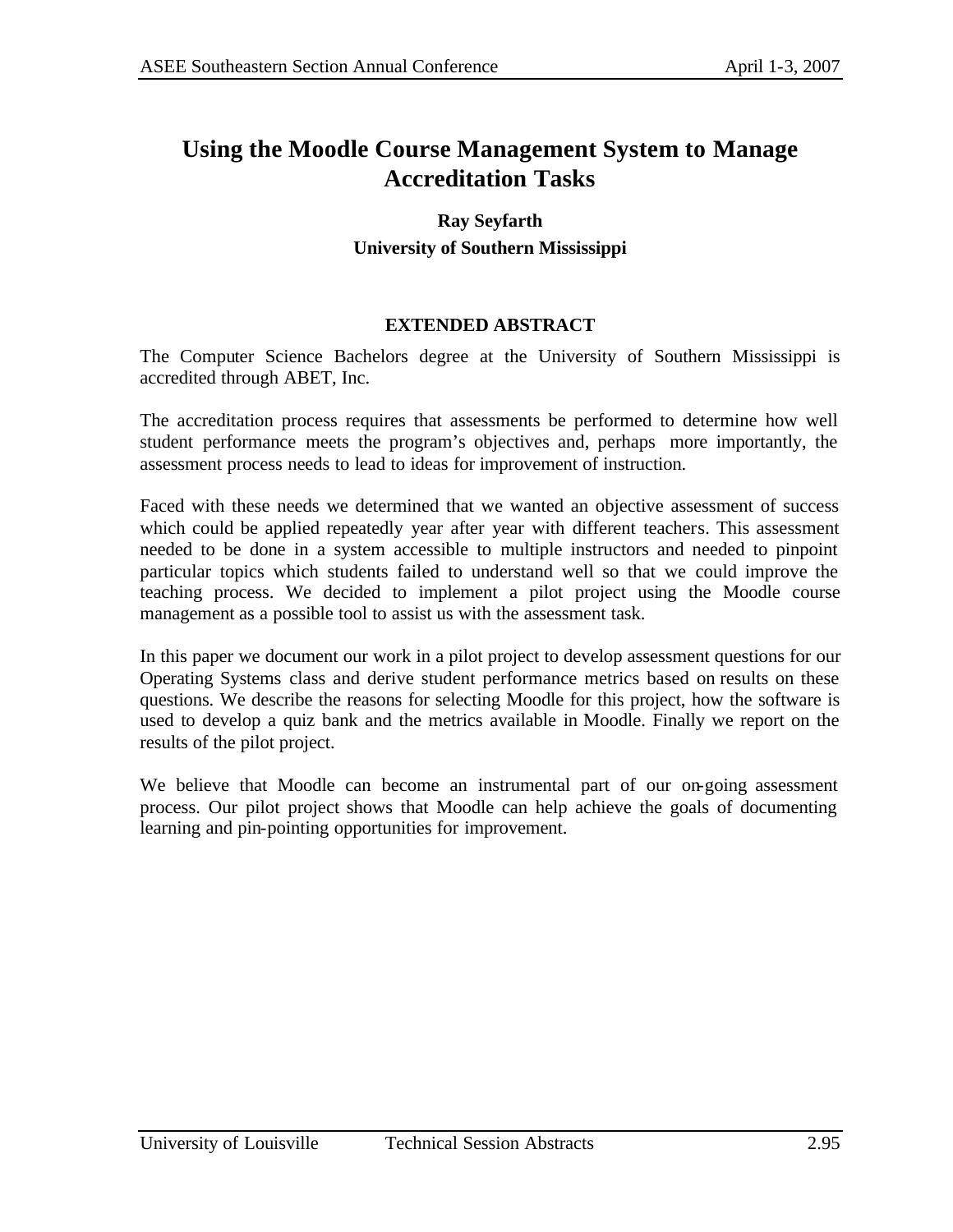# **SWORD, an Information Server for Juvenile Justice**

# **Daniel Bond and Andrew Strelzoff, PhD University of Southern Mississippi**

### **EXTENDED ABSTRACT**

Historically the juvenile justice system in southern Mississippi kept records on cards which had to be indexed, filed and then retrieved to move clients through the system. University of Southern Mississippi's SWORD system is a client-server database which was developed to improve the quality and reliability of client tracking. SWORD currently serves six southern Mississippi counties with 16 client sites and 2 servers with information on over 8,000 juveniles cataloged in the database. The system provides a way to store, retrieve, and modify information about clients for the detention center, juvenile court, and youth counselors. The information stored includes personal information about the client such as contact, education, prior incident reports, and medical needs. Youth court case information includes charges, dispositions, court records and case notes. SWORD also supplies various administrative reports concerning detention center use, counselor workload, and court activity.

Prior to implementation of SWORD, juvenile records had to be moved between offices or duplicated posing a logistical problem for county attorneys with offices located away from the youth court. SWORD solved this problem by allowing secure encrypted client access via the Internet. Authorized users can access juvenile records from multiple locations. Further, SWORD protects sensitive data by enforcing a variety of access levels. Data integrity is protected by limiting the capabilities of users. Data backup is provided automatically.

This paper outlines the SWORD architecture and discusses the technological parameters and practical considerations which contributed to its design. Also discussed are major challenges to further development of SWORD including legacy code and equipment, varying agency requirements, improved research data access and interface development with other state and federal level data banks.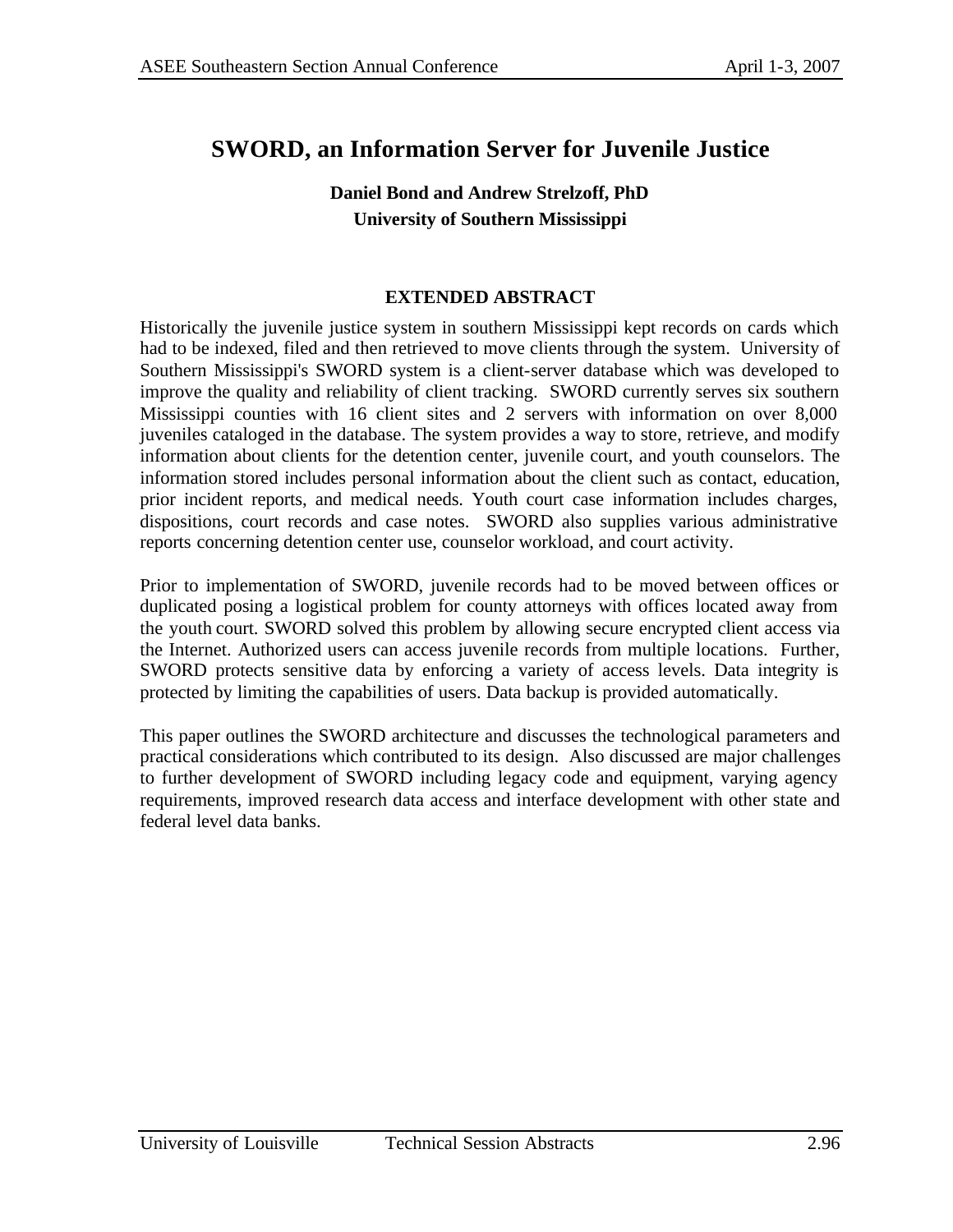# **Networking Students Come to the Aid of Hurricane Victims**

### **B. Wayne Walters School of Computing The University of Southern Mississippi,**

### **EXTENDED ABSTRACT**

An internship can provide excellent work experiences but on occasions may be less than satisfactory. It is quite rewarding when an internship comes along that provides an excellent opportunity for learning, leadership, and contributions to mankind. Just such an occasion occurred soon after Hurricane Katrina lashed the Mississippi shores with winds and waves for more than 6 hours on August 29, 2005. Concrete bridges spanning bays and inlets were destroyed, beach front homes vanished, highways and streets washed away, and forests lay flat as Katrina made her way inland. Everywhere one looked the world appeared distorted and twisted as though viewed through a piece of bad glass.

In response to the desperate need for support services, a volunteer organization known as Radio Response was organized by Mac Dearman, a wireless internet service provider (WISP), in Rayville, Louisiana. Radio Response provided communication services to the center of the storm's landfall, Waveland and Bay St. Louis, Mississippi. The call for help brought some of the most skilled communications specialists in the country to help rapidly build a WISP network that was strung from water towers and trees. Likewise, the call for equipment was responded to by many companies around the country.

Using volunteer help and donated equipment, RadioResponse responded to the need for contact with the outside world for the inhabitants of this wasted area. Not only did the inhabitants have a dire need for personal contact with their friends and relatives, much needed FEMA assistance was best obtained via non-existent Internet access or telephone. RadioResponse stepped in to provide wireless network access, VoIP phone service, and computer LAN networks at various sites around the area.

Matt Justice and Peyton Gwinn, University of Southern Mississippi students were granted internships to assist with the implementation and management of the Radio Response WISP. By mid October, 2005, the volunteers from around the country had left and Matt Justice, a USM senior, was the last man standing and in charge of managing and maintaining a vital system for the citizens of the effected area. Matt graduated in December and Peyton Gwinn continued Matt's work in the effected area. The Radio Response network not only supplied services to the citizens of the area, but also important communications to the many volunteers and volunteer organizations housed in tent cities throughout the area. The working conditions, problems solved, and the personal joys of those that labored to build and support this network may never be fully appreciated. This opportunity allowed these interns to be responsible for managing a vital wireless network and provided the interns with invaluable real-world experiences.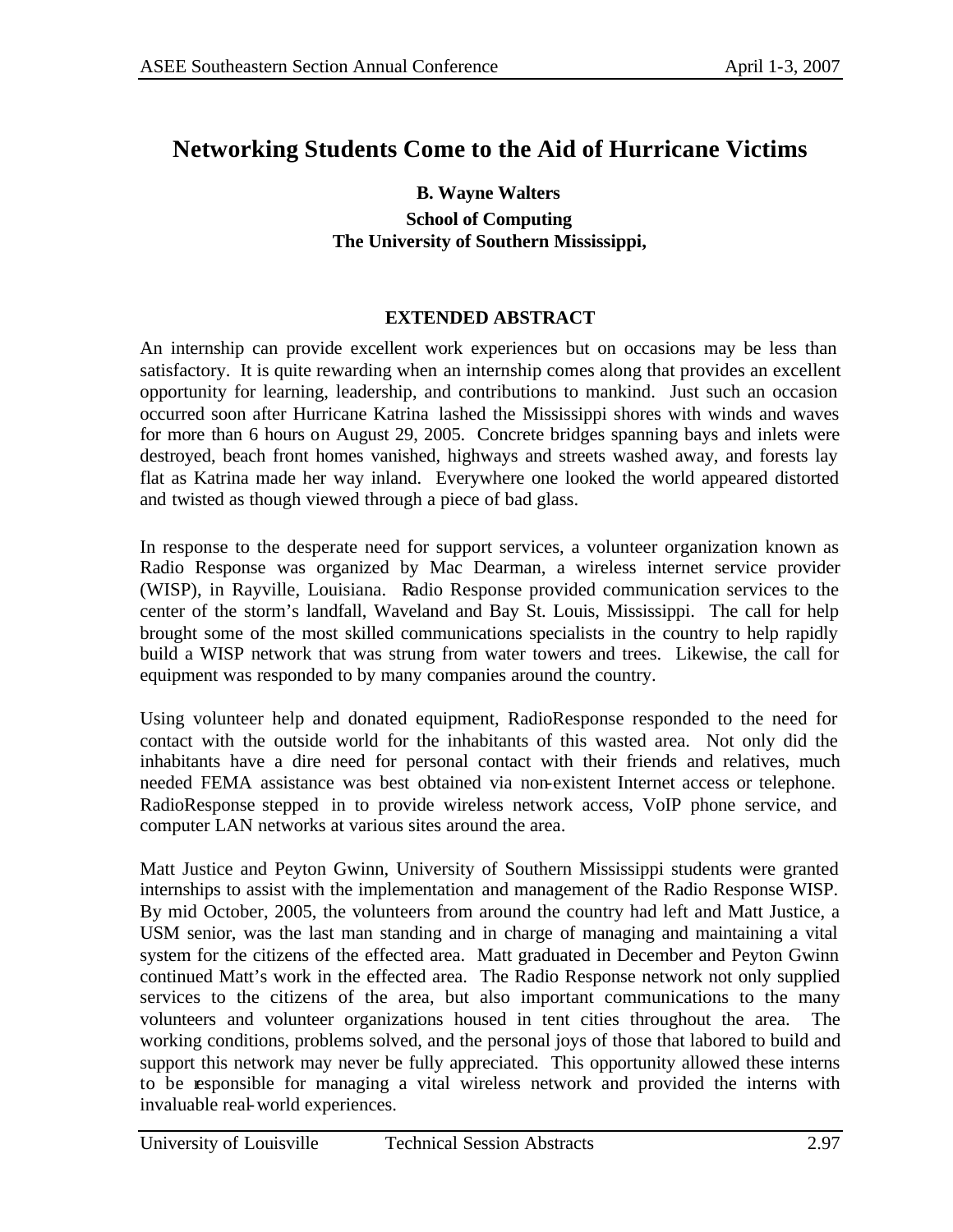# **Developing a Graphical User Interface to Improve Learning of Stochastic Theory in Hydrosciences in the Classroom**

**Faisal Hossain, David Huddleston, Jonathan Schwenk Department of Civil and Environmental Engineering Tennessee Technological University, Cookeville, TN 38505-0001**

## **EXTENDED ABSTRACT**

In the modeling of natural phenomena in hydrosciences, stochastic theory receives significant emphasis due to heightened awareness of the limitations of deterministic approaches to modeling. Most Civil Engineering degree programs, however, introduce students to the concepts of stochastic theory at the graduate level. This makes it challenging for the fresh graduate student to grasp the theory and successfully implement it in their research experiments in parallel. A computer-assisted graphics-based learning system can potentially enhance the capacity of students to conduct independent research more effectively by training them in computational applications of stochastic theory early in the undergraduate classroom. However, to assess the validity of our assumption that stochastic theory education can be improved through a GUI-based computer instruction and to further identify if current curricula has an inherent demand for such approaches, there is a need to first survey the curriculum that is adopted by the universities nationwide.

The objective of this paper is two fold: i) to gauge the current state of instruction of stochastic theory for water resources in US universities and thereby identify the potential for curriculum improvement and ii) to demonstrate a proof of concept of a computer-assisted Graphical User Interface (GUI) to improve the current state of learning in the classroom of stochastic theory for hydrosciences. Our study indicates that 84% of the total 241 relevant courses surveyed are available only at the graduate level, while 4.5% and 11.5% were either dual-listed or undergraduate-level courses, respectively. It is worthwhile for the CE educators to consider creating more undergraduate variants of such courses and offer them to students early in their education experience. To further popularize stochastic theory education in context of water resources, more computer-assisted graphics-based schemes should also be used in the undergraduate classroom. The illustration provided herein is a GUI that connects a comprehensive space-time stochastic model for generating rainfall fields that exhibit complex natural variability. Our main finding, based on on-going educational software development, is that effective instructional software building requires evolution from the simplest configuration if its continual upgrade is to continue in liaison with student software developers that are usually available from a computer science department of the university.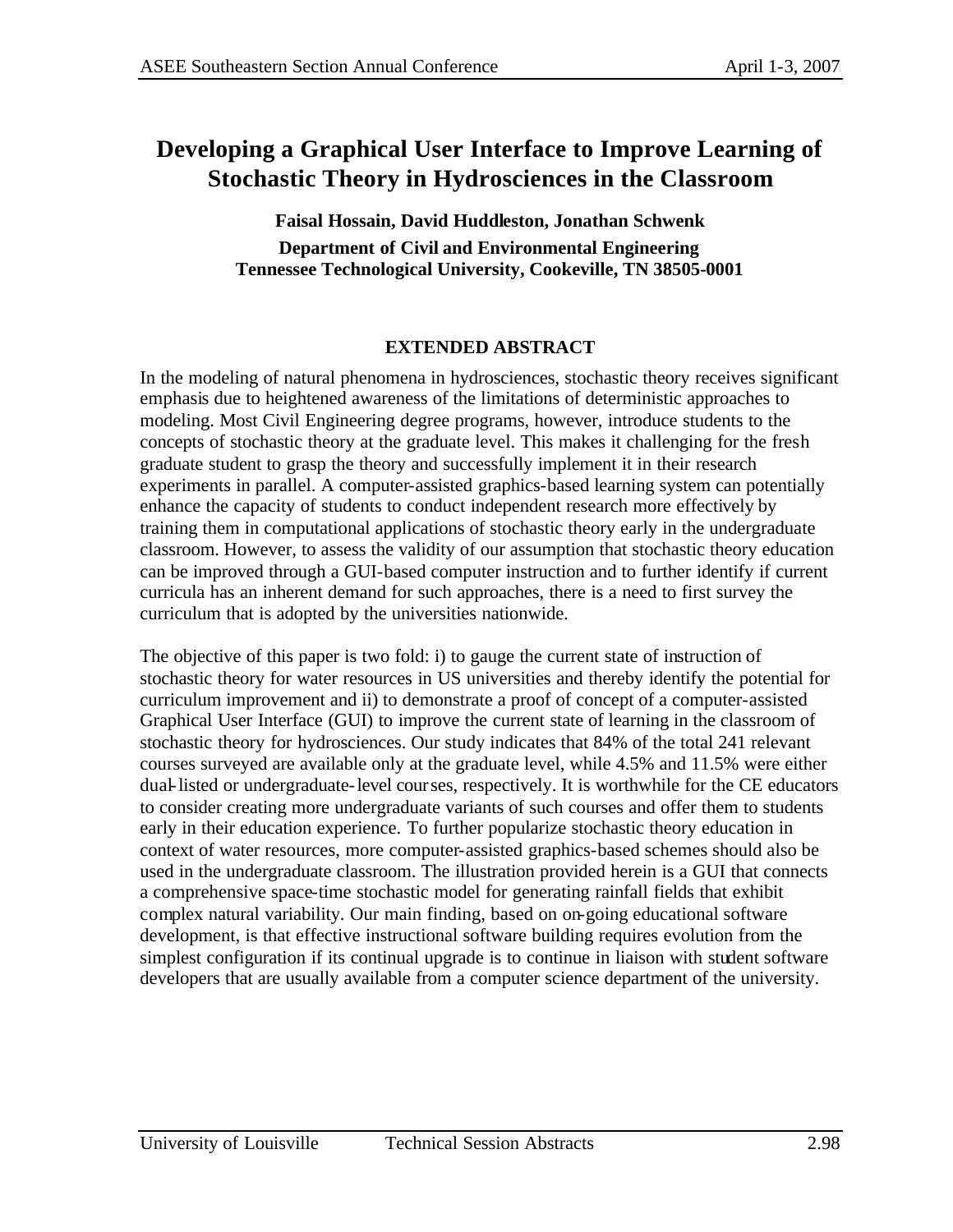# **Practical English: A Technical Communication Course Developed for Kyungpook National University Based upon a Technical Writing Course in Mississippi State University's Bagley College of Engineering**

**Alexis D. Powe Mississippi State University**

## **EXTENDED ABSTRACT**

This presentation describes a technical communication course offered at Kyungpook National University (KNU) in Daegu, Korea, during the summer of 2006. KNU's Department of English Language and Literature sponsored the course—Practical English which was taught in English by an American technical writing instructor employed by Mississippi State University's Bagley College of Engineering. Practical English was closely modeled upon a pre-existing technical writing course for engineering students at Mississippi State University, an American partner university of KNU.

Technical Writing (GE 3513), the basis for Practical English, is a junior-level course required of all engineering students at Mississippi State University. The major emphases of GE 3513, with a typical enrollment of 20-25 students per section, include helping students identify clear writing objectives; compose documents for various audiences; effectively design written documents and presentations; develop strong verbal communication skills; and recognize the importance of revision, grammatical correctness, and collaboration throughout the writing process.

Practical English (taught over four weeks) initially resembled GE 3513 in both major emphases and student enrollment and makeup. It was designed for a section of 20-25 juniorto senior-level engineering and science majors. However, the course changed substantially to accommodate student interest in the course and departmental needs, eventually boasting an enrollment of approximately 50 sophomore- to senior-level students from various majors, about half of which were technical (mechanical engineering; electrical, electronics, and computer engineering; chemistry; and biotechnology) and half of which were non-technical (economics, political science, business, French, Russian, Chinese, English language and literature, and English education).

Topics discussed include detailed descriptions of both GE 3513 and Practical English (for the latter, its original design and evolution over the summer term); major course assignments, including samples and assignment modifications in response to student needs; students' expectations of the course; the grading system and rubrics used; and qualitative and quantitative student assessment of the course.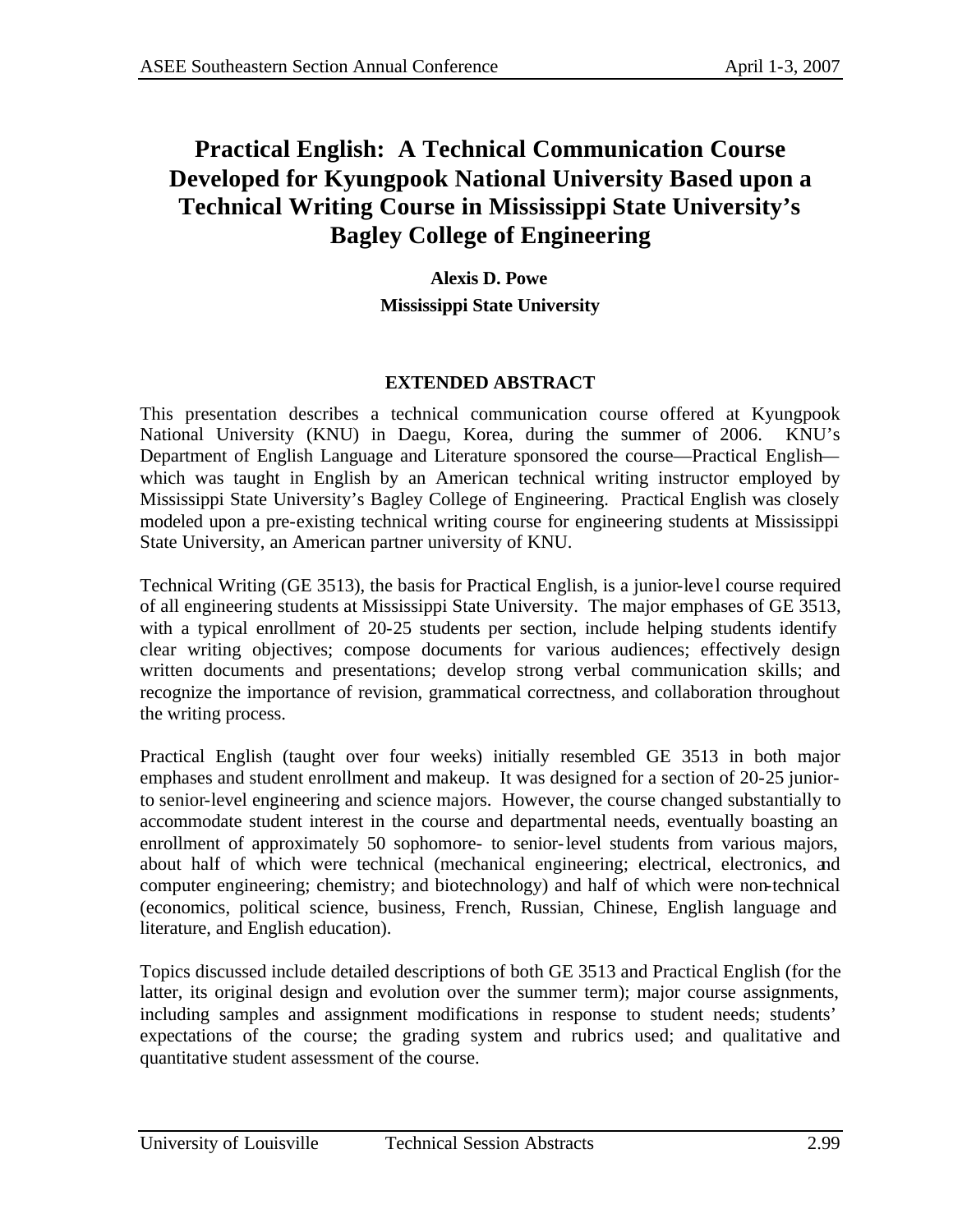# **Using the** *Challenger* **and** *Columbia* **Disasters to Discuss Technical Communication and Professional Ethics: A Multifaceted Approach**

**John Brocato Bagley College of Engineering Mississippi State University**

### **EXTENDED ABSTRACT**

This paper describes the use of the space shuttle Challenger and Columbia disasters as case studies for technical communication and professional ethics in a required junior/senior-level engineering-communication course at Mississippi State University. Students in this course have traditionally read background material, watched documentaries, and discussed technical documentation on both disasters as part of the course's standard curriculum. These lowstakes activities, however, suffer from a lack of time and context necessary to place ethical professional behavior in its proper, realistic institutional and cultural constraints. How, then , can engineering schools provide their students with substantive, ethics-relevant experiences and content that both engage students in active learning and allow schools to measure their success with ethics education against stated program objectives and outcomes? Armed with consistent enthusiastic student responses (both formal and anecdotal) to minimal ethics coursework, engineering-communication instructors transformed the shuttle-disaster case studies from informal, low-stakes activities into iterative, high-stakes writing and speaking assignments focusing on various topics relevant to both disasters as well as technical communication and professional ethics. Benefits of this recent transformation have thus far included (a) more focused and substantive writing/speaking assignments in general; (b) evidence that students engage more with the modified course content overall than in previous semesters; (c) improvement in both the quality and quantity of student feedback during class discussions; and (d) more effective and thorough responses to ABET's "Criterion 3. Program Outcomes and Assessment," particularly items d, f, g, and h. The paper discusses these benefits in detail and provides an overview of the newly modified assignments' components, a discussion of the grading methods used with the assignments in question, and an analysis of relevant student feedback from several semesters' worth of end-of-course questionnaires.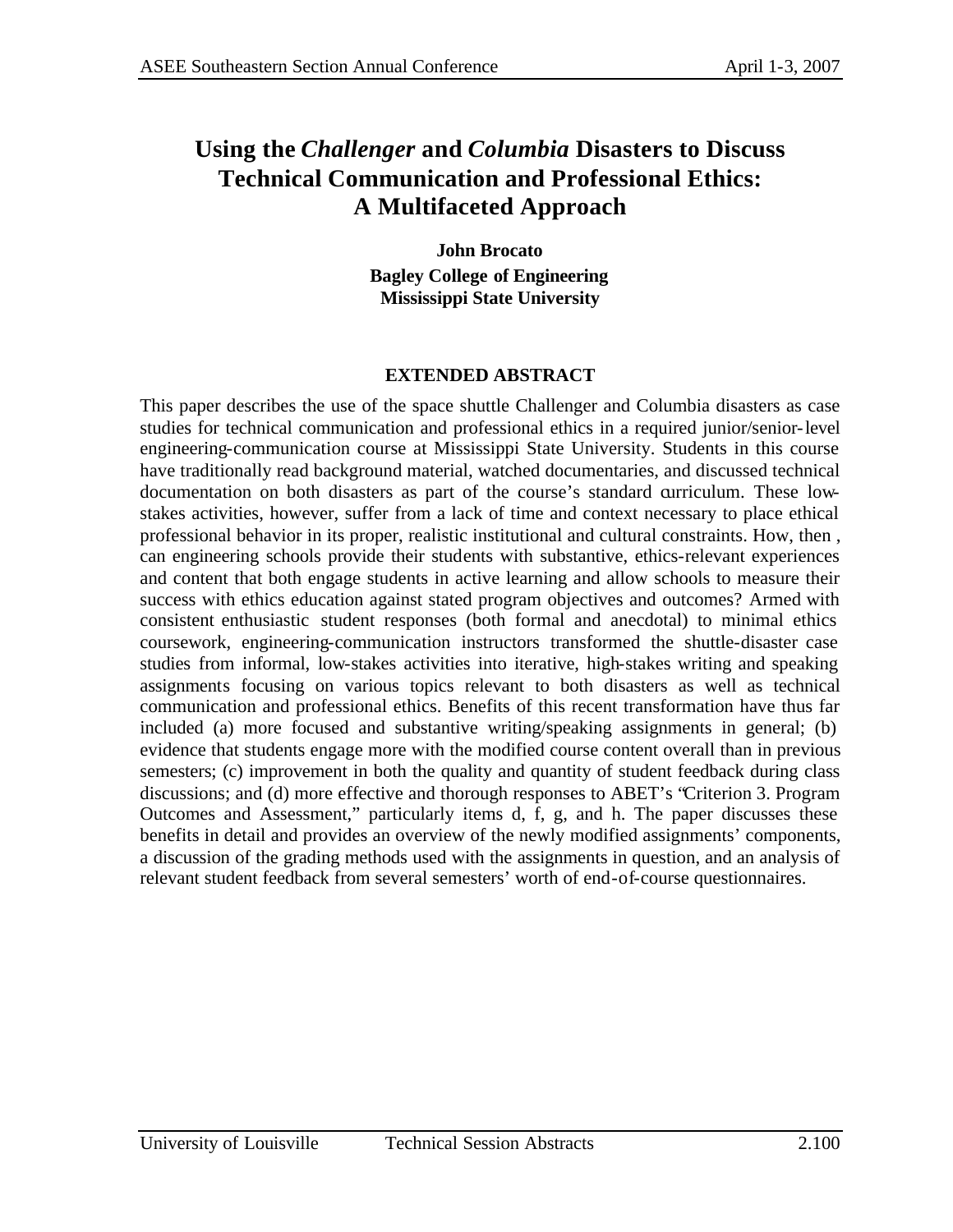# **Implementing Technical Writing into the Undergraduate Steel Design Course**

**Ernie Heymsfield Department of Civil Engineering University of Arkansas**

## **EXTENDED ABSTRACT**

Undergraduate structural design courses are typically limited to students calculating strength requirements and required structural member sizes. However, during the limited semester course time, a student normally is unable to gain a sense of the "grand picture" of a building's structural response or the interaction of the various structural members discussed in the undergraduate steel design class. Additionally, although writing skills are crucial in a job setting, a student normally is not challenged to improve their writing skills in a structural design course. Conversely, if writing is incorporated into the course by examining course specific case studies, students gain a better understanding of the course material while improving their writing skills.

Case studies are an effective means to enhance traditional content in the classroom and create student interest in the course material. During the Fall 05 and Fall 06 semesters, I used a building case study along with technical writing and approximate, back-of-the-envelope calculations, to improve student comprehension of structural behavior. The approach, initially developed by Dr. John DeWolf, was tried in my undergraduate steel design course at the University of Arkansas. Fourteen students participated in the 2005 Fall class and nine participated in the Fall 2006 class. The class was assigned to evaluate, using a case study article, the Boston Company Building with its characteristic wind bracing system. Specifically, students were required to write about technical concepts such as gravity load transfer and the structure's response to wind loading. A second component of the assignment was to determine approximate loads on a specific major structural member of the building. The written section was to be concise, limited to approximately 250 words. The approximate calculations were also to be concise.

Submitted assignments and comments afterwards showed that the assignment was successful in stimulating student interest and promoting future classroom discussions. This paper presents how technical writing can be incorporating into an undergraduate steel design course and its benefits.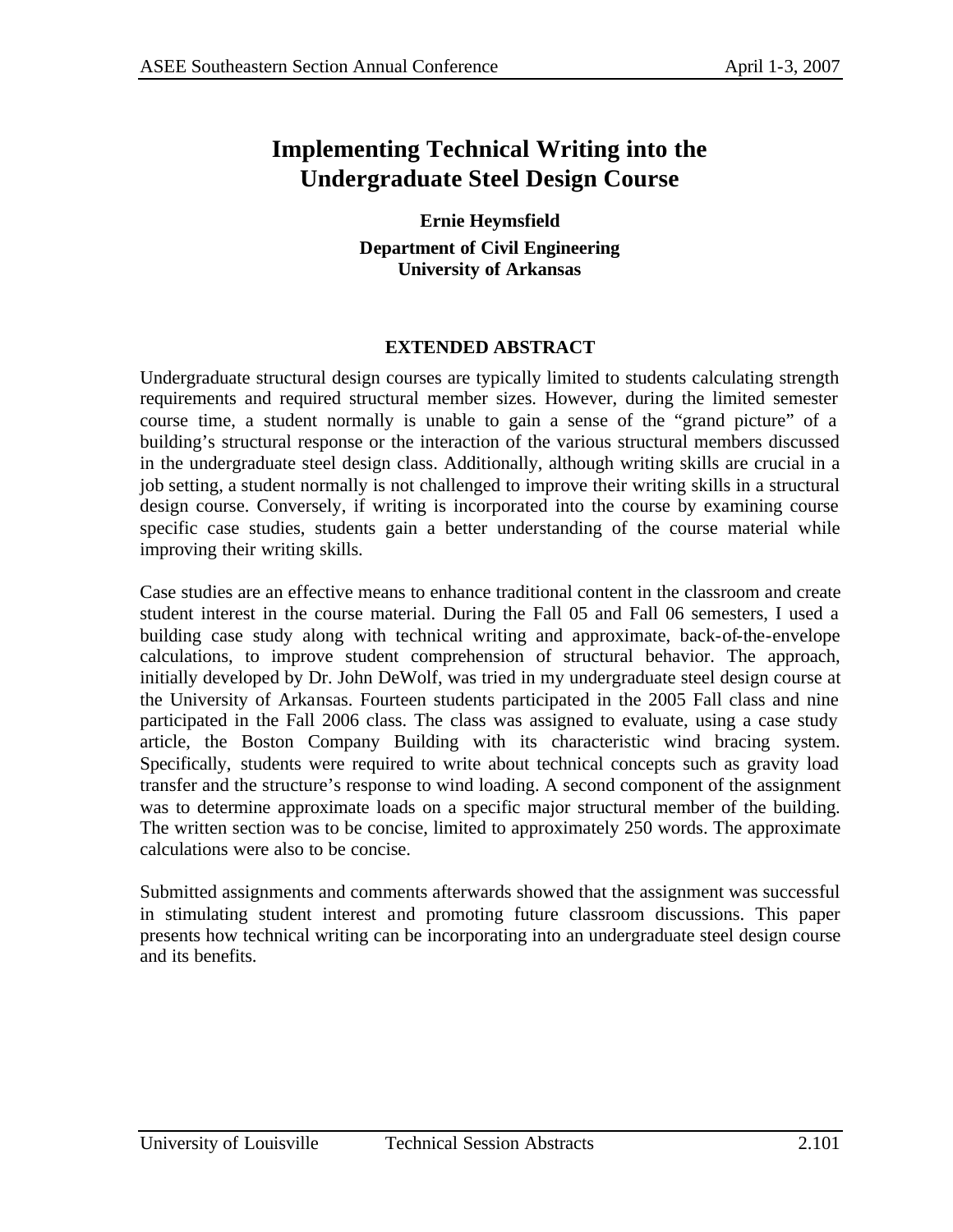# **Writing for Engineering: Benchmarks in the BS in Engineering Program at East Carolina University**

**Rita Reaves East Carolina University**

## **EXTENDED ABSTRACT**

ABET learning outcomes for engineering programs include the following:

- a) An ability to apply knowledge of mathematics, science, and engineering
- b) An ability to identify, formulate, and solve engineering problems
- g) An ability to communicate effectively
- j) A knowledge of contemporary issues

In support of these learning outcomes, faculty in the BS Engineering program at East Carolina University are strongly committed to the importance of building communication skills. Our engineering program is designed as an integrated collaborative engineering environment (ICEE), giving students the opportunity throughout their four-year undergraduate program to communicate knowledge to solve engineering problems. Within this integrated engineering environment, and with strong endorsement and input from our Engineering Advisory Board, faculty have designed a sequence of writing benchmarks including lab reports, memo reports (engineering analysis), professional logs, research reports, project reports, oral presentations, and collaborative report writing required for success in engineering.

Our goal is that employers will seek out our graduates because of their demonstrated ability to write and speak effectively, to conduct sound research on engineering problems and contemporary issues, and to work collaboratively and creatively in engineering teams. While students have opportunities to develop written and oral communication skills in many courses, including those at the freshman level, major focus is given to developing technical writing skills in the six courses required for all graduates of the BS in Engineering at East Carolina University.

Engineering faculty members realize that a key responsibility and challenge is to bring students to an awareness of writing as a public activity. In contrast to writing primarily as a private transaction to one teacher or evaluator (that is, the writing they have done throughout most of their academic experience), engineering students learn that writing for engineering means that many people may contribute to and review drafts of their work. This paper presents ways to lead students into sharing their work with others, assignments for writing in different rhetorical contexts and in a variety of professional formats, and strategies for making it work.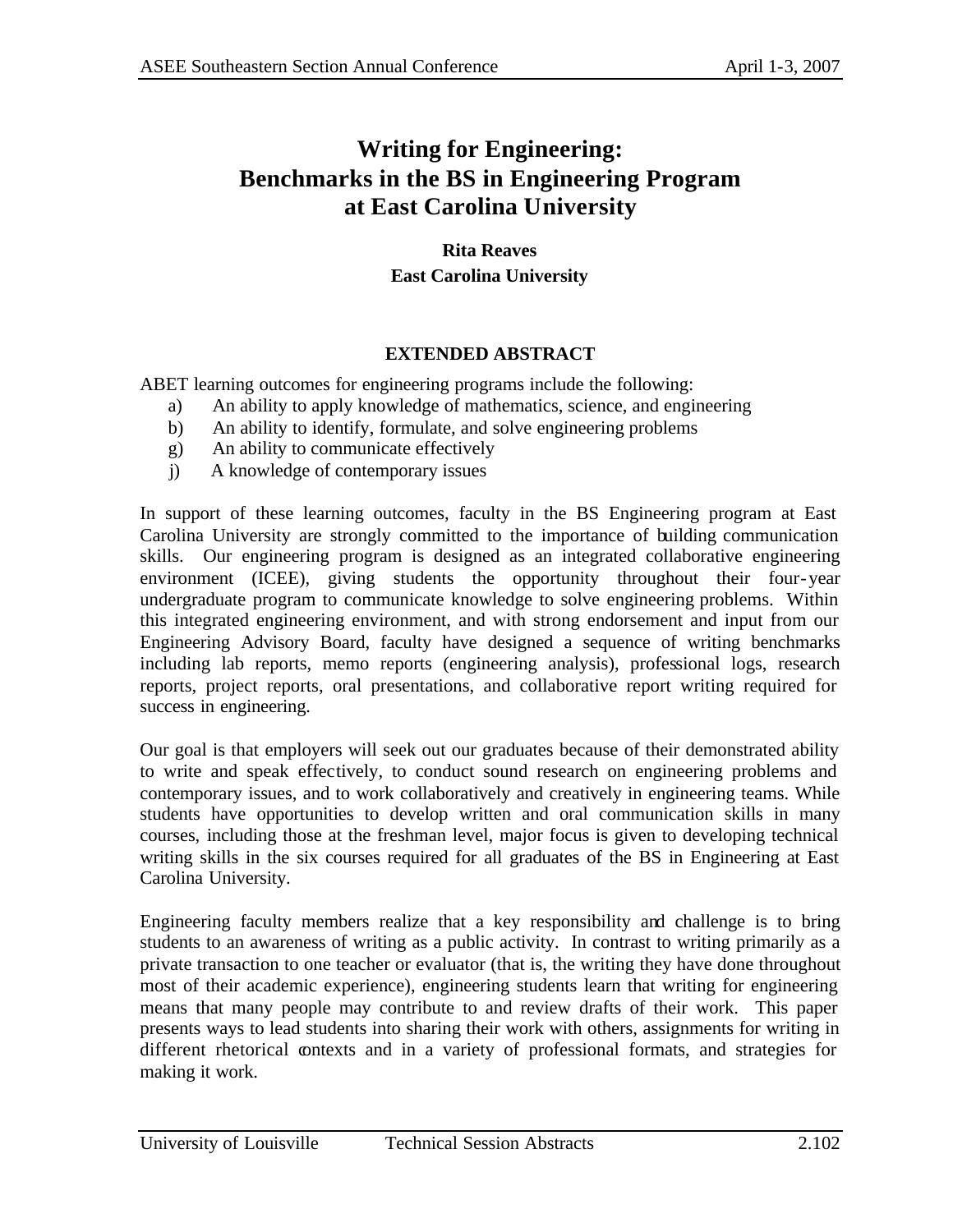# **Teaching Engineering Ethics Through a Nanoscale Case Study**

# **Christian Hipp University of South Carolina-Columbia**

## **EXTENDED ABSTRACT**

This paper presents a nanoscale case-study that applies an integrative approach to teaching engineering ethics. This case study involves an NSF-sponsored report on converging technologies for improving human performance. Public debate is widening, policy makers are demanding explicit consideration of ethical, legal, and social aspects, and popular books are explaining the achievements and promises of nanoscience. Since ethical decision-making is essential to the engineering profession – demonstrated by the ethics requirement in ABET approved engineering curricula -- engineers should be presented with the ethical implications of engineering within and among nanoscale applications. This case will illustrate the ethical complexity and convergence in engineering domains themselves and in engineering interfaces with other domains within the context of emerging technologies.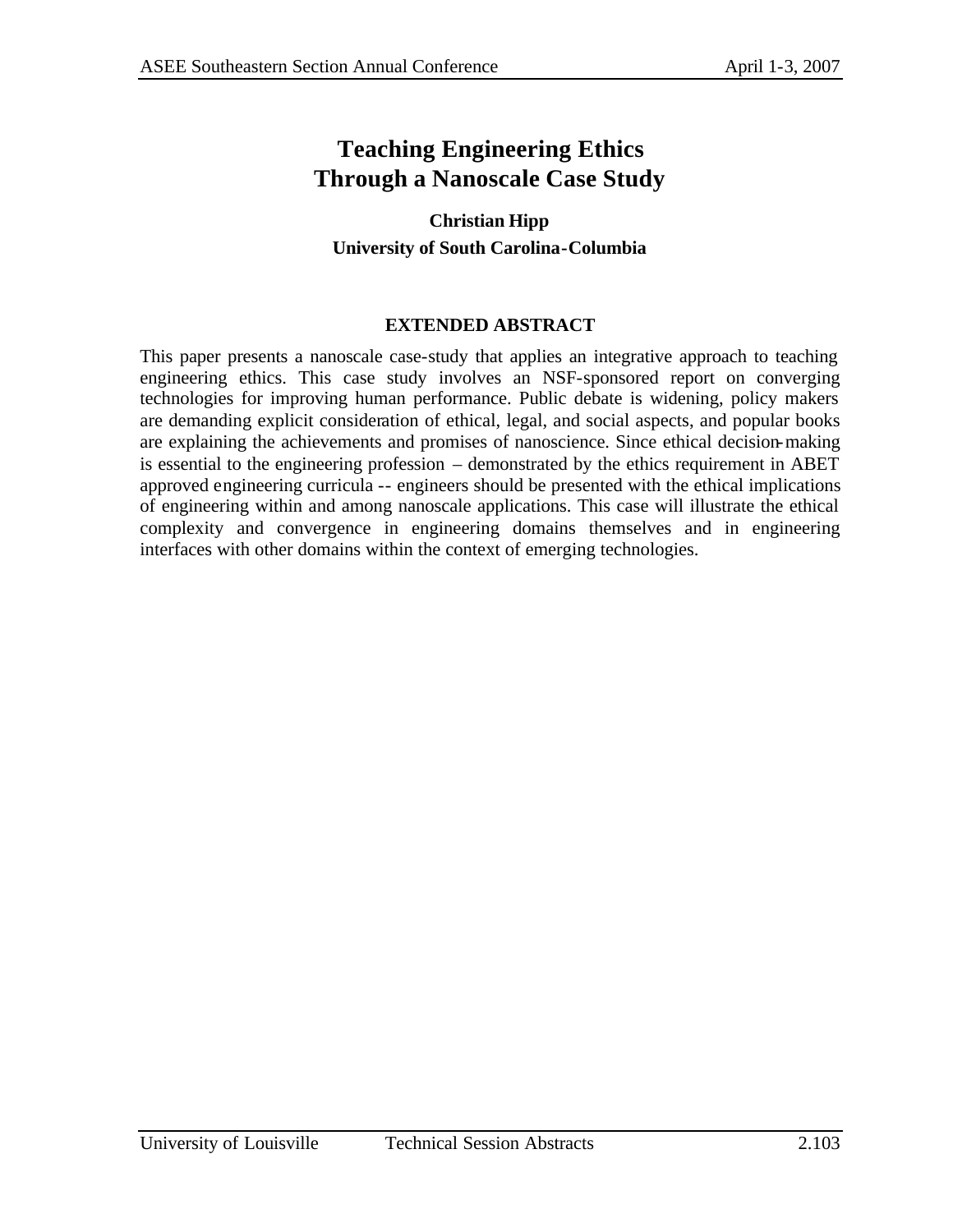# **Promoting Multidisciplinary Research in Environmental Engineering Among Undergraduates through REU Participation**

## **Davyda Hammond, PhD and Melinda Lalor, PhD School of Public Health,University of Michigan/ Department of Civil and Environmental Engineering, University of Alabama at Birmingham**

## **EXTENDED ABSTRACT**

The Research Experiences for Undergraduates (REU) program supports active research participation by undergraduate students in science and engineering to promote retention of undergraduate students and recruitment of graduate students. The REU program in Environmental Health Engineering at the University of Alabama, Birmingham (UAB-REU) provides undergraduates, who show potential for graduate study, early exposure to and preparation for multidisciplinary engineering research. Students of at least sophomore-level standing are recruited on a nationwide basis to undertake research in the UAB Schools of Engineering and Public Health. The UAB-REU program matches participants with faculty mentors that conduct research in the participant's field of interest for eight weeks to undergo project-based research training.

For the past four years, the UAB-REU program has consistently increased participant interest in pursuing graduate study in science, math, engineering and technology (STEM). One of the primary goals of the program is to increase the enrollment of students of color in graduate study in STEM fields. From 2003 to 2006, over forty students have participated in the UAB-REU program from a variety of under-represented racial groups (African-American, Hispanic, Indian, and Asian Americans) and academic backgrounds (Engineering, Biology, Neuroscience, Physics, Computer Science, Marine Science and Chemistry). Over 80% of past participants are currently pursuing academic degrees or have professional careers in STEM fields.

This research study sought to evaluate the training and mentoring strategies of the UAB-REU program through a survey analysis of past participants. The evaluation was carried out in two steps. In step one the participant's descriptive data (year of study, GPA, major) and program expectations are extracted from the REU application. In step two the students complete an on-line questionnaire after completion of the program, which is designed to assess the contribution of the UAB-REU program on the participant's attitude and progress towards a career in STEM fields. The questionnaire consisted of a combination of interva l scale, categorical and open-ended comment questions.

Findings indicate that over 75% of the participants are either currently enrolled in a graduate program, or plan to attend graduate school in the next two years. In addition, results of the survey indicate that the UAB-REU program: (1) increased overall participant interest in future research and graduate study in STEM fields; (2) increased confidence among participants of color and women participants of their ability to excel in STEM fields; and (3) increased participant interest in a STEM career through faculty-mentor relationships.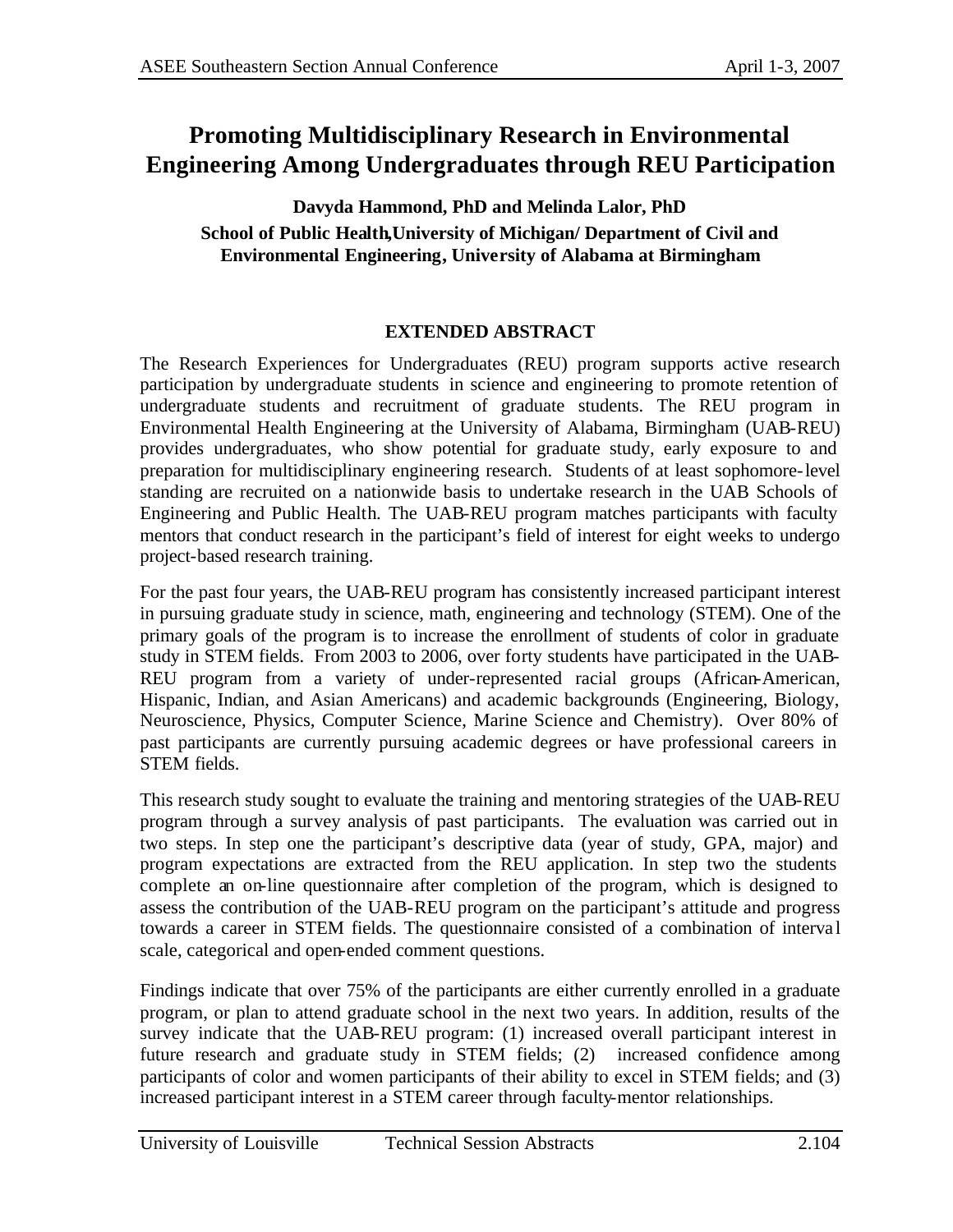# **A Microfabrication Laboratory Class Targeted to Freshmen**

## **Shamus McNamara, Kevin Walsh, James Graham, Kunal Pharas, and Mark Crain Department of Electrical and Computer Engineering University of Louisville**

### **EXTENDED ABSTRACT**

A new freshman-level course is under development at the Department of Electrical and Computer Engineering at the University of Louisville. The aims of the course are to increase undergraduate retention through a hands-on laboratory experience in the cleanroom, improve recruitment of potential engineering students, provide the students with an early introduction to planar fabrication techniques, and fabricate transistors that can be used in future laboratory classes.

A cleanroom laboratory course is traditionally only offered to seniors and graduate students. This course makes the cleanroom accessible to undergraduates and freshmen in particular, with a future aim of involving high school students. To the author's best knowledge, there is no similar course offering in the nation offered at the freshman level. The lab takes place in a state of the art, 10,000 sq. ft class 100/1000 cleanroom in the new Belknap Research Building. The students start with a bare silicon wafer, have to perform all the processing steps themselves (under the watchful eye of a TA), and test the transistors. Finally, the students package the transistors with custom packages that the students assemble, and yet are compatible with traditional breadboards. At the end of the semester, the students take home a wafer and packaged transistors that can be used in future labs or projects. There is only a minimal lecture component, as the course emphasizes learning by doing. The first course offering is a pilot run in Spring 2007 with 9 students.

It is anticipated that student retention will be improved because the course immerses the students in an extensive, hands-on lab that has a tangible product. Also, the silicon wafers may be shown to family and friends, creating pride for the students and providing strong word of mouth advertising for electrical and computer engineering.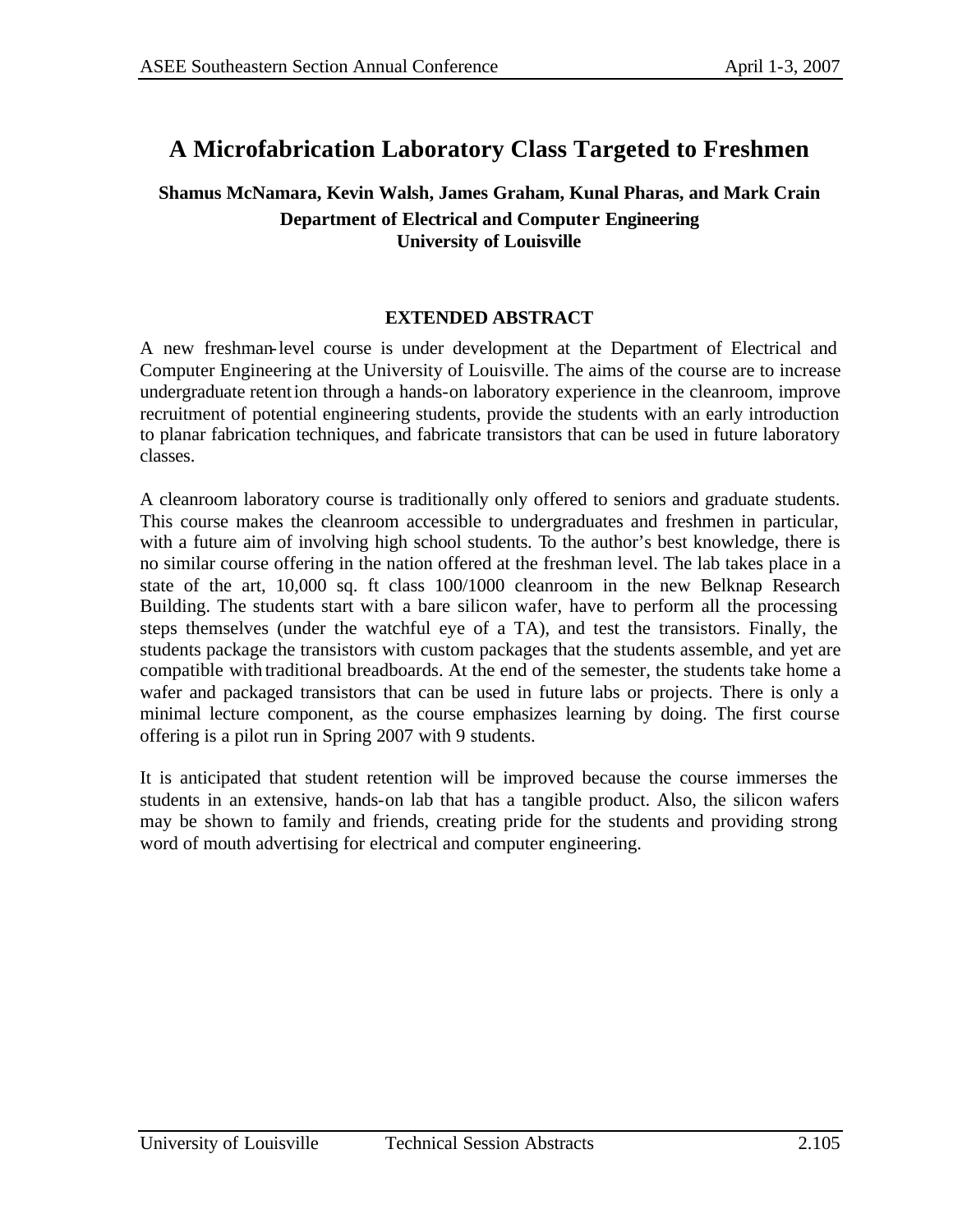# **Teaching Electrical Engineering via Television**

### **Timothy Pratt Bradley Department of Electrical and Computer Engineering Virginia Tech, Blacksburg, VA**

### **EXTENDED ABSTRACT**

The Commonwealth of Virginia has two major research universities, Virginia Tech (VT), located in Blacksburg in SW Virginia, and the University of Virginia (UVA), located in Charlottesville in central Virginia. All the high tech employers in the state are located more than one hundred miles from UVA and more than 200 miles from VT. The large distances between working engineers employed by industry and government, and the research universities that offer advanced degrees made acquiring a master's degree difficult once BS graduates entered the workforce.

In 1984 the State Council for Higher Education in Virginia (SCHEV) concluded that there was a need to distribute graduate engineering education via television to numerous locations around the Commonwealth so that working engineers could attend advanced courses to improve their job skills and earn master's degrees. The state council created the Commonwealth Graduate Engineering Program (CGEP) with a consortium of five Virginia universities that had graduate engineering programs. Televised graduate engineering classes were originally distributed via satellite, with an audio-only return link. In 1998 transmission was moved to compressed digital video over optical fiber using a dedicated network and subsequently to the Internet using asynchronous transmission mode (ATM). This allowed the transmission of two way video signals. In 2006, the system was upgraded to use the H.323 video conferencing standard. This allows parallel transmission over the Internet of video and computer generated images such as PowerPoint slides. The availability of large high resolution monitors allows the instructor to derive and discuss long equations that would not be readable on an NTSC TV screen.

The separation of instructor and students through an electronic medium makes learning more difficult for the students and teaching more difficult for the instructor. The demographics of students enrolled at the distant locations are significantly different from the average graduate student in a typical on-campus MSEE program. They are older, may have been away from the classroom for many years, usually have full time jobs, and are frequently out of town traveling for their employer. Deadlines and schedules that work for on-campus classes will not work for televised classes, and a great deal of flexibility is needed. Graphical materials prepared for televised classes must take account of the equipment at distant locations to ensure that all transmitted material is readable. Where high resolution monitors are not available, a large font must be used on slides and the instructor must write large for the document camera. Examples of good and poor practice in the preparation and transmission of graphic material are given in the paper.

Teaching via television has proved to be a powerful way to extend the benefits of graduate education to a much wider audience than just students on a typical university campus. Although the infrastructure to support televised teaching is expensive, there are hidden economies in this form of teaching. Full time students on a university campus require space and facilities in which to learn, are not productively employed in an industrial sense, generate no wealth, and frequently are supported from public funds through graduate assistantships. Most of that expense is saved when the student works full time and takes classes part time.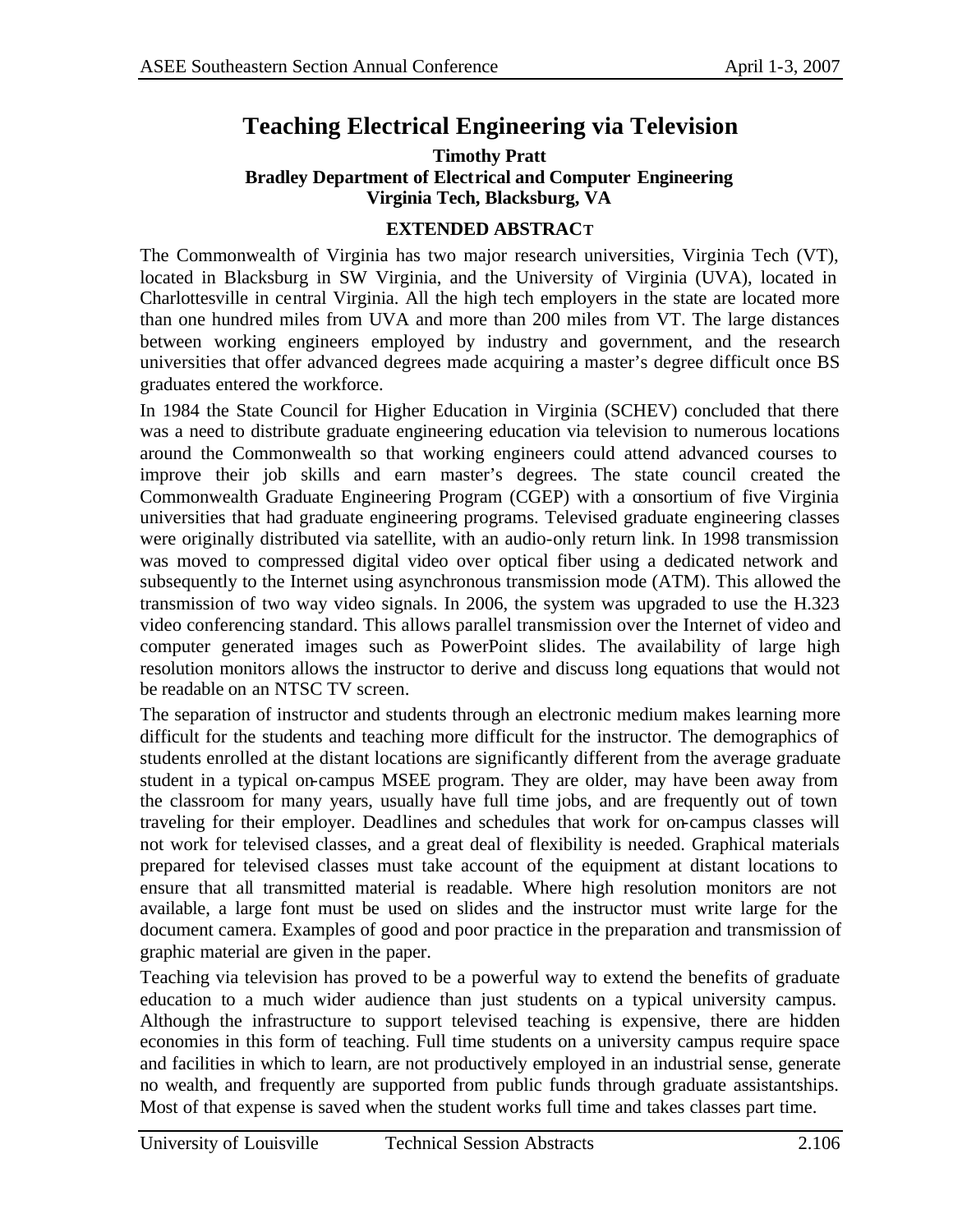# **Developing Undergraduate Mentorship Skills Through BEST**

# **Greg Nordstrom, Anthony Andriano, Nathan Tanner LipscombUniversity**

## **EXTENDED ABSTRACT**

This paper discusses the use of undergraduate engineering students as mentors to junior-high and high school students competing in the Boosting Engineering, Science, and Technology (BEST) robotics competitions.

BEST mentors are a key element in the competition, donating their time and effort to advise teams throughout the entire engineering process, from initial requirements definition, design and implementation, and into the competition itself. Mentors provide guidance, offer ideas and advice, act as sounding boards, teach specific engineering skills on an as needed basis, and act as construction supervisors overseeing the robot building process.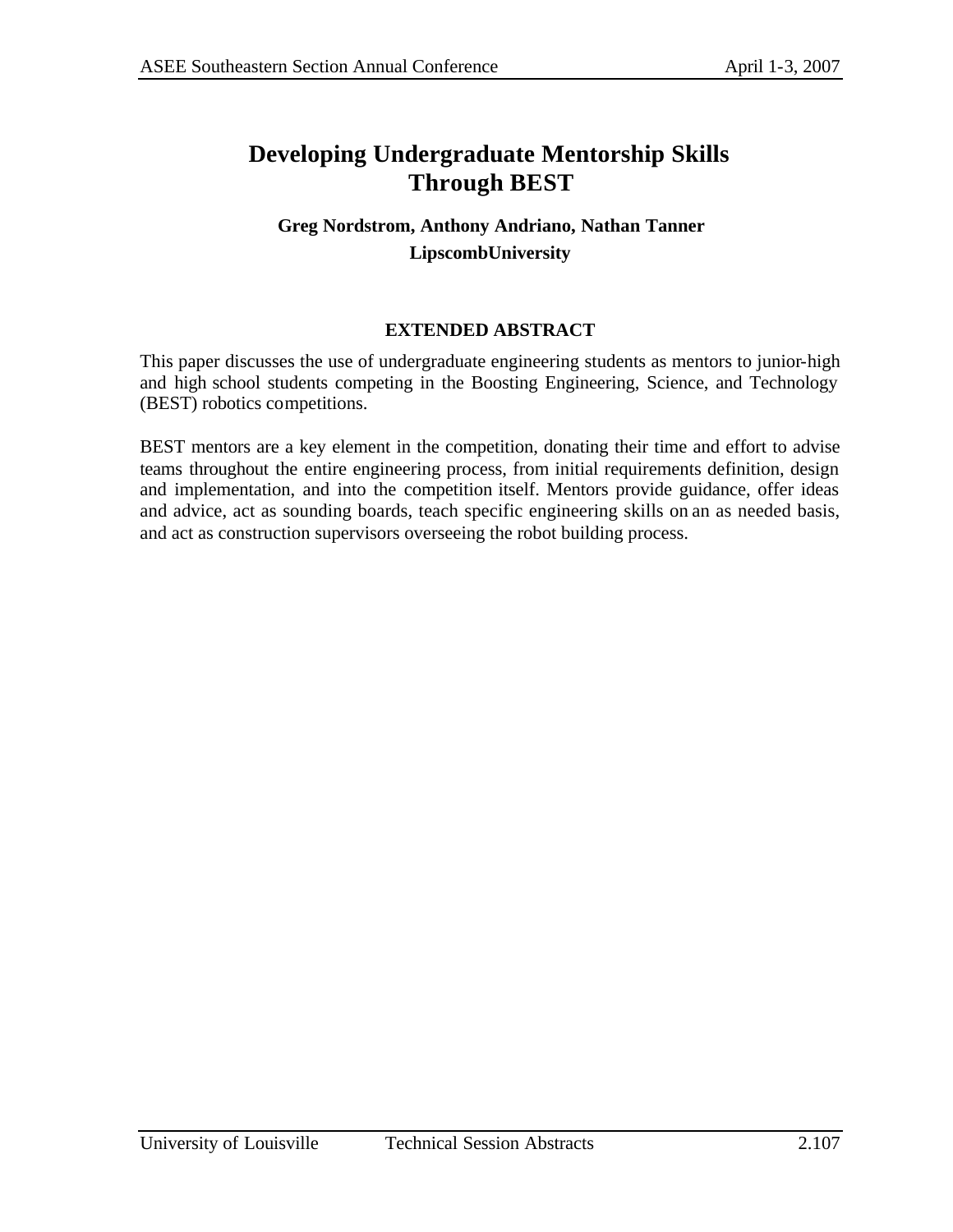# **Design of Innovative Computer Networking Labs for Senior and Graduate Networking Courses and Supporting Research Projects**

**Peter S. Lau** 

**The University of Memphis, 203 Eng. Tech. Bldg., Memphis, TN 38152**

### **EXTENDED ABSTRACT**

In computer networking technology courses, experiments with large networks are essential for students to understand the problems and complexity of real world networks, the Internet, and the underlying solutions and technologies that make our Internet so useful, scalable, and reliable. Networking equipment are very expensive and few laboratories have the funding to purchase enough equipment to build a large network. An alternative for large network experiments is to use computer simulations. This paper describes a computer simulation program written in C++ which is still under development and evolving. The simulation package was used in senior computer networking courses, has been a research tool for the computer networking project conducted in the department, and for graduate students to explore and verify new ideas and algorithms in computer networking area. Using the package, students can generate arbitrarily large network topologies with configurable degree of connectivity, simulate and test a particular multicast algorithm, simulate and test a unicast routing algorithm, and simulate and study the performance of common buffer systems. The package currently supports a limited set of functions and is planned to support more functions that are suitable for senior level computer networking labs in the future. Further development of the package will be based on input sought from students and faculty. This paper also presents a content distribution (such as IPTV) application of the simulation package showing how a novel multi-source, multi-root network configuration supports faulttolerant content servers, which are placed strategically in the network. The source code is open to the students and faculty who may be interested in enhancing the capability of the simulation software over time. Using the network simulation software, the students came to appreciate the complexity of large networks, were stimulated when seeing the robustness of the multicast algorithm, developed a deeper understanding of the algorithm and a real interest of computer network protocols. The students started to appreciate the usefulness of the computer simulation technique in verifying protocols.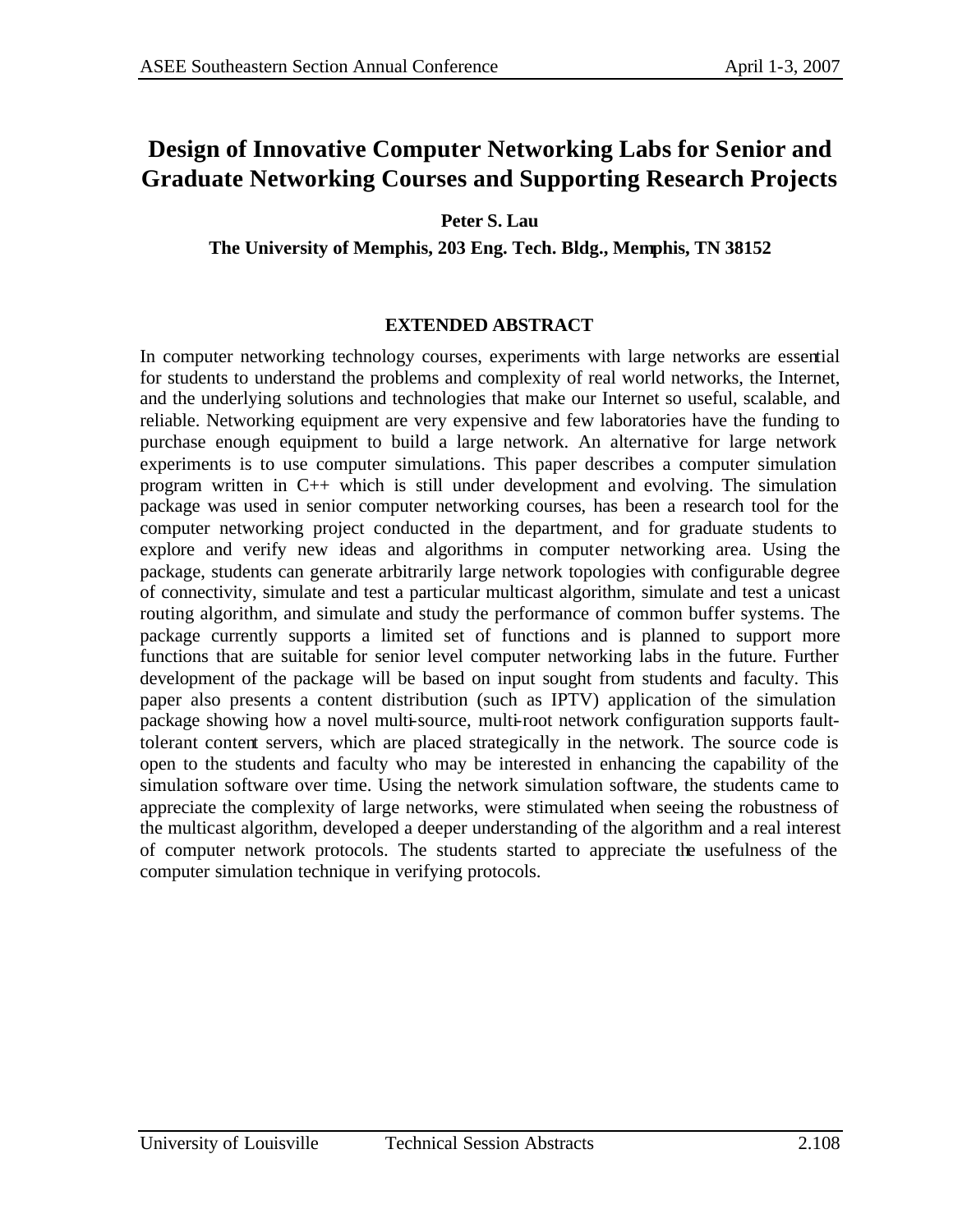# **Using a Two-Cycle Engine to Integrate Manufacturing Engineering Technology Curriculum**

**Robert W. Hewitt The University of Memphis** 

#### **EXTENDED ABSTRACT**

In an effort to increase the richness and scope of our students' learning experience, the Manufacturing Engineering Technology program at the University of Memphis is developing 3 a curriculum context based on a .40in , two-cycle engine. The purpose this context is to provide a real-world, product-based framework with which to integrate and expand the learning experiences from different courses and lab exercises. Many traditional lab exercises have been expanded and updated to incorporate the design and production of the engine's major components. Additionally, when the scope of developing or redesigning a component or process goes beyond that of a regular class or laboratory assignment, students have been able to take these tasks on as senior projects. The engine has twelve major components that are currently being designed and manufactured by the students. As they endeavor to produce the engine, students apply technology such as parametric solid modeling, rapid prototyping, sand and plaster mold casting, tool and fixture design, as well as CNC machining. As students are exposed to the design, manufacturing, and quality challenges presented by the project, they are better able to see the limitations and constraints that would otherwise be simply theoretical and easy to ignore. The constraints imposed on them in the context of the physical design and manufacture of the engine are encountered as they would naturally be in a real-world manufacturing environment – subtle and unforgiving. This paper gives an overview of the project, and outlines some of the successes as well as some of the shortcomings experienced by integrating the curriculum in this way.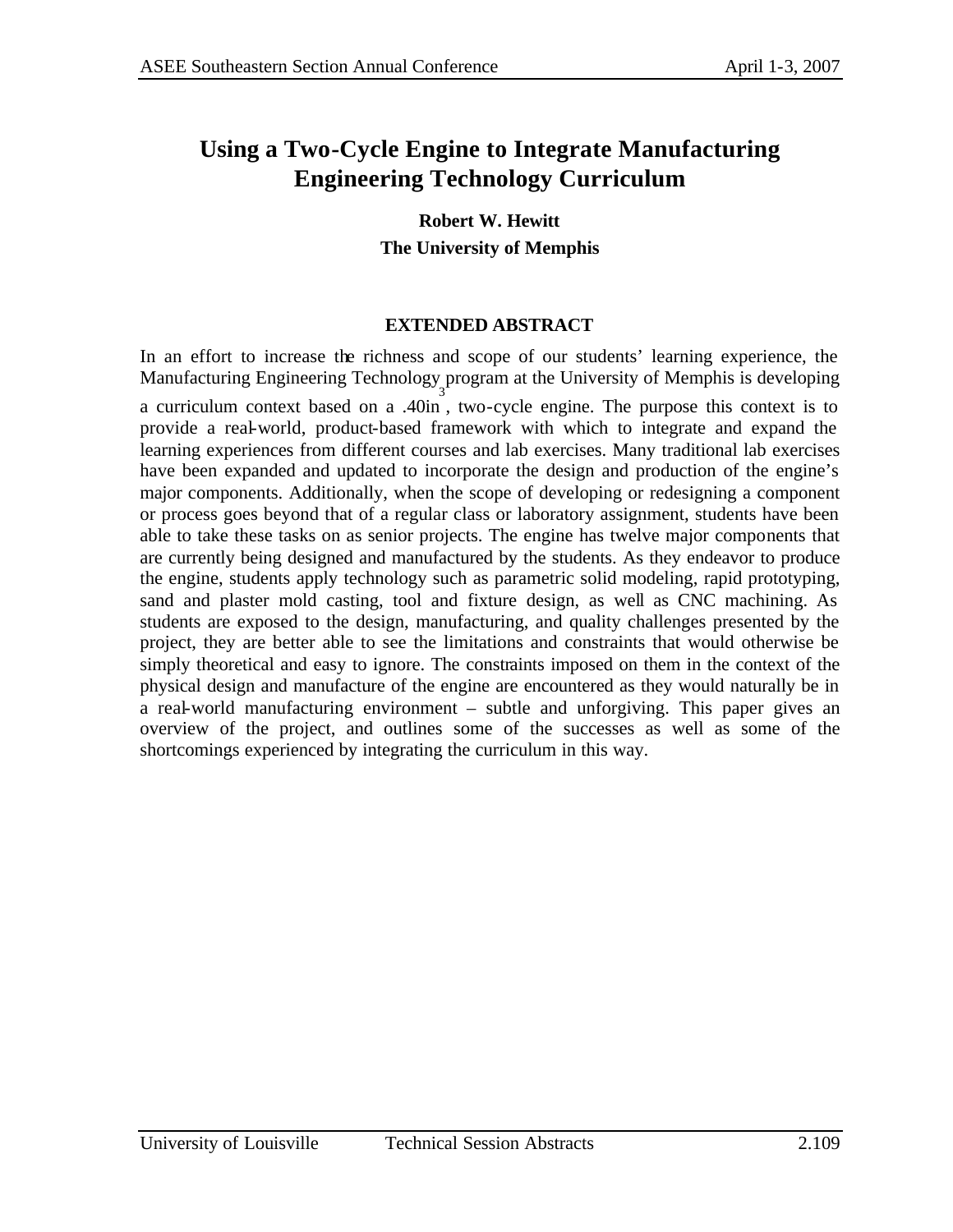# **Integration of Math and Physics into Electronic Engineering Technology Courses**

#### **Zhaoxian Zhou**

#### **School of Computing, University of Southe rn Mississippi**

#### **EXTENDED ABSTRACT**

The Electronic Engineering Technology (EET) Program plays an important role in the University of Southern Mississippi (USM). The EET program strives to create a learning environment that nurtures the development of critical thinking skills, and develops technology expertise. Traditionally, our courses in Engineering Technology, such as Electrical Power, tend to cover a lot of details from a technical point of view. Advanced mathematics as an analytical tool is typically not incorporated into instruction. This method has advantages, however, we have found that, without a solid understanding of science and physics behind the technology phenomena, it is not practical for the students to memorize easily all the technical information. The EET program at our university has just merged into the School of Computing, and is trying to improve the teaching-learning environment by incorporating more science and advanced mathematics into engineering technology curriculum. This paper discusses how higher-level mathematics and physics can be integrated into the instructional process of EET courses. As an example, this paper presents how we help the students to incorporate their knowledge and skills in algebra, calculus, geometry, trigonometry and physics into Electrical Power, which has long been a required course for EET in USM. This method has proven to be effective by student survey. Students have demonstrated a clear understanding of the technical information in the field of Electrical Power by the integration of higher-level math and physics.

#### **Conclusions:**

In this paper, we present the procedure how we adopt a new method to teach a senior course Electrical Power in the University of Southern Mississippi. By this method, math and physics are incorporated into an electronic engineering technology course. A statistical report suggests that the students have a better understanding of engineering technology problems from this new teaching method than from traditional teaching method. The students have increased interest to engage in lifelong learning processes, have further exposure to other EET areas, and enjoy the learning experience. The instruction method has better learning results than traditional ones.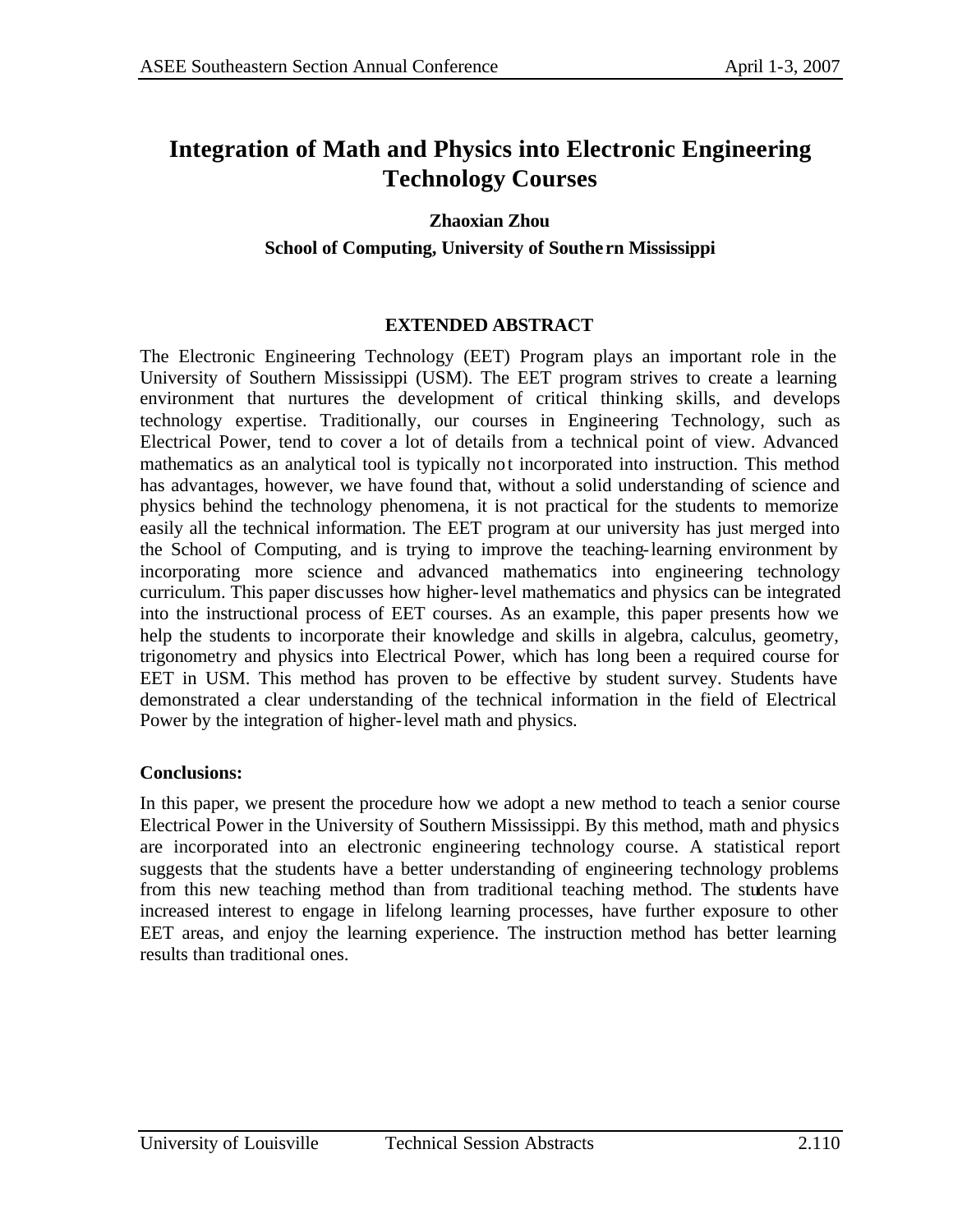# **Poster Session Abstracts**

The Southeastern Section of the American Society of Engineering Education (ASEE) has solicited extended abstracts from undergraduate students to present in a poster session at this year's conference. The students will be entered in one of the following categories:

- **Freshm an/Sophomore Engineering and/or Engineering Technology Design Teams**
- **Immit Junior/Senior Engineering and/or Engineering Technology Design Teams**
- **■** Undergraduate Research

The following section contains the extended abstracts from this year's student participants. During a morning judging section, they will be evaluated on their abstract, poster, and communication skills. In the afternoon, the Research Division encourages all conference attendees to stop by and learn from students about the wonderful projects going on throughout the section.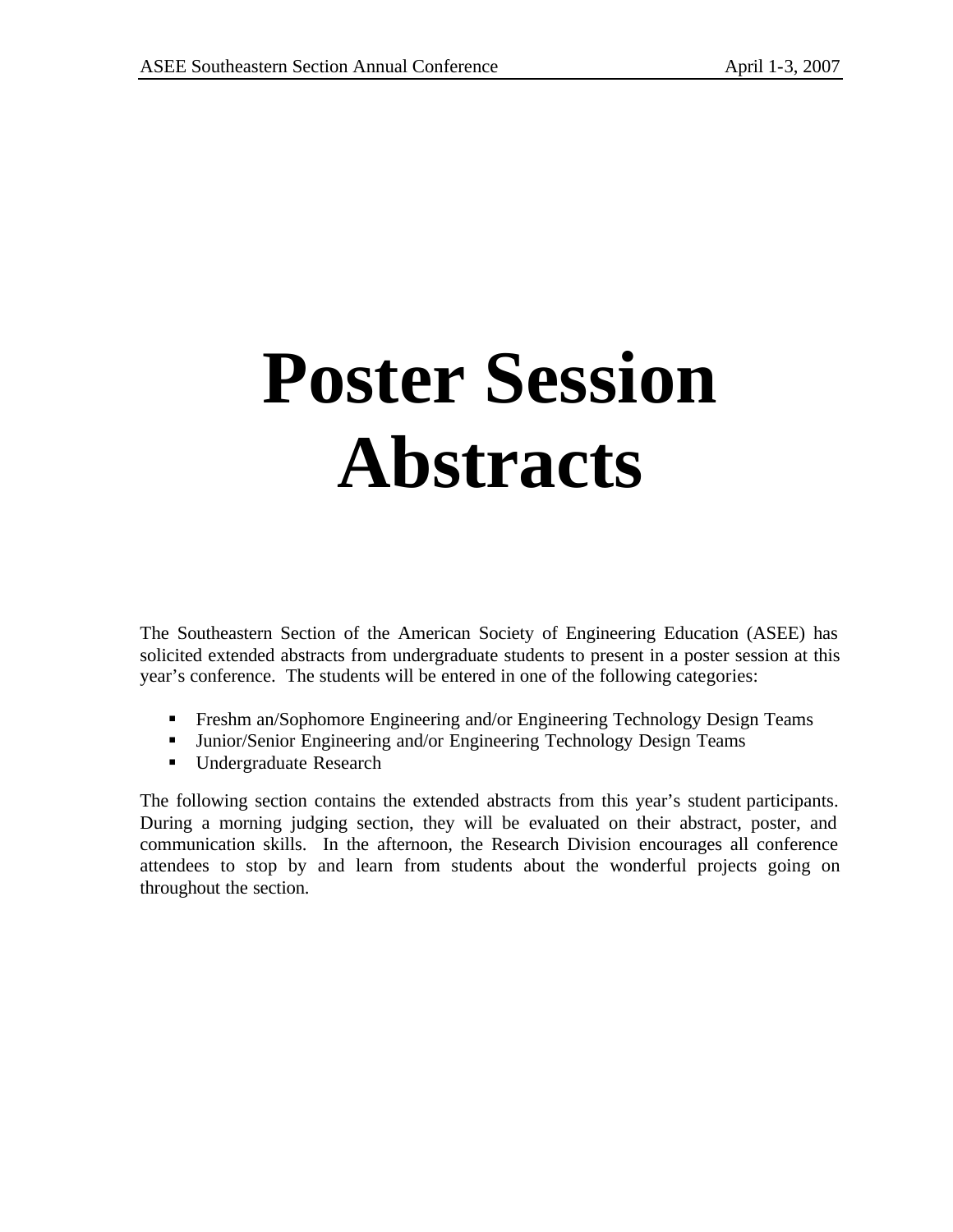# **Autonomously Controlled E-Maxx: ACE**

## **Tim Adams and Trevor Garson Embry-Riddle Aeronautical University**

### **EXTENDED ABSTRACT**

In recent years, national disasters and global conflict have provided no shortage of dangerous search, rescue and reconnaissance missions to be performed by specialized personnel. Addressing the desire to spare human beings from these dangerous missions there has been a growing emphasis on the development of low-cost autonomous vehicles. Continuing the tradition of autonomous vehicle development at Embry-Riddle Aeronautical University, the Autonomously Controlled EMaxx, or ACE, seeks to provide on the ground search and reconnaissance capabilities in a low cost scalable platform.

As a ground vehicle, ACE is designed to autonomously navigate through a series of GPS waypoints while avoiding obstacles in its path. Upon reaching areas of interest, ACE is designed to employ search patterns to locate and provide both visual and thermal reconnaissance on targets or areas of interest. During mission, the ground vehicle remains in constant communication with a student designed ground station, relaying live video feed, GPS coordinates, directional headings and thermal readings as well as other meaningful information to human operators.

Unmanned Ground Vehicles (UGVs) such as ACE are capable of providing close-in interactions with targets that are not possible with an aerial platform. However, ACE is designed to employ the strengths of unmanned aerial vehicles by operating in concert with the previously designed Embry-Riddle AutoNAS aerial vehicle. Through interaction with the vehicles' ground station databases, targets can be designated from the aerial vehicle and the UGV deployed to provide further investigation. This interaction and other capabilities can be supervised from the ground station which provides a graphical user interface to simplify the operation of the vehicle.

On the organizational side, ACE is composed of a multi-disciplinary team consisting of fifteen engineers organized into functional design teams. Design team roles vary from embedded operating system development to quality assurance engineers responsible for overseeing the adherence to a defined TSP (Team Software Process) based development process. Seeking to keep costs low and utilize knowledge previously gained, effort was put forward to utilize free and open-source software development tools as much as possible. In addition, commercial off the shelf components were chosen to construct the ground vehicle and modular design techniques are employed to improve system maintainability. A sample of key technologies employed include the Propeller 8-core multiprocessor, field programmable gate array (FPGA) utilization and a diverse database system employing Pyro (Python Remote Objects) to manage remote procedure calls.

As development of the system continues, additional capabilities are added and verified according to the overall project task plan. The final goal of the project is not only to provide all desired functionality, but to create a system flexible and scalable enough to allow future design teams to add even more diverse functionality.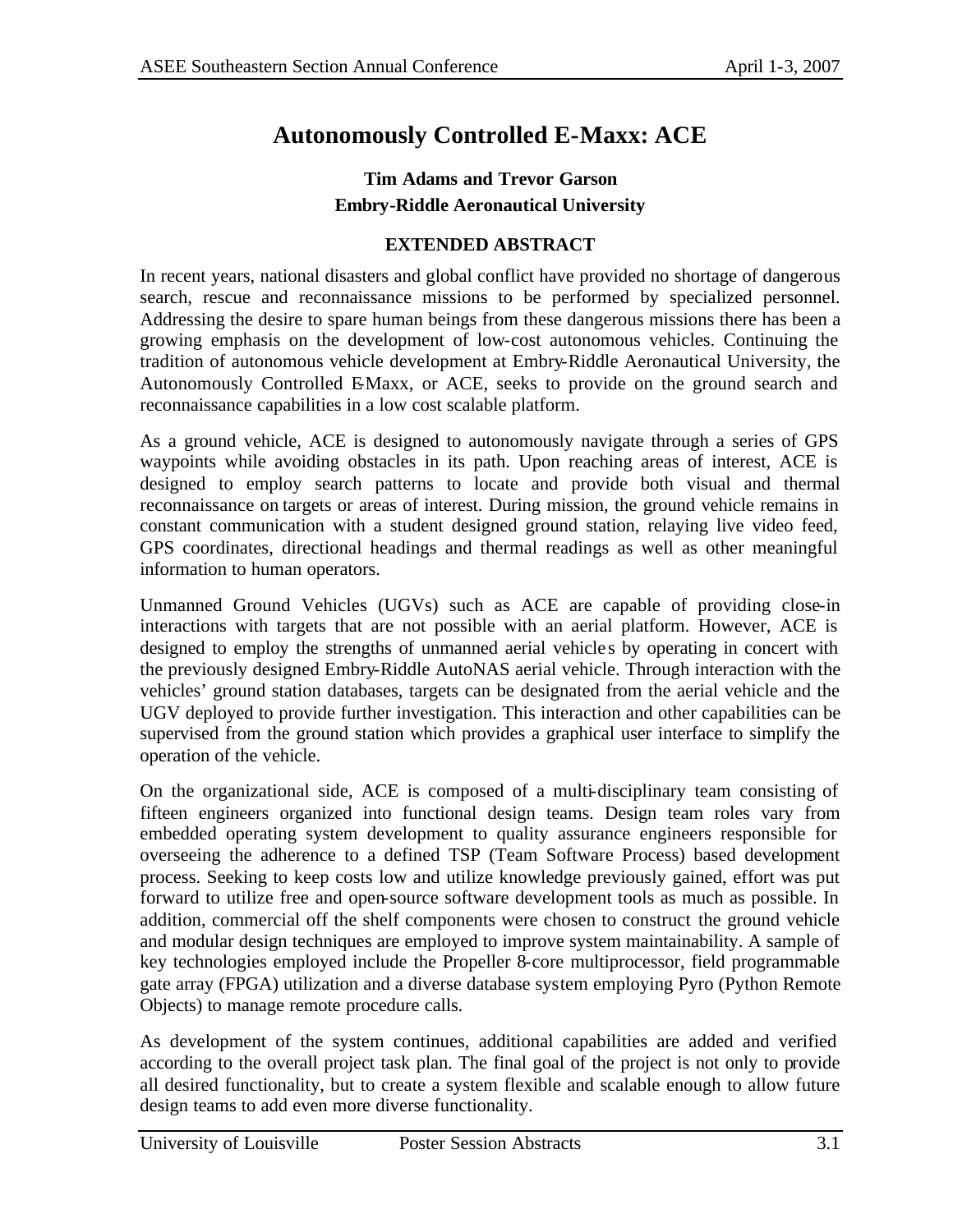## **PARAMETER UTILIZATION IN THE CROSS DOCK PROBLEM**

# **Chad Bournes, Jennifer Cloud, Vanessa Kasten, Jake Mitchell, Chris Potts, Tarrah Wilkerson**

**Tennessee Technological University** *h*

#### **EXTENDED ABSTRACT**

In the cross dock environment arriving freight, measured in handling units, is moved from a trailer to a stripping door to a destination trailer at a loading door (Elizandro). The goal in the cross dock problem was to find the most efficient layout of shipping and receiving doors, subject to material and distance constraints. This representation of the cross dock problem was an application of the quadratic assignment problem (Taha). A genetic algorithm was created to search for the five best configurations. The algorithm incorporates set parameters, e.g., number of chromosomes, mutations, and gene splices, that affect the performance of the search (Cheng). This research study identified which algorithm parameters have the greatest affect on finding the best solutions in the least amount of time.

The project was completed as part of the Advanced Operations Research course, a senior elective in the Tennessee Tech Dept. of Industrial & Systems Engineering. Dr. David Elizandro, professor of Advanced OR, was the advising professor. All six students in the course were members of the team. Two were primarily responsible for managing the genetic algorithm program, two were responsible for the program interface design and management, and two for the poster design. All students conducted trials within the designed experiment to test the effect of different parameters in the cross-dock configuration. This project improved the procedure to identify layouts that reduce distance traveled by freight in a crossdock setting by finding better solutions. The data for this project was provided by Averitt Express – Cookeville, TN. The final results will be sent to Averitt to use in their shipping department.

#### **References**

- 1. Taha, Hamdy A., *Operations Research: An Introduction*. New Jersey: Prentice Hall, 2007.
- 2. Cheng, Runwei and Mitsuo Gen., *Genetic Algorithms and Engineering Design*. New York: John Wiley and Sons, Inc., 1997.
- 3. Elizandro, David. *Discrete Event Simulation in an Excel/VBA Environment*, Draft Manuscript, 2005.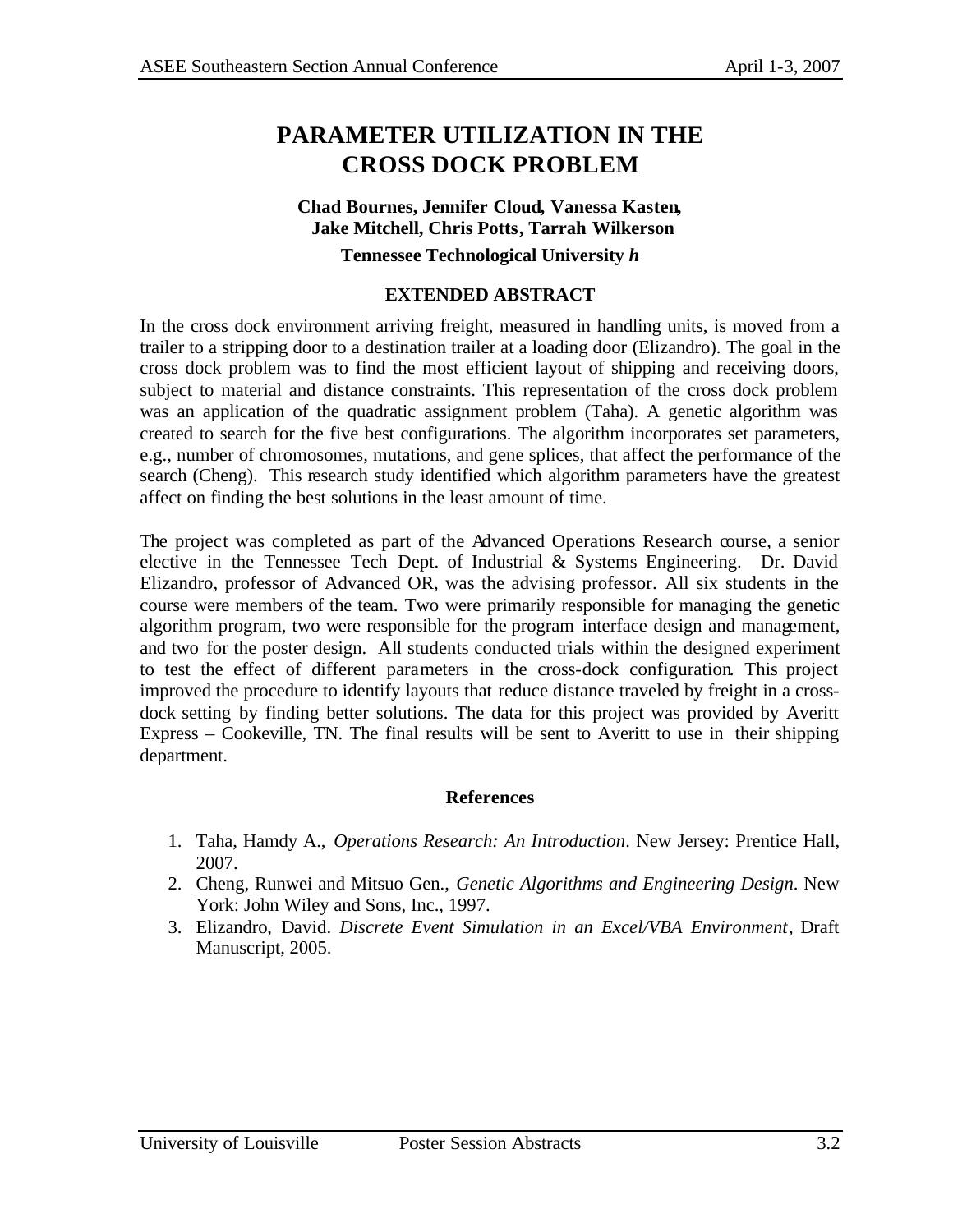# **Evaluating Fracture Toughness of Polymers**

## **Seth Cannon and Dr. Judy Schneider Mississippi State University**

## **EXTENDED ABSTRACT**

The use of polymeric materials is increasing in many engineering applications. For an engineer to design with these materials, the mechanical behavior must be understood with regards to processing and environment. Of particular interest is the ability of a material to withstand impact loads, or fracture toughness, as a function of temperature. A drop tower is currently being used to evaluate the fracture toughness of polymers at ambient and cryogenic conditions. This gives the flexibility to test flat panels, in addition to traditional Charpy and Izod specimens.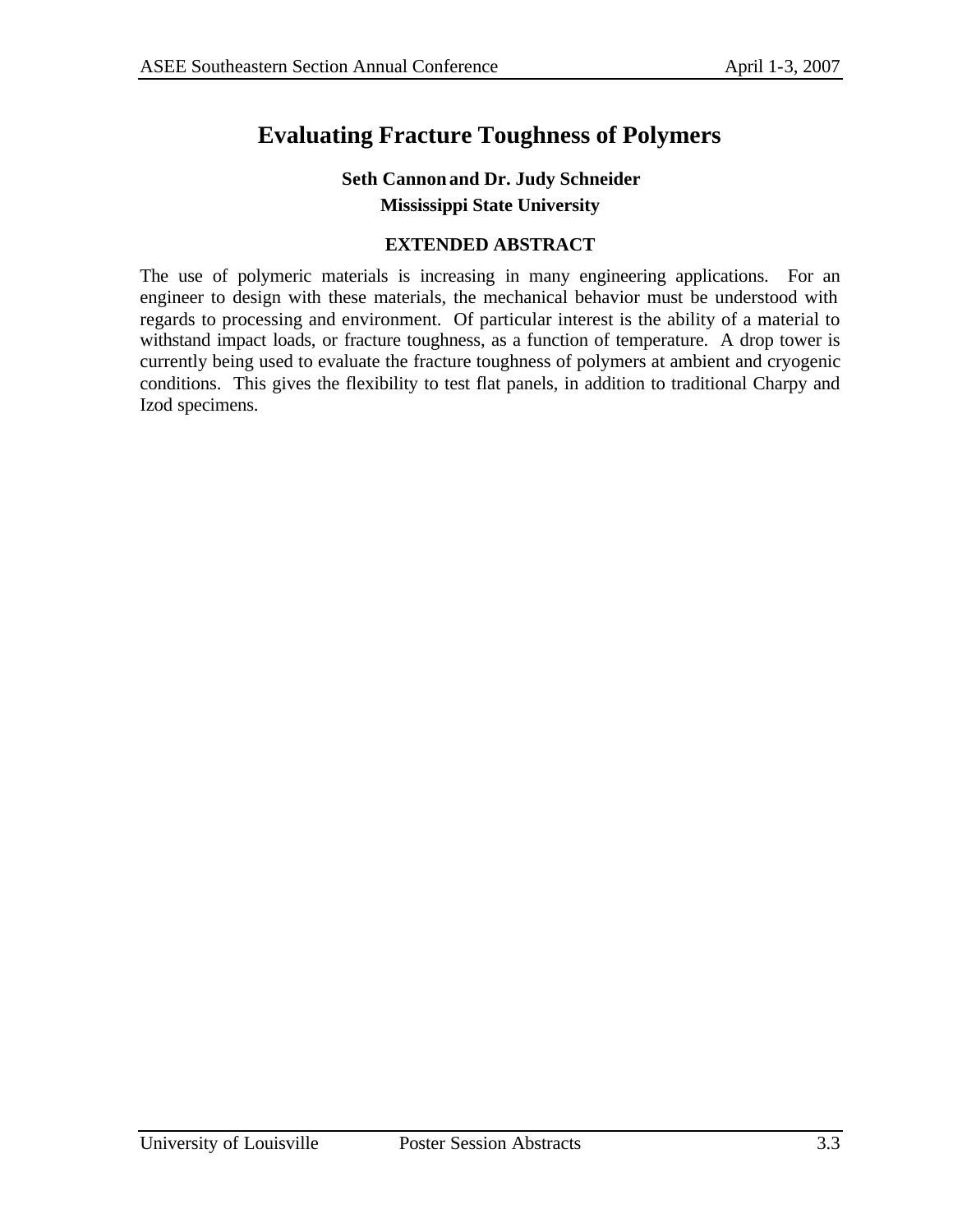# **Modeling Aspects and Control of Counter Gravity Systems**

#### **Malik Davis**

#### **Tennessee Tech University**

#### **EXTENDED ABSTRACT**

The research performed was used to develop a controller for a counter gravity casting machine to be used in the foundry setting. The counter gravity casting machine is originally a single input single output, SISO, system that uses a transducer to turn voltage into a pressure that is used to control the position of two pneumatic valves, reverse and forward acting. The valves are connected to a flask where the pressure in the flask depends on the position of the two valves. This setup uses a PID controller to control the voltage that is being sent to the transducer and thus controls the pressure in the system.

#### **Research Background**

While the original setup has the advantage of being very simple, it tends to respond poorly within certain pressure ranges. The poor response is attributed to the pressure in the plenum that dramatically decreases during periods of high flow rate through the two pneumatic valves. After a period of high flow rate, the system struggles to reach pressures any higher than its current state. The research done describes different methods and controllers that avoid the problem with high flow rate.

#### **Research Conclusions**

For many applications in the foundry industry, a SISO system is sufficient and can be applied flawlessly in cases where the plenum pressure is not an issue. The implementation of a two input controller however is able to solve the issues related to a drop in plenum pressure while also substantially increasing response time. The two input controller in development is still in its early stages and has many improvements that can be made. The original controller worked off of a lookup table to determine the voltage sent to control the valves. The new controller still uses lookup tables; there are two different tables that are used depending on whether or not the user is trying to increase or decrease the pressure in the system. The new controller also uses slopes instead of current pressures to determine how much to open or close the valves. The new controller attempts to operate in regions where there is not a dramatic drop in plenum pressure. Thus the system with new controller responds quickly to changes when a large increase in pressure is needed. For the foundry industry, development of two input controllers can produce improved performance and future money savings as smaller pressure tanks can be used to achieve better performance than systems under single input control with larger tanks.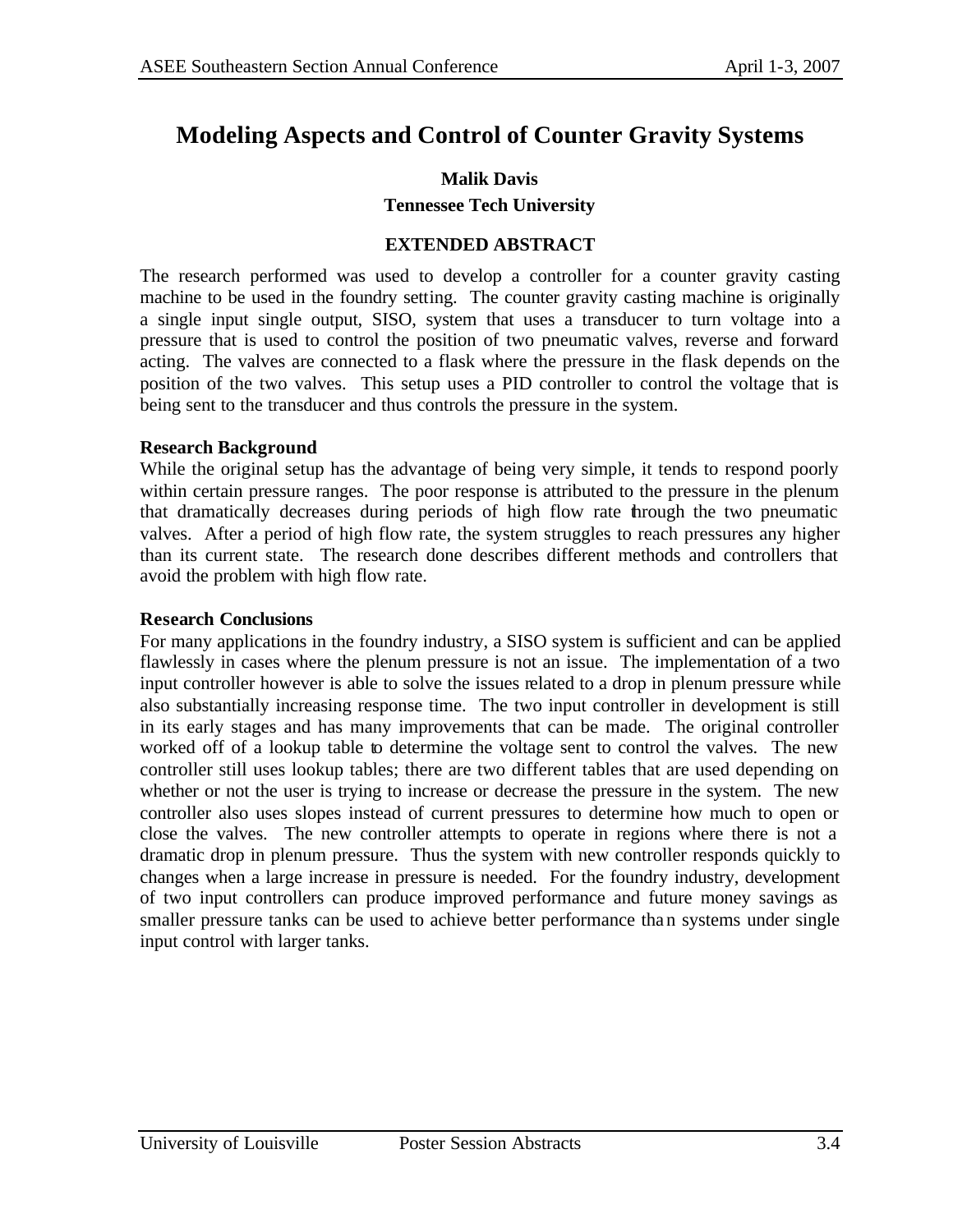# **Dissipation of Energy in Structures Due to Earthquakes**

## **Steven J. Fulmer and Mathew C. Butsick The Citadel**

#### **EXTENDED ABSTRACT**

Design criteria for bridge foundations as well as pier and wharf type structures are based on a performance driven design procedure that allows the design professional to detail piles based on their anticipated level of inelastic behavior during an anticipated earthquake. More specifically related to this study, the design professional provides an appropriate amount of spiral reinforcing to ensure that plastic hinges which develop in the pile are capable of adequate rotation as required by a pushover or time history analysis. It is often assumed that pushover results are conservative as compared to those obtained from time history analysis. However, experimental testing of precast prestressed piling has shown hysteretic curves are pinched in many instances and the loss of energy dissipation may make pushover analysis non-conservative for design of such structures. The purpose of this research is to analyze an actual bridge in Dorchester County with pinched and fully developed hysteretic curves using time history analysis and to compare these results to those obtained from pushover analysis to determine the applicability of the method.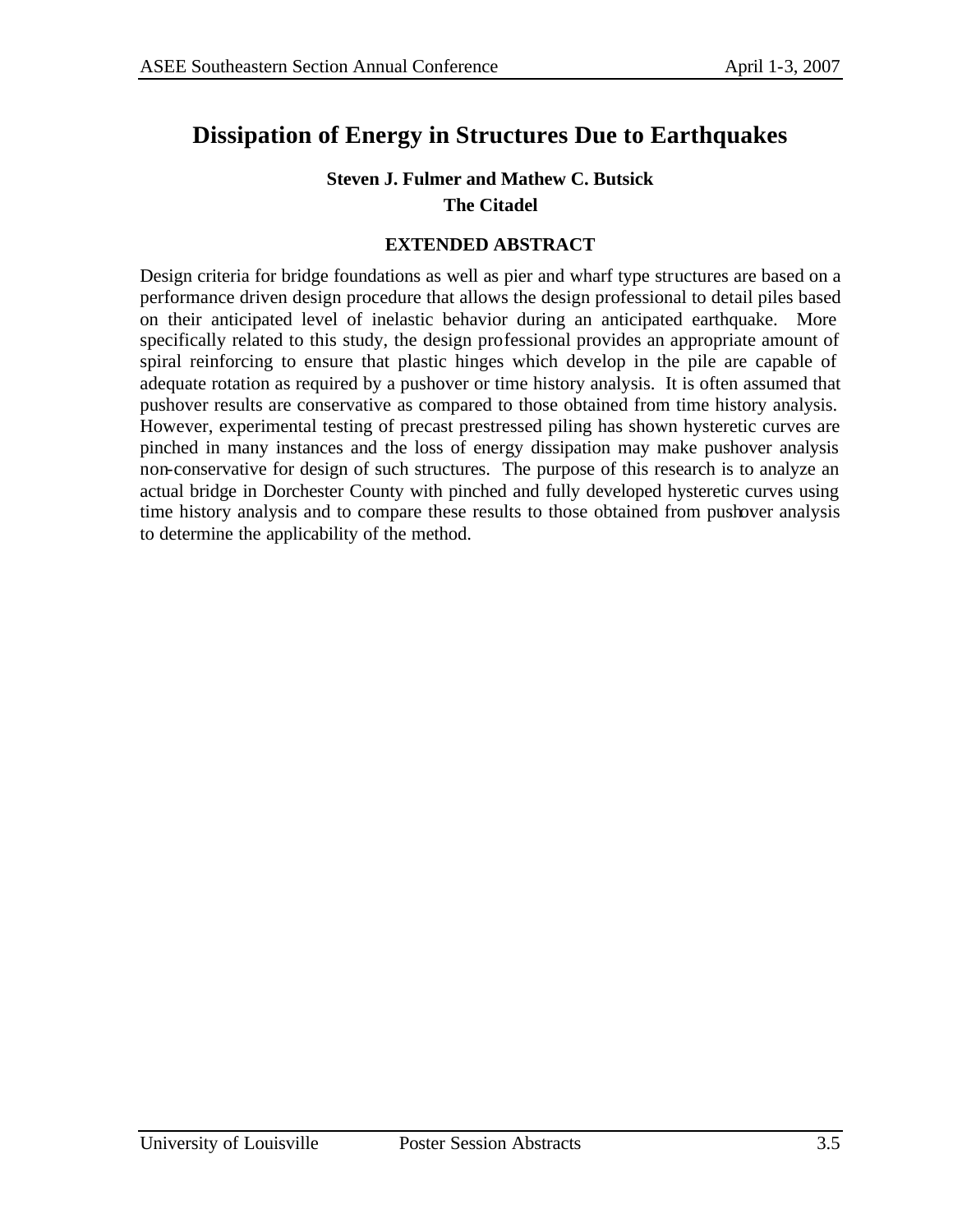# **FAMILIES OF HYGROTHERMALLY STABLE ASYMMETRIC LAMINATED COMPOSITES**

#### **Robert A. Haynes**

#### **Georgia Institute of Technology**

#### **EXTENDED ABSTRACT**

Coupling between deformation modes of laminated composites can be used to tailor the elastic response of a structure advantageously. This coupling between applied forces and curvature deformations such as extension-twist or extension-bending coupling can only be obtained with asymmetric layups. However, asymmetric stacking sequences usually result in significant post-cure warping and hygrothermal instability.

Previous attempts to design laminates with elastic tailoring focused first on obtaining the desired coupling properties and then trying to meet the hygrothermal stability constraints. These stacking sequences have not been shown to be optimum in terms of the magnitude of extension-twist coupling nor the number of plies. To this end, an alternative approach is adopted in this work whereby a rigorous, systematic search for hygrothermally stable laminates is performed. In the present work, hygrothermal stability is considered to be the objective rather than a constraint.

Simple, material-independent, necessary and sufficient conditions for hygrothermal curvature stability of a laminated composite plate have been derived from the approximations of Classical Lamination Theory. It is then proven that no asymmetric solution to these equations exists for laminates with less than five plies. With the derived equations, a single independent solution is found for laminates of five plies. Multiple families of hygrothermally stable asymmetric stacking sequences are presented for six-, seven-, and eight-ply laminates. Further, it is shown that they imply hygrothermal twist stability in a geometrically non-linear model as well.

Verification using a finite element method was performed to demonstrate the validity of the derived solution. Similarly, an experimental verification was made by manufacturing two laminate plates: an antisymmetric stacking sequence conforming to the derived hygrothermal stability conditions and its corresponding symmetric stacking sequence; matching post-cure warping displacements between the two laminates indicate comparable hygrothermal stability. Finally, a numerical sensitivity analysis demonstrates the robustness of the solution with respect to small errors in ply orientation, reflecting manufacturing tolerances.

In conclusion, this work provides a comprehensive method for the design of hygrothermally curvature-stable composite laminates. When applied to asymmetric stacking sequences, the laminates will retain their elastic coupling properties. Rather than optimizing a laminate design for a given coupling with hygrothermal stability as a constraint, laminates with the desired coupling can be selected from within the derived hygrothermally stable families. The material independence of the stability conditions provides robustness against variability in material properties.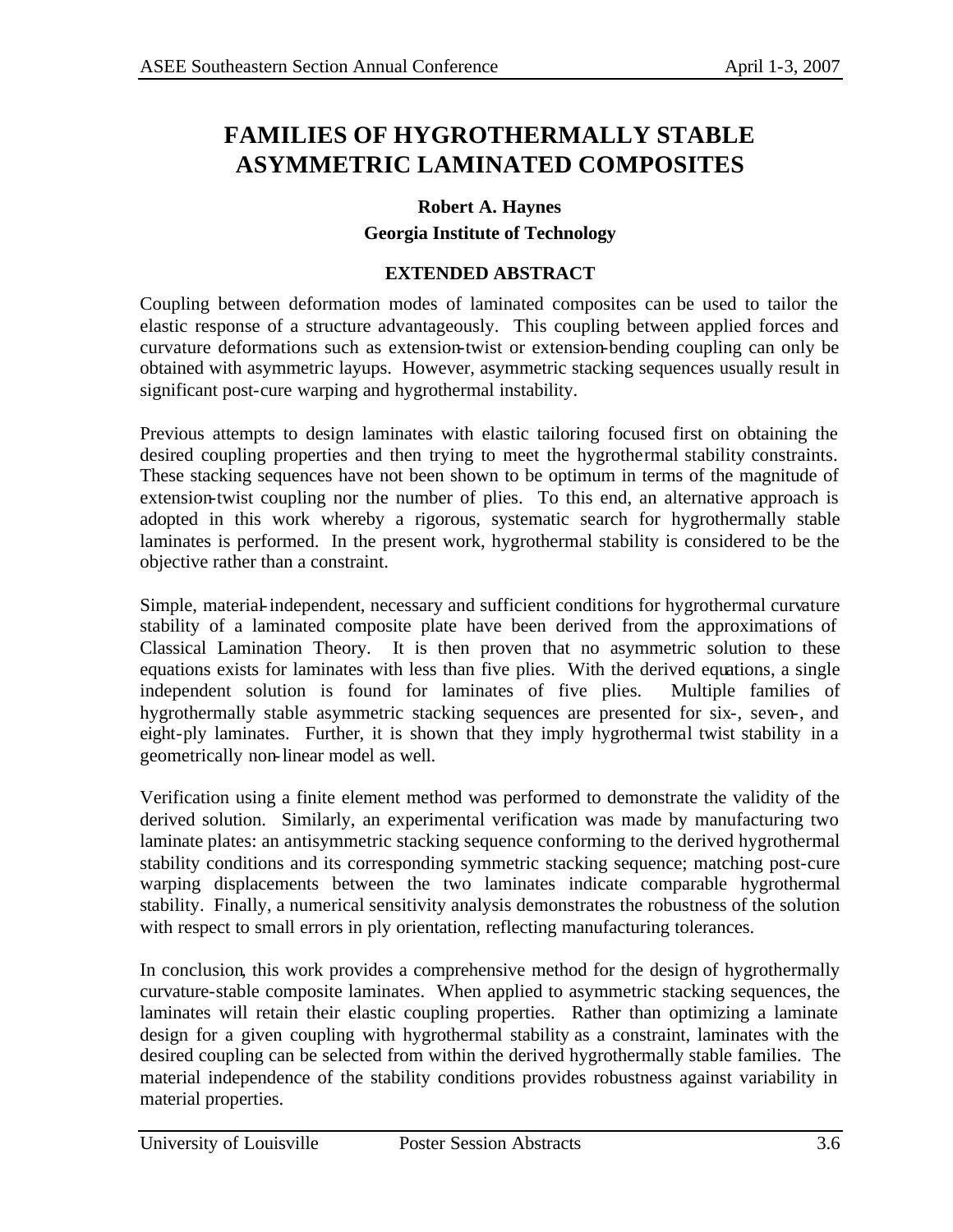# **Ultrasonic Evaluation of the Fusion Level of Expanded Polystyrene Foam**

#### **James Klein**

#### **Tennessee Technological University**

#### **EXTENDED ABSTRACT**

The quality of the metal parts produced using the lost foam casting (LFC) process has been shown to be a function of the properties of the expanded polystyrene (EPS) foam used in the process. As much as 90% of the problems associated with the LFC industry are believed to be direct results of problems with the foam used.

An important EPS foam property is its fusion level. This is a measure of how well the polymer chains have intertwined and / or joined at the bead to bead boundaries. Research has shown that fusion level does have a strong effect on mold fill times and thus an effect on the quality of the metal cast.

For the purposes of this research, a thru-transmission, low frequency ultrasonic testing technique was and is being used, though future plans are being made to incorporate a Cscanning, pulse echo apparatus. A correlation between fusion level and ultrasonic velocity in the foam is trying to be established. It is well known that sound velocity is a function of both the medium's stiffness and inertial properties. For solid media the stiffness property is a combination of Young's modulus and Poisson's Ratio and its inertial property is density. It has been shown that the stiffness of polystyrene is strongly dependant upon its fusion level.

Major difficulties in this research have resulted from localized property variations in the polystyrene - especially from variations of density. The presence of a density gradient makes it impossible to independently determine the stiffness of the foam using sound velocity measurements. Further work is being done to produce a test that will allow for the determination of localized density. The present focus of this task is on determining localized acoustical impedance. Once local density is known, local stiffness can then be evaluated.

Testing has shown that ultrasonic velocity can vary significantly across the area of a given foam plate. Typical sound velocities in the foam are on the order of 700 m/s and can vary 20-30% across a given plate. The target resolution for velocity and general property variation evaluation is 1 cm<sup>2</sup> but will be ultimately determined by the ultrasonic transducers available.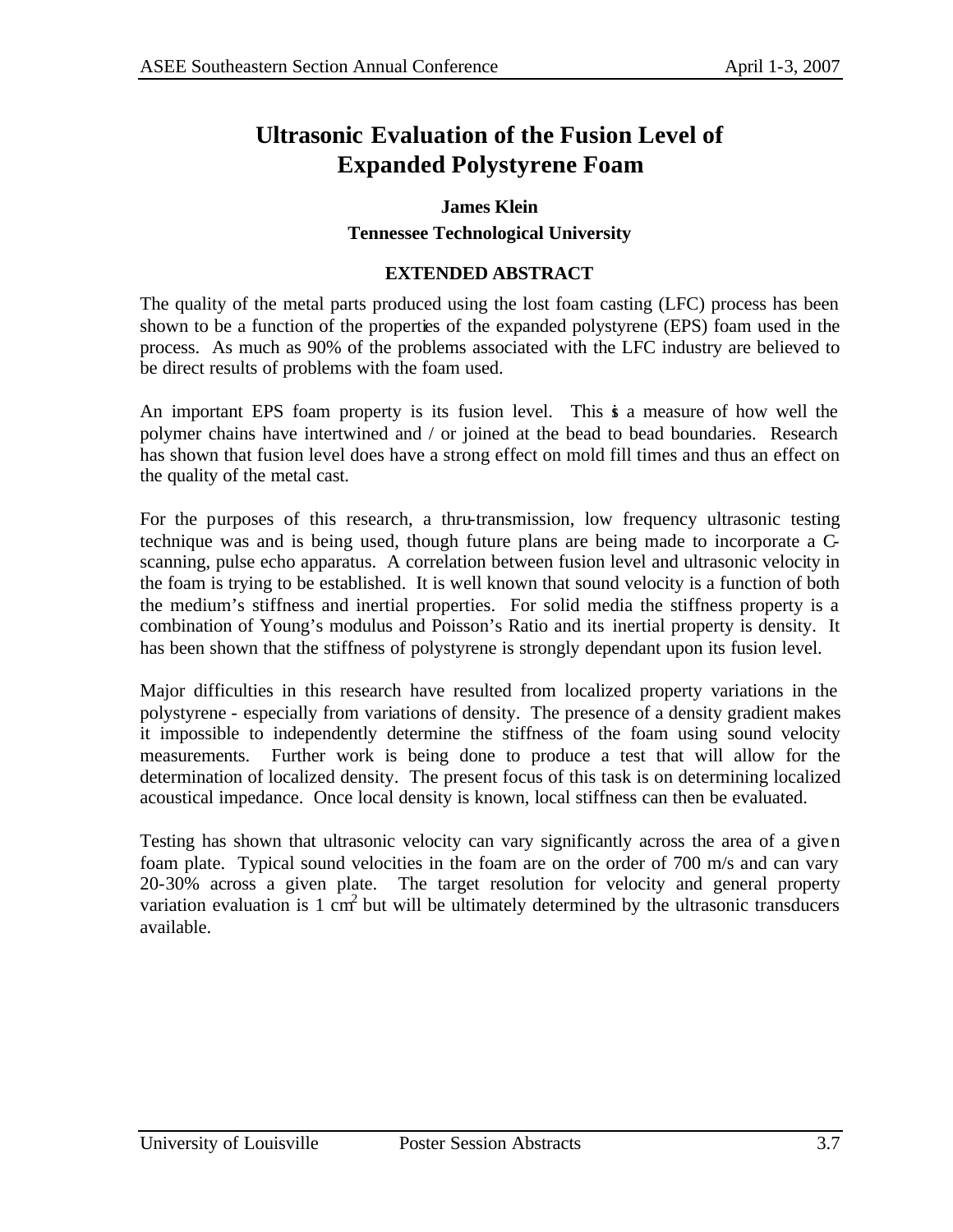# **Traffic Engineering Research in South Carolina**

## **Timothy J. Lewis The Citadel**

#### **EXTENDED ABSTRACT**

During my junior year, I took my first transportation engineering class and developed an immediate interest in the subject. My interest in transportation led to me to seek opportunities in research and analysis outside of the classroom. Beginning in October of my junior year, I was able to work as a research assistant for The Citadel's Department of Civil and Environmental Engineering where I had the opportunity to work on research projects that involved:

- *Traffic analysis for West Carolina Avenue.* This research was requested by a neighborhood association in the historic area of Summerville, South Carolina due to excessive traffic in the area. The project consisted of extensive data collection including 24 hour traffic counts, intersection turning movements, corridor inventory, stop sign compliance, and travel time studies. I was also responsible for evaluating data and developing the findings into a capacity analysis, travel time comparisons, traffic circulation patterns and improvement alternatives. A final report was prepared and presented during a neighborhood association meeting and at a town meeting where the Mayor and Town Council were present. Traffic calming alternatives that I recommended included speed humps, intersection diverters, as well as both short and long one-way pairs.
- *Scenic corridor study in conjunction with the local government on Bohicket Road in Charleston, South Carolina*. The Bohicket Road research consisted of conducting highway safety and crash analysis, involving 239 crashes occurring over a three year period. I was also responsible for calculating crash rates, identifying causation factors, conducting highway capacity and level of service analysis for two-lane and four-lane roadway segments using present and future traffic volume flows. The project also required a detailed inventory of corridor conditions including fixed object hazards, roadway geometric features, access points, and traffic control devices, and preparation of materials for a policy report.
- *Rural crashes in South Carolina communities.* For this project, I collected data and evaluated site conditions at rural locations across the state in order to evaluate roadway safety. This research was conducted in conjunction with Clemson University, Department of Civil Engineering, and included documenting site conditions and inventorying roadway/land use features in Sumter, Camden, Dillon, Conway, and Latta, SC for the purpose of analyzing the relationship between site conditions and vehicle crash factors.

The technical results of these projects will be summarized in my presentation. Through participation in these research projects I have learned how to use scholarly references, technical standards, developed familiarization of traffic analysis methods/software, how to properly present technical issues to the public, ability to defend my work, knowledge of the public and private sectors of work, and it has helped me choose transportation engineering as my career path.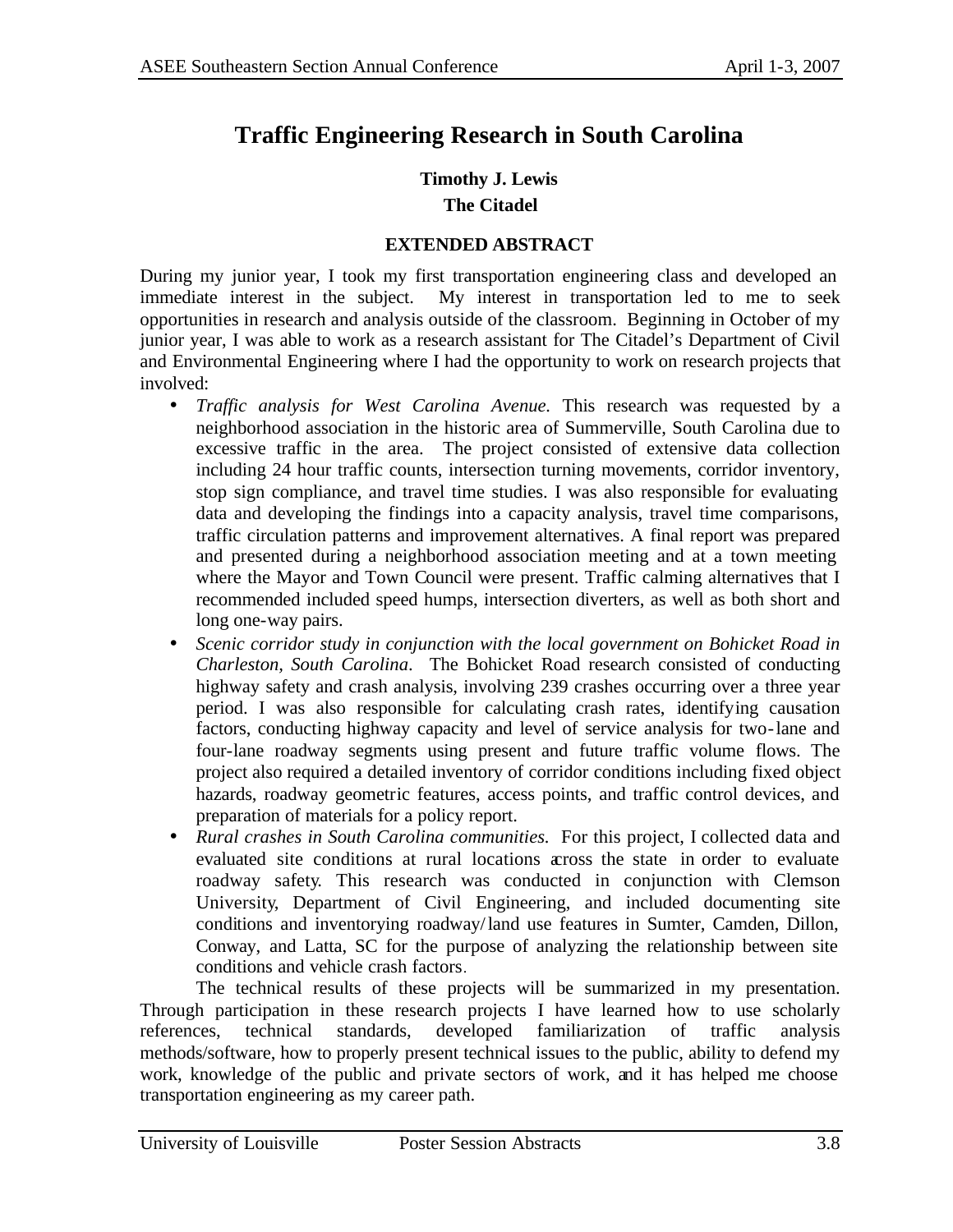# **The Effect of a Helium Environment on the Grain Structure of Cast Aluminum**

#### **M.C. Merrill**

#### **Mississippi State University**

#### **EXTENDED ABSTRACT**

Currently, a large automotive manufacturer use the lost foam casting process to produce their aluminum engine blocks, but they have recently begun looking for an alternate method of casting with the goal of decreasing the size of the dendritic grains. Dendritic grains are type of grain structure in metals where the grains look like intertwined pine needles. Because the average grain size decreases as the cooling rate increases, Helium was used in an attempt to increase the thermal conductivity of the mold, thereby decreasing the dendritic grain size.

Four experimental setups were chosen, using a portion of the full engine block casting. The first setup was the control; it was cast in an air environment and without added chill. The second setup was poured in air, but a metal chill was placed inside the cylinder being cast. The third and fourth setups had both the metal chill and a helium environment. The difference was the flow rate of twenty cubic feet of helium per hour and eighty cubic feet of helium per hour in the third and fourth setups respectively.

The first step in the experiment was to determine the solidification times. For the control specimen, the solidification time was five 5 minutes and 55 seconds. The solidification time for the specimen with a chill in air decreased by 3.1 percent, but the solidification times for the specimen with helium present decreased by 59.7 percent (20 cubic feet per hour) and 62.5 percent (80 cubic feet per hour). The next step in the experiment was to compare the resulting microstructure to determine the effect on the dendritic grain size. After sectioning, grinding, polishing, and etching two samples from each casting, six micrographs of each sample were taken at 100X magnification from each sample. The images were then loaded into Scion Image. Using the measure function of Scion Image allowed the creation of ten random lines of known length on each micrograph. For each random line, the number of intercepts with grain boundaries was counted. The average grain spacing was calculated for each micrograph by taking the total length of all the random lines and dividing by the total number of intercepts. The average dendritic grain size for the sample poured in air without a chill was 60 µm. The sample poured in air with a chill only showed a decrease in average dendritic grain size of 3.3 percent. The average dendritic grain spacing for the specimens with helium present decreased by 16.7 percent (20 cubic feet per hour) and 20.0 percent (80 cubic feet per hour).

In conclusion, the helium environment does decrease both the solidification time and the dendritic grain spacing in the resulting casting. The fact that the decrease in both the solidification time and the dendritic grain spacing for both flow rates was approximately the same indicates that the amount of helium flowing into the casting environment is inconsequential as long as the environment is flooded with helium.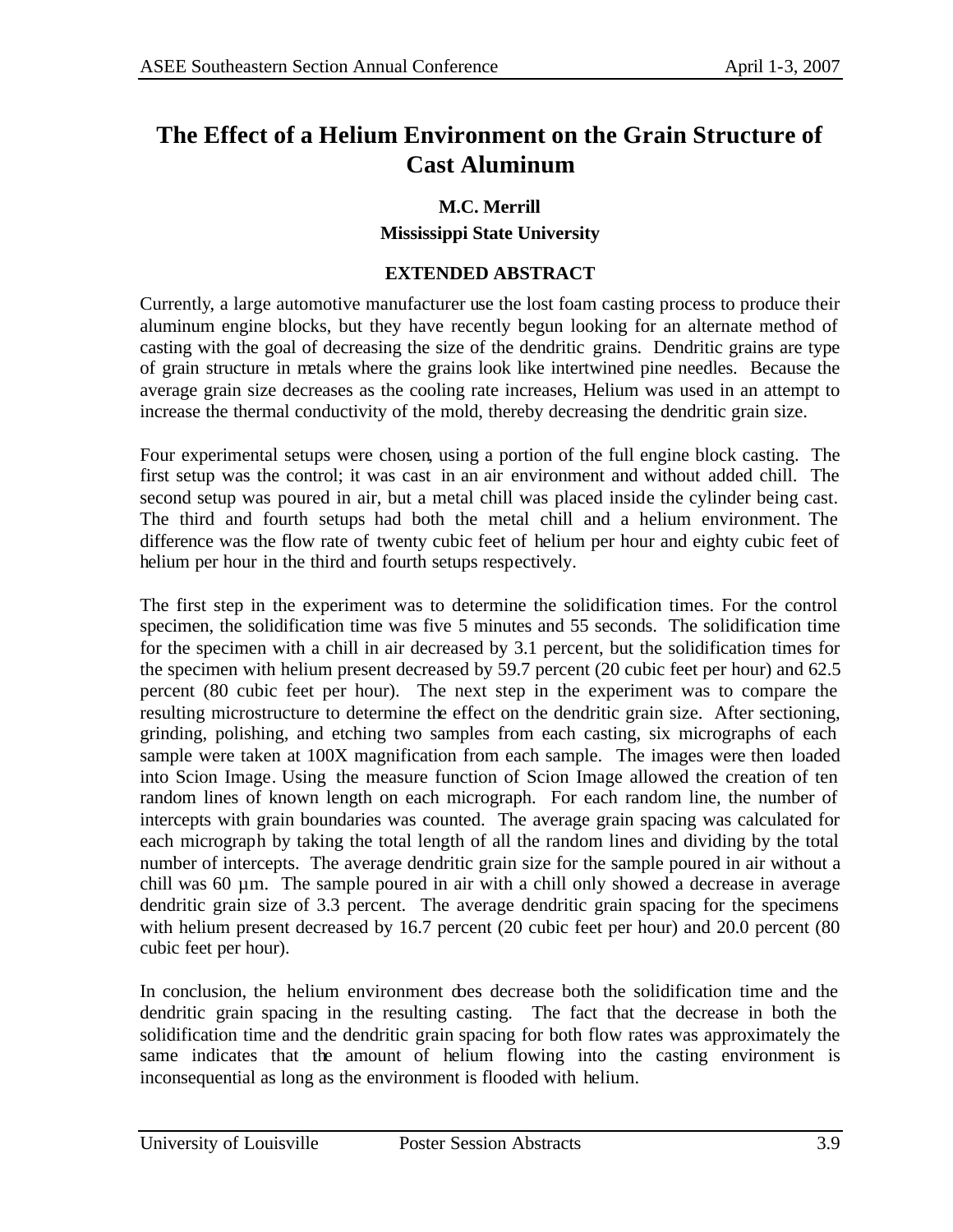# **Progressive Solutions for Stormwater Management in Louisville, KY**

### **Adam W. Meyer University of Louisville**

## **EXTENDED ABSTRACT**

#### **Research Purpose & Significance**

The purpose of this research is to determine alternative solutions to managing rainfall and storm runoff in the Louisville region. As development increases in a city's community, so does the amount of impervious surfaces and storm runoff. Surfaces such as roads, rooftops, and parking lots replace the natural landscape and therefore disturb the area's natural hydrologic character. Where the Louisville region has continued to rely on traditional stormwater management practices, this research aims to investigate more sustainable options for the future. This research will also seek to suggest as Louisville continues to grow and strive to become a regional leader in industry, education, culture, and lifestyle, so shall our storm management excel in the areas of improved water quality, environmentally responsible development strategies, and integrated management of stormwater between public and private institutions.

#### **Research Overview:**

Louisville has made great strides in recent years to become a leader in education, culture, industry, and commerce. Projects in point include Museum Plaza, two new Louisville bridges, a new downtown Louisville arena, Geek Squad Inc. headquarters in Bullitt Co., UPS expansions, University of Louisville athletics, facilities improvements, and research milestones, and landmark achievements in health care and medical procedures. All of these recent projects bring further growth and development to the community. In turn, our storm systems and their management will need the ability to handle the increased volume, pollution, and high flows that will be created. Furthermore, this research has discovered that several cities throughout the U.S. have made pioneering developments in environmental awareness, stormwater management, and sustainable development for the future success of their citizens. Such strategies and techniques include Low Impact Development (LID), Best Management Practices (BMP), Green Building, porous pavements and pervious concrete, advanced stormwater solutions products, and integrated management with combined initiatives between public and private entities. All of these practices have shown to provide effective and cost-saving water conservation and control, pollution prevention, sustainable site design and planning, and environmental benefits for the local community.

#### **Conclusions:**

Louisville is growing. This is not only a blessing, but a potential problem. Where other cities have made forward-thinking decisions for the benefit of the local communities, local wildlife, and the citizens they serve, this research contends that Louisville is at the point of making similar decisions. There are several strategies, projects, tools, and techniques that can be directly implemented into Louisville's planning and design for flooding and drainage solutions. With the increase in development will come the increase of potential problems due to increased runoff, peak flow and volume, and higher levels of pollution. However, with proper planning, projects, and municipal programs, Louisville will set the standard for effective and efficient stormwater management.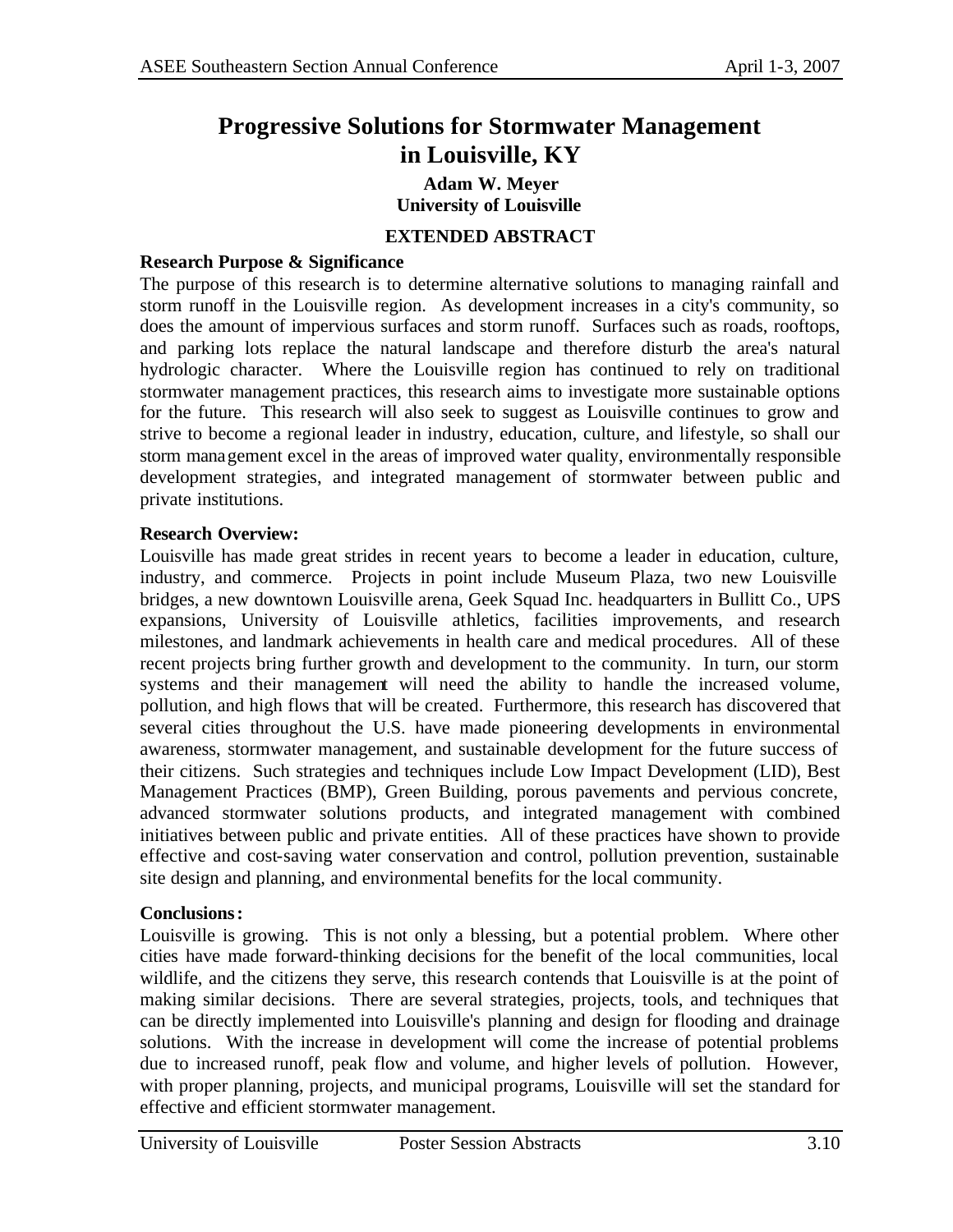# **Non-Deterministic Design of Utility-Scale Wind Energy Systems**

#### **Robert Scott**

#### **Aerospace Engineering, Georgia Institute of Technology**

#### **EXTENDED ABSTRACT**

#### **Introduction**

The wind is an increasingly significant source of energy with the rising price of nonrenewable fuels. The purpose of this project is to determine the specific intensity and frequency of wind speed required to sustain a large-scale wind farm with power output on the order of hundreds of megawatts. To this end, a non-deterministic methodology will be developed to analyze the viability of wind energy systems.

A deterministic analysis method considers the majority of design parameters to be known or fixed and may only perform trade studies on a few parameters at a time to optimize performance. In the case of the energy market though, this is not an advantageous strategy since several factors related to economic viability such as energy prices, interest rates, government incentives, acquisition costs and maintenance are highly variable and cannot be assumed to be known. A non-deterministic, statistical approach to wind turbine design has the advantage of predicting with corresponding levels of certainty the power output and economic viability of an energy system. The resulting data can be correlated to wind surveys of the United States along with state-by-state tax incentive information to find the best locations for wind energy expansion in the nation.

#### **Objectives of Research**

The primary goal of this project is to define the envelope of operating conditions for a large-scale wind project while considering variables of both engineering and economic significance. The National Renewable Energy Laboratory s (NREL) Hybrid Optimization Model for Electric Renewables (HOMER) will be incorporated into the previous analysis using YawDyn and PROPID to determine the economic returns on investment in hypothetical financing cases. Cost factors will now be assigned a mean value along with a probability distribution. Monte Carlo simulations will be run for a large number of variations in the assumed economic and engineering cost factors to develop an accurate estimate of the life cycle cost of the design. A documented analysis methodology using HOMER in addition to YawDyn and PROPID will be presented for use on large scale wind energy development.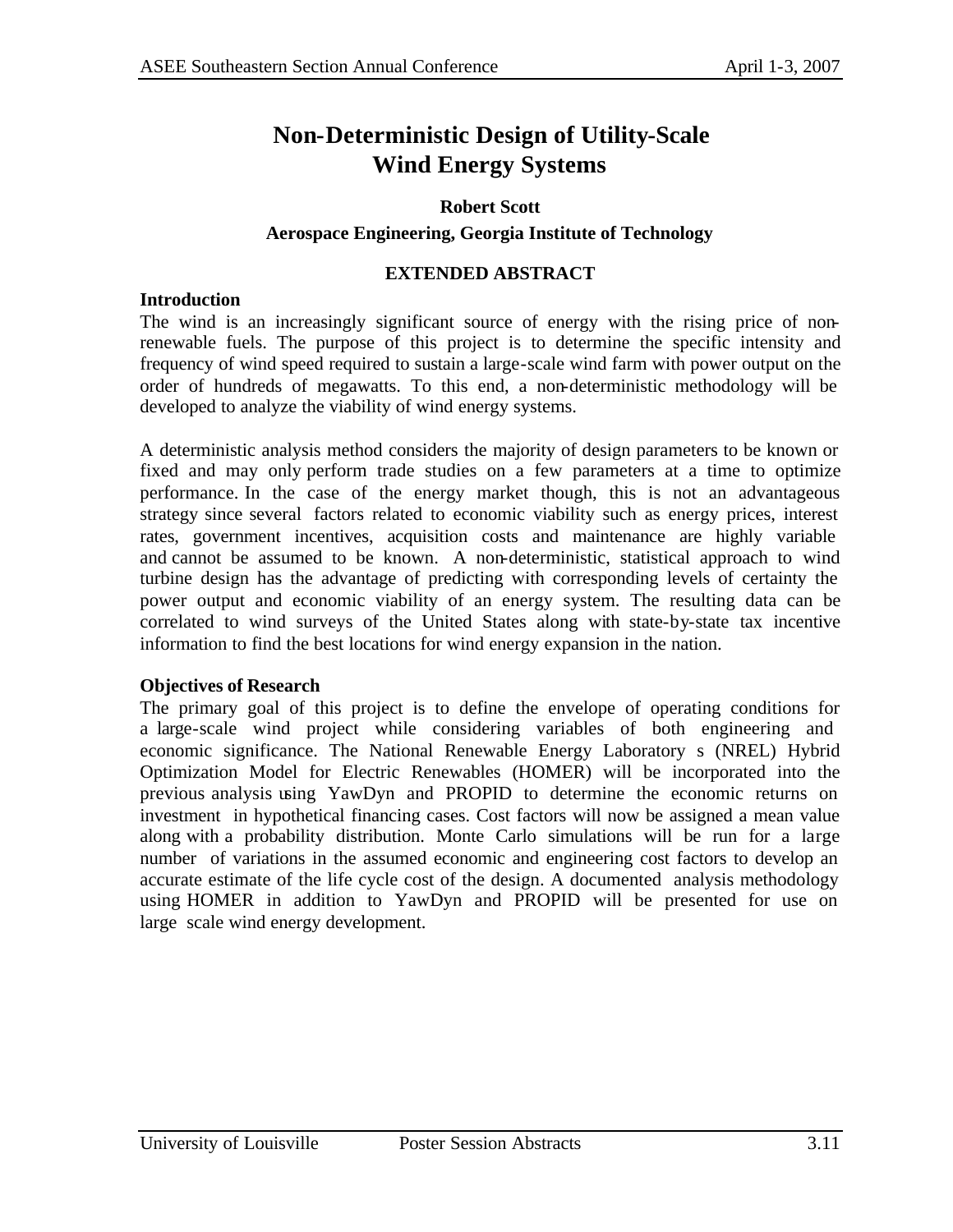# **The Effect of Charged Nanoparticles on the Separation of Proteins by Gel Electrophoresis**

## **Hope E Sedrick, Jennifer R Bollig, Dr. Holly Stretz, and Dr. Pedro Arce Department of Chemical Engineering, Tennessee Technological University**

## **EXTENDED ABSTRACT**

Currently, there is an interest in novel drug delivery systems, diagnostic capabilities and improving separation of biomacromolecules such as DNA and proteins. One possible approach is to add charged nanoparticles to the polyacrylamide gel electrophoresis system to observe the difference in, for example, protein separation efficiency. Another approach included creating templated pores by polymerizing a polyacrylamide gel with various macromolecules (including DNA, xanthan, and SDS) randomly dispersed throughout the gel and removed before performing polyacrylamide gel electrophoresis, which improved protein separation efficiency<sup>1</sup>. . In this project, polyacrylamide gels were successfully cast and crosslinked with well dispersed, charged nanoparticles of varying diameters (Southern Clay Laponite RD and an experimental Laponite) at a concentration of approximately 1% (w/w). The dispersion of the nanoparticles, or filler, is characterized by the visual clarity of the resultant gels, environmental scanning electron microscopy as well as X-Ray diffraction, provided by Southern Clay Products. The charged nature of the nanoparticles is expected to improve the protein separation efficiency of the polyacrylamide gel, by comparison to the analogous system where templated pores were introduced into the gel or regular manufactured gels. Future work could include, for example, modifying the current drug delivery systems to optimize the performance capabilities of pharmaceuticals.

Reference:

1. Rill RL, Locke, BR, Liu, Y, Dharia, J, Van Winkle, D, "Protein electrophoresis in polyacrylamide gels with templated pores," Electrophoresis 17 (1996) 1304-1312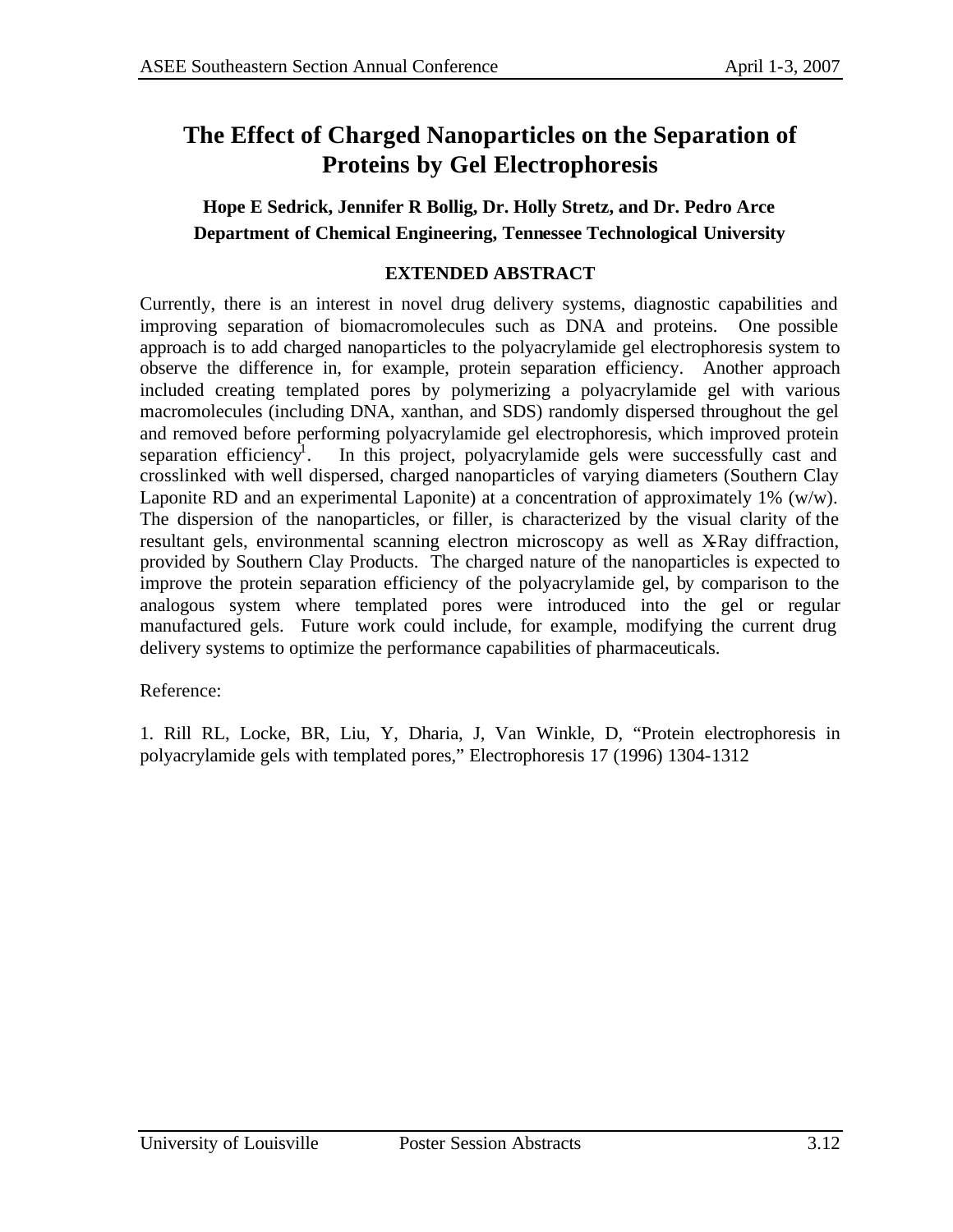# **Application of Lyapunov Exponents to Damaged Ship Stability Cases**

**William R. Story Virginia Tech**

### **EXTENDED ABSTRACT**

#### **Introduction**

Ship capsize is a chaotic phenomenon; this may be the most apt description for a process that cannot yet truly be predicted in random sea states because of the sensitivity to initial conditions. Many mathematical and statistical methods have been employed to determine the probabilities of ship capsize in certain sea conditions, including programs such as the U.S. Navy's SMP, CRNAV and Marin's FREDYN, and SAIC's LAMP. However, because of the chaotic nature of the problem there is no way, as of yet, to completely accurately predict ship capsize in a series of random waves. Recent innovation in hull design has been heightening the awareness of these issues. This very real problem is where the mathematical study of chaotic processes may one-day allow for the real-time prediction of whether a ship is facing imminent capsize.

## **Lyapunov Exponents**

The author uses a mathematical technique called the Lyapunov exponent to study the motion of ships in extreme sea conditions. The Lyapunov exponent is basically a measure of the "stretching" of a group of points in a phase space based on their initial conditions. This stretching can come in the form an expanding or contracting nature, and may best be visualized by a ball of initial condition points. Because of the local deformations, or stretching, of the flow, the ball of initial condition points in *k* dimensions will become an *k*dimensional ellipsoid whose axes are deforming exponentially as defined by these Lyapunov exponents. Therefore, the exponent provides a measure for the separation of initial conditions points as they evolve in time. This technique can be applied to many different types of systems, including the complex nonlinear dynamics of a ship facing capsize in random seas.

## **Application to Damaged Ship Stability**

For this study the author used the Finite Time Lyapunov Exponent (FTLE), which simply defines the exponent over a short time interval instead of an infinite time series, to study the motions of a ship in a damaged ship stability case. A MATLAB code was used that calculated the Lyapounov exponent and FTLE for Roll and Pitch vs. Time for numerous runs of approximately 2,500 seconds long. It was found that there was strong correlation between large amplitude ship motions and spikes in the numerical value of the FTLE. This promising data shows that the Lyapunov exponents may very well be a valid way to predict the advent of large amplitude ship motions in a chaotic system such as a damaged stability case.

## **Conclusion**

The nonlinear motions of a ship in a random seaway is a complex problem that is difficult to solve. This method shows potential for being able to predict the advent of large amplitude ship motions that could lead to catastrophic results, such as ship capsize. The Lyapunov exponent certainly holds promise to being able to predict these motions, and this research will hopefully help validate its use in the field of nonlinear ship dynamics.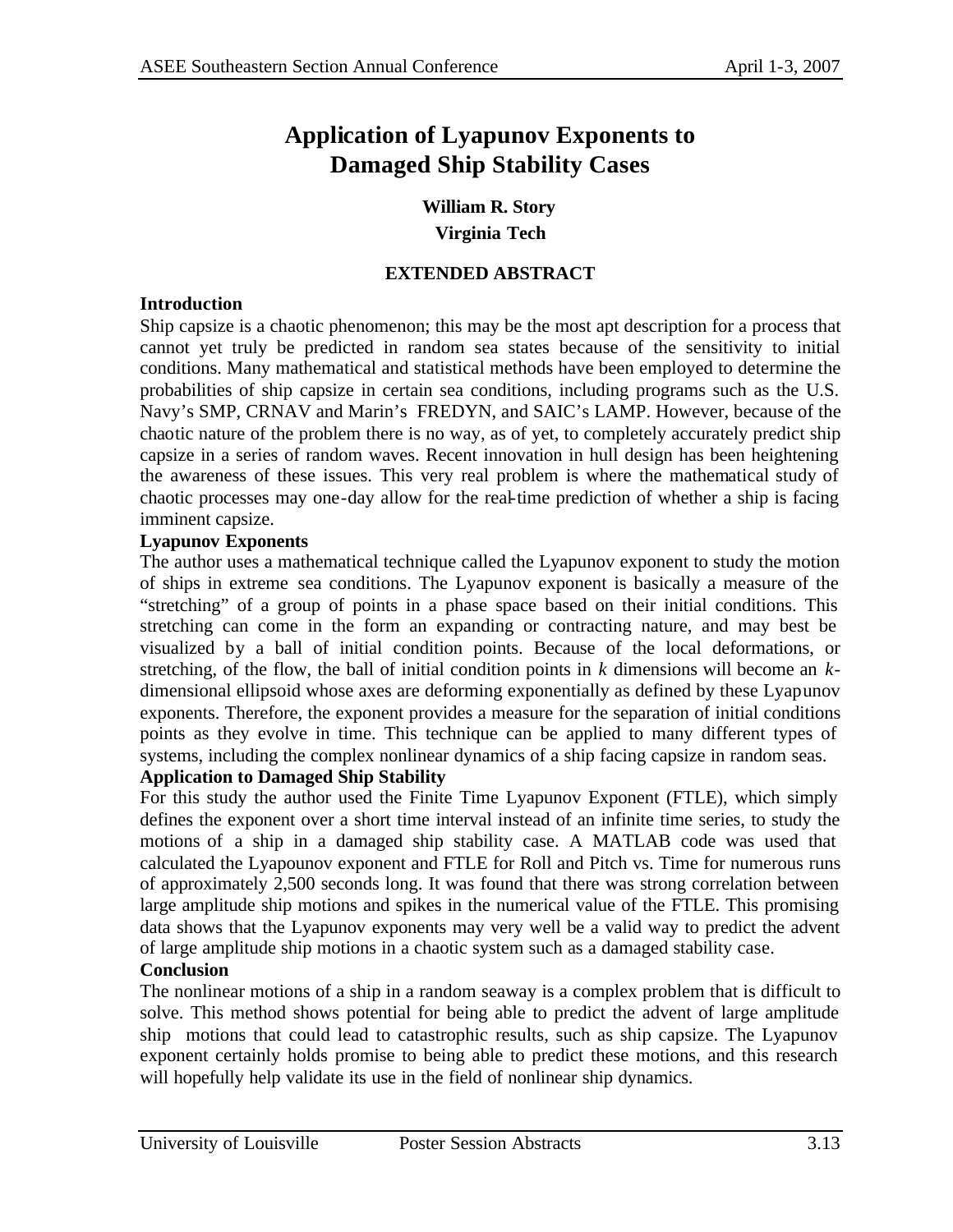# **Thomas the Train as a Mobile Communication Stand**

## **Marshall Stout, Thomas Woods, Josh Aslinger, John Ozbek and Devin Moore. University of Tennessee at Chattanooga**

#### **EXTENDED ABSTRACT**

The purpose was to design a mobile communication stand (MCS), which is functional and appealing to a child. The stand will house a Vantage Communication Unit (VCU) which is an interactive touch screen communication system for Gabriel, a 3 year old child at Siskin Children's Institute with arthrogryposis, which prevents his speech and limits limb movement. Gabriel uses the VCU to communicate with teachers, classmates, and family, but because he has to crawl he has to rely on help to move the VCU. Gabriel needed a Mobile Commutation Stand (MCS) to assist him in his activities. The team wanted the MCS to be more then a simple functional tool, but a tool that Gabriel can enjoy. Gabriel's favorite children's character is Thomas the Tank Engine, which was the inspiration for the design and appearance of the MCS.

The team was formed from individuals choosing a project from six proposals. The team had an open structure; meeting on a weekly basis to identifying objectives and separating work among team members. Members observed Gabriel identifying his needs and VCU use needs. Sketches were created of the desired MCS. The sketches were transferred to Solid Works for dimensional plans for construction. The Solid Works design parts were then assembled view was created, showing the first glimpse of the train. We then took the Solid Work design plans and created a prototype.

The MCS operation is the most important way to understand the role in providing assistance to Gabriel. The MCS body is constructed of pine wood, which was the most cost effective sturdy material available. Train parts were shaped using ban saw and other tools. Coaster wheels were used to allow movement over multiple surfaces, 360 degree mobility, and a turning radius of 17 inches. The Cow Catcher is designed to prevent the unit from tilting on its side, while a drop down train hitch keeps the unit from tipping back. The placement of a handle behind of the train allows Gabriel to push or pull the unit, also facilitating transportation when not in use. A second smaller handle is placed in front to help movement of the unit from that side. The VCU mount is 11 inches off the ground at a 45 degree angle, which give greater access and viewability. The VCU is held in place by "V" shaped clamp with a spinning bar to securely hold it. A team member was able to paint the unit to resemble Thomas the Train, providing the magical touch.

MCU meets the needs of Gabriel and his VCU providing mobility, accessibility, viewability, and greater independence at school and at home. The MCU was such a success, a request was made for a future project for a walker.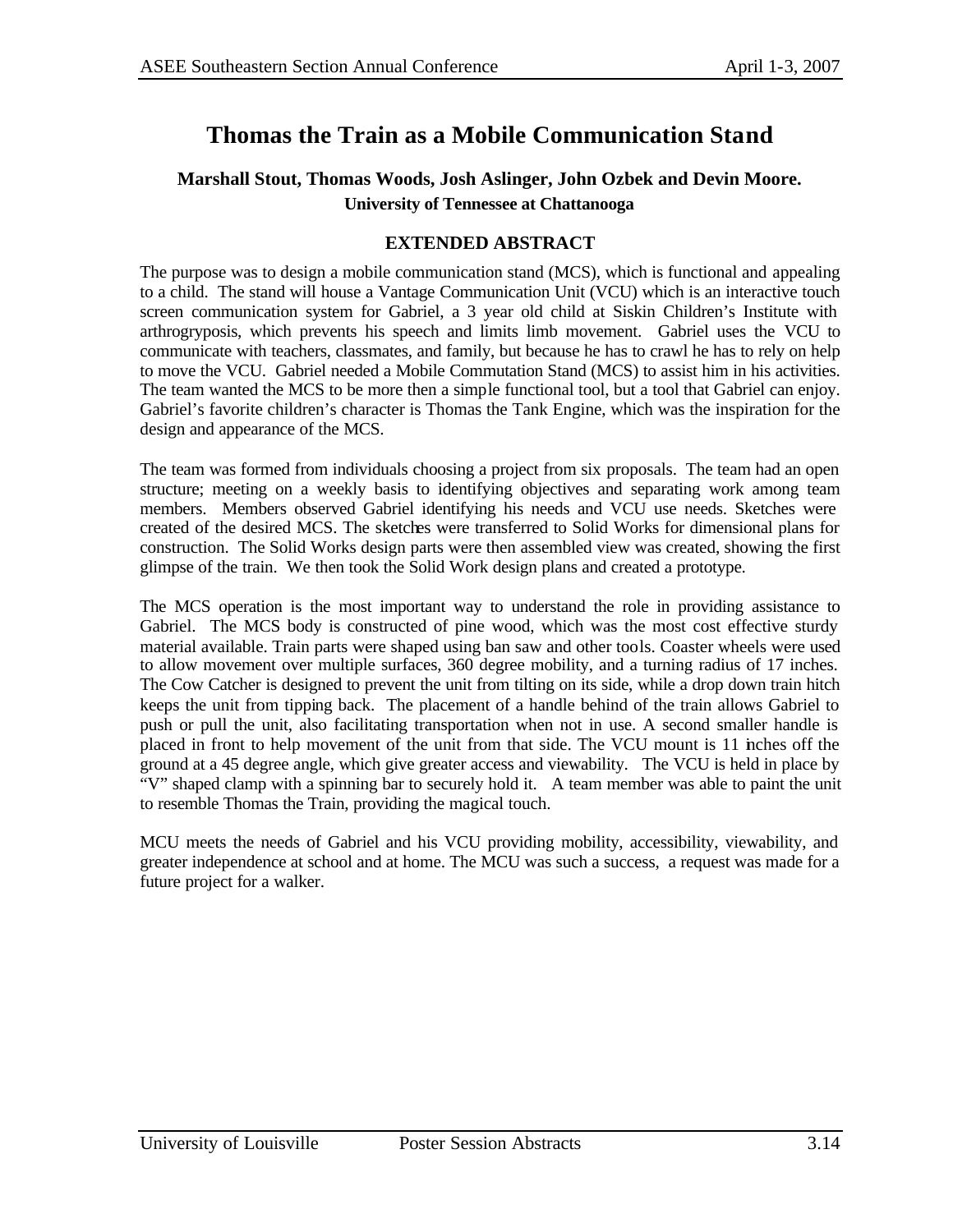# **The Effects of Micromixing on Heterogeneous Catalysis in Microbioreactor Channels**

## **Stephanie Wilson and Dr. Frank Jones The University of Tennessee at Chattanooga**

### **EXTENDED ABSTRACT**

The results of a numerical study of the fundamental interactions of engineering design and micromixing on conversion in packed microchannels are presented. Previously, channelbased microreactors made of molded silicon plastic were designed, fabricated, and experimentally tested. These reactors have enzymes immobilized on the channel walls by various methods. They also contain molded packing particles to add reactive surface area and to redistribute the fluid. An intuitive packing arrangement was used in experimental studies and modeled successfully by computer simulation. A computer simulation study has been conducted in order to understand how changes in packing arrangement and number of packing particles affect micromixing and conversion efficiency. The behavior in empty and pack channels is compared. The experimental reactors have been simulated using CFD-ACE+ multiphysics software. The focus of this study is to vary the placement and number of packing particles to more efficiently meet conversion goals while taking into account micro fabrication and operational constraints. Microfluidic fundamentals such as Reynolds number (Re), shear stress, and pressure drop are also explored due to variations in design features. The micro scale dimensions of the channel cross section (125 by 500 micrometers) cause all flows to be laminar. Behavior in the range  $0.1 < Re < 100$  is examined.

## **Objectives**

To improve fundamental understanding of micromixing and increase conversion efficiency of microbioreactors through the design of packing configurations.

## **Theory**

The Computational Fluid Dynamics software produced by ESI (Huntsville, AL) is used to model the packed microchannels. All inside surfaces of the microchannels, including the packing, are programmed as reactive surfaces. The reaction taking place is  $H_2O_2$  catalase  $H_2O$  $+ 4/2$  O<sub>2</sub>. CFD-ACE+ solves the following equations using finite-volume analysis: Navier Stokes Equation (momentum continuity), Conservation of Mass, Michaelis-Menten Kinetics, and Species Conservation.

## **Results**

Significant increases in conversion are found due to coated packing over the range  $0.1 < Re <$ 100. These increases are always greater than the increase in reactive surface area. Conversion has been increased by as much as 150%. Changes in the positions of the particles improved conversion as much as 35%. Pressure drop increases with packing population and fluid velocity. Pressure drops and shear stresses may be problematic for heavily packed channels at Re=10.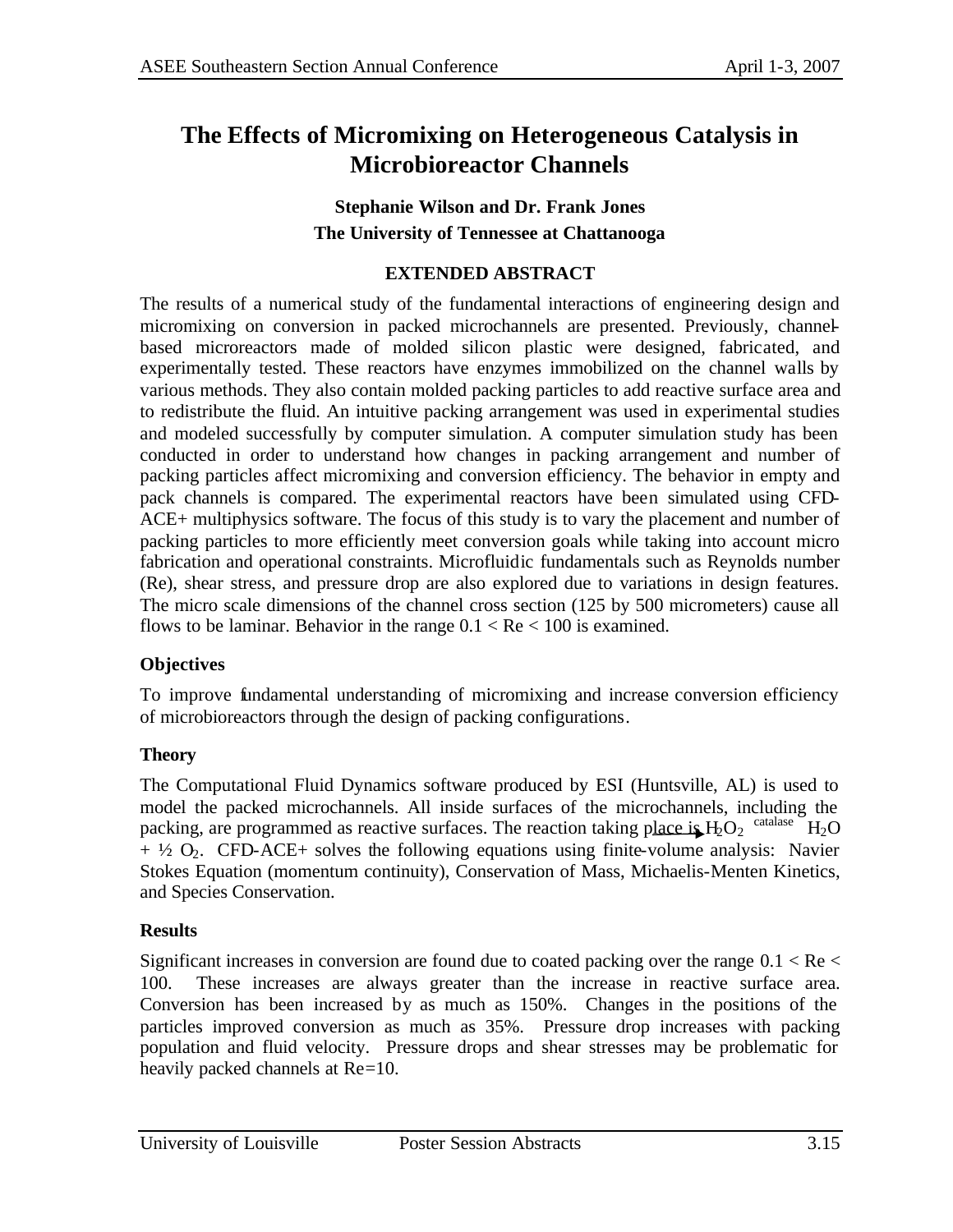# **Monitor Mount System**

## **Ely Wineland, Jonathan Blanco, Joshua Best, Alex Gomez University Of Tennessee at Chattanooga**

### **EXTENDED ABSTRACT**

#### **Design Problem**

A touch monitor and mounting system was needed for a family with quintuplets. The children are 22 months old and have a variety of abilities and disabilities. As young children, they are fascinated with the computer but do not understand how to make it work. Due to the children's young age and disabilities the computer the children will use must be accessible through a touch monitor. The computer monitor must be able to be moved up and down so that the screen is visible and accessible to each child depending on what level is most appropriate for them. One of the children uses an adapted wheelchair for positioning. Currently on the market there is nothing that would meet the family needs.

#### **Purpose and Project Goal**

The Monitor Mount System (MMS) purpose is to provide a touch interface that fosters child development, and to provide adjustability so that it can accommodate the different needs of each child.

The goal of this project was to

- 1. Design a touch screen mount system that is useable and accessible to the customer
- 2. Prototype and test the design
- 3. Implement and present design

#### **Team**

Each team member voluntarily signed up to participate in this process based upon a project proposal. Each member was given certain responsibilities based on the ir skill set. The team used a project team structure where there was no defined project leader and everyone was accountable for their own duties and success of the project.

#### **Device Design**

The team used various engineering design tools such as brainstorming, objective trees, function-node diagrams, functional block diagrams, sketches, morphological charts, and pairwise comparison tables to come up with the final design. The final design showcased a rolling cart that houses a CPU. Attached to the cart is a monitor arm that provides multi-axis positioning of a 19" LCD flat panel touch screen monitor. The cart is designed to be maneuvered into many different positions so that it can be used by all of the children. The MMS was completely custom built to meet the family's needs and wants.

#### **Results**

The MMS has had immediate results since being setup in the family home; all the children can easily touch the screen to control the learning programs. The family has noted that one child has already started to develop new skills since using the programs on the computer. Hopefully over time all the children will show the same increased development.